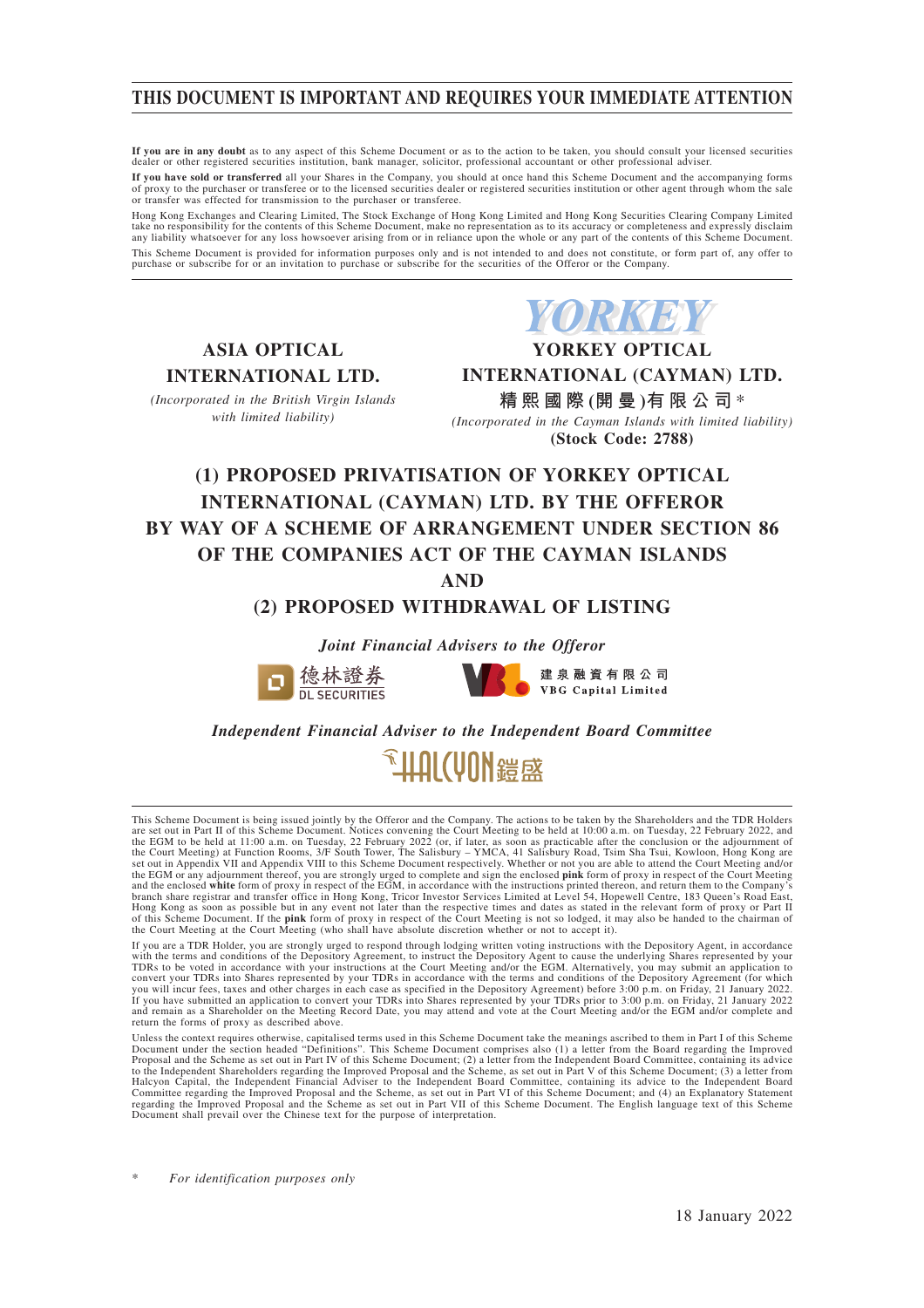## **THIS DOCUMENT IS IMPORTANT AND REQUIRES YOUR IMMEDIATE ATTENTION**

### **PRECAUTIONARY MEASURES FOR THE COURT MEETING AND THE EGM**

Please refer to the section headed "22. Precautionary Measures for the Court Meeting and the EGM" in Parts IV and VII of this Scheme Document for precautionary measures being taken to try to prevent and control the spread of the novel coronavirus COVID-19 at the Court Meeting and the EGM, including: (i) compulsory temperature checks; (ii) compulsory wearing of surgical face masks; and (iii) no distribution of refreshments, drinks or corporate gifts.

Any person who does not comply with the precautionary measures may be denied entry into the Court Meeting and the EGM venue. In order to facilitate the prevention and control of the coronavirus disease, and to safeguard the health and safety of the Shareholders, the Company strongly advises the Shareholders, particularly the Shareholders who are unwell and or subject to Hong Kong Government prescribed quarantine in relation to COVID-19, that they may appoint any person (including the chairman of the Court Meeting and/or the EGM) as a proxy to vote on the resolutions, as an alternative to attending the Court Meeting and the EGM in person. Physical attendance in the Court Meeting or the EGM by a Shareholder is not necessary for the purpose of exercising voting rights.

*The Improved Proposal is made solely through this Scheme Document to cancel the securities of a Cayman Islands company by means of a scheme of arrangement provided for under the Companies Act. It contains the full terms and conditions of the Improved Proposal, including details of how to vote on the Improved Proposal. Any acceptance, rejection or other response to the Improved Proposal should be made only on the basis of information in this Scheme Document or any other document by which the Improved Proposal is made.*

*The availability of the Improved Proposal to persons who are not resident in Hong Kong may be affected by the laws of the relevant jurisdictions in which they are located or of which they are nationals. Persons who are not resident in Hong Kong should inform themselves about, and observe, any applicable legal or regulatory requirements of their jurisdictions.*

### **NOTICE TO US INVESTORS**

*The Improved Proposal is being made to cancel the securities of a Cayman Islands company by means of a scheme of arrangement provided for under the Companies Act and is subject to Hong Kong disclosure requirements, which are different from those of the US. The Scheme must be approved by the requisite majority of shareholders and sanctioned by the Grand Court. The financial information included in this Scheme Document (if any) has been prepared in accordance with Hong Kong Financial Reporting Standards and thus may not be comparable to the financial information of US companies or companies whose financial statements are prepared in accordance with generally accepted accounting principles of the US.*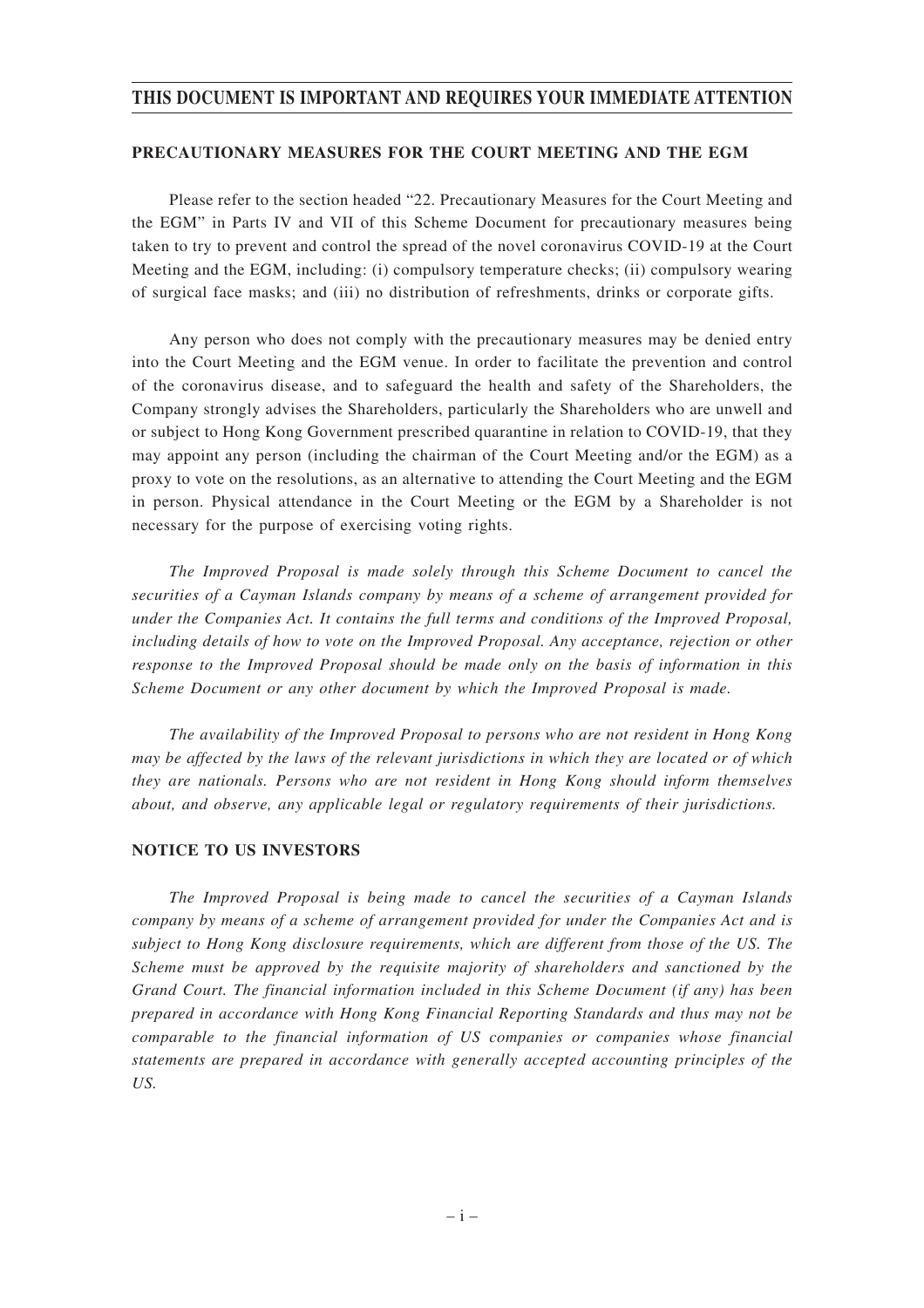# **THIS DOCUMENT IS IMPORTANT AND REQUIRES YOUR IMMEDIATE ATTENTION**

*The shares of the Cayman Islands company are listed on the Stock Exchange and are not listed on a United States national securities exchange or registered under the United States Exchange Act of 1934, as amended (the "Exchange Act"). A transaction effected by means of a scheme of arrangement is not subject to the tender offer rules of the Exchange Act. Accordingly, the Improved Proposal is subject to the disclosure requirements and practices applicable in the Cayman Islands and Hong Kong to schemes of arrangement, which differ from the disclosure requirements of the US federal securities laws.*

*This Scheme Document does not constitute an offer or invitation to purchase or subscribe for any securities of the Company in the US.*

*The receipt of cash pursuant to the Improved Proposal by a US holder of Scheme Shares as consideration for the cancellation and extinguishment of their Scheme Shares pursuant to the Scheme may be a taxable transaction for US federal income tax purposes and under applicable US state and local, as well as foreign and other tax laws. Each Scheme Shareholder is urged to consult its independent professional adviser immediately regarding the potential tax consequences of the Improved Proposal.*

*It may be difficult for US holders of Scheme Shares to enforce their rights and claims arising out of the US federal securities laws, as the Offeror and the Company are located in a country other than the US and some or all of their officers and directors may be residents of a country other than the US. US holders of Scheme Shares may not be able to sue a non-US company or its officers or directors in a non-US court for violations of the US securities laws. Further, it may be difficult to compel a non-US company and its affiliates to subject themselves to a US court's judgement.*

*The Scheme as set out in this Scheme Document has not been approved or disapproved by the United States Securities and Exchange Commission or the securities regulatory authority of any state of the United States, nor has the United States Securities and Exchange Commission or any such state regulatory authority passed on the adequacy or accuracy of this Scheme Document. Any representation to the contrary is a criminal offence in the United States. This Scheme Document is not intended to, and does not, constitute, or form part of, an offer or invitation to purchase or subscribe for any securities of the Offeror or the Company in the United States. Neither the Offeror nor the Company contemplates a public offering of securities referred to herein in the United States.*

*Shareholders may obtain free copies of this Scheme Document at the websites maintained by the Stock Exchange at http://www.hkexnews.hk and by the Company at http://www.yorkeyoptical.com.*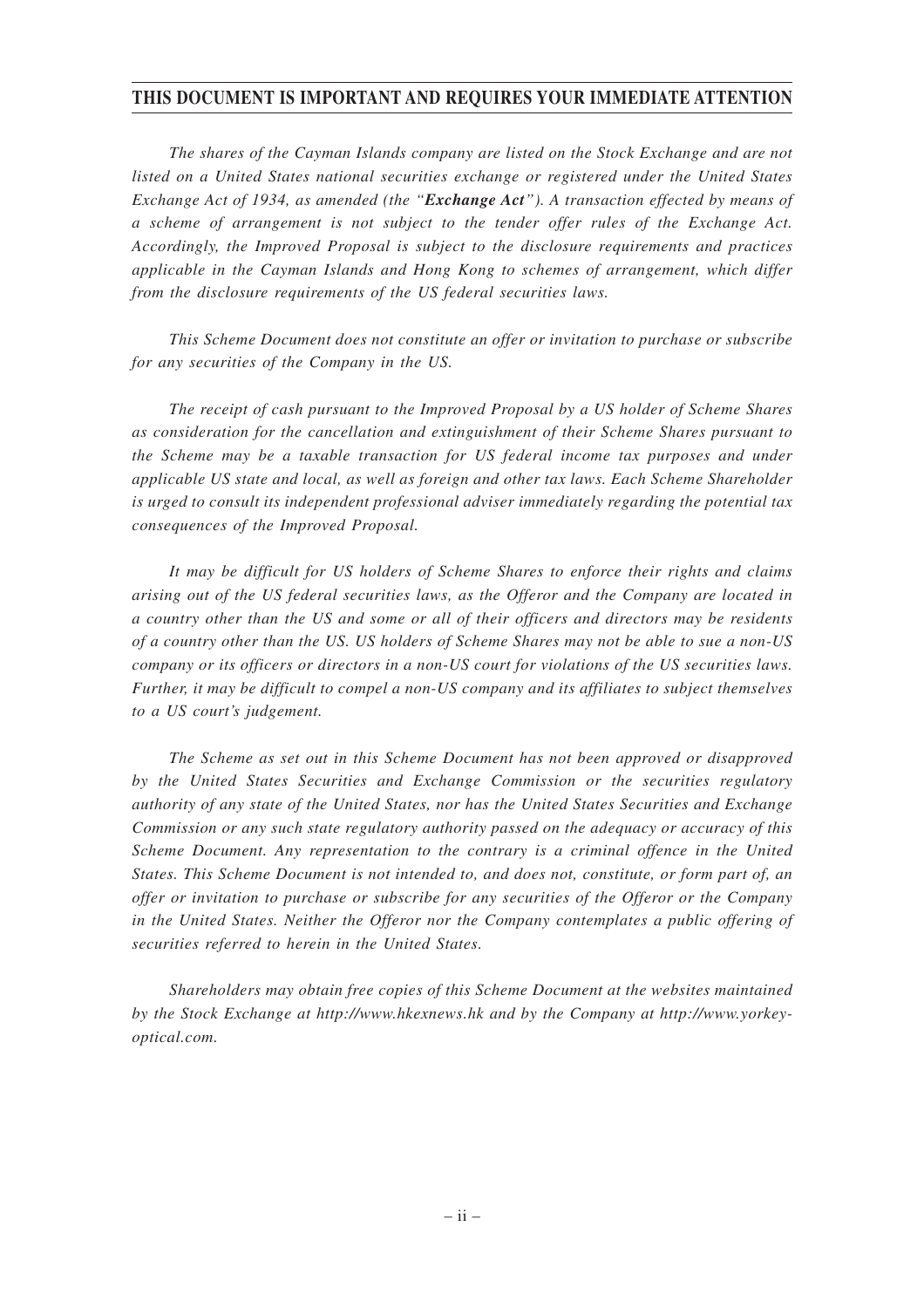# **CONTENTS**

# *Page*

| <b>PART I</b>       |                          |                                                                                                                        | $\overline{1}$ |
|---------------------|--------------------------|------------------------------------------------------------------------------------------------------------------------|----------------|
| <b>PART II</b>      |                          | ACTIONS TO BE TAKEN                                                                                                    | 11             |
| <b>PART III</b>     | $\overline{\phantom{0}}$ | EXPECTED TIMETABLE                                                                                                     | 17             |
| <b>PART IV</b>      | $\equiv$                 | LETTER FROM THE BOARD                                                                                                  | 21             |
| <b>PART V</b>       | $-$                      | LETTER FROM THE INDEPENDENT BOARD                                                                                      | 47             |
| <b>PART VI</b>      |                          | - LETTER FROM THE INDEPENDENT FINANCIAL<br>ADVISER                                                                     | 49             |
| <b>PART VII</b>     |                          | - EXPLANATORY STATEMENT                                                                                                | 84             |
| <b>APPENDIX I</b>   |                          | - FINANCIAL INFORMATION OF THE GROUP                                                                                   | $I-1$          |
| <b>APPENDIX II</b>  |                          | - PROPERTY VALUATION REPORT  II-1                                                                                      |                |
| <b>APPENDIX III</b> |                          | - REPORT FROM DELOITTE ON THE PROFIT                                                                                   |                |
| <b>APPENDIX IV</b>  |                          | - REPORT FROM THE INDEPENDENT FINANCIAL<br><b>ADVISER ON THE PROFIT ESTIMATE </b>                                      | $IV - 1$       |
| <b>APPENDIX V</b>   |                          | - GENERAL INFORMATION OF THE GROUP AND<br>THE OFFEROR $\ldots \ldots \ldots \ldots \ldots \ldots \ldots \ldots \ldots$ |                |
| <b>APPENDIX VI</b>  |                          |                                                                                                                        |                |
|                     |                          |                                                                                                                        |                |
|                     |                          |                                                                                                                        |                |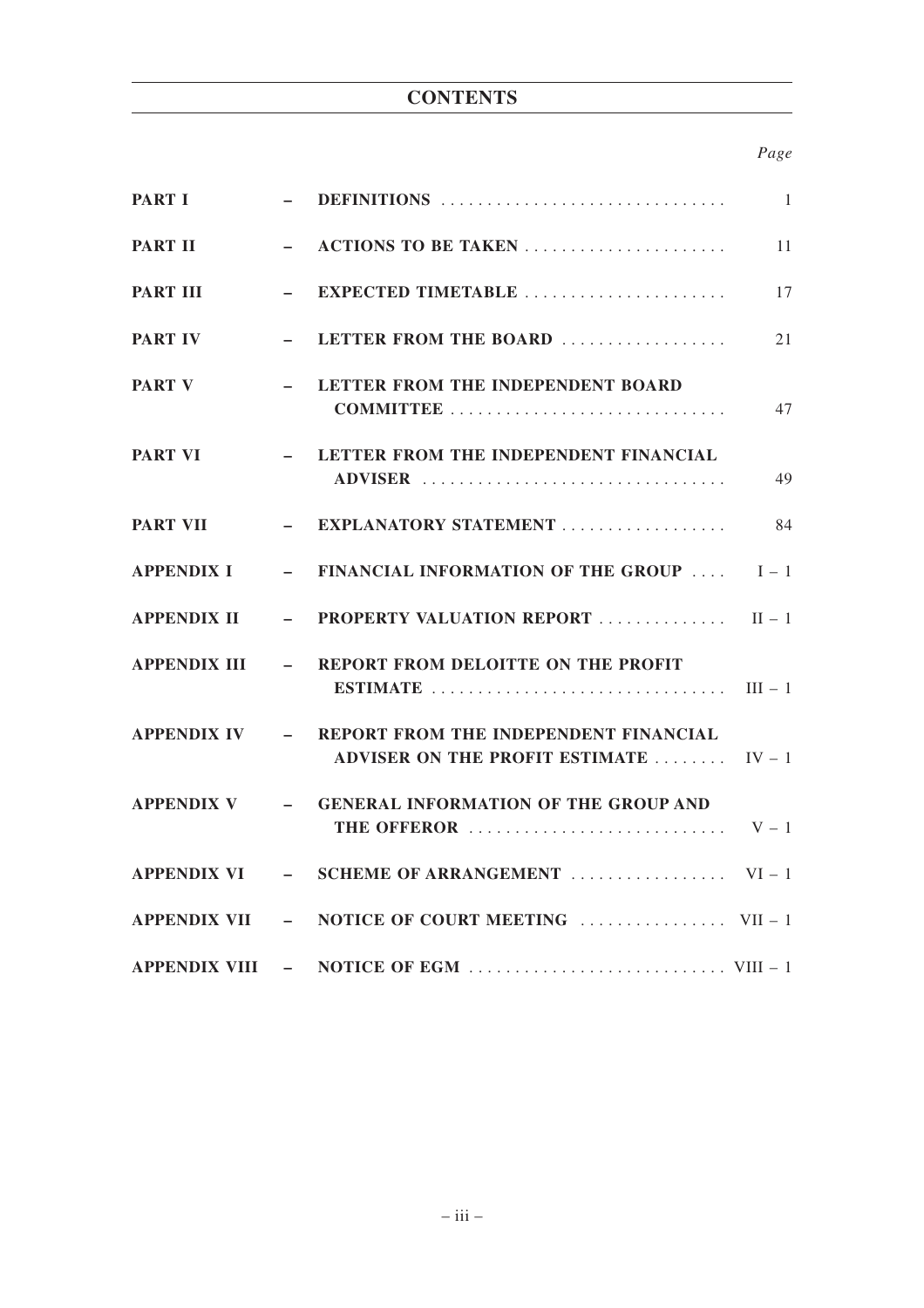*In this Scheme Document, unless the context otherwise requires, the following expressions have the following meanings:*

| "acting in concert"                       | has the meaning ascribed to it in the Takeovers Code                                                                                                                                                                                                                    |
|-------------------------------------------|-------------------------------------------------------------------------------------------------------------------------------------------------------------------------------------------------------------------------------------------------------------------------|
| "Additional Irrevocable<br>Undertaking"   | the irrevocable undertaking dated 31 December 2021 and<br>given by the Additional Undertaking Shareholders in<br>favour of the Offeror in respect of the Additional<br><b>Undertaking Scheme Shares</b>                                                                 |
| "Additional Undertaking Scheme<br>Shares" | an aggregate of not less than 47,652,300 Shares,<br>representing approximately 5.84% of the issued share<br>capital of the Company as at the Latest Practicable Date,<br>held by the Additional Undertaking Shareholders                                                |
| "Additional Undertaking<br>Shareholders"  | Mr. David Michael Webb and Preferable Situation Assets<br>Limited, a company incorporated in the British Virgin<br>Islands which is wholly owned by Mr. David Michael<br>Webb                                                                                           |
| "Announcement"                            | the announcement dated 15 October 2021 jointly issued<br>by the Offeror and the Company in relation to the<br>Proposal                                                                                                                                                  |
| "Announcement Date"                       | 15 October 2021, being the date of the Announcement                                                                                                                                                                                                                     |
| "AOCI"                                    | Asia Optical Co., Inc., a company incorporated in Taiwan<br>with limited liability and whose shares are listed on the<br>Taiwan Stock Exchange with the stock code 3019, and<br>wholly owns the Offeror and RIG and being an Offeror<br><b>Concert Party</b>            |
| "associates"                              | has the meaning ascribed to it in the Takeovers Code                                                                                                                                                                                                                    |
| "Authorisations"                          | authorisations, registrations, filings, rulings, consents,<br>opinions, permissions, waivers, exemptions and approvals<br>required from the Relevant Authorities or other third<br>parties which are necessary for any members of the<br>Group to carry on its business |
| "Beneficial Owner"                        | any beneficial owner of relevant Shares registered in the<br>name of Registered Owner(s)                                                                                                                                                                                |
| "Board"                                   | the board of Directors                                                                                                                                                                                                                                                  |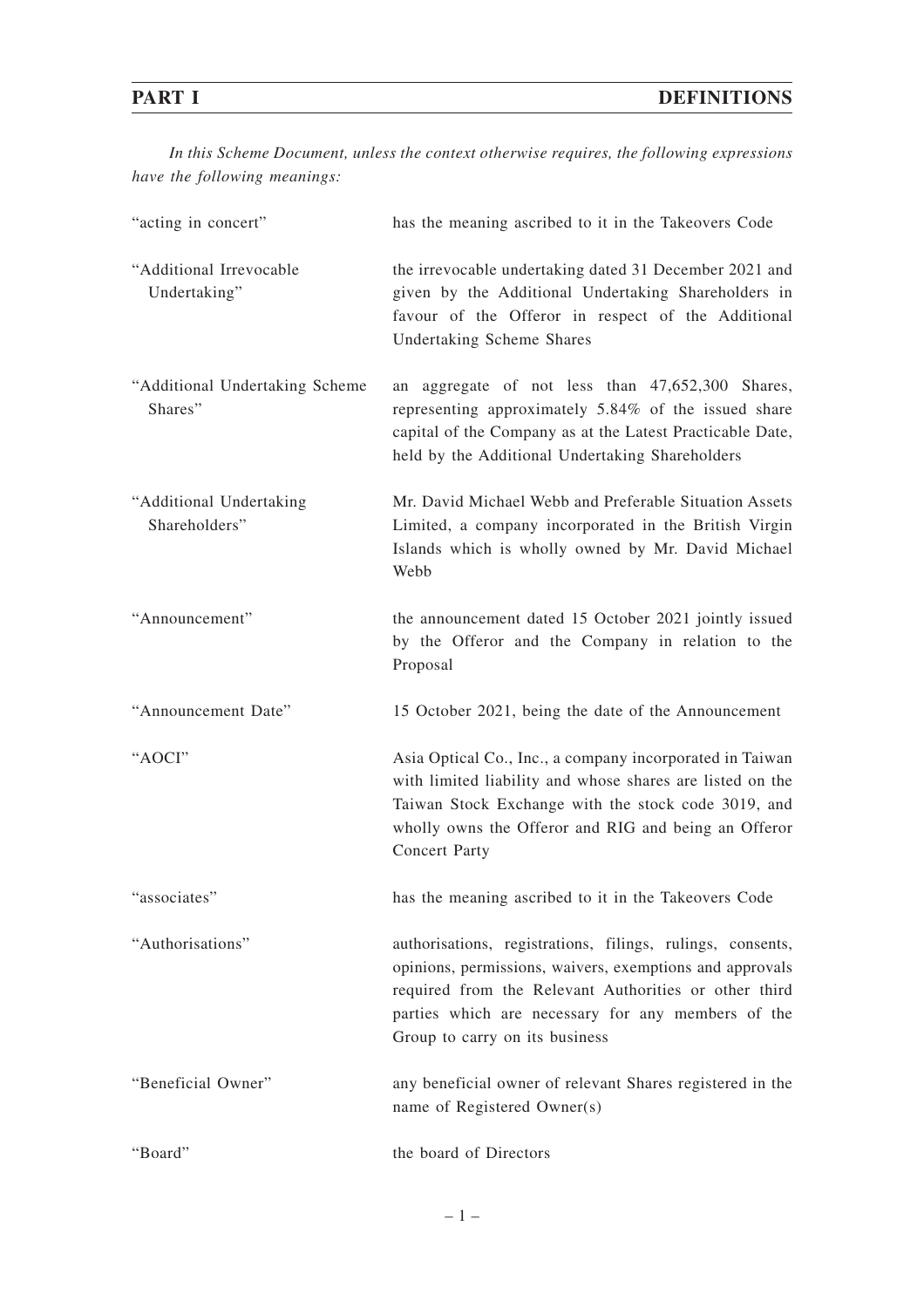| "Business Day"               | a day on which the Stock Exchange is open for the<br>transaction of business                                                                                                                                                                                                                                                                                                                                                                           |
|------------------------------|--------------------------------------------------------------------------------------------------------------------------------------------------------------------------------------------------------------------------------------------------------------------------------------------------------------------------------------------------------------------------------------------------------------------------------------------------------|
| "Cancellation Price"         | the cancellation price of HK\$0.88 per Scheme Share<br>cancelled and extinguished payable in cash by the Offeror<br>to the Scheme Shareholders pursuant to the Proposal                                                                                                                                                                                                                                                                                |
| "CCASS"                      | the Central Clearing and Settlement System established<br>and operated by HKSCC                                                                                                                                                                                                                                                                                                                                                                        |
| "CCASS Investor Participant" | a person admitted to participate in CCASS as an investor<br>participant who may be an individual or joint individuals<br>or a corporation                                                                                                                                                                                                                                                                                                              |
| "CCASS Participant"          | a person admitted to participate in CCASS as a<br>participant, including a CCASS Investor Participant                                                                                                                                                                                                                                                                                                                                                  |
| "Companies Act"              | the Companies Act, Cap. 22 (Act 3 of 1961, as<br>consolidated and revised) of the Cayman Islands                                                                                                                                                                                                                                                                                                                                                       |
| "Company"                    | Yorkey Optical International (Cayman) Ltd. (精熙國際<br>(開曼)有限公司*), a company incorporated in the<br>Cayman Islands with limited liability and the Shares of<br>which are listed on the Main Board of the Stock<br>Exchange (stock code: 2788)                                                                                                                                                                                                             |
| "Conditions"                 | the conditions to the implementation of the Improved<br>Proposal and the Scheme as described in the section<br>headed "4. Conditions of the Improved Proposal and the<br>Scheme" in Part IV and Part VII of this Scheme<br>Document                                                                                                                                                                                                                    |
| "Court Meeting"              | a meeting of the Scheme Shareholders convened and to<br>be held at the direction of the Grand Court at 10:00 a.m.<br>on Tuesday, 22 February 2022 at Function Rooms, 3/F<br>South Tower, The Salisbury – YMCA, 41 Salisbury Road,<br>Tsim Sha Tsui, Kowloon, Hong Kong, at which the<br>Scheme (with or without modification) will be voted<br>upon, or any adjournment thereof, notice of which is set<br>out in Appendix VII to this Scheme Document |
| "Custodian Bank"             | Citibank, N.A. (Hong Kong Branch)                                                                                                                                                                                                                                                                                                                                                                                                                      |
| "Deloitte"                   | Deloitte Touche Tohmatsu                                                                                                                                                                                                                                                                                                                                                                                                                               |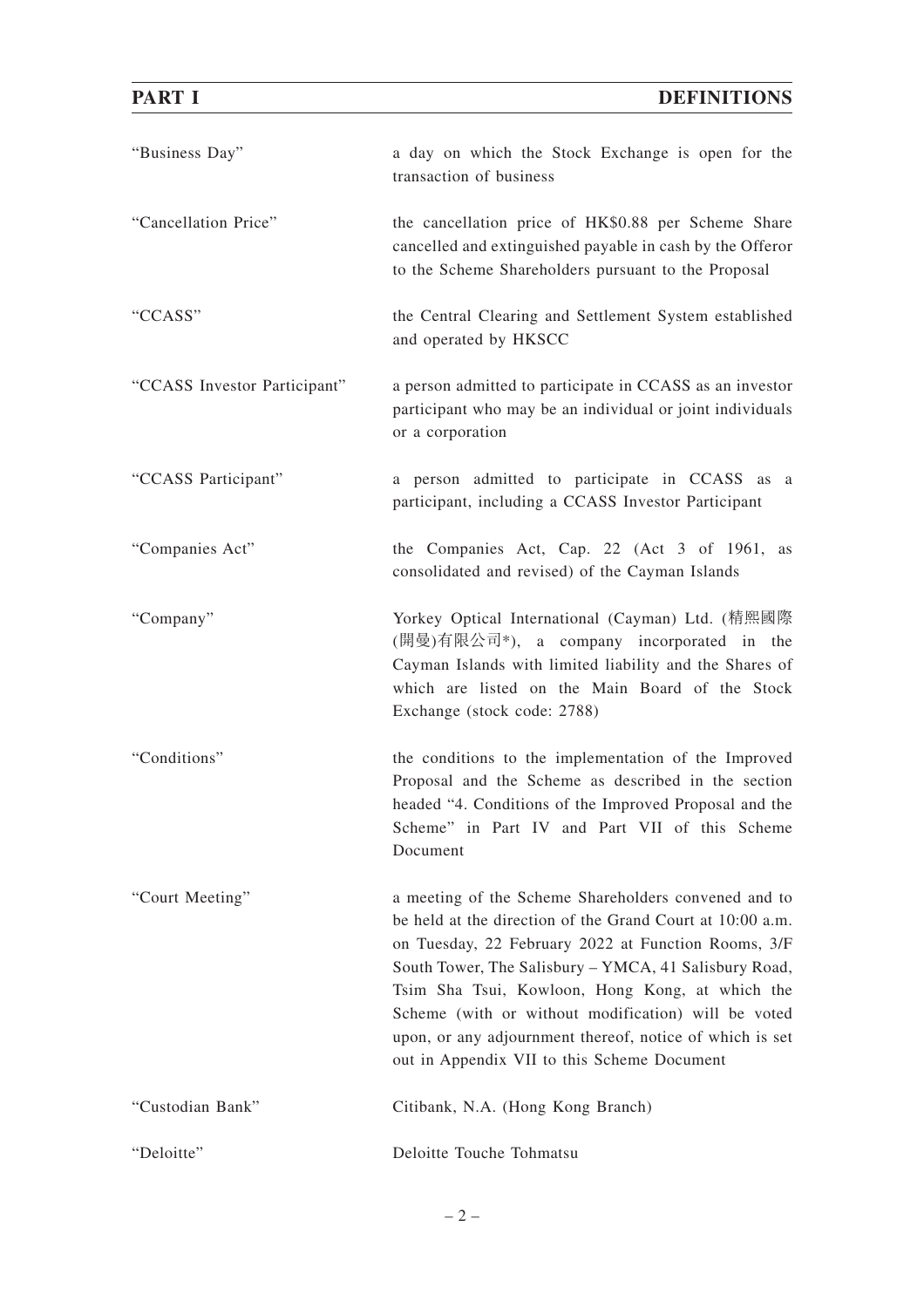| "Depository Agent"     | CTBC Bank Co., Ltd., which issued the TDRs as an agent<br>of the Company                                                                                                                                                                                                                                                                                                                                                                                                                                                                                                                                       |
|------------------------|----------------------------------------------------------------------------------------------------------------------------------------------------------------------------------------------------------------------------------------------------------------------------------------------------------------------------------------------------------------------------------------------------------------------------------------------------------------------------------------------------------------------------------------------------------------------------------------------------------------|
| "Depository Agreement" | the depository agreement dated 17 August 2009 and the<br>first supplemental depository agreement dated 4 June<br>2010, both entered into between the Company and the<br>Depository Agent                                                                                                                                                                                                                                                                                                                                                                                                                       |
| " $Directory$ "        | the director(s) of the Company                                                                                                                                                                                                                                                                                                                                                                                                                                                                                                                                                                                 |
| "DL Securities"        | DL Securities (HK) Limited, a licensed corporation to<br>conduct Type 1 (Dealing in Securities), Type 4 (Advising<br>on Securities) and Type 6 (Advising on Corporate<br>Finance) regulated activities under the SFO and joint<br>financial adviser to the Offeror in relation to the<br><b>Improved Proposal</b>                                                                                                                                                                                                                                                                                              |
| "Effective Date"       | the date on which the Scheme, if approved and sanctioned<br>by the Grand Court, becomes effective in accordance<br>with its terms and the Companies Act, being the date on<br>which a copy of the order of the Grand Court sanctioning<br>the Scheme and confirming the reduction of issued share<br>capital resulting from the cancellation and extinguishment<br>of the Scheme Shares is delivered to the Registrar of<br>Companies in the Cayman Islands for registration<br>pursuant to Section 86(3) of the Companies Act, and<br>which is expected to be Tuesday, 15 March 2022<br>(Cayman Islands time) |
| "EGM"                  | an extraordinary general meeting convened by the<br>Company for the Shareholders and to be held at 11:00<br>a.m. (or, if later, as soon as practicable after the<br>conclusion or the adjournment of the Court Meeting) on<br>Tuesday, 22 February 2022 at Function Rooms, 3/F South<br>Tower, The Salisbury - YMCA, 41 Salisbury Road, Tsim<br>Sha Tsui, Kowloon, Hong Kong, or any adjournment<br>thereof, notice of which is set out in Appendix VIII to this<br><b>Scheme Document</b>                                                                                                                     |
| "EGM Record Date"      | Tuesday, 22 February 2022, or such other date as may be<br>announced to the Shareholders, being the record date for<br>the purpose of determining the entitlement of the<br>Shareholders to attend and vote at the EGM                                                                                                                                                                                                                                                                                                                                                                                         |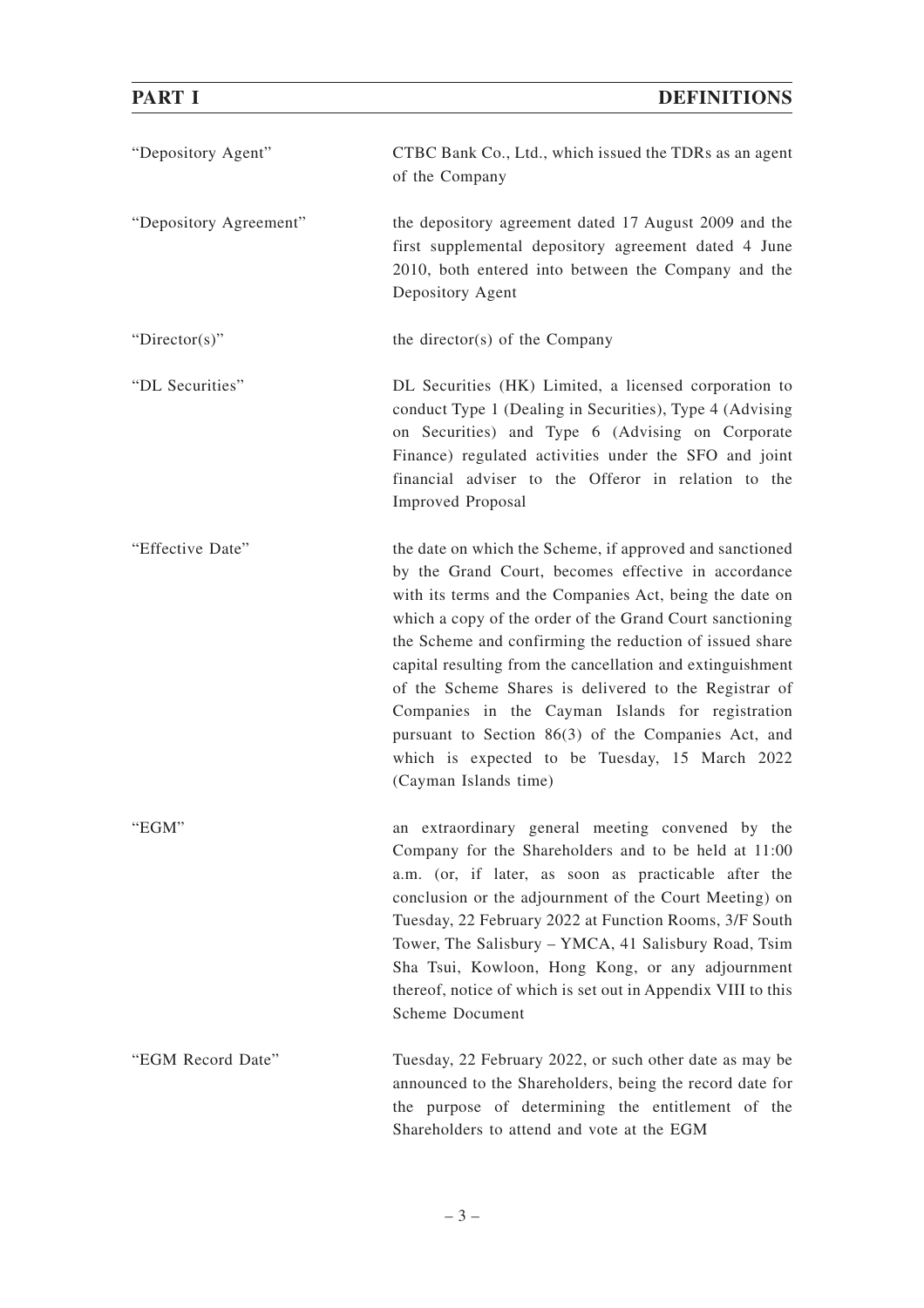| "Executive"                         | the Executive Director of the Corporate Finance Division<br>of the SFC or any delegate thereof                                                                                                                                                                                                                                                                                                                                                  |
|-------------------------------------|-------------------------------------------------------------------------------------------------------------------------------------------------------------------------------------------------------------------------------------------------------------------------------------------------------------------------------------------------------------------------------------------------------------------------------------------------|
| "Explanatory Statement"             | the explanatory statement set out in Part VII of this<br><b>Scheme Document</b>                                                                                                                                                                                                                                                                                                                                                                 |
| "FLI"                               | Fortune<br>International<br>Lands<br>Ltd.,<br>$\mathbf{a}$<br>company<br>incorporated under the laws of the British Virgin Islands<br>with limited liability, being an Offeror Concert Party and<br>the founder and trustee of The Yorkey Employees' Trust                                                                                                                                                                                      |
| "Grand Court"                       | the Grand Court of the Cayman Islands                                                                                                                                                                                                                                                                                                                                                                                                           |
| "Group"                             | the Company and its subsidiaries                                                                                                                                                                                                                                                                                                                                                                                                                |
| "HK\$"                              | Hong Kong dollar(s), the lawful currency of Hong Kong                                                                                                                                                                                                                                                                                                                                                                                           |
| "HKSCC"                             | Hong Kong Securities Clearing Company Limited                                                                                                                                                                                                                                                                                                                                                                                                   |
| "HKSCC Nominees"                    | HKSCC Nominees Limited, a wholly-owned subsidiary<br>of HKSCC                                                                                                                                                                                                                                                                                                                                                                                   |
| "Hong Kong"                         | the Hong Kong Special Administrative Region of the<br>PRC                                                                                                                                                                                                                                                                                                                                                                                       |
| "Improved Proposal"                 | the proposal for the privatisation of the Company by the<br>Offeror by way of the Scheme, and the withdrawal of the<br>listing of the Shares from the Stock Exchange and the<br>delisting of the TDRs from the Taiwan Stock Exchange,<br>as amended by the increase of the Cancellation Price as<br>disclosed in the Improved Proposal Announcement and<br>on the terms and subject to the conditions set out in this<br><b>Scheme Document</b> |
| "Improved Proposal<br>Announcement" | the joint announcement of the Company and the Offeror<br>dated 4 January 2022 in relation to, among others, the<br><b>Improved Proposal</b>                                                                                                                                                                                                                                                                                                     |
| "Independent Board Committee"       | the independent board committee of the Company<br>established by the Board to make a recommendation to<br>the Independent Shareholders in respect of the Improved<br>Proposal and the Scheme                                                                                                                                                                                                                                                    |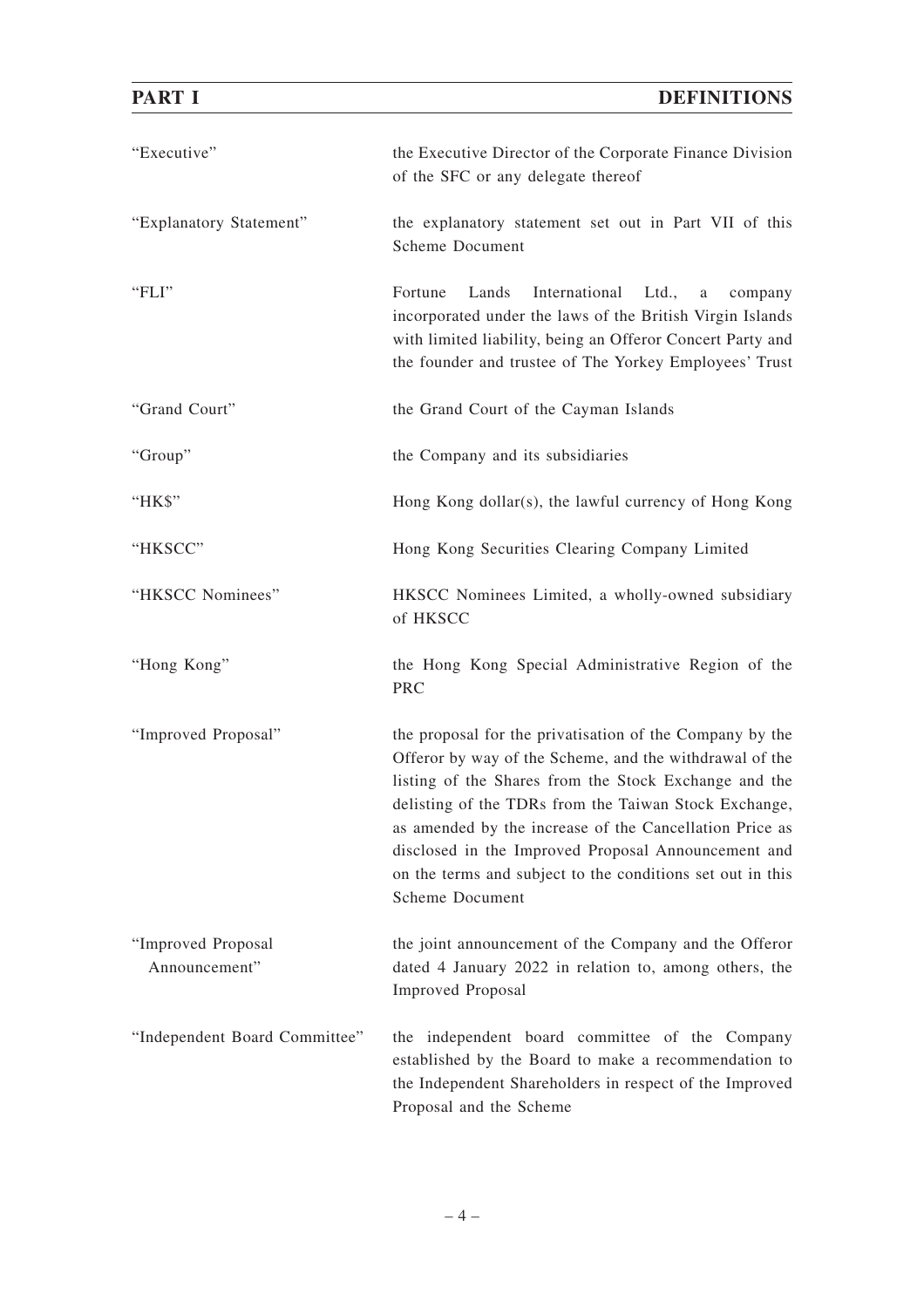# **PART I** DEFINITIONS

| "Independent Financial Adviser"<br>or "Halcyon Capital" | Halcyon Capital Limited, a licensed corporation to<br>conduct Type 6 (Advising on Corporate Finance)<br>regulated activities under the SFO and the independent<br>financial adviser to the Independent Board Committee in<br>relation to the Improved Proposal and the Scheme |
|---------------------------------------------------------|-------------------------------------------------------------------------------------------------------------------------------------------------------------------------------------------------------------------------------------------------------------------------------|
| "Independent Shareholder(s)"                            | Shareholder(s) other than the Offeror and the Offeror<br><b>Concert Parties</b>                                                                                                                                                                                               |
| "Independent TDR Holder(s)"                             | TDR Holder(s) other than the Offeror and the Offeror<br><b>Concert Parties</b>                                                                                                                                                                                                |
| "Irrevocable Undertaking"                               | the irrevocable undertaking dated 13 October 2021 and<br>given by the Undertaking Shareholder in favour of the<br>Offeror in respect of the Undertaking Scheme Shares                                                                                                         |
| "Joint Financial Advisers"                              | DL Securities and VBG Capital                                                                                                                                                                                                                                                 |
| "Jones Lang LaSalle"                                    | Jones Lang LaSalle Corporate Appraisal and Advisory<br>Limited, a qualified independent property valuer in Hong<br>Kong                                                                                                                                                       |
| "Latest Practicable Date"                               | 14 January 2022, being the latest practicable date prior to<br>the printing of this Scheme Document for ascertaining<br>certain information contained in this Scheme Document                                                                                                 |
| "Last Trading Day"                                      | 6 October 2021, being the last trading day of Shares prior<br>to the suspension of trading in the Shares pending the<br>issuance of the Announcement                                                                                                                          |
| "Listing Rules"                                         | the Rules Governing the Listing of Securities on the<br><b>Stock Exchange</b>                                                                                                                                                                                                 |
| "Long Stop Date"                                        | 13 April 2022 (or such later date as the Offeror, the<br>Company and the Joint Financial Advisers may determine<br>and, to the extent applicable, as the Grand Court on the<br>application of the Company may direct and in all cases,<br>as the Executive may consent)       |
| "Meeting Record Date"                                   | the EGM Record Date and/or the Scheme Court Meeting<br>Record Date (as the case may be)                                                                                                                                                                                       |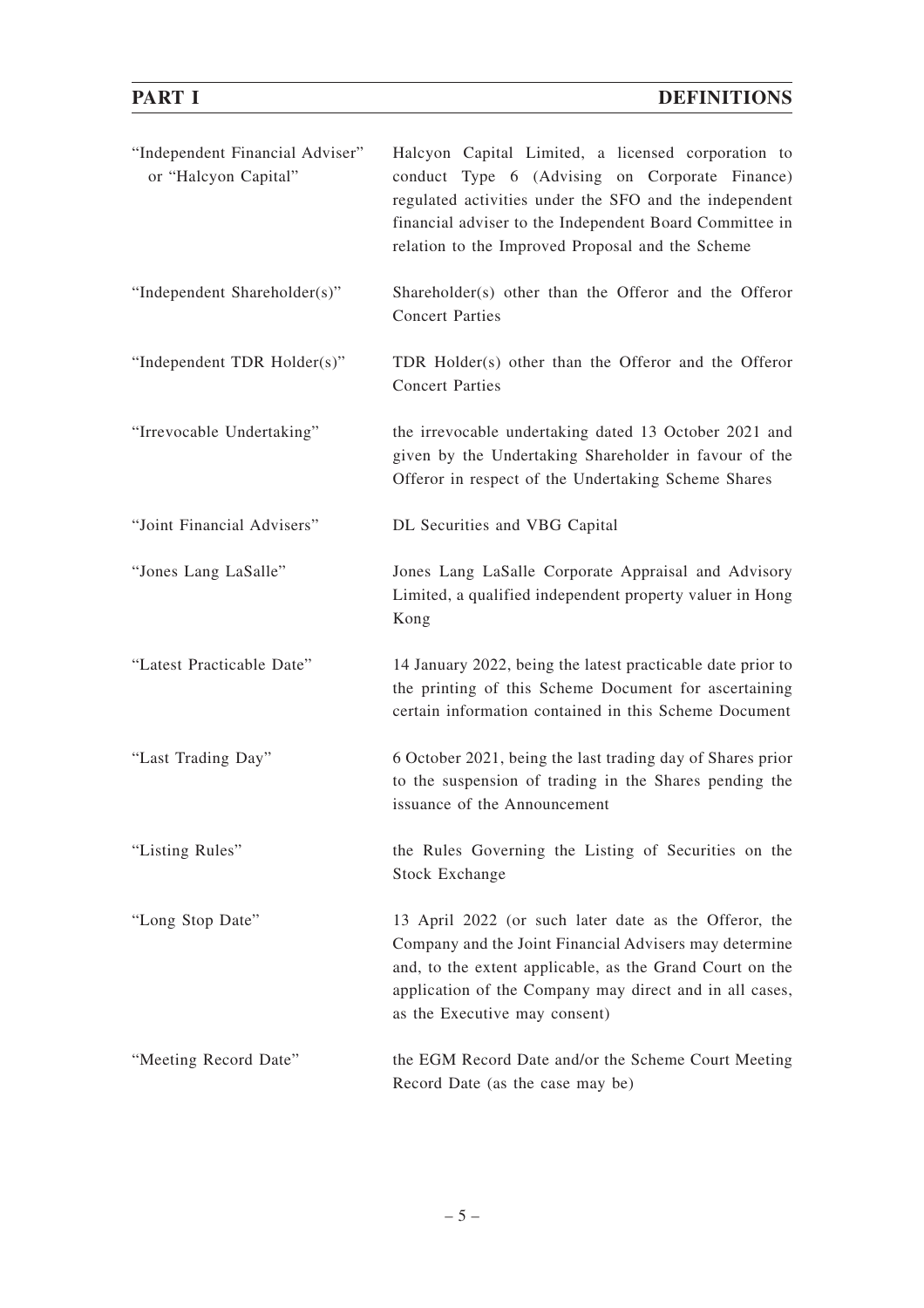# **DEFINITIONS**

|--|

| "Meeting Record Date for TDR<br>Holders" | Thursday, 27 January 2022, or such other date as may be<br>announced to the TDR Holders, being the record date for<br>the purpose of determining the entitlement of the TDR<br>Holders to vote through the Depository Agent at the<br>Court Meeting and the EGM          |
|------------------------------------------|--------------------------------------------------------------------------------------------------------------------------------------------------------------------------------------------------------------------------------------------------------------------------|
| "NAV"                                    | consolidated net<br>asset value<br>attributable<br>the<br>to<br>shareholders of a group                                                                                                                                                                                  |
| "Offer Period"                           | the period commencing on the Announcement Date and<br>as defined in the Takeovers Code                                                                                                                                                                                   |
| "Offeror"                                | Asia Optical International Ltd., a company incorporated<br>in the British Virgin Islands with limited liability                                                                                                                                                          |
| "Offeror Concert Party(ies)"             | party(ies) acting in concert or presumed to be acting in<br>concert with the Offeror under the definition of "acting in<br>concert" under the Takeovers Code, including AOCI,<br>FLI, Mr. Chan Sun-Ko, RIG, Mr. Lai I-Jen, Mr. Kurihara<br>Toshihiko and Ms. Wu Shu Ping |
| "Operating Rules"                        | Operating Rules of the Taiwan Stock Exchange (台灣證<br>券交易所股份有限公司營業細則)                                                                                                                                                                                                     |
| "PRC"                                    | the People's Republic of China (for the purpose of this<br>Scheme Document, excluding Hong Kong, the Macao<br>Special Administrative Region and Taiwan)                                                                                                                  |
| "Pre-Adjustment Date"                    | 31 December 2021, being the last half trading day prior<br>to the issue of the Improved Proposal Announcement                                                                                                                                                            |
| "Property Valuation Report"              | the property valuation report and certificate issued by<br>Jones Lang LaSalle, as set out in Appendix II to this<br><b>Scheme Document</b>                                                                                                                               |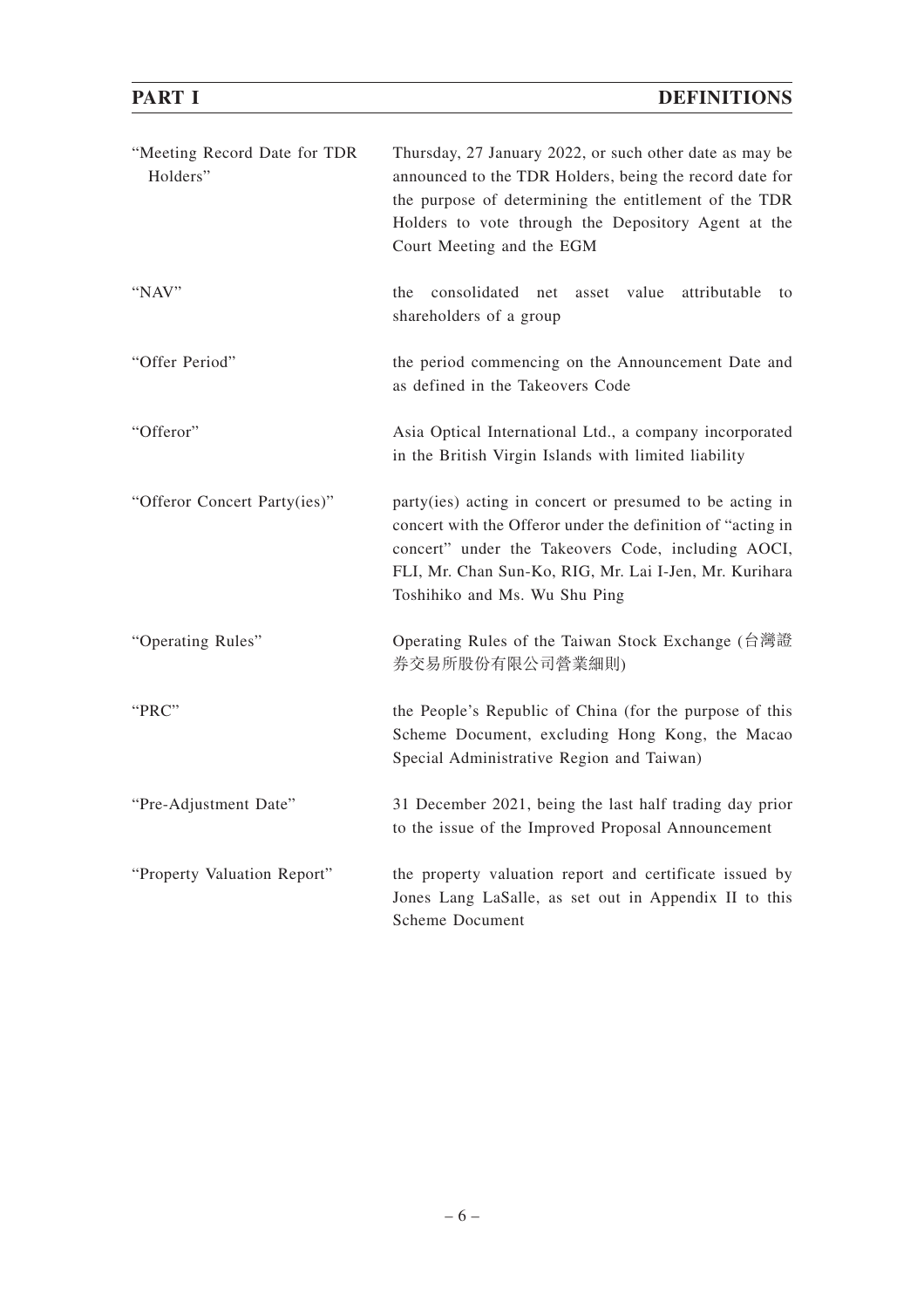| "Proposal"                   | the proposal for the privatisation of the Company by the<br>Offeror by way of the Scheme, and the withdrawal of the<br>listing of the Shares from the Stock Exchange and the<br>delisting of the TDRs from the Taiwan Stock Exchange as<br>disclosed in the Announcement |
|------------------------------|--------------------------------------------------------------------------------------------------------------------------------------------------------------------------------------------------------------------------------------------------------------------------|
| "Register"                   | the principal or branch register of members of the<br>Company (as the case may be) in respect of the Shares                                                                                                                                                              |
| "Registered Owner"           | any owner of relevant Shares (including without<br>limitation a nominee, trustee, depositary or any other<br>authorized custodian or third party) whose names appear<br>on the Register as a holder of the Shares                                                        |
| "Relevant Authorities"       | appropriate governments and/or governmental bodies,<br>regulatory bodies, courts or institutions                                                                                                                                                                         |
| "Relevant Period"            | the period commencing on 15 April 2021 (being the date<br>falling six (6) months prior to the Announcement Date)<br>and ending on the Latest Practicable Date, both dates<br>inclusive                                                                                   |
| "Revised Cancellation Price" | the cancellation price of HK\$0.999 per Scheme Share<br>cancelled and extinguished payable in cash by the Offeror<br>to the Scheme Shareholders pursuant to the Improved<br>Proposal                                                                                     |
| "RIG"                        | Richman International Group Co., Ltd., a company<br>incorporated under the laws of the British Virgin Islands<br>with limited liability, a direct wholly-owned subsidiary of<br>AOCI and being an Offeror Concert Party                                                  |
| "RMB"                        | Renminbi, the lawful currency of the PRC                                                                                                                                                                                                                                 |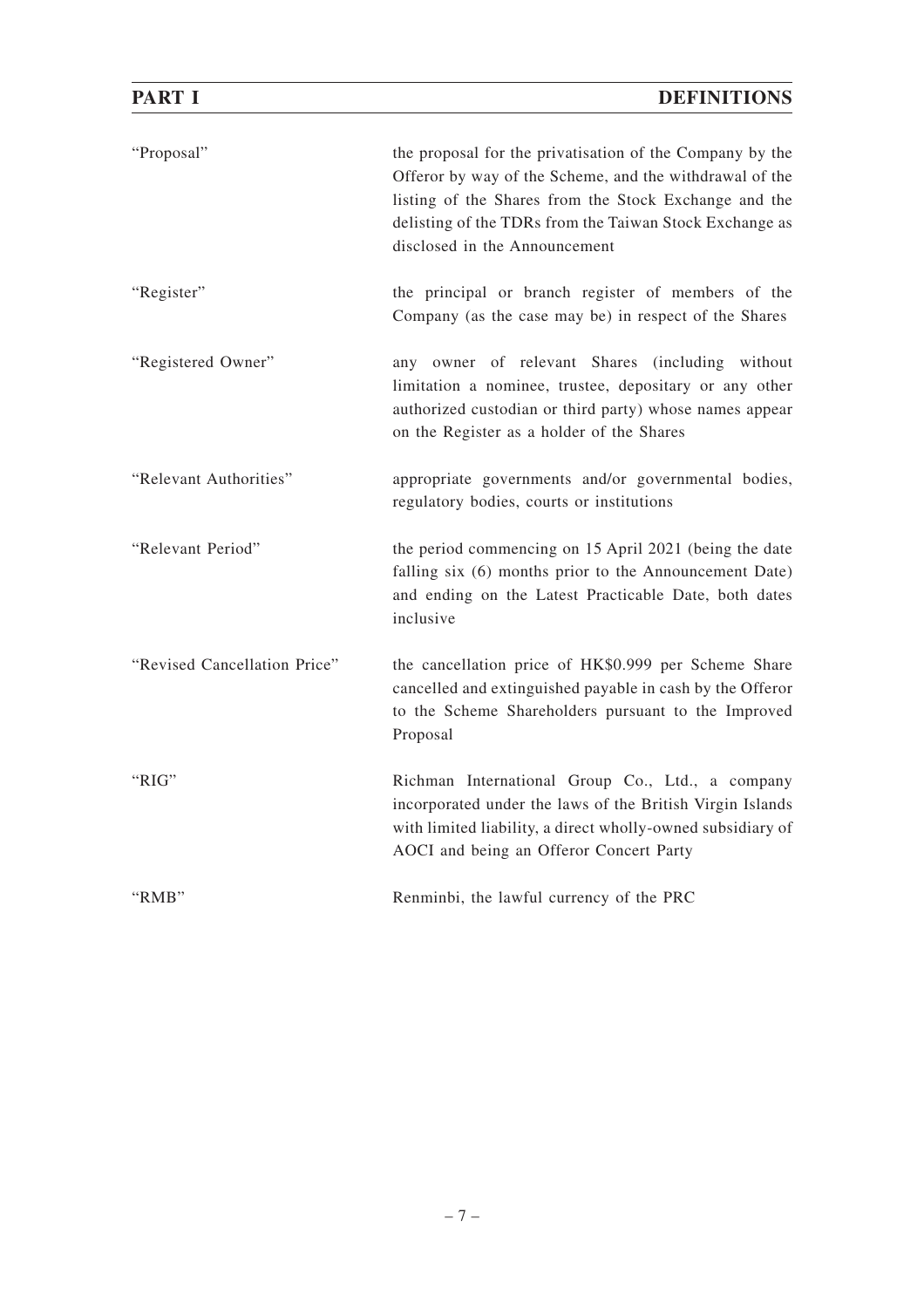| "Scheme"                              | a scheme of arrangement between the Company and the<br>Scheme Shareholders under Section 86 of the Companies<br>Act (subject to satisfaction (or waiver as applicable) of<br>Conditions)<br>involving<br>the<br>cancellation<br>the<br>and<br>extinguishment of all the Scheme Shares in exchange for<br>the Revised Cancellation Price and the simultaneous<br>restoration of the number of issued Shares in the share<br>capital of the Company to the number prior to the<br>cancellation and extinguishment of the Scheme Shares,<br>details of which are set out in Appendix VI to this<br>Scheme Document |
|---------------------------------------|-----------------------------------------------------------------------------------------------------------------------------------------------------------------------------------------------------------------------------------------------------------------------------------------------------------------------------------------------------------------------------------------------------------------------------------------------------------------------------------------------------------------------------------------------------------------------------------------------------------------|
| "Scheme Court Meeting Record<br>Date" | Tuesday, 22 February 2022, or such other date as may be<br>announced to, among others, the Scheme Shareholders,<br>being the record date for the purpose of determining the<br>entitlement of the Scheme Shareholders to attend and<br>vote at the Court Meeting                                                                                                                                                                                                                                                                                                                                                |
| "Scheme Document"                     | this composite scheme document of the Company and the<br>Offeror issued to the Shareholders and the TDR Holders<br>containing, inter alia, further details of the Improved<br>Proposal                                                                                                                                                                                                                                                                                                                                                                                                                          |
| "Scheme Record Date"                  | Tuesday, 15 March 2022, being the Effective Date, or<br>such other date as shall have been announced to, among<br>others, the Scheme Shareholders, being the record date<br>for the purpose of determining the entitlement of the<br>Scheme Shareholders to the Revised Cancellation Price<br>upon the Scheme becoming effective                                                                                                                                                                                                                                                                                |
| "Scheme Record Time"                  | 4:00 p.m. (Hong Kong time) on the Scheme Record Date                                                                                                                                                                                                                                                                                                                                                                                                                                                                                                                                                            |
| "Scheme Share(s)"                     | Share(s), including the Undertaking Scheme Shares and<br>the Additional Undertaking Scheme Shares, the Shares<br>held by FLI and the Shares represented by the TDRs, but<br>excluding the Shares held directly or indirectly by the<br>Offeror and RIG                                                                                                                                                                                                                                                                                                                                                          |
| "Scheme Shareholder(s)"               | registered holder(s) of the Scheme Shares                                                                                                                                                                                                                                                                                                                                                                                                                                                                                                                                                                       |
| "SFC"                                 | the Securities and Futures Commission of Hong Kong                                                                                                                                                                                                                                                                                                                                                                                                                                                                                                                                                              |
| "SFO"                                 | the Securities and Futures Ordinance (Chapter 571 of the<br>Laws of Hong Kong)                                                                                                                                                                                                                                                                                                                                                                                                                                                                                                                                  |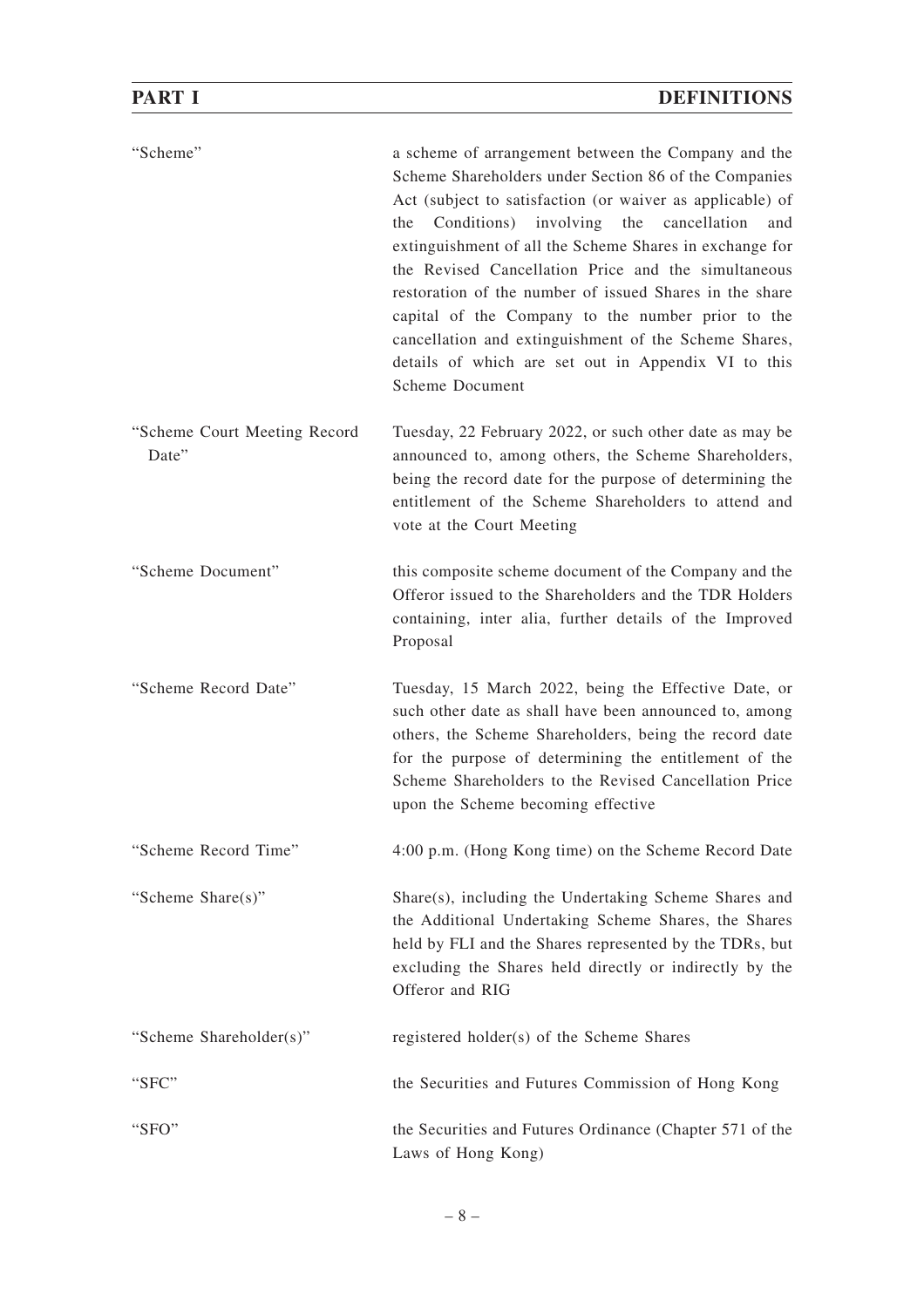# **DEFINITIONS**

|--|--|--|

| "Share $(s)$ "              | ordinary share(s) of HK\$0.01 each in the share capital of<br>the Company                                                                                                                                                                                              |
|-----------------------------|------------------------------------------------------------------------------------------------------------------------------------------------------------------------------------------------------------------------------------------------------------------------|
| "Shareholder(s)"            | registered holder(s) of the Shares                                                                                                                                                                                                                                     |
| "Stock Exchange"            | The Stock Exchange of Hong Kong Limited                                                                                                                                                                                                                                |
| "Taiwan Stock Exchange"     | Taiwan Stock Exchange Corporation                                                                                                                                                                                                                                      |
| "Takeovers Code"            | The Code on Takeovers and Mergers in Hong Kong                                                                                                                                                                                                                         |
| "TDR $(s)$ "                | Taiwan depositary receipt(s) issued and listed on the<br>Taiwan Stock Exchange (TDR code: 9188), each<br>representing one Share in issue                                                                                                                               |
| "TDR Holder(s)"             | holder(s) of the TDRs                                                                                                                                                                                                                                                  |
| "trading day"               | a day on which the Stock Exchange is open for the<br>business of dealings in securities                                                                                                                                                                                |
| "Unaudited Reassessed NAV"  | the unaudited reassessed NAV of the Group as set out in<br>section headed "4. Unaudited Reassessed NAV of the<br>Group" in Appendix I to this Scheme Document                                                                                                          |
| "Undertaking Scheme Shares" | aggregate of 143,817,000 Shares, representing<br>an<br>approximately 17.62% of the issued share capital of the<br>Company as at the Latest Practicable Date, held by the<br>Undertaking Shareholder                                                                    |
| "Undertaking Shareholder"   | Ability<br>Enterprise (BVI) Co., Ltd.,<br>a company<br>incorporated in the British Virgin Islands with limited<br>liability                                                                                                                                            |
| " $US"$                     | the United States of America                                                                                                                                                                                                                                           |
| "US\$"                      | United States dollar(s), the lawful currency of the US                                                                                                                                                                                                                 |
| "VBG Capital"               | VBG Capital Limited, a licensed corporation to conduct<br>Type 1 (Dealing in Securities) and Type 6 (Advising on<br>Corporate Finance) regulated activities under the SFO<br>and joint financial adviser to the Offeror in relation to the<br><b>Improved Proposal</b> |
| $``\%"$                     | per cent                                                                                                                                                                                                                                                               |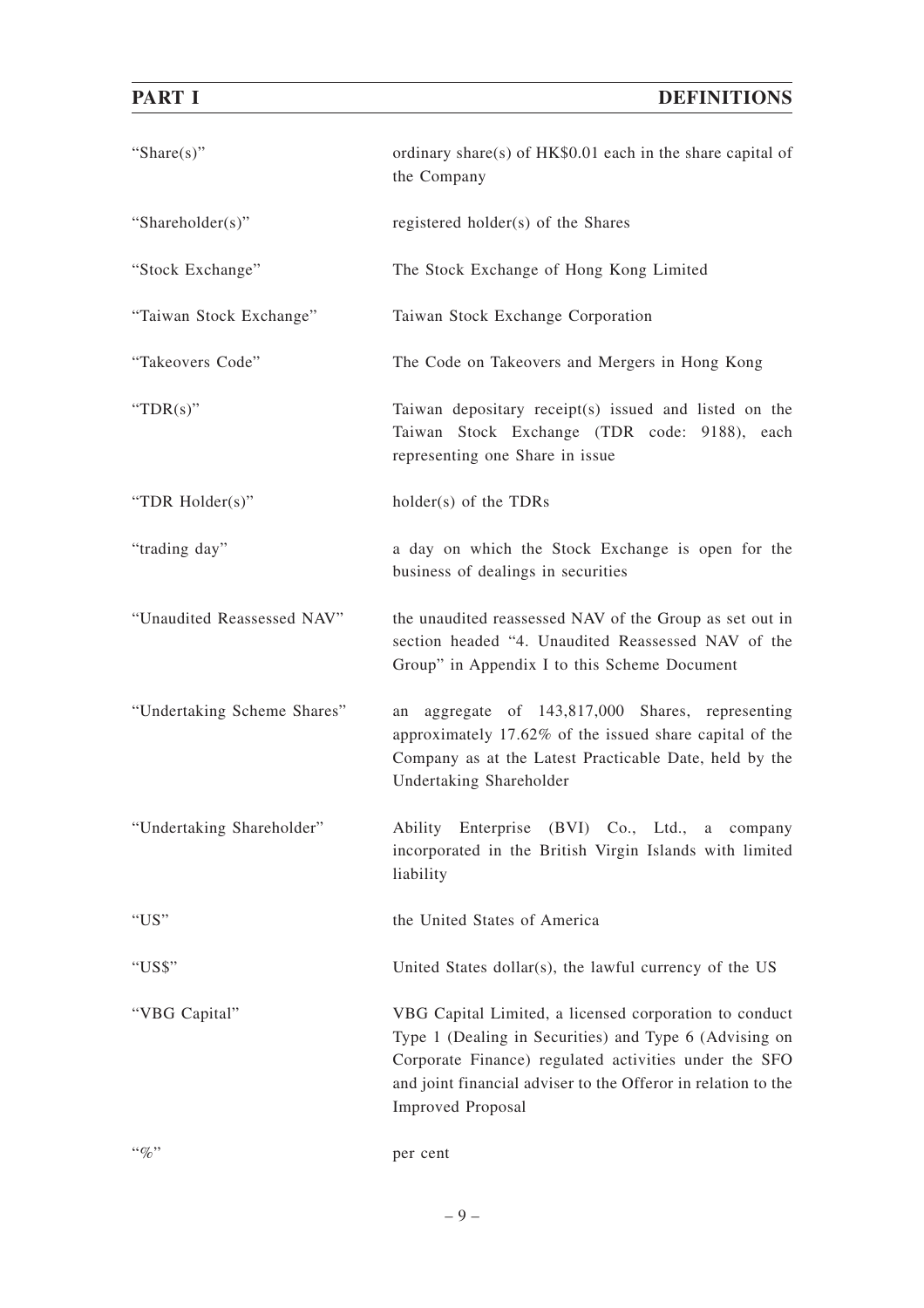## **PART I** DEFINITIONS

*All references in this Scheme Document to times and dates are references to Hong Kong times and dates, except as otherwise specified and other than references to the expected date of the Court Meeting hearing of the petition to sanction the Scheme and to confirm the reduction of the number of issued Shares in the share capital of the Company, and the Effective Date, which are the relevant dates in the Cayman Islands. For reference only, Cayman Islands time is 13 hours behind Hong Kong time as at the date of this Scheme Document.*

*For the purpose of this Scheme Document and for illustrative purpose only, unless the context otherwise requires, US\$ is converted into HK\$ at the exchange rate of US\$1.00 to HK\$7.75. No representation is made that any amounts in US\$ or HK\$ has been or could be converted at the above rates or any other rates.*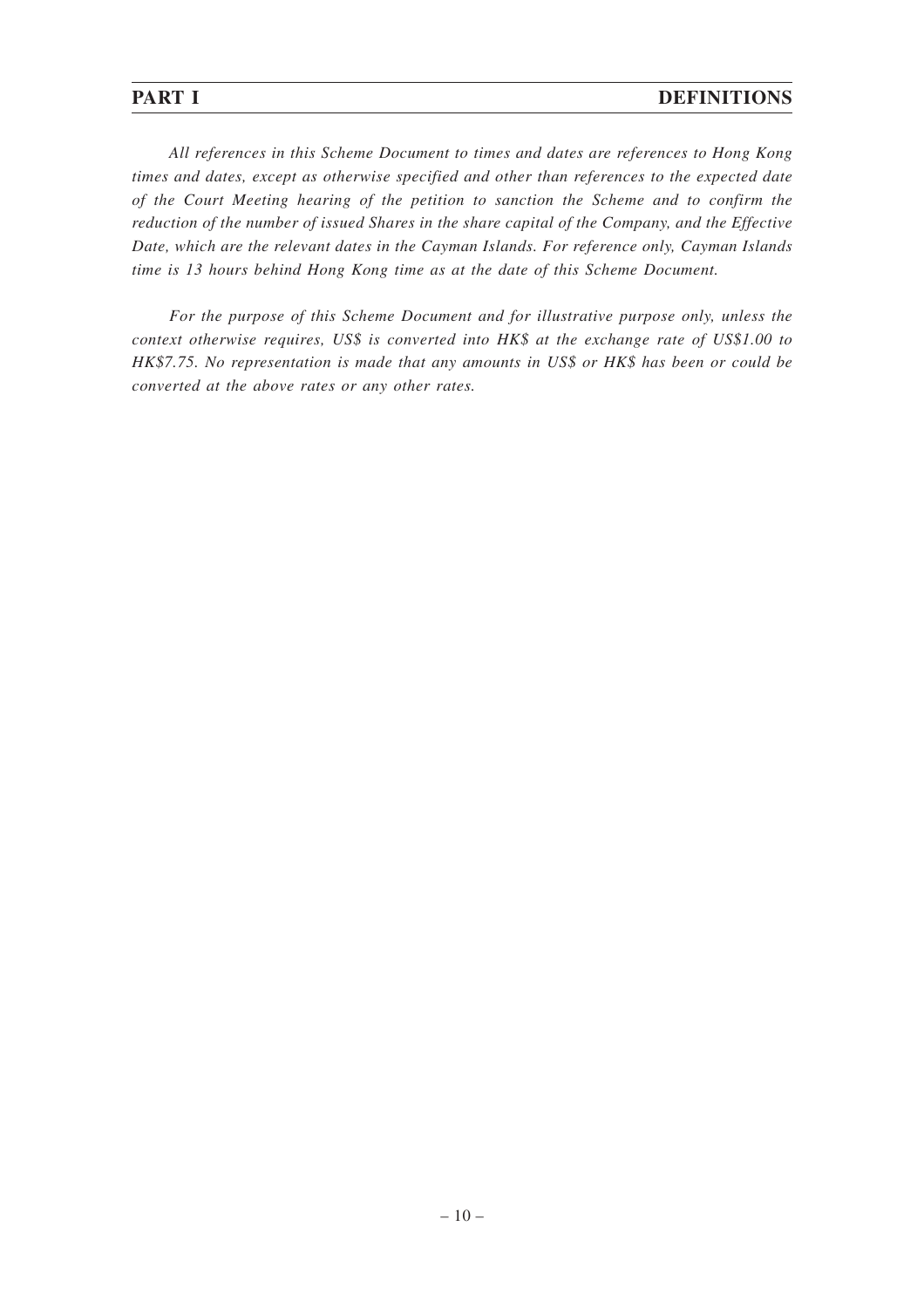### **ACTIONS TO BE TAKEN BY THE SHAREHOLDERS**

For the purpose of determining the entitlements of the Scheme Shareholders to attend and vote at the Court Meeting and of the Shareholders to attend and vote at the EGM, the Register will be closed from Thursday, 17 February 2022 to Tuesday, 22 February 2022 (both dates inclusive) and during such period, no registration of transfer of the Shares will be effected. The Register will be closed during such period for the purposes of determining the entitlement of the Scheme Shareholders to attend and vote at the Court Meeting and the entitlement of the Shareholders to attend and vote at the EGM. **This book close period is not for determining entitlements under the Improved Proposal.** In order to qualify to attend and vote at the Court Meeting and the EGM, all transfers of the Shares accompanied by the relevant share certificates must be lodged with the Company's branch share registrar and transfer office in Hong Kong, Tricor Investor Services Limited at Level 54, Hopewell Centre, 183 Queen's Road East, Hong Kong on or before 4:30 p.m. on Wednesday, 16 February 2022.

A **pink** form of proxy for use at the Court Meeting and a **white** form of proxy for use at the EGM are enclosed with this Scheme Document. Subsequent purchasers of Shares will need to obtain the relevant proxy form from the transferor if any such purchaser wishes to attend or vote at the Court Meeting and/or the EGM.

Whether or not you are able to attend the Court Meeting and/or the EGM in person, if you are a Scheme Shareholder, we strongly urge you to complete and sign the enclosed **pink** form of proxy in respect of the Court Meeting, and if you are a Shareholder, we strongly urge you to complete the enclosed **white** form of proxy in respect of the EGM, in accordance with the instructions printed thereon, and to lodge them at the office of the Company's branch share registrar and transfer office in Hong Kong, Tricor Investor Services Limited at Level 54, Hopewell Centre, 183 Queen's Road East, Hong Kong. In order to be valid:

- the **pink** form of proxy for use at the Court Meeting should be lodged not later than 10:00 a.m. on Sunday, 20 February 2022 or be handed to the chairman of the Court Meeting at the Court Meeting, who shall have absolute discretion whether or not to accept it; and
- the **white** form of proxy for use at the EGM should be lodged not later than 11:00 a.m. on Sunday, 20 February 2022.

The completion and return of the relevant form of proxy for the Court Meeting and/or the EGM will not preclude you from attending and voting in person at the relevant meeting or any adjournment thereof. In such event, the returned form of proxy will be deemed to have been revoked by operation of law.

If you do not appoint a proxy and you do not attend and vote at the Court Meeting and/or the EGM, you will still be bound by the outcome of the Court Meeting and the EGM if, among other things, the relevant resolutions are passed by the requisite majorities of Scheme Shareholders or Shareholders (as the case may be). We therefore strongly urge you to attend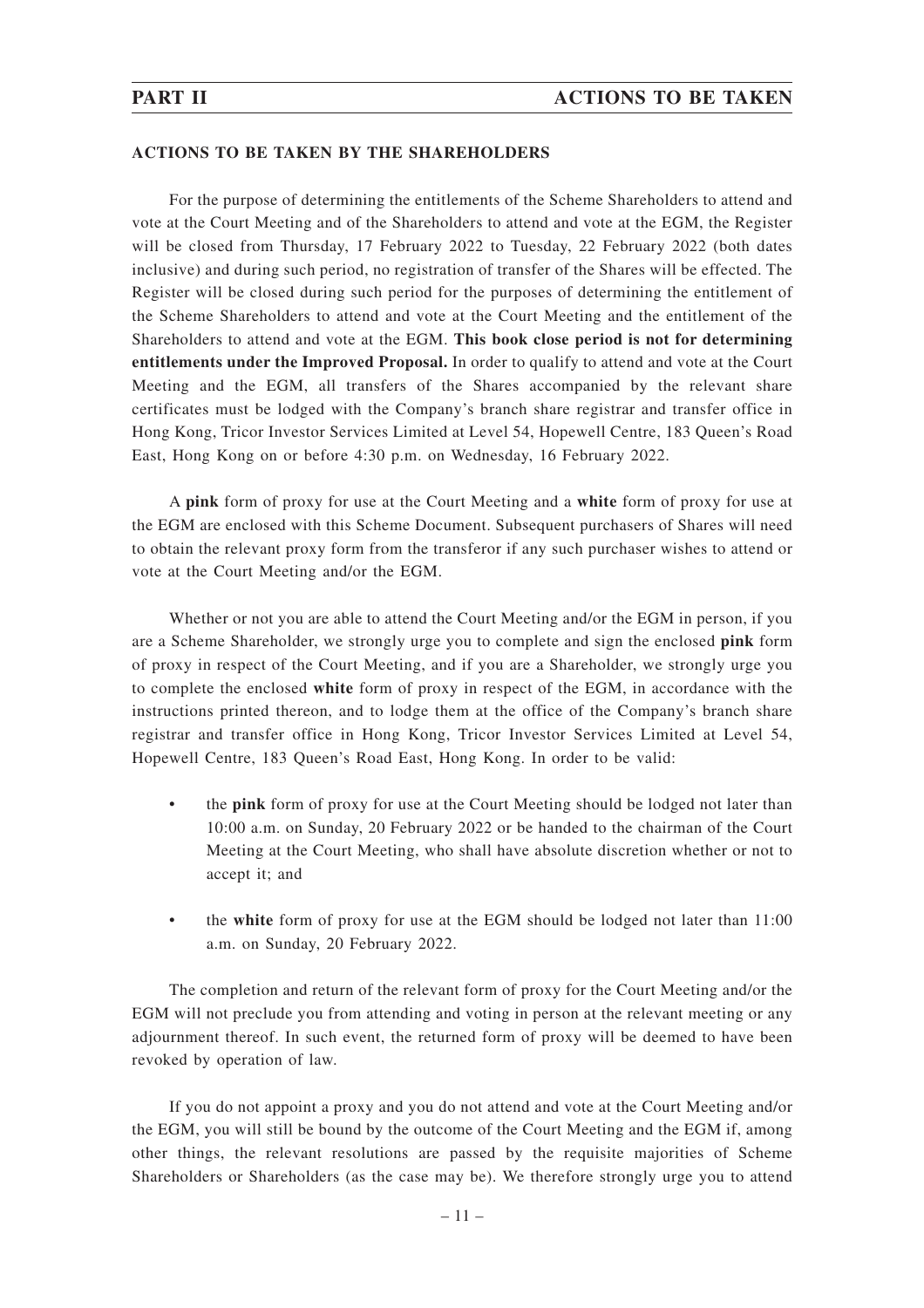### **PART II ACTIONS TO BE TAKEN**

and vote at the Court Meeting and the EGM in person or by proxy. However, we wish to remind you that physical attendance in person at the Court Meeting and EGM is not necessary for the purpose of exercising your voting rights. We strongly advise you, particularly if you are unwell or subject to Hong Kong Government prescribed quarantine in relation to COVID-19, that you may appoint any person (including the chairman of the Court Meeting and/or the EGM) as a proxy to vote on the resolutions, as an alternative to attending the Court Meeting and the EGM in person.

Voting at the Court Meeting and the EGM will be taken by poll in accordance with the articles of association of the Company and as required under the Listing Rules and the Takeovers Code.

The Company and the Offeror will make an announcement in relation to the results of the Court Meeting and the EGM not later than 7:00 p.m. on Tuesday, 22 February 2022. If all the resolutions are passed at the Court Meeting and the EGM, the Company and the Offeror will make further announcements of the results of the hearing of the petition to, among other things, sanction the Scheme by the Grand Court and, if the Scheme is sanctioned, the Effective Date and the date of withdrawal of the listing of the Shares on the Stock Exchange and the delisting of the TDRs on the Taiwan Stock Exchange.

### **ACTIONS TO BE TAKEN BY THE TDR HOLDERS**

If you are a TDR Holder, you cannot vote at the Court Meeting or the EGM directly, but may instruct the Depository Agent through written instructions to cause the underlying Shares represented by your TDRs to be voted at the Court Meeting and the EGM in accordance with the terms and conditions of the Depository Agreement. You are strongly urged to respond through lodging written voting instructions with the Depository Agent to instruct the Depository Agent to cause the underlying Shares represented by your TDRs to be voted in accordance with the terms and conditions of the Depository Agreement and your instructions at the Court Meeting and/or the EGM. For the purpose of determining the entitlements of the TDR Holders to vote through the Depository Agent at the Court Meeting and the EGM, the latest time of conversion for the TDR Holders to submit applications to convert their TDRs into Shares will be at 3:00 p.m. on Friday, 21 January 2022, and the register of TDR Holders in Taiwan will be closed from Thursday, 27 January 2022 to Tuesday, 22 February 2022. The Depository Agent will only despatch this Scheme Document to a TDR Holder and collect his or her or its voting instructions if the name of such TDR Holder appears on the register of TDR Holders in Taiwan on or after Thursday, 27 January 2022.

TDR Holders have the right to convert their TDRs into Shares. If you are a TDR Holder, you may elect to become a Shareholder by converting your TDRs into Shares represented by your TDRs in accordance with the terms and conditions of the Depository Agreement (for which you will incur fees, taxes and other charges in each case as specified in the Depository Agreement). If you are a TDR Holder and wish to attend and vote at the Court Meeting and the EGM (whether in person or by proxy), you must elect to submit an application to convert your TDRs into Shares represented by your TDRs not later than 3:00 p.m. on Friday, 21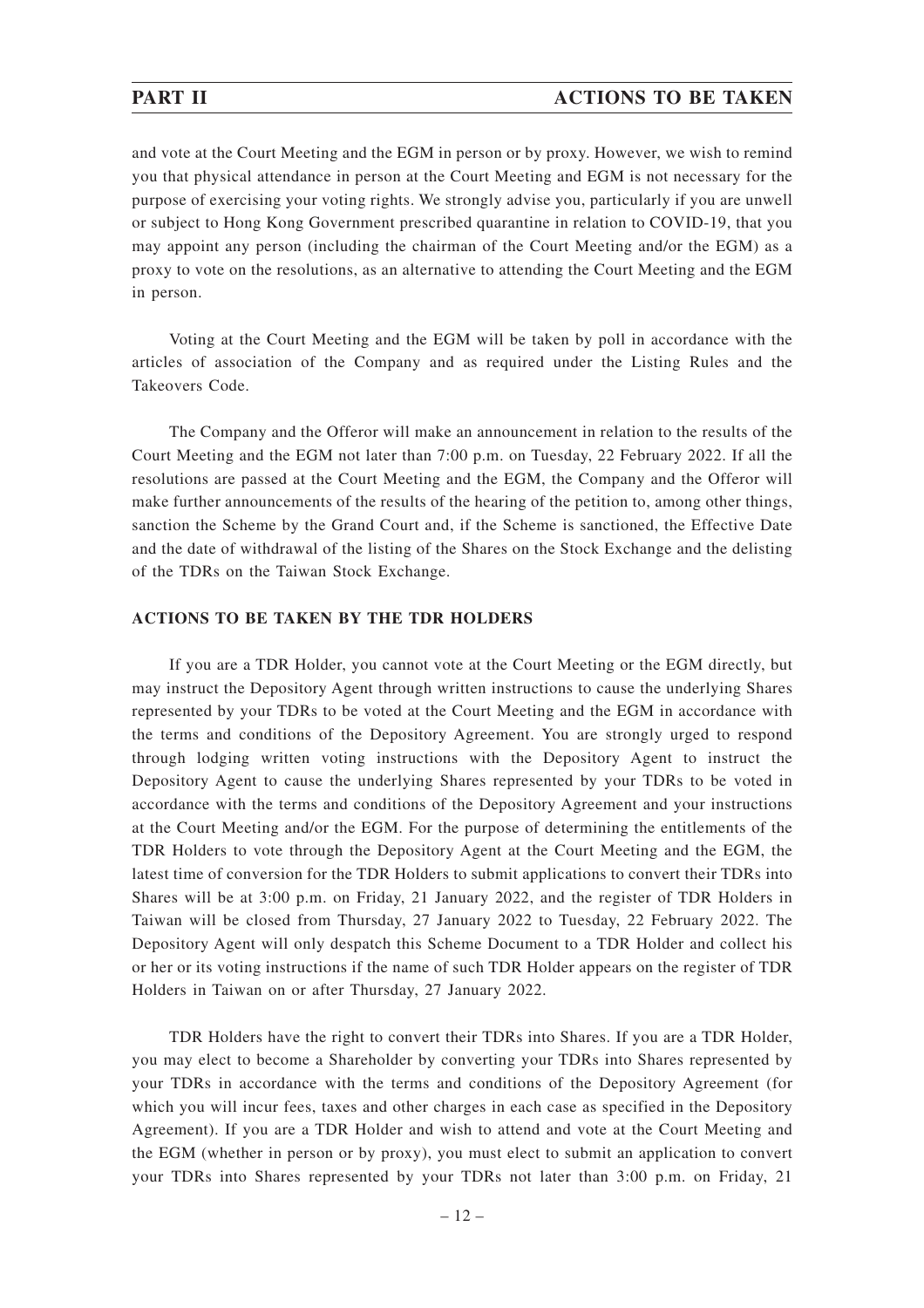## **PART II ACTIONS TO BE TAKEN**

January 2022, and accordingly the Depository Agent will not despatch this Scheme Document to, or process voting instructions from you. If you have submitted an application to convert your TDRs into Shares represented by your TDRs prior to 3:00 p.m. on Friday, 21 January 2022 and remain as a Shareholder on the Meeting Record Date, you may attend and vote at the Court Meeting and/or the EGM and/or complete and return the forms of proxy. Your attention is also drawn to the section headed "Actions to be taken by the Shareholders" set out in this Part II of this Scheme Document.

### **ACTIONS TO BE TAKEN BY BENEFICIAL OWNERS WHOSE SHARES ARE HELD THROUGH TRUST OR DEPOSITED IN CCASS**

The Company will not recognise any person as holding any Shares through any trust. If you are a Beneficial Owner whose Shares are held upon trust by, and registered in the name of, a Registered Owner (other than HKSCC Nominees), you should contact the Registered Owner and provide the Registered Owner with instructions in relation to the manner in which your Shares should be voted at the Court Meeting and/or the EGM. Such instructions should be given in advance of the aforementioned latest time for the lodgement of forms of proxy in respect of the Court Meeting and the EGM in order to provide the Registered Owner with sufficient time to accurately complete and submit his, her or its forms of proxy. To the extent that any Registered Owner requires instructions from any Beneficial Owner in advance of the aforementioned latest time for the lodgement of forms of proxy in respect of the Court Meeting and/or the EGM, any such Beneficial Owner should comply with the requirements of the Registered Owner.

If you are a Beneficial Owner who wishes to attend the Court Meeting and/or the EGM personally, you should:

- (a) contact the Registered Owner directly to make the appropriate arrangements with the Registered Owner to enable you to attend and vote at the Court Meeting and/or the EGM and, for such purpose, the Registered Owner may appoint you as his, her or its proxy; or
- (b) arrange for some or all of the Shares registered in the name of the Registered Owner to be transferred and registered into your own name.

The appointment of a proxy by the Registered Owner at the Court Meeting and/or the EGM shall be in accordance with all relevant provisions in the articles of association of the Company. In the case of the appointment of a proxy by the Registered Owner, the relevant forms of proxy shall be completed and signed by the Registered Owner and shall be lodged in the manner and no later than the latest time for lodging the relevant forms of proxy as more particularly set out in this Scheme Document.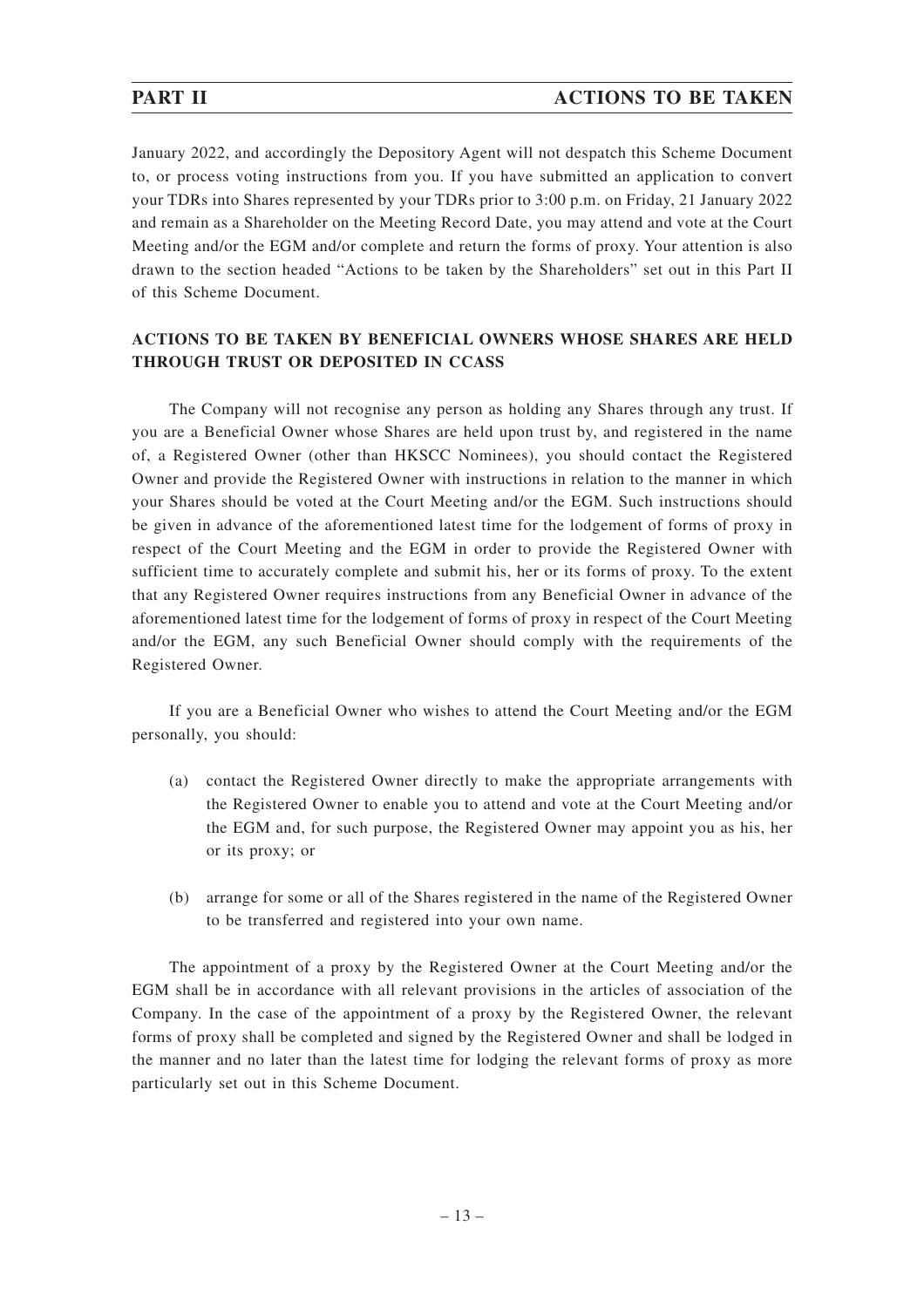The completion and return of a form of proxy for the Court Meeting and/or the EGM will not preclude the Registered Owner from attending and voting in person at the relevant meeting or any adjournment thereof. In the event that the Registered Owner attends and votes at the relevant meeting or any adjournment thereof after having lodged his, her or its forms of proxy, the returned form of proxy will be deemed to have been revoked by operation of law.

**If you are a Beneficial Owner whose Shares are deposited in CCASS and registered under the name of HKSCC Nominees, you must, unless you are an Investor Participant, contact your broker, custodian, nominee or other relevant person who is, or has, in turn, deposited such Shares with other CCASS Participant, regarding voting instructions to be given to such persons if you wish to vote at the Court Meeting and/or the EGM.** You should contact your broker, custodian, nominee or other relevant person in advance of the latest time for the lodgement of forms of proxy in respect of the Court Meeting and/or the EGM, in order to provide such person with sufficient time to provide HKSCC Nominees with instructions in relation to the manner in which the Shares of the Beneficial Owner should be voted at the Court Meeting and/or the EGM. The procedure for voting in respect of the Scheme by HKSCC Nominees with respect to the Shares registered under the name of HKSCC Nominees shall be in accordance with the "General Rules of CCASS" and the "CCASS Operational Procedures" in effect from time to time.

In accordance with the direction from the Grand Court, for the purpose of ascertaining whether or not the requirement of a majority in number of the Scheme Shareholders approves the Scheme under section 86(2) of the Companies Act, HKSCC Nominees, being the registered holder of Shares in CCASS, shall be permitted to vote once "for" and once "against" the Scheme in accordance with instructions from individual CCASS Participants (as defined under the General Rules of CCASS). Thus, (i) if HKSCC Nominees receives instructions to vote for the Scheme and instructions to vote against the Scheme, it shall vote once for and once against the Scheme in accordance with such instructions, and be counted as one Scheme Shareholder under the votes "for" the Scheme and as one Scheme Shareholder under the votes "against" the Scheme; (ii) if HKSCC Nominees only receives instructions to vote for the Scheme, it shall vote once for the Scheme in accordance with such instructions, and be counted as one Scheme Shareholder under the votes "for" the Scheme; and (iii) if HKSCC Nominees only receives instructions to vote against the Scheme, it shall vote against the Scheme in accordance with such instructions, and be counted as one Scheme Shareholder under the votes "against" the Scheme. The number of votes cast in favour of the Scheme and the number of CCASS Participants on whose instructions they are cast and the number of votes cast against the Scheme and the number of CCASS Participants on whose instructions they are cast will be disclosed to the Grand Court and may be taken into account in deciding whether or not the Grand Court should exercise its discretion to sanction the Scheme.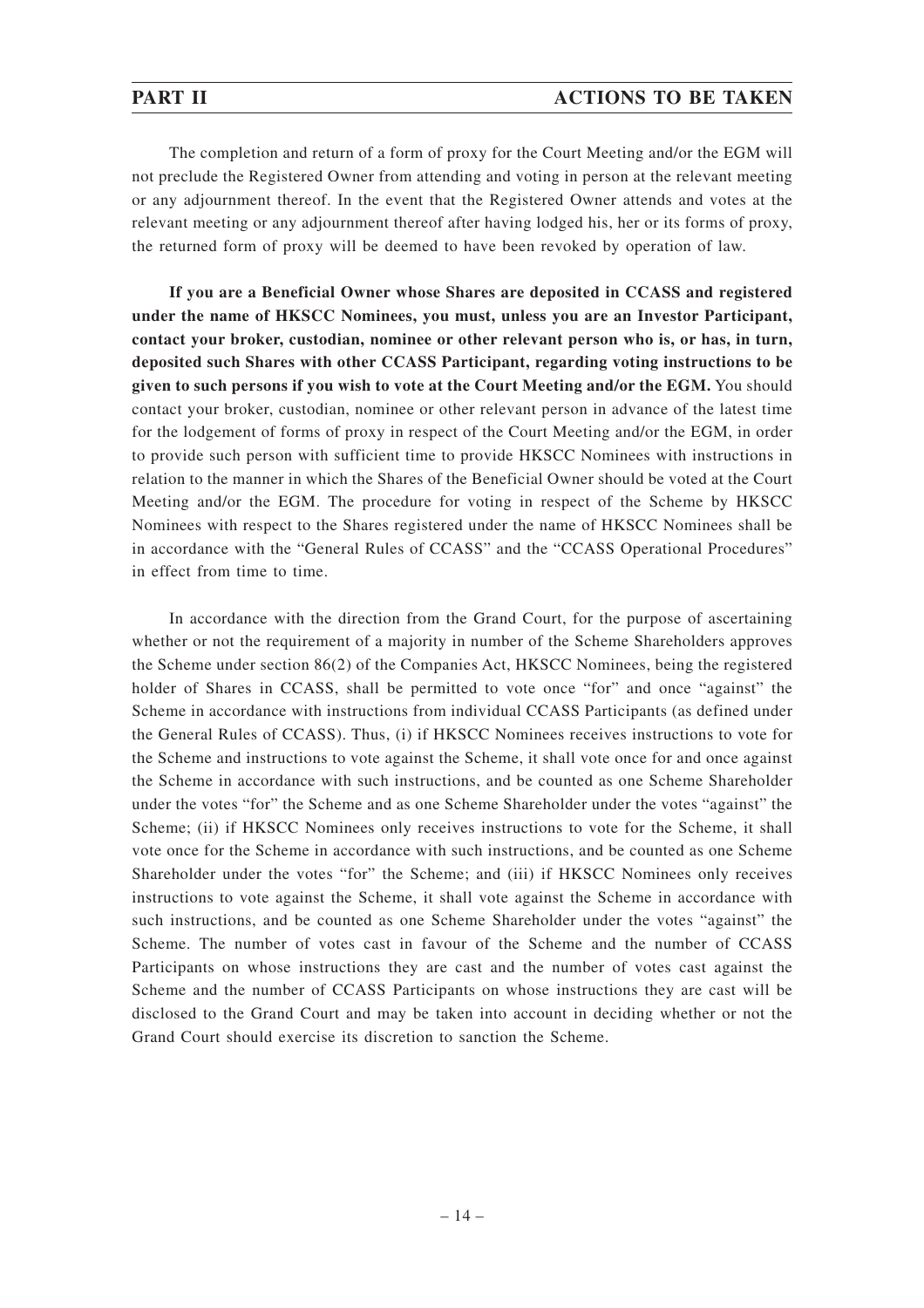If you are a Beneficial Owner whose Shares are deposited in CCASS, you may also elect to become a Shareholder of record, and thereby have the right to attend and vote at the Court Meeting and/or the EGM. You can become a Shareholder of record by withdrawing your Shares from CCASS and becoming a Registered Owner of such Shares. For withdrawal of Shares from CCASS and registration thereof, you will be required to pay to CCASS a withdrawal fee per board lot withdrawn, a registration fee for each share certificate issued, stamp duty on each transfer instrument and, if your Shares are held through a financial intermediary, any other relevant fees charged by your financial intermediary. You should contact your broker, custodian, nominee or other relevant person in advance of the latest time for lodging transfers of the Shares into your name so as to qualify to attend and vote at the Court Meeting and the EGM, in order to provide such broker, custodian, nominee or other relevant person with sufficient time to withdraw the Shares from CCASS and register them in your name.

## **EXERCISE YOUR RIGHT TO VOTE**

**IF YOU ARE A SHAREHOLDER OR A BENEFICIAL OWNER, THE COMPANY AND THE OFFEROR STRONGLY ENCOURAGE YOU TO EXERCISE YOUR RIGHT TO VOTE OR GIVE INSTRUCTIONS TO THE RELEVANT REGISTERED OWNER TO VOTE IN PERSON OR BY PROXY AT THE COURT MEETING AND AT THE EGM. IF YOU KEEP ANY SHARES IN A SHARE LENDING PROGRAMME, WE URGE YOU TO RECALL ANY OUTSTANDING SHARES ON LOAN TO AVOID MARKET PARTICIPANTS USING BORROWED SHARES TO VOTE.**

**IF YOU ARE A TDR HOLDER, YOU ARE STRONGLY URGED TO INSTRUCT THE DEPOSITORY AGENT TO CAUSE THE UNDERLYING SHARES REPRESENTED BY YOUR TDRS TO BE VOTED IN ACCORDANCE WITH YOUR INSTRUCTION AT THE COURT MEETING AND/OR AT THE EGM.**

**IF YOU ARE A BENEFICIAL OWNER WHOSE SHARES ARE DEPOSITED IN CCASS, WE ENCOURAGE YOU TO PROVIDE HKSCC NOMINEES WITH INSTRUCTIONS OR MAKE ARRANGEMENTS WITH HKSCC NOMINEES IN RELATION TO THE MANNER IN WHICH THOSE SHARES SHOULD BE VOTED AT THE COURT MEETING AND THE EGM WITHOUT DELAY (AS DETAILED IN THE SECTION "ACTIONS TO BE TAKEN BY BENEFICIAL OWNERS WHOSE SHARES ARE HELD THROUGH TRUST OR DEPOSITED IN CCASS" ABOVE).**

**IF YOU ARE AN INDIVIDUAL SHAREHOLDER WHO WISHES TO ATTEND AND VOTE AT THE COURT MEETING AND/OR THE EGM AND FOR YOUR VOTES TO BE COUNTED INDIVIDUALLY FOR THE PURPOSE OF ASCERTAINING WHETHER THE "MAJORITY IN NUMBER" REQUIREMENT IS SATISFIED AT THE COURT MEETING AND/OR THE NUMBER OF VOTES FOR PASSING THE RESPECTIVE RESOLUTIONS AT THE EGM, YOU SHOULD WITHDRAW YOUR SHARES FROM CCASS AND BECOME A REGISTERED OWNER OF SUCH SHARES.**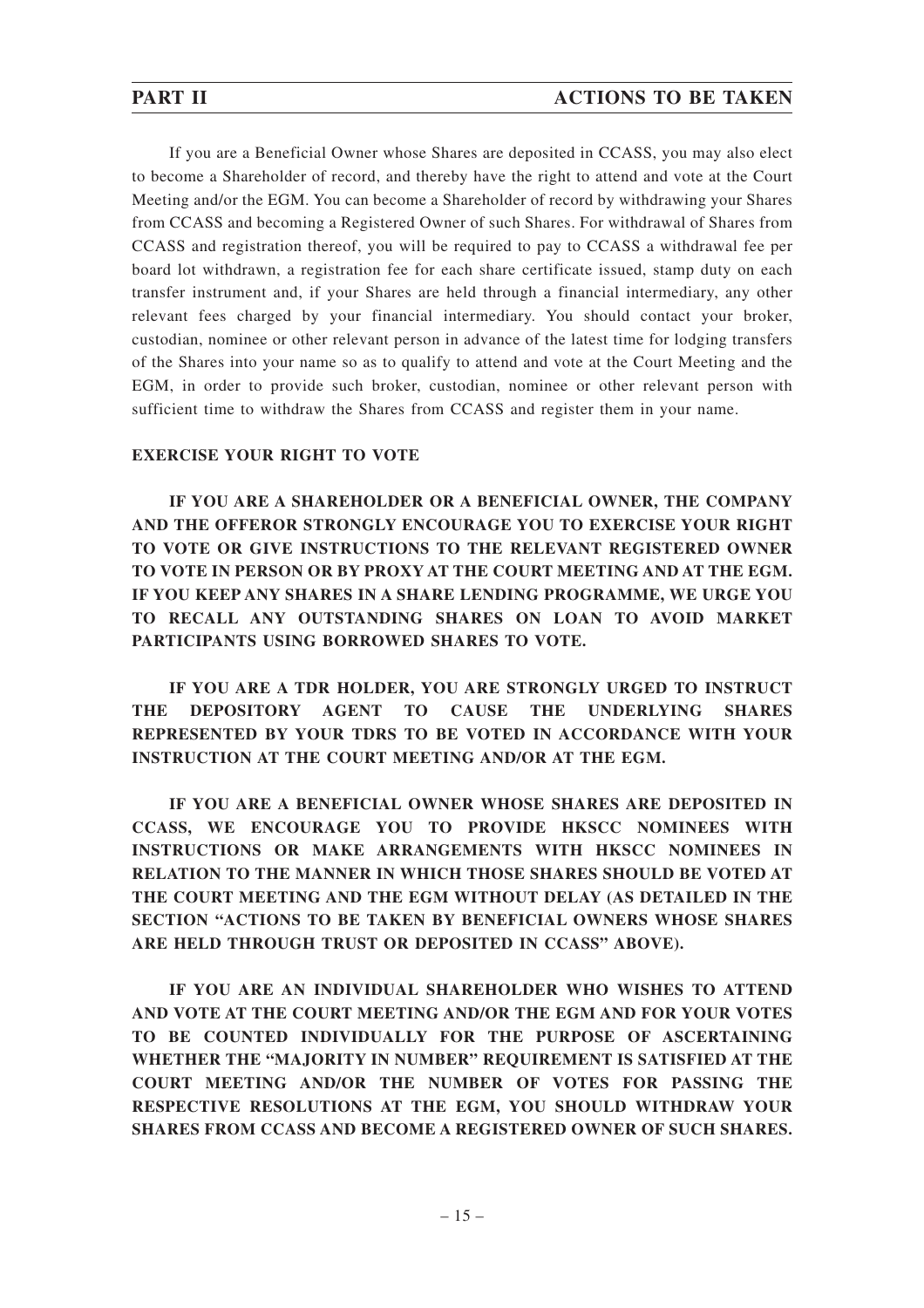**IF YOU ARE A REGISTERED OWNER HOLDING SHARES ON BEHALF OF BENEFICIAL OWNERS, WE SHOULD BE GRATEFUL IF YOU WOULD INFORM THE RELEVANT BENEFICIAL OWNERS ABOUT THE IMPORTANCE OF EXERCISING THEIR VOTE.**

**IF APPROVED, THE IMPROVED PROPOSAL WILL BE BINDING ON ALL OF THE SCHEME SHAREHOLDERS, IRRESPECTIVE OF WHETHER OR NOT YOU ATTENDED OR VOTED AT THE COURT MEETING OR THE EGM.**

**IF YOU ARE IN ANY DOUBT AS TO THE ACTION TO BE TAKEN, YOU ARE ENCOURAGED TO CONSULT YOUR LICENSED SECURITIES DEALER, BANK MANAGER, SOLICITOR, PROFESSIONAL ACCOUNTANT OR OTHER PROFESSIONAL ADVISER.**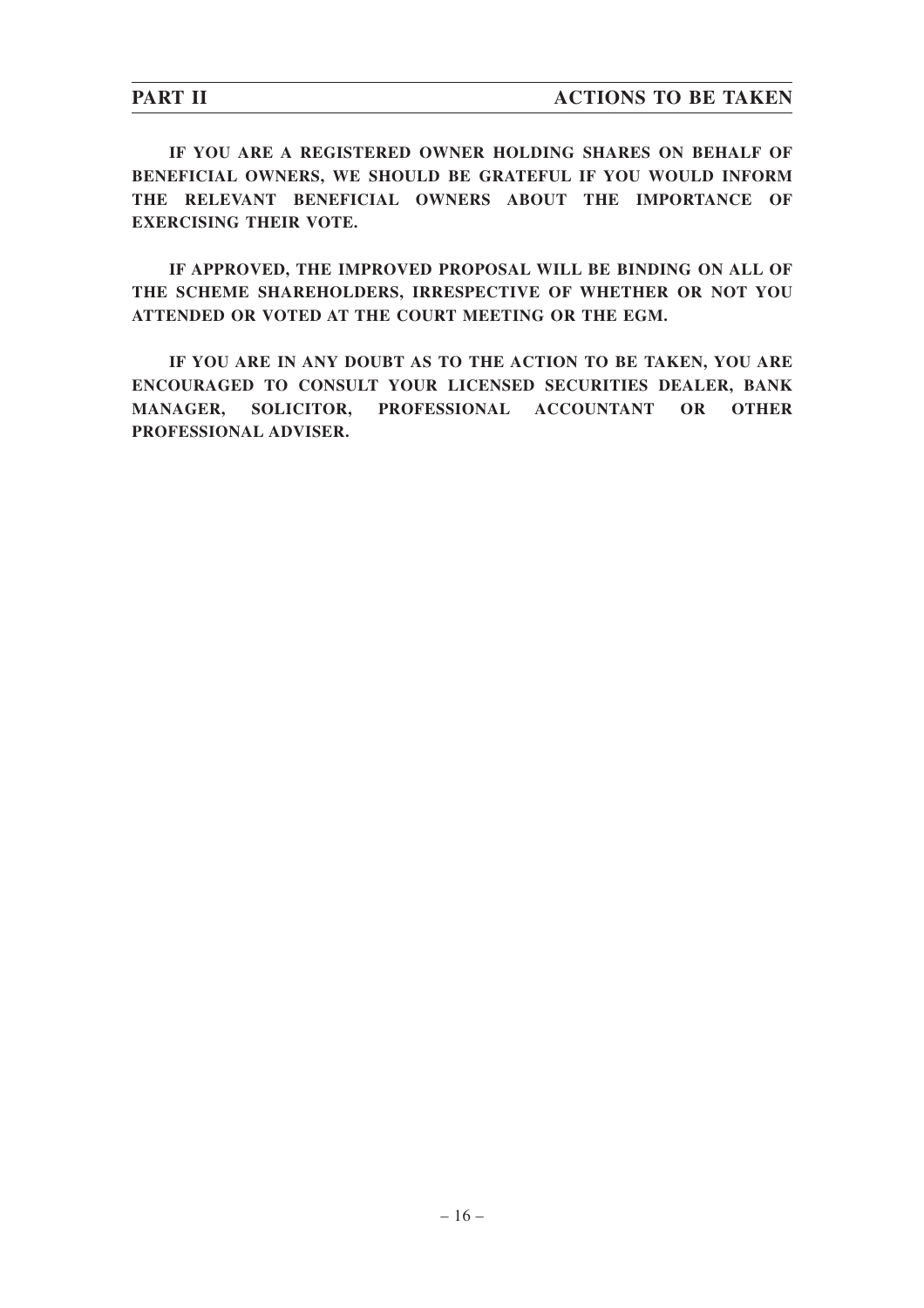# **PART III** EXPECTED TIMETABLE

*The following timetable takes into account the procedures of the Grand Court for the Scheme. The expected timetable is indicative only and is subject to change. Further announcement(s) will be made if there is any change to the following expected timetable.*

| Event                                                                      | <b>Hong Kong Time</b>        |
|----------------------------------------------------------------------------|------------------------------|
|                                                                            | (unless otherwise specified) |
| Date of despatch of this Scheme Document (Note 1) Tuesday, 18 January 2022 |                              |
| Latest time of conversion of the TDRs into Shares                          |                              |
| in order to qualify for entitlement to attend and vote                     |                              |
| at the Court Meeting and the EGM (Note 2) 3:00 p.m. on Friday,             | 21 January 2022              |
| Register of TDR Holders in Taiwan in respect of                            |                              |
| the TDRs closed for determining the entitlement of                         |                              |
| TDR Holders to vote through the Depository Agent                           |                              |
|                                                                            |                              |
|                                                                            | 27 January 2022 to           |
|                                                                            | Tuesday, 22 February 2022    |
|                                                                            | (both dates inclusive)       |
| Meeting Record Date for TDR Holders Thursday, 27 January 2022              |                              |
| Lodging of voting instructions by the TDR Holders                          |                              |
| in respect of the Court Meeting and the EGM                                |                              |
|                                                                            |                              |
|                                                                            | 8 February 2022 to           |
|                                                                            | Wednesday, 16 February 2022  |
|                                                                            | (both dates inclusive)       |
| Latest time for lodging transfers of Shares                                |                              |
| in order to become entitled to vote                                        |                              |
|                                                                            |                              |
|                                                                            | 16 February 2022             |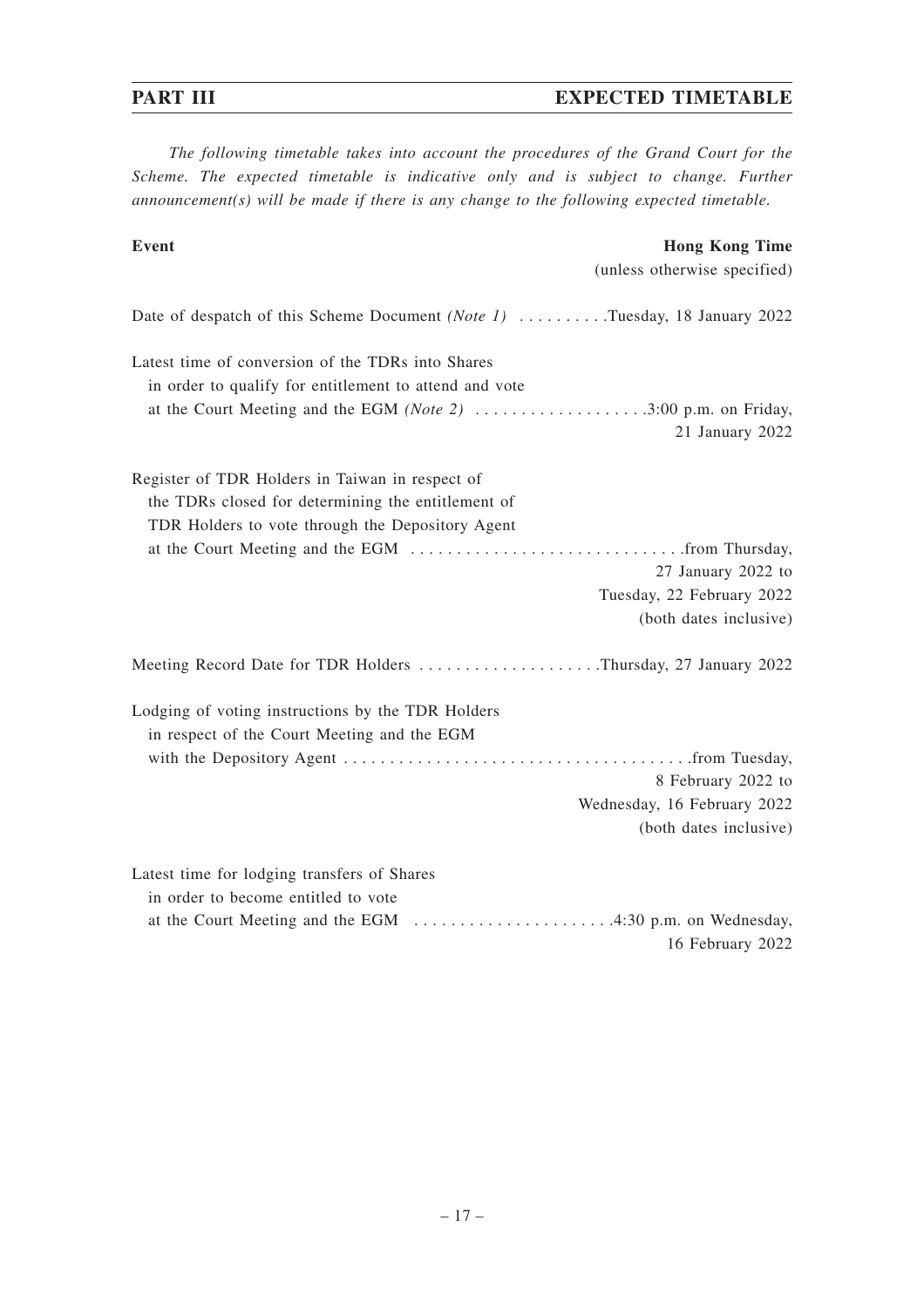# **PART III** EXPECTED TIMETABLE

| Register of the Company in respect of the Shares     |
|------------------------------------------------------|
| closed for determining the entitlement of Scheme     |
| Shareholders to attend and vote at the Court         |
| Meeting and of the Shareholders to attend and        |
|                                                      |
| 17 February 2022 to                                  |
| Tuesday, 22 February 2022                            |
| (both dates inclusive)                               |
| Latest time for lodging the pink forms of proxy      |
|                                                      |
| 20 February 2022                                     |
|                                                      |
| Latest time for lodging the white forms of proxy     |
|                                                      |
| 20 February 2022                                     |
| Meeting Record Date Tuesday, 22 February 2022        |
|                                                      |
|                                                      |
| 22 February 2022                                     |
|                                                      |
| 22 February 2022 (or, if later,                      |
| as soon as practicable after                         |
| the conclusion or the adjournment                    |
| of the Court Meeting)                                |
|                                                      |
| Announcement of the results of the                   |
|                                                      |
| on Tuesday, 22 February 2022                         |
| Latest time of trading in the TDRs on                |
|                                                      |
| 3 March 2022                                         |
|                                                      |
| Latest time of trading in the Shares on              |
|                                                      |
| 3 March 2022                                         |
|                                                      |
| Latest time for lodging transfers of Shares in order |
| 8 March 2022                                         |
|                                                      |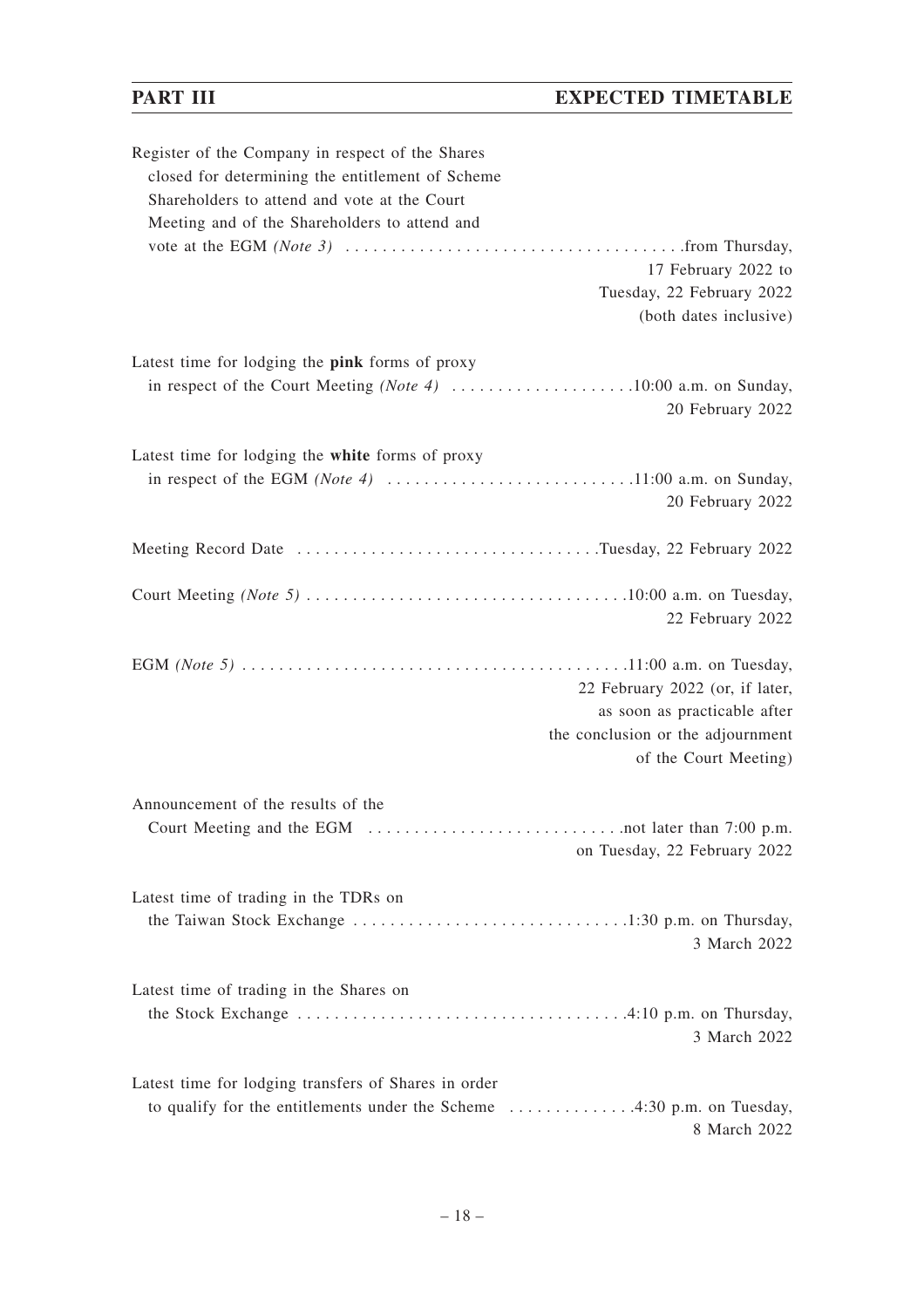| Register of members of the Company in respect of<br>the Shares closed for determining the entitlement |
|-------------------------------------------------------------------------------------------------------|
| 9 March 2022 onwards                                                                                  |
| Court hearing of the petition to sanction the Scheme<br>and to confirm the reduction of the issued    |
| share capital of the Company involved in the Scheme Thursday, 10 March 2022                           |
| (Cayman Islands time)                                                                                 |
| Announcement of, <i>inter alia</i> , the result of the                                                |
| Court hearing of the petition to sanction the                                                         |
| Scheme and to confirm the reduction of the                                                            |
| issued share capital of the Company involved                                                          |
| in the Scheme, the expected Effective Date                                                            |
| and the expected date of withdrawal of listing of the                                                 |
| Shares on the Stock Exchange and the delisting                                                        |
|                                                                                                       |
| Scheme Record Date Tuesday, 15 March 2022                                                             |
| Effective Date (Note 7) Tuesday, 15 March 2022                                                        |
| (Cayman Islands time)                                                                                 |
| Announcement of the Effective Date and the withdrawal                                                 |
| of listing of the Shares on the Stock Exchange Wednesday, 16 March 2022                               |
| Announcement of the delisting of the TDRs on                                                          |
|                                                                                                       |
| Expected withdrawal of listing of the Shares on                                                       |
| the Stock Exchange becomes effective (Note 8) 4:00 p.m. on.Friday,<br>18 March 2022                   |
| Expected delisting of the TDRs on the Taiwan                                                          |
|                                                                                                       |
| Cheques for cash entitlements under                                                                   |
|                                                                                                       |
| 24 March 2022                                                                                         |

Shareholders should note that the above timetable is subject to change. Further announcement(s) will be made in the event that there is any change.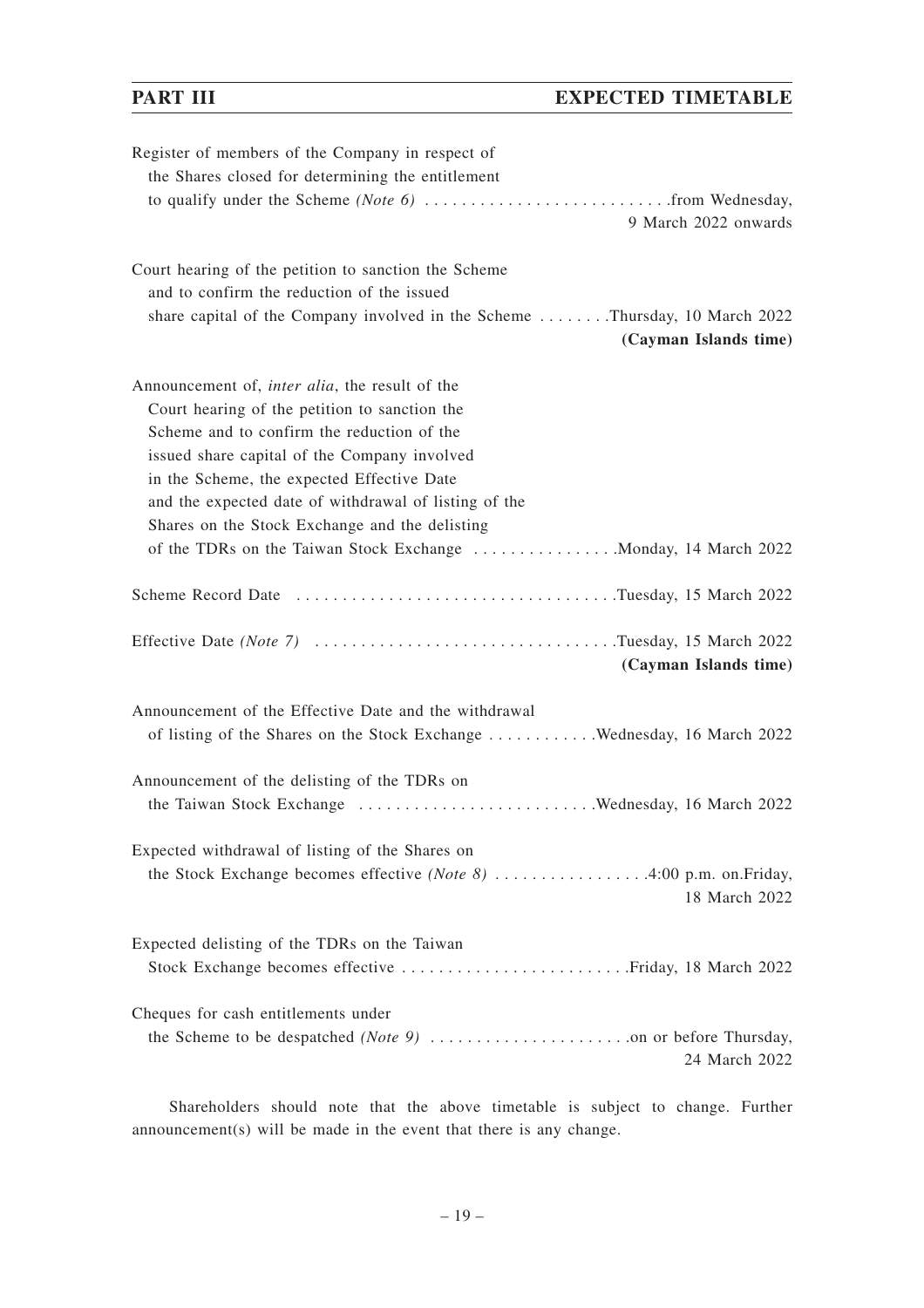*Notes:*

- 1. This Scheme Document will be made available online on the Market Observation Post System of the Taiwan Stock Exchange on Tuesday, 18 January 2022 to all TDR Holders. On or before Tuesday, 8 February 2022, the Depository Agent will despatch this Scheme Document to the TDR Holders whose names appear on the register of TDR Holders in Taiwan on the Meeting Record Date for TDR Holders.
- 2. If you are a TDR Holder and wish to attend and vote at the Court Meeting and/or the EGM (whether in person or by proxy), you must elect to submit an application to convert your TDRs into Shares represented by your TDRs not later than 3:00 p.m. on Friday, 21 January 2022.
- 3. The Register will be closed during such period for the purposes of determining the entitlement of the Scheme Shareholders to attend and vote at the Court Meeting and the entitlement of the Shareholders to attend and vote at the EGM. This book close period is not for determining entitlements under the Improved Proposal.
- 4. The **pink** form of proxy in respect of the Court Meeting and the **white** form of proxy in respect of the EGM should be completed and signed in accordance with the instructions respectively printed on them and should be lodged with the Company's branch share registrar and transfer office in Hong Kong, Tricor Investor Services Limited at Level 54, Hopewell Centre, 183 Queen's Road East, Hong Kong, as soon as possible but in any event not later than the respective times and dates stated above or, in the case of the **pink** form of proxy for use at the Court Meeting, they may be handed to the chairman of the Court Meeting at the Court Meeting (who shall have absolute discretion whether or not to accept it). Completion and return of the relevant form of proxy for the Court Meeting and/or the EGM will not preclude a Scheme Shareholder or a Shareholder, from attending the meeting and voting in person. In such event, the relevant form of proxy returned will be deemed to have been revoked by operation of law.
- 5. Please see the notice of the Court Meeting set out in Appendix VII to this Scheme Document and the notice of the EGM set out in Appendix VIII to this Scheme Document.
- 6. The Register will be closed as from such date and on such date for the purpose of determining the Scheme Shareholders who are qualified for entitlement under the Scheme.
- 7. When all the Conditions (other than delivery of the order for registration) are satisfied or waived (as applicable), the order sanctioning the Scheme may be delivered to the Registrar of Companies in the Cayman Islands at which point it will become effective and binding on the Company and all the Scheme Shareholders. The Effective Date would be earlier than the date of announcement of the Effective Date, the withdrawal of listing of the Shares on the Stock Exchange and the delisting of the TDRs on the Taiwan Stock Exchange due to the timing difference between Hong Kong and Cayman Islands.
- 8. If all the Conditions are fulfilled (or waived as applicable), the Offeror will implement the Scheme to cancel and extinguish the Scheme Shares and the Company will apply to the Stock Exchange for the withdrawal of listing of the Shares on the Stock Exchange and will issue a notice to the Taiwan Stock Exchange for the delisting of the TDRs on the Taiwan Stock Exchange.
- 9. Cheques for the cash entitlements to the Scheme Shareholders will be despatched by ordinary post at the risk of the recipients to their registered addresses shown in the Register at the Scheme Record Time on the Scheme Record Date on or before Thursday, 24 March 2022. TDR Holders are expected to receive the Revised Cancellation Price through the Depository Agent on or about Tuesday, 12 April 2022.

*All references to times and dates are references to Hong Kong times and dates, except as otherwise specified.*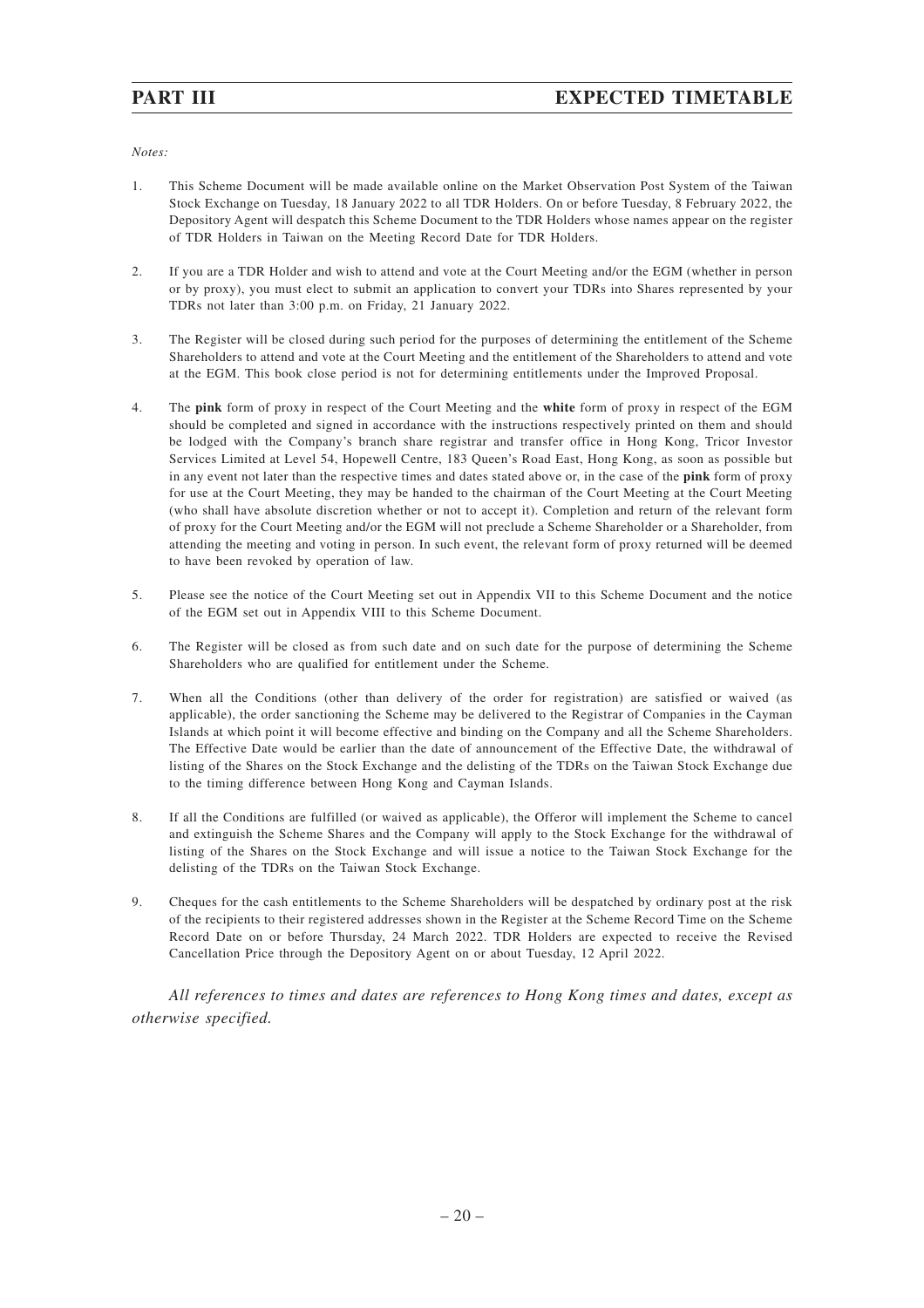# **PART IV LETTER FROM THE BOARD**



# **YORKEY OPTICAL INTERNATIONAL (CAYMAN) LTD.**

**精熙國際 (開 曼 ) 有限公司** \*

*(Incorporated in the Cayman Islands with limited liability)*

**(Stock Code: 2788)**

*Executive Directors:* Lai I-Jen *(Chairman)* Kurihara Toshihiko *(Chief Executive Officer)*

*Non-executive Director:* Wu Shu-Ping

*Independent non-executive Directors:* Lin Meng-Tsung Liu Wei-Li Lin Yi-Min Li Ho Man

*Registered office:* Cricket Square, Hutchins Drive P.O. Box 2681 Grand Cayman KY1-1111 Cayman Islands

*Principal place of business in Hong Kong:* Workshops 1-2, 6th Floor, Block A Goldfield Industrial Centre 1 Sui Wo Road Shatin New Territories Hong Kong

*Principal place of business in the PRC:* No. 2 Xiaobian Industrial District Changan Town Dongguan City Guangdong Province The PRC

18 January 2022

*To the Shareholders*

Dear Sir or Madam,

## **(1) PROPOSED PRIVATISATION OF YORKEY OPTICAL INTERNATIONAL (CAYMAN) LTD. BY THE OFFEROR BY WAY OF A SCHEME OF ARRANGEMENT UNDER SECTION 86 OF THE COMPANIES ACT OF THE CAYMAN ISLANDS AND (2) PROPOSED WITHDRAWAL OF LISTING**

### **1. INTRODUCTION**

On 15 October 2021, the Offeror requested the Board to put forward the Proposal to the Scheme Shareholders for the proposed privatisation of the Company by way of the Scheme, which, if approved and implemented, will involve (i) the cancellation and extinguishment of the Scheme Shares and in consideration thereof, the payment of the Cancellation Price to the

 $For$  *identification purposes only*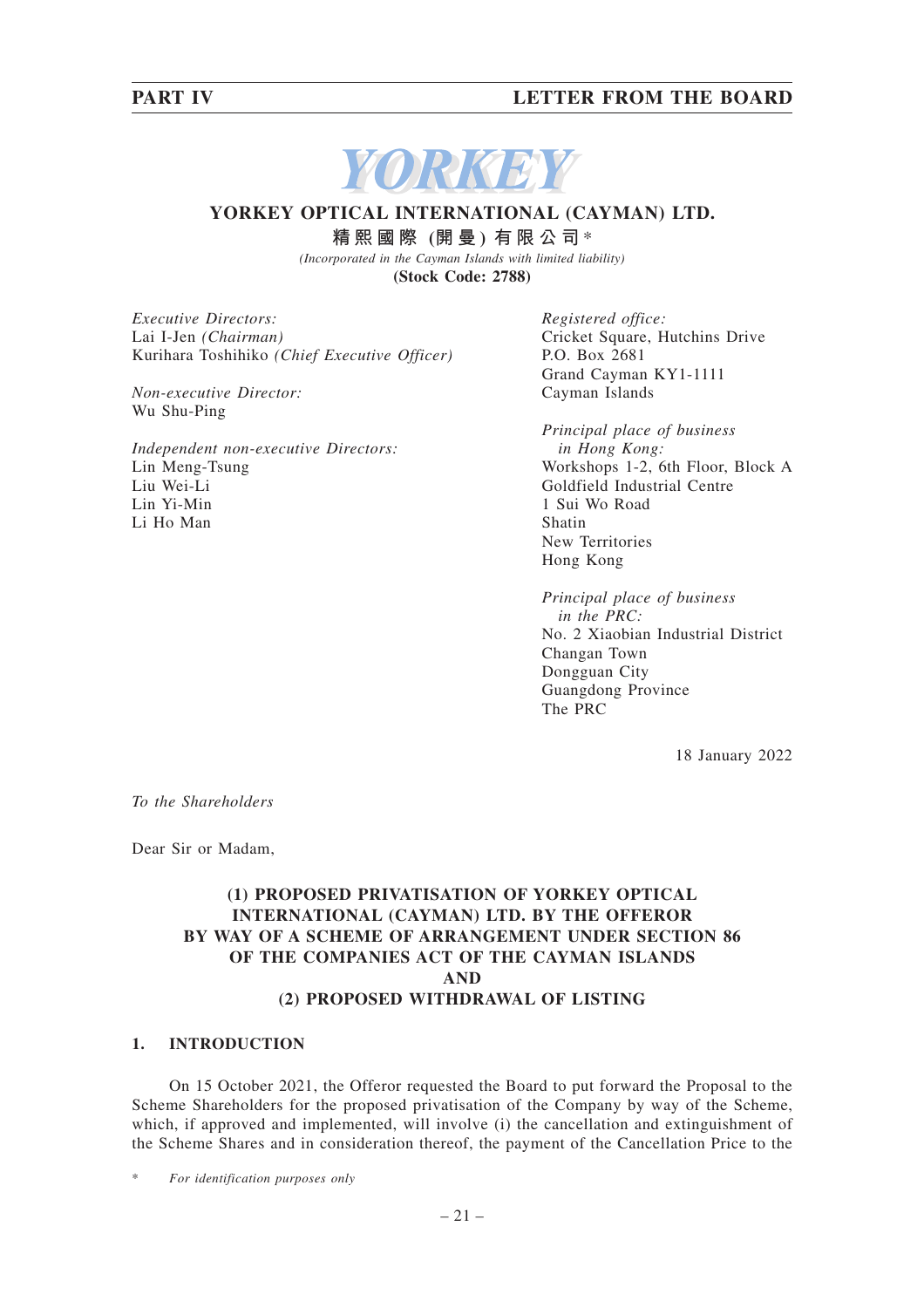Scheme Shareholders whose names appear on the Register on the Scheme Record Date, (ii) upon such cancellation and extinguishment, the issued share capital of the Company will be simultaneously increased to its former amount by the issuance at par to the Offeror, credited as fully paid, of the aggregate number of Shares as is equal to the number of Scheme Shares cancelled and extinguished, while the reserve created in the Company's books of account as a result of the cancellation and extinguishment of the Scheme Shares will be applied in paying up in full at par the new Shares so issued, credited as fully paid, to the Offeror, and (iii) the withdrawal of the listing of the Shares on the Stock Exchange and the delisting of the TDRs on the Taiwan Stock Exchange. The Scheme will be carried out by way of a scheme of arrangement under Section 86 of the Companies Act.

On 4 January 2022, the Offeror and the Company jointly issued the Improved Proposal Announcement in relation to, among other things, the proposed increase in the Cancellation Price from HK\$0.88 to the Revised Cancellation Price of HK\$0.999 per Scheme Share (representing an increase of approximately 13.5% over the Cancellation Price) and the request of the Offeror to the Company to put forward the Improved Proposal to the Scheme Shareholders.

If the Improved Proposal is approved and implemented, under the Scheme:

- (i) all the Scheme Shares held by the Scheme Shareholders on the Effective Date will be cancelled and extinguished in exchange for the payment by the Offeror to each Scheme Shareholder whose name appears on the Register on the Scheme Record Date the Revised Cancellation Price in cash;
- (ii) upon such cancellation and extinguishment of the Scheme Shares, the issued share capital of the Company will be increased to the amount prior to the cancellation and extinguishment of the Scheme Shares by the allotment and issuance at par to the Offeror, credited as fully paid, of the aggregate number of Shares as is equal to the number of Scheme Shares cancelled and extinguished. The reserve created in the Company's books of account as a result of the cancellation and extinguishment of the Scheme Shares will be applied in paying up in full at par the new Shares so allotted and issued to the Offeror;
- (iii) an application will be made to the Stock Exchange for the withdrawal of the listing of the Shares on the Stock Exchange immediately following the Effective Date pursuant to Rule 6.15(2) of the Listing Rules;
- (iv) a notice will be given to the Taiwan Stock Exchange for the delisting of the TDRs on the Taiwan Stock Exchange in accordance with the Operating Rules accordingly; and
- (v) the withdrawal of the listing of the Shares on the Stock Exchange and the delisting of the TDRs on the Taiwan Stock Exchange are expected to take place on the same day and forthwith following the Effective Date.

The purpose of this Scheme Document is to provide you with further information regarding the Improved Proposal and the expected timetable and to give you notices of the Court Meeting and the EGM (together with proxy forms in relation thereto). Your attention is also drawn to the letter from the Independent Board Committee set out in Part V of this Scheme Document, the letter from the Independent Financial Adviser set out in Part VI of this Scheme Document, the Explanatory Statement set out in Part VII of this Scheme Document and the terms of the Scheme set out in Appendix VI to this Scheme Document.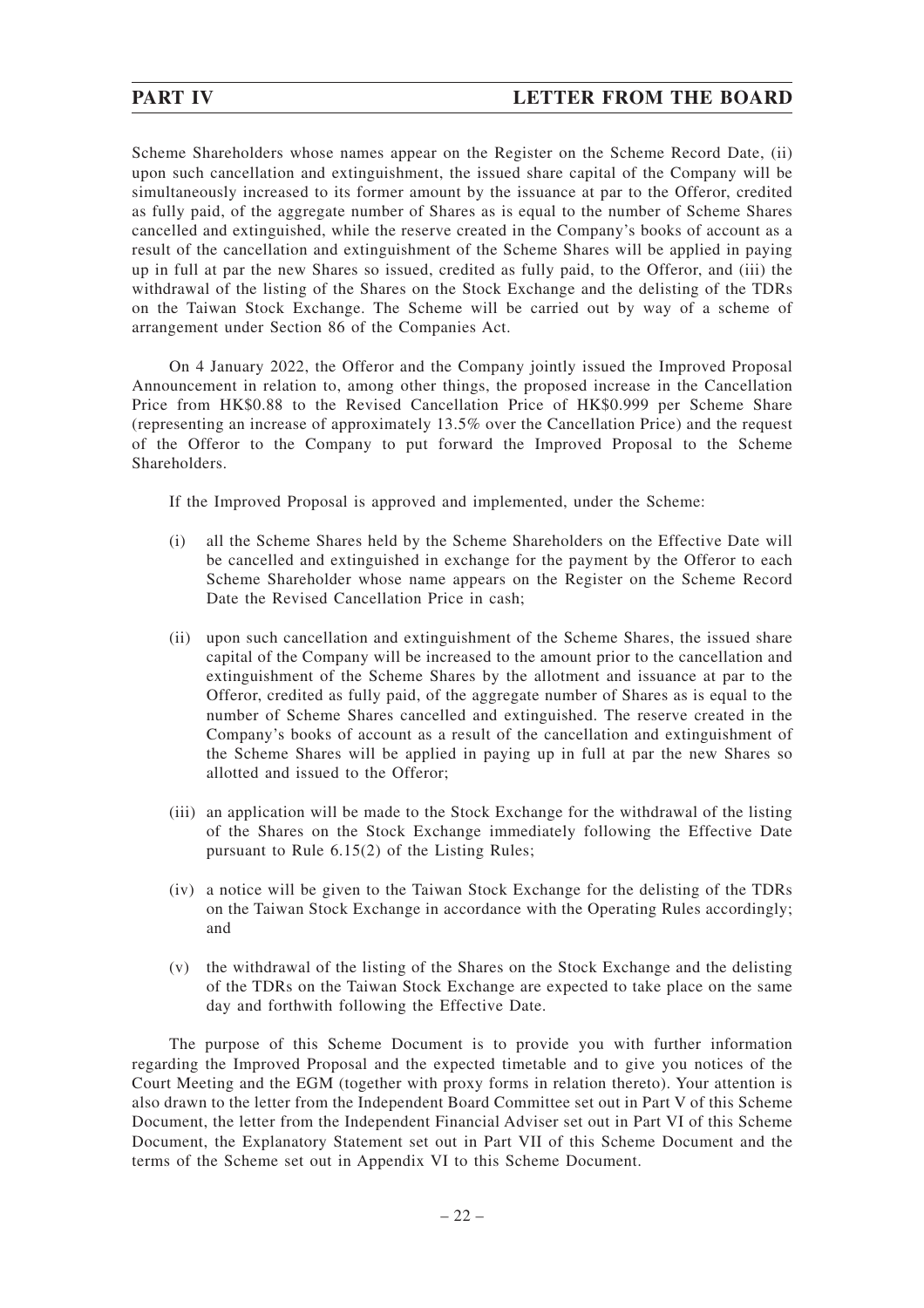### **2. TERMS OF THE IMPROVED PROPOSAL**

### **The Scheme**

Under the Scheme, the Scheme Shares will be cancelled and extinguished and, in consideration thereof, each Scheme Shareholder whose name appears on the Register on the Scheme Record Date will be entitled to receive the Revised Cancellation Price, being HK\$0.999, in cash for each Scheme Share cancelled and extinguished.

The aggregate Revised Cancellation Price payable to the Scheme Shareholders for the Scheme Shares cancelled and extinguished will be paid by the Offeror.

The Revised Cancellation Price of HK\$0.999 per Scheme Share represents:

- a premium of approximately 3.0% over the closing price of HK\$0.97 per Share as quoted on the Stock Exchange on the Latest Practicable Date;
- a premium of approximately 75.3% over the closing price of HK\$0.57 per Share as quoted on the Stock Exchange on the Last Trading Day;
- a premium of approximately 101.0% over the average closing price of approximately HK\$0.497 per Share based on the daily closing prices as quoted on the Stock Exchange for the 10 trading days up to and including the Last Trading Day;
- a premium of approximately 102.6% over the average closing price of approximately HK\$0.493 per Share based on the daily closing prices as quoted on the Stock Exchange for the 30 trading days up to and including the Last Trading Day;
- a premium of approximately 101.0% over the average closing price of approximately HK\$0.497 per Share based on the daily closing prices as quoted on the Stock Exchange for the 60 trading days up to and including the Last Trading Day;
- a premium of approximately 101.0% over the average closing price of approximately HK\$0.497 per Share based on the daily closing prices as quoted on the Stock Exchange for the 90 trading days up to and including the Last Trading Day;
- a premium of approximately 101.4% over the average closing price of approximately HK\$0.496 per Share based on the daily closing prices as quoted on the Stock Exchange for the 120 trading days up to and including the Last Trading Day;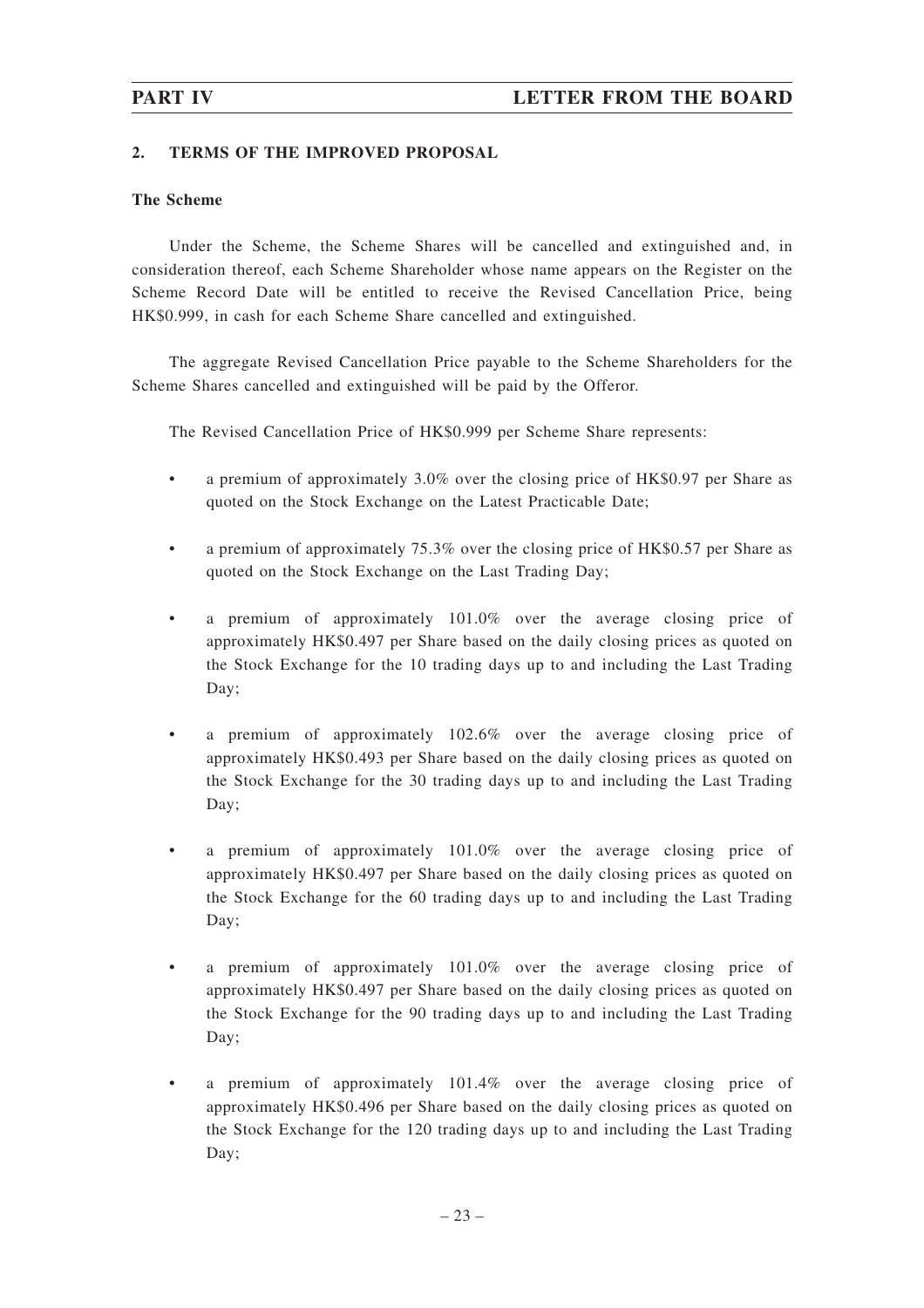- a premium of approximately 102.6% over the average closing price of approximately HK\$0.493 per Share based on the daily closing prices as quoted on the Stock Exchange for the 180 trading days up to and including the Last Trading Day;
- a premium of approximately 20.7% over the audited NAV per Share of approximately US\$0.107 (or approximately HK\$0.828 equivalent) as at 31 December 2020, based on the NAV of the Group as at 31 December 2020 and 816,346,000 Shares in issue as at the Latest Practicable Date;
- a premium of approximately 24.3% over the unaudited NAV per Share of approximately US\$0.104 (or approximately HK\$0.804 equivalent) as at 30 June 2021, based on the unaudited consolidated NAV of the Group as at 30 June 2021 (adjusted by the amount of cash utilised in the repurchase of 1,554,000 Shares from 11 August 2021 to 24 August 2021) and 816,346,000 Shares in issue as at the Latest Practicable Date;
- a premium of approximately 6.3% over the Unaudited Reassessed NAV per Share of approximately US\$0.1218 (or approximately HK\$0.94 equivalent);
- a premium of approximately 23.3% over the closing price of HK\$0.81 per Share as quoted on the Stock Exchange on the Pre-Adjustment Date;
- a premium of approximately 23.6% over the average closing price of approximately HK\$0.808 per Share based on the daily closing prices as quoted on the Stock Exchange for the 10 trading days up to and including the Pre-Adjustment Date;
- a premium of approximately 22.4% over the average closing price of approximately HK\$0.816 per Share based on the daily closing prices as quoted on the Stock Exchange for the 30 trading days up to and including the Pre-Adjustment Date;
- a premium of approximately 25.2% over the average closing price of approximately HK\$0.798 per Share based on the daily closing prices as quoted on the Stock Exchange for the 60 trading days up to and including the Pre-Adjustment Date;
- a premium of approximately 43.7% over the average closing price of approximately HK\$0.695 per Share based on the daily closing prices as quoted on the Stock Exchange for the 90 trading days up to and including the Pre-Adjustment Date;
- a premium of approximately 54.4% over the average closing price of approximately HK\$0.647 per Share based on the daily closing prices as quoted on the Stock Exchange for the 120 trading days up to and including the Pre-Adjustment Date; and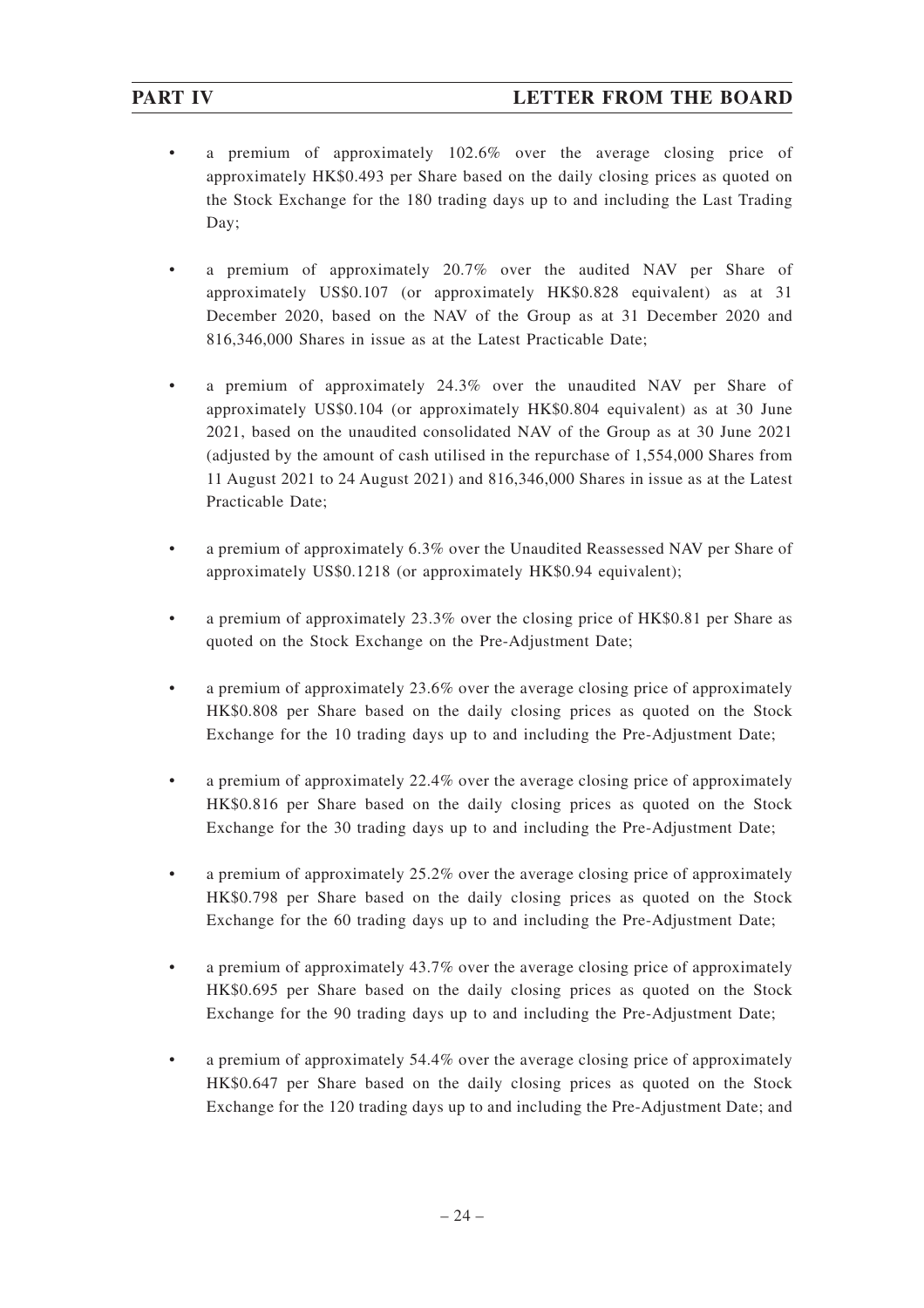• a premium of approximately 67.6% over the average closing price of approximately HK\$0.596 per Share based on the daily closing prices as quoted on the Stock Exchange for the 180 trading days up to and including the Pre-Adjustment Date.

During the six-month period ended on and including the Last Trading Day, the highest closing price of the Shares as quoted on the Stock Exchange was HK\$0.57 per Share on 6 October 2021 and the lowest closing price of the Shares as quoted on the Stock Exchange was HK\$0.47 per Share on 27 September 2021.

The Revised Cancellation Price has been determined on a commercial basis after taking into account, among others, the Offeror's view of the Group's business and future prospects, the recent and historical traded prices of the Shares and TDRs traded on the Stock Exchange and the Taiwan Stock Exchange, respectively, and the financial position of the Group as at 31 December 2020 and 30 June 2021, with reference to other privatisation transactions in Hong Kong in recent years.

**The Revised Cancellation Price will not be further increased, and the Offeror does not reserve the right to do so. Shareholders and potential investors of the Company should be aware that, following the making of this statement, the Offeror will not be allowed to further increase the Revised Cancellation Price.**

The Company confirms that as at the Latest Practicable Date, no dividends or distribution declared by the Company were outstanding. The Company confirms that as at the Latest Practicable Date, it does not intend to announce, declare or pay any dividend, distribution or other return of capital on or before the Effective Date.

### **3. TOTAL CONSIDERATION AND FINANCIAL RESOURCES**

As at the Latest Practicable Date, there are 816,346,000 Shares in issue (including 80,000,000 Shares represented by the TDRs), and there are 589,513,000 Scheme Shares (representing approximately 72.21% of the issued share capital of the Company) in issue. There are no other outstanding options, warrants, derivatives, convertible securities or other relevant securities (as defined in Note 4 to Rule 22 of the Takeovers Code) issued by the Company that carry a right to subscribe for or which are convertible into Shares.

On the basis of the Revised Cancellation Price of HK\$0.999 per Scheme Share and 589,513,000 Scheme Shares being in issue as at the Latest Practicable Date and assuming that there is no other change in the shareholding of the Company before the Scheme Record Date, the Scheme Shares are in aggregate valued at HK\$588,923,487, which represents the amount of cash required for the Scheme.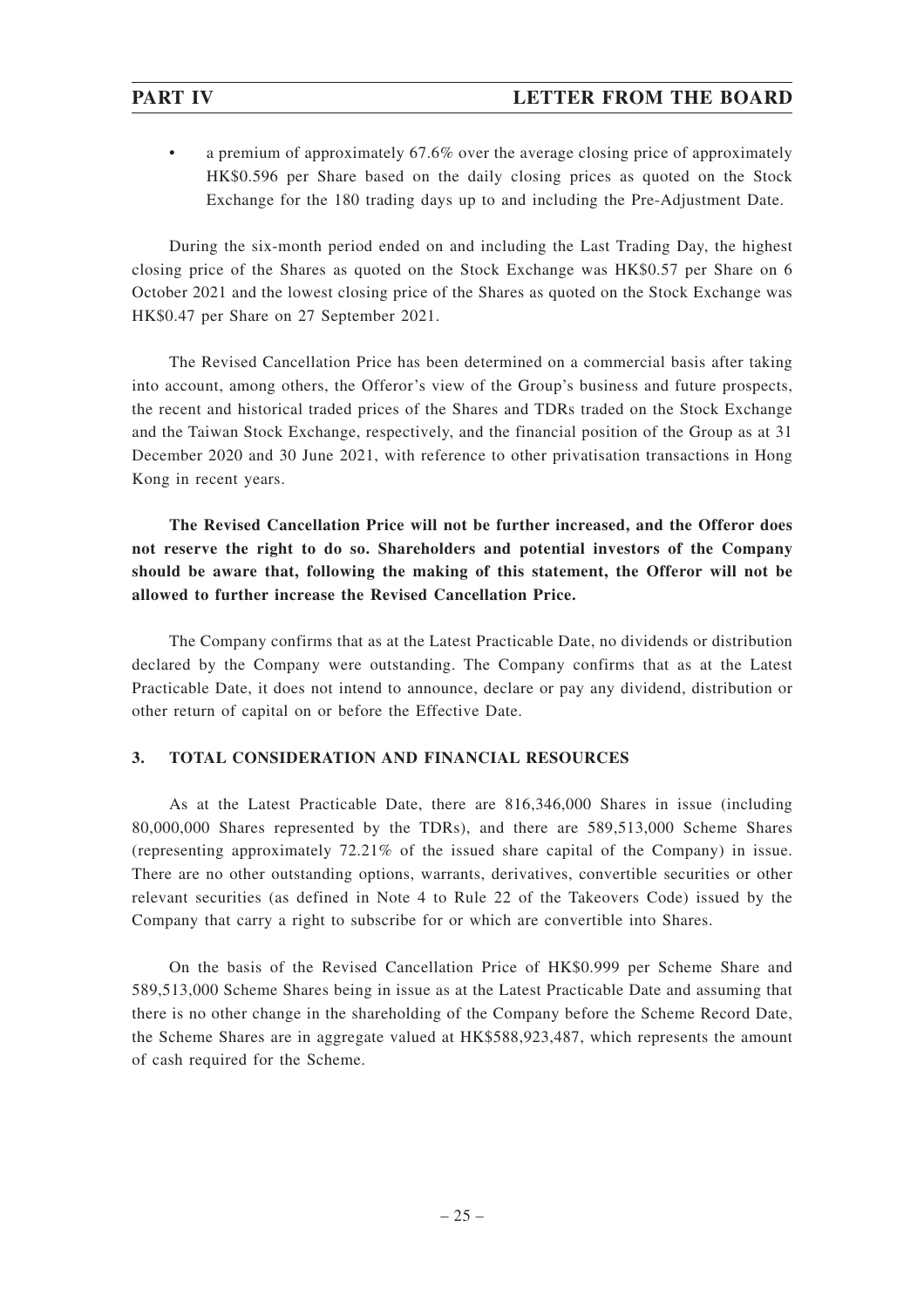## **PART IV LETTER FROM THE BOARD**

The Offeror's payment obligations to the Scheme Shareholders in respect of the Revised Cancellation Price in cash pursuant to and in accordance with the Scheme shall be fulfilled by the Offeror. The Offeror intends to finance the cash required for the cancellation and extinguishment of the Scheme Shares through the financing facility made available to the Offeror by a licensed bank in Hong Kong.

DL Securities and VBG Capital, the Joint Financial Advisers, are satisfied that sufficient financial resources are available to the Offeror for discharging its obligations in respect of the full implementation of the Improved Proposal in accordance with its terms.

### **4. CONDITIONS OF THE IMPROVED PROPOSAL AND THE SCHEME**

The implementation of the Improved Proposal is, and the Scheme will become effective and binding on the Company and all Scheme Shareholders, subject to the fulfilment or waiver (as applicable) of the following Conditions:

- (1) the approval of the Scheme (by way of poll) by a majority in number of the Scheme Shareholders representing not less than 75% in value of the Scheme Shares held by the Scheme Shareholders present and voting either in person or by proxy at the Court Meeting with any Scheme Shareholder being parties acting in concert with the Offeror (including FLI) abstained from voting;
- (2) (a) the approval (by way of poll) of the Scheme by the Independent Shareholders holding at least 75% of the votes attaching to the Scheme Shares held by the Independent Shareholders that are voted either in person or by proxy at the Court Meeting; and
	- (b) the number of votes cast (by way of poll) by the Independent Shareholders present and voting either in person or by proxy at the Court Meeting against the resolution to approve the Scheme at the Court Meeting is not more than 10% of the votes attaching to all Scheme Shares held by all Independent Shareholders;
- (3) (a) the passing of a special resolution by a majority of not less than three-fourths of the votes cast by the Shareholders present and voting in person or by proxy at the EGM to approve and give effect to the reduction of the number of issued Shares in the share capital of the Company by cancelling and extinguishing the Scheme Shares;
	- (b) the passing of an ordinary resolution by a simple majority of the votes cast by the Shareholders present and voting in person or by proxy at the EGM to approve and give effect to, simultaneously upon the reduction of issued share capital, the increase of issued Shares in the share capital of the Company to the amount prior to the cancellation and extinguishment of the Scheme Shares by the allotment and issuance at par to the Offeror of the aggregate number of new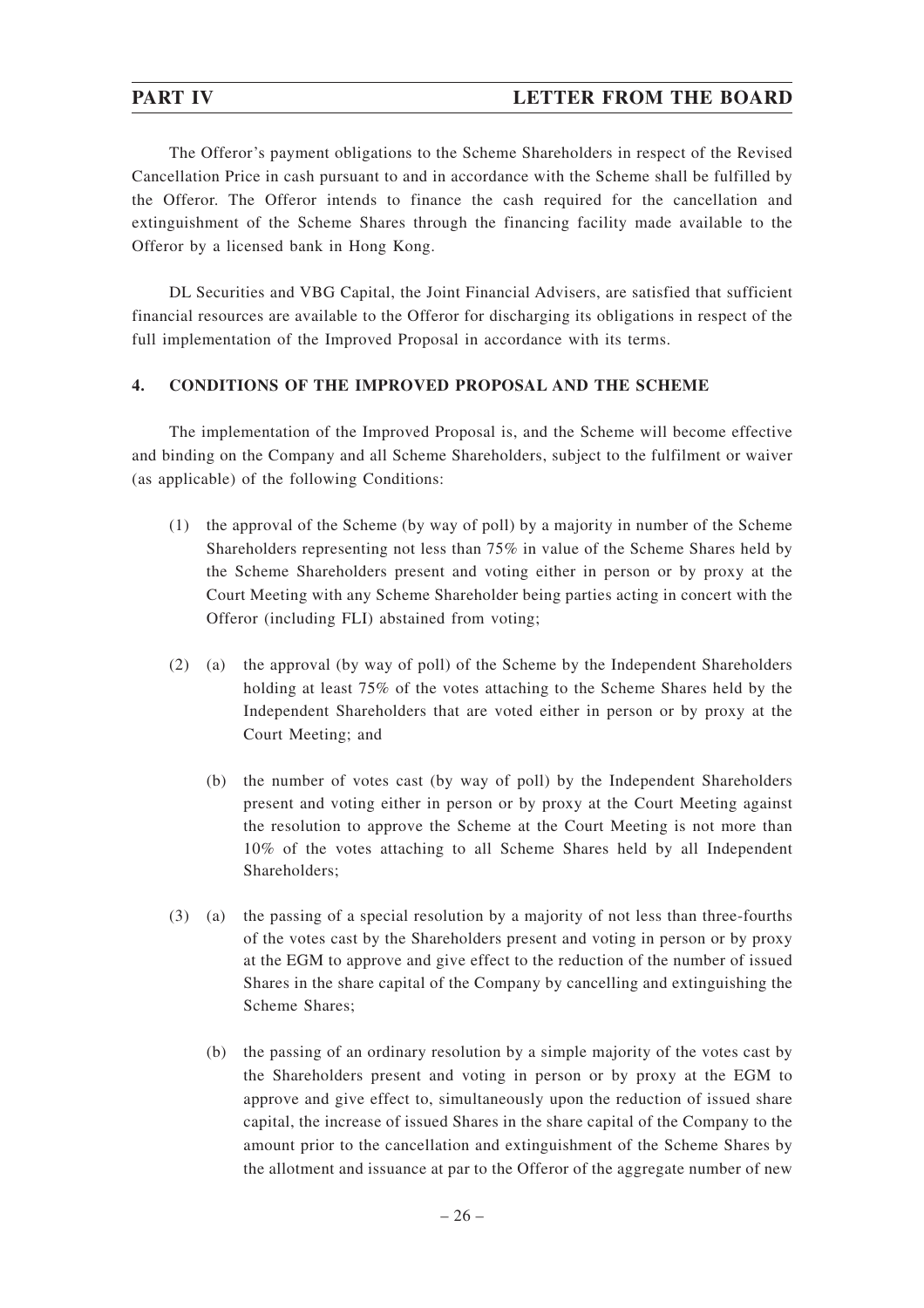Shares, credited as fully paid, as is equal to the number of Scheme Shares cancelled and extinguished and the application of the reserve created in the Company's books of account as a result of the capital reduction to pay up in full at par such number of the new Shares so allotted and issued to the Offeror;

- (4) the sanction of the Scheme (with or without modifications) by the Grand Court and, to the extent necessary, its confirmation of the reduction of the issued share capital of the Company involved in the Scheme, and the delivery to the Registrar of Companies in the Cayman Islands of a copy of the order of the Grand Court for registration;
- (5) compliance, to the extent necessary, with the procedural requirements and conditions, if any, under Sections 15 and 16 of the Companies Act in relation to the reduction of the issued share capital of the Company involved in the Scheme;
- (6) all necessary Authorisations in connection with the Improved Proposal and the Scheme having been obtained from, given by or made with or by (as the case may be) the Relevant Authorities in the Cayman Islands, Hong Kong, Taiwan and any other relevant jurisdictions and remaining in full force and effect without variation, up to and at the time when the Scheme becomes effective;
- (7) all necessary statutory or regulatory obligations in all relevant jurisdictions having been complied with and no requirement having been imposed by any Relevant Authorities which is not expressly provided for, or is in addition to requirements expressly provided for, in any relevant laws, rules, regulations or codes in connection with the Improved Proposal or any matters, documents (including circulars) or things relating thereto, in each aforesaid case up to and at the time when the Scheme becomes effective;
- (8) all necessary consents in connection with the Improved Proposal and the Scheme which may be required under any existing contractual obligations of the Group being obtained and remained in effect or waived by the relevant party(ies), where any failure to obtain such consent or waiver would have a material adverse effect on the business, assets or liabilities of the Group;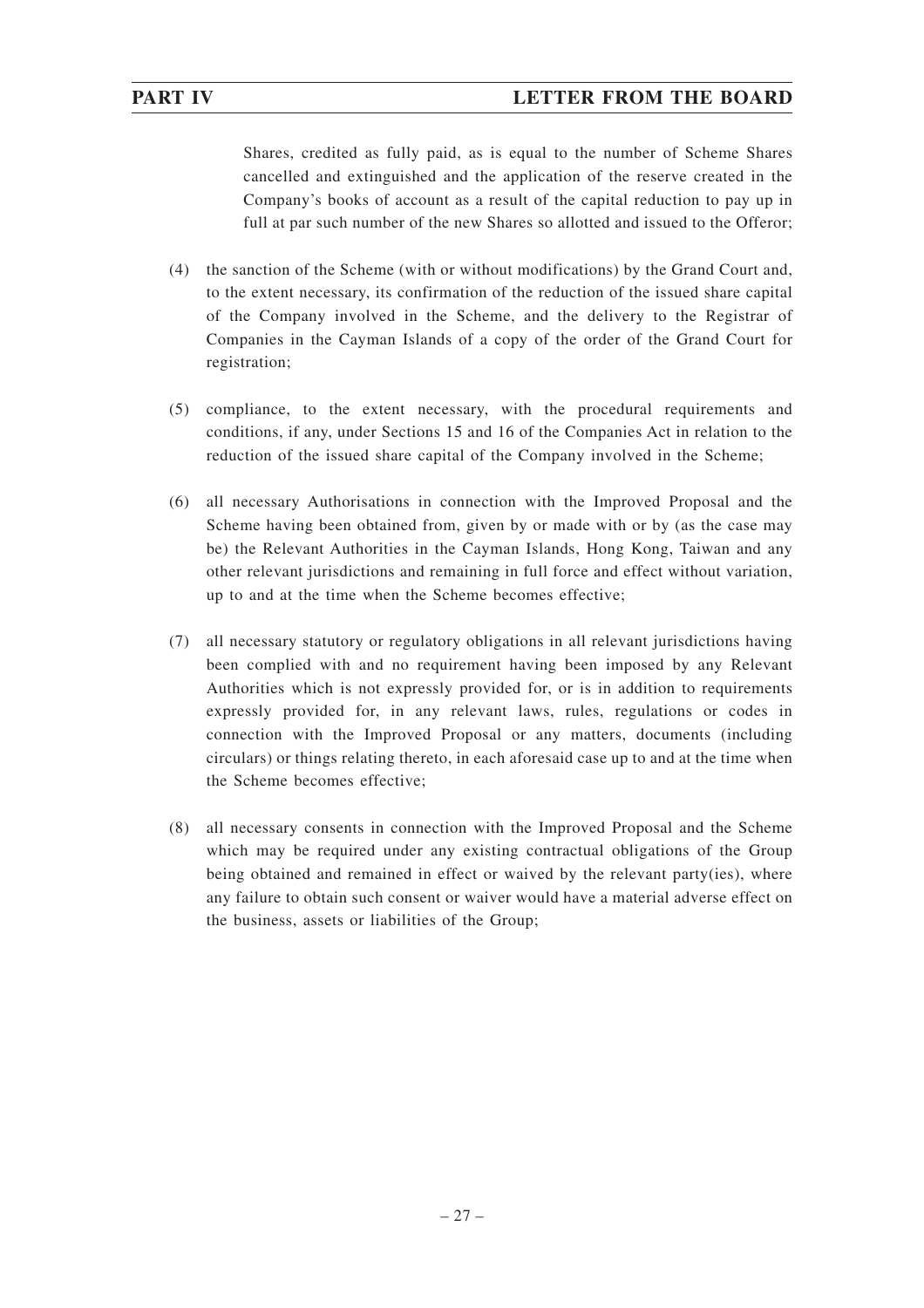- (9) no government, governmental, quasi-governmental, statutory or regulatory body, court or agency in any jurisdiction having taken or instituted any action, proceeding, suit, investigation or enquiry, or enacted, made or proposed, and there not continuing to be outstanding, any statute, regulation, demand or order that would make the Improved Proposal or its implementation in accordance with its term void, unenforceable, illegal or impracticable (or which would impose any material and adverse conditions or obligations with respect to the Improved Proposal or its implementation in accordance with its terms), from the Announcement Date up to the date when all Conditions are satisfied or waived (as applicable), other than such actions, proceedings, suits, investigations or enquiries as would not have a material adverse effect on the Offeror to proceed with the Improved Proposal; and
- (10) from the Announcement Date up to the date when all Conditions are satisfied or waived (as applicable), there having been no adverse change in the business, assets, financial or trading positions, profits or prospects of any member of the Group (to an extent which is material in the context of the Group taken as a whole or in the context of the Improved Proposal or the Scheme).

While the Company is incorporated in the Cayman Islands, the main operations of the Group are in the PRC. The Offeror is a wholly owned subsidiary of AOCI, which is a company incorporated in Taiwan with limited liability, and the increase of the interests by AOCI through the Offeror in the Company as a result of the Scheme may be considered as an increase of PRC investments by AOCI pursuant to the Regulations Governing the Approval of Investment in or Technical Collaborations in the PRC (在大陸地區從事投資或技術合作許可辦法). AOCI has confirmed that it is required to obtain the approval from the Investment Commission of the Ministry of Economic Affairs of Taiwan (台灣經濟部投資審議委員會) ("**MOEAIC**") for such increase in interests in the Company. Having obtained such approval will form part of Condition (6) above. An application for the approval has been made by AOCI on 18 October 2021, and pursuant to a news release dated 20 December 2021 of the MOEAIC, such approval has been granted. In light of the Improved Proposal, AOCI is further required to apply to the MOEAIC for the increase in the relevant investment amount by AOCI given the Revised Cancellation Price (the "**Change**"). It may take one to two months to obtain such approval in relation to the Change. Having obtained such approval forms part of Condition (6). As at the Latest Practicable Date, apart from the aforementioned, (i) in relation to Conditions (6) to (8), neither the Offeror nor the Company is aware of any other Authorisations, obligations and consents which is necessary for the Improved Proposal and the Scheme, and (ii) neither the Offeror nor the Company is aware of any other matter that would constitute a breach of Conditions (9) and (10) in connection with the Improved Proposal and the Scheme.

As at the Latest Practicable Date, none of the Conditions has been fulfilled or waived (as applicable).

The Offeror reserves the right to waive Conditions (7) to (10) either in whole or in part, either generally or in respect of any particular matter. Conditions (1) to (6) cannot be waived in any event. Pursuant to Note 2 to Rule 30.1 of the Takeovers Code, the Offeror may only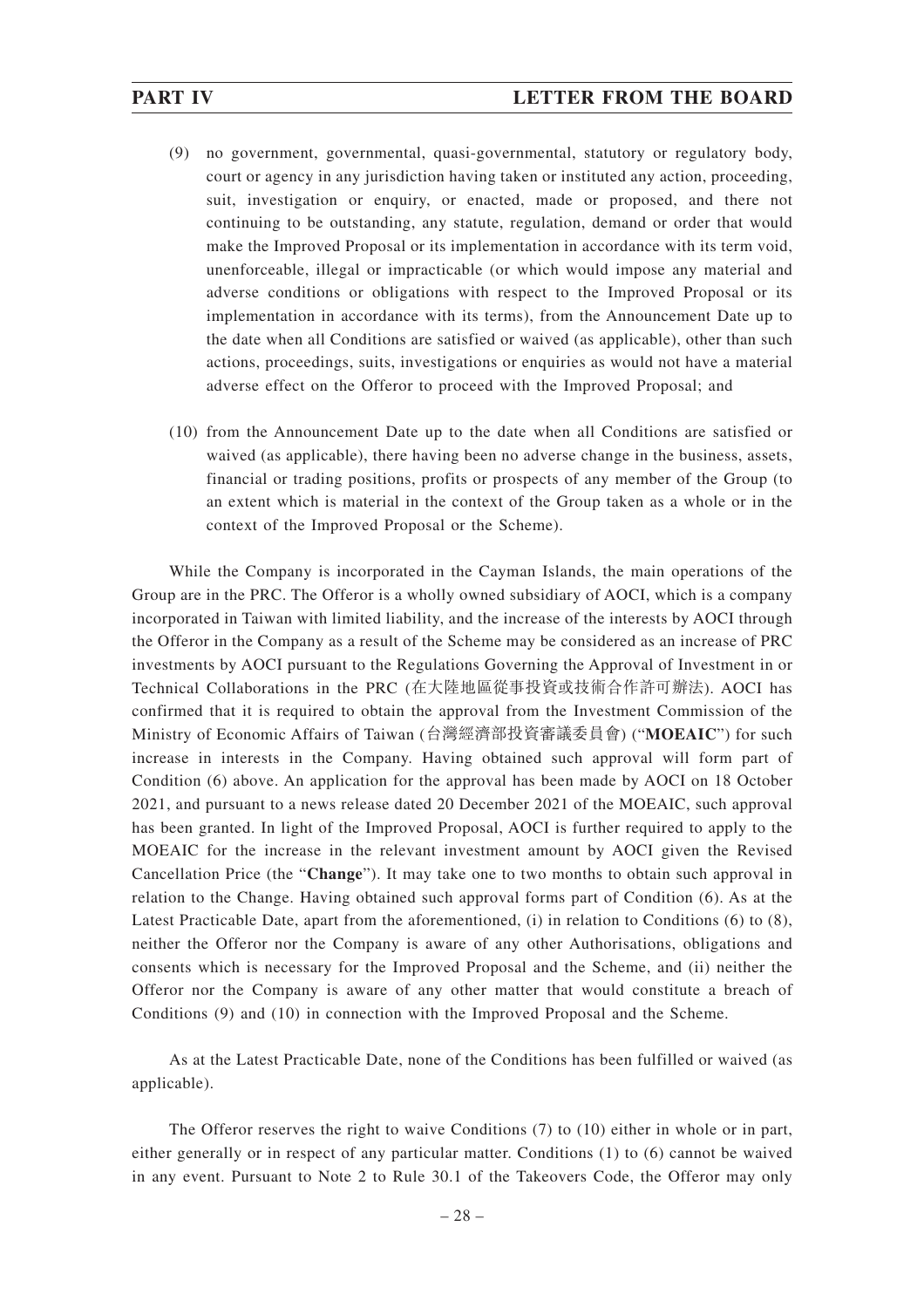### **PART IV LETTER FROM THE BOARD**

invoke any or all of the Conditions as a basis for not proceeding with the Scheme if the circumstances which give rise to a right to invoke any such Condition are of a material significance to the Offeror in the context of the Improved Proposal or the Scheme. The Company has no right to waive any of the Conditions. All of the Conditions will have to be fulfilled or waived (as applicable) on or before the Long Stop Date, failing which the Improved Proposal and the Scheme will lapse.

When all the Conditions are satisfied or waived (as applicable), the Scheme will become effective and binding on the Company and all Scheme Shareholders. Assuming that the Scheme Conditions are satisfied or validly waived (as applicable), it is expected that the Scheme will become effective on Tuesday, 15 March 2022 (Cayman Islands time). A detailed timetable is set out in Part III of this Scheme Document.

### **WARNINGS**

**Shareholders and potential investors of the Company should be aware that the implementation of the Improved Proposal is subject to the Conditions being fulfilled or waived (as applicable) and thus the Improved Proposal may or may not be implemented and the Scheme may or may not become effective. Shareholders and potential investors of the Company should therefore exercise caution when dealing in the securities of the Company. Persons who are in doubt as to the action they should take should consult their stockbroker, bank manager, solicitor or other professional advisers.**

### **5. SHAREHOLDING STRUCTURE OF THE COMPANY**

As at the Latest Practicable Date, the authorised share capital of the Company is HK\$10,000,000.00 divided into 1,000,000,000 Shares, and the Company has 816,346,000 Shares in issue, including 80,000,000 Shares represented by the TDRs.

As at the Latest Practicable Date, the Offeror holds 186,833,000 Shares, representing approximately 22.89% of the issued share capital of the Company. Save for the 186,833,000 Shares held by the Offeror, as at the Latest Practicable Date, the Offeror Concert Parties are interested in an aggregate of 152,990,000 Shares, representing an aggregate of approximately 18.74% of the issued share capital of the Company, of which (i) 40,000,000 Shares held by RIG (representing approximately 4.90% of the issued share capital of the Company) will not form part of the Scheme Shares, and (ii) 112,990,000 Shares held by FLI (representing approximately 13.84% of the issued share capital of the Company) will form part of the Scheme Shares but FLI will abstain from voting at the Court Meeting. The Offeror and the Offeror Concert Parties are interested in an aggregate of 339,823,000 Shares, representing an aggregate of approximately 41.63% of the issued share capital of the Company.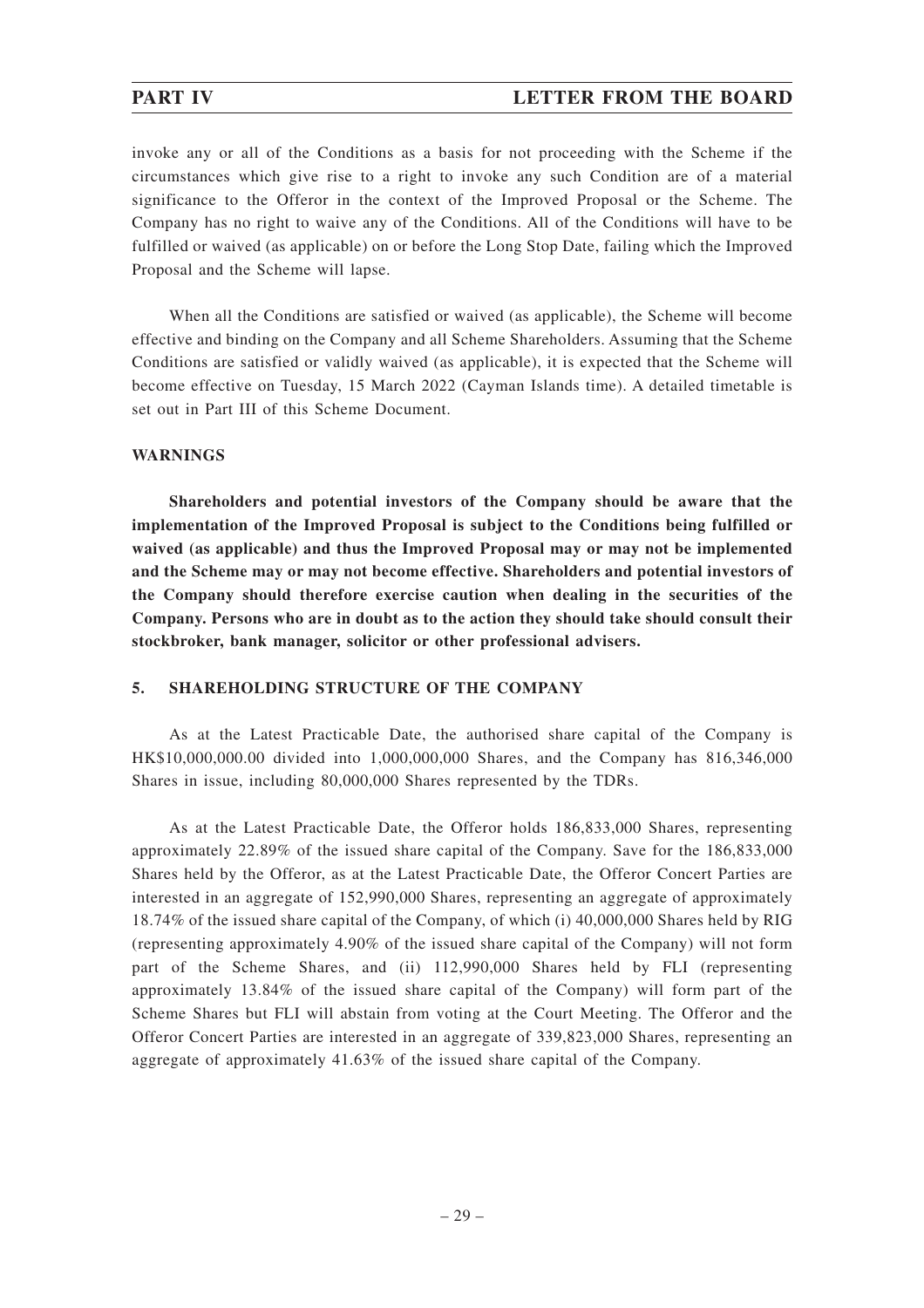# **PART IV LETTER FROM THE BOARD**

On the assumption that there is no other change in shareholding of the Company from the Latest Practicable Date to immediately upon completion of the Improved Proposal, the table below sets out the shareholding structure of the Company (i) as at the Latest Practicable Date; and (ii) on the basis of the Scheme becomes effective, immediately upon completion of the Improved Proposal:

|                                                                                                               |                         |                                |                            | <b>Immediately</b> upon |  |
|---------------------------------------------------------------------------------------------------------------|-------------------------|--------------------------------|----------------------------|-------------------------|--|
|                                                                                                               | As at the               |                                | completion of the Improved |                         |  |
| <b>Shareholders</b>                                                                                           |                         | <b>Latest Practicable Date</b> |                            | Proposal                |  |
|                                                                                                               | Number of               |                                | Number of                  |                         |  |
|                                                                                                               |                         | Shares Approximate%            |                            | Shares Approximate%     |  |
| The Offeror (Note 1)                                                                                          | 186,833,000             | 22.89                          | 776,346,000<br>(Note 7)    | 95.10                   |  |
| <b>The Offeror Concert Parties</b>                                                                            |                         |                                |                            |                         |  |
| RIG (Note 2)                                                                                                  | 40,000,000              | 4.90                           | 40,000,000                 | 4.90                    |  |
| FLI (Note $3$ )                                                                                               | 112,990,000             | 13.84                          |                            |                         |  |
| Sub-total:                                                                                                    | 152,990,000             | 18.74                          | 40,000,000                 | 4.90                    |  |
| <b>Aggregate number of Shares</b>                                                                             |                         |                                |                            |                         |  |
| held by the Offeror and the                                                                                   |                         |                                |                            |                         |  |
| <b>Offeror Concert Parties</b>                                                                                | 339,823,000             | 41.63                          | 816,346,000                | 100.00                  |  |
| The Undertaking Shareholder<br>Ability Enterprise (BVI) Co.,<br>Ltd. (Note $4$ )                              | 143,817,000             | 17.62                          |                            |                         |  |
| The Additional Undertaking                                                                                    |                         |                                |                            |                         |  |
| <b>Shareholders</b> (Note 5)<br>Independent Shareholders other<br>than the Undertaking<br>Shareholder and the | 48,540,000              | 5.95                           |                            |                         |  |
| Additional Undertaking<br>Shareholders                                                                        | 284,166,000             | 34.81                          |                            |                         |  |
| <b>Aggregate number of Shares</b>                                                                             |                         |                                |                            |                         |  |
| held by the Independent                                                                                       |                         |                                |                            |                         |  |
| Shareholders (including the                                                                                   |                         |                                |                            |                         |  |
| <b>Undertaking Shareholder</b>                                                                                |                         |                                |                            |                         |  |
| and the Additional                                                                                            |                         |                                |                            |                         |  |
| <b>Undertaking Shareholders)</b>                                                                              | 476,523,000<br>(Note 6) | 58.37                          |                            |                         |  |
| <b>Total number of Shares</b>                                                                                 | 816,346,000             | 100.00                         | 816,346,000                | 100.00                  |  |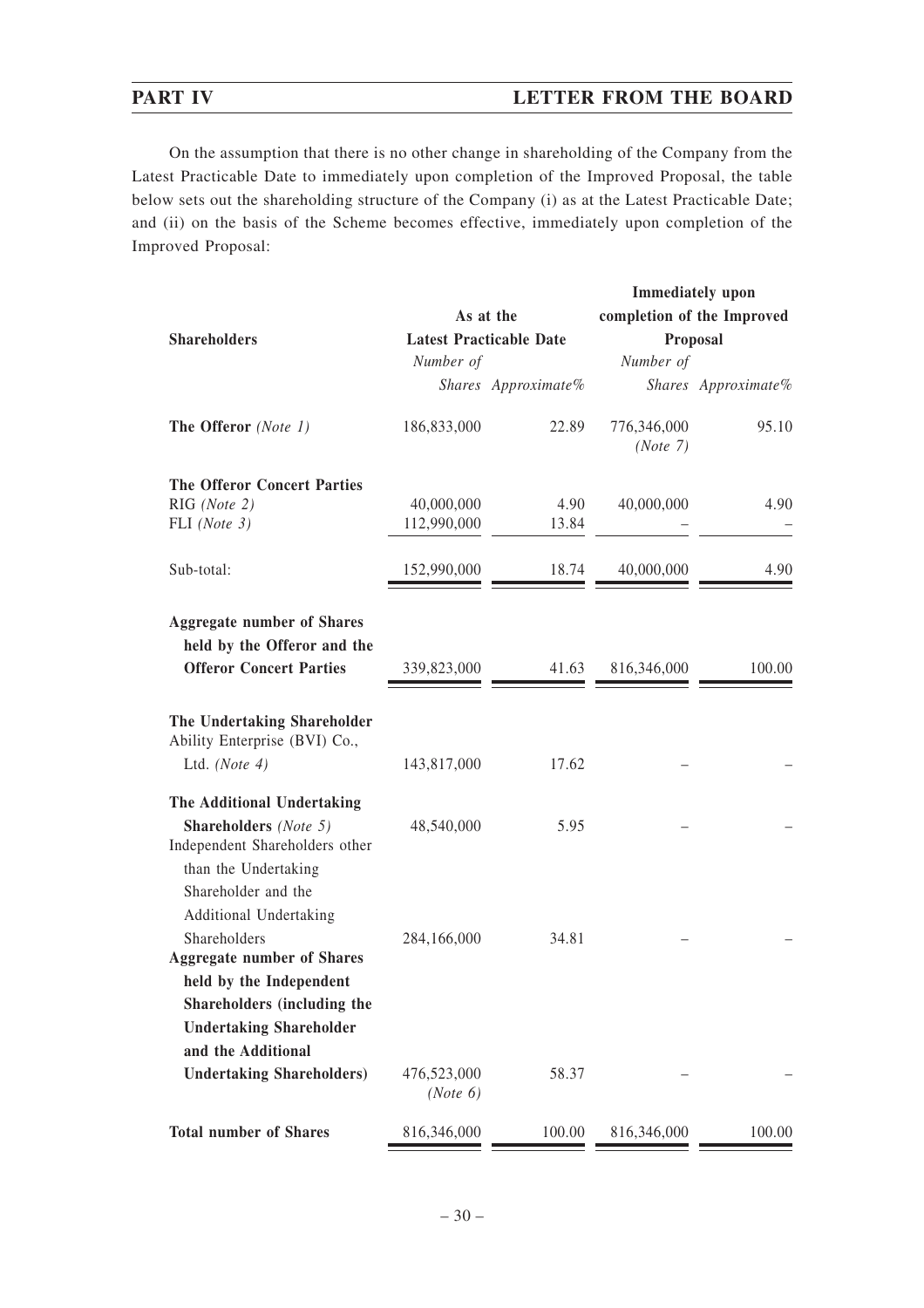### *Notes:*

- 1. The 186,833,000 Shares held by the Offeror as at the Latest Practicable Date will not form part of the Scheme Shares and will not be cancelled and extinguished upon completion of the Improved Proposal.
- 2. The 40,000,000 Shares held by RIG as at the Latest Practicable Date will not form part of the Scheme Shares and will not be cancelled and extinguished upon completion of the Improved Proposal.
- 3. The 112,990,000 Shares held by FLI as at the Latest Practicable Date will form part of the Scheme Shares, but FLI will abstain from voting at the Court Meeting and FLI will not be regarded as an Independent Shareholder.
- 4. Ability Enterprise (BVI) Co., Ltd. is not a party acting in concert with the Offeror and its concert parties. Save for their common shareholdings in the Company, there are no relationship (business, financial or otherwise) between Ability Enterprise (BVI) Co., Ltd. and parties acting in concert with it on the one hand and the Offeror and parties acting in concert with it on the other hand. None of the presumptions of acting in concert under the definition of the Takeovers Code apply to Ability Enterprise (BVI) Co., Ltd. and parties acting in concert with it on the one hand and the Offeror and parties acting in concert with it on the other hand.
- 5. The Additional Undertaking Shareholders are not parties acting in concert with the Offeror and its concert parties. Save for their common shareholdings in the Company, there are no relationship (business, financial or otherwise) between each of the Additional Undertaking Shareholders and parties acting in concert with them on the one hand and the Offeror and parties acting in concert with it on the other hand. None of the presumptions of acting in concert under the definition of the Takeovers Code apply to each of the Additional Undertaking Shareholders and parties acting in concert with them on the one hand and the Offeror and parties acting in concert with it on the other hand.
- 6. The 476,523,000 Shares held by the Independent Shareholders include the 80,000,000 Shares represented by the TDRs. Each TDR represents one Share in issue. TDR Holders may exercise their conversion right to convert their TDRs into Shares through the Depository Agent in accordance with the timetable to be included in the Scheme Document. None of the Offeror and the Offeror Concert Parties holds any TDRs as at the Latest Practicable Date.
- 7. Under the Scheme, the issued share capital of the Company will, on the Effective Date, be reduced by cancelling and extinguishing the Scheme Shares. On the assumption that there is no other change in shareholding of the Company from the Latest Practicable Date to immediately before completion of the Improved Proposal, forthwith upon such reduction, the issued share capital of the Company will be increased to the amount prior to the cancellation and extinguishment of the Scheme Shares by the allotment and issue at par to the Offeror of such number of new Shares, credited as fully paid, as is equal to the number of Scheme Shares cancelled and extinguished. The reserve created in the Company's books of account as a result of the capital reduction will be applied in paying up in full at par the new Shares so allotted and issued to the Offeror.
- 8. None of the Directors hold any Shares or TDRs as at the Latest Practicable Date.

As at the Latest Practicable Date, there are no options, warrants or convertible securities in respect of the Shares held, controlled or directed by the Offeror and the Offeror Concert Parties, or outstanding derivatives in respect of the Shares entered into by the Offeror and the Offeror Concert Parties. Save for the 80,000,000 Shares represented by the TDRs, the Company does not have in issue any warrants, options, derivatives, convertible securities or other securities convertible into Shares as at the Latest Practicable Date.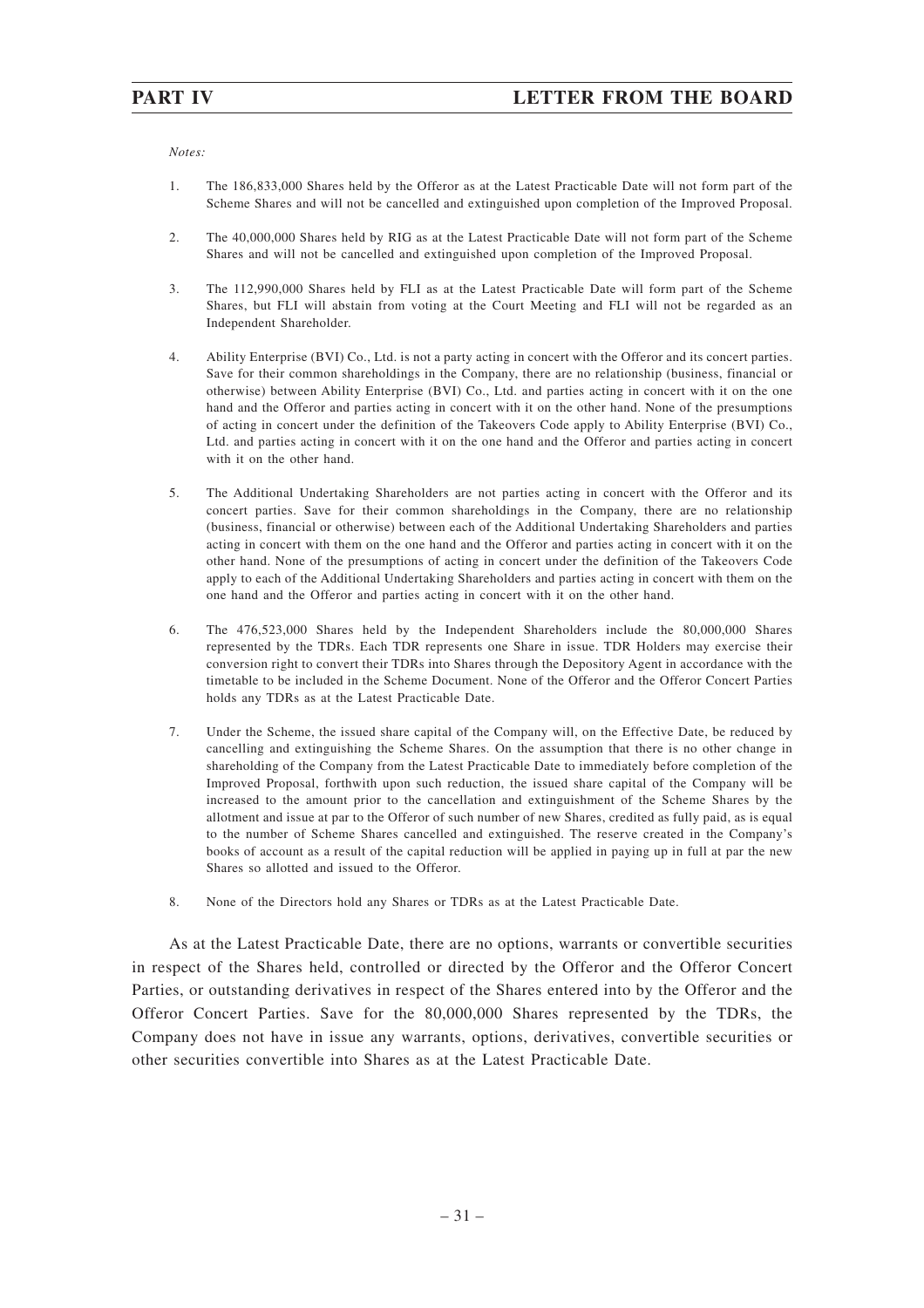## **6. IRREVOCABLE UNDERTAKING AND ADDITIONAL IRREVOCABLE UNDERTAKING**

As at the Latest Practicable Date, the Offeror has received the Irrevocable Undertaking from the Undertaking Shareholder and the Additional Irrevocable Undertaking from the Additional Undertaking Shareholders, respectively. Pursuant to the Irrevocable Undertaking and the Additional Irrevocable Undertaking, the Undertaking Shareholder has unconditionally and irrevocably undertaken to, and the Additional Undertaking Shareholders have irrevocably undertaken to, among other things, exercise, or procure the exercise, of the voting rights attached to the Undertaking Scheme Shares owned by the Undertaking Shareholder (in the case of the Irrevocable Undertaking) and the Additional Undertaking Scheme Shares held by the Additional Undertaking Shareholders (in the case of the Additional Irrevocable Undertaking) to vote in favour of any resolution to approve and give effect to the Scheme and any resolution that may impact on the fulfilment of any condition of the Scheme at the Court Meeting and the EGM. As at the Latest Practicable Date, (i) the Undertaking Shareholder holds 143,817,000 Undertaking Scheme Shares (representing approximately 17.62% of the issued share capital of the Company and approximately 24.40% of the Scheme Shares, respectively, as at the Latest Practicable Date), and (ii) the Additional Undertaking Shareholders hold 48,540,000 Additional Undertaking Scheme Shares in aggregate (representing approximately 5.95% of the issued share capital of the Company and approximately 8.23% of the Scheme Shares, respectively, as at the Latest Practicable Date).

Further, the Undertaking Shareholder has undertaken, including without limitation, not to (i) sell, transfer or otherwise dispose of the Undertaking Scheme Shares; and (ii) enter into any arrangement which would or might impede giving effect to the Improved Proposal or the undertaking given by it under the Irrevocable Undertaking. The Additional Undertaking Shareholders have also undertaken, including without limitation, not to sell, transfer or otherwise dispose of the Additional Undertaking Scheme Shares other than by means of on-market disposals on the Stock Exchange, provided that the Additional Undertaking Shareholders shall in aggregate hold not less than 47,652,300 Shares following such on-market disposals.

The Additional Irrevocable Undertaking is conditional upon (i) the Cancellation Price being revised to not less than HK\$0.999 per Share; (ii) the Improved Proposal being announced not later than 12 January 2022; and (iii) the Scheme Document being despatched not later than 8 February 2022 or such other date as may be agreed by the Additional Undertaking Shareholders and approved by the SFC. The conditions (i) and (ii) have been fulfilled upon publication of the Improved Proposal Announcement and condition (iii) has been fulfilled upon despatch of this Scheme Document.

The Irrevocable Undertaking and the Additional Irrevocable Undertaking will be terminated if the Improved Proposal lapses.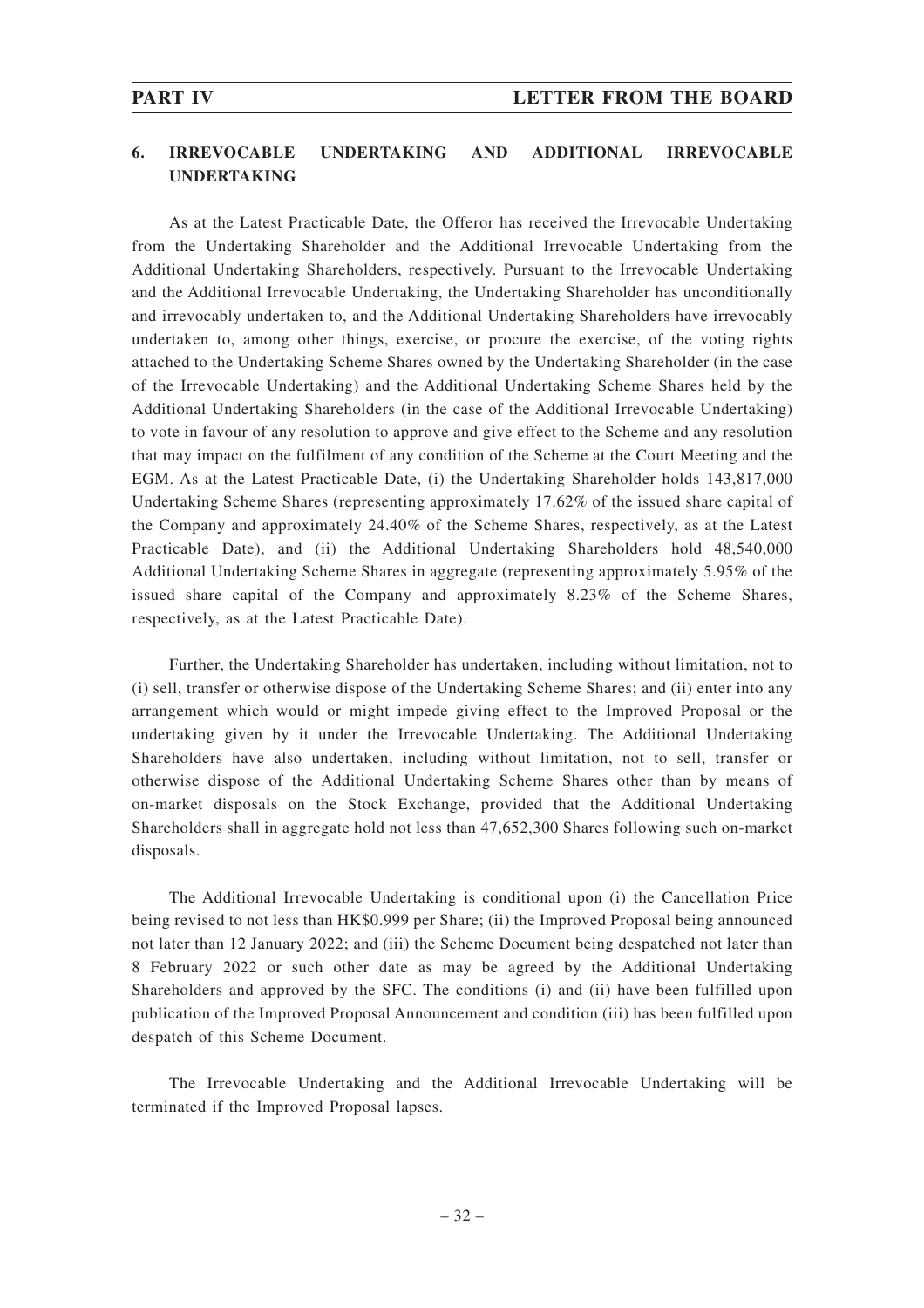## **7. REASONS FOR, AND BENEFITS OF, THE IMPROVED PROPOSAL**

# **(i) A good opportunity for the Scheme Shareholders to realise their investment at a premium**

The Offeror considers that the Improved Proposal will provide the Scheme Shareholders with a good opportunity to realise their investment in return for cash at a premium to the recent trading price levels, and redeploy into other investment opportunities that they may consider more attractive.

During the six-month period ended on and including the Last Trading Day, the lowest and highest closing prices per Share on the Stock Exchange were HK\$0.47 and HK\$0.57, respectively. The Revised Cancellation Price of HK\$0.999 per Share represents a premium of approximately 112.6% to the lowest closing price and a premium of approximately 75.3% to the highest closing price in this period.

The Revised Cancellation Price represents a premium of approximately (i) 75.3% over the closing price of the Shares on the Last Trading Day; (ii) 101.0% over the average closing price of the Shares for the 10 trading days up to and including the Last Trading Day; (iii) 102.6% over the average closing price of the Shares for the 30 trading days up to and including the Last Trading Day; (iv) 101.0% over the average closing price of the Shares for the 60 trading days up to and including the Last Trading Day; (v) 101.0% over the average closing price of the Shares for the 90 trading days up to and including the Last Trading Day; (vi) 20.7% over the NAV per Share as at 31 December 2020; (vii) 24.3% over the unaudited NAV per Share as at 30 June 2021 (based on the unaudited NAV of the Group as at 30 June 2021, adjusted by the amount of cash utilised in the repurchase of 1,554,000 Shares from 11 August 2021 to 24 August 2021 and 816,346,000 Shares in issue as at the Announcement Date); and (viii) 6.3% over the Unaudited Reassessed NAV per Share.

### **(ii) Low trading liquidity of the Shares**

The trading liquidity of the Shares has been at a relatively low level over a prolonged period in recent years. The average daily trading volume of the Shares for the 12 months up to and including the Last Trading Day was approximately 298,425 Shares, representing less than approximately 0.04% of the total issued Shares as at the Last Trading Day. The average daily turnover for the same period was approximately HK\$157,605. The low trading liquidity of the Shares has rendered it difficult for Shareholders to execute substantial on-market disposals timely without adversely affecting the price of the Shares. Additionally, the low trading liquidity of Shares hinders the Company's ability to raise further funds through equity financing for the Group's business developments.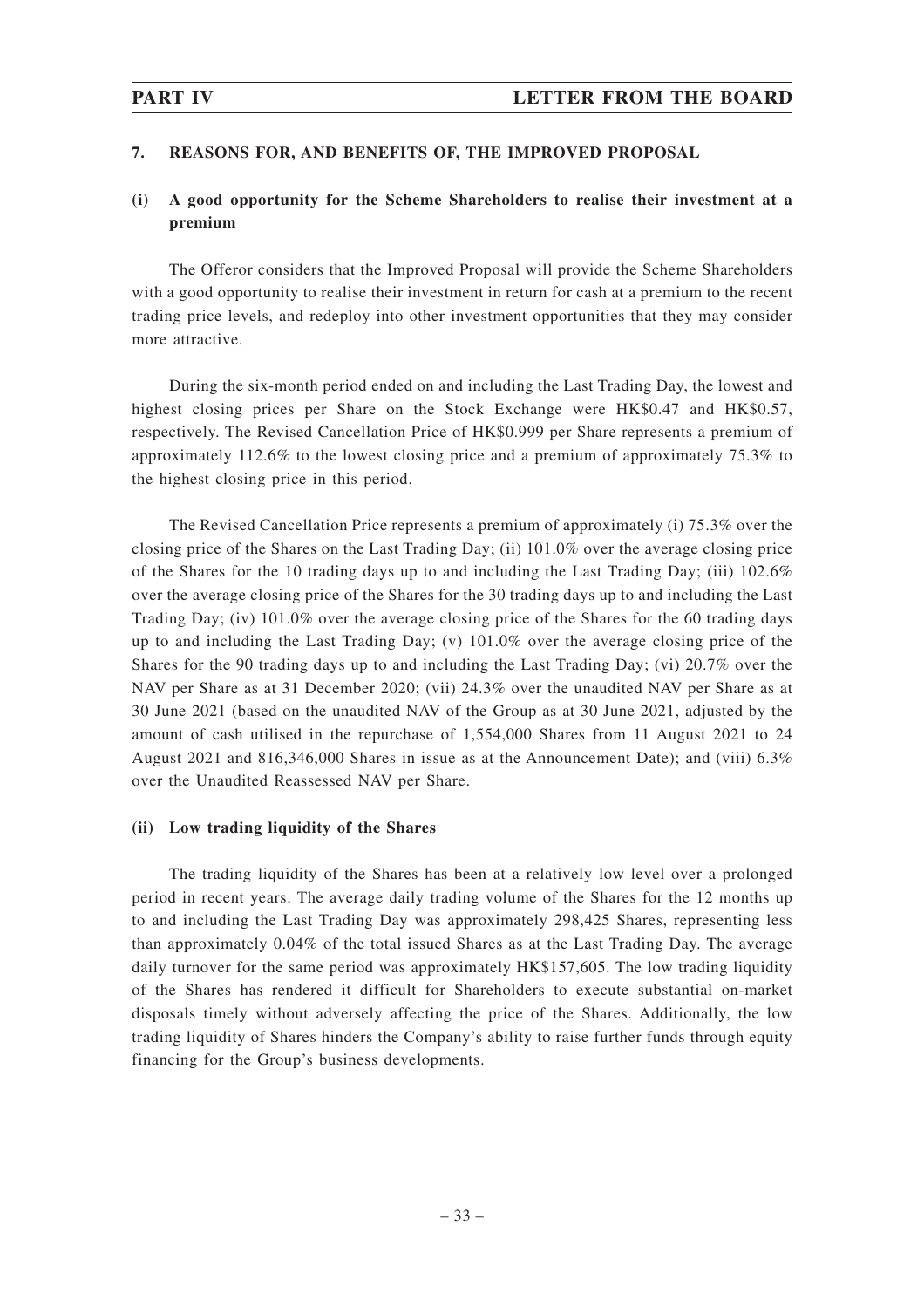# **(iii) The cost and expenses outweighing the benefit from maintaining the listing status of the Company**

The Company has not been successful in utilising its listing status in Hong Kong for any material external equity fund raising activities in recent years. The listing status is not expected to provide any benefit to the Company in the near term. The Offeror is of the view that the maintenance of the listing status, however, would involve administrative, compliance and other listing-related costs and expenses, which could no longer be justified.

Following the implementation of the Improved Proposal, the Company is expected to substantially reduce the administrative costs and management resources to be committed in maintaining its listing status in Hong Kong and Taiwan, respectively, and compliance with regulatory requirements.

## **8. INTENTION OF THE OFFEROR WITH REGARD TO THE GROUP**

Following the implementation of the Improved Proposal, the Offeror intends that the Group will continue to carry on its current business. The Offeror has no intention to make any major changes to the business of the Group, including any major redeployment of fixed assets or making any material change to the continued employment of employees of the Group, other than those in the ordinary course of business of the Group. The Offeror will continue to monitor the Group's performance and implement appropriate strategies for the Group and its business.

The Board welcomes the intentions of the Offeror in respect of the Company and its employees and will cooperate with and provide full support to the Offeror to facilitate the continued smooth business operations and management of the Group.

# **9. INFORMATION ON THE GROUP**

The Company is a company incorporated in the Cayman Islands with limited liability, the Shares of which are listed on the Main Board of the Stock Exchange with the stock code 2788. The Group is principally engaged in the manufacturing and sales of plastic and metallic parts and components of optical and opto-electronic products and manufacturing and sales of molds and cases, including plastic and metallic parts and components of digital still cameras, action cameras, copier-based multifunction peripherals, surveillance cameras, and projectors, etc.

## **10. INFORMATION ON THE OFFEROR AND THE OFFEROR CONCERT PARTIES**

## **The Offeror**

The Offeror is a company incorporated in the British Virgin Islands with limited liability and its principal activity is (i) investment holding; and (ii) the import, export and trading of optical and optoelectronic products. As at the Latest Practicable Date, the Offeror is wholly owned by AOCI, a company incorporated in Taiwan with limited liability and whose shares are listed on the Taiwan Stock Exchange with the stock code 3019. AOCI, together with its subsidiaries, is principally engaged in the manufacturing, design and sales of (i) optical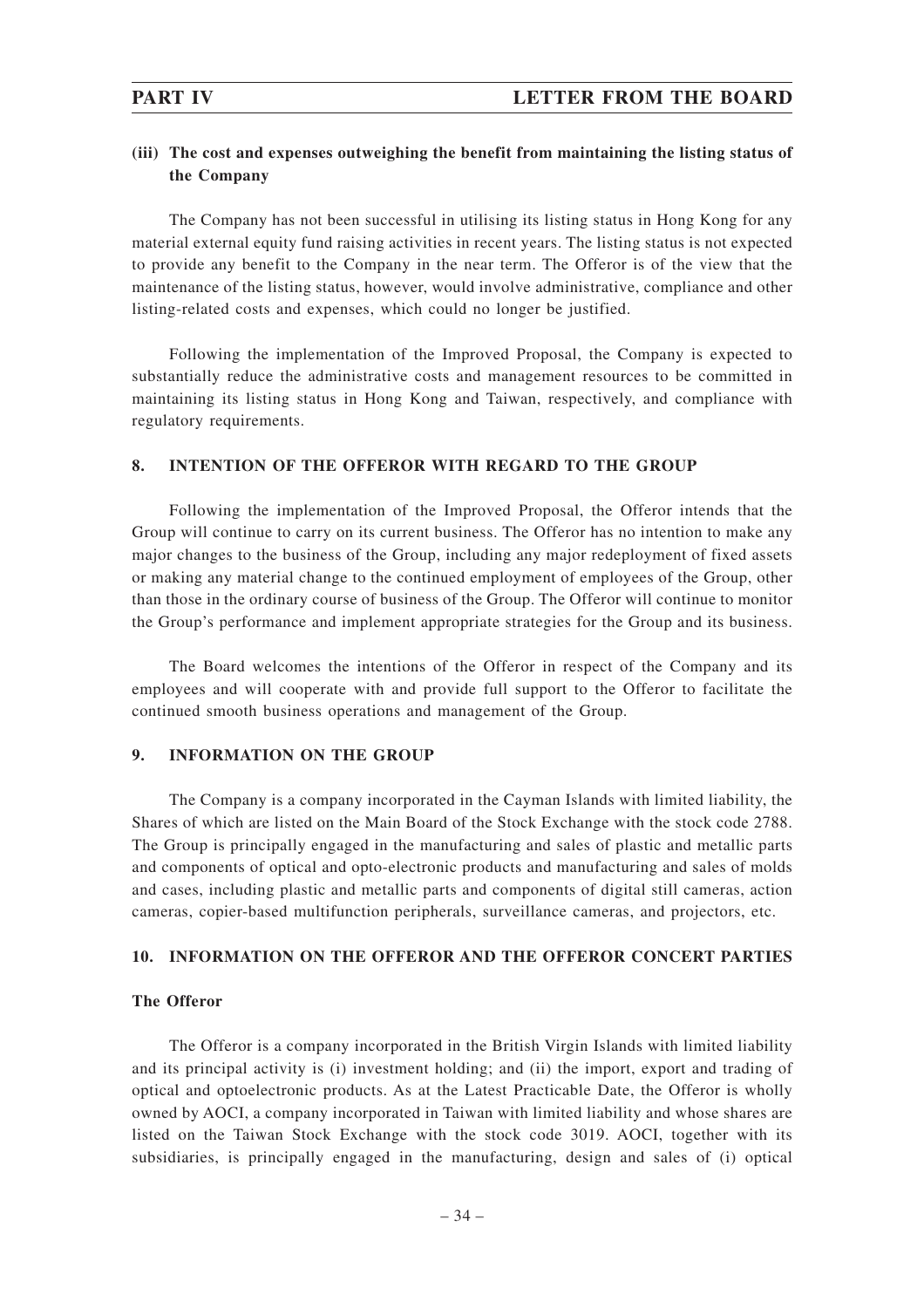components, (ii) contact image sensor modules, (iii) optronics products, and (iv) optronics components. As at the Latest Practicable Date, there is no controlling shareholder of AOCI. As at the Latest Practicable Date, Mr. Lai I-Jen, being the executive Director of the Company, and Ms. Wu Shu-Ping, being the non-executive Director of the Company, are interested in approximately 12.07% and 0.13% of the issued share capital of AOCI, respectively.

As at the Latest Practicable Date, the directors of the Offeror are Mr. Lai I-Jen, the executive Director of the Company, and Mr. Asano Yuzo, and they are presumed to be acting in concert with the Offeror under class (2) of the definition of "acting in concert" under the Takeovers Code.

## **The Offeror Concert Parties**

RIG is a company incorporated under the laws of the British Virgin Islands with limited liability. Each of the Offeror and RIG is a direct wholly-owned subsidiary of AOCI. Thus, each of AOCI and RIG is presumed as a party acting in concert with the Offeror under class (1) of the definition of "acting in concert" under the Takeovers Code.

FLI, a company incorporated under the laws of the British Virgin Islands with limited liability, is the founder of The Yorkey Employees' Trust and is the registered owner of 112,990,000 Shares which it held as trustee of The Yorkey Employees' Trust. FLI is wholly owned by Mr. CHAN Sun-Ko, an employee of the Group.

## **11. INDEPENDENT BOARD COMMITTEE**

An Independent Board Committee, which comprises the independent non-executive Directors, namely Mr. Lin Meng-Tsung, Mr. Lin Yi-Min, Mr. Liu Wei-Li and Mr. Li Ho Man, has been established by the Board to make a recommendation to the Independent Shareholders as to whether the terms of the Improved Proposal and the Scheme are, or are not, fair and reasonable and as to voting at the Court Meeting and the EGM.

Pursuant to Rule 2.8 of the Takeovers Code, the Independent Board Committee comprises all non-executive Directors who have no direct or indirect interest in the Improved Proposal. The non-executive Director of the Company, namely Ms. Wu Shu-Ping, is a director of AOCI, of which the Offeror is a wholly-owned subsidiary, and therefore is not a member of the Independent Board Committee.

Mr. Lai I-Jen and Mr. Kurihara Toshihiko, being the executive Directors of the Company, and Ms. Wu Shu-Ping, being the non-executive Director of the Company, are regarded as acting in concert with the Offeror. Each of Mr. Lai I-Jen, Mr. Kurihara Toshihiko and Ms. Wu Shu-Ping has abstained and will continue to abstain from voting at meetings of the Board in relation to the Improved Proposal and the Scheme given his/her material interest in the Improved Proposal. The Independent Board Committee has given its recommendation as set out in Part V of this Scheme Document after taking into account the advice of the Independent Financial Adviser.

The Independent Shareholders are reminded to carefully read this Scheme Document, including the letter of advice from the Independent Financial Adviser to the Independent Board Committee set out in Part VI of this Scheme Document before making a decision.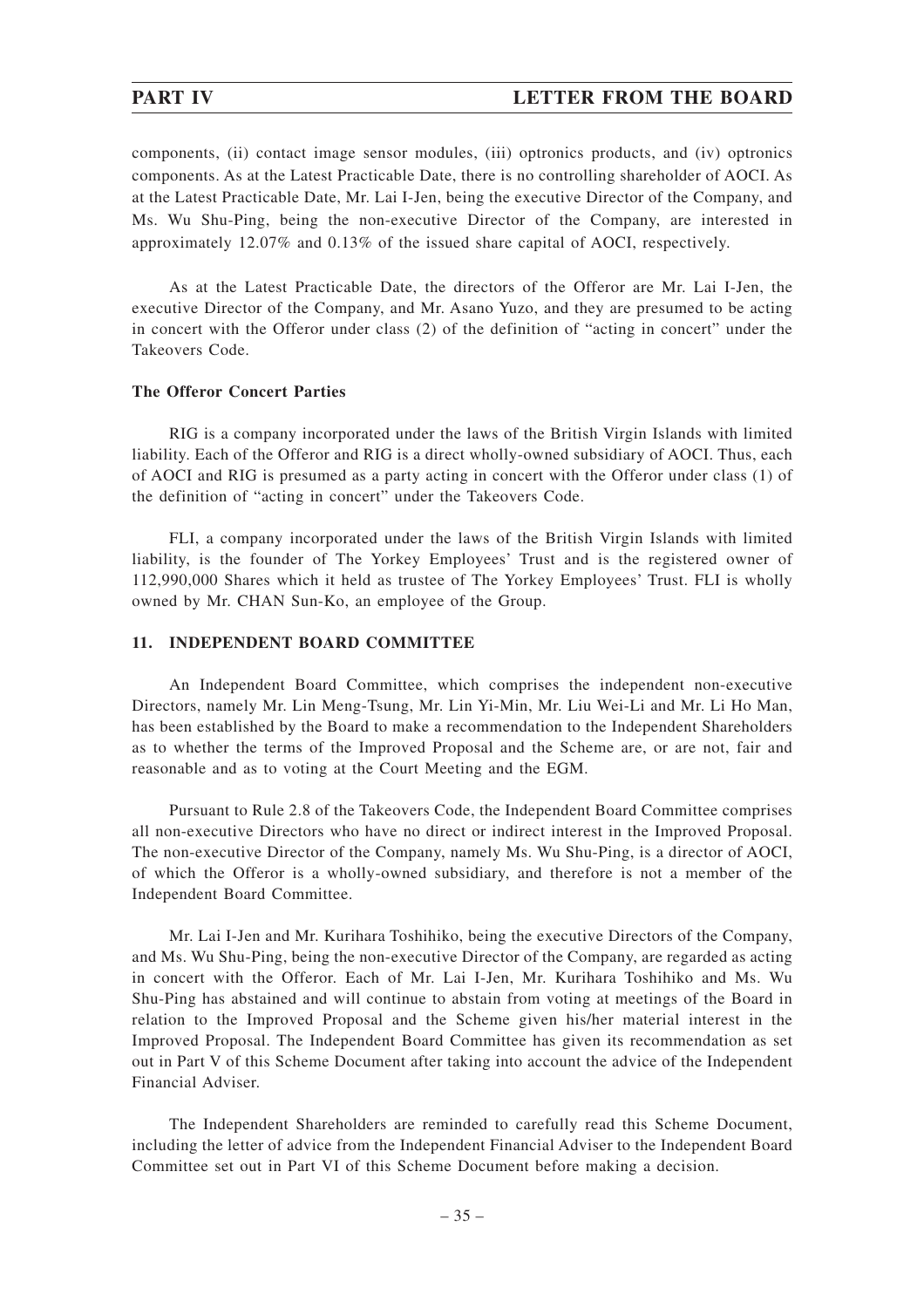## **12. JOINT FINANCIAL ADVISERS TO THE OFFEROR**

The Offeror has appointed DL Securities and VBG Capital as its joint financial advisers in connection with the Improved Proposal.

# **13. INDEPENDENT FINANCIAL ADVISER TO THE INDEPENDENT BOARD COMMITTEE**

Halcyon Capital has been appointed as the Independent Financial Adviser to advise the Independent Board Committee in connection with the terms of the Improved Proposal and the Scheme. The appointment of Halcyon Capital has been approved by the Independent Board Committee.

The full text of the letter from the Independent Financial Adviser is set out in Part VI of this Scheme Document.

## **14. WITHDRAWAL OF LISTING OF SHARES AND DELISTING OF TDRs**

Upon the Scheme becoming effective, all Scheme Shares will be cancelled and extinguished and the share certificates in respect of the Scheme Shares will thereafter cease to have effect as document or evidence of title. The Company will apply to the Stock Exchange for the withdrawal of the listing of the Shares on the Stock Exchange in accordance with Rule 6.15(2) of the Listing Rules immediately following the Scheme becoming effective. The TDRs will also be delisted from the Taiwan Stock Exchange upon or after the delisting of all the Shares from the Stock Exchange.

The Scheme Shareholders and TDR Holders will be notified by way of an announcement of the exact dates of the last day for dealing in the Shares on the Stock Exchange and the TDRs on the Taiwan Stock Exchange, respectively, and the day on which the Scheme, the withdrawal of the listing of the Shares on the Stock Exchange and the delisting of the TDRs on the Taiwan Stock Exchange will become effective. A detailed timetable of the Scheme is set out in Part III of this Scheme Document.

### **15. IF THE SCHEME IS NOT APPROVED OR OTHERWISE LAPSES**

Subject to the requirements of the Takeovers Code, the Scheme will lapse if any of the Conditions has not been fulfilled or waived (as applicable) on or before the Long Stop Date. The listing of the Shares on the Stock Exchange will not be withdrawn and the TDRs will not be delisted from the Taiwan Stock Exchange if the Scheme does not become effective or otherwise lapses.

If the Scheme is not approved or otherwise lapses, there are restrictions under Rule 31.1 of the Takeovers Code on making subsequent offers, to the effect that neither the Offeror nor any person who acted in concert with the Offeror in the course of the Improved Proposal (nor any person who is subsequently acting in concert with any of them) may within 12 months from the date on which the Scheme is not approved or otherwise lapses announce an offer or possible offer for the Company, except with the consent of the Executive.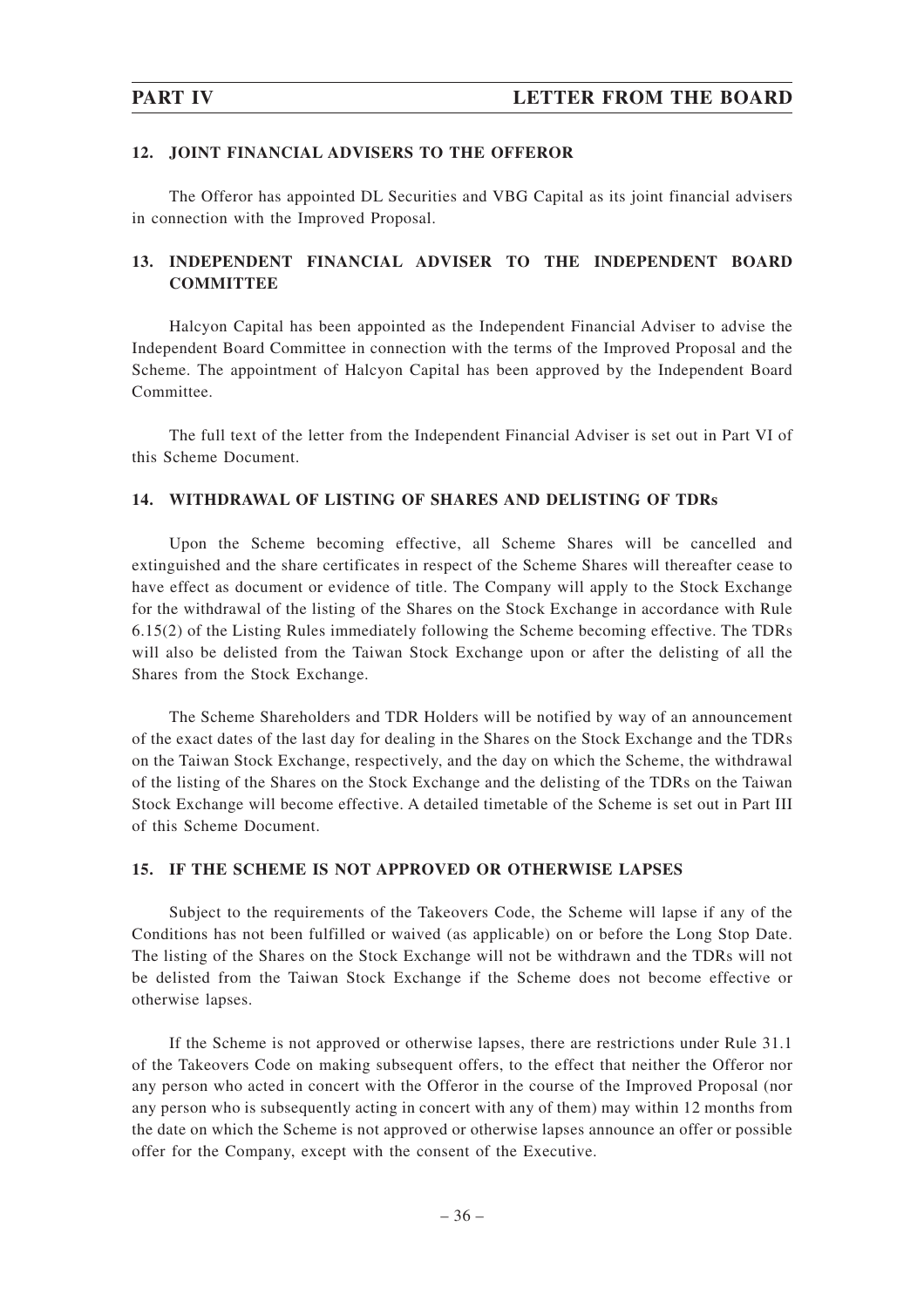**Shareholders and potential investors of the Company should therefore exercise caution when dealing in the securities of the Company. Persons who are in doubt as to the action they should take should consult their stockbroker, bank manager, solicitor or other professional advisers.**

# **16. COSTS OF THE SCHEME**

In light of the recommendation of the Independent Board Committee as set out in Part V of this Scheme Document and the recommendation of the Independent Financial Adviser as set out in Part VI of this Scheme Document, Rule 2.3 of the Takeovers Code is not applicable. The Offeror and the Company have agreed that all costs, charges and expenses of the advisers and counsel appointed by the Company, including the Independent Financial Adviser, will be borne by the Company, while all costs, charges and expenses of the advisers and counsel appointed by Offeror will be borne by the Offeror, and other costs, charges and expenses of the Improved Proposal incurred by each of the Offeror and the Company will be borne by them respectively.

# **17. OVERSEAS SCHEME SHAREHOLDERS**

# **Overseas Scheme Shareholders**

The making and implementation of the Improved Proposal to the Scheme Shareholders who are not resident in Hong Kong may be subject to the laws of the relevant jurisdictions in which such Scheme Shareholders are located. Such overseas Scheme Shareholders should inform themselves about and observe any applicable legal, tax or regulatory requirements. It is the responsibility of any overseas Scheme Shareholders wishing to take any action in relation to the Improved Proposal to satisfy themselves as to the full observance of the laws of the relevant jurisdiction in connection therewith, including the obtaining of any governmental, exchange control or other consents which may be required, or the compliance with any other necessary formalities and the payment of any issue, transfer or other taxes in such jurisdiction.

Any acceptance by overseas Scheme Shareholders will be deemed to constitute a representation and warranty from such persons to the Company, the Offeror and their respective advisers, that those laws and regulatory requirements have been complied with. If any overseas Scheme Shareholders are in doubt as to their position, they should consult their professional advisers.

As at the Latest Practicable Date, there was one overseas Scheme Shareholder whose address as shown in the register of members of the Company was outside Hong Kong and who held 2,000 Shares (representing approximately 0.0002\% of the total issued Shares). The one overseas Scheme Shareholder's registered address was in the PRC. The Company has been advised by the local counsel in the PRC that there is no restriction under the respective laws or regulations of the PRC against extending the Scheme automatically or despatching this Scheme Document to such overseas Scheme Shareholder. The Scheme will be extended and this Scheme Document will be despatched to the overseas Scheme Shareholder.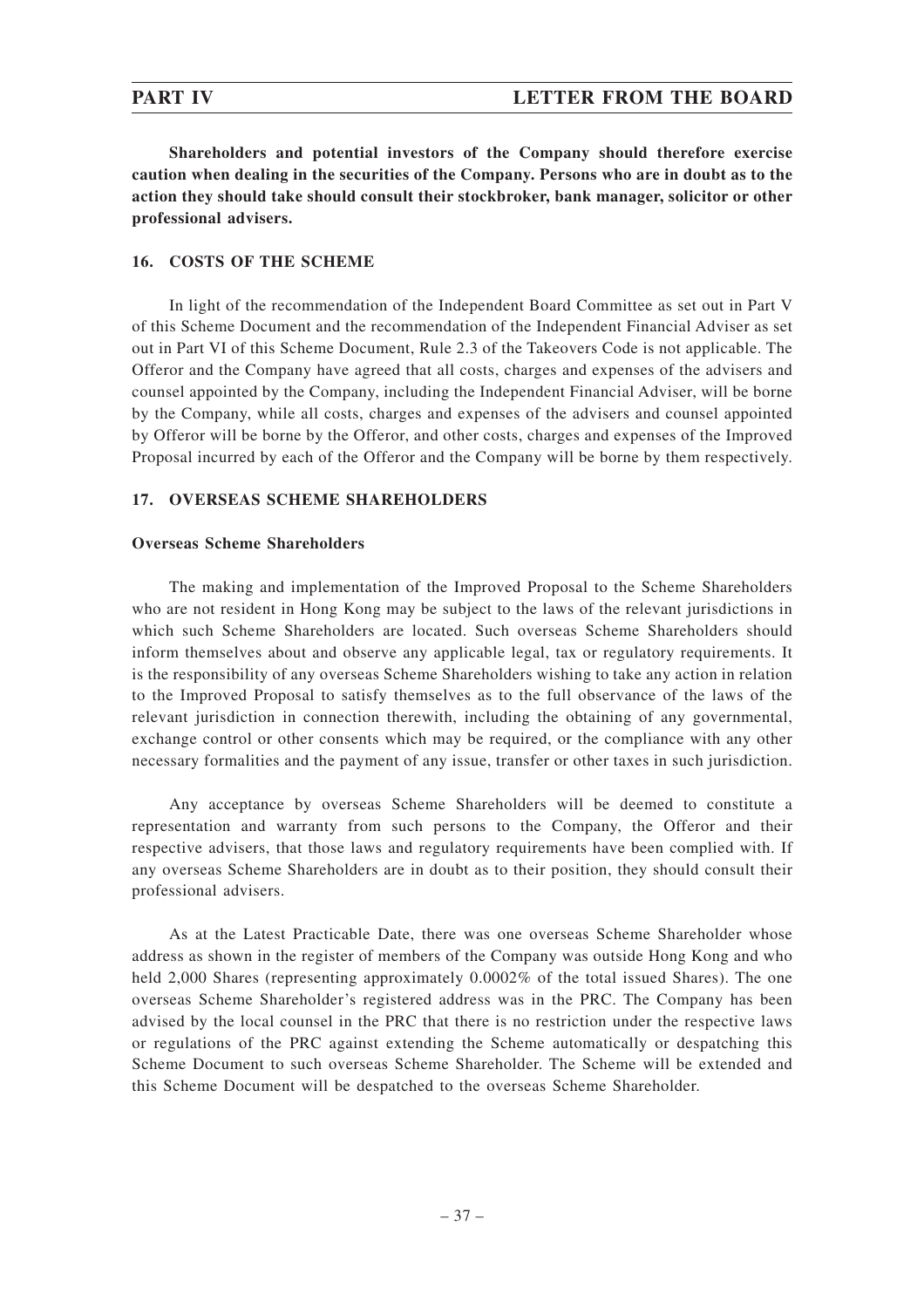## **TDR Holders**

One unit of TDR represents one Share but the TDR Holders, who are not acting in concert with, and are independent of, the Offeror or the Offeror Concert Parties, are not registered holders of the Shares as the underlying Shares of the TDRs are deposited with CCASS and are registered under the name of HKSCC Nominees, unless the TDR Holders exercise the right to convert the TDRs into the Shares represented by the TDRs and register the Shares in their own names. If a TDR Holder wishes to attend and vote at the Court Meeting and/or the EGM (whether in person or by proxy), the TDR Holder must elect to submit an application to convert the TDRs into Shares represented by the TDRs not later than 3:00 p.m. on Friday, 21 January 2022 and remain as a Shareholder on the Meeting Record Date.

The TDRs are deposited in Taiwan Depository & Clearing Corporation ("**TDCC**"). When a TDR Holder intends to convert the TDRs into Shares represented by the TDRs, the broker of the TDR Holder will instruct TDCC for the relevant conversion instruction. The conversion will be concluded when the Shares have been transferred to the account of the relevant TDR Holder's broker. The conversion from the TDRs into Shares represented by the TDRs will be completed and settled within 10 Business Days of the conversion application. After the transfer of the Shares to the account of the relevant TDR Holder's broker, the TDR Holder who has converted the relevant TDRs into Shares represented by the TDRs may then withdraw the Shares from CCASS and register the Shares in its/his/her own name.

Based on the information available on the Market Observation Post System of the Taiwan Stock Exchange on the Latest Practicable Date, the Company has issued 80,000,000 units of TDR representing 80,000,000 Shares, which amounts to approximately 13.57% of the Scheme Shares and approximately 9.80% of the issued share capital of the Company. The underlying Shares of the TDRs have the same rights (including voting rights) as those of other Shares and thus the TDR Holders may through giving written instructions to the Depository Agent cause the underlying Shares represented by the TDRs to be voted if their TDRs are not converted into Shares represented by their TDRs. The voting mechanism at the EGM and the Court Meeting for TDR Holders is explained below.

For the TDR Holders, this Scheme Document will be despatched to the Depository Agent for the Depository Agent to take necessary actions on behalf of the TDR Holders, including despatch of this Scheme Document to the TDR Holders and collection of voting instructions from the TDR Holders. The Depository Agent will then collate such voting instructions and notify the Custodian Bank to pass on such voting instructions to HKSCC Nominees accordingly as the underlying Shares represented by the TDRs are deposited with CCASS.

In respect of the voting mechanism for the TDR Holders at the EGM, pursuant to the Depository Agreement, if the Depository Agent receives the same instruction from the TDR Holders holding in aggregate of more than 50% of the TDRs issued to vote on a particular resolution at the EGM, then the Depository Agent shall, or shall authorize the Custodian Bank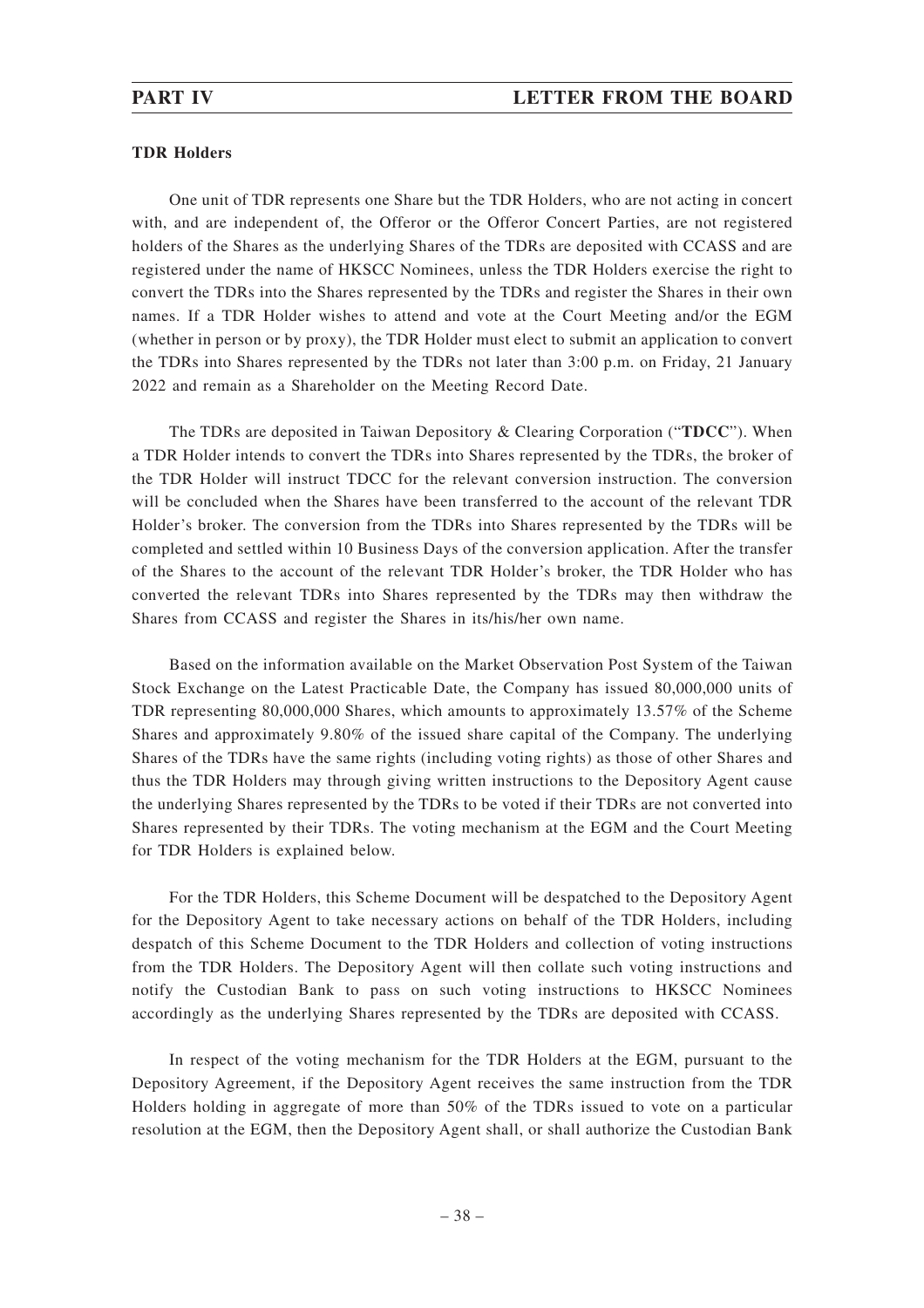to, attend the EGM and cast vote according to all the instructions they received, which includes casting the votes for and casting the votes against particular resolutions at the EGM. The Depository Agent or the Custodian Bank shall not vote on behalf of any TDR Holders that have not given any instructions.

According to the Depository Agreement, if the Depository Agent does not receive the same instruction from the TDR Holders holding in aggregate of more than 50% of the TDRs issued, then the Depository Agent or the Custodian Bank shall issue a proxy to the chairman of the Board (or his/her designate) (the "**Designated Person**") to cast vote, at his/her sole discretion, in respect of all underlying Shares represented by the TDRs, and for this purpose, the Company undertakes that the Designated Person who will cast vote in respect of all underlying Shares represented by the TDRs shall not be the Offeror or any Offeror Concert Party and shall be a professional party who is independent of any of them. Further, the Company will then require the Chairman of the Board (or the Designated Person, depending on the circumstances) to sign an irrevocable undertaking, under which the Chairman of the Board (or the Designated Person) shall (i) undertake to cast the votes at the EGM in accordance to actual voting instructions given by the TDR Holders, which includes casting the votes for and against the relevant resolutions at the EGM, and (ii) undertake not to cast any vote of any underlying Shares represented by the TDRs of the TDR Holders who did not provide any instruction to the Depository Agent or the Custodian Bank.

In respect of the voting mechanism for the TDR Holders at the Court Meeting, the Depository Agent will give instruction to the Custodian Bank based on the responses from the TDR Holders. If the only response from the TDR Holders is "yes", then the Depository Agent will instruct the Custodian Bank to give instruction to HKSCC Nominees to vote for "yes". If the only response from the TDR Holders is "no", then the Depository Agent will instruct the Custodian Bank to give instruction to HKSCC Nominees to vote for "no". If the response from some of the TDR Holders is "yes" and that from other TDR Holders is "no", then the Depository Agent will instruct the Custodian Bank to give instruction to HKSCC Nominees to vote for both "yes" and "no" which is permissible for HKSCC Nominees. One unit of TDR represents one Share. For the purpose of votes counting, it will depend on the number of relevant underlying Shares represented by the TDRs that voted for and against the relevant resolution respectively. If there is no response from the TDR Holders, then the Depository Agent will relay the message to the Custodian Bank and the Custodian Bank will not give any instruction to HKSCC Nominees.

The voting procedure of HKSCC Nominees will then be the same as for other Shares registered under its name. For the purpose of the headcount test, if HKSCC Nominees receives an instruction to vote both for and against the Scheme, it will be counted as one Shareholder voting "for" and as one Shareholder voting "against". Once the Depository Agent directs the Custodian Bank to give instructions to HKSCC Nominees according to the response from TDR Holders, the voting procedure of HKSCC Nominees regarding the TDR Holders will be the same as for other Shareholders for the purpose of the headcount test at the Court Meeting. For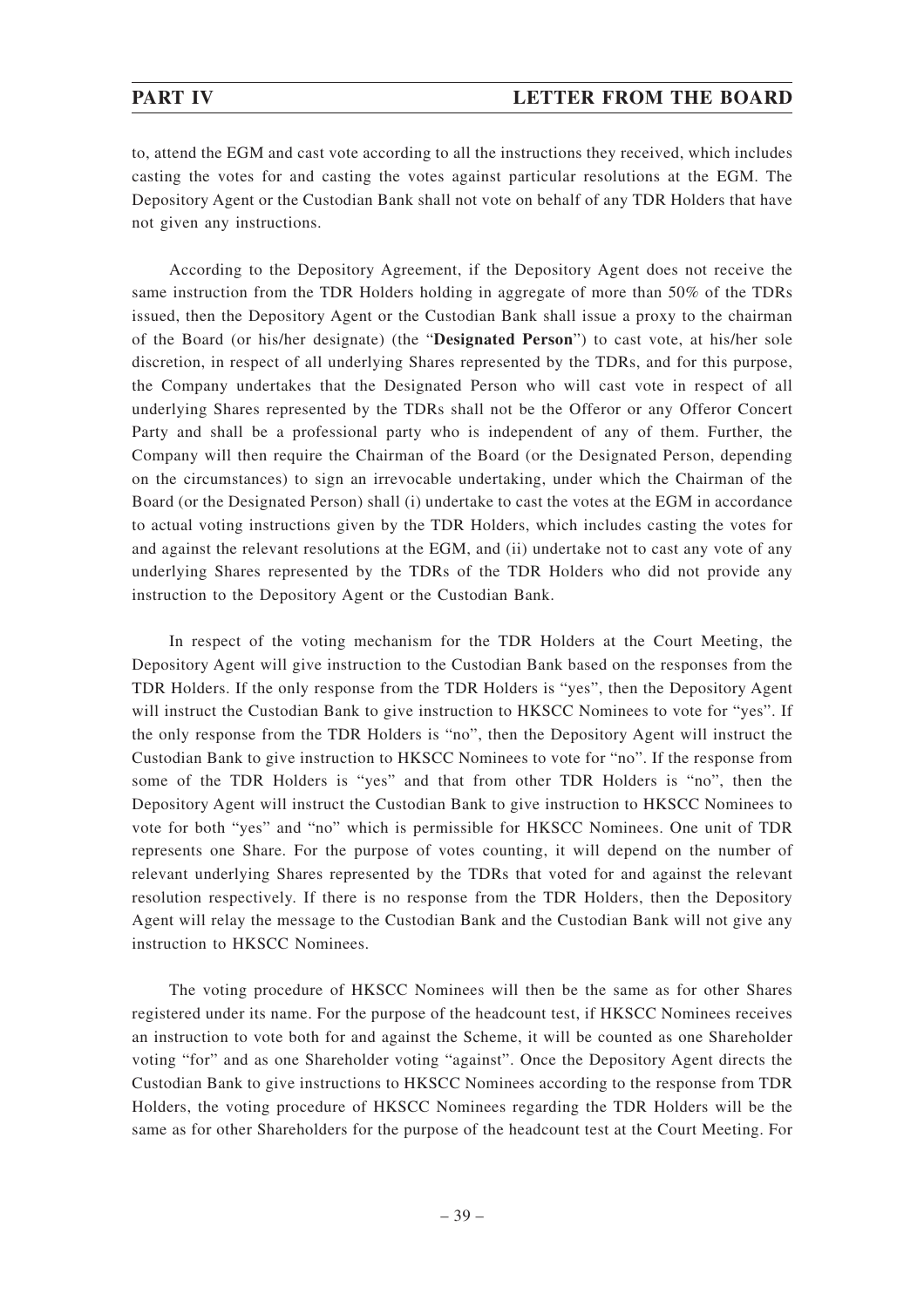the purposes of ascertaining whether or not the requirement that a majority in number of the Scheme Shareholders approve the Scheme under the Companies Act has been satisfied, HKSCC Nominees will vote in accordance with the Court's direction.

On the basis that the Scheme becomes effective on Tuesday, 15 March 2022 (Cayman Islands time), a cheque for the cash entitlements to the Scheme Shareholders will be despatched to the recipients to their registered addresses shown in the register of members of the Company at the Scheme Record Time on the Scheme Record Date on or before Thursday, 24 March 2022 and the Custodian Bank will accordingly make the payment to the Depository Agent. TDR Holders are expected to receive the Revised Cancellation Price through the Depository Agent on or about Tuesday, 12 April 2022.

In view of the Revised Cancellation Price to be paid to the TDR Holders in respect of the underlying Shares represented by the TDRs, the Company has sought advice from its Taiwan legal adviser, Tsar & Tsai Law Firm. Based on such legal advice, the Company has no obligation to repurchase the cancelled and extinguished TDRs, after the underlying Shares of such TDRs are cancelled and extinguished in exchange for the Revised Cancellation Price, on the following basis:

## *(a) The minimum cancellation price for TDRs*

The prospectus of the TDR issuance, the TDR issuance terms and conditions, the Depository Agreement do not regulate the minimum consideration payable to the TDR Holders in the event that the underlying Shares of the TDRs are cancelled and extinguished pursuant to applicable foreign laws.

### *(b) The repurchase of TDRs by the Company*

When the underlying Scheme Shares represented by the TDRs are cancelled and extinguished in exchange for the Revised Cancellation Price under the Scheme, the TDRs should also be deemed cancelled and extinguished given they are attached to the underlying Scheme Shares. The TDRs will be delisted from the Taiwan Stock Exchange after the listing of all Shares is withdrawn from the Stock Exchange.

Under Taiwan laws, there are no appraisal rights for the TDR Holders to petition to the Taiwan courts for the Company to buy back the cancelled and extinguished TDRs, after the underlying Shares of such TDRs are cancelled and extinguished in exchange for the Revised Cancellation Price.

### *(c) Possible dissenting TDR Holders*

There are no laws in Taiwan enabling the TDR Holders to require the Company to purchase, cancel and extinguish the underlying Shares of the TDRs at a price different from the Revised Cancellation Price for each Scheme Share.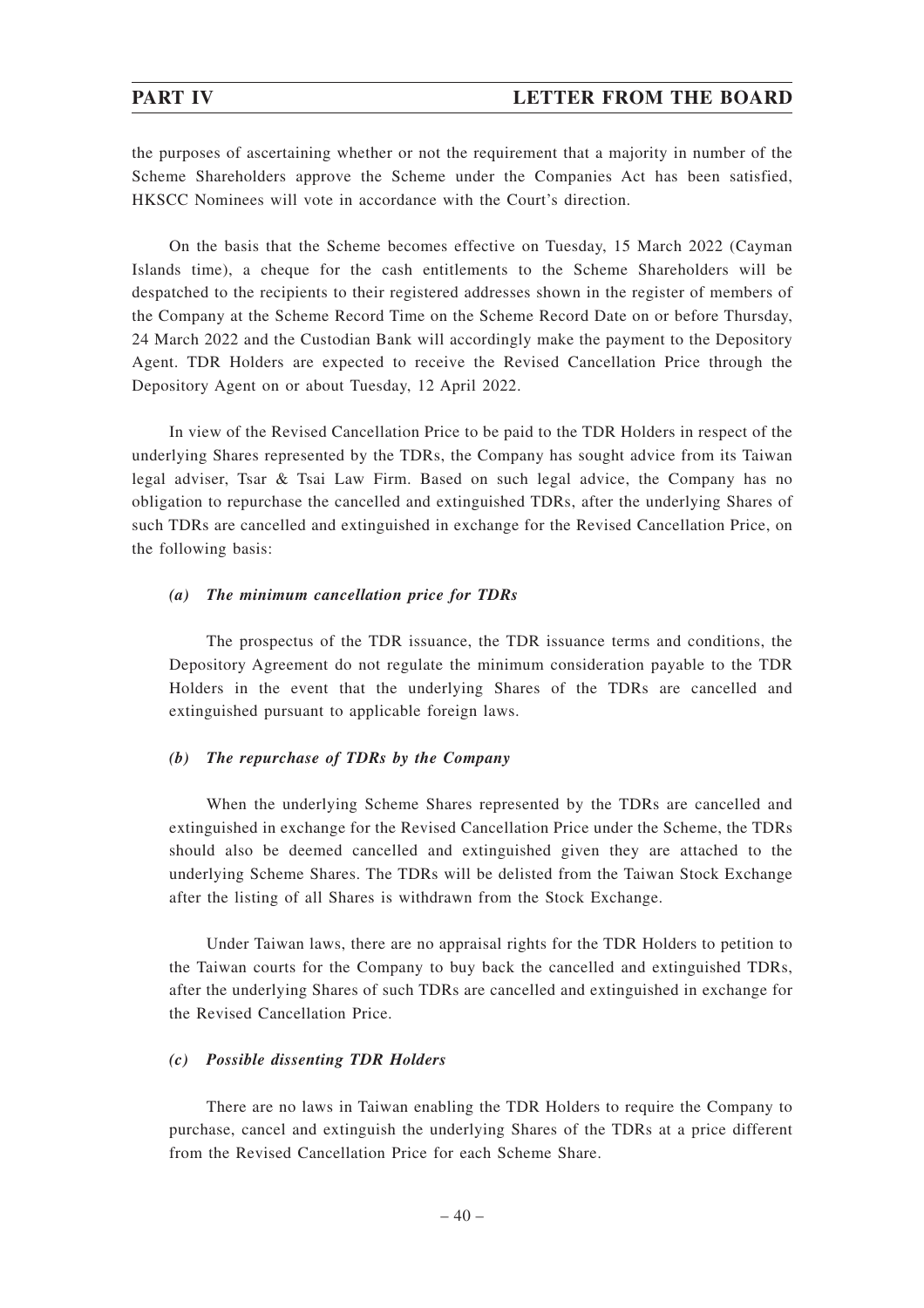As advised by Tsar & Tsai Law Firm, the rules of the Taiwan Stock Exchange do not require a separate Shareholders' resolution for approving the delisting of TDRs on the Taiwan Stock Exchange after the withdrawn of listing of the underlying Shares on the Stock Exchange. If the TDR Holders disagree with the Scheme, they can, through giving written instructions to the Depository Agent, cause the underlying Shares represented by their TDRs to be voted against the Scheme, or to sell the TDRs or the converted Shares.

## **18. TAX AND INDEPENDENT ADVICE**

Your attention is drawn to the paragraph headed "26. Taxation" as set out in Part VII of this Scheme Document.

Independent Shareholders and Independent TDR Holders are recommended to consult their own professional advisers if they are in any doubt as to the taxation implications of accepting the Improved Proposal. It is emphasized that none of the Offeror, the Offeror Concert Parties and the Company or any of their respective directors, officers or associates or any other person involved in the Improved Proposal accepts responsibility for any taxation effects on, or liabilities of, any persons as a result of their acceptance or rejection of the Improved Proposal.

## **19. SCHEME SHARES, COURT MEETING AND EGM**

As at the Latest Practicable Date, the Scheme Shares, being the Shares held by FLI and the Independent Shareholders (including the 80,000,000 Shares represented by TDRs), comprise 589,513,000 Shares (representing approximately 72.21% of the issued share capital of the Company) in issue.

All Scheme Shareholders will be entitled to attend and vote on the Scheme at the Court Meeting either in person or by proxy with any Scheme Shareholder being parties acting in concert with the Offeror (including FLI) abstained from voting at the Court Meeting. None of the Offeror and the Offeror Concert Parties who hold Shares will vote on the resolutions described in paragraphs (1) to (2) under the section headed "4. Conditions of the Improved Proposal and the Scheme" in this Part IV of this Scheme Document.

All Shareholders will be entitled to attend the EGM and vote on, among other things, (i) the special resolution to approve and give effect to the reduction of the number of issued Shares in the share capital of the Company by cancelling and extinguishing the Scheme Shares; and (ii) the ordinary resolution to simultaneously upon the reduction of issued share capital increase the issued Shares in the share capital of the Company to the amount prior to the cancellation and extinguishment of the Scheme Shares by the allotment and issuance at par to the Offeror of the aggregate number of new Shares, credited as fully paid, as is equal to the number of Scheme Shares cancelled and extinguished and to apply the reserve created in the Company's books of account as a result of the capital reduction to pay up in full at par such number of new Shares so allotted and issued to the Offeror.

The Offeror and the Offeror Concert Parties will undertake to the Grand Court that they will be bound by the Scheme, so as to ensure that they will be subject to the terms and conditions of the Scheme and that they will execute and do, and procure to be executed and done, all such documents, acts and things as may be necessary or desirable for the purpose of giving effect to the Scheme.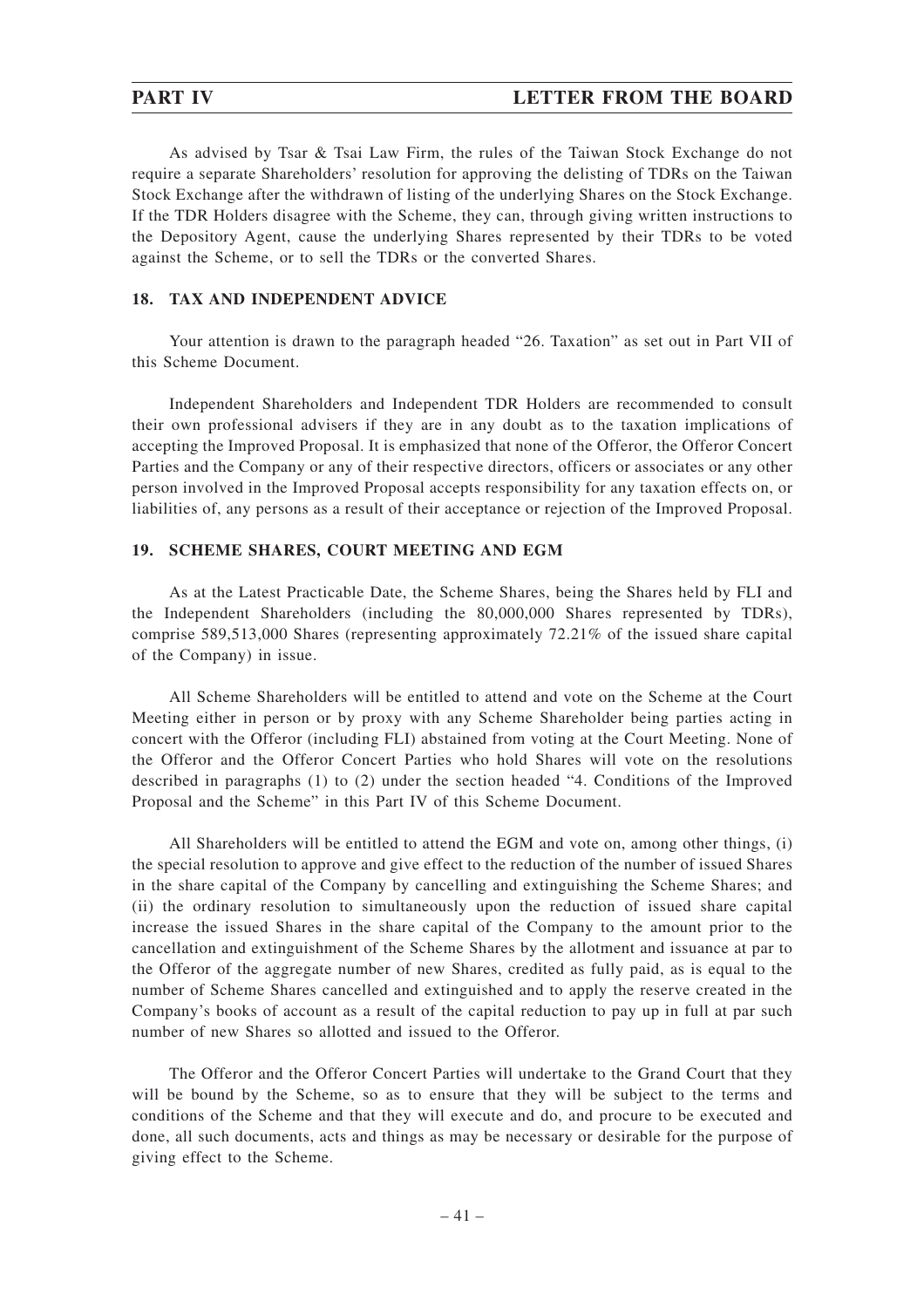## **20. GENERAL**

As at the Latest Practicable Date:

- (a) save as disclosed in the section headed "5. Shareholding Structure of the Company" in this Part IV of this Scheme Document, none of the Offeror and the Offeror Concert Parties owned, controlled or had direction over any voting rights and rights over Shares in the Company;
- (b) save for the Irrevocable Undertaking and the Additional Irrevocable Undertaking, none of the Offeror and the Offeror Concert Parties had received an irrevocable commitment to vote for or against the Scheme;
- (c) save as disclosed in the section headed "5. Shareholding Structure of the Company" above in this Part IV of this Scheme Document, none of the Offeror and the Offeror Concert Parties held any convertible securities, warrants or options in respect of voting rights and rights over Shares in the Company;
- (d) none of the Offeror and the Offeror Concert Parties had entered into any outstanding derivative in respect of securities in the Company;
- (e) save for the Irrevocable Undertaking and the Additional Irrevocable Undertaking, there are no arrangements (whether by way of option, indemnity or otherwise) in relation to the Shares or the shares of the Offeror between the Offeror or any of the Offeror Concert Parties and any other person which might be material to the Improved Proposal and/or the Scheme;
- (f) there was no agreement or arrangement to which the Offeror is a party which relates to the circumstances in which it may or may not invoke or seek to invoke a pre-condition or a condition to the Improved Proposal and/or the Scheme;
- (g) none of the Offeror and the Offeror Concert Parties had borrowed or lent any Shares or any relevant securities (as defined in Note 4 to Rule 22 of the Takeovers Code) in the Company;
- (h) save for the Revised Cancellation Price payable under the Scheme, there is no other consideration, compensation or benefit in whatever form paid or to be paid by the Offeror and the Offeror Concert Parties to the Scheme Shareholders or persons acting in concert with them in relation to the Scheme Shares; and
- (i) save for the Irrevocable Undertaking and the Additional Irrevocable Undertaking, there is no agreement, arrangement, understanding or special deal (as defined under Rule 25 of the Takeover Code) between (i) any Shareholder; and (ii)(a) the Offeror and any of the Offeror Concert Parties or (b) the Company, its subsidiaries or associated companies.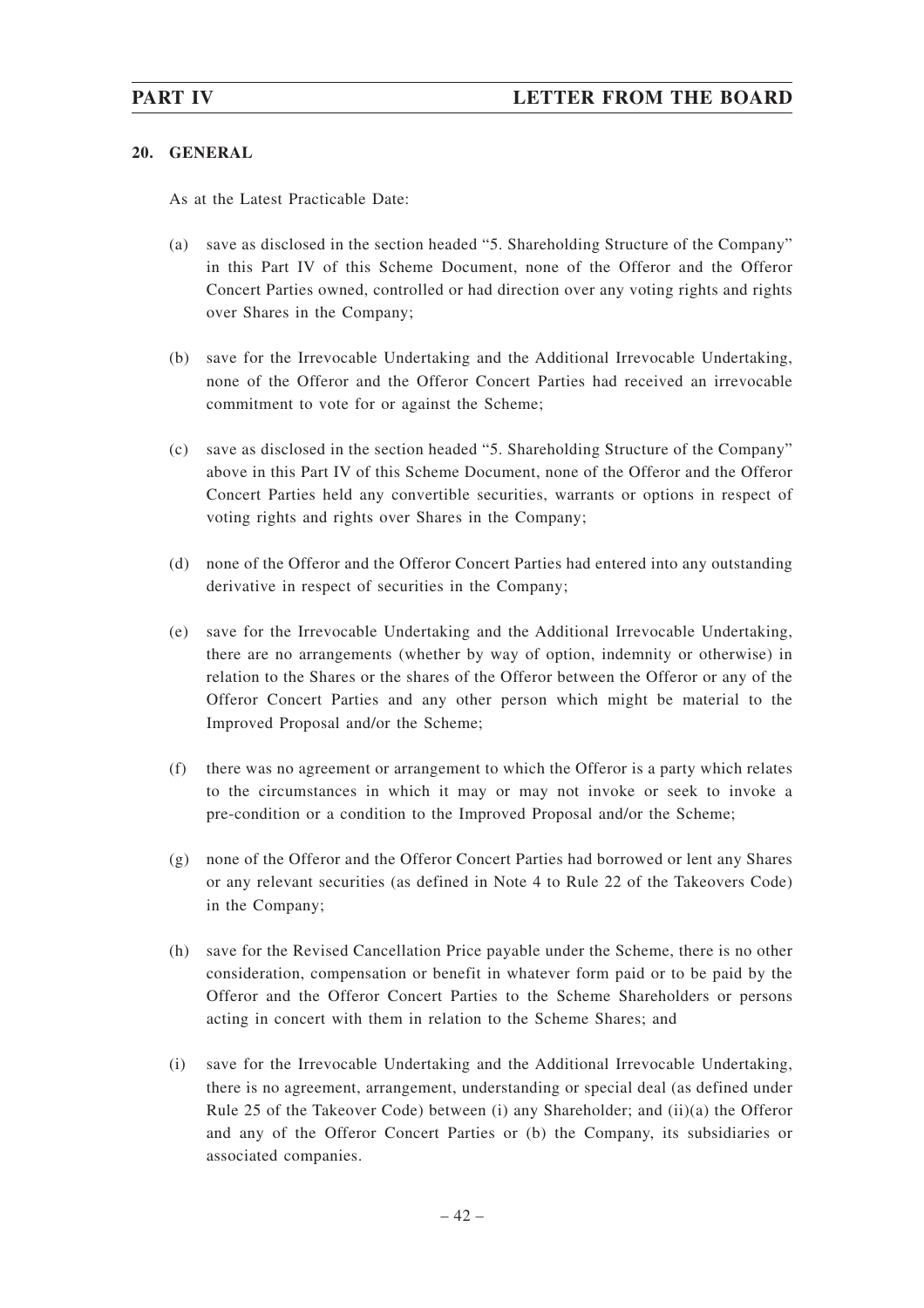## **21. COURT MEETING AND EGM**

In accordance with the direction of the Grand Court, the Court Meeting will be held for the purpose of considering and, if thought fit, passing the resolution to approve the Scheme (with or without modification(s)). All Scheme Shareholders whose names appear on the Register as at the Scheme Court Meeting Record Date will be entitled to attend and vote on the Scheme at the Court Meeting either in person or by proxy with any Scheme Shareholder being parties acting in concert with the Offeror (including FLI) abstained from voting. The Offeror and the Offeror Concert Parties will not vote on the Scheme at the Court Meeting.

In accordance with the direction from the Grand Court, for the purpose of calculating the "majority in number", HKSCC Nominees shall be permitted to vote once "for" and once "against" the Scheme in accordance with the instructions received by it from the Investor Participants and other CCASS Participants. Thus, (i) if HKSCC Nominees receives instructions to vote for the Scheme and instructions to vote against the Scheme, it shall vote once for and once against the Scheme in accordance with such instructions, and be counted as one Shareholder under the votes "for" the Scheme and as one Shareholder under the votes "against" the Scheme; (ii) if HKSCC Nominees only receives instructions to vote for the Scheme, it shall vote once for the Scheme in accordance with such instructions, and be counted as one Shareholder under the votes "for" the Scheme; and (iii) if HKSCC Nominees only receives instructions to vote against the Scheme, it shall vote against the Scheme in accordance with such instructions, and be counted as one Shareholder under the votes "against" the Scheme. The number of votes cast in favour of the Scheme and the number of CCASS Participants on whose instructions they are cast and the number of votes cast against the Scheme and the number of CCASS Participants on whose instructions they are cast will be disclosed to the Grand Court and may be taken into account in deciding whether or not the Grand Court should exercise its discretion to sanction the Scheme.

In accordance with the Companies Act, the "75% in value" requirement will be met if the total value of the Shares being voted in favour of the Scheme is at least 75% of the total value of the Shares voted at the Court Meeting. In accordance with the Companies Act, the "majority in number" requirement will be met if the number of the Scheme Shareholders voting in favour of the Scheme exceeds the number of the Scheme Shareholders voting against the Scheme. For the purpose of calculating the "majority in number" requirement, only Scheme Shareholders whose Shares are registered in their own names in the Register on the Scheme Court Meeting Record Date and who have attended and voted at the Court Meeting either in person or by proxy will be counted as members of the Company for the purpose of calculating whether or not a majority in number of Scheme Shareholders have approved the Scheme at the Court Meeting under Section 86 of the Companies Act.

The EGM will be held at 11:00 a.m. (or, if later, as soon as practicable after the conclusion or adjournment of the Court Meeting) on Tuesday, 22 February 2022 for the purpose of considering and, if thought fit, passing resolutions to approve, among other things, (i) the special resolution to approve and give effect to the reduction of the number of issued Shares in the share capital of the Company by cancelling and extinguishing the Scheme Shares; and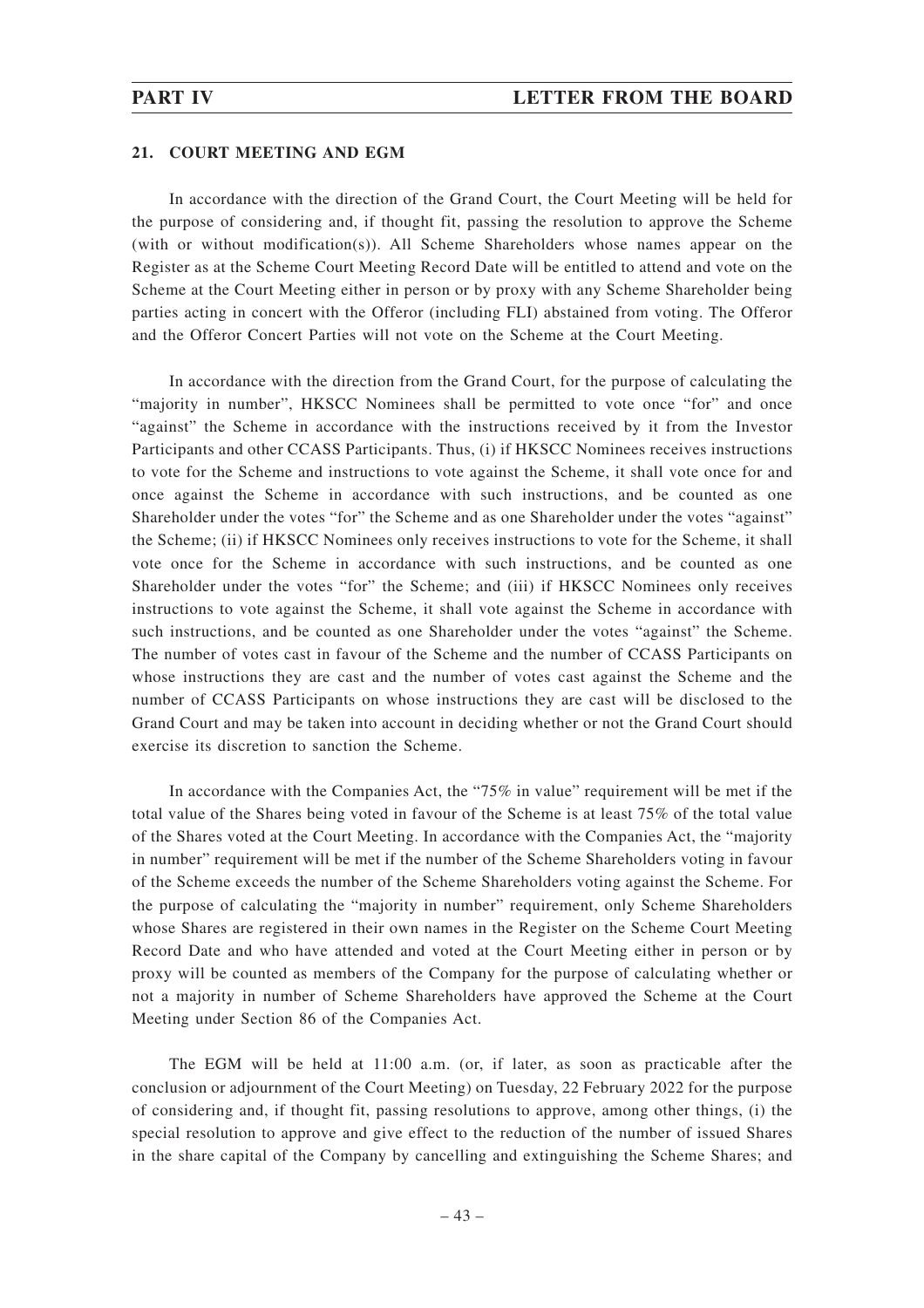(ii) the ordinary resolution to simultaneously upon the reduction of issued share capital increase the issued Shares in the share capital of the Company to the amount prior to the cancellation and extinguishment of the Scheme Shares by the allotment and issuance at par to the Offeror of the aggregate number of new Shares, credited as fully paid, as is equal to the number of Scheme Shares cancelled and extinguished and to apply the reserve created in the Company's books of account as a result of the capital reduction to pay up in full at par such number of new Shares so allotted and issued to the Offeror. All Shareholders will be entitled to attend and vote either in person or by proxy on such resolutions at the EGM.

At the EGM, a poll will be taken and each Shareholder present and vote, either in person or by proxy, will be entered to vote all of his/her/its Shares in favour of (or against) the special resolution and/or the ordinary resolution. Alternatively, such Shareholder may vote some of their Shares in favour of the special resolution and/or the ordinary resolution and any or all of the balance of their Shares against the special resolution and/or the ordinary resolution (and vice versa). At the relevant EGM, the special and ordinary resolutions will be put to the vote by way of poll as required under Rule 13.39(4) of the Listing Rules.

Announcement(s) will be made by the Company and the Offeror in relation to the results of the Court Meeting and the EGM in accordance with Rule 19.1 of the Takeovers Code to the extent applicable. Information on the number of votes cast for and the number of votes cast against the Scheme, the units of TDR held by TDR Holders cast for and against the Scheme (including the number of underlying Shares of the units of TDR cast, by way of percentage to the total issued share capital of the Company and the total number of Scheme Shares) and the number of CCASS Participants on whose instructions they are cast will be included in such announcement(s).

Notices of the Court Meeting and the EGM are set out in Appendix VII and Appendix VIII of this Scheme Document.

## **22. PRECAUTIONARY MEASURES AT THE COURT MEETING AND THE EGM**

Shareholders or proxies who intend to attend the Court Meeting and/or the EGM are specifically reminded to take personal protective measures and comply with the novel coronavirus COVID-19 pandemic preventive and control requirements. In light of the current COVID-19 pandemic and requirements for its effective prevention and control and the consideration of protecting the life safety and health of the Shareholders, proxies and other participants, the Company will take a series of preventive and control measures at the venues, including but not limited to the followings:

(a) all attendees must undergo mandatory temperature checking at the entrance of the Court Meeting and the EGM venue, and any person who has been recorded a body temperature of higher than 37.4 degrees Celsius may not be allowed to enter the venue;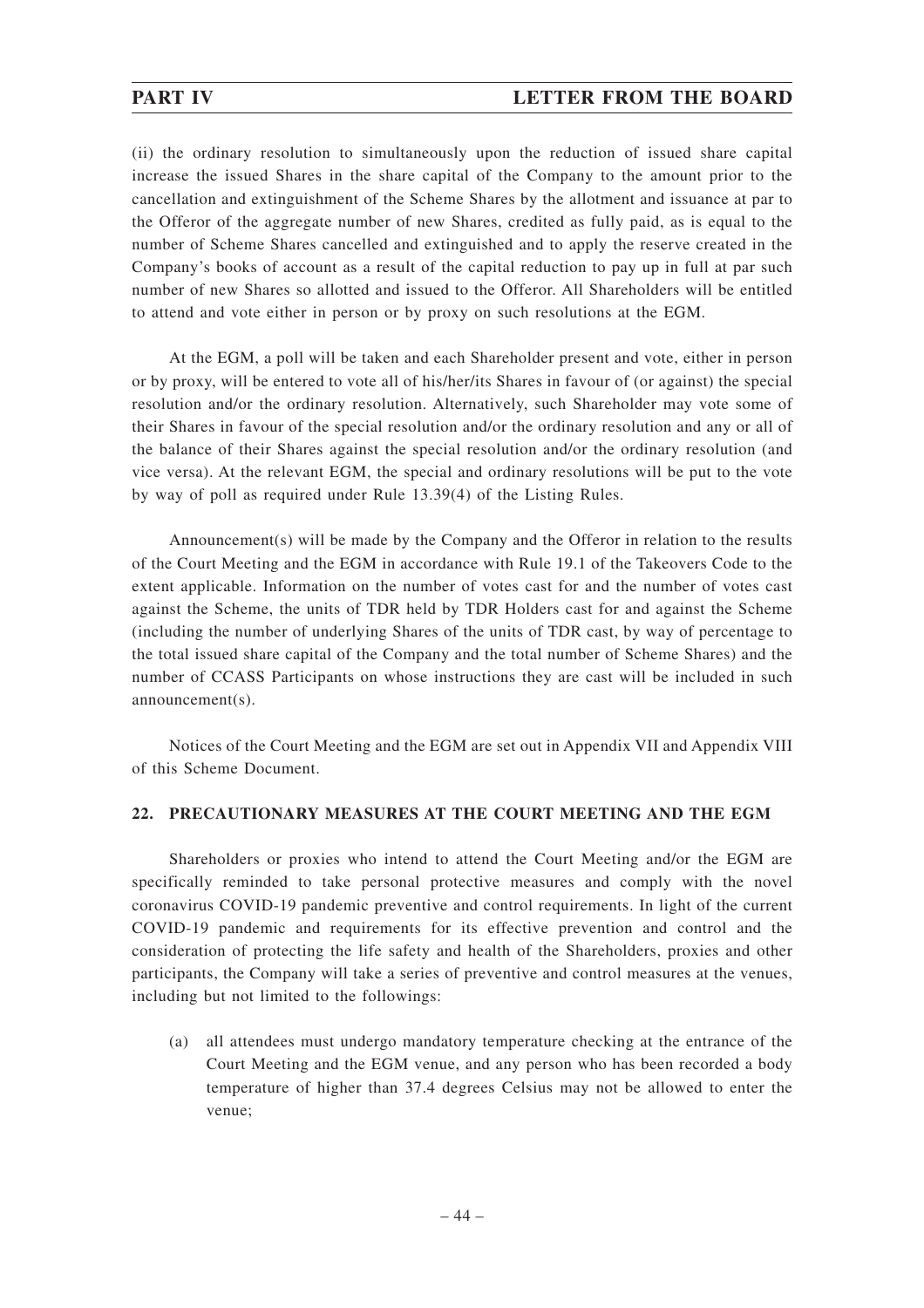- (b) all attendees are required to wear surgical face masks on their own upon their entrance of the Court Meeting and the EGM venue and throughout the meetings; and
- (c) no refreshment or drinks will be provided and no gift will be distributed to attendees.

Any person who does not comply with the precautionary measures may be denied entry into the Court Meeting and the EGM venue.

Furthermore, the Company wishes to remind the Shareholders that physical attendance in person at the Court Meeting and the EGM is not necessary for the purpose of exercising their voting rights. In order to facilitate the prevention and control of the coronavirus disease, and to safeguard the health and safety of the Shareholders, the Company strongly advises the Shareholders, particularly the Shareholders who are unwell and or subject to Hong Kong Government prescribed quarantine in relation to COVID-19, that they may appoint any person (including the chairman of the Court Meeting and/or the EGM) as a proxy to vote on the resolutions, as an alternative to attending the Court Meeting and the EGM in person.

The Company will comply with the relevant requirements under the Regulation as and when appropriate at the time of the Court Meeting and the EGM. The Company will keep the Shareholders informed by way of further announcement if there are any material updates on the Regulation which would affect the Court Meeting and EGM.

## **23. ACTIONS TO BE TAKEN BY THE SHAREHOLDERS**

Your attention is drawn to the section headed "Actions to be taken – Actions to be taken by the Shareholders" set out in Part II of this Scheme Document.

# **24. RECOMMENDATIONS**

Halcyon Capital has been appointed as the Independent Financial Adviser to advise the Independent Board Committee in connection with the Improved Proposal and the Scheme. The appointment of Halcyon Capital as the Independent Financial Adviser has been approved by the Independent Board Committee. The text of the letter of advice from the Independent Financial Adviser containing its recommendation and the principal factors and reasons that it has taken into consideration in arriving at its recommendation is set out in Part VI of this Scheme Document. We would advise you to read this letter and the letter of advice from the Independent Financial Adviser carefully before you take any action in respect of the Improved Proposal.

The Independent Board Committee has considered the terms of the Improved Proposal and the Scheme and taken into account the advice of the Independent Financial Adviser, in particular the factors, reasons and recommendation as set out in the letter from the Independent Financial Adviser in Part VI of this Scheme Document. The Independent Board Committee's recommendation is set out in Part V of this Scheme Document.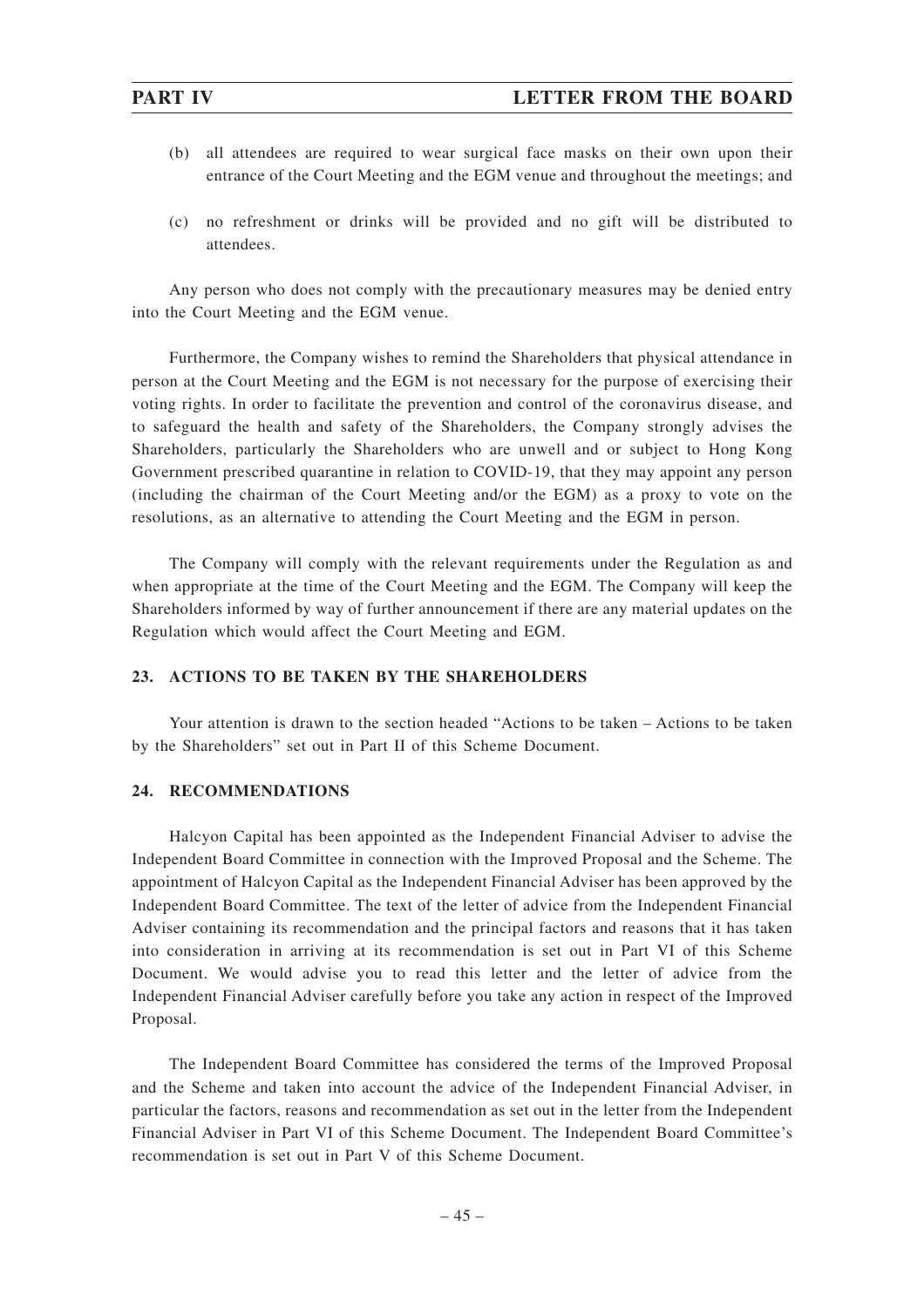# **PART IV LETTER FROM THE BOARD**

Mr. Lai I-Jen and Mr. Kurihara Toshihiko, being the executive Directors, and Ms. Wu Shu-Ping, being the non-executive Director, are regarded as acting in concert with the Offeror. Each of Mr. Lai I-Jen, Mr. Kurihara Toshihiko and Ms. Wu Shu-Ping has abstained and will continue to abstain from voting at meetings of the Board in relation to the Improved Proposal and the Scheme given his/her material interest in the Improved Proposal.

# **25. FURTHER INFORMATION**

You are urged to read carefully the letter from the Independent Board Committee, the letter from the Independent Financial Adviser, the Explanatory Statement, the Scheme of Arrangement and the notices of the Court Meeting and the EGM contained in this Scheme Document and the other appendices to this Scheme Document.

> Yours faithfully, By Order of the Board **Yorkey Optical International (Cayman) Ltd Kurihara Toshihiko** *Executive Director and Chief Executive Officer*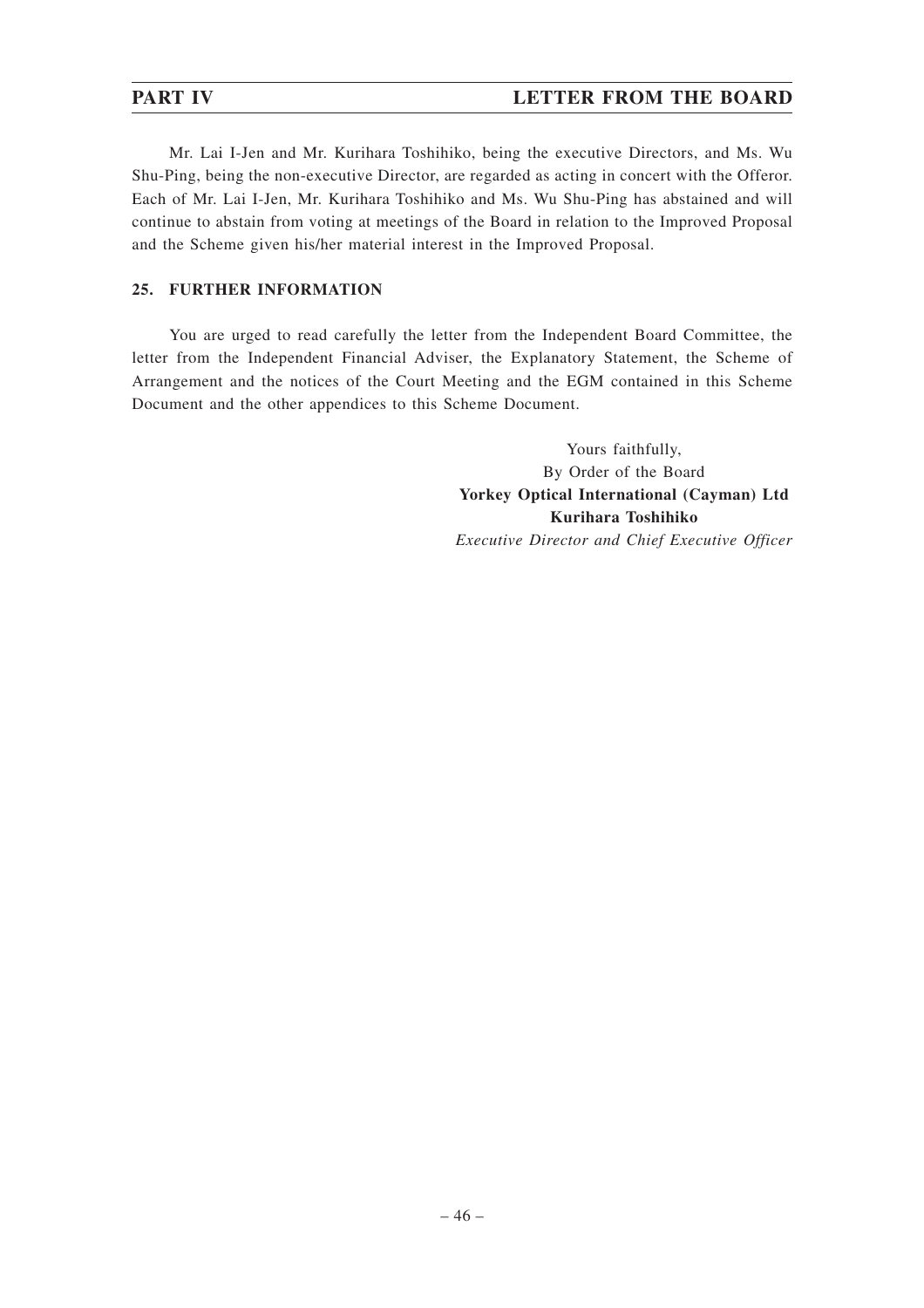# **PART V LETTER FROM THE INDEPENDENT BOARD COMMITTEE**



# **YORKEY OPTICAL INTERNATIONAL (CAYMAN) LTD. 精熙國際 (開 曼 ) 有限公司** \*

*(Incorporated in the Cayman Islands with limited liability)* **(Stock Code: 2788)**

*Executive Directors:* Lai I-Jen *(Chairman)* Kurihara Toshihiko *(Chief Executive Officer)*

*Non-executive Director:* Wu Shu-Ping

*Independent non-executive Directors:* Lin Meng-Tsung Liu Wei-Li Lin Yi-Min Li Ho Man

*Registered office:* Cricket Square, Hutchins Drive P.O. Box 2681 Grand Cayman KY1-1111 Cayman Islands

*Principal place of business in Hong Kong:* Workshops 1-2, 6th Floor, Block A Goldfield Industrial Centre 1 Sui Wo Road Shatin New Territories Hong Kong

*Principal place of business in the PRC:* No. 2 Xiaobian Industrial District Changan Town Dongguan City Guangdong Province The PRC

18 January 2022

*To the Shareholders*

Dear Sir or Madam,

# **(1) PROPOSED PRIVATISATION OF YORKEY OPTICAL INTERNATIONAL (CAYMAN) LTD. BY THE OFFEROR BY WAY OF A SCHEME OF ARRANGEMENT UNDER SECTION 86 OF THE COMPANIES ACT OF THE CAYMAN ISLANDS AND (2) PROPOSED WITHDRAWAL OF LISTING**

We refer to the scheme document (the "**Scheme Document**") dated 18 January 2022 jointly issued by the Company and the Offeror in relation to the Improved Proposal, of which this letter forms part. Unless the context requires otherwise, terms used in this letter shall have the same meaning as given to them in the Scheme Document.

 $For$  *identification purposes only*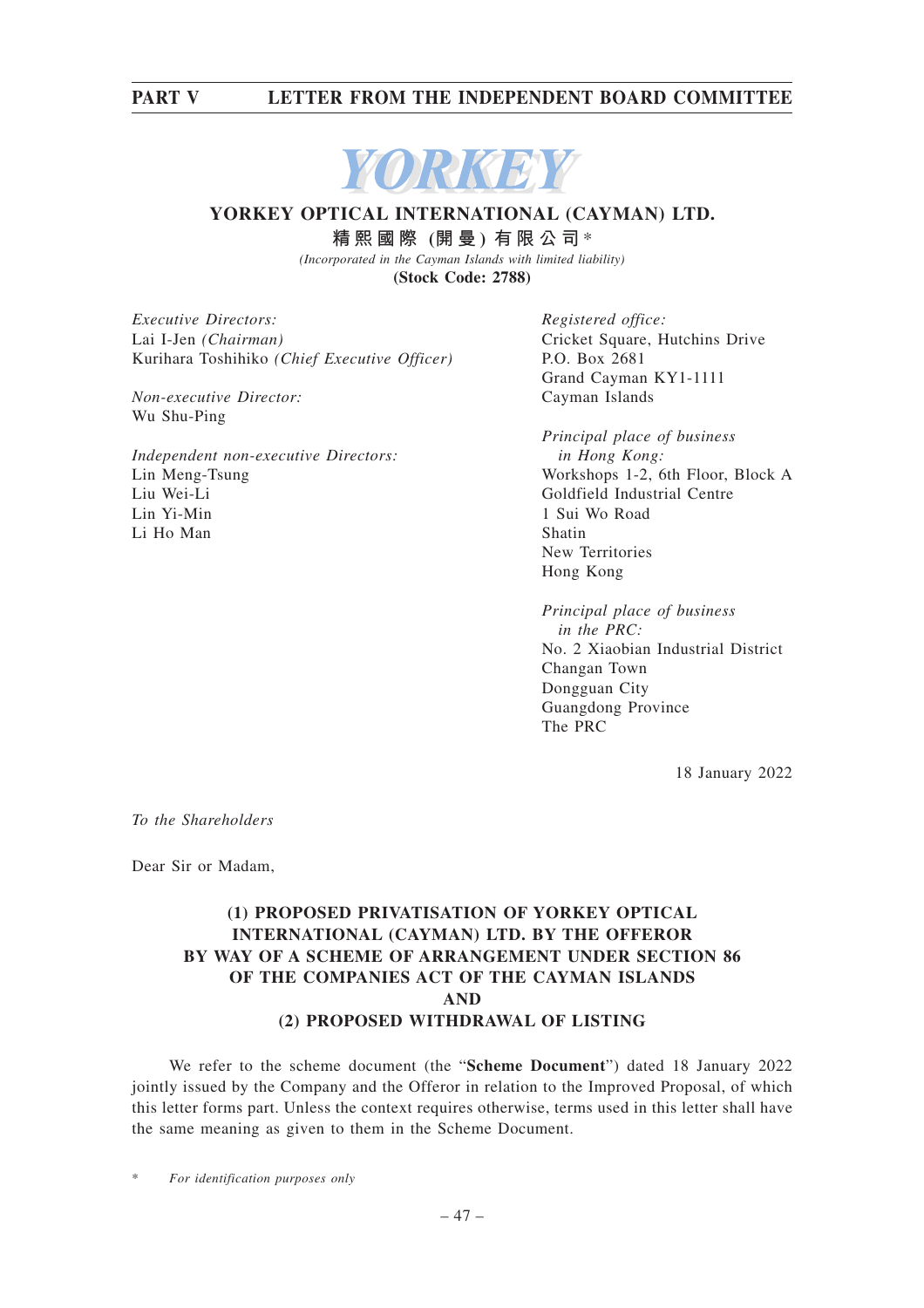# **PART V LETTER FROM THE INDEPENDENT BOARD COMMITTEE**

We have been appointed by the Board as the Independent Board Committee to advise the Independent Shareholders in respect of the Improved Proposal.

Halcyon Capital has been appointed, with our approval, as the Independent Financial Adviser in respect of the Improved Proposal.

We wish to draw your attention to (a) the letter from the Board as set out in Part IV of the Scheme Document; (b) the letter from the Independent Financial Adviser as set out in Part VI of the Scheme Document which sets out the factors and reasons taken into account by the Independent Financial Adviser in arriving at its recommendations; and (c) the Explanatory Statement as set out in Part VII of the Scheme Document.

Having considered the terms of the Improved Proposal and having taken into account the advice of the Independent Financial Adviser, in particular the factors, reasons and recommendations as set out in the letter from the Independent Financial Adviser, we consider the terms of the Improved Proposal are fair and reasonable so far as the Independent Shareholders are concerned.

Accordingly, we recommend:

- (1) the Independent Shareholders to vote in favour of the resolution to approve the Scheme at the Court Meeting; and
- (2) the Shareholders to vote at the EGM in favour of (i) the special resolution to approve and give effect to the reduction of the number of issued Shares in the share capital of the Company by cancelling and extinguishing the Scheme Shares; and (ii) the ordinary resolution to simultaneously upon the reduction of issued share capital increase the issued Shares in the share capital of the Company to the amount prior to the cancellation and extinguishment of the Scheme Shares by the allotment and issuance at par to the Offeror of the aggregate number of new Shares, credited as fully paid, as is equal to the number of Scheme Shares cancelled and extinguished and to apply the reserve created in the Company's books of account as a result of the capital reduction to pay up in full at par such number of new Shares so allotted and issued to the Offeror.

| Yours faithfully,<br><b>Independent Board Committee</b> |               |               |               |  |  |  |  |
|---------------------------------------------------------|---------------|---------------|---------------|--|--|--|--|
|                                                         |               |               |               |  |  |  |  |
| Independent                                             | Independent   | Independent   | Independent   |  |  |  |  |
| non-executive                                           | non-executive | non-executive | non-executive |  |  |  |  |
| Director                                                | Director      | Director      | Director      |  |  |  |  |
|                                                         |               |               |               |  |  |  |  |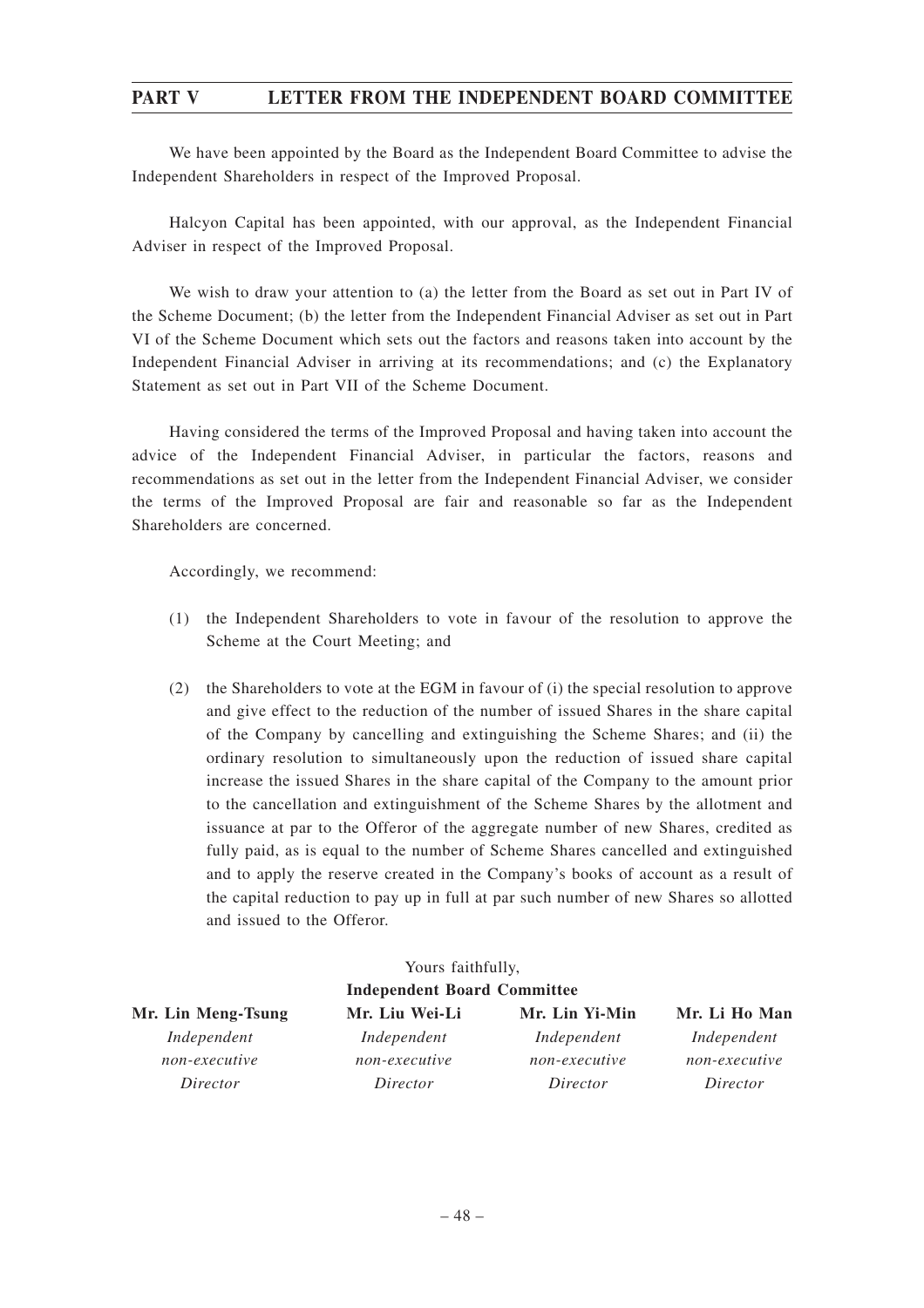*The following is the full text of a letter of advice from Halcyon Capital Limited, the Independent Financial Adviser to the Independent Board Committee in respect of the Improved Proposal, which has been prepared for the purpose of inclusion in this Scheme Document.*



Halcyon Capital Limited 11th Floor 8 Wyndham Street Central Hong Kong

18 January 2022

*To: the Independent Board Committee*

Dear Sirs,

# **PROPOSED PRIVATISATION OF YORKEY OPTICAL INTERNATIONAL (CAYMAN) LTD. BY ASIA OPTICAL INTERNATIONAL LTD. BY WAY OF A SCHEME OF ARRANGEMENT UNDER SECTION 86 OF THE COMPANIES ACT OF THE CAYMAN ISLANDS**

## **INTRODUCTION**

We refer to our appointment as the independent financial adviser to advise the Independent Board Committee in relation to the proposed privatisation of the Company by Asia Optical International Limited by way of a scheme of arrangement under Section 86 of the Companies Act. Details of the Improved Proposal and the Scheme are contained in the letter from the Board (the "**Letter from the Board**") and the explanatory statement (the "**Explanatory Statement**") contained in the Scheme Document dated 18 January 2022, of which this letter forms part. Terms defined in the Scheme Document shall have the same meanings in this letter unless the context otherwise requires.

On 15 October 2021, the Offeror requested the Board to put forward the Proposal to the Scheme Shareholders for the proposed privatisation of the Company by way of the Scheme involving, *inter alia*, the cancellation and extinguishment of all the Scheme Shares, as a result of which the Offeror and RIG will hold approximately 95.1% and approximately 4.9% of the issued share capital of the Company, respectively. On 4 January 2022, the Offeror and the Company jointly issued the Improved Proposal Announcement, in relation to, among other things, the proposed increase in the Cancellation Price from HK\$0.88 to HK\$0.999 per Scheme Share (representing an increase of approximately 13.5% over the original Cancellation Price) and the request of the Offeror to the Company to put forward the Improved Proposal to the Scheme Shareholders.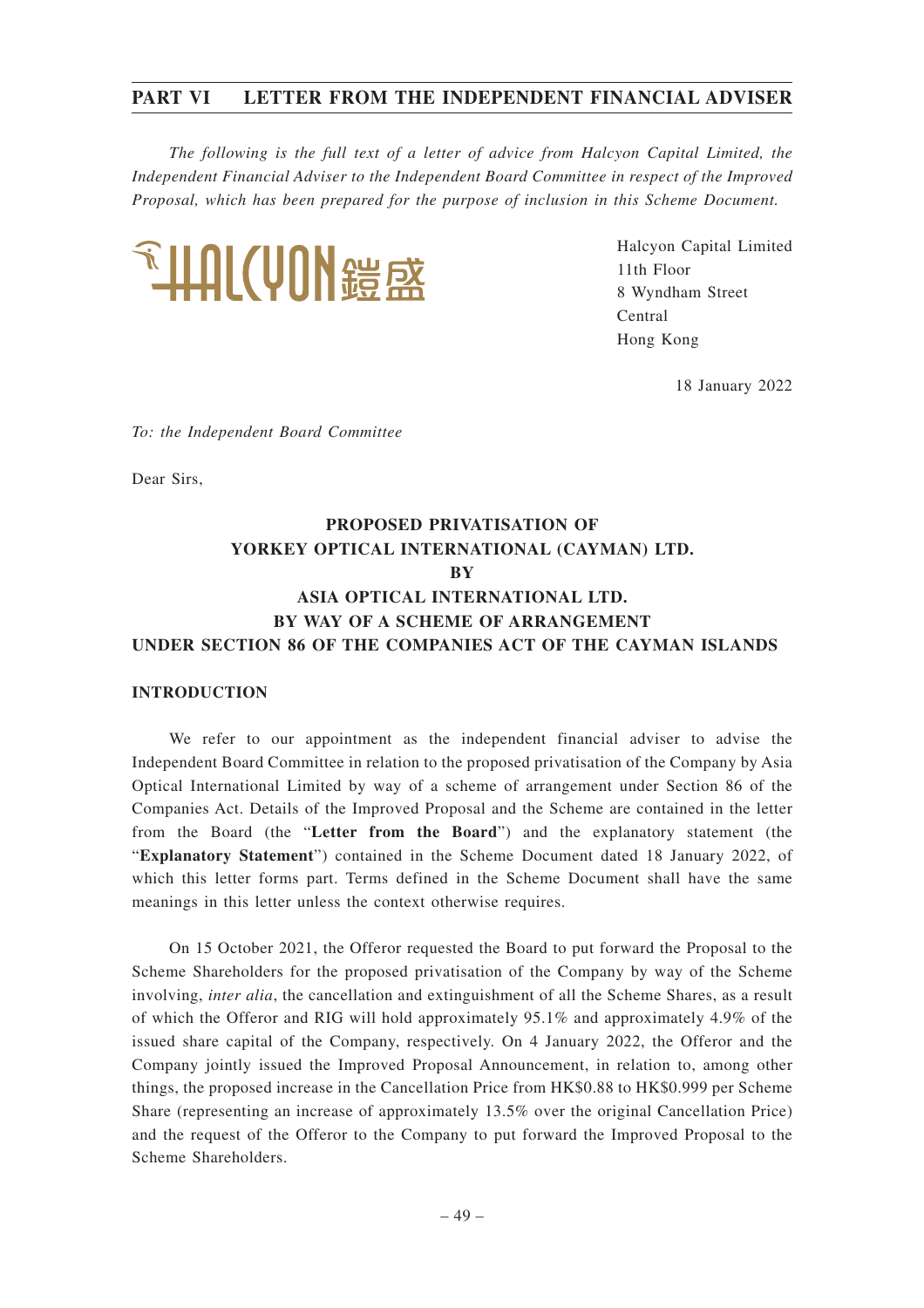The Court Meeting will be convened and held at the direction of the Grand Court and the Scheme (with or without modifications) will be voted upon at the Court Meeting. Insofar as the approval of the Scheme under the Companies Act is concerned, such resolution will be passed if a majority in number of the Scheme Shareholders representing not less than 75% in value of the Scheme Shares held by the Scheme Shareholders present and voting either in person or by proxy at the Court Meeting, with any Scheme Shareholder being parties acting in concert with the Offeror (including FLI) abstained from voting, vote in favour of the Scheme. Insofar as the approval of the Scheme under the Takeovers Code is concerned, the Scheme will be considered to have been approved under the Takeovers Code if (i) the Scheme is approved (by way of poll) by the Independent Shareholders holding at least 75% of the votes attaching to the Scheme Shares held by the Independent Shareholders that are voted either in person or by proxy at the Court Meeting; and (ii) the number of votes cast (by way of poll) by all of the Independent Shareholders present and voting either in person or by proxy at the Court Meeting against the resolution to approve the Scheme at the Court Meeting is not more than 10% of the votes attaching to all the Scheme Shares held by all Independent Shareholders. Based on 476,523,000 Shares (including the 80,000,000 Shares represented by the TDRs) held by the Independent Shareholders as at the Latest Practicable Date, the number of votes representing 10% of such Shares would be 47,652,300 Shares. Only Independent Shareholders may vote at the Court Meeting on the resolution to approve the Scheme. The Offeror and the Offeror Concert Parties will not vote at the Court Meeting on the resolution to approve the Scheme.

In addition to the resolution required to sanction the Scheme at the Court Meeting, the Scheme also involves a reduction of issued share capital resulting from the cancellation and extinguishment of the Scheme Shares as one of its terms. The reduction of issued share capital is required to be approved by passing a special resolution of the Shareholders. Such special resolution will be proposed at the EGM, which will be held as soon as practicable after the Court Meeting has been concluded or adjourned for the purpose of considering and, if thought fit, passing resolutions to approve, among other things, the reduction of issued share capital of the Company by cancelling and extinguishing the Scheme Shares. The special resolution will be passed only provided that it is approved by a majority of not less than three-fourths of the votes cast by the Shareholders present and voting in person or by proxy at the EGM. All Shareholders will be entitled to attend and vote either in person or by proxy on resolutions at the EGM.

As stated in the Explanatory Statement, as at the Latest Practicable Date, (i) the Independent Shareholders were interested in 476,523,000 Shares (representing approximately 58.37% of the issued share capital of the Company) and such Shares will form part of the Scheme Shares; (ii) the Offeror was interested in 186,833,000 Shares (representing approximately 22.89% of the issued share capital of the Company) and such Shares will not form part of the Scheme Shares and the Offeror will not vote on the Scheme at the Court Meeting; (iii) the Offeror Concert Parties were interested in 152,990,000 Shares (representing approximately 18.74% of the issued share capital of the Company), of which (a) 40,000,000 Shares held by RIG (representing approximately 4.90% of the issued share capital of the Company) will not form part of the Scheme Shares, and (b) 112,990,000 Shares held by FLI (representing approximately 13.84% of the issued share capital of the Company) will form part of the Scheme Shares but FLI will abstain from voting at the Court Meeting; and (iv) the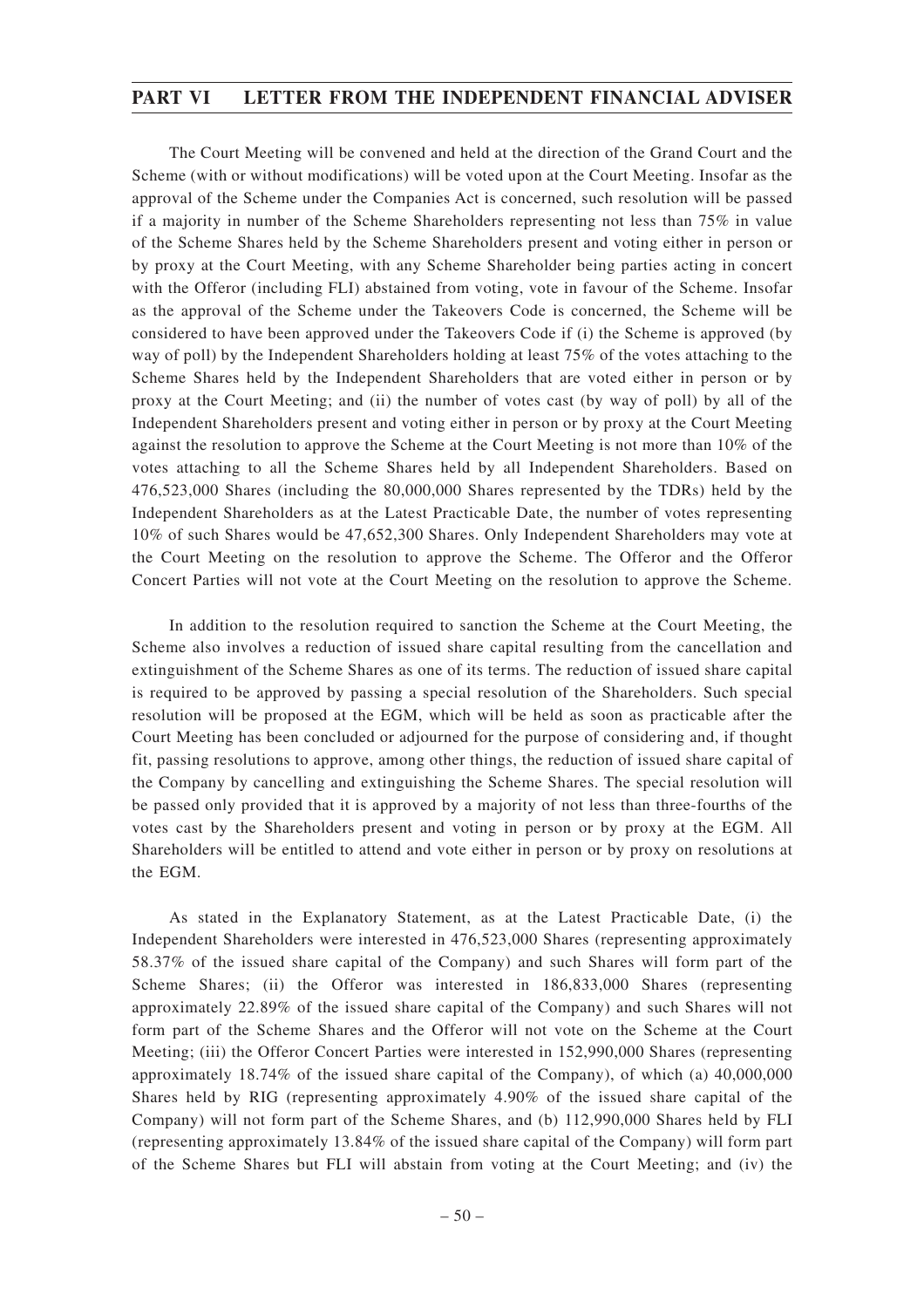Scheme Shares, being the Shares held by FLI and the Independent Shareholders (including the 80,000,000 Shares represented by TDRs), comprise 589,513,000 Shares (representing approximately 72.21% of the issued share capital of the Company) in issue. The TDRs, representing 80,000,000 Shares, amounted to approximately 13.57% of the Scheme Shares and approximately 9.80% of the issued share capital of the Company as at the Latest Practicable Date. The underlying Shares of the TDRs have the same rights (including voting rights) as those of other Shares and thus the TDR Holders may through giving written instructions to the Depository Agent cause the underlying Shares represented by the TDRs to be voted if their TDRs are not converted into Shares represented by their TDRs.

The Independent Board Committee, which comprises the following independent nonexecutive Directors, Mr. Lin Meng-Tsung, Mr. Liu Wei-Li, Mr. Lin Yi-Min and Mr. Li Ho Man, who have no direct or indirect interest in the Improved Proposal, has been formed to advise the Independent Shareholders in respect of the Improved Proposal and has approved the appointment of the Independent Financial Adviser to advise the Independent Board Committee and the Independent Shareholders in respect of the Improved Proposal. We have been appointed as independent financial adviser to advise the Independent Board Committee as to whether the terms of the Improved Proposal and the Scheme are fair and reasonable and as to voting at the Court Meeting and the EGM.

### **OUR INDEPENDENCE**

We are not associated with any of the Company, the Offeror or their respective controlling shareholders or any party acting, or presumed to be acting, in concert with any of them and, accordingly, are considered eligible to give independent advice in respect of the Improved Proposal and the Scheme. There was no business relationship between the Company, and its associated companies, and us in the past two years. Apart from normal professional fees payable to us by the Company in connection with this appointment, no arrangement exists whereby we will receive any fees or benefits from any of the Company or its controlling shareholder or any party acting, or presumed to be acting, in concert with any of them. We are not aware of any relationship or interest between us and the Company or other parties that would be reasonably considered to affect our independence to act as an independent financial adviser to the Independent Shareholders in respect of the Improved Proposal and the Scheme.

### **BASIS OF OPINION**

In formulating our recommendation, we have relied on the information and facts provided, and the opinions expressed, by the Directors and the management of the Company and contained or referred to in the Scheme Document. The Directors have jointly and severally accepted full responsibility for the accuracy of the information contained in the Scheme Document (other than that relating to the Offeror and the Offeror Concert Parties), and confirmed, having made all reasonable enquiries, that to the best of their knowledge, opinions expressed in the Scheme Document (other than those expressed by the directors of the Offeror in their capacity as directors of the Offeror) have been arrived at after due and careful consideration and there are no other facts that are not contained in the Scheme Document, the omission of which would make any such statement contained in the Scheme Document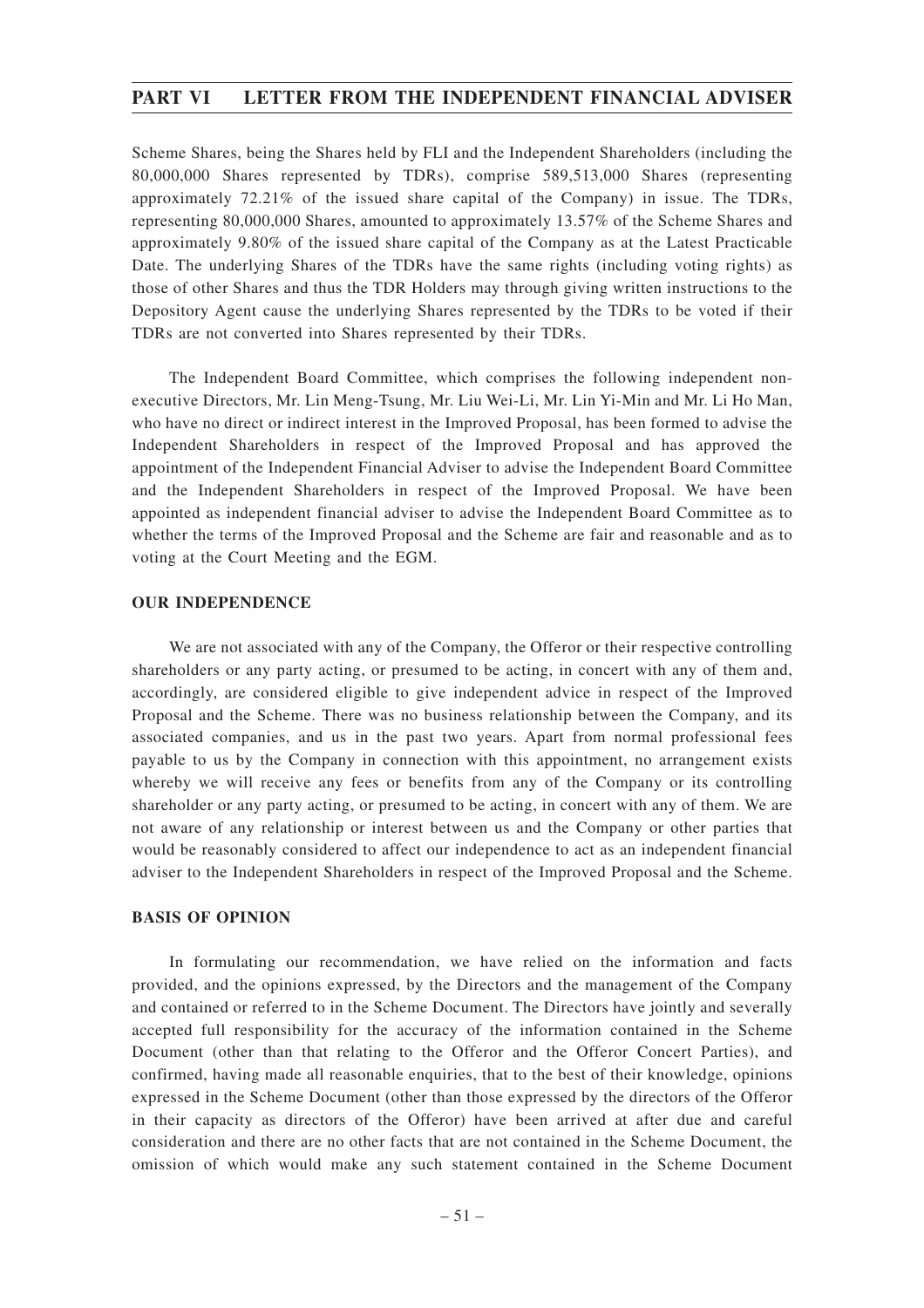misleading. The directors of the Offeror and the directors of AOCI have jointly and severally accepted full responsibility for the accuracy of the information contained in the Scheme Document (other than information relating to the Group), and confirmed, having made all reasonable enquiries, that to the best of their knowledge, opinions expressed in the Scheme Document (other than those expressed by the Directors in their capacity as Directors) have been arrived at after due and careful consideration and there are no other facts not contained in the Scheme Document, the omission of which would make any statement in the Scheme Document misleading. We have assumed that the information and representations provided to us by the Directors and the management of the Company or contained or referred to in the Scheme Document were true and accurate at the time they were made and as at the date of the Scheme Document. The Shareholders will be informed as soon as possible afterwards if we become aware of any material change to the above during the period from the date of the Scheme Document until the Effective Date or the date on which the Scheme lapses or is withdrawn, whichever is the earliest. We have no reason to doubt the truth, accuracy and completeness of the information and representations provided to us by the Directors. In particular, we have reviewed published information on the Group, including its annual reports for the year ended 31 December 2018, 2019 and 2020 ("**2018 Annual Report**", "**2019 Annual Report**" and "**2020 Annual Report**", respectively), its interim report for the six months ended 30 June 2021 ("**2021 Interim Report**") and the announcements of the Company dated 1 November 2021 and 12 January 2022 in respect of positive profit alert. We have discussed with the Directors their statement set out in the section headed "Material Change" in Appendix I to the Scheme Document that, save as disclosed in that section, there has been no material change in the financial or trading position or outlook of the Group since 31 December 2020, being the date to which the latest published audited consolidated financial statements of the Group were made up, and up to and including the Latest Practicable Date. We have also reviewed the trading performance of the Shares and the TDRs, and reviewed certain reports (details of which are set out in the following section headed "1 Financial performance of the Group"), which we considered corroborated and substantiated in understanding the trend of shipment volume of digital still cameras, published by Camera & Imaging Products Association ("**CIPA**"), an international industry association consisting of members engaged in the development, production or sale of imaging related devices including digital cameras. We consider that we have reviewed sufficient information to reach an informed view and to provide a reasonable basis for our recommendation. We have not, however, conducted an independent verification of the information nor have we conducted any form of in-depth investigation into the businesses and affairs or the prospects of the Company or any of its subsidiaries and associates.

We have not considered the tax implication on the Shareholders of their acceptances or non-acceptances of the Improved Proposal and the Scheme since this is particular to their own individual circumstances. It is emphasised that we will not accept any responsibility for any tax effect on, or liability of, any person resulting from his or her acceptance or non-acceptance of the Improved Proposal and the Scheme. In particular, the Shareholders who are resident outside Hong Kong or subject to overseas taxes or Hong Kong taxation on securities dealings should consider their own tax position with regard to the Improved Proposal and the Scheme and, if in doubt, should consult their own professional advisers.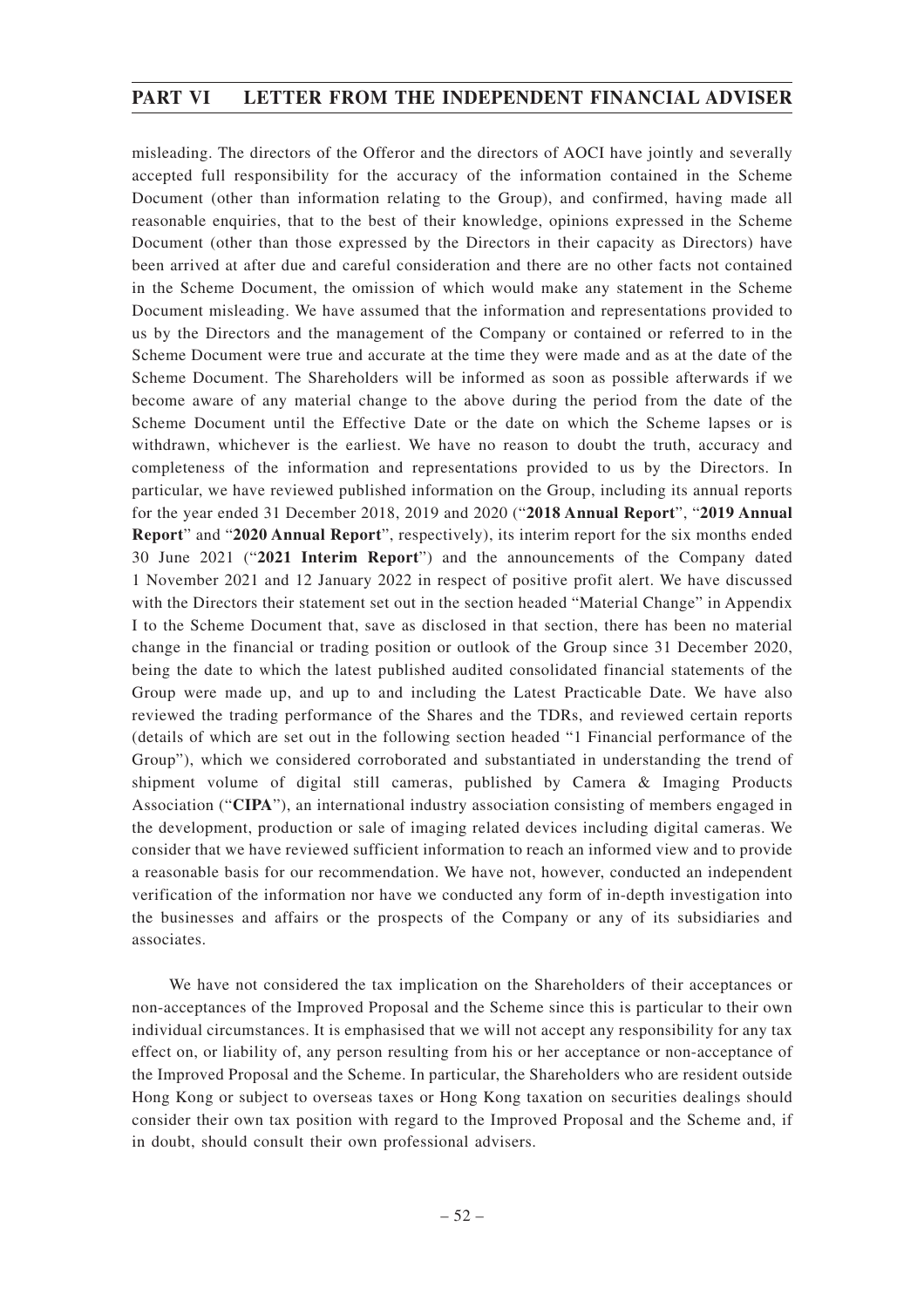### **BACKGROUND AND INFORMATION OF THE OFFER**

The Company is a company incorporated in the Cayman Islands with limited liability whose Shares have been listed on the Main Board of the Stock Exchange since 10 February 2006. On 8 October 2009, trading of 80,000,000 units of Taiwan depository receipts commenced on the Taiwan Stock Exchange.

On 15 October 2021, the Company published the Announcement notifying the Shareholders and investors that, among other things, on 15 October 2021, the Offeror requested the Board to put forward the Proposal to the Scheme Shareholders for the proposed privatisation of the Company by way of the Scheme involving, *inter alia*, the cancellation and extinguishment of the Scheme Shares. The Scheme provides that the Scheme Shares, comprising 589,513,000 Shares (including 80,000,000 Shares represented by the TDRs), represent approximately 72.21% of the issued share capital of the Company as at the Latest Practicable Date, be cancelled and extinguished in exchange for the payment to each Scheme Shareholder of HK\$0.88 per Scheme Share in cash. On 4 January 2022, the Offeror and the Company jointly issued the Improved Proposal Announcement in relation to, among other things, the proposed increase in the Cancellation Price from HK\$0.88 to HK\$0.999 per Scheme Share (representing an increase of approximately 13.5% over the original Cancellation Price) and the request of the Offeror to the Company to put forward the Improved Proposal to the Scheme Shareholders.

As stated in the Explanatory Statement, the Revised Cancellation Price has been determined on a commercial basis after taking into account, among others, the Offeror's view of the Group's business and future prospects, the recent and historical traded prices of the Shares and TDRs traded on the Stock Exchange and the Taiwan Stock Exchange, respectively, and the financial positions of the Group as at 31 December 2020 and 30 June 2021, with reference to other privatisation transactions in Hong Kong in recent years.

On the basis of the Revised Cancellation Price of HK\$0.999 per Scheme Share and 589,513,000 Scheme Shares being in issue as at the Latest Practicable Date and assuming that there is no other change in the shareholding of the Company before the Scheme Record Date, the Scheme Shares are in aggregate valued at HK\$588,923,487, which represents the amount of cash required for the Scheme.

The Improved Proposal is conditional upon the fulfillment or waiver, as applicable, of the Conditions as described in the Explanatory Statement contained in the Scheme Document. All Conditions will have to be fulfilled or waived, as applicable, on or before the Long Stop Date (or such later date as the Offeror, the Company and the Joint Financial Advisers may determine and, to the extent applicable, as the Grand Court on the application of the Company may direct and in all cases, as the Executive may consent), failing which the Improved Proposal and the Scheme will lapse. Further details of the terms and conditions of the Improved Proposal and the Scheme are set out in the Letter from the Board and the Explanatory Statement contained in the Scheme Document.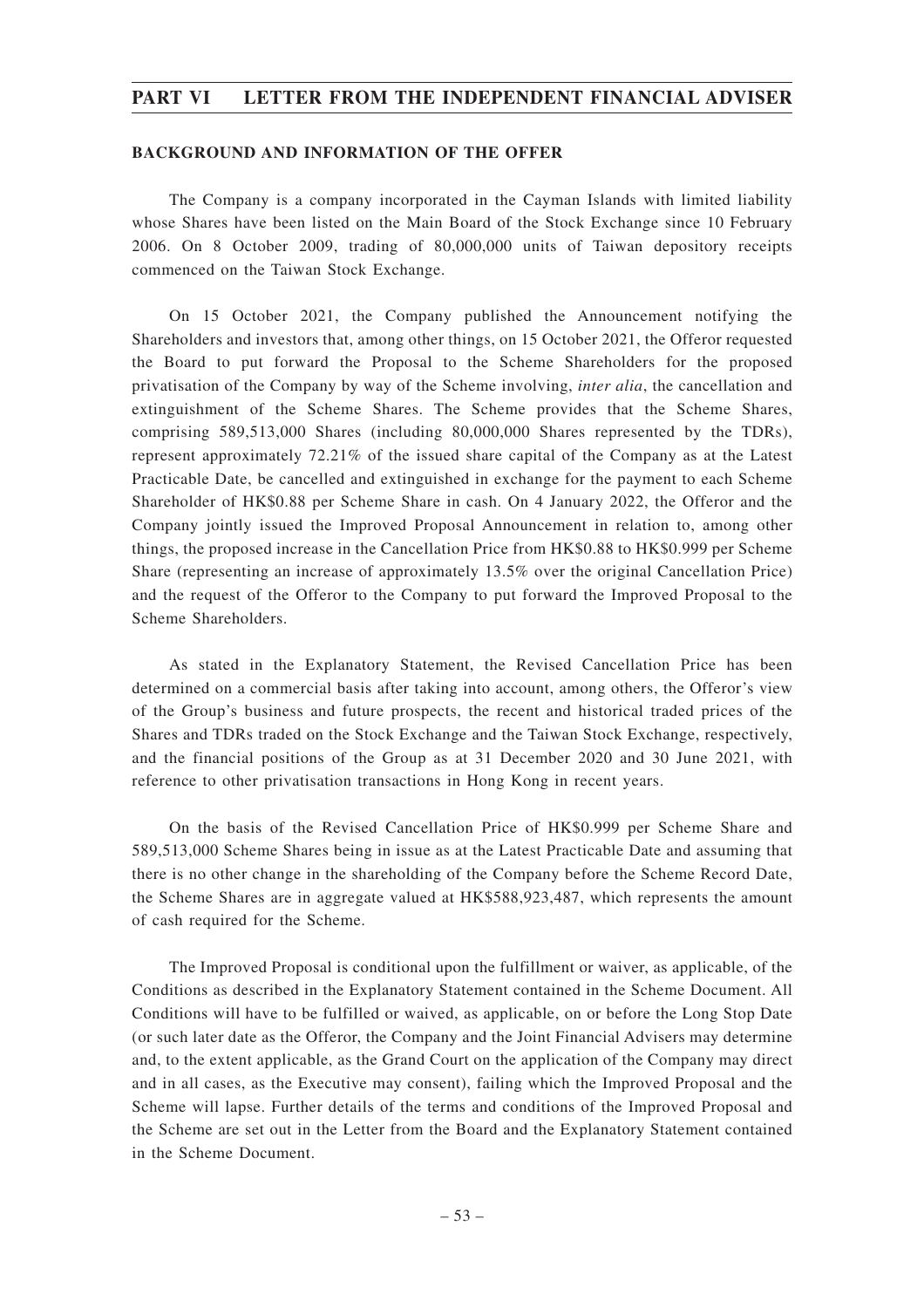## **Binding effect of the Scheme**

When all the Conditions are satisfied or waived (as applicable), the Scheme will become effective and binding on the Company and all Scheme Shareholders.

If the Improved Proposal is approved and implemented, under the Scheme:

- (i) all the Scheme Shares held by the Scheme Shareholders on the Effective Date will be cancelled and extinguished in exchange for the payment by the Offeror to each Scheme Shareholder whose name appears on the Register on the Scheme Record Date the Revised Cancellation Price in cash;
- (ii) upon such cancellation and extinguishment of the Scheme Shares, the issued share capital of the Company will be increased to the amount prior to the cancellation and extinguishment of the Scheme Shares by the allotment and issuance at par to the Offeror, credited as fully paid, of the aggregate number of Shares as is equal to the number of Scheme Shares cancelled and extinguished. The reserve created in the Company's books of account as a result of the cancellation and extinguishment of the Scheme Shares will be applied in paying up in full at par the new Shares so allotted and issued to the Offeror;
- (iii) an application will be made to the Stock Exchange for the withdrawal of the listing of the Shares on the Stock Exchange immediately following the Effective Date pursuant to Rule 6.15(2) of the Listing Rules;
- (iv) a notice will be given to the Taiwan Stock Exchange for the delisting of the TDRs on the Taiwan Stock Exchange in accordance with the Operating Rules accordingly; and
- (v) the withdrawal of the listing of the Shares on the Stock Exchange and the delisting of the TDRs on the Taiwan Stock Exchange are expected to take place on the same day and forthwith following the Effective Date.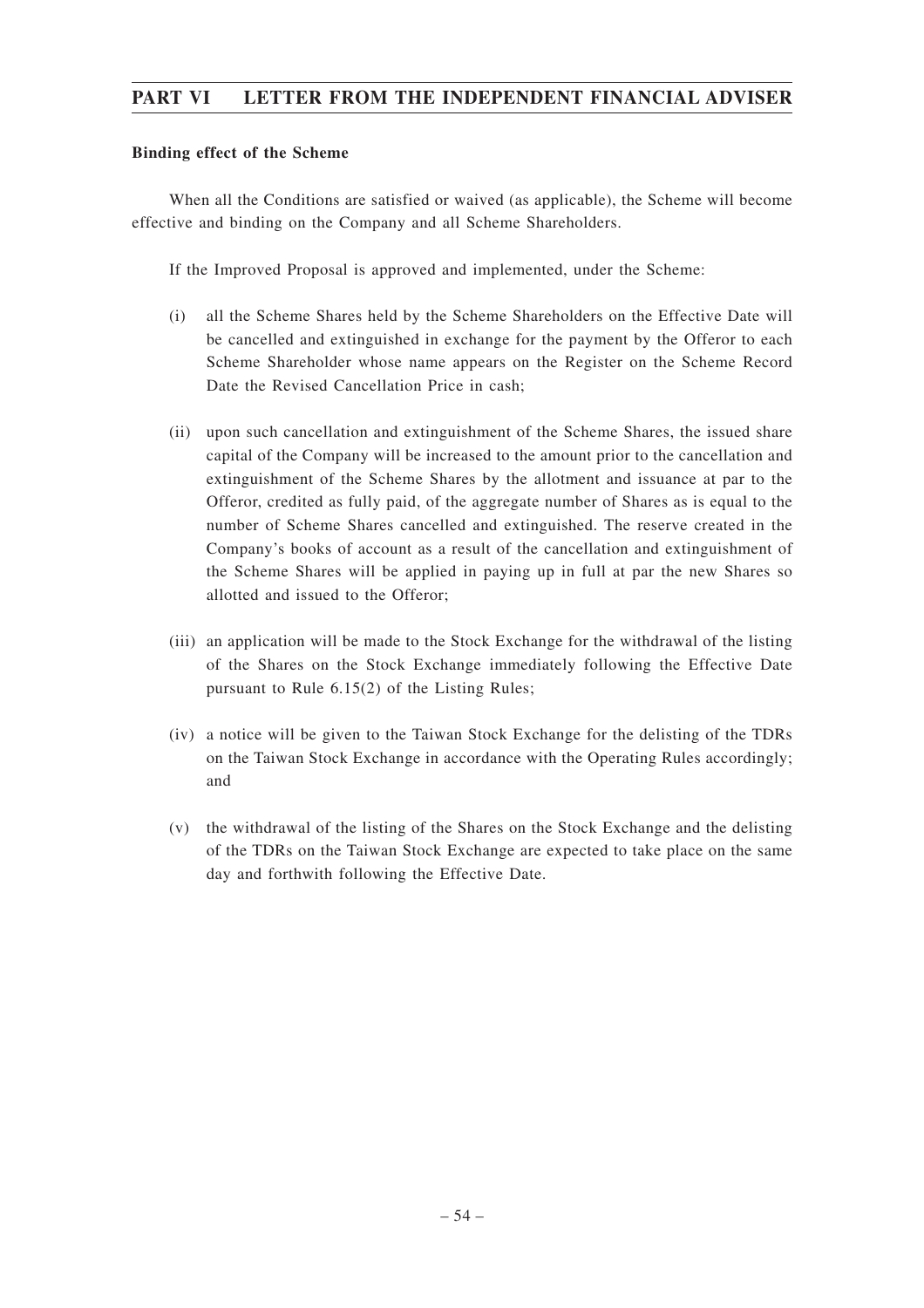## **PRINCIPAL FACTORS AND REASONS CONSIDERED**

In arriving at our recommendation, we have taken into account the following principal factors and reasons:

## **1. Financial performance of the Group**

### *Financial results*

As stated in the 2021 Interim Report, the Group is principally engaged in manufacturing and sales of plastic and metallic parts and components of optical and opto-electronic products and manufacturing and sales of molds and cases, including plastic and metallic parts and components of digital still cameras ("**DSCs**"), action cameras, copier-based multifunction peripherals, surveillance cameras and projectors, etc.. The following table sets out certain highlight of the financial performance of the Group for the three years ended 31 December 2020 and six months ended 30 June 2020 and 2021 as extracted from the 2019 Annual Report, the 2020 Annual Report and the 2021 Interim Report:

|                       | Year ended 31 December |           |           | Six months ended 30 June |             |
|-----------------------|------------------------|-----------|-----------|--------------------------|-------------|
|                       | 2018                   | 2019      | 2020      | 2020                     | 2021        |
|                       | US\$'000               | US\$'000  | US\$'000  | US\$'000                 | US\$'000    |
|                       | (Audited)              | (Audited) | (Audited) | ( <i>Unaudited</i> )     | (Unaudited) |
| Revenue               | 69,703                 | 60,917    | 48,932    | 19,450                   | 31,076      |
| Gross profit          | 17,943                 | 14,462    | 10,419    | 4.065                    | 6,843       |
| Gross profit margin   | 25.7%                  | 23.7%     | 21.3%     | 20.9%                    | 22.0%       |
| Profit/(loss) before  |                        |           |           |                          |             |
| taxation              | 9,213                  | 5,695     | (1,820)   | 561                      | 841         |
| Profit/(loss) for the |                        |           |           |                          |             |
| year/period           | 7,708                  | 5,036     | (1,835)   | 309                      | 794         |

As stated in the 2019 Annual Report, the Group recorded revenue of approximately US\$60,917,000 for the year ended 31 December 2019 ("**FY2019**"), representing a decrease of approximately 12.6% as compared with approximately US\$69,703,000 for the year ended 31 December 2018 ("**FY2018**"). The Group recorded net profit of approximately US\$5,036,000 for FY2019, representing a decrease of approximately 34.7% as compared with approximately US\$7,708,000 for FY2018. The change in net profit of the Group was due to multiple factors, which mainly included (i) the decrease in revenue in FY2019 which was mainly attributable to the decrease in revenue derived from the sale of components for DSCs as a result of the weak state of DSCs industry and the sale of components for other opto-electronic products; (ii) the decrease in gross profit margin in FY2019 as compared with that in FY2018 which was mainly attributable to the reduced efficiency in economies of scale (i.e. cost advantages when production becomes efficient as fixed costs incurred over relevant period of time are spread over a larger number of goods) due to decrease in revenue in FY2019; and (iii) the decrease in exchange gain in FY2019 being recorded as compared to that in FY2018, which was attributable to the rate of depreciation in the exchange rate of Renminbi against US\$ for FY2019 being less than that for FY2018 and the functional currency of a subsidiary of the Company is Renminbi whilst certain financial assets of such subsidiary are denominated in US\$.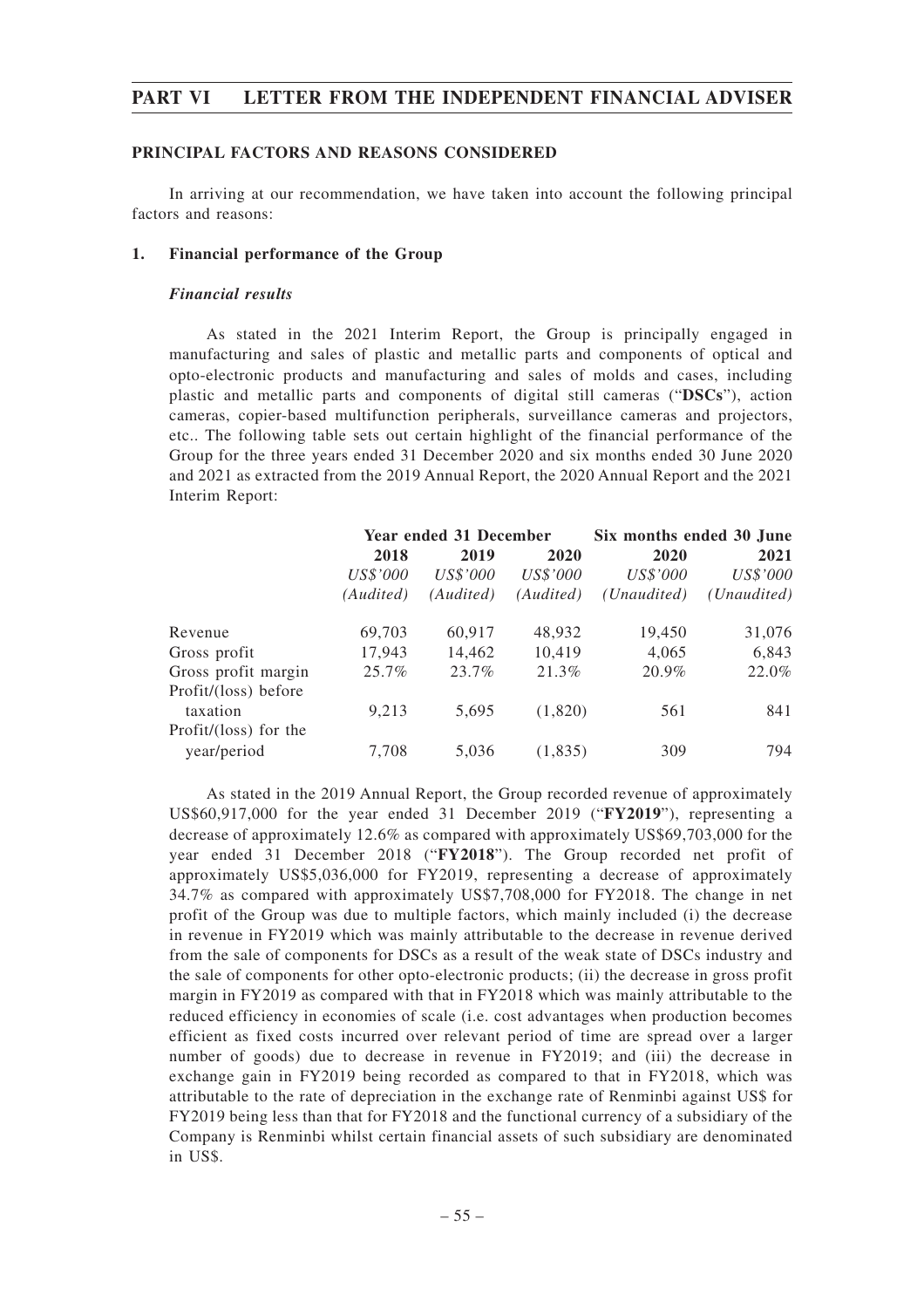As stated in the 2020 Annual Report, the Group recorded revenue of approximately US\$48,932,000 for the year ended 31 December 2020 ("**FY2020**"), representing a decrease of approximately 19.7% as compared with approximately US\$60,917,000 for FY2019. The Group recorded net loss of approximately US\$1,835,000 for FY2020, as compared with net profit of approximately US\$5,036,000 in FY2019. The change in net result of the Group was due to multiple factors, which mainly included (i) the decrease in revenue in FY2020 as compared with that in FY2019 mainly attributable to the impact caused by the novel coronavirus (COVID-19) ("**COVID-19 pandemic**") on supply chain management across the industry, which has led to a global recession and the weak market demand, and the continuous weak performance of the DSCs industry; (ii) the decrease in gross profit margin in FY2020 as compared with that in FY2019 which was mainly attributable to the reduced efficiency in economies of scale due to decrease in revenue in FY2020; and (iii) the depreciation of US\$ against Renminbi which resulted in an exchange loss of approximately US\$2,733,000 for FY2020 as compared with exchange gain of approximately US\$968,000 for FY2019.

As stated in the 2021 Interim Report, the Group recorded revenue of approximately US\$31,076,000 during the six months ended 30 June 2021 ("**1H2021**"), representing an increase of approximately 59.8% as compared with approximately US\$19,450,000 for the six months ended 30 June 2020 ("**1H2020**"). The net profit amounted to approximately US\$794,000 for 1H2021, representing an increase of approximately 157% as compared with approximately US\$309,000 for 1H2020. The increase in net profit of the Group was mainly due to (i) the increase in revenue for 1H2021 as compared with that in 1H2020 which was attributable to the gradual recovery of the supply chain across the industry; and (ii) the increase in gross profit margin in 1H2021 as compared with that in 1H2020 which was mainly attributable to the enhanced efficiency in economies of scale due to increase in revenue in 1H2021, while part of which was offset by the increase in operating expenses and recording of exchange loss in 1H2021 as compared with the exchange gain in 1H2020.

As stated in the announcement of the Company dated 12 January 2022 in respect of a positive profit alert (the "**FY2021 Profit Alert**"), based on the preliminary review of the unaudited management accounts of the Group for the year ended 31 December 2021 ("**FY2021**") and the information currently available to the Group, the Group is expected to record a consolidated profit of not more than US\$2,200,000 for FY2021, compared with consolidated net loss of approximately US\$1,835,000 for FY2020. Based on the information currently available to the Group, the Board believes that the net profit of the Group for FY2021 was attributable to various factors, including but not limited to (i) the progressive control of COVID-19 pandemic and thus the gradual recovery of the supply chain across the industry; (ii) the increase in revenue and the enhanced efficiency in economies of scale due to increase in revenue in FY2021; and (iii) the decrease in foreign exchange loss for FY2021 as compared with FY2020, which was mainly resulted from the lower depreciation of the exchange rate of US\$ against Renminbi in FY2021 as compared with FY2020. But part of which was offset by the increase in operating expenses.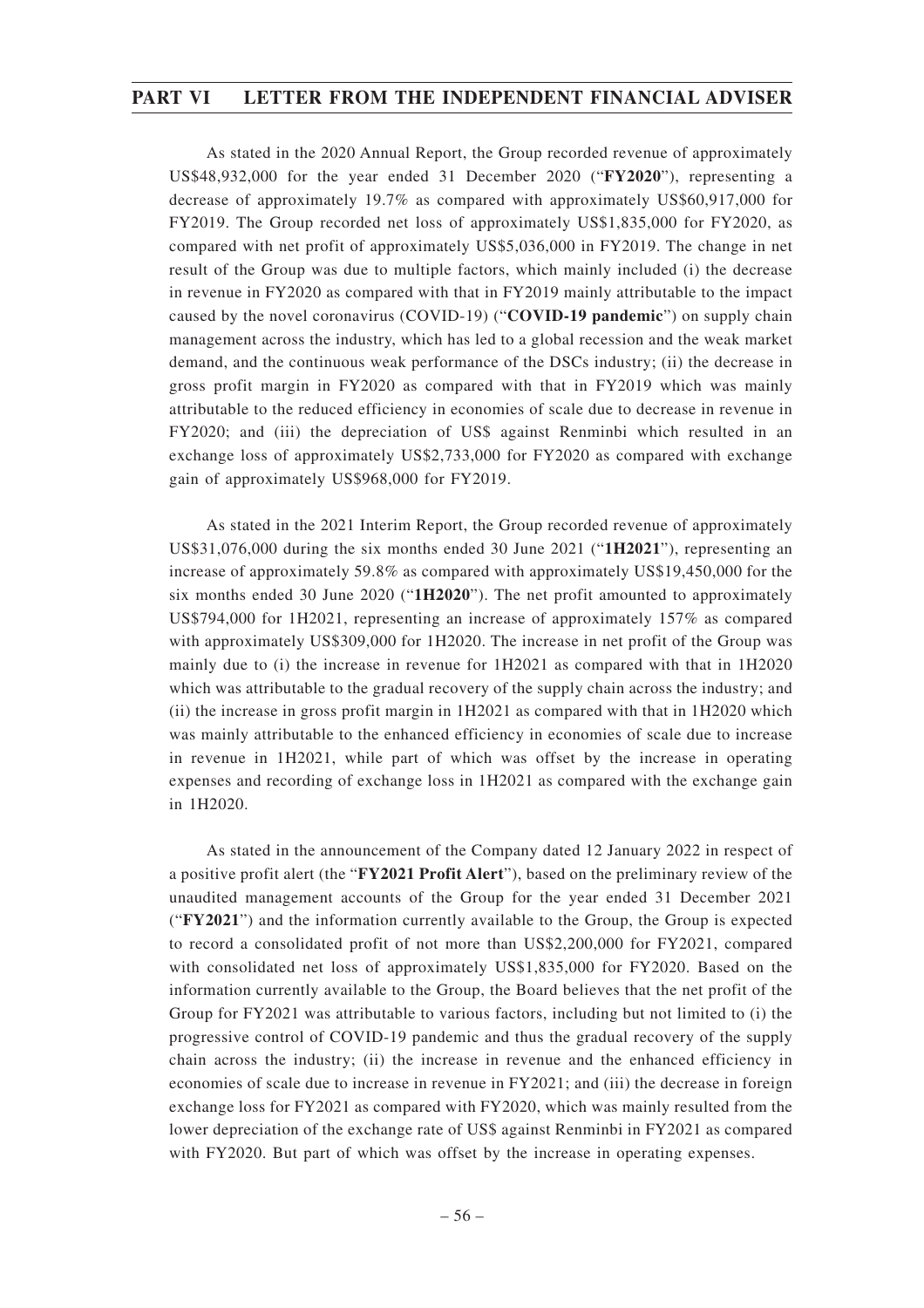## *Dividend*

As disclosed in the 2020 Annual Report, 2019 Annual Report and 2018 Annual Report (the "**Annual Reports**"), the Company declared and paid a special dividend of HK\$0.035 per Share for FY2020, a final dividend of HK\$0.025 per Share for FY2019, an interim dividend of HK\$0.019 per Share for the six months ended 30 June 2019, a special dividend of HK\$0.10 per Share and a final dividend of HK\$0.035 per Share for FY2018 and an interim dividend of HK\$0.035 per Share for the six months ended 30 June 2018. The total dividend payout ratio was N/A, approximately 92% and approximately 231% for FY2020, FY2019 and FY2018, respectively.

## *Financial position*

Set out below is the summary of the consolidated statements of financial position of the Group as at 30 June 2021 and 31 December 2020 as extracted from the 2021 Interim Report:

|                                        | As at        | As at            |
|----------------------------------------|--------------|------------------|
|                                        | 30 June 2021 | 31 December 2020 |
|                                        | US\$'000     | <i>US\$'000</i>  |
|                                        | (Unaudited)  | (Audited)        |
| Non-current assets (including)         | 14,666       | 11,674           |
| - Investment properties                | 5,200        | 5,313            |
| - Property, plant and equipment        | 5,209        | 4,435            |
| - Right-of-use assets                  | 3,985        | 1,290            |
| Current assets (including)             | 99,240       | 98,507           |
| - Bank balances                        | 81,846       | 80,837           |
| - Trade and other receivables          | 13,698       | 14,310           |
| <b>Non-current liabilities</b>         | 2,796        |                  |
| <b>Current liabilities (including)</b> | 26,307       | 22,921           |
| - Trade and other payables             | 17,951       | 18,003           |
| - Dividend payable                     | 3,693        |                  |
| Net current assets                     | 72,933       | 75,586           |
| Total equity (net assets)              | 84,803       | 87,260           |

As at 30 June 2021, the current assets of the Group were approximately US\$99.2 million, principally comprising bank balances of approximately US\$81.8 million and trade and other receivables of approximately US\$13.7 million. The non-current assets of the Group were approximately US\$14.7 million, principally comprising investment properties of approximately US\$5.2 million, property, plant and equipment of approximately US\$5.2 million and right-of-use assets of approximately US\$4.0 million. The current liabilities of the Group were approximately US\$26.3 million as at 30 June 2021, principally comprising trade and other payables of approximately US\$18.0 million and dividend payable of US\$3.7 million. The non-current liabilities of the Group, which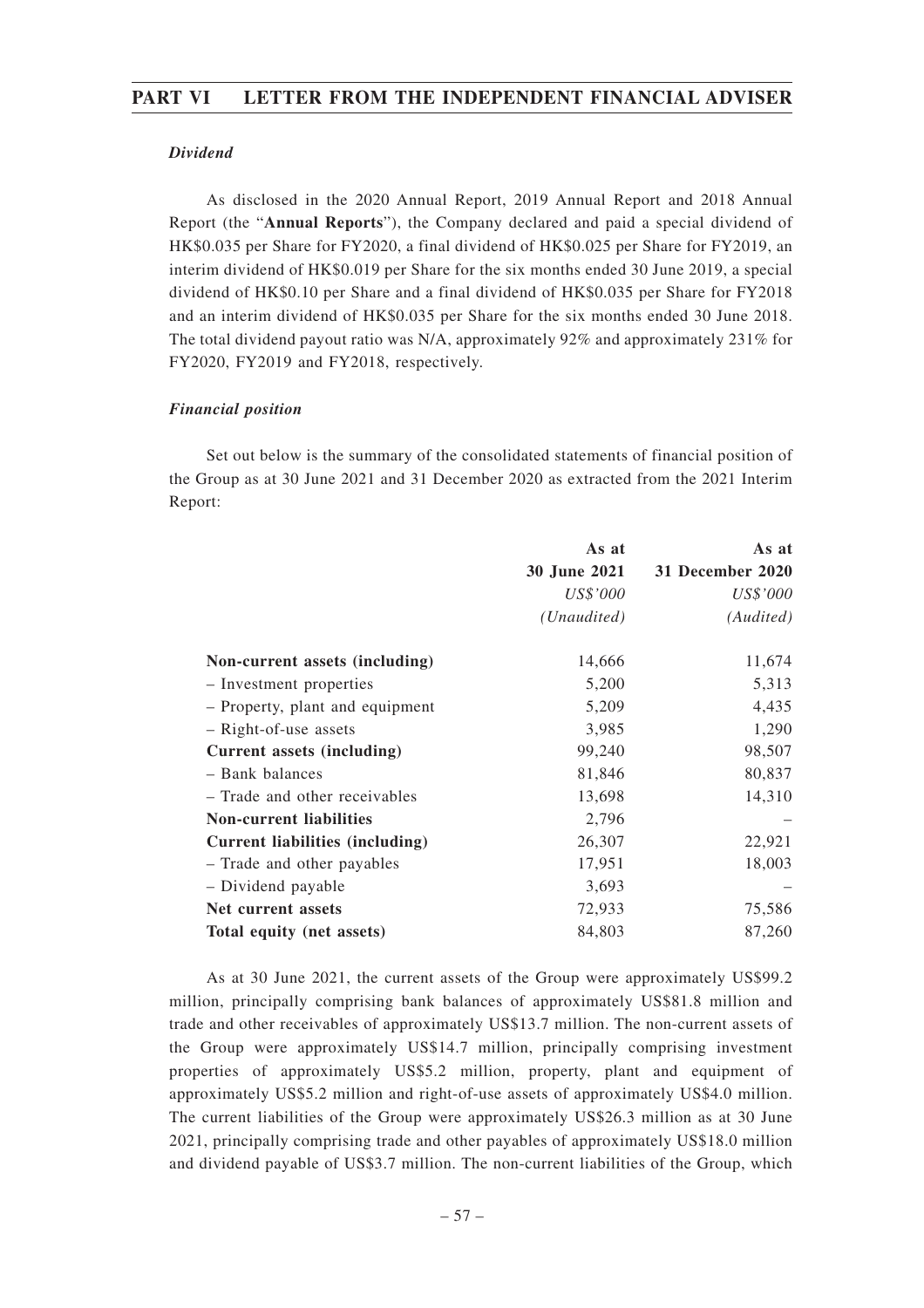only comprised lease liabilities, were approximately US\$2.8 million as at 30 June 2021. The net asset value ("**NAV**") of the Group as at 30 June 2021 was approximately US\$84.8 million as compared to approximately US\$87.3 million as at 31 December 2020, representing a decrease of approximately 2.8%. As stated in the Letter from the Board, the unaudited NAV per Share as at 30 June 2021 was approximately US\$0.104, based on the unaudited consolidated NAV of the Group as at 30 June 2021 (adjusted by the amount of cash utilised in the repurchase of 1,554,000 Shares from 11 August 2021 to 24 August 2021) and 816,346,000 Shares in issue as at the Latest Practicable Date.

## *Outlook*

As stated in the 2020 Annual Report, the Group's revenue was mainly generated from the sale of components for DSCs. Owing to the impact of shrinkage in the scale of the DSCs industry, the impact of the COVID-19 pandemic on supply chain management across the industry and the decreasing market demand caused by the COVID-19 pandemic, the Group was facing considerable pressure.

According to the statistics published by CIPA<sup>1, 2</sup>, the shipment volume of DSCs for the eleven months ended 30 November 2021 decreased by approximately 4.5% and 45.8% as compared with that in the corresponding period in 2020 and 2019, respectively. We also note that the DSCs market has been shrinking significantly over the past decade with the shipment volume of  $DSCs<sup>3</sup>$  decreasing from approximately 121.4 million units in 2010 to approximately 8.9 million units in 2020, representing a compound annual shrink rate of approximately 23.0%.

As stated in the 2021 Interim Report, the Group continued to invest in technology and quality enhancement while high regard was paid to corporate governance for higher governance level. The concerted efforts of its staff have finally led to the appreciation and endorsement by the Group's customers for the product quality and advanced technology attained by the Group. In addition, the Group will respond to changes in the industry by continuing its efforts in product diversification in order to increase its competitiveness and continue to strive to maintain its competitive edge by strengthening its core competitiveness, namely its highly sophisticated module technology, its manufacturing technology and capabilities which earns its customers' trust and the provision of "one-stop" services to its customers. As advised by the management of the Company, though the Group has been striving to diversify its product portfolio and develop products

<sup>1</sup> CIPA is an international industry association consisting of members engaged in the development, production or sale of imaging related devices including digital cameras. According to the CIPA introductory booklet dated June 2021 (https://www.cipa.jp/guide/documents/e/cipaguide202106\_e.pdf), CIPA publishes worldwide production and shipping statistics on digital cameras, interchangeable lenses and other products monthly and the statistics data published by CIPA are utilised by related industries, public agencies and news media. Members of CIPA included, among others, Canon Inc., Nikon Corporation, Fujifilm Corporation, OM Digital Solutions Corporation, Sony Corporation, Panasonic Corporation and Ricoh Imaging Company, Ltd. and these renowned camera companies also participated in CIPA's statistical research (https://www.cipa.jp/stats/documents/e/list\_e.pdf)

<sup>2</sup> Source: CIPA website (https://www.cipa.jp/e/stats/dc.html)

<sup>3</sup> Source: CIPA website (https://www.cipa.jp/stats/documents/common/cr200.pdf)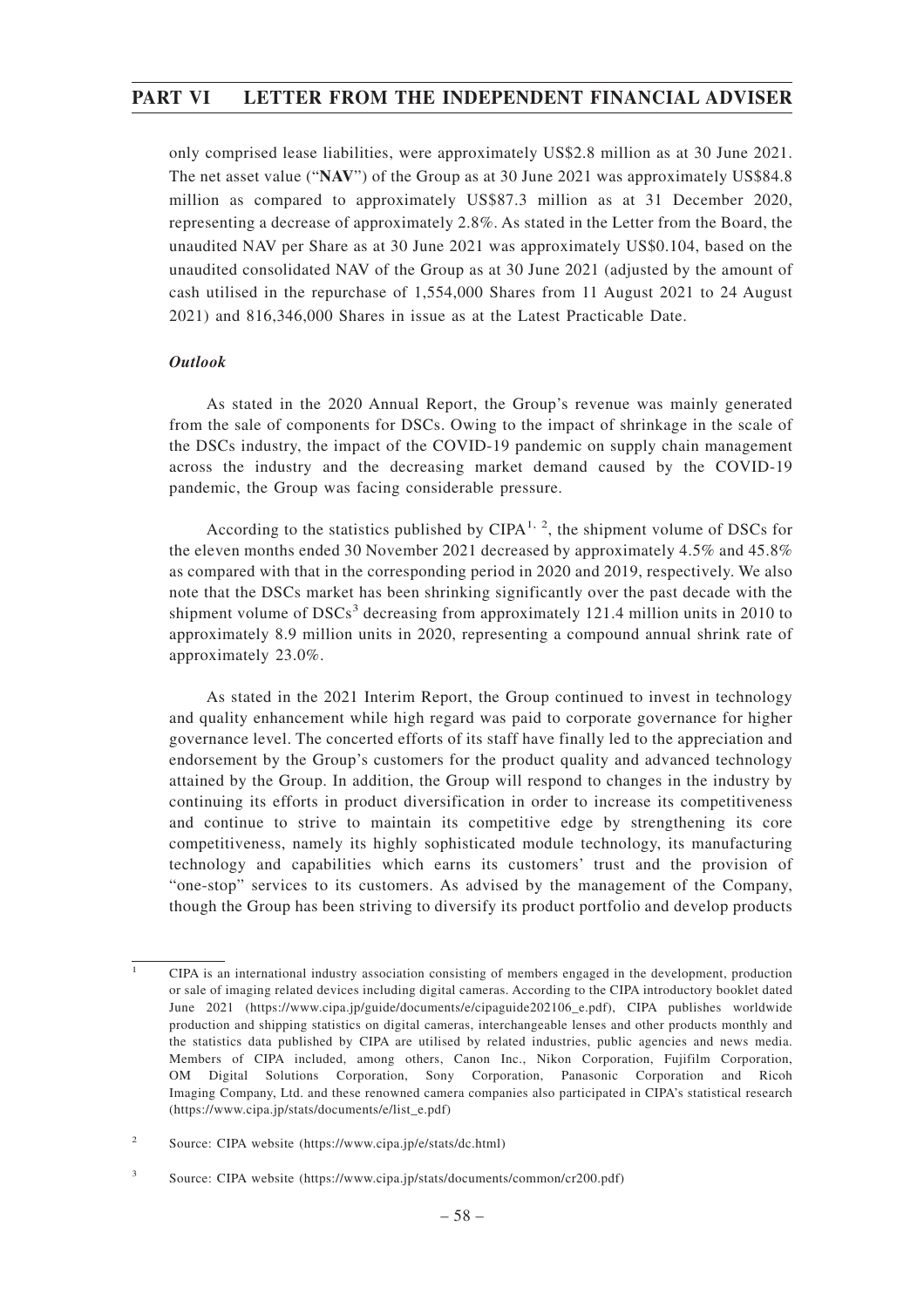for other applications, the sale of components for DSCs remains the major component of the Group's revenue. As disclosed in the Annual Reports, the sale of components for DSCs (excluding action cameras) contributed approximately 43.6%, approximately 56.6% and approximately 58.9% of the total revenue of the Group for FY2020, FY2019 and FY2018, respectively.

## **2. Property valuation and Unaudited Reassessed NAV**

Property interests held by the Group, including one property located in Dongguan City, Guangdong Province, the PRC, and two properties located in Hong Kong (the "**Properties**"), have recently been valued by Jones Lang LaSalle (the "**Valuer**"). The property valuation of the Valuer is set out in Appendix II to the Scheme Document. According to the Property Valuation Report, the total market value in existing state of the Properties as at 31 October 2021 is approximately US\$23.19 million (including approximately US\$12.6 million (equivalent to approximately RMB80.5 million) for the property in the PRC and approximately US\$10.59 million (equivalent to approximately HK\$82.4 million) for the two properties in Hong Kong (the "**Valuation**"). The Properties are composed of (i) one property which comprises a parcel of land and two factory buildings, a dormitory building and a canteen erected thereon in Dongguan City, Guangdong Province, the PRC, which portions of the property were rented to a connected person, whilst the remaining portion of the property was occupied and used by the Group for production, dormitory and ancillary purpose; (ii) one property which comprises four industrial units and one car parking space and one lorry parking space of an industrial building in Shatin, Hong Kong, which portions of the property were occupied by the Group for industrial purpose, whilst the remaining portion of the property and the car and lorry parking spaces of the property were vacant; and (iii) one property which comprises nine industrial units and a flat roof of an industrial building in Cheung Sha Wan, Hong Kong, which was leased to and occupied by an independent third party.

We have reviewed the Property Valuation Report and discussed with the Valuer (i) the bases and assumptions adopted; (ii) the methodology adopted; and (iii) its due diligence work performed for the Valuation. We note that as there are no relevant market sales comparables readily available for the valuation of the property in the PRC and as advised by the Valuer that as the buildings of the property were purpose-built for the specific production need of the Group, the Valuer has adopted the cost approach with reference to the depreciated replacement cost (which is defined as the current cost of replacing an asset with its modern equivalent asset less deductions for physical deterioration and all relevant forms of obsolescence and optimisation), pursuant to which the properties were valued based on an estimate of the market value for the existing use of the land, with reference to sales evidence as available in the locality, plus the current cost of replacement (reproduction) of the improvements made, less any deductions for physical deterioration, obsolescence and optimisation. We obtained the computations prepared by the Valuer in arriving the valuation of the property in the PRC and have discussed with the Valuer the overall valuation approach and queried, among other things, the selection of valuation methodologies in valuing the property in the PRC, and we are of the view that the cost approach is reasonable and commonly adopted in the industry when no market sales comparables are readily available and the overall valuation approach is reasonable in valuing the property interests of the Group in the PRC. For the two properties in Hong Kong (the "**HK Properties**"), we note that the Valuer has adopted the comparison approach by making reference to comparable sales transactions as available in the relevant market. After our discussion with the Valuer and our review of the Property Valuation Report, we understand that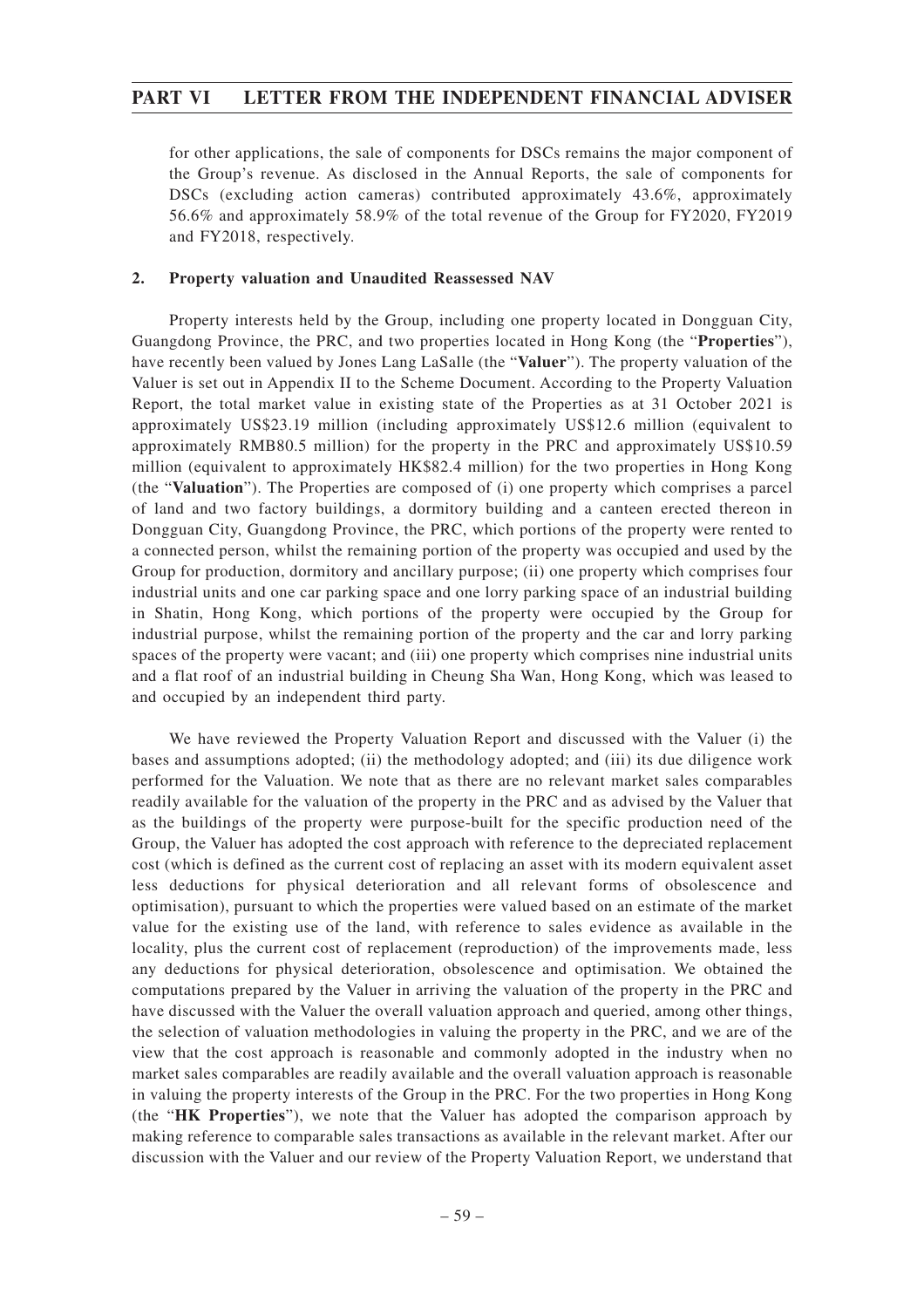the information of the comparable sales transactions (the "**Property Comparables**") was derived from the sales of properties located in the same building(s) and/or areas within close proximity to the subject HK Properties and with similar building age (being less than ten years of age difference) and were transacted within the year of 2021. We obtained the details of the Property Comparables adopted for the valuation of the HK Properties such as the respective transaction date, address, use, consideration and saleable area. We have discussed with the Valuer and understand that the HK Properties were valued by making reference to the unit rate of each of the Property Comparables and where there are any differences in characters between the subject HK Properties and the Property Comparables, including but not limited to age, location, size, time, floor level, appropriate adjustments would be made by the Valuer in arriving the appropriate unit rate for the subject HK Properties. As advised by the Valuer, for the location factor, the Valuer has made reference to the accessibility, the public transportation facility nearby and the locality. In considering the size factor, industrial unit with smaller saleable area would achieve relatively higher unit rate of saleable area. For the time factor (i.e the transaction date), the Valuer has taken reference to the property price index, published by the Rating and Valuation Department, and the change in the property price index between the transaction date of the Property Comparables and the date of Valuation. For the floor level factor, the Valuer advised that higher floor level for industrial properties would result in lower unit rate of saleable area due to accessibility and convenience of transport of goods. The Valuer has further confirmed that all of the adjustments applied conform to the market practice. We noted that the adjustments applied in the Valuation were generally in line with the aforesaid bases and rationale, which we consider fair and reasonable. We also noted 10% of the roof area (the "**Roof Area Rate**") was used in arriving the effective saleable area for one of the HK Properties and as advised by the Valuer, the roof area used as open roof is regarded as ancillary accommodation area to the property and the market value of roof area is substantially lower than that of the industrial unit of the property in general. We were provided with comparison of sample sales transactions, which however do not meet the selection criteria of the Property Comparables in valuing the HK Properties as abovementioned and thus were not included as the Property Comparables, of industrial units with and without roof area located in same buildings in Cheung Sha Wan with respective similar transaction dates showing the market practice in valuing industrial properties with roof area and we noted that the Roof Area Rate is within the range of the rates of these sample transactions, being 7% to 12%. Details of the Property Comparables and relevant adjustments are set out in the Property Valuation Report in Appendix II to the Scheme Document. We have discussed with the Valuer in respect of the overall valuation approach and queried the selection of valuation methodologies, selection criteria of the Property Comparables, various adjustment factors applied to the Property Comparables in arriving the valuation of the HK Properties, we are of the view that (i) the comparison approach is commonly adopted in the industry as it generally involves less subjective inputs and assumptions as compared to other valuation approaches; (ii) the adjustment factors are reasonable and commonly adopted in the industry; and (iii) the selection criteria of the Property Comparables being derived from the sales of properties located in the same building(s) and/or areas within close proximity to the subject HK Properties and with similar building age and were transacted within the year of 2021 is fair and representative.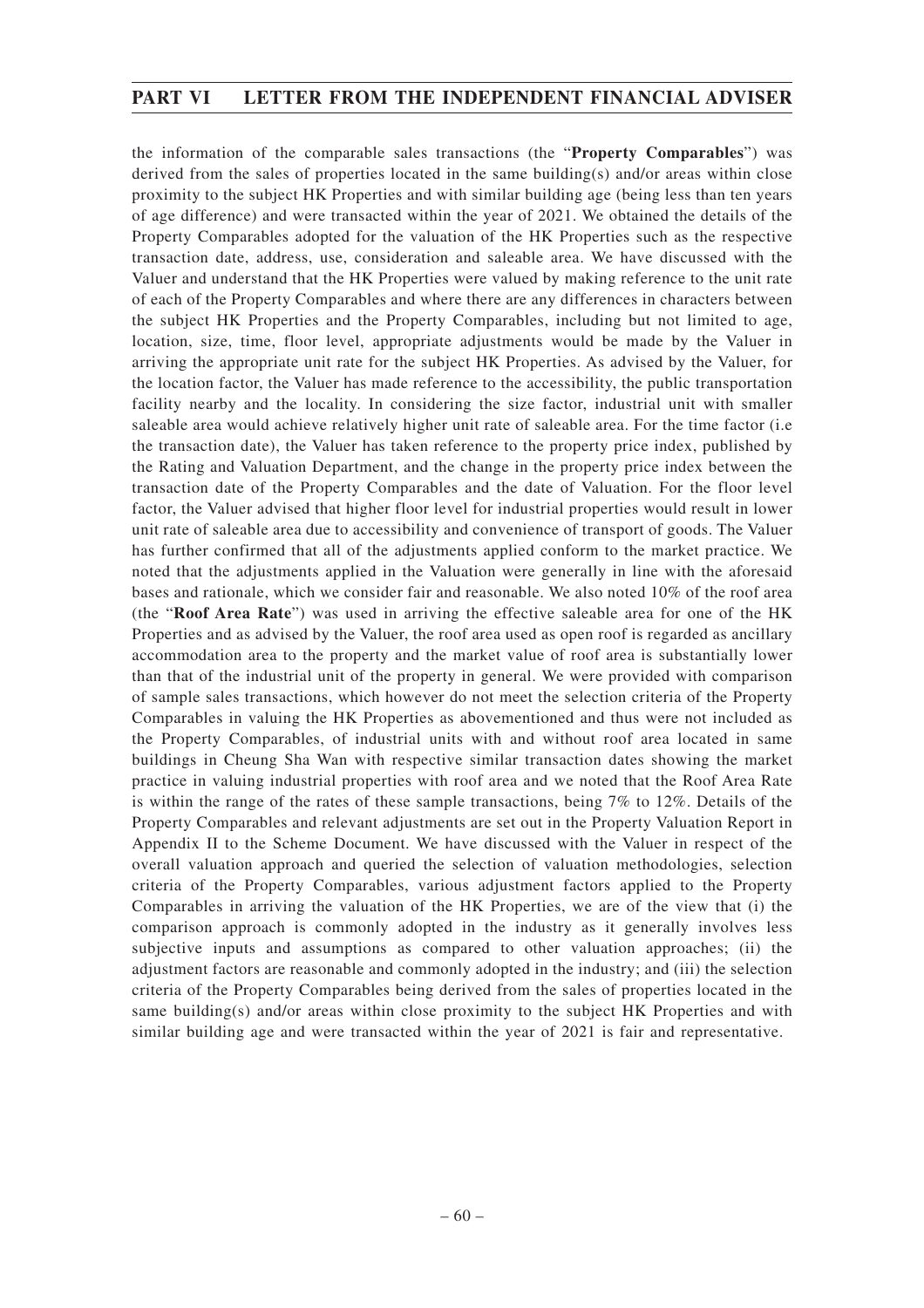We have performed work as required under note  $(1)(d)$  to Rule 13.80 of the Listing Rules in relation to the Valuer and its work in arriving at the Valuation. We have enquired (i) the terms of engagement of the Valuer (including its independence) with the Company; (ii) the qualification and experience of the Valuer in relation to the valuation of similar property interests in Hong Kong and the PRC; and (iii) the work taken by the Valuer in conducting the Valuation. From the relevant information provided by the Valuer and based on our interview with them, we are satisfied with the terms of engagement of the Valuer and noted that the scope of work is appropriate for arriving at the opinion in the Valuation and the Valuer has confirmed to us that there is no limitation on the scope of work. We are satisfied with their qualification and experience for preparation of the Valuation Report. We note that Eddie T. W. Yiu, the responsible person in charge of the Valuation, is, among others, a member of the Royal Institution of Chartered Surveyors and a member of Hong Kong Institute of Surveyors, who has 27 years of experience in the valuation of properties in Hong Kong and the PRC as well as relevant experience in the Asia-Pacific region. The Valuer has also confirmed that they are independent to the Company and the Offeror. The Valuer has confirmed to us that the valuation methodologies are considered commonly adopted and reasonable approaches in establishing the market values of the Properties in the industry. The Valuer has also confirmed to us that it has performed site visits to all of the Properties covered by the Property Valuation Report.

As stated in section headed "1 Financial performance of the Group" above, the unaudited NAV of the Group as at 30 June 2021 was approximately US\$84.8 million. The management of the Company has taken into account the Valuation to arrive at the Unaudited Reassessed NAV, calculated by the management of the Group as extracted from the section headed "Unaudited Reassessed NAV of the Group" in Appendix I to the Scheme Document as follows:

## **US\$'000**

| Unaudited NAV of the Group as at 30 June 2021 as set out in              |         |
|--------------------------------------------------------------------------|---------|
| the 2021 Interim Report                                                  | 84,803  |
| Adjustments:                                                             |         |
| - Revaluation surplus arising from the Valuation ( <i>Note 1</i> )       | 17,724  |
| - Deferred tax on attributable revaluation surplus of property           |         |
| interests attributable to the Group (Note 2)                             | (2,976) |
| $-$ Cash utilised in the repurchase of 1,554,000 Shares from             |         |
| 11 August 2021 to 24 August 2021 ( <i>Note 3</i> )                       | (101)   |
| Unaudited Reassessed NAV of the Group                                    | 99,450  |
| Unaudited Reassessed NAV of the Group per Share (US\$) ( <i>Note 4</i> ) | 0.1218  |
| Unaudited Reassessed NAV of the Group per Share (HK\$) (Note 4)          | 0.94    |
| Revised Cancellation Price per Scheme Share (HK\$)                       | 0.999   |
| Premium represented by the Revised Cancellation Price per Scheme         |         |
| Share over the Unaudited Reassessed NAV of the Group per Share           | $6.3\%$ |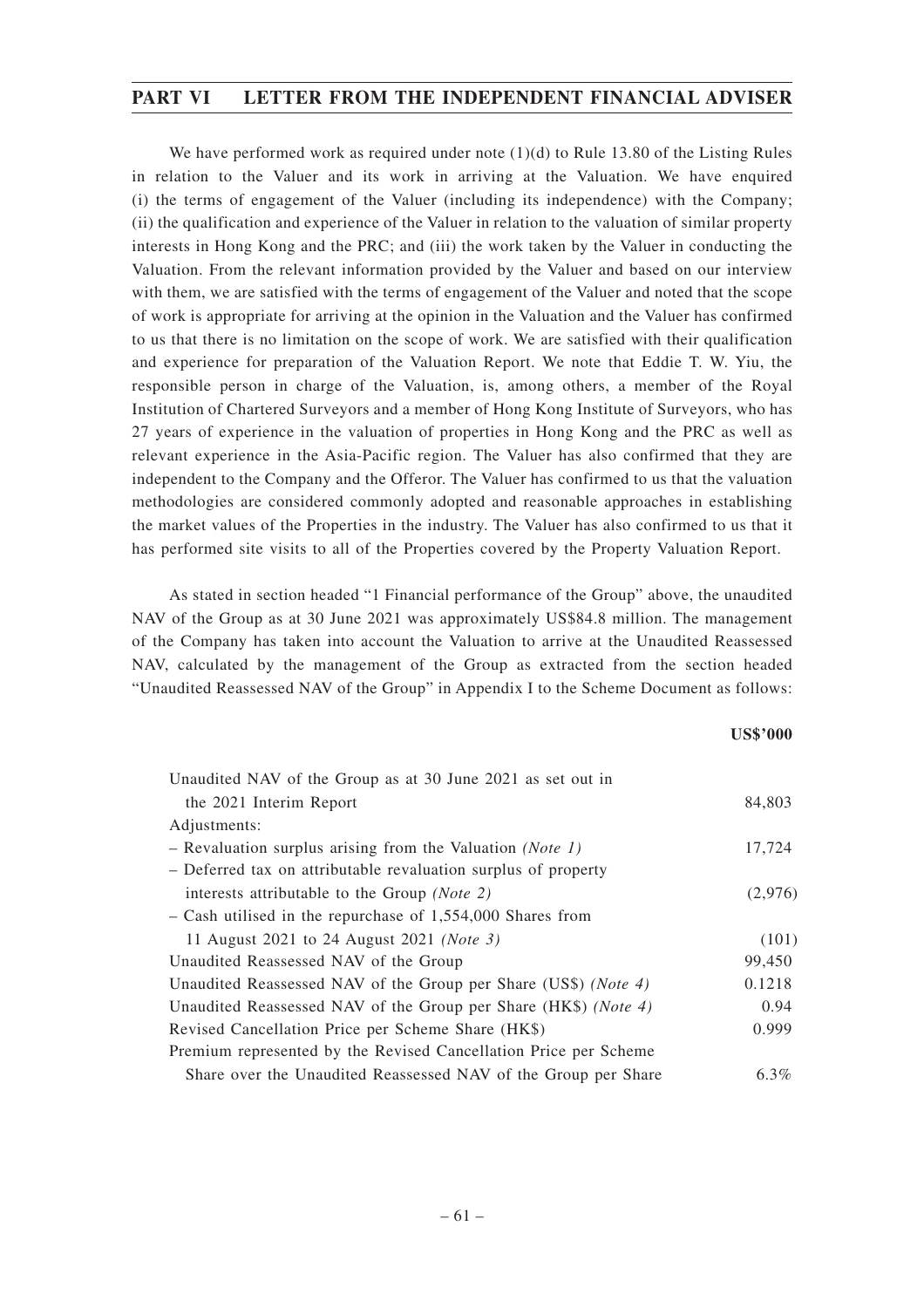### *Notes:*

- 1. The revaluation surplus is calculated as the difference between the market valuation of the property interests attributable to the Group of US\$23,190,000 as at 31 October 2021 (which was based on the Valuation as set out in the Property Valuation Report) and unaudited book value of the property interests attributable to the Group of US\$5,466,000 as at 30 June 2021.
- 2. It represented the estimated deferred tax on the land appreciation tax with progressive applicable tax rates applied to the property interests attributable to the Group located in the PRC and the estimated deferred tax on the temporary differences between the market values of the property interests attributable to the Group located in the PRC and the corresponding tax base used in computation of taxable profit net of the land appreciation tax. No deferred tax is provided for in respect of the property interests attributable to the Group located in Hong Kong as no potential tax liability would arise on the direct disposal of these property interests located in Hong Kong.
- 3. Represents the amount of cash utilised in the repurchase of 1,554,000 Shares from 11 August 2021 to 24 August 2021 of US\$101,000.
- 4. Based on 816,346,000 Shares in issue as at the Latest Practicable Date and an exchange rate of US\$1.00  $=$  HK\$7.75.

As set out in the above table, the Revised Cancellation Price of HK\$0.999 per Share represents a premium of approximately 6.3% over the Unaudited Reassessed NAV per Share of approximately HK\$0.94, i.e. the Revised Cancellation Price is higher than both the Unaudited Reassessed NAV per Share and the NAV per Share as at 30 June 2021 of approximately US\$0.104 (or approximately HK\$0.804 equivalent), adjusted by the amount of cash utilised in the repurchase of 1,554,000 Shares from 11 August 2021 to 24 August 2021.

As advised by the management of the Company, the Group has no intention to dispose of or transfer its interests in the Properties. As set out in the Explanatory Statement, it is the intention of the Offeror for the Group to continue to carry on its current business upon privatisation of the Company and the Offeror has no intention to make any major changes to the business of the Group, including any major redeployment of fixed assets of the Group.

We set out our analyses with reference to the NAV and the Unaudited Reassessed NAV, where applicable, in the below sections headed "4 Comparison with the Comparable Companies" and "5 Privatisation precedents".

### **3. Share price performance and trading liquidity**

## *3.1 Historical price performance of the Shares and the TDRs*

Set out below is the movements of each of the closing prices of the Shares traded on the Stock Exchange and the TDRs traded on the Taiwan Stock Exchange during the period from 2 January 2020 to the Latest Practicable Date to illustrate the general trend of movement of the closing prices of the Shares and the TDRs, which we consider strike a balance between reviewing near term share price movements and taking into account share price trends over a longer period of time (the "**Review Period**").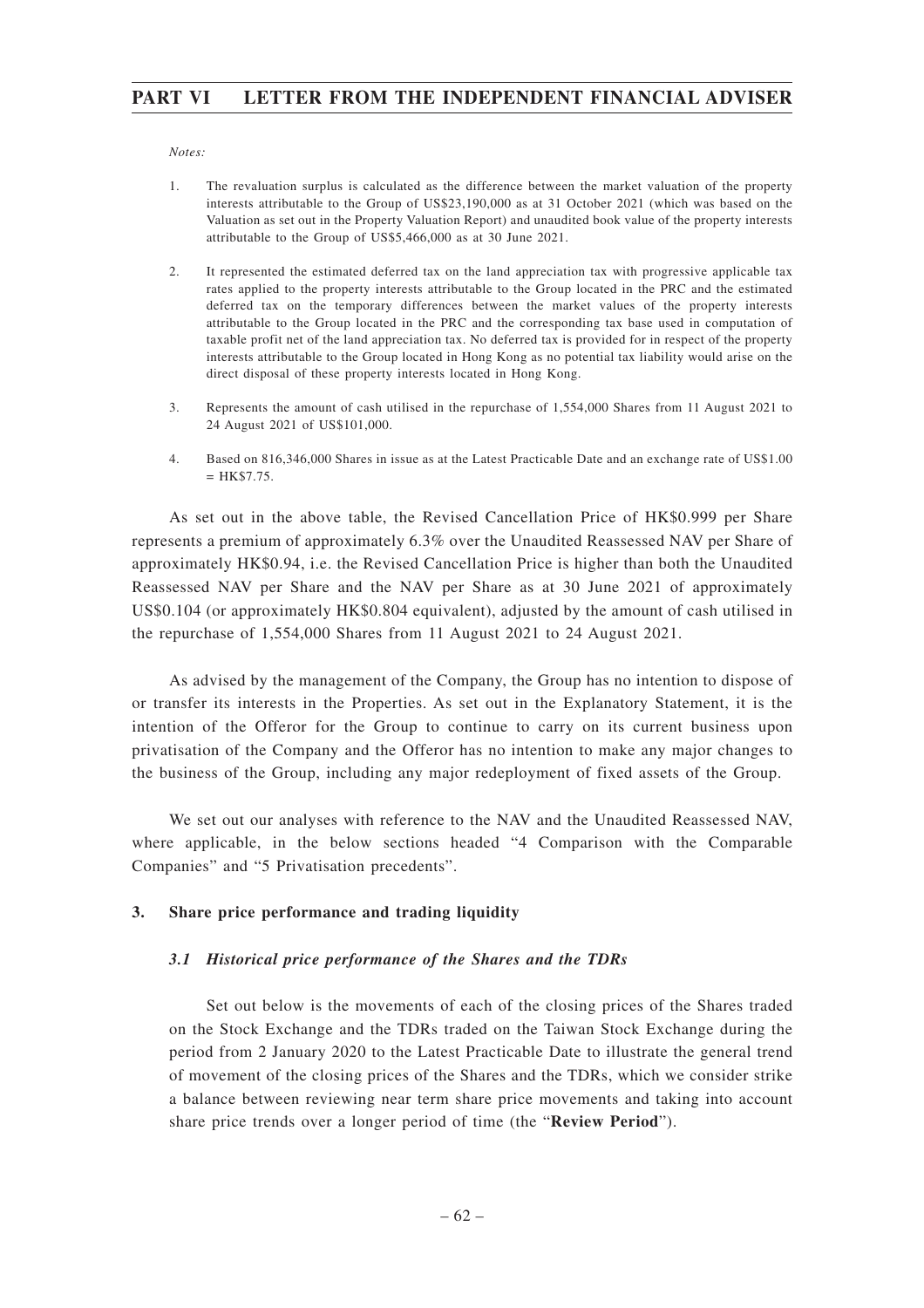

*Source: The Stock Exchange website and the Taiwan Stock Exchange website*

*Note:* The Revised Cancellation Price as expressed in TW\$ is 3.55, based on the exchange rate of HK\$1.00 = TW\$3.55 on the Pre-Adjustment Date as quoted by Bloomberg (the "**Implied TW\$ Cancellation Price**").

In assessing the reasonableness of the Improved Proposal and the Revised Cancellation Price, we have also considered the relative performance of the Shares to the Hang Seng Index. Set out below is the movement of the closing prices of the Shares against the Hang Seng Index during the Review Period.



*Source: The Stock Exchange website and Bloomberg*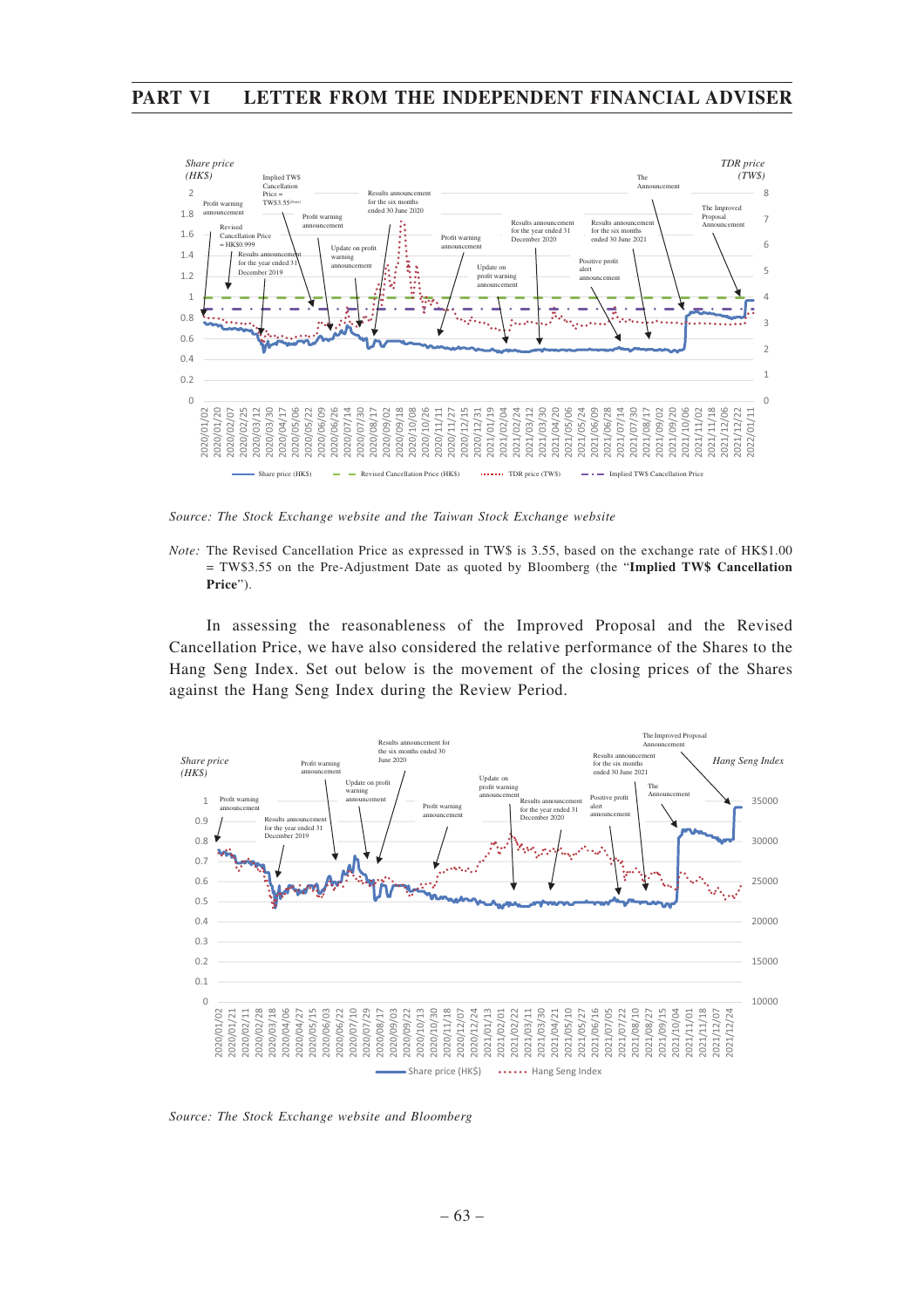## *The Shares*

As shown in the charts above, the Shares have been trading below the Revised Cancellation Price during the Review Period. The Company published a profit warning announcement on 2 January 2020 indicating the consolidated profit of the Group for FY2019 would show a decrease as compared to that for FY2018 and the Shares experienced continuous downward pressure and the closing price of the Shares reached HK\$0.468 on 23 March 2020, which was the trading day after the publication of the announcement of annual results of the Group for FY2019 and also the trading day on which Hang Seng Index reached the lowest level during the Review Period. The Shares were then generally traded in line with the Hang Seng Index during the first half of 2020.

After the Group's publication of the announcement of the unaudited interim results of the Group for 1H2020 on 7 August 2020, the closing price of the Shares dropped from HK\$0.608 to HK\$0.514 on the next trading day on 10 August 2020. Since then the Shares were closed at a range between HK\$0.505 to HK\$0.589 up to 21 October 2020, being the date on which the Company published the profit warning announcement which indicated the consolidated profit of the Group for FY2020 would show a considerable decrease as compared to that for FY2019 and may even record losses. Subsequently, the trading price of the Shares continued to decline slightly and remained fairly stable but underperforming the Hang Seng Index with the closing price of the Shares ranged from HK\$0.468 to HK\$0.542, up to 5 October 2021, being the trading day prior to the Last Trading Day.

On the Last Trading Day, the closing price of the Shares rose by 14.0% from the previous close of HK\$0.5 to HK\$0.57. At the request of the Company, trading in the Shares was halted from 1:00 p.m. pending the publication of the Announcement. We have discussed with the management of the Company for the surge on the Last Trading Day and they are unaware of the reasons for it.

On the first trading day following the publication of the Announcement, the closing price of the Shares surged by approximately 43.9% and closed at HK\$0.82. We consider the closing price of the Shares has been largely influenced by the Cancellation Price of HK\$0.88 per Share. The Company subsequently published a positive profit alert announcement on 1 November 2021 indicating the Group recorded a consolidated profit of not more than US\$2,887,000 for the nine months ended 30 September 2021, compared with a consolidated net loss in the corresponding period in 2020. The Shares remained trading below the Cancellation Price and closed at HK\$0.81 on the Pre-Adjustment Date.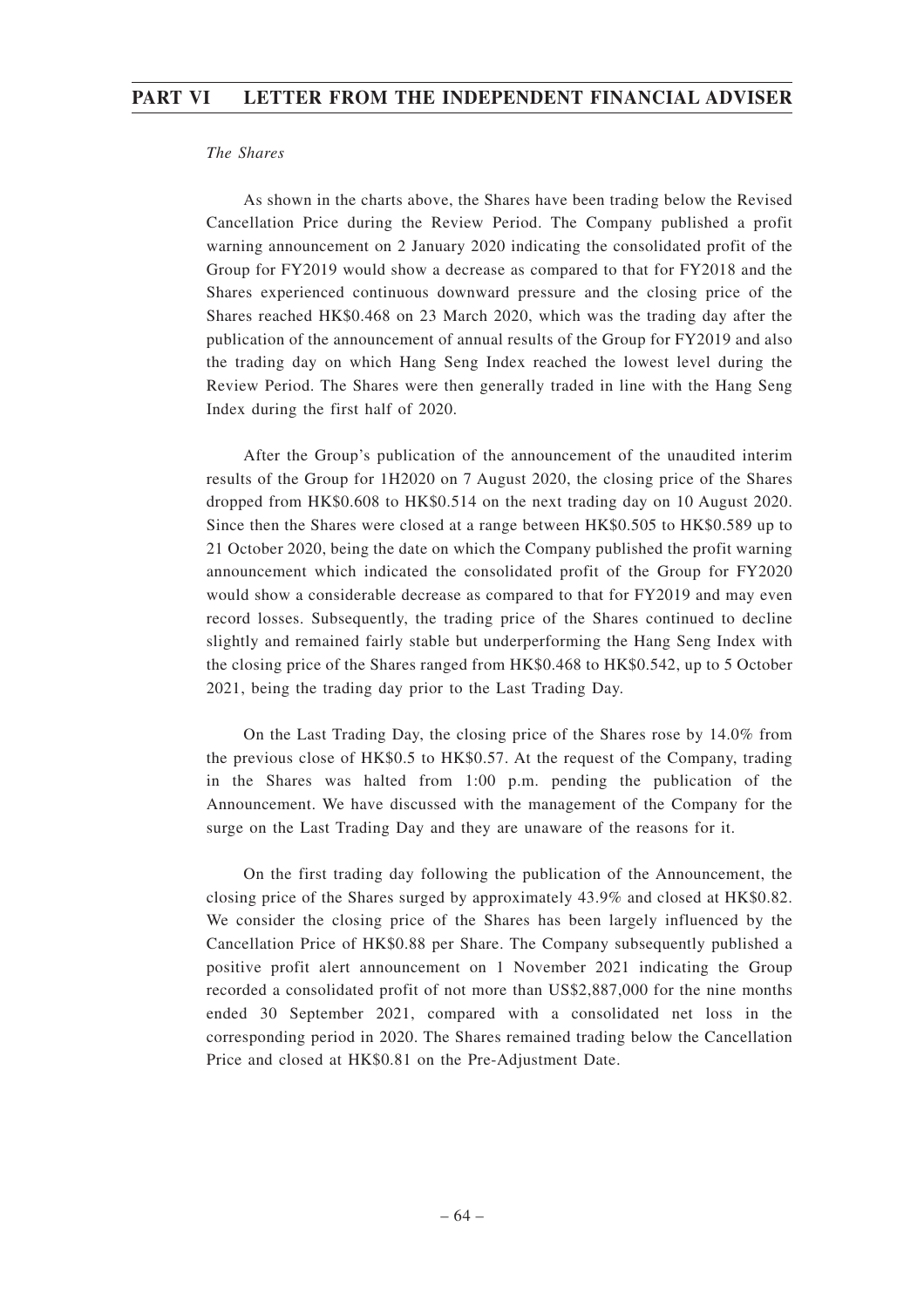At the request of the Company, trading in the Shares was halted on 3 January 2022 pending the publication of the Improved Proposal Announcement. On the first trading day following the publication of the Improved Proposal Announcement, the closing price of the Shares increased by approximately 18.5% and closed at HK\$0.96. We consider the closing price of the Shares has been largely influenced by the Revised Cancellation Price of HK\$0.999 per Share. The Company subsequently published the FY2021 Profit Alert on 12 January 2022 indicating the Group recorded a consolidated profit of not more than US\$2,200,000 for FY2021, compared with consolidated net loss of approximately US\$1,835,000 for FY2020. The Shares remained trading below the Revised Cancellation Price and closed at HK\$0.97 as at the Latest Practicable Date. The Revised Cancellation Price of HK\$0.999 per Share represents a premium of approximately 3.0% over the closing price of the Shares on the Latest Practicable Date.

## *The TDRs*

As shown in the chart above, the TDRs have been trading below the Implied TW\$ Cancellation Price and were generally traded in line with the Shares during most of the Review Period, except between August and November 2020 and on 19 April and 7 July 2021. During the period between August and November 2020, the TDRs experienced relatively volatile prices. We note that most of depository receipts listed on the Taiwan Stock Exchange were traded at a relatively high premium of their unit prices over the respective prices of their underlying shares trading on other stock exchanges. The Taiwan Stock Exchange issued nine press releases during this period in this respect to remind all depository receipts investors to exercise caution when dealing in depository receipts given the overall trading performance of depository receipts listed on the Taiwan Stock Exchange. On 24 September 2020, the Taiwan Stock Exchange announced certain trading disposition measures on the 11 depository receipts (the "**Disposition Measures** Announcement")<sup>4</sup>, including the TDRs, in view of protecting the investors' interests and to remind investors the risks of dealing in depository receipts. As disclosed in the Disposition Measures Announcement, during the disposition period, (i) trade matching of the TDRs was manually conducted once every 20 minutes; (ii) securities broker was required to pre-collect 100% of the consideration (for a buy order), or the securities (for a sell order), for every order of the TDRs; (iii) for margin trading, securities broker was required to collect in full the margin requirements upon the receipt of a trade order, except in the case of an offset transaction; and (iv) the margin purchase leverage ratio was temporarily reduced to zero and the short sale margin was raised by 10% of the TDRs. Since the publication of the Disposition Measures Announcement, the closing price of the TDRs dropped from TW\$7.76 on 23 September 2020, the highest closing price during the Review Period, to TW\$4.79 on 13 October 2020, being the date on which the disposition

<sup>&</sup>lt;sup>4</sup> Source: Taiwan Stock Exchange website (https://www.twse.com.tw/en/news/newsDetail/ff8080817447bceb0174bf6ac2ba0388)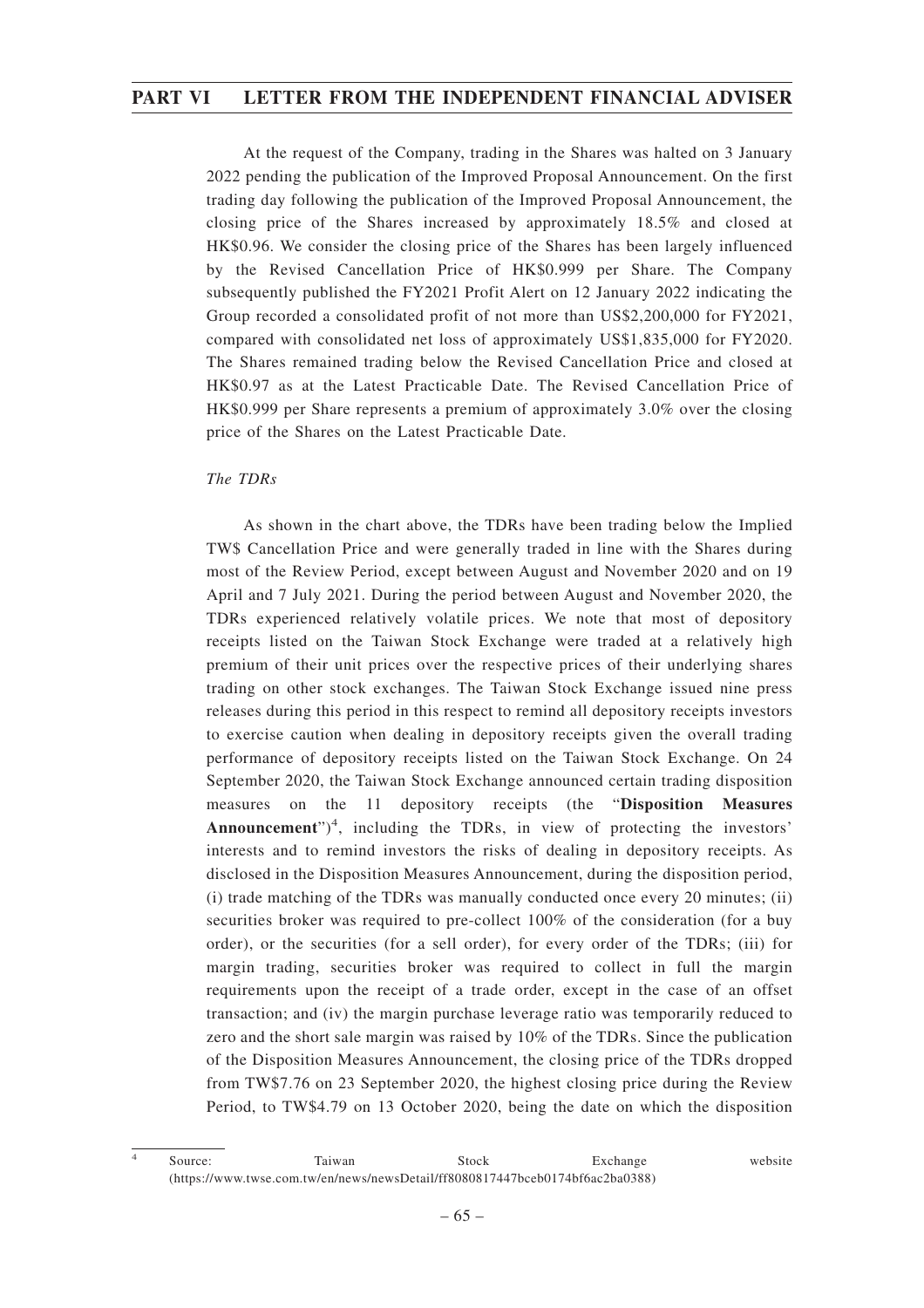measures on the TDRs were lifted. The closing price of the TDRs further declined to TW\$3.09 by end of December 2020. We are not aware, and the management of the Company also confirmed that they are not aware, of any particular reason for the relatively high premium of unit prices being traded for the TDRs, along with other depository receipts listed on the Taiwan Stock Exchange over the respective prices of their underlying shares trading on other stock exchanges.

Since 1 January 2021 and up to the date of the publication of the Announcement, the TDRs traded between TW\$2.73 to TW\$3.70 and were generally traded in line with the Shares, except with two price increases, one on 19 April 2021 closing at TW\$3.60 and the other on 7 July 2021 (being the next trading day after the publication of the announcement of positive profit alert of the Company on 6 July 2021) closing at TW\$3.70. We note that the Taiwan Stock Exchange issued a press release on 20 April 2021 to remind all depository receipts investors to exercise caution when dealing in depository receipts listed on the Taiwan Stock Exchange. We are not aware, and the management of the Company also confirmed that they are not aware, of any reason for the increase in closing price of the TDRs on 19 April 2021.

Following the publication of the Announcement and before the publication of the Improved Proposal Announcement, the TDRs were traded between TW\$2.95 to TW\$3.05 and did not experience any surge in price as compared to that of the Shares as the TDRs have been trading at a premium over the Shares and was relatively close to the then implied TW\$ cancellation price of TW\$3.16, being the Cancellation Price as expressed in TW\$ based on the Cancellation Price of HK\$0.88 and the HK\$ to TW\$ exchange rate on the Last Trading Day as quoted by Bloomberg. On the first trading day following the publication of the Improved Proposal Announcement, the closing price of the TDRs increased by approximately 9.7% and closed at TW\$3.27. We consider it has been largely influenced by the Revised Cancellation Price. The Implied TW\$ Cancellation Price of TW\$3.55 per TDR represents a premium of approximately 4.7% over the closing price of the TW\$3.39 per TDR on the Taiwan Stock Exchange on the Latest Practicable Date.

## *3.2 Revised Cancellation Price comparisons*

The Revised Cancellation Price of HK\$0.999 per Scheme Share represents:

- (i) a premium of approximately 3.0% over the closing price of HK\$0.97 per Share as quoted on the Stock Exchange on the Latest Practicable Date;
- (ii) a premium of approximately 75.3% over the closing price of HK\$0.57 per Share as quoted on the Stock Exchange on the Last Trading Day;
- (iii) a premium of approximately 101.0% over the average closing price of approximately HK\$0.497 per Share based on the daily closing prices as quoted on the Stock Exchange for the 10 trading days up to and including the Last Trading Day;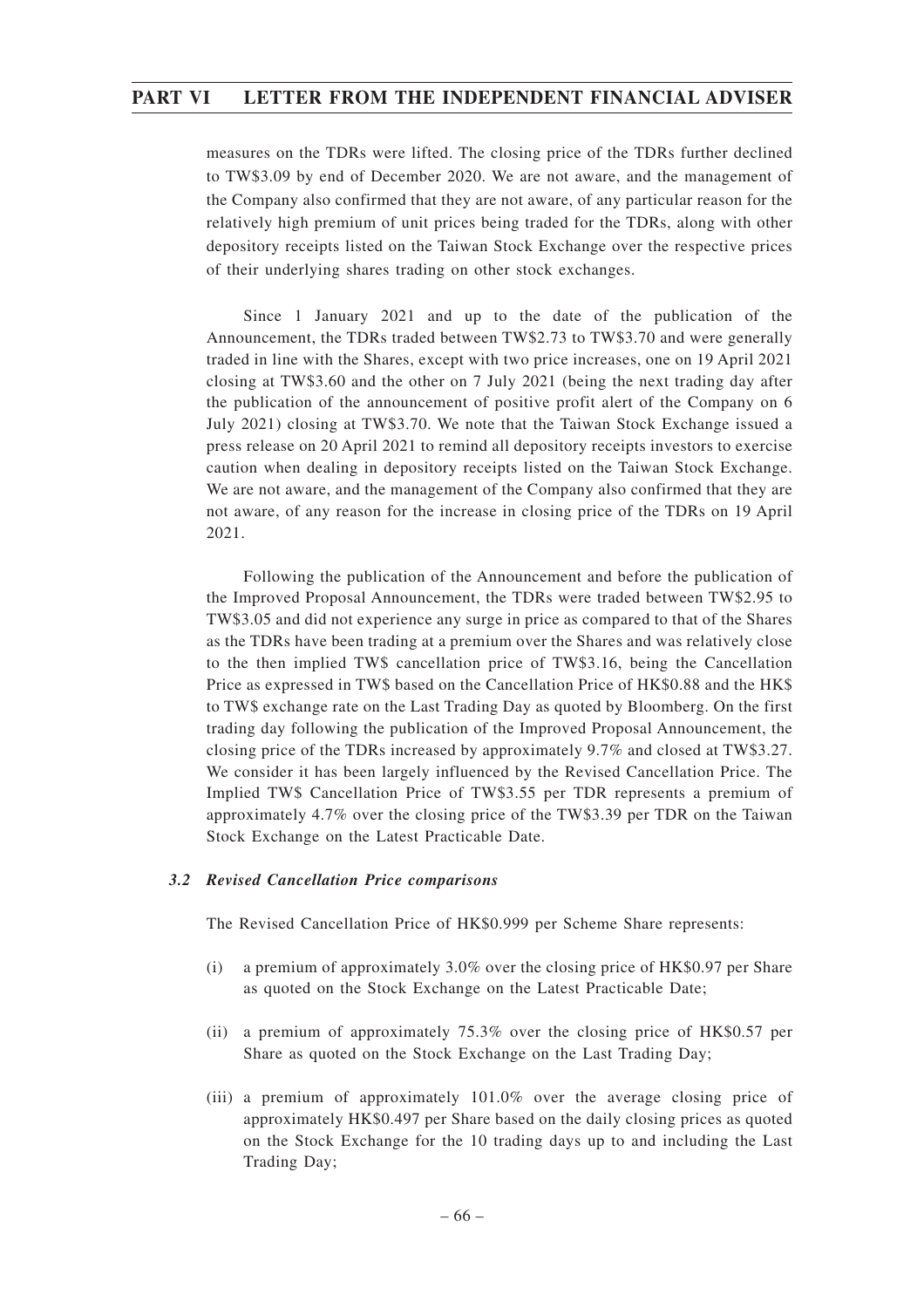- (iv) a premium of approximately 102.6% over the average closing price of approximately HK\$0.493 per Share based on the daily closing prices as quoted on the Stock Exchange for the 30 trading days up to and including the Last Trading Day;
- (v) a premium of approximately 101.0% over the average closing price of approximately HK\$0.497 per Share based on the daily closing prices as quoted on the Stock Exchange for the 60 trading days up to and including the Last Trading Day;
- (vi) a premium of approximately 101.0% over the average closing price of approximately HK\$0.497 per Share based on the daily closing prices as quoted on the Stock Exchange for the 90 trading days up to and including the Last Trading Day;
- (vii) a premium of approximately 101.4% over the average closing price of approximately HK\$0.496 per Share based on the daily closing prices as quoted on the Stock Exchange for the 120 trading days up to and including the Last Trading Day;
- (viii) a premium of approximately 102.6% over the average closing price of approximately HK\$0.493 per Share based on the daily closing prices as quoted on the Stock Exchange for the 180 trading days up to and including the Last Trading Day;
- (ix) a premium of approximately 20.7% over the audited NAV per Share of approximately US\$0.107 (or approximately HK\$0.828 equivalent) as at 31 December 2020, based on the NAV of the Group as at 31 December 2020 and 816,346,000 Shares in issue as at the Latest Practicable Date;
- (x) a premium of approximately 24.3% over the unaudited NAV per Share of approximately US\$0.104 (or approximately HK\$0.804 equivalent) as at 30 June 2021, based on the unaudited NAV of the Group as at 30 June 2021 (adjusted by the amount of cash utilised in the repurchase of 1,554,000 Shares from 11 August 2021 to 24 August 2021) and 816,346,000 Shares in issue as at the Latest Practicable Date;
- (xi) a premium of approximately 6.3% over the Unaudited Reassessed NAV per Share of approximately US\$0.1218 (or approximately HK\$0.94 equivalent);
- (xii) a premium of approximately 23.3% over the closing price of HK\$0.81 per Share as quoted on the Stock Exchange on the Pre-Adjustment Date;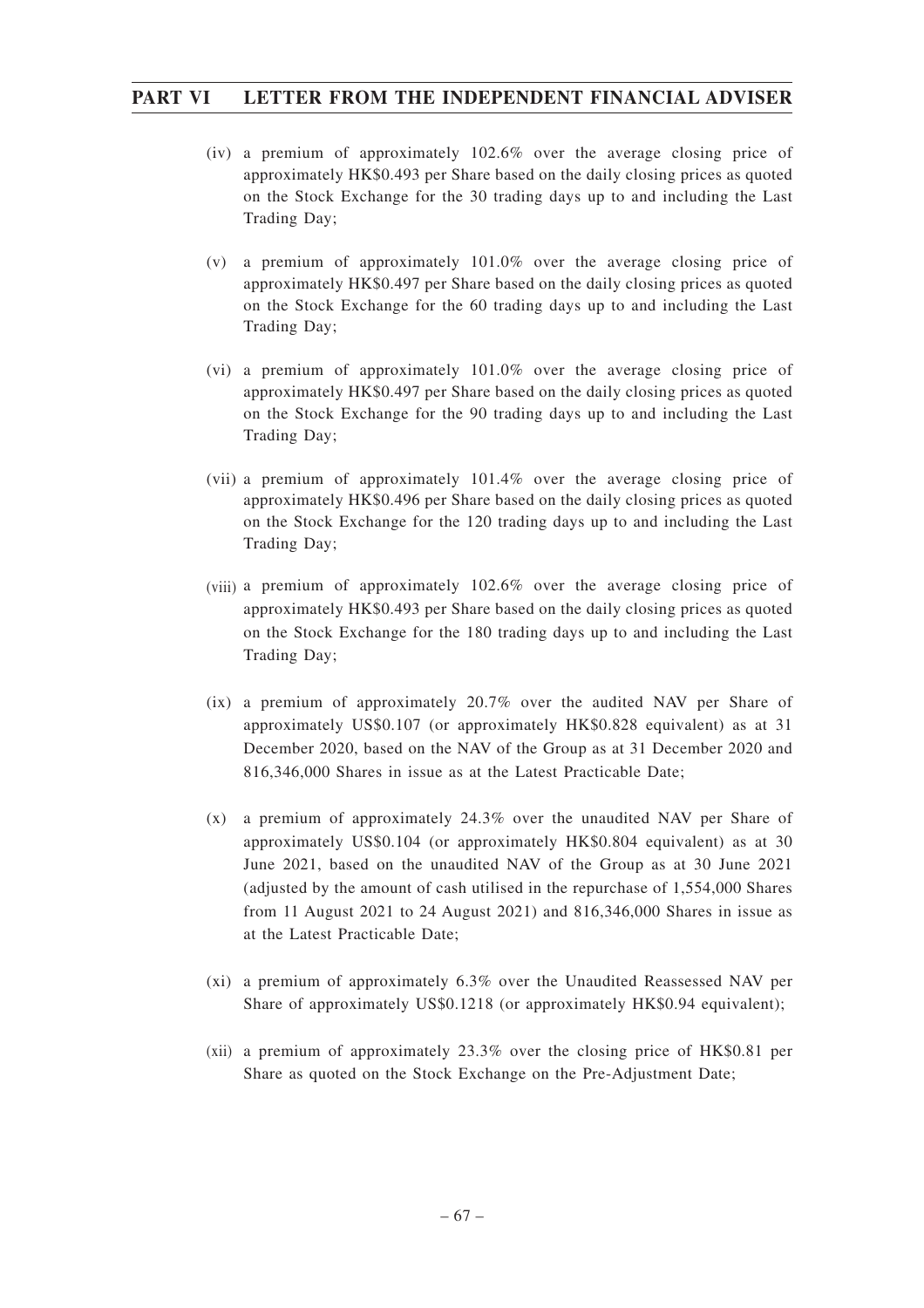- (xiii) a premium of approximately 23.6% over the average closing price of approximately HK\$0.808 per Share based on the daily closing prices as quoted on the Stock Exchange for the 10 trading days up to and including the Pre-Adjustment Date;
- (xiv) a premium of approximately 22.4% over the average closing price of approximately HK\$0.816 per Share based on the daily closing prices as quoted on the Stock Exchange for the 30 trading days up to and including the Pre-Adjustment Date;
- (xv) a premium of approximately 25.2% over the average closing price of approximately HK\$0.798 per Share based on the daily closing prices as quoted on the Stock Exchange for the 60 trading days up to and including the Pre-Adjustment Date;
- (xvi) a premium of approximately 43.7% over the average closing price of approximately HK\$0.695 per Share based on the daily closing prices as quoted on the Stock Exchange for the 90 trading days up to and including the Pre-Adjustment Date;
- (xvii) a premium of approximately 54.4% over the average closing price of approximately HK\$0.647 per Share based on the daily closing prices as quoted on the Stock Exchange for the 120 trading days up to and including the Pre-Adjustment Date; and
- (xviii) a premium of approximately 67.6% over the average closing price of approximately HK\$0.596 per Share based on the daily closing prices as quoted on the Stock Exchange for the 180 trading days up to and including the Pre-Adjustment Date.

The Revised Cancellation Price of HK\$0.999 per Share represents a premium of 75.3% over the closing Share price on the Last Trading Day and more than 100% premia over the average closing price of the Shares for the 10, 30, 60, 90, 120 and 180 trading days (up to and including the Last Trading Day) before the release of the Announcement. We consider that the Share prices following the release of the Announcement and the Improved Proposal Announcement have been largely affected by the terms of the Proposal, the Improved Proposal and the Scheme.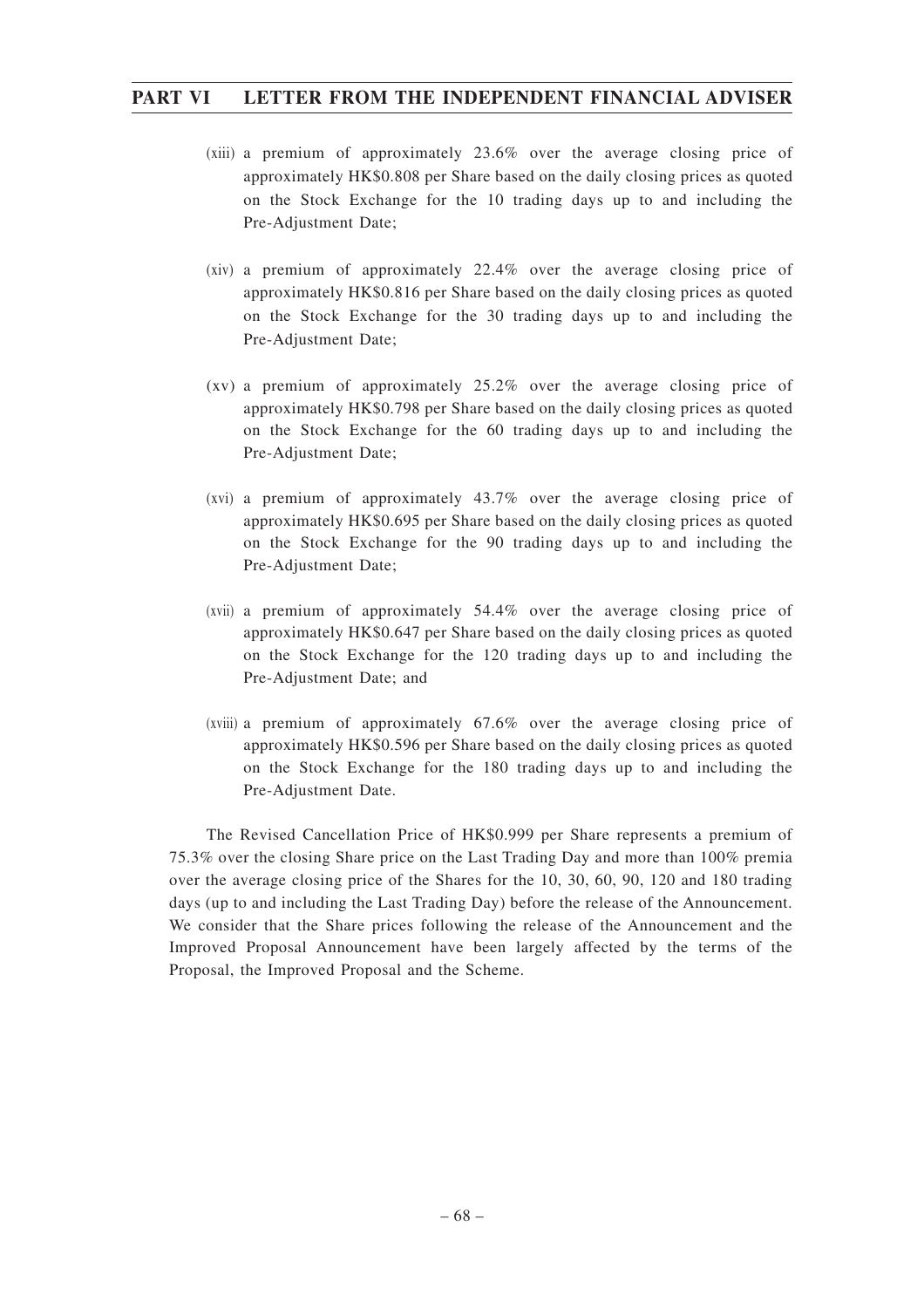The Implied TW\$ Cancellation Price of TW\$3.55 per TDR represents a premium of approximately 19.1% over the closing price of TW\$2.98 per TDR on the Taiwan Stock Exchange on the Last Trading Day, premia of approximately 18.8%, 17.5%, 16.6%, 16.3%, 16.2% and 17.4% respectively over the average closing prices for the 10, 30, 60, 90, 120 and 180 trading days up to and including the Last Trading Day, and a premium of approximately 4.7% over the closing price of TW\$3.39 per TDR on the Latest Practicable Date.

In summary, each of the Revised Cancellation Price and the Implied TW\$ Cancellation Price represents premia of between 75.3% and 102.6% and between 16.2% and 19.1% respectively over the average closing prices of the Shares and the TDRs for different periods during the 180 trading days prior to and including the Last Trading Day, and the Revised Cancellation Price represents a premium of approximately 20.7% over the audited NAV per Share as at 31 December 2020, a premium of approximately 24.3% over the unaudited NAV per Share as at 30 June 2021 (adjusted by the amount of cash utilised in the repurchase of Shares in August 2021) and a premium of approximately 6.3% over the Unaudited Reassessed NAV per Share.

### *3.3 Liquidity of the Shares and the TDRs*

Set out below are the monthly total trading volumes of each of the Shares and the TDRs and the respective percentages of the monthly total trading volume to the total issued Shares and public float of the Company during the Review Period.

|           |                | Percentage of<br>the monthly<br>total trading | Percentage of<br>the monthly<br>total trading |                | Percentage of<br>the monthly<br>total trading | Percentage of<br>the monthly<br>total trading |
|-----------|----------------|-----------------------------------------------|-----------------------------------------------|----------------|-----------------------------------------------|-----------------------------------------------|
|           | <b>Monthly</b> | volume of the                                 | volume of                                     | <b>Monthly</b> | volume of                                     | volume of                                     |
|           | total trading  | Shares to the                                 | the Shares to total trading                   |                | the TDRs to                                   | the TDRs to                                   |
|           | volume of      | total issued                                  | public float                                  | volume of      | the total                                     | public float                                  |
|           | the Shares     | <b>Shares</b>                                 | of the Company                                | the TDRs       | issued Shares                                 | of the Company                                |
|           | (Note 1)       | (Note 2)                                      | (Note 3)                                      | (Note 1)       | (Note 2)                                      | (Note 3)                                      |
| 2020      |                |                                               |                                               |                |                                               |                                               |
| January   | 2,940,000      | 0.36%                                         | 0.61%                                         | 2,339,000      | 0.29%                                         | 0.49%                                         |
| February  | 2,692,000      | 0.33%                                         | 0.56%                                         | 3,589,000      | $0.44\%$                                      | 0.75%                                         |
| March     | 4,500,000      | 0.55%                                         | 0.94%                                         | 4,168,000      | 0.51%                                         | $0.87\%$                                      |
| April     | 2,474,000      | 0.30%                                         | 0.52%                                         | 3,836,000      | 0.47%                                         | $0.80\%$                                      |
| May       | 2,740,000      | 0.33%                                         | 0.57%                                         | 2,749,001      | 0.34%                                         | 0.57%                                         |
| June      | 2,472,000      | 0.30%                                         | 0.52%                                         | 8,314,500      | 1.02%                                         | 1.74%                                         |
| July      | 10,108,000     | 1.23%                                         | 2.11%                                         | 18,993,306     | 2.32%                                         | 3.97%                                         |
| August    | 4,066,000      | 0.50%                                         | 0.85%                                         | 96,001,563     | 11.73%                                        | 20.05%                                        |
| September | 3,947,000      | 0.48%                                         | 0.83%                                         | 75,274,646     | 9.20%                                         | 15.75%                                        |
| October   | 3,653,000      | 0.45%                                         | 0.76%                                         | 75,689,062     | 9.25%                                         | 15.83%                                        |
| November  | 1,994,000      | 0.24%                                         | 0.42%                                         | 25,637,484     | 3.13%                                         | 5.36%                                         |
| December  | 6,580,000      | $0.80\%$                                      | 1.38%                                         | 17,677,002     | 2.16%                                         | 3.70%                                         |
| 2021      |                |                                               |                                               |                |                                               |                                               |
| January   | 5,088,002      | 0.62%                                         | 1.06%                                         | 6,625,113      | 0.81%                                         | 1.39%                                         |
| February  | 12,742,000     | 1.56%                                         | 2.67%                                         | 6,319,000      | 0.77%                                         | 1.32%                                         |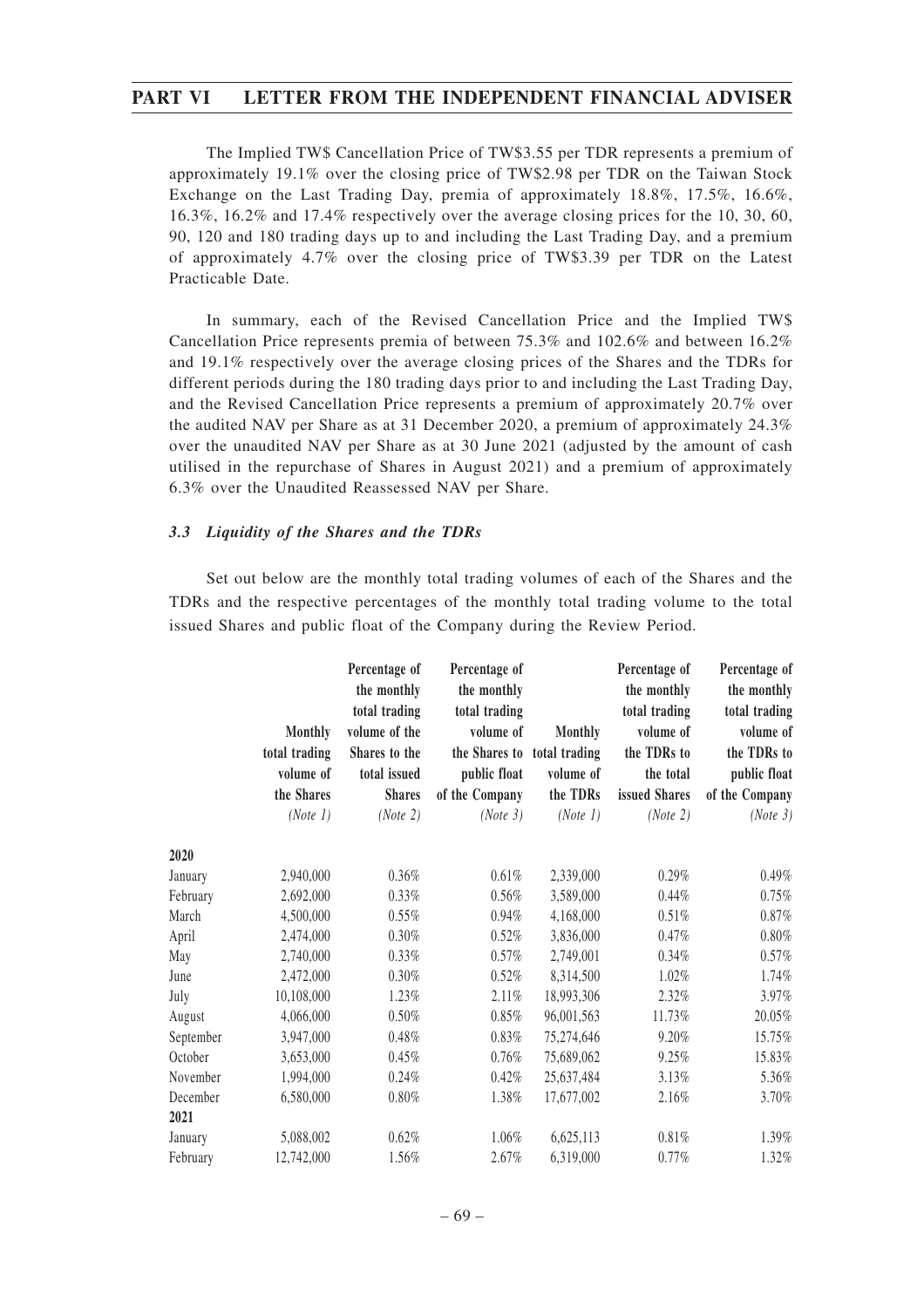|             | <b>Monthly</b><br>total trading<br>volume of<br>the Shares<br>(Note 1) | Percentage of<br>the monthly<br>total trading<br>volume of the<br>Shares to the<br>total issued<br><b>Shares</b><br>(Note 2) | Percentage of<br>the monthly<br>total trading<br>volume of<br>the Shares to total trading<br>public float<br>of the Company<br>(Note 3) | <b>Monthly</b><br>volume of<br>the TDRs<br>(Note 1) | Percentage of<br>the monthly<br>total trading<br>volume of<br>the TDRs to<br>the total<br>issued Shares<br>(Note 2) | Percentage of<br>the monthly<br>total trading<br>volume of<br>the TDRs to<br>public float<br>of the Company<br>(Note 3) |
|-------------|------------------------------------------------------------------------|------------------------------------------------------------------------------------------------------------------------------|-----------------------------------------------------------------------------------------------------------------------------------------|-----------------------------------------------------|---------------------------------------------------------------------------------------------------------------------|-------------------------------------------------------------------------------------------------------------------------|
|             |                                                                        |                                                                                                                              |                                                                                                                                         |                                                     |                                                                                                                     |                                                                                                                         |
| March       | 4,778,000                                                              | 0.58%                                                                                                                        | 1.00%                                                                                                                                   | 6,189,522                                           | 0.76%                                                                                                               | 1.29%                                                                                                                   |
| April       | 4,284,000                                                              | 0.52%                                                                                                                        | 0.90%                                                                                                                                   | 28,040,637                                          | 3.43%                                                                                                               | 5.87%                                                                                                                   |
| May         | 4,420,000                                                              | 0.54%                                                                                                                        | 0.92%                                                                                                                                   | 7,022,134                                           | 0.86%                                                                                                               | 1.47%                                                                                                                   |
| June        | 5,592,000                                                              | 0.68%                                                                                                                        | 1.17%                                                                                                                                   | 3,202,628                                           | 0.39%                                                                                                               | 0.67%                                                                                                                   |
| July        | 5,212,000                                                              | 0.64%                                                                                                                        | 1.09%                                                                                                                                   | 16,025,122                                          | 1.96%                                                                                                               | 3.35%                                                                                                                   |
| August      | 6,598,000                                                              | 0.81%                                                                                                                        | 1.38%                                                                                                                                   | 3,436,926                                           | 0.42%                                                                                                               | 0.72%                                                                                                                   |
| September   | 4,784,000                                                              | 0.59%                                                                                                                        | 1.00%                                                                                                                                   | 2,086,654                                           | 0.26%                                                                                                               | 0.44%                                                                                                                   |
| October     | 58,915,000                                                             | 7.22%                                                                                                                        | 12.36%                                                                                                                                  | 4,847,411                                           | 0.59%                                                                                                               | 1.02%                                                                                                                   |
| November    | 22,422,000                                                             | 2.75%                                                                                                                        | 4.71%                                                                                                                                   | 5,757,197                                           | 0.71%                                                                                                               | 1.21%                                                                                                                   |
| December    | 11,922,000                                                             | 1.46%                                                                                                                        | 2.50%                                                                                                                                   | 2,519,106                                           | $0.31\%$                                                                                                            | 0.53%                                                                                                                   |
| From        |                                                                        |                                                                                                                              |                                                                                                                                         |                                                     |                                                                                                                     |                                                                                                                         |
| 1 January   |                                                                        |                                                                                                                              |                                                                                                                                         |                                                     |                                                                                                                     |                                                                                                                         |
| 2022 to the |                                                                        |                                                                                                                              |                                                                                                                                         |                                                     |                                                                                                                     |                                                                                                                         |
| Latest      |                                                                        |                                                                                                                              |                                                                                                                                         |                                                     |                                                                                                                     |                                                                                                                         |
| Practicable |                                                                        |                                                                                                                              |                                                                                                                                         |                                                     |                                                                                                                     |                                                                                                                         |
| Date        | 32,747,128                                                             | 4.01%                                                                                                                        | 6.87%                                                                                                                                   | 17,370,336                                          | 2.31%                                                                                                               | 3.65%                                                                                                                   |

*Notes:*

(1) Source: The websites of the Stock Exchange and the Taiwan Stock Exchange

(2) Based on the total number of issued Shares at the end of each month or at the Latest Practicable Date, as applicable

(3) Based on the total number of issued Shares at the end of each month or at the Latest Practicable Date, as applicable, minus the Shares held by the Offeror and the Offeror Concert Parties as at the Latest Practicable Date

We note from the above table that the monthly trading volumes of the Shares were relatively thin from January 2020 to September 2021 which ranged from approximately 0.24% to 1.56% of the total number of the Shares in issue and approximately 0.42% to 2.67% of the Shares held by the public. Within 435 active trading days (a trading day which the trading of Shares was not suspended) for the period from 1 January 2020 to the Last Trading Day (the "**Period Before Publication of the Announcement**"), there were (i) 61 trading days with no Shares traded, representing approximately 14.0% of the total active trading days of the Shares in the Period Before Publication of the Announcement; (ii) 386 trading days with less than 500,000 Shares traded, representing approximately 88.5% of total active trading days of the Shares in the Period Before Publication of the Announcement; and (iii) 415 trading days with less than 1,000,000 Shares traded, representing approximately 95.2% of total active trading days of the Shares in the Period Before Publication of the Announcement. The above statistics illustrate that the trading of the Shares during the Period Before Publication of the Announcement was not active.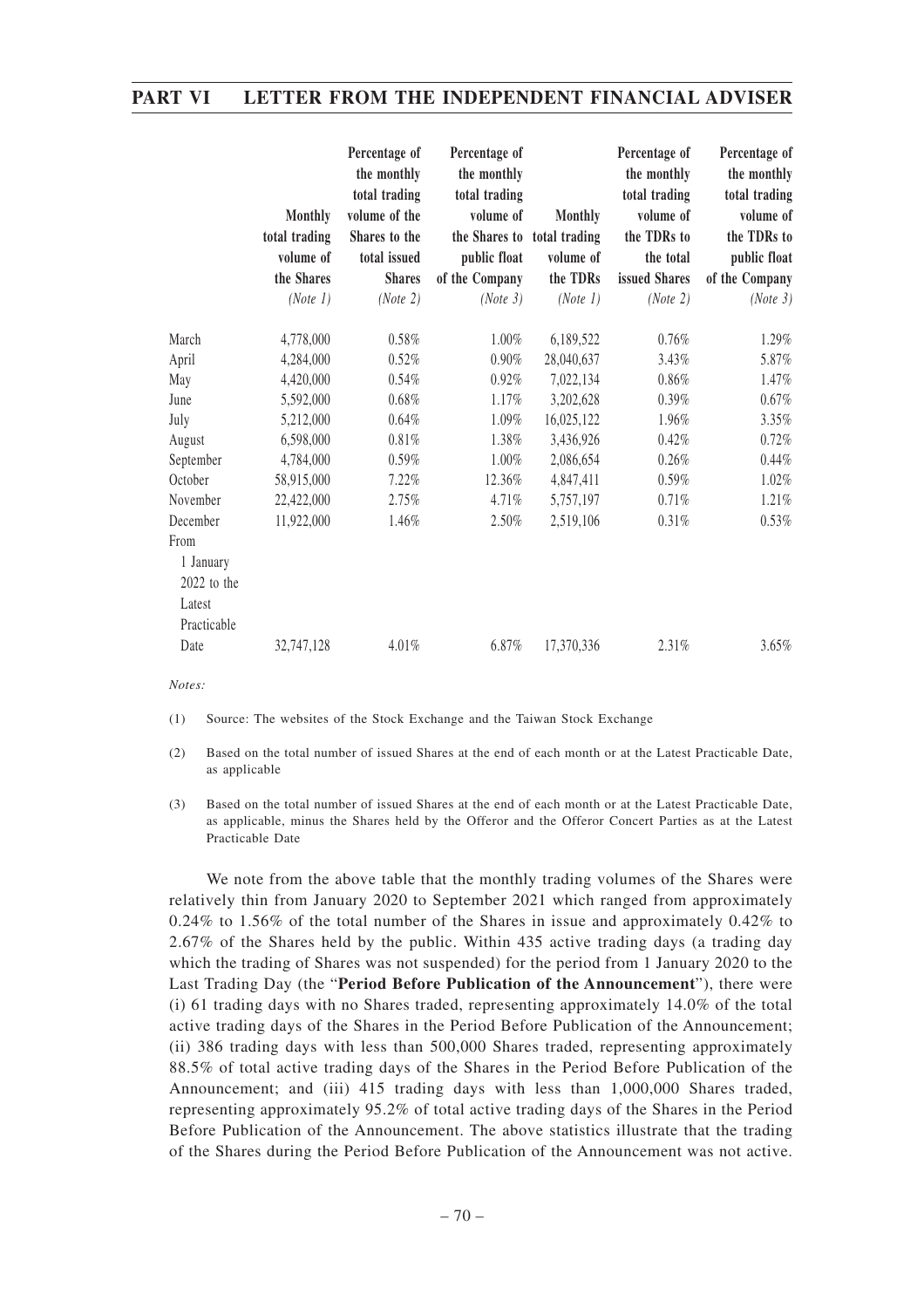From October 2021 to the Latest Practicable Date, the monthly trading volumes of the Shares ranged from approximately 1.46% to 7.22% of the total number of the Shares in issue and approximately 2.5% to 12.36% of the Shares held by the public.

From January 2020 to June 2020, the monthly trading volumes of the TDRs ranged from approximately 0.29% to 1.02% of the total number of the Shares in issue and approximately 0.49% to 1.74% of the Shares held by the public. Trading volume of the TDRs subsequently increased for the rest of 2020, with monthly trading volumes of the TDRs for the period from July to December 2020 ranged from approximately 2.16% to 11.73% of the total number of the Shares in issue and approximately 3.70% to 20.05% of the Shares held by the public as a result of the relatively volatile trading of most of the depository receipts listed on the Taiwan Stock Exchange during that period as abovementioned. Since January 2021 to the Latest Practicable Date, the monthly trading volumes of the TDRs ranged from approximately 0.26% to 3.43% of the total number of the Shares in issue and approximately 0.44% to 5.87% of the Shares held by the public.

In our view, the liquidity of the Shares was relatively thin and there may not be sufficient liquidity in the Shares and an active market for the Shareholders to dispose of considerable amount of their Shares in the open market without having an adverse impact on the price level of the Shares. While the liquidity of the TDRs was relatively higher in the second half of 2020, should the TDR Holders choose to sell a significant number of their units in the market, a certain degree of downward pressure could be expected.

### *3.4 Historical Discount of the Share price to the Unaudited Reassessed NAV per Share*

The Revised Cancellation Price of HK\$0.999 per Scheme Share represents a premium of approximately 6.3% over the Unaudited Reassessed NAV per Share of approximately HK\$0.94. We have reviewed the discounts of Share price to the Unaudited Reassessed NAV per Share during the Period Before Publication of the Announcement, which is set out as follows.



*Source: Website of the Stock Exchange*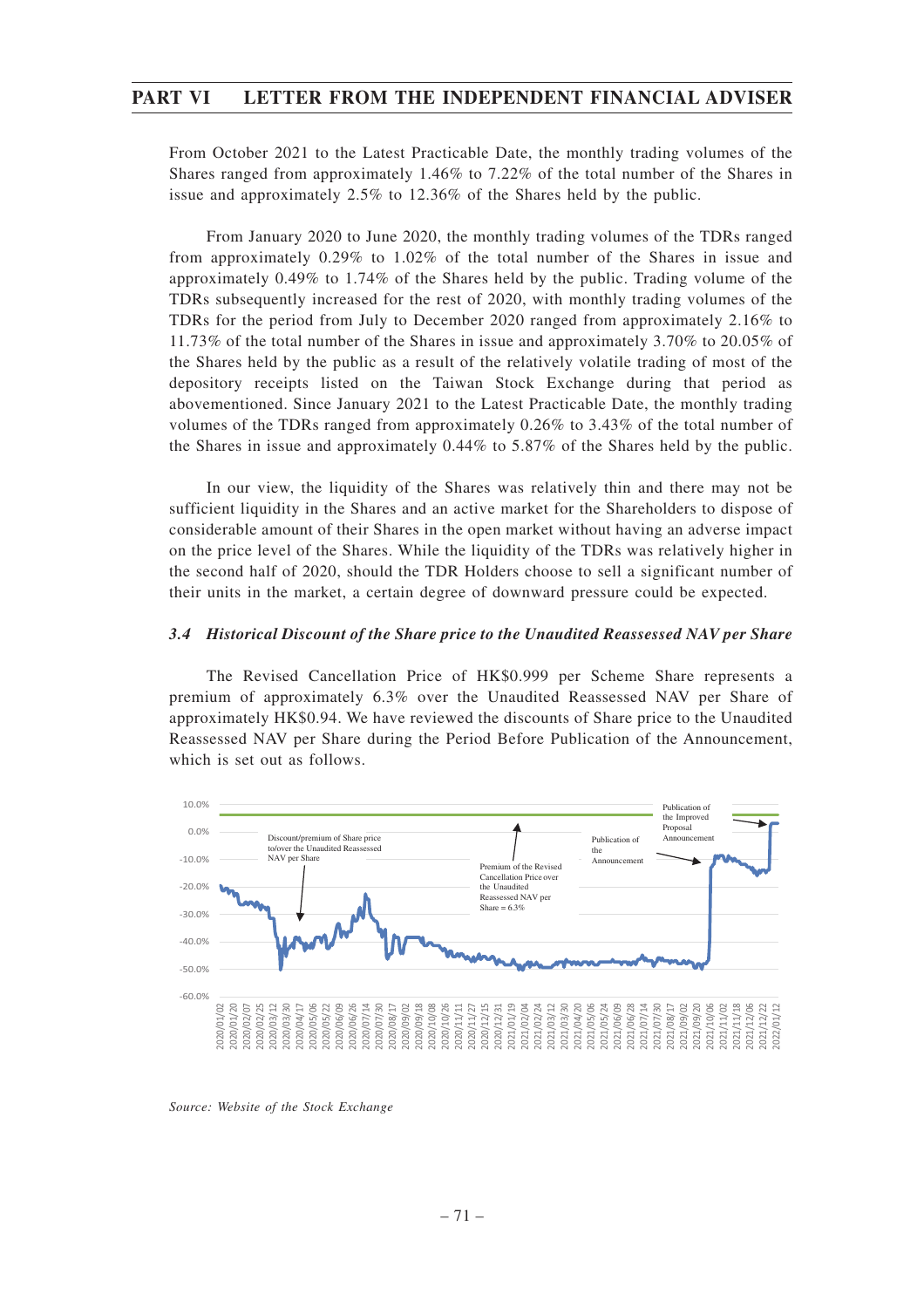As set out in the graph above, the Shares have been trading at a discount to the Unaudited Reassessed NAV per Share throughout the Period Before Publication of the Announcement, ranging from 19.5% to 50.2%. The Revised Cancellation Price represents a premium of approximately 6.3% over the Unaudited Reassessed NAV per Share, which is significantly higher than the historical discounts of the Share price to the Unaudited Reassessed NAV per Share during the Period Before Publication of the Announcement.

The Revised Cancellation Price represents premia of between 75.3% and 102.6% over the average closing prices of the Shares for different periods during the 180 trading days prior to and including the Last Trading Day. The liquidity of the Shares has been relatively thin in the Period Before Publication of the Announcement and therefore the Improved Proposal provides an opportunity for the Scheme Shareholders to realise their investments immediately. The recent performance of the Shares is, in our opinion, due to the release of the Announcement and the Improved Proposal Announcement. Shareholders should therefore be aware that the current Share price may not be sustainable if the Improved Proposal and the Scheme lapse.

### **4. Comparison with the Comparable Companies**

In assessing the fairness and reasonableness of the Revised Cancellation Price, we attempted to compare the Revised Cancellation Price against the market valuation of other comparable companies engaging in businesses similar to that of the Group using the price-to-earnings ratio ("**PE ratio**") and the price-to-book ratio ("**PB ratio**"), which are commonly used valuation multiples. Although PE ratio or other earnings-based ratios would be a more relevant benchmark in assessing companies engaged in manufacturing businesses than PB ratio, the Company recorded a net loss in FY2020, being the financial year of the Company's latest published audited accounts, and thus the assessment of the fairness and reasonableness of the Revised Cancellation Price using PE ratio is infeasible. Nevertheless, for the purpose of providing additional reference to the Independent Shareholders, we have sought to identify comparable companies on Bloomberg based on the criteria that the company (i) is listed on the Main Board of the Stock Exchange; (ii) has a market capitalisation of not more than HK\$15 billion; and (iii) is engaged in the manufacturing and sales of optical and opto-electronic products (the "**Similar Business**") which is similar to the principal business of the Group and over 50% of the revenue of the company was contributed by the Similar Business in its latest financial year.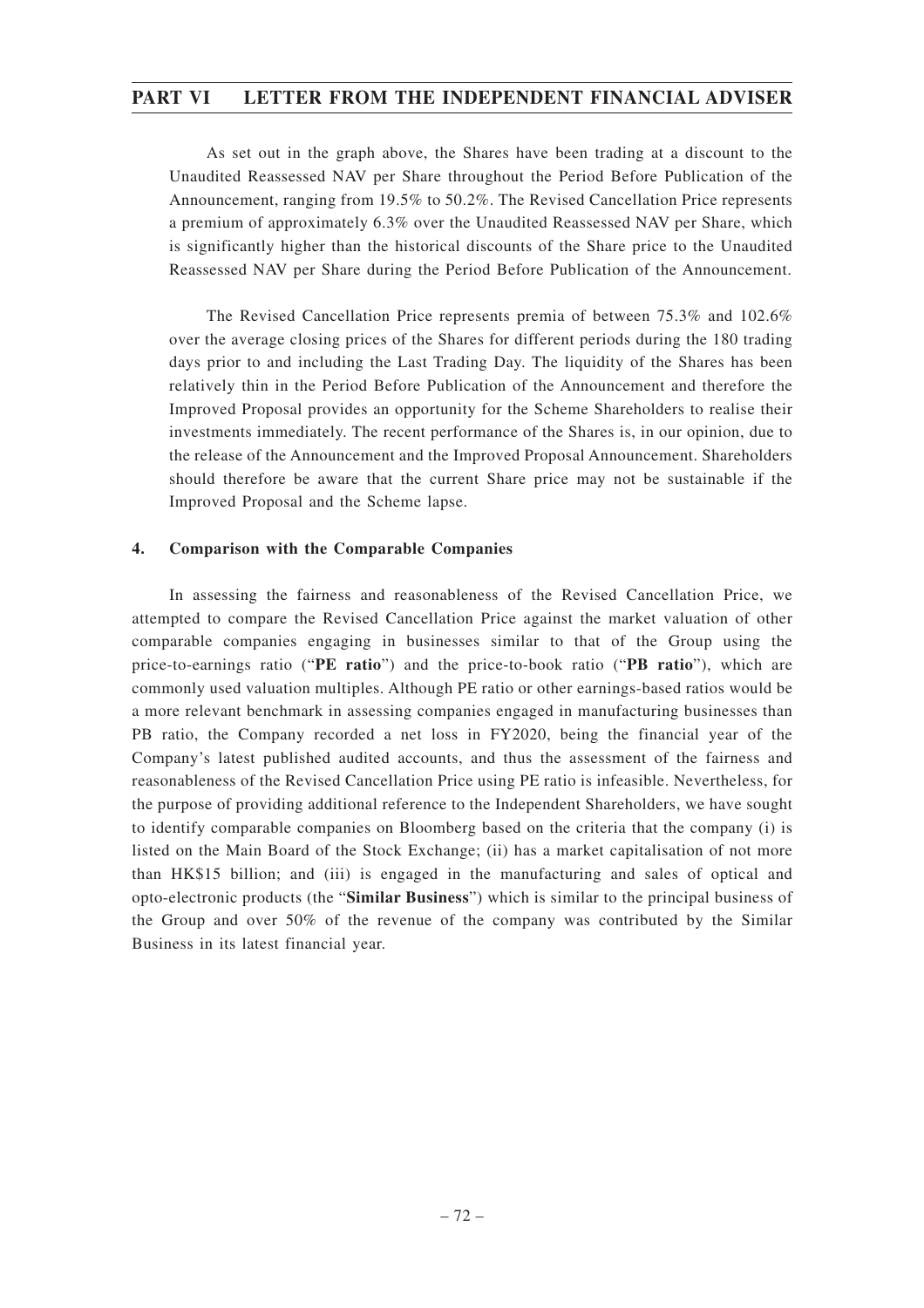We have identified an exhaustive list of three companies (the "**Comparable Companies**") which met our above-mentioned criteria. Despite the market capitalisation as at the Latest Practicable Date of Sky Light Holdings Limited, being approximately HK\$181 million is closer to the Implied Market Capitalisation (as defined below) of the Company of approximately HK\$816 million as compared to those of Cowell e Holdings Inc. ("**Cowell**") of approximately HK\$8,661 million and Q Technology (Group) Company Limited ("**Q Tech**") of approximately HK\$11,406 million, we also set out the information of Cowell and Q Tech so as to provide further information to the Independent Shareholders. Set out below are the details of the Comparable Companies:

|   | Comparable<br>Companies          | <b>Stock</b><br>Code | <b>Principal Activities</b>                                                                                                                                                                                                              | $%$ revenue<br>generated from<br>Similar<br><b>Business in</b><br>most recent<br>financial year | Market<br>Capitalisation as<br>at the Latest<br><b>Practicable Date</b><br>(Note 1)<br>HK\$' million | Profit<br>attributable<br>to the<br>shareholders in<br>the latest<br>financial year<br>(Note 2)<br>HK\$' million | Net Asset<br>Value as at<br>the latest<br>financial<br>reporting<br>date<br>(Note 3)<br>HK\$' million | PE ratio<br>(Note 2) | PB ratio<br>(Note 3) |
|---|----------------------------------|----------------------|------------------------------------------------------------------------------------------------------------------------------------------------------------------------------------------------------------------------------------------|-------------------------------------------------------------------------------------------------|------------------------------------------------------------------------------------------------------|------------------------------------------------------------------------------------------------------------------|-------------------------------------------------------------------------------------------------------|----------------------|----------------------|
| 1 | Sky Light<br>Holdings<br>Limited | 3882                 | principally engaged in the<br>development, manufacture<br>and sale of action cameras<br>and related accessories and<br>other digital imaging<br>products                                                                                 | 100%                                                                                            | 181                                                                                                  | Loss                                                                                                             | 212                                                                                                   | NA                   | 0.85                 |
| 2 | Cowell                           | 1415                 | principally engaged in<br>camera modules businesses<br>through the design,<br>development, manufacture<br>and sales of camera<br>modules for mobile devices<br>and home appliances and<br>optical components for<br>optical disk drivers | 100%                                                                                            | 8,661                                                                                                | 329                                                                                                              | 2,137                                                                                                 | 26.33                | 4.05                 |
| 3 | Q Tech                           | 1478                 | principally engaged in the<br>design, research,<br>development, manufacture<br>and sales of camera<br>modules                                                                                                                            | 88%                                                                                             | 11,406                                                                                               | 983                                                                                                              | 5,116                                                                                                 | 11.60                | 2.23                 |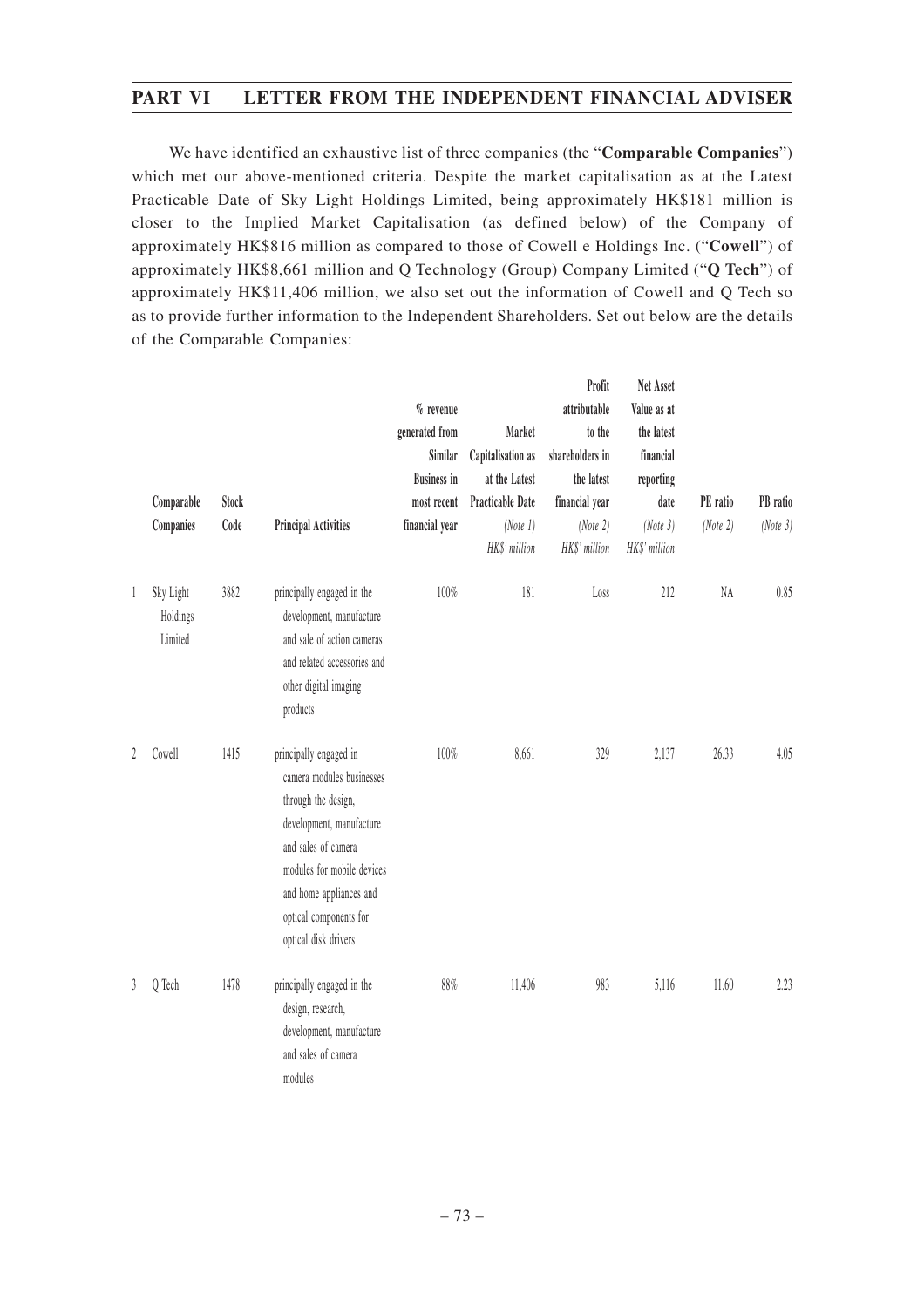|             |       |                             | $%$ revenue<br>generated from<br>Similar<br><b>Business in</b> | Market<br>Capitalisation as<br>at the Latest               | Profit<br>attributable<br>to the<br>shareholders in<br>the latest | Net Asset<br>Value as at<br>the latest<br>financial<br>reporting |                         |                                               |
|-------------|-------|-----------------------------|----------------------------------------------------------------|------------------------------------------------------------|-------------------------------------------------------------------|------------------------------------------------------------------|-------------------------|-----------------------------------------------|
| Comparable  | Stock |                             | most recent                                                    | <b>Practicable Date</b>                                    | financial year                                                    | date                                                             | PE ratio                | PB ratio                                      |
| Companies   | Code  | <b>Principal Activities</b> | financial year                                                 | (Note 1)<br>HK\$' million                                  | (Note 2)<br>HK\$' million                                         | (Note 3)<br>HK\$' million                                        | (Note 2)                | (Note 3)                                      |
| The Company |       |                             | 100%                                                           | 816<br>("Implied<br>Market<br>Capitalisation")<br>(Note 4) | Loss                                                              | 771<br>(Note 5)                                                  | NA                      | $1.06$<br>("Implied<br>PB ratio")<br>(Note 6) |
|             |       |                             | Maximum<br>Minimum<br>Mean                                     |                                                            |                                                                   |                                                                  | 26.33<br>11.60<br>18.97 | 4.05<br>0.85<br>2.38                          |

*Source: Bloomberg and the website of the Stock Exchange*

*Notes:*

- 1. The market capitalisations of the Comparable Companies are calculated based on their respective closing prices on the Latest Practicable Date multiplied by the number of issued shares of the Comparable Companies as set out in their respective monthly returns for 31 December 2021.
- 2. The PE ratio of the Comparable Companies are calculated based on the market capitalisation of the Comparable Companies as at the Latest Practicable Date divided by the profit attributable to the shareholders of the Comparable Companies during the latest financial year extracted from the respective latest financial reports at the exchange rate of US\$1.00 =  $HK$7.75$  and  $RMB1.00 = HK$1.17$ .
- 3. The PB ratio of the Comparable Companies are calculated based on the market capitalisation of the Comparable Companies as at the Latest Practicable Date divided by the NAV attributable to the shareholders of the Comparable Companies as at the latest financial reporting date extracted from the respective latest financial reports at the exchange rate of US\$1.00 =  $HK$7.75$  and RMB1.00 =  $HK$1.17$ .
- 4. The Implied Market Capitalisation of the Company of HK\$816 million is calculated based the Revised Cancellation Price multiplied by the number of issued Shares as at the Latest Practicable Date.
- 5. Based on the Unaudited Reassessed NAV of US\$99,450,000 calculated at the exchange rate of US\$1.00 = HK\$7.75.
- 6. The Implied PB ratio represented by the Revised Cancellation Price is calculated based on the Revised Cancellation Price of HK\$0.999 per Scheme Share divided by the Unaudited Reassessed NAV per Share of approximately HK\$0.94.

As set out in the table above, the PB ratios of the three Comparable Companies are ranged from 0.85 times to 4.05 times, with a mean of 2.38 times. The Implied PB ratio based on the Revised Cancellation Price of 1.06 times is lower than the mean of the PB ratios of the Comparable Companies, but within range of the PB ratios of the Comparable Companies.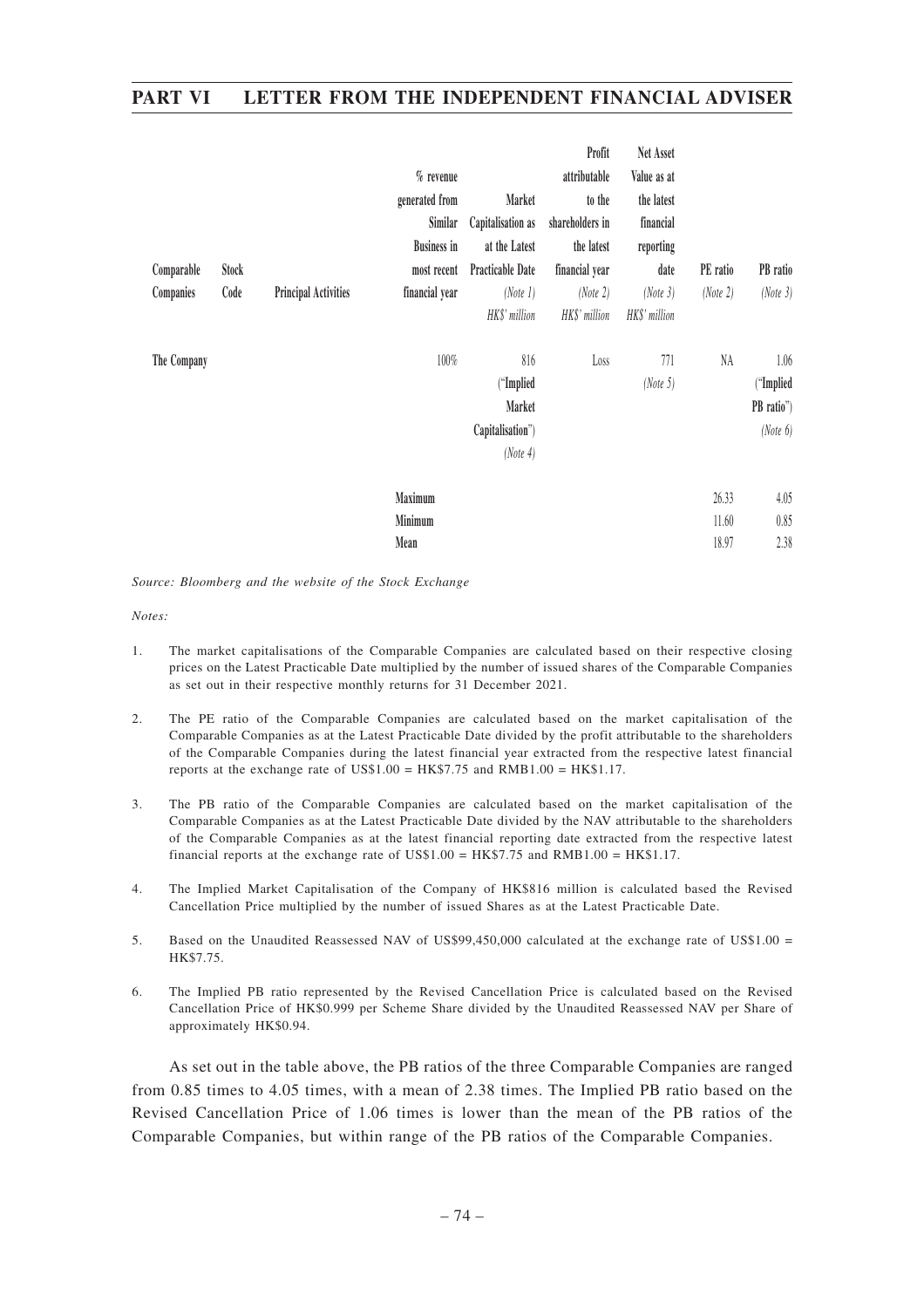Shareholders should note that each of the Comparable Company may not be entirely comparable to the Group in terms of market capitalisation, geographical spread of activities, scale of operations, asset base, cash position, capital structure, minority interest, risk profile, target customers, track record, composition of business activities, product mix, future prospects and other relevant criteria. All these factors may affect the valuation of a company as indicated by the varied range of results in our comparison.

### **5. Privatisation precedents**

To further assess the fairness and reasonableness of the terms of the Improved Proposal, we have identified all successful privatisation proposals (the "**Privatisation Precedents**") of companies listed on the Main Board of the Stock Exchange, which were announced during the 12-month period prior to and including the date of the Announcement (i.e. 15 October 2021), had been approved and de-listed as at the Latest Practicable Date. The Privatisation Precedents represent an exhaustive list of privatisation proposals meeting the said criteria. Set out below is the comparison between the Improved Proposal and the Privatisation Precedents in terms of the cancellation price over the historical share prices and NAV and/or adjusted or re-assessed NAV (as applicable) of the offeree companies. Although the principal activities, financial fundamentals and scale of each of the Privatisation Precedents vary and some aspects of pricing may be industry-specific, we consider the Privatisation Precedents provide a meaningful reference of the market trend of the pricing of the recent transactions of this type in the Hong Kong equity capital market.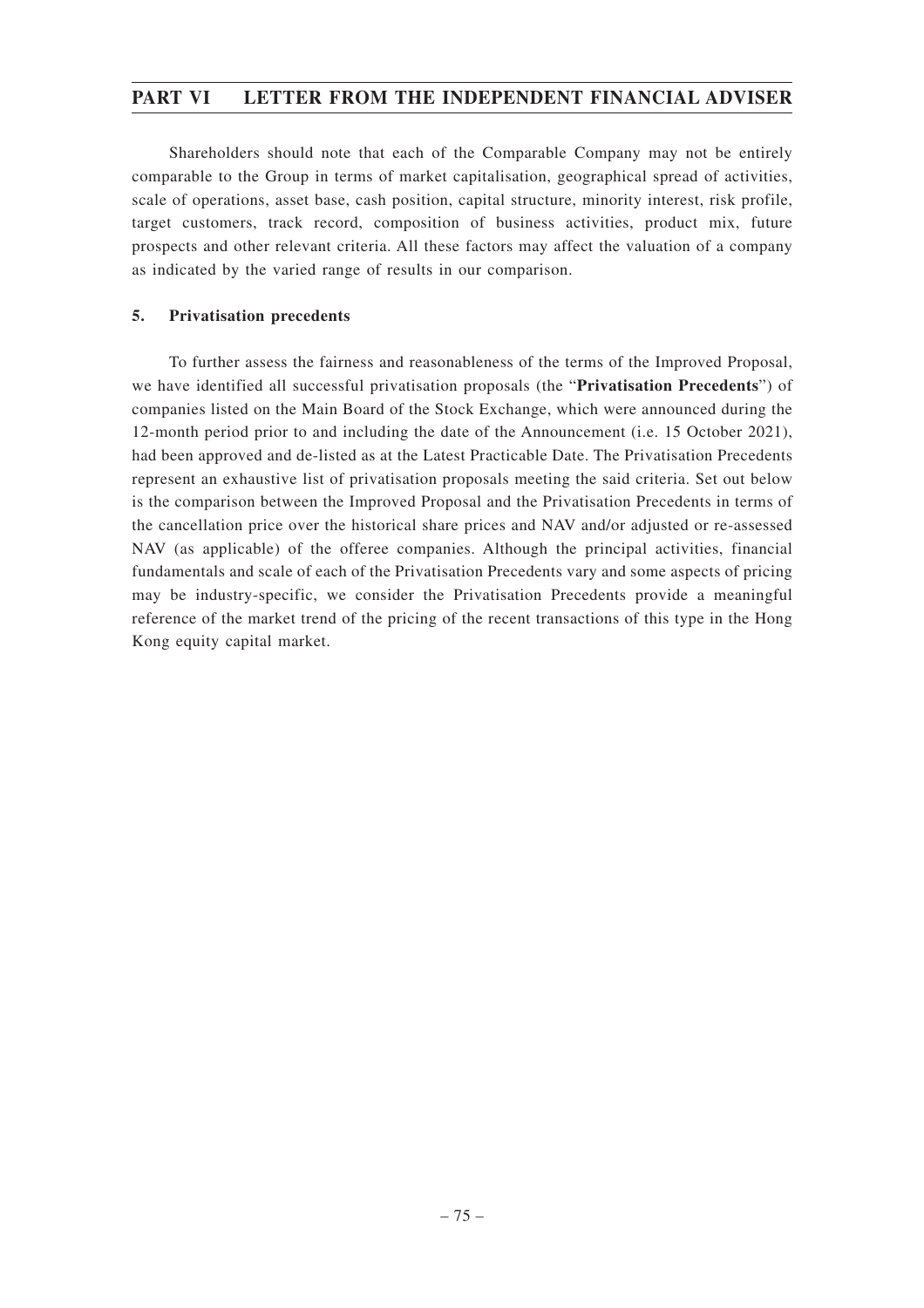|             |                                        |       |          |               |                                                        |          |           |            |            | Premium/(discount) of the    |                              |
|-------------|----------------------------------------|-------|----------|---------------|--------------------------------------------------------|----------|-----------|------------|------------|------------------------------|------------------------------|
|             |                                        |       |          |               |                                                        |          |           |            |            | cancellation price over/(to) |                              |
|             |                                        |       |          |               |                                                        |          |           |            |            | the latest reported          |                              |
|             |                                        |       |          |               | Premium/(discount) of the cancellation price over/(to) |          |           |            |            |                              | adjusted/                    |
|             |                                        |       |          |               | the closing price/average closing price per share      |          |           |            |            |                              | re-assessed                  |
|             |                                        |       | on the   | for the       | for the                                                | for the  | for the   | for the    | for the    | NAV                          | NAV                          |
|             |                                        |       | last     | last 10       | last30                                                 | last 60  | last 90   | last 120   | last 180   | attributable                 | attributable                 |
|             |                                        |       | trading  | trading       | trading                                                | trading  | trading   | trading    | trading    | to owners of                 | to owners of                 |
|             |                                        |       | day      | days          | days                                                   | day      | days      | days       | days       | the company                  | the company                  |
| Date        |                                        | Stock | (Notes   | (Notes        | (Notes                                                 | (Notes   | (Notes    | (Notes     | (Notes     | per share                    | per share                    |
| (Note 1)    | Company name                           | Code  | 2 & 3    | $2 \ \& \ 3)$ | $2$ & $3)$                                             | 2 & 3    | 2 & 3     | 2 & 3      | 2 & 3      | (Note $3)$                   | (Notes 3 & 4)                |
| 29 Jul 2021 | Good Friend International              | 2398  | $50.0\%$ | $73.8\%$      | $61.6\%$                                               | $49.0\%$ | $38.9\%$  | $33.6\%$   | $28.4\%$   | $31.6\%$                     | $(20.21)\%$                  |
|             | Holdings Inc.                          |       |          |               |                                                        |          |           |            |            |                              |                              |
| 27 Jul 2021 | Nature Home Holding Company<br>Limited | 2083  | 39.3%    | $38.0\%$      | $31.6\%$                                               | $30.9\%$ | 38.4%     | 45.3%      | 53.2%      | $(19.0)\%$                   | $(23.1)\%$                   |
| 9 Jul 2021  | Beijing Capital Land Ltd.              | 2868  | $62.8\%$ | $76.9\%$      | 127.4%                                                 | 149.9%   | $142.5\%$ | $132.1\%$  | 122.4%     | (37.7)%                      | $(49.0)\%$                   |
| 25 Jun 2021 | Bestway Global Holding Inc             | 3358  | $27.0\%$ | $32.8\%$      | $47.1\%$                                               | $62.8\%$ | $72.0\%$  | 84.5%      | $101.8\%$  | $10.9\%$                     | $0.0\%$                      |
| 18 May 2021 | Chong Hing Bank Limited                | $\Xi$ | $97.0\%$ | $102.5\%$     | $107.3\%$                                              | 109.9%   | 113.5%    | 114.9%     | 119.6%     | $(9.2)\%$                    | Ž                            |
| 20 Apr 2021 | Inner Mongolia Energy                  | 1649  | $51.3\%$ | 54.6%         | $40.6\%$                                               | 29.5%    | 25.6%     | 28.8%      | 34.4%      | 55.2%                        | $\lesssim$                   |
|             | Engineering Co Ltd                     |       |          |               |                                                        |          |           |            |            |                              |                              |
| 28 Feb 2021 | Xiezhong International Holdings        | 3663  | 17.6%    | $20.8\%$      | 27.9%                                                  | 39.1%    | 40.6%     | 34.2%      | 14.3%      | 116.2%                       | 400.0%                       |
|             | $\Box$                                 |       |          |               |                                                        |          |           |            |            |                              | (Note 5)                     |
| 25 Feb 2021 | Sichuan Languang Justbon               | 2606  | 31.1%    | 37.3%         | $38.0\%$                                               | $51.0\%$ | 46.8%     | 34.7%      | $18.4\%$   | $218.1\%$                    | ΧÁ                           |
|             | Services Group Co., Ltd                |       |          |               |                                                        |          |           |            |            |                              |                              |
| 5 Feb 2021  | Zhejiang Cangnan Instrument            | 1743  | 15.2%    | $13.1\%$      | $19.0\%$                                               | $25.3\%$ | $2.0\%$   | $(16.7)$ % | $(36.8)\%$ | $20.2\%$                     | $\stackrel{\triangle}{\geq}$ |
|             | Group Company Ltd                      |       |          |               |                                                        |          |           |            |            |                              |                              |
| 22 Jan 2021 | Zhuhai Holdings Investment             | 908   | 37.8%    | 37.5%         | 53.3%                                                  | 55.8%    | 57.6%     | 64.4%      | 83.5%      | 76.4%                        | $(21.5)\%$                   |
|             | Group Ltd                              |       |          |               |                                                        |          |           |            |            |                              |                              |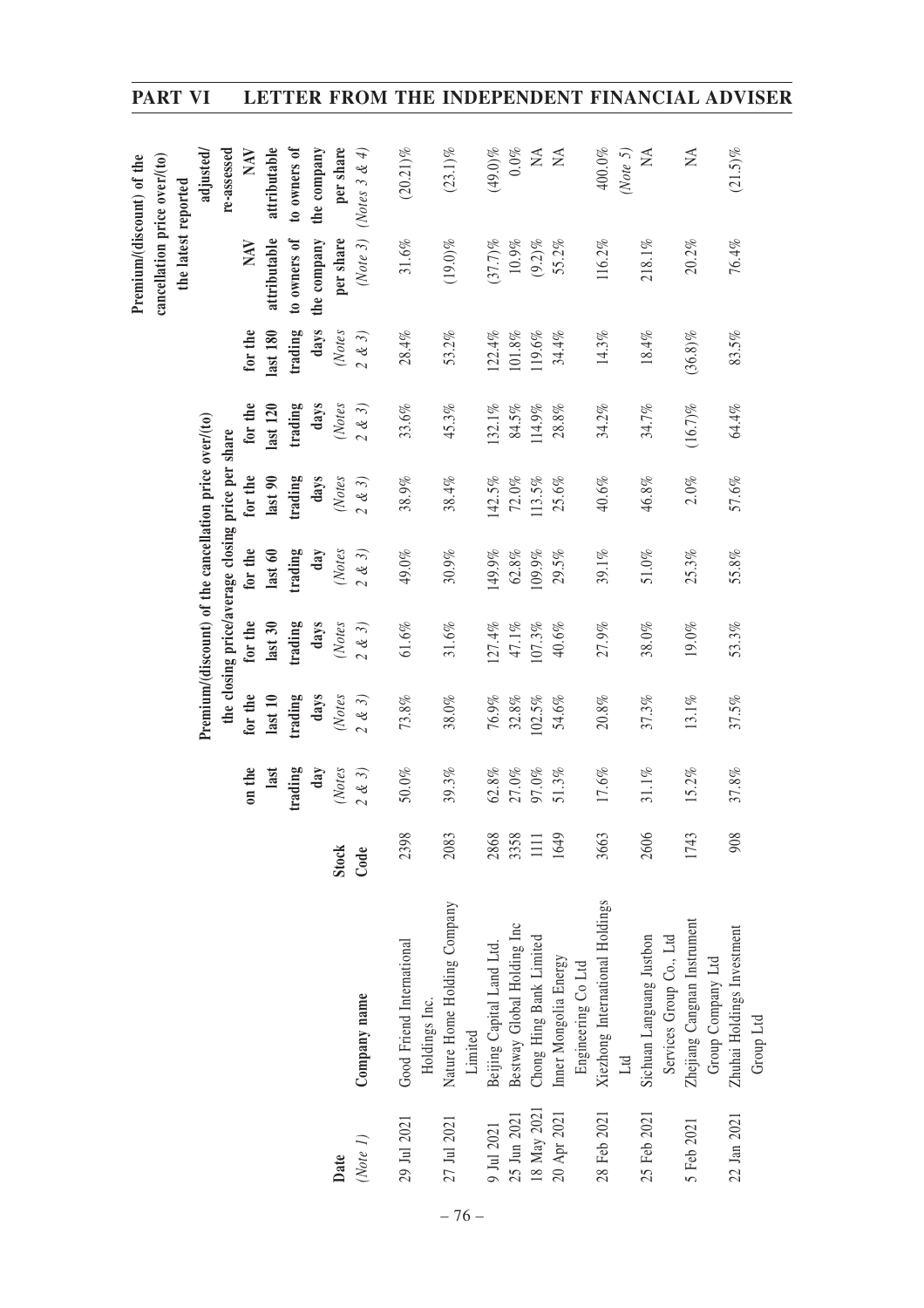|             |                                  |              |            |               |                                                        |           |           |               |           | Premium/(discount) of the    |                        |
|-------------|----------------------------------|--------------|------------|---------------|--------------------------------------------------------|-----------|-----------|---------------|-----------|------------------------------|------------------------|
|             |                                  |              |            |               |                                                        |           |           |               |           | cancellation price over/(to) |                        |
|             |                                  |              |            |               |                                                        |           |           |               |           | the latest reported          |                        |
|             |                                  |              |            |               | Premium/(discount) of the cancellation price over/(to) |           |           |               |           |                              | adjusted,              |
|             |                                  |              |            |               | the closing price/average closing price per share      |           |           |               |           |                              | re-assessed            |
|             |                                  |              | on the     | for the       | for the                                                | for the   | for the   | for the       | for the   | NAV                          | NAV                    |
|             |                                  |              | last       | last 10       | last 30                                                | last 60   | last 90   | last 120      | last 180  | attributable                 | attributable           |
|             |                                  |              | trading    | trading       | trading                                                | trading   | trading   | trading       | trading   | to owners of                 | to owners of           |
|             |                                  |              | day        | days          | days                                                   | day       | days      | days          | days      | the company                  | the company            |
| Date        |                                  | <b>Stock</b> | (Notes     | (Notes        | (Notes                                                 | (Notes    | (Notes    | (Notes        | (Notes    | per share                    | per share              |
| (Note 1)    | Company name                     | Code         | 2 & 3      | $2 \ \& \ 3)$ | $2 \ \& \ 3)$                                          | 2 & 3     | 2 & 3     | $2 \ \& \ 3)$ | 2 & 3     |                              | (Note 3) (Notes 3 & 4) |
| 21 Jan 2021 | Polytec Asset Holdings Ltd       | 208          | 61.3%      | 63.2%         | $74.5\%$                                               | 96.2%     | $105.3\%$ | 106.4%        | 99.2%     | $(53.0)\%$                   | $(54.6)\%$             |
| 20 Jan 2021 | Zhejiang New Century Hotel       | 1158         | 24.7%      | 22.3%         | $20.8\%$                                               | $19.6\%$  | $20.5\%$  | 23.1%         | $28.0\%$  | 174.8%                       | ΧÁ                     |
|             | Management Co Ltd                |              |            |               |                                                        |           |           |               |           |                              |                        |
| 17 Jan 2021 | HKC (Holdings) Limited           | 190          | 120.4%     | 123.2%        | 118.3%                                                 | $108.4\%$ | 99.1%     | $92.9\%$      | $78.0\%$  | $(70.2)\%$                   | $(68.3)\%$             |
| 13 Jan 2021 | China Machinery Engineering      | 1829         | 45.1%      | 99.1%         | 119.5%                                                 | 127.7%    | 126.0%    | 117.7%        | 104.6%    | $(29.4)\%$                   | ΧÁ                     |
|             | Corporation                      |              |            |               |                                                        |           |           |               |           |                              |                        |
| 22 Dec 2020 | Huifu Payment Ltd                | 1806         | $26.8\%$   | $41.8\%$      | $47.0\%$                                               | 55.4%     | 44.9%     | 36.6%         | 45.7%     | $81.5\%$                     | $\lesssim$             |
| 18 Dec 2020 | SHK Hong Kong Industries Ltd     | 666          | $50.0\%$   | $52.5\%$      | 57.1%                                                  | 66.2%     | 69.4%     | 69.7%         | $71.5\%$  | $(21.6)\%$                   | $\leq$                 |
| 17 Dec 2020 | Rivera (Holdings) Ltd            | 281          | $62.5\%$   | 63.7%         | $63.6\%$                                               | $71.1\%$  | $73.3\%$  | $71.8\%$      | 63.9%     | $(33.1)\%$                   | $(57.6)\%$             |
| 14 Dec 2020 | Creative Enterprise Holdings Ltd | 3992         | $(23.4)\%$ | $0.6\%$       | $14.5\%$                                               | $17.0\%$  | 27.3%     | 33.3%         | $42.2\%$  | 124.0%                       | Ž                      |
| 6 Dec 2020  | I.T Limited                      | 999          | $54.6\%$   | 96.6%         | 135.5%                                                 | 162.4%    | 173.0%    | $170.4\%$     | 156.7%    | $73.1\%$                     | $\lesssim$             |
| 13 Nov 2020 | CAR Inc                          | 699          | $18.0\%$   | 31.4%         | $52.2\%$                                               | 55.8%     | 57.1%     | $64.1\%$      | 45.7%     | $102.9\%$                    | $\mathbb{A}$           |
| 30 Oct 2020 | Tonly Electronic Holdings Ltd    | 1249         | 19.0%      | 21.2%         | 28.0%                                                  | 25.5%     | 35.8%     | 45.5%         | 59.4%     | $81.3\%$                     | $\tilde{A}$            |
| 15 Oct 2020 | Shanghai Prime Machinery         | 2345         | 68.4%      | 108.6%        | 110.9%                                                 | 112.6%    | 129.8%    | 139.7%        | 138.4%    | $(41.0)\%$                   | $\mathbb{A}$           |
|             | Company Ltd                      |              |            |               |                                                        |           |           |               |           |                              |                        |
|             | The Revised Cancellation Price   |              | 75.3%      | $101.0\%$     | $102.6\%$                                              | $101.0\%$ | $101.0\%$ | $101.4\%$     | $102.6\%$ | $24.3\%$                     | $6.3\%$                |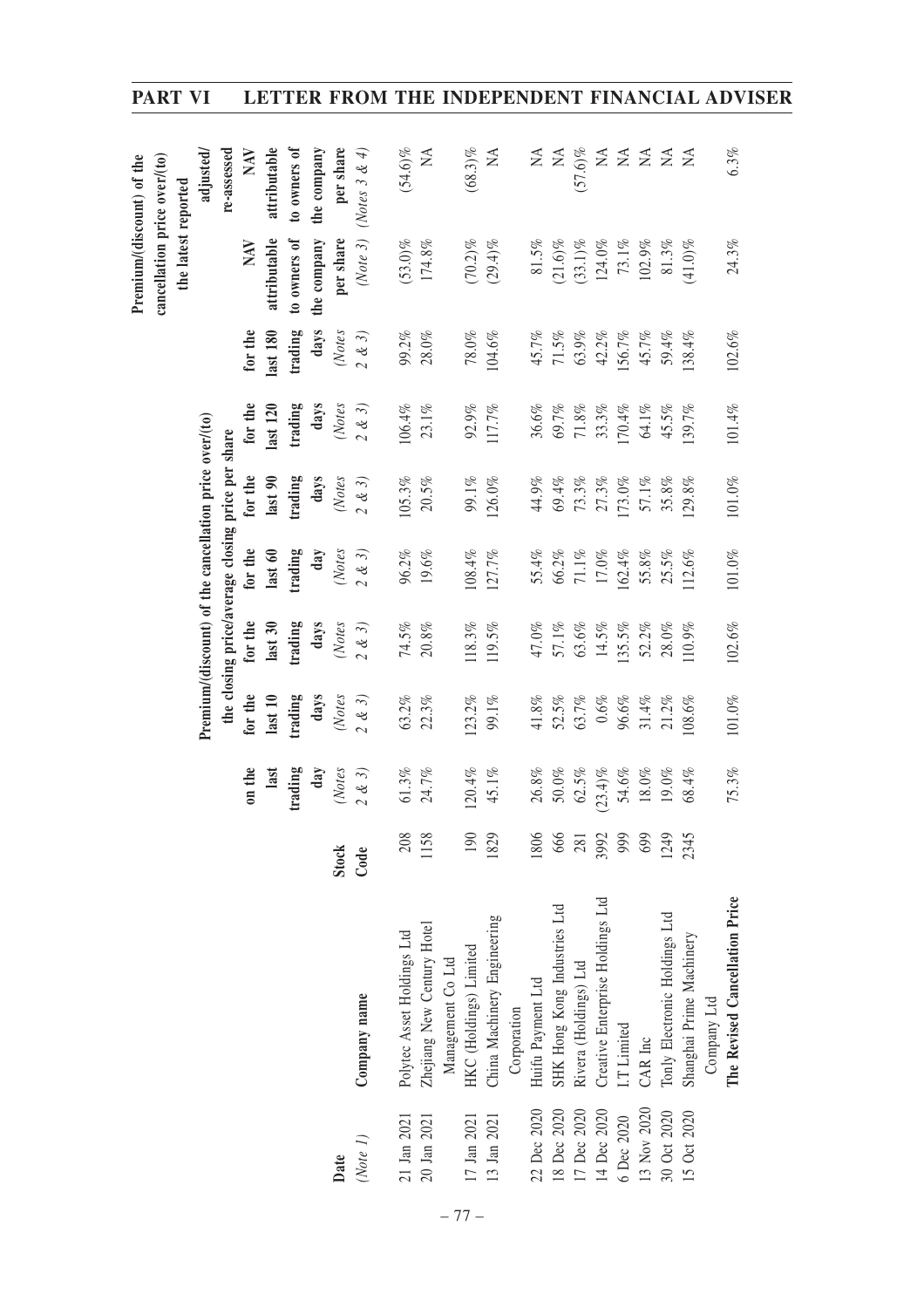|                          |                                                                                                                                                                                                                                                                                                                                                                                                                                                                                                                                                                                                                                                                  |       |            |         |                                                        |               |            |            |            | Premium/(discount) of the                                                                                      |               |
|--------------------------|------------------------------------------------------------------------------------------------------------------------------------------------------------------------------------------------------------------------------------------------------------------------------------------------------------------------------------------------------------------------------------------------------------------------------------------------------------------------------------------------------------------------------------------------------------------------------------------------------------------------------------------------------------------|-------|------------|---------|--------------------------------------------------------|---------------|------------|------------|------------|----------------------------------------------------------------------------------------------------------------|---------------|
|                          |                                                                                                                                                                                                                                                                                                                                                                                                                                                                                                                                                                                                                                                                  |       |            |         |                                                        |               |            |            |            | cancellation price over/(to)                                                                                   |               |
|                          |                                                                                                                                                                                                                                                                                                                                                                                                                                                                                                                                                                                                                                                                  |       |            |         |                                                        |               |            |            |            | the latest reported                                                                                            |               |
|                          |                                                                                                                                                                                                                                                                                                                                                                                                                                                                                                                                                                                                                                                                  |       |            |         | Premium/(discount) of the cancellation price over/(to) |               |            |            |            |                                                                                                                | adjusted/     |
|                          |                                                                                                                                                                                                                                                                                                                                                                                                                                                                                                                                                                                                                                                                  |       |            |         | the closing price/average closing price per share      |               |            |            |            |                                                                                                                | re-assessed   |
|                          |                                                                                                                                                                                                                                                                                                                                                                                                                                                                                                                                                                                                                                                                  |       | on the     | for the | for the                                                | for the       | for the    | for the    | for the    | NAV                                                                                                            | NAV           |
|                          |                                                                                                                                                                                                                                                                                                                                                                                                                                                                                                                                                                                                                                                                  |       | last       | last 10 | last30                                                 | last 60       | last90     | last 120   | last 180   | attributable                                                                                                   | attributable  |
|                          |                                                                                                                                                                                                                                                                                                                                                                                                                                                                                                                                                                                                                                                                  |       | trading    | trading | trading                                                | trading       | trading    | trading    | trading    | to owners of                                                                                                   | to owners of  |
|                          |                                                                                                                                                                                                                                                                                                                                                                                                                                                                                                                                                                                                                                                                  |       | day        | days    | days                                                   | $d$ ay        | days       | days       | days       | the company                                                                                                    | the company   |
| Date                     |                                                                                                                                                                                                                                                                                                                                                                                                                                                                                                                                                                                                                                                                  | Stock | (Notes     | (Notes  | (Notes                                                 | (Notes        | (Notes     | (Notes     | (Notes     | per share                                                                                                      | per share     |
| (Note 1)                 | Company name                                                                                                                                                                                                                                                                                                                                                                                                                                                                                                                                                                                                                                                     | Code  | 2 & 3      | 2 & 3   | 2 & 3                                                  | $2 \ \& \ 3)$ | $2$ & $3)$ | 2 & 3      | 2 & 3      | $(Note 3)$                                                                                                     | (Notes 3 & 4) |
|                          | Maximum                                                                                                                                                                                                                                                                                                                                                                                                                                                                                                                                                                                                                                                          |       | 120.4%     | 123.2%  | 135.5%                                                 | 162.4%        | 173.0%     | 170.4%     | 156.7%     | $218.1\%$                                                                                                      | $0.0\%$       |
|                          | Minimum                                                                                                                                                                                                                                                                                                                                                                                                                                                                                                                                                                                                                                                          |       | $(23.4)\%$ | $0.6\%$ | $14.5\%$                                               | $17.0\%$      | $2.0\%$    | $(16.7)\%$ | $(36.8)\%$ | $(70.2)\%$                                                                                                     | $(68.3)\%$    |
|                          | Average                                                                                                                                                                                                                                                                                                                                                                                                                                                                                                                                                                                                                                                          |       | $43.5\%$   | 55.1%   | 63.4%                                                  | $69.1\%$      | $70.0\%$   | $69.4\%$   | $66.9\%$   | $38.7\%$                                                                                                       | $(36.8)\%$    |
|                          | Median                                                                                                                                                                                                                                                                                                                                                                                                                                                                                                                                                                                                                                                           |       | 42.2%      | 47.1%   | 52.8%                                                  | 55.8%         | 57.3%      | 64.3%      | $61.6\%$   | 25.9%                                                                                                          | $(36.1)\%$    |
|                          | Source: Bloomberg and relevant announcements, scheme documents/offer documents of the Privatisation Precedents published on the website of the Stock Exchange                                                                                                                                                                                                                                                                                                                                                                                                                                                                                                    |       |            |         |                                                        |               |            |            |            |                                                                                                                |               |
| Notes:                   |                                                                                                                                                                                                                                                                                                                                                                                                                                                                                                                                                                                                                                                                  |       |            |         |                                                        |               |            |            |            |                                                                                                                |               |
| $\ddot{ }$               | The date of the Rule 3.5 announcement or the initial                                                                                                                                                                                                                                                                                                                                                                                                                                                                                                                                                                                                             |       |            |         | Rule 3.7 Announcement (where applicable).              |               |            |            |            |                                                                                                                |               |
| $\overline{\mathcal{C}}$ | Up to and including the last trading day of the shares                                                                                                                                                                                                                                                                                                                                                                                                                                                                                                                                                                                                           |       |            |         |                                                        |               |            |            |            | prior to the publication of the Rule 3.5 announcement or the initial Rule 3.7 announcement (where applicable). |               |
| $\dot{\mathfrak{c}}$     | Subject to rounding differences.                                                                                                                                                                                                                                                                                                                                                                                                                                                                                                                                                                                                                                 |       |            |         |                                                        |               |            |            |            |                                                                                                                |               |
| 4.                       | Based on the adjusted/reassessed net asset value per share (where applicable) extracted from the relevant scheme document/offer document of the Privatisation Precedents.                                                                                                                                                                                                                                                                                                                                                                                                                                                                                        |       |            |         |                                                        |               |            |            |            |                                                                                                                |               |
| s.                       | Precedents ranging from approximately 0.0% to -68.3%, we consider it an outlier (the "Outlier") and have not included it in setting out the average, median, maximum and<br>Xiezhong International Holdings Ltd shows a premium of the cancellation price over the re-assessed NAV per share attributable to owners of the company of approximately<br>400.0% due to a revaluation deficit arising from the property valuation report included in the relevant scheme document. Given the significant deviation from other Privatisation<br>minimum of the cancellation price over the adjusted/re-assessed NAV per share attributable to owners of the company. |       |            |         |                                                        |               |            |            |            |                                                                                                                |               |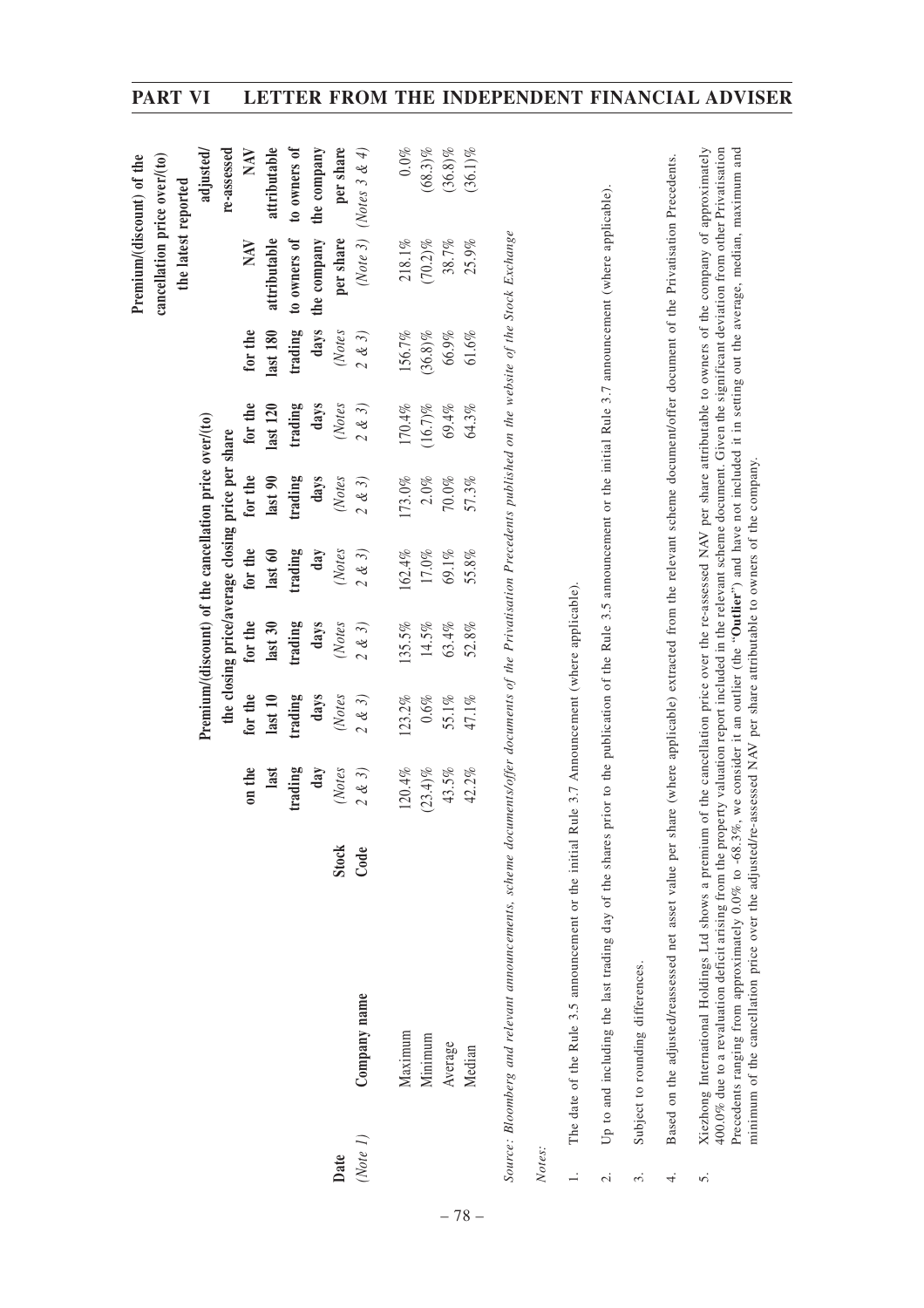According to the above table, we noted that the premia or discounts of the cancellation price of the Privatisation Precedents over or to their respective average share prices for the last trading day, 10, 30, 60, 90, 120 and 180 trading days (up to and including the last trading day) ranged from approximately -23.4% to 120.4%, 0.6% to 123.2%, 14.5% to 135.5%, 17.0% to 162.4%, 2.0% to 173.0%, -16.7% to 170.4% and -36.8% to 156.7%, respectively, with average of approximately 43.5%, 55.1%, 63.4%, 69.1%, 70.0%, 69.4% and 66.9%, respectively and median of 42.2%, 47.1%, 52.8%, 55.8%, 57.3%, 64.3% and 61.6% respectively.

In comparison, the Revised Cancellation Price represents premia over the average closing prices for the last trading day, 10, 30, 60, 90, 120 and 180 trading days (up to and including the Last Trading Date) (the "**Comparison Periods**") of approximately 75.3%, 101.0%, 102.6%, 101.0%, 101.0%, 101.4% and 102.6%, respectively. The said premia as represented by the Revised Cancellation Price (i) fell within the range of the Privatisation Precedents; and (ii) exceeded both median and average of the Privatisation Precedents during the Comparison Periods.

As regards the premium of approximately 24.3% of the Revised Cancellation Price over the unaudited NAV per Share as at 30 June 2021 (adjusted by the amount of cash utilised in the repurchase of Shares from 11 August 2021 to 24 August 2021), it was in the range of those of the Privatisation Precedents which ranged from approximately -70.2% to 218.1% but below the median of approximately 25.9% and the average of approximately 38.7%. The Privatisation Precedents, after excluding the Outlier (refer to note 5 to the table above), show premia over or discounts to the adjusted or re-assessed NAV per share ranging from approximately 0.0% to -68.3%. The Revised Cancellation Price representing a premium of approximately 6.3% over the Unaudited Reassessed NAV per Share is, after excluding the Outlier, above all of the Privatisation Precedents and well above the median discounts of approximately 36.1% and the average discounts of approximately 36.8%. The Independent Shareholders should note that not all the Privatisation Precedents included a property revaluation.

The Independent Shareholders should be reminded that the Privatisation Precedents were conducted under different market conditions and the offeree companies involved do not operate in the same industry and business segment as the Group and therefore the Privatisation Precedents could only provide reference to the Independent Shareholders as to the general market appetite to the privatisation proposals in the market.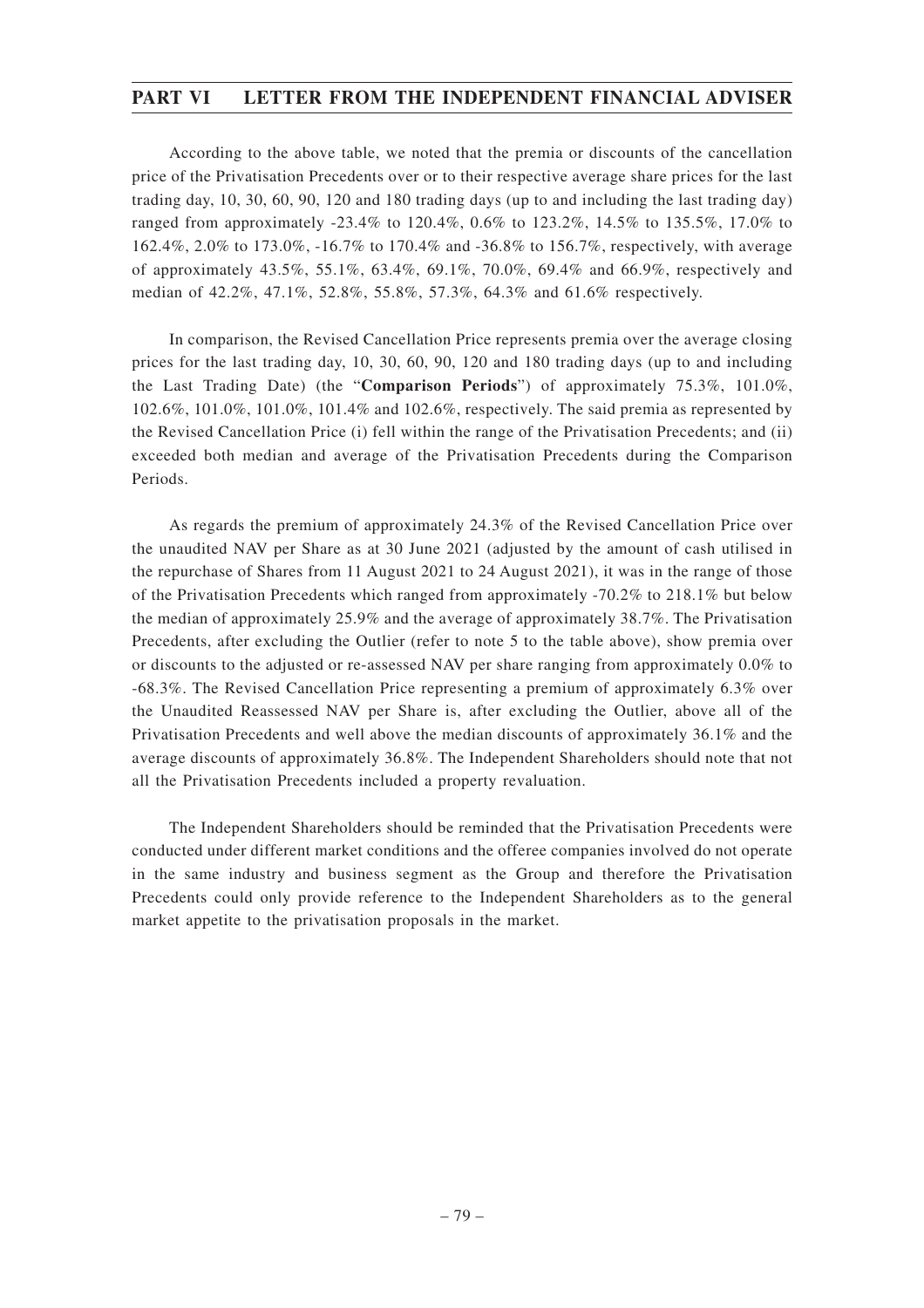### **6. Reasons for and benefits of the Improved Proposal**

As set out in the Explanatory Statement, the Offeror considers that the Improved Proposal will provide the Scheme Shareholders with a good opportunity to realise their investment in return for cash at a premium to the recent trading price levels, and redeploy into other investment opportunities that they may consider more attractive. Also, the trading liquidity of the Shares has been at a relatively low level over a prolonged period in recent years. The average daily trading volume of the Shares for the 12 months up to and including the Last Trading Day was approximately 298,425 Shares, representing less than approximately 0.04% of the total issued Shares as at the Last Trading Day. The average daily turnover for the same period was approximately HK\$157,605. The low trading liquidity of the Shares has rendered it difficult for the Shareholders to execute substantial on-market disposals timely without adversely affecting the price of the Shares. The low trading liquidity of Shares also hinders the Company's ability to raise further funds through equity financing for the Group's business developments.

In addition, as set out in the Explanatory Statement, the Company has not been successful in utilising its listing status in Hong Kong for any material external equity fund raising activities in recent years. The listing status is not expected to provide any benefit to the Company in the near term. The Offeror is of the view that the maintenance of the listing status, however, would involve administrative, compliance and other listing-related costs and expenses, which could no longer be justified. Following the implementation of the Improved Proposal, the Company is expected to substantially reduce the administrative costs and management resources to be committed in maintaining its listing status in Hong Kong and Taiwan, respectively, and compliance with regulatory requirements.

### *Our View*

As set out in the sections headed "3.1 Historical price performance of the Shares and the TDRs", "3.2 Revised Cancellation Price comparisons" and "3.4 Historical discount of the Share price to the Unaudited Reassessed NAV per Share" above, the Revised Cancellation Price represents premia of between 75.3% and 102.6% over the average closing prices of the Shares for different periods during the 180 trading days prior to and including the Last Trading Day. The Shares have been trading at a discount to Unaudited Reassessed NAV per Share throughout the Period Before Publication of the Announcement, ranging from 19.5% to 50.2%. The Revised Cancellation Price represents a premium of approximately 6.3% over the Unaudited Reassessed NAV per Share, which is significantly higher than the historical discounts of the Share price to the Unaudited Reassessed NAV per Share during the Period Before Publication of the Announcement. The surge in the price of the Shares following the Announcement and the Improved Proposal Announcement may or may not be sustainable without positive financial and operational performance of the Group going forward. As such, the Improved Proposal can be considered an attractive opportunity for the Scheme Shareholders to realise their investments immediately.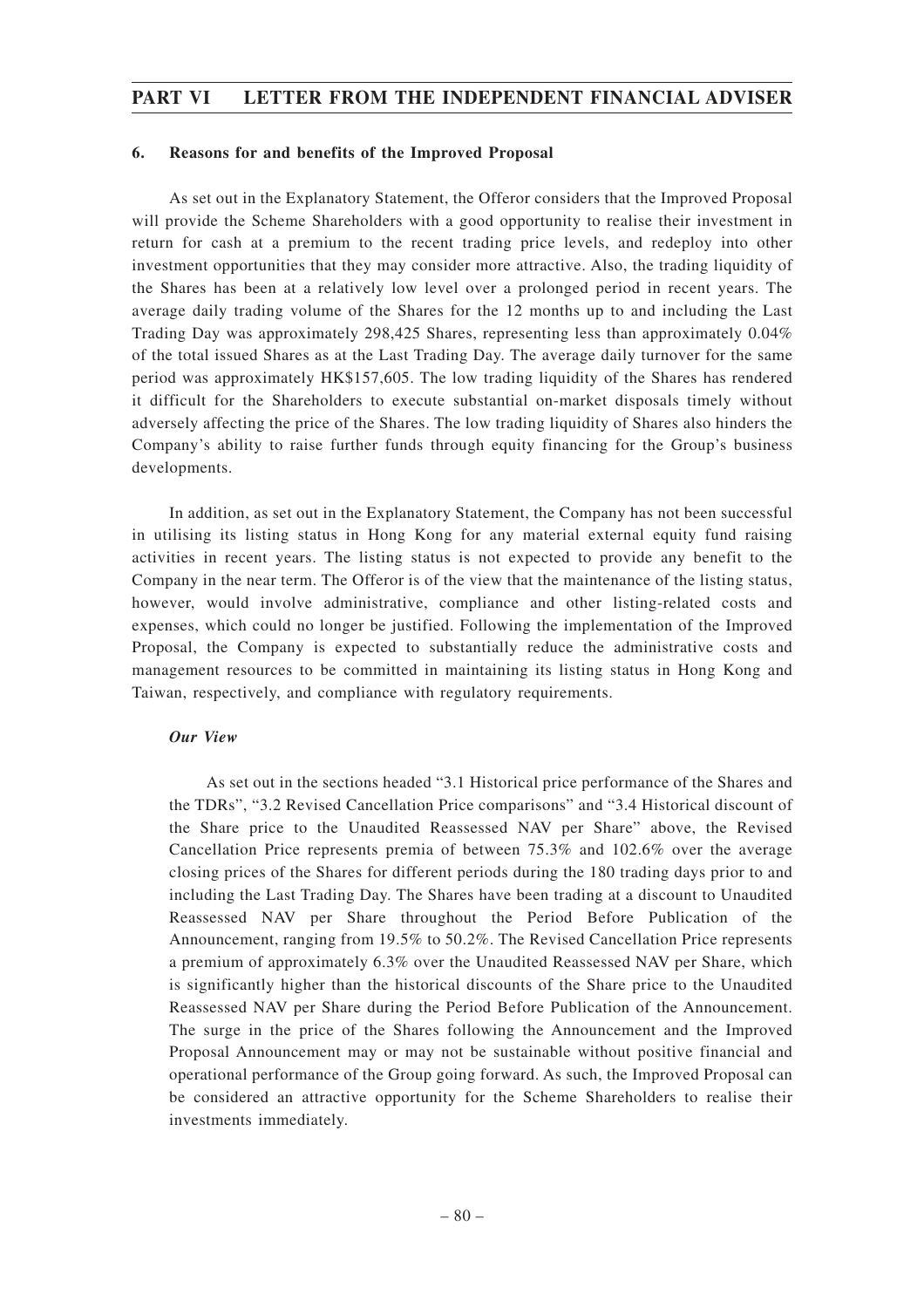As set out in the paragraph headed "3.3 Liquidity of the Shares and the TDRs" above, the liquidity of the Shares was relatively thin from January 2020 to September 2021 prior to the publication of the Announcement, with monthly trading volumes of the Shares ranged from approximately 0.24% to 1.56% of the total number of the Shares in issue and approximately 0.42% to 2.67% of the Shares held by the public. No Share was traded in approximately 14.0% of the total active trading days of the Shares during the Period Before Publication of the Announcement. We concur that it would be difficult for the Shareholders to execute substantial on-market disposals timely without adversely affecting the price of the Shares.

The listing platform of the Company has not been utilised adequately for any external equity fund raising activities after the listing of the Company in 2006. Coupled with the ongoing costs of compliance required for a listed company, we are of the view that the usefulness of a listed platform for the Company is limited and that the Improved Proposal, if successful, would allow the Company to reduce the administrative costs and management resources to be committed in maintaining its listing status in Hong Kong and Taiwan, respectively, and compliance with regulatory requirements.

### **7. Information of the Offeror and its intention regarding the Group**

As stated in the Explanatory Statement, the Offeror is a company incorporated in the British Virgin Islands with limited liability and its principal activity is (i) investment holding; and (ii) the import, export and trading of optical and optoelectronic products. The Offeror is wholly owned by AOCI, a company incorporated in Taiwan with limited liability and whose shares are listed on the Taiwan Stock Exchange with the stock code 3019. AOCI, together with its subsidiaries, is principally engaged in the manufacturing, design and sales of (i) optical components; (ii) contact image sensor modules; (iii) optronics products; and (iv) optronics components. As at the Latest Practicable Date, there is no controlling shareholder of AOCI. As at the Latest Practicable Date, Mr. Lai I-Jen, being the executive Director of the Company, and Ms. Wu Shu-Ping, being the non-executive Director of the Company, are interested in approximately 12.07% and 0.13% of the issued share capital of AOCI, respectively.

As set out in the Explanatory Statement, it is the intention of the Offeror for the Group to continue to carry on its current business upon privatisation of the Company. The Offeror has no intention to make any major changes to the business of the Group, including any major redeployment of fixed assets or making any material change to the continued employment of employees of the Group, other than those in the ordinary course of business of the Group. The Offeror will continue to monitor the Group's performance and implement appropriate strategies for the Group and its business.

Given that the Offeror (i) intends to continue the current business of the Group upon the privatisation of the Company; and (ii) has no plans to make any major changes to the business of the Group, including any major redeployment of fixed assets or making any material change to the continued employment of employees of the Group, we do not expect there would be any material change in the Group's business as a result of the Improved Proposal and the Scheme.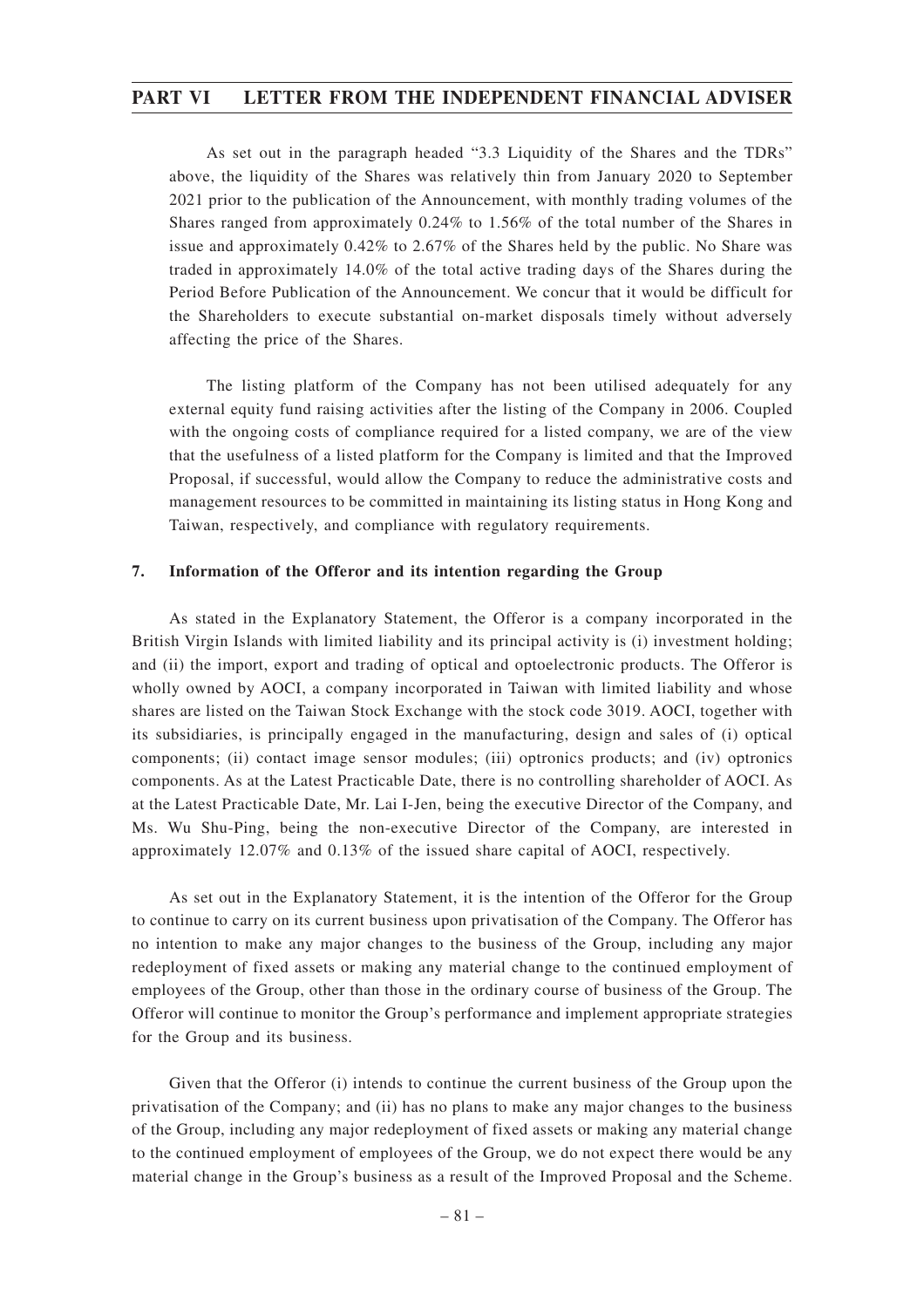### **RECOMMENDATION**

Having considered the principal factors and reasons as discussed above, in particular the following (which should be read in conjunction with and interpreted in the full context of this letter):

- (i) the operating environment of the Group continues to be impacted and challenged by (a) the shrinkage in the scale of the DSCs industry over the last decade and continuous weak performance of the DSCs industry while the sale of components for DSCs remains the major component of the revenue of the Group; and (b) the COVID-19 pandemic in the short to medium term;
- (ii) the liquidity of the Shares was relatively thin and there may not be sufficient liquidity in the Shares and an active market for the Shareholders to dispose of considerable amount of their Shares in the open market without having an adverse impact on the price level of the Shares. While the trading liquidity of the TDRs was relatively higher in the second half of 2020, should the TDR Holders choose to sell a significant number of their units in the market, a certain degree of downward pressure could be expected;
- (iii) the premia as represented by the Revised Cancellation Price over the average closing prices of the Shares fell within the range of the Privatisation Precedents and are above the corresponding median and average of the Privatisation Precedents during the Comparison Periods and the premium of the Revised Cancellation Price over the Unaudited Reassessed NAV of approximately 6.3% is, after excluding the Outlier, above all of the Privatisation Precedents and is well above the median discounts of approximately 36.1% and the average discounts of approximately 36.8%;
- (iv) the Shares have been trading at a discount to the Unaudited Reassessed NAV per Share throughout the Period Before Publication of the Announcement, ranging from 19.5% to 50.2%. The Revised Cancellation Price represents a premium of approximately 6.3% over the Unaudited Reassessed NAV per Share, which is significantly higher than the historical discounts of the Share price to the Unaudited Reassessed NAV per Share during the Period Before Publication of the Announcement; and
- (v) each of the Revised Cancellation Price and the Implied TW\$ Cancellation Price represents premia of between 75.3% and 102.6% and between 16.2% and 19.1% respectively over the average closing prices of the Shares and the TDRs for different periods during the 180 trading days prior to and including the Last Trading Day. The Improved Proposal can be considered an attractive opportunity for the Scheme Shareholders to realise their investments immediately,

we are of the view that the terms of the Improved Proposal and the Scheme are fair and reasonable so far as the Independent Shareholders are concerned. Therefore, we recommend the Independent Board Committee to recommend the Independent Shareholders to vote in favour of the relevant resolutions to approve the Scheme at the Court Meeting and the EGM.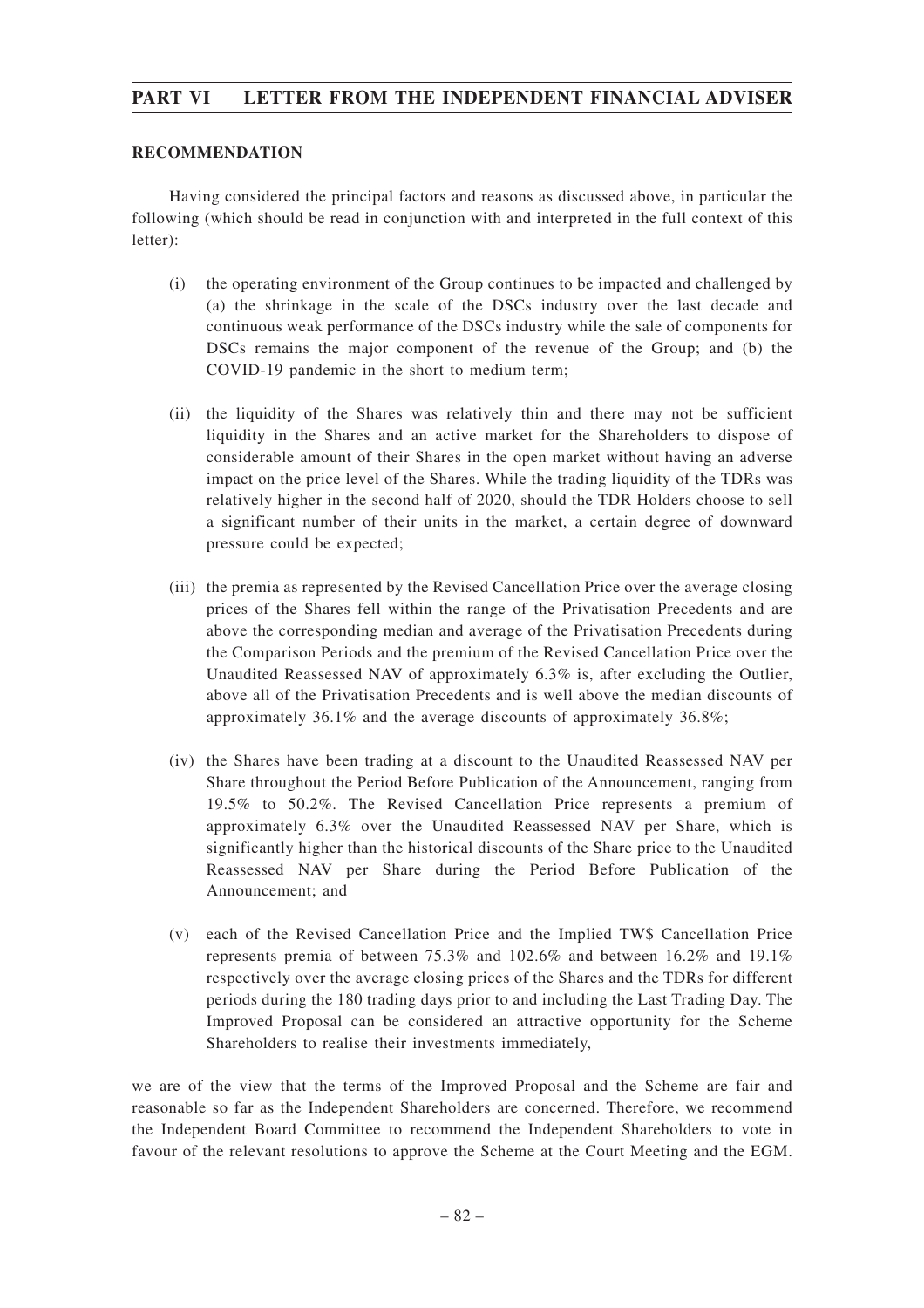**The Independent Shareholders are reminded that, subject to the Scheme becoming effective, the Scheme Shares will be cancelled at HK\$0.999 in cash. The Offeror has advised that the Revised Cancellation Price will not be further increased and the Offeror does not reserve the right to do so.**

**As different Independent Shareholders would have different investment criteria, objectives and/or circumstances, we recommend any Independent Shareholders who may require advice in relation to any aspect of the Scheme Document, or as to the action to be taken, to consult a solicitor, professional accountant, tax adviser or another professional adviser. Independent Shareholders are also strongly recommended to read carefully the terms and the procedures for acceptance of the Improved Proposal as set out in the Scheme Document and its appendices.**

### Yours faithfully, for and on behalf of **HALCYON CAPITAL LIMITED**

**Derek C.O. Chan Terry Chu** 

*Chairman Managing Director*

*Mr. Chan is a person licensed under the SFO to carry out type 6 (advising on corporate finance) regulated activities under the SFO and regarded as a responsible officer of Halcyon Capital Limited and has over 30 years of experience in corporate finance industry.*

*Mr. Chu is a person licensed under the SFO to carry out type 1 (dealing in securities) and type 6 (advising on corporate finance) regulated activities under the SFO and regarded as a responsible officer of Halcyon Capital Limited and has over 20 years of experience in corporate finance industry.*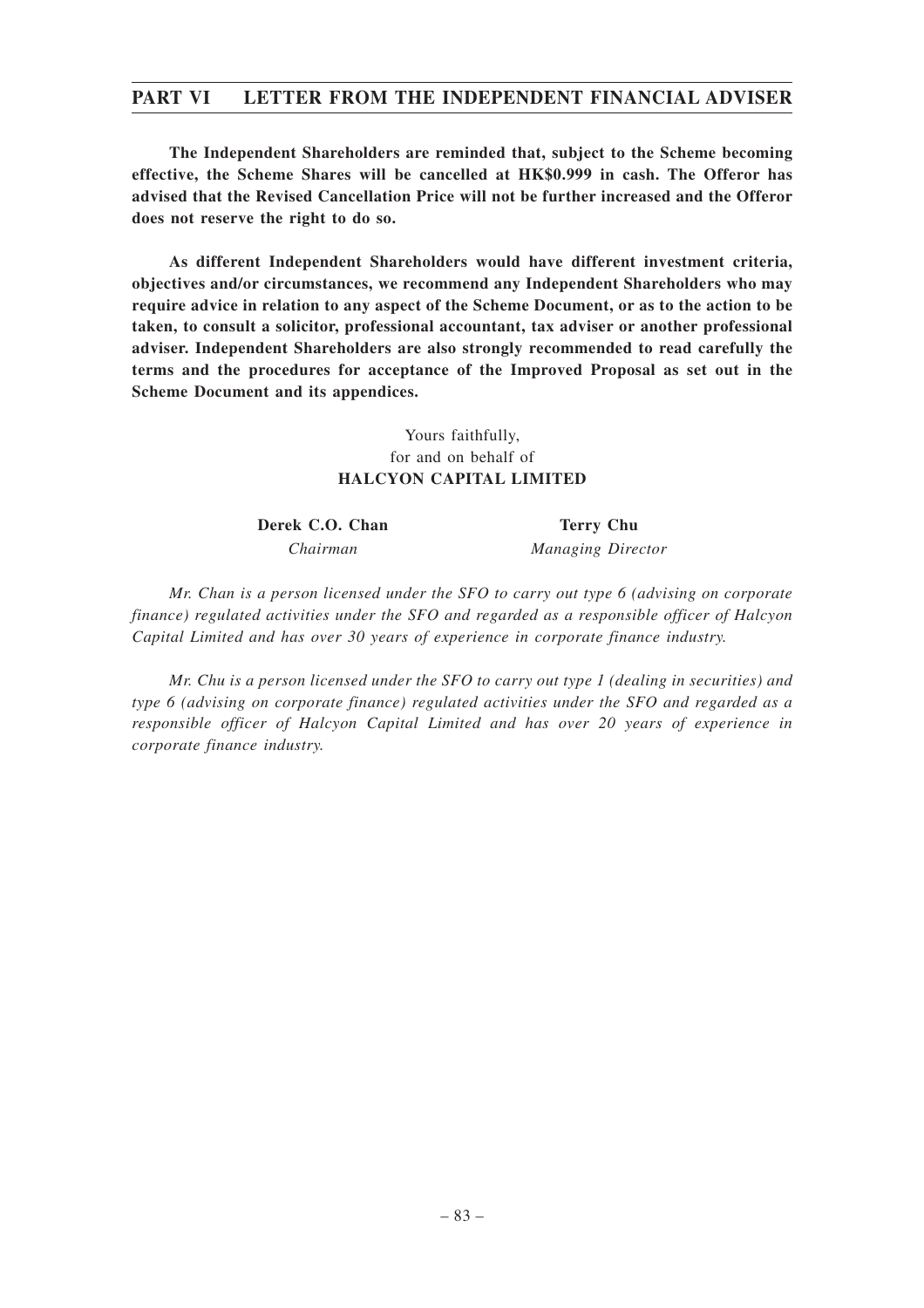*This Explanatory Statement constitutes the statement required under Order 102, rule 20(4)(e) of the Rules of the Grant Court of the Cayman Islands 1995 (revised).*

## **A SCHEME OF ARRANGEMENT (UNDER SECTION 86 OF THE COMPANIES ACT OF THE CAYMAN ISLANDS) TO CANCEL AND EXTINGUISH ALL THE SCHEME SHARES**

### **1. INTRODUCTION**

On 15 October 2021, the Offeror requested the Board to put forward the Proposal to the Scheme Shareholders for the proposed privatisation of the Company by way of the Scheme, which, if approved and implemented, will involve (i) the cancellation and extinguishment of the Scheme Shares and in consideration thereof, the payment of the Cancellation Price to the Scheme Shareholders whose names appear on the Register on the Scheme Record Date, (ii) upon such cancellation and extinguishment, the issued share capital of the Company will be simultaneously increased to its former amount by the issuance at par to the Offeror, credited as fully paid, of the aggregate number of Shares as is equal to the number of Scheme Shares cancelled and extinguished, while the reserve created in the Company's books of account as a result of the cancellation and extinguishment of the Scheme Shares will be applied in paying up in full at par the new Shares so issued, credited as fully paid, to the Offeror, and (iii) the withdrawal of the listing of the Shares on the Stock Exchange and the delisting of the TDRs on the Taiwan Stock Exchange. The Scheme will be carried out by way of a scheme of arrangement under Section 86 of the Companies Act.

On 4 January 2022, the Offeror and the Company jointly issued the Improved Proposal Announcement in relation to, among other things, the proposed increase in the Cancellation Price from HK\$0.88 to the Revised Cancellation Price of HK\$0.999 per Scheme Share (representing an increase of approximately 13.5% over the Cancellation Price) and the request of the Offeror to the Company to put forward the Improved Proposal to the Scheme Shareholders.

If the Improved Proposal is approved and implemented, under the Scheme:

- (i) all the Scheme Shares held by the Scheme Shareholders on the Effective Date will be cancelled and extinguished in exchange for the payment by the Offeror to each Scheme Shareholder whose name appears on the Register on the Scheme Record Date the Revised Cancellation Price in cash;
- (ii) upon such cancellation and extinguishment of the Scheme Shares, the issued share capital of the Company will be increased to the amount prior to the cancellation and extinguishment of the Scheme Shares by the allotment and issuance at par to the Offeror, credited as fully paid, of the aggregate number of Shares as is equal to the number of Scheme Shares cancelled and extinguished. The reserve created in the Company's books of account as a result of the cancellation and extinguishment of the Scheme Shares will be applied in paying up in full at par the new Shares so allotted and issued to the Offeror;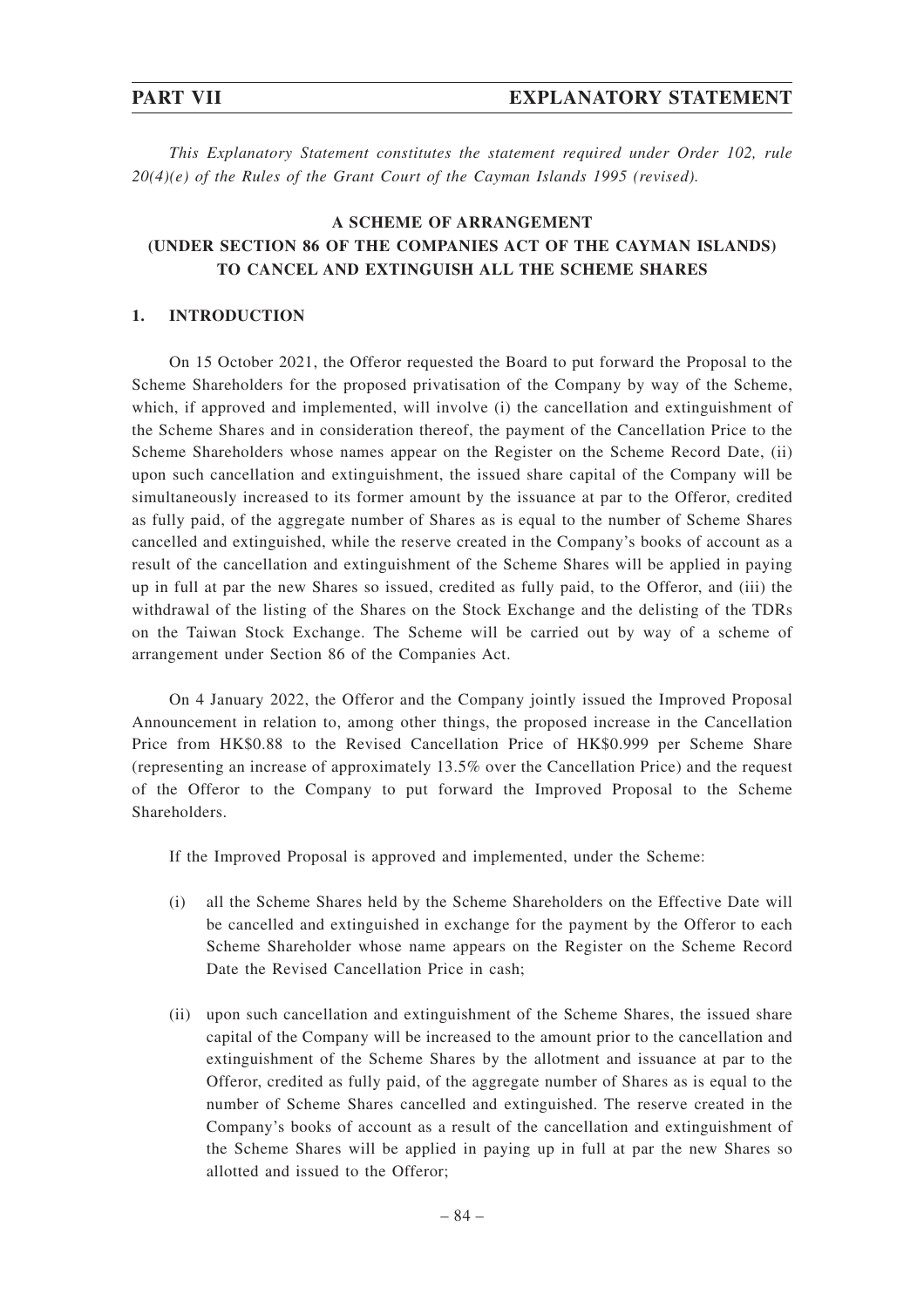- (iii) an application will be made to the Stock Exchange for the withdrawal of the listing of the Shares on the Stock Exchange immediately following the Effective Date pursuant to Rule 6.15(2) of the Listing Rules;
- (iv) a notice will be given to the Taiwan Stock Exchange for the delisting of the TDRs on the Taiwan Stock Exchange in accordance with the Operating Rules accordingly; and
- (v) the withdrawal of the listing of the Shares on the Stock Exchange and the delisting of the TDRs on the Taiwan Stock Exchange are expected to take place on the same day and forthwith following the Effective Date.

The purpose of this Scheme Document is to provide you with further information regarding the Improved Proposal and the expected timetable and to give you notices of the Court Meeting and the EGM (together with proxy forms in relation thereto). Your attention is also drawn to the letter from the Independent Board Committee set out in Part V of this Scheme Document, the letter from the Independent Financial Adviser set out in Part VI of this Scheme Document, and the terms of the Scheme set out in Appendix VI to this Scheme Document.

## **2. TERMS OF THE IMPROVED PROPOSAL**

### **The Scheme**

Under the Scheme, the Scheme Shares will be cancelled and extinguished and, in consideration thereof, each Scheme Shareholder whose name appears on the Register on the Scheme Record Date will be entitled to receive the Revised Cancellation Price, being HK\$0.999, in cash for each Scheme Share cancelled and extinguished.

The aggregate Revised Cancellation Price payable to the Scheme Shareholders for the Scheme Shares cancelled and extinguished will be paid by the Offeror.

The Revised Cancellation Price of HK\$0.999 per Scheme Share represents:

- a premium of approximately 3.0% over the closing price of HK\$0.97 per Share as quoted on the Stock Exchange on the Latest Practicable Date;
- a premium of approximately 75.3% over the closing price of HK\$0.57 per Share as quoted on the Stock Exchange on the Last Trading Day;
- a premium of approximately 101.0% over the average closing price of approximately HK\$0.497 per Share based on the daily closing prices as quoted on the Stock Exchange for the 10 trading days up to and including the Last Trading Day;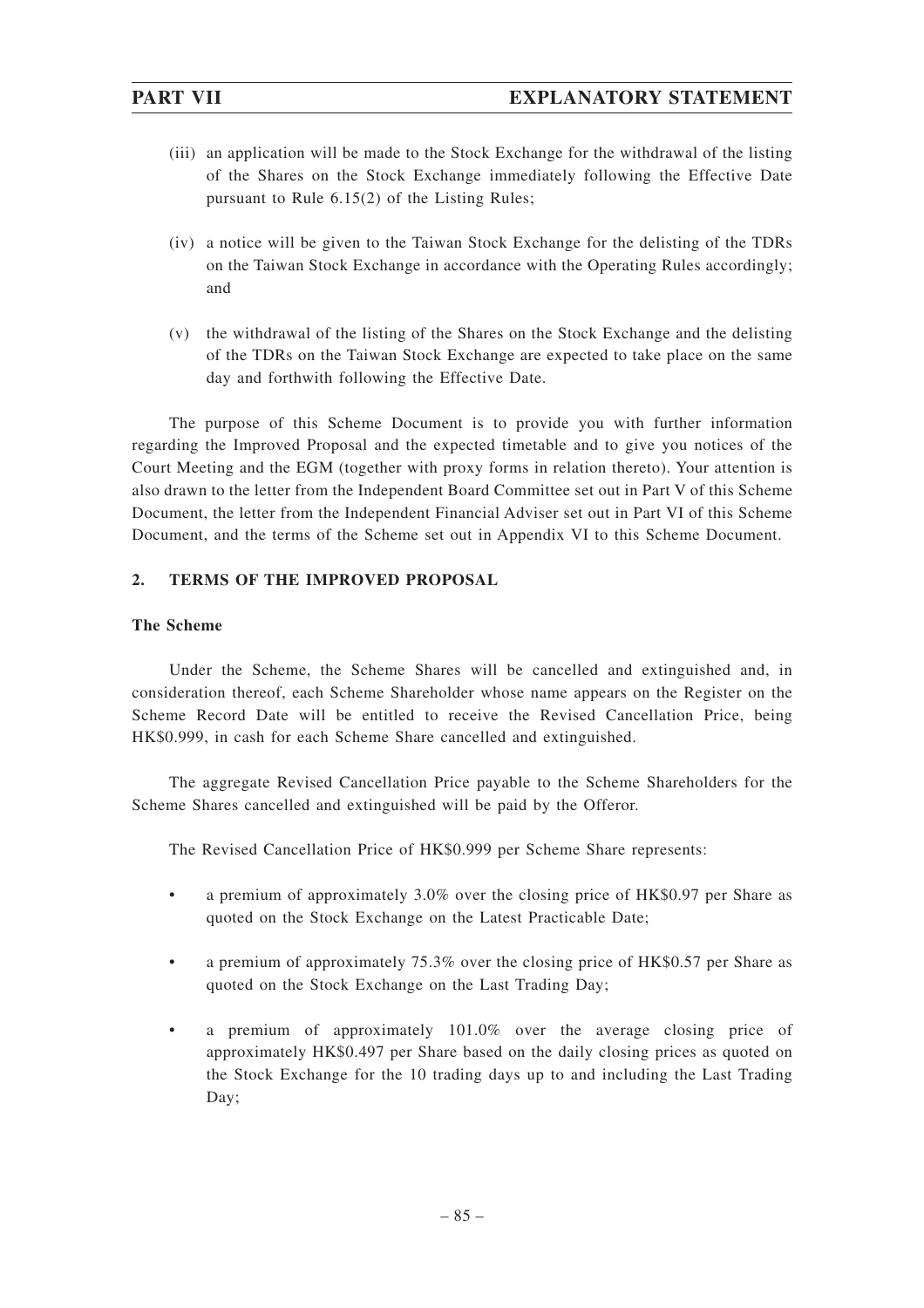- a premium of approximately 102.6% over the average closing price of approximately HK\$0.493 per Share based on the daily closing prices as quoted on the Stock Exchange for the 30 trading days up to and including the Last Trading Day;
- a premium of approximately 101.0% over the average closing price of approximately HK\$0.497 per Share based on the daily closing prices as quoted on the Stock Exchange for the 60 trading days up to and including the Last Trading Day;
- a premium of approximately 101.0% over the average closing price of approximately HK\$0.497 per Share based on the daily closing prices as quoted on the Stock Exchange for the 90 trading days up to and including the Last Trading Day;
- a premium of approximately 101.4% over the average closing price of approximately HK\$0.496 per Share based on the daily closing prices as quoted on the Stock Exchange for the 120 trading days up to and including the Last Trading Day;
- a premium of approximately 102.6% over the average closing price of approximately HK\$0.493 per Share based on the daily closing prices as quoted on the Stock Exchange for the 180 trading days up to and including the Last Trading Day;
- a premium of approximately 20.7% over the audited NAV per Share of approximately US\$0.107 (or approximately HK\$0.828 equivalent) as at 31 December 2020, based on the NAV of the Group as at 31 December 2020 and 816,346,000 Shares in issue as at the Latest Practicable Date;
- a premium of approximately 24.3% over the unaudited NAV per Share of approximately US\$0.104 (or approximately HK\$0.804 equivalent) as at 30 June 2021, based on the unaudited NAV of the Group as at 30 June 2021 (adjusted by the amount of cash utilised in the repurchase of 1,554,000 Shares from 11 August 2021 to 24 August 2021) and 816,346,000 Shares in issue as at the Latest Practicable Date;
- a premium of approximately 6.3% over the Unaudited Reassessed NAV per Share of approximately US\$0.1218 (or approximately HK\$0.94 equivalent);
- a premium of approximately 23.3% over the closing price of HK\$0.81 per Share as quoted on the Stock Exchange on the Pre-Adjustment Date;
- a premium of approximately 23.6% over the average closing price of approximately HK\$0.808 per Share based on the daily closing prices as quoted on the Stock Exchange for the 10 trading days up to and including the Pre-Adjustment Date;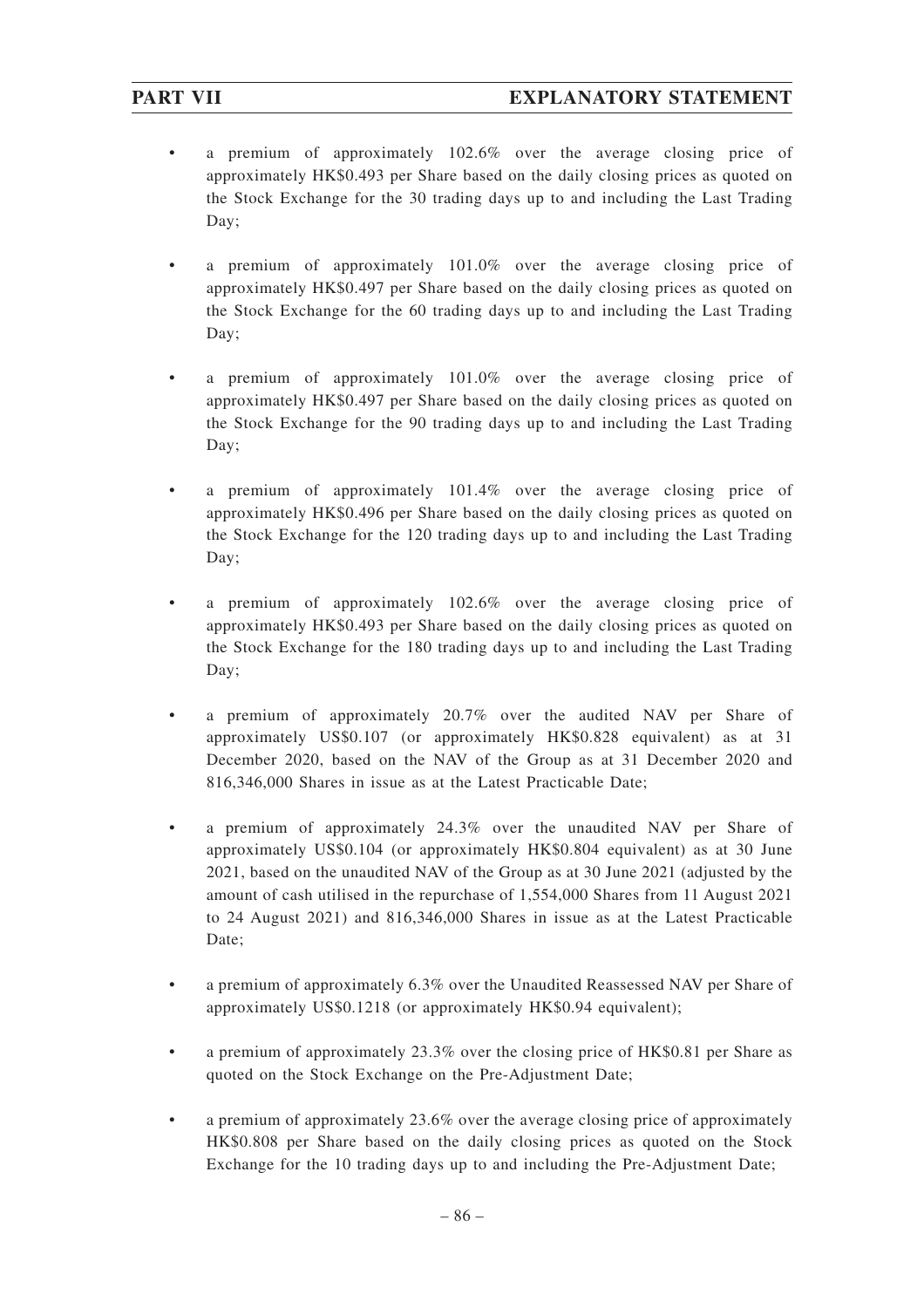- a premium of approximately 22.4% over the average closing price of approximately HK\$0.816 per Share based on the daily closing prices as quoted on the Stock Exchange for the 30 trading days up to and including the Pre-Adjustment Date;
- a premium of approximately 25.2% over the average closing price of approximately HK\$0.798 per Share based on the daily closing prices as quoted on the Stock Exchange for the 60 trading days up to and including the Pre-Adjustment Date;
- a premium of approximately 43.7% over the average closing price of approximately HK\$0.695 per Share based on the daily closing prices as quoted on the Stock Exchange for the 90 trading days up to and including the Pre-Adjustment Date;
- a premium of approximately 54.4% over the average closing price of approximately HK\$0.647 per Share based on the daily closing prices as quoted on the Stock Exchange for the 120 trading days up to and including the Pre-Adjustment Date; and
- a premium of approximately 67.6% over the average closing price of approximately HK\$0.596 per Share based on the daily closing prices as quoted on the Stock Exchange for the 180 trading days up to and including the Pre-Adjustment Date.

During the six-month period ended on and including the Last Trading Day, the highest closing price of the Shares as quoted on the Stock Exchange was HK\$0.57 per Share on 6 October 2021 and the lowest closing price of the Shares as quoted on the Stock Exchange was HK\$0.47 per Share on 27 September 2021.

The Revised Cancellation Price has been determined on a commercial basis after taking into account, among others, the Offeror's view of the Group's business and future prospects, the recent and historical traded prices of the Shares and TDRs traded on the Stock Exchange and the Taiwan Stock Exchange, respectively, and the financial position of the Group as at 31 December 2020 and 30 June 2021, with reference to other privatisation transactions in Hong Kong in recent years.

**The Revised Cancellation Price will not be further increased, and the Offeror does not reserve the right to do so. Shareholders and potential investors of the Company should be aware that, following the making of this statement, the Offeror will not be allowed to further increase the Revised Cancellation Price.**

The Company confirms that as at the Latest Practicable Date, no dividends or distribution declared by the Company were outstanding. The Company confirms that as at the Latest Practicable Date, it does not intend to announce, declare or pay any dividend, distribution or other return of capital on or before the Effective Date.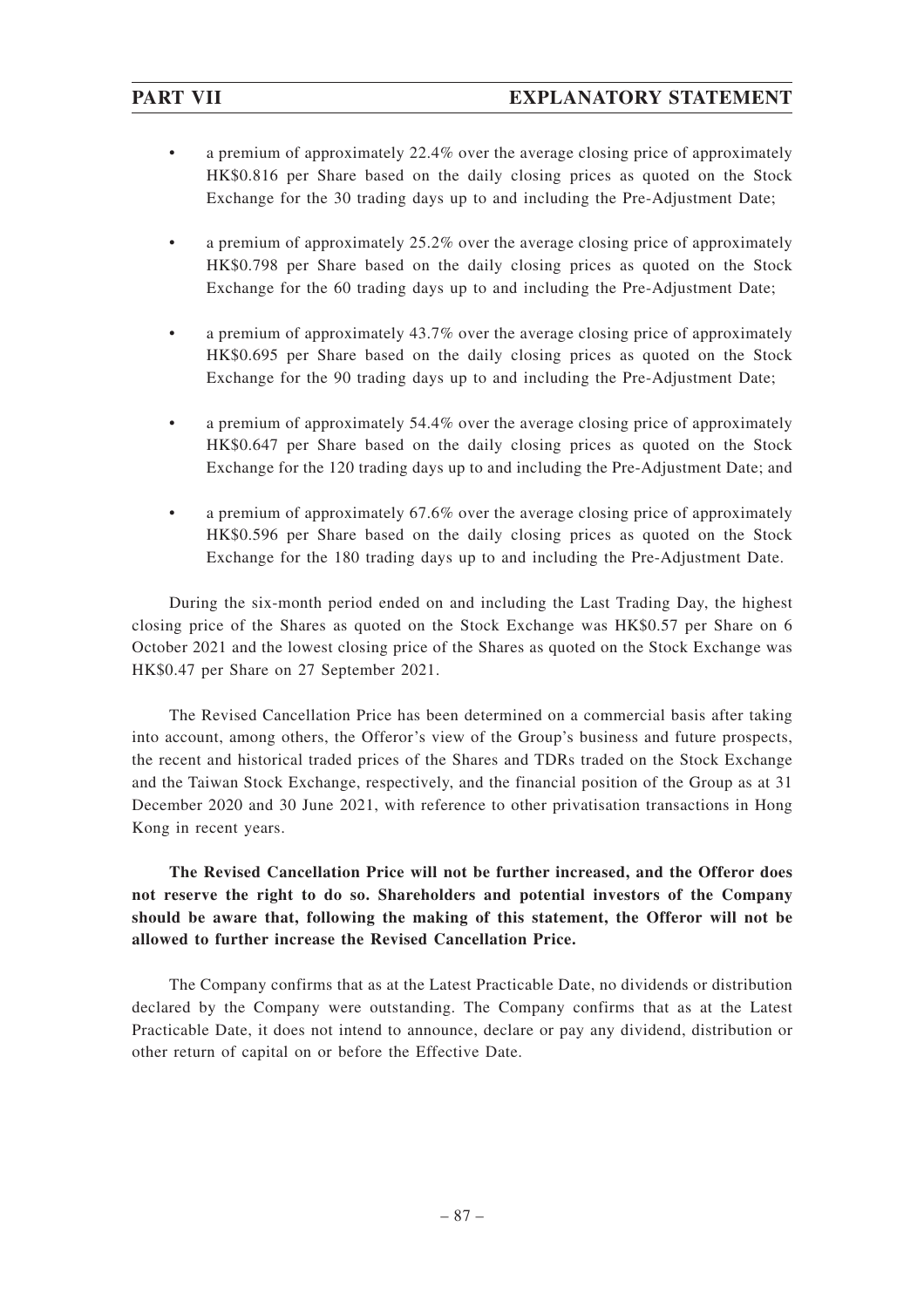### **3. TOTAL CONSIDERATION AND FINANCIAL RESOURCES**

As at the Latest Practicable Date, there are 816,346,000 Shares in issue (including 80,000,000 Shares represented by the TDRs), and there are 589,513,000 Scheme Shares (representing approximately 72.21% of the issued share capital of the Company) in issue. There are no other outstanding options, warrants, derivatives, convertible securities or other relevant securities (as defined in Note 4 to Rule 22 of the Takeovers Code) issued by the Company that carry a right to subscribe for or which are convertible into Shares.

On the basis of the Revised Cancellation Price of HK\$0.999 per Scheme Share and 589,513,000 Scheme Shares being in issue as at the Latest Practicable Date and assuming that there is no other change in the shareholding of the Company before the Scheme Record Date, the Scheme Shares are in aggregate valued at HK\$588,923,487, which represents the amount of cash required for the Scheme.

The Offeror's payment obligations to the Scheme Shareholders in respect of the Revised Cancellation Price in cash pursuant to and in accordance with the Scheme shall be fulfilled by the Offeror. The Offeror intends to finance the cash required for the cancellation and extinguishment of the Scheme Shares through the financing facility made available to the Offeror by a licensed bank in Hong Kong.

DL Securities and VBG Capital, the Joint Financial Advisers, are satisfied that sufficient financial resources are available to the Offeror for discharging its obligations in respect of the full implementation of the Improved Proposal in accordance with its terms.

### **4. CONDITIONS OF THE IMPROVED PROPOSAL AND THE SCHEME**

The implementation of the Improved Proposal is, and the Scheme will become effective and binding on the Company and all Scheme Shareholders, subject to the fulfilment or waiver (as applicable) of the following Conditions:

- (1) the approval of the Scheme (by way of poll) by a majority in number of the Scheme Shareholders representing not less than 75% in value of the Scheme Shares held by the Scheme Shareholders present and voting either in person or by proxy at the Court Meeting with any Scheme Shareholder being parties acting in concert with the Offeror (including FLI) abstained from voting;
- (2) (a) the approval (by way of poll) of the Scheme by the Independent Shareholders holding at least 75% of the votes attaching to the Scheme Shares held by the Independent Shareholders that are voted either in person or by proxy at the Court Meeting; and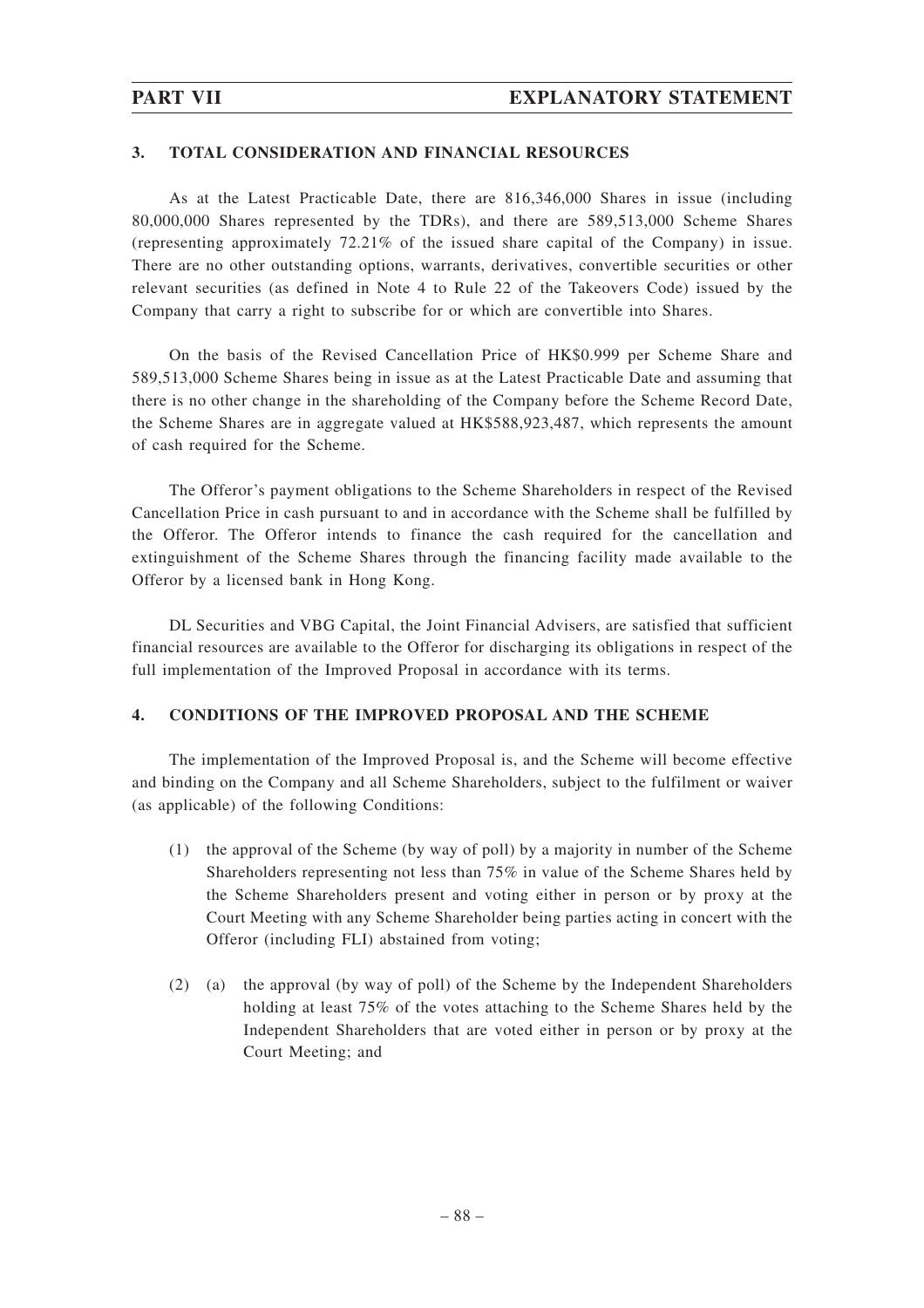- (b) the number of votes cast (by way of poll) by the Independent Shareholders present and voting either in person or by proxy at the Court Meeting against the resolution to approve the Scheme at the Court Meeting is not more than 10% of the votes attaching to all Scheme Shares held by all Independent Shareholders;
- (3) (a) the passing of a special resolution by a majority of not less than three-fourths of the votes cast by the Shareholders present and voting in person or by proxy at the EGM to approve and give effect to the reduction of the number of issued Shares in the share capital of the Company by cancelling and extinguishing the Scheme Shares;
	- (b) the passing of an ordinary resolution by a simple majority of the votes cast by the Shareholders present and voting in person or by proxy at the EGM to approve and give effect to, simultaneously upon the reduction of issued share capital, the increase of issued Shares in the share capital of the Company to the amount prior to the cancellation and extinguishment of the Scheme Shares by the allotment and issuance at par to the Offeror of the aggregate number of new Shares, credited as fully paid, as is equal to the number of Scheme Shares cancelled and extinguished and the application of the reserve created in the Company's books of account as a result of the capital reduction to pay up in full at par such number of the new Shares so allotted and issued to the Offeror;
- (4) the sanction of the Scheme (with or without modifications) by the Grand Court and, to the extent necessary, its confirmation of the reduction of the issued share capital of the Company involved in the Scheme, and the delivery to the Registrar of Companies in the Cayman Islands of a copy of the order of the Grand Court for registration;
- (5) compliance, to the extent necessary, with the procedural requirements and conditions, if any, under Sections 15 and 16 of the Companies Act in relation to the reduction of the issued share capital of the Company involved in the Scheme;
- (6) all necessary Authorisations in connection with the Improved Proposal and the Scheme having been obtained from, given by or made with or by (as the case may be) the Relevant Authorities in the Cayman Islands, Hong Kong, Taiwan and any other relevant jurisdictions and remaining in full force and effect without variation, up to and at the time when the Scheme becomes effective;
- (7) all necessary statutory or regulatory obligations in all relevant jurisdictions having been complied with and no requirement having been imposed by any Relevant Authorities which is not expressly provided for, or is in addition to requirements expressly provided for, in any relevant laws, rules, regulations or codes in connection with the Improved Proposal or any matters, documents (including circulars) or things relating thereto, in each aforesaid case up to and at the time when the Scheme becomes effective;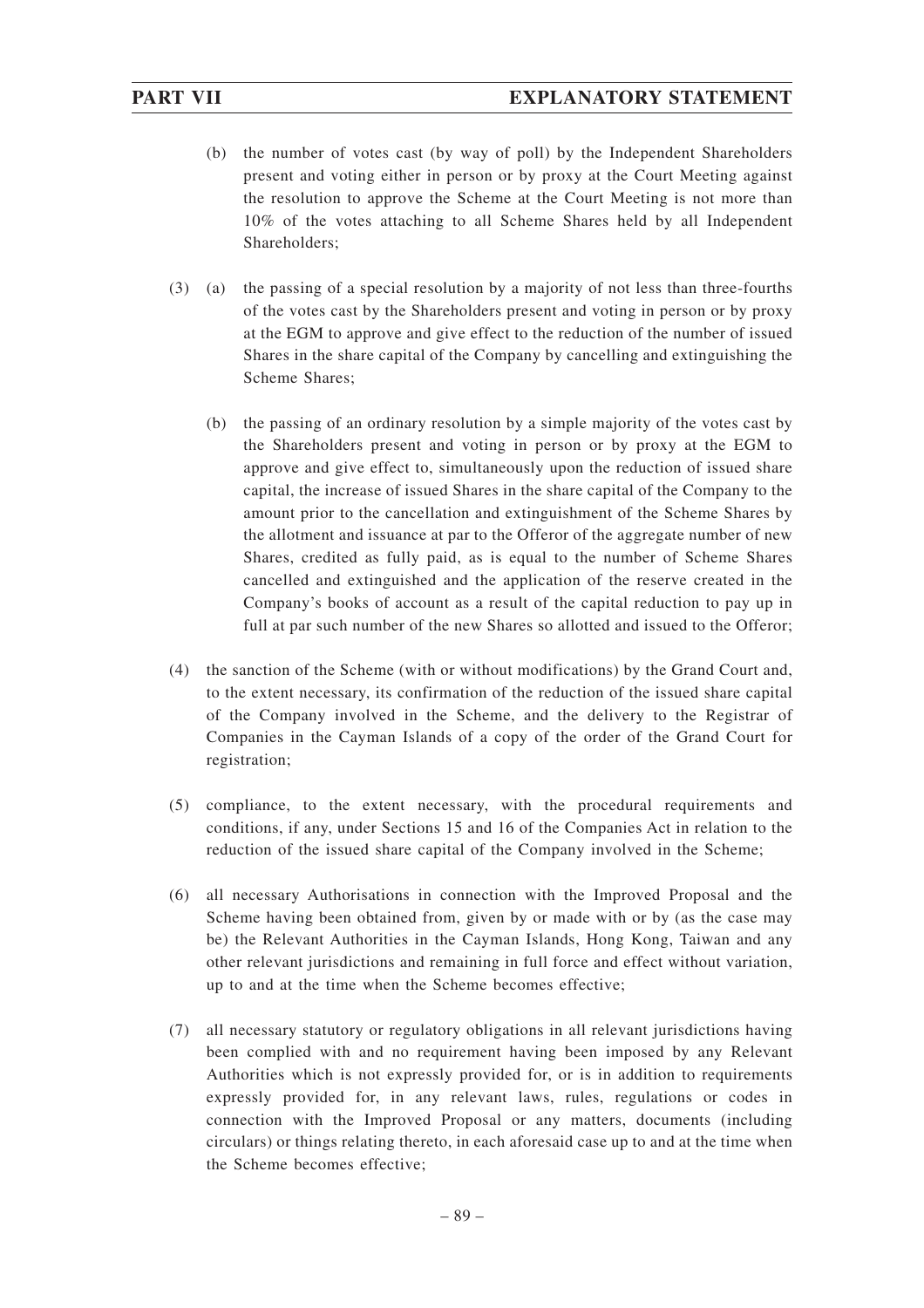- (8) all necessary consents in connection with the Improved Proposal and the Scheme which may be required under any existing contractual obligations of the Group being obtained and remained in effect or waived by the relevant party(ies), where any failure to obtain such consent or waiver would have a material adverse effect on the business, assets or liabilities of the Group;
- (9) no government, governmental, quasi-governmental, statutory or regulatory body, court or agency in any jurisdiction having taken or instituted any action, proceeding, suit, investigation or enquiry, or enacted, made or proposed, and there not continuing to be outstanding, any statute, regulation, demand or order that would make the Improved Proposal or its implementation in accordance with its term void, unenforceable, illegal or impracticable (or which would impose any material and adverse conditions or obligations with respect to the Improved Proposal or its implementation in accordance with its terms), from the Announcement Date up to the date when all Conditions are satisfied or waived (as applicable), other than such actions, proceedings, suits, investigations or enquiries as would not have a material adverse effect on the Offeror to proceed with the Improved Proposal; and
- (10) from the Announcement Date up to the date when all Conditions are satisfied or waived (as applicable), there having been no adverse change in the business, assets, financial or trading positions, profits or prospects of any member of the Group (to an extent which is material in the context of the Group taken as a whole or in the context of the Improved Proposal or the Scheme).

While the Company is incorporated in the Cayman Islands, the main operations of the Group are in the PRC. The Offeror is a wholly owned subsidiary of AOCI, which is a company incorporated in Taiwan with limited liability, and the increase of the interests by AOCI through the Offeror in the Company as a result of the Scheme may be considered as an increase of PRC investments by AOCI pursuant to the Regulations Governing the Approval of Investment in or Technical Collaborations in the PRC (在大陸地區從事投資或技術合作許可辦法). AOCI has confirmed that it is required to obtain the approval from the Investment Commission of the Ministry of Economic Affairs of Taiwan (台灣經濟部投資審議委員會) ("**MOEAIC**") for such increase in interests in the Company. Having obtained such approval will form part of Condition (6) above. An application for the approval has been made by AOCI on 18 October 2021, and pursuant to a news release dated 20 December 2021 of the MOEAIC, such approval has been granted. In light of the Improved Proposal, AOCI is further required to apply to the MOEAIC for the increase in the relevant investment amount by AOCI given the Revised Cancellation Price (the "**Change**"). It may take one to two months to obtain such approval in relation to the Change. Having obtained such approval forms part of Condition (6). As at the Latest Practicable Date, apart from the aforementioned, (i) in relation to Conditions (6) to (8), neither the Offeror nor the Company is aware of any other Authorisations, obligations and consents which is necessary for the Improved Proposal and the Scheme, and (ii) neither the Offeror nor the Company is aware of any other matter that would constitute a breach of Conditions (9) and (10) in connection with the Improved Proposal and the Scheme.

As at the Latest Practicable Date, none of the Conditions has been fulfilled or waived (as applicable).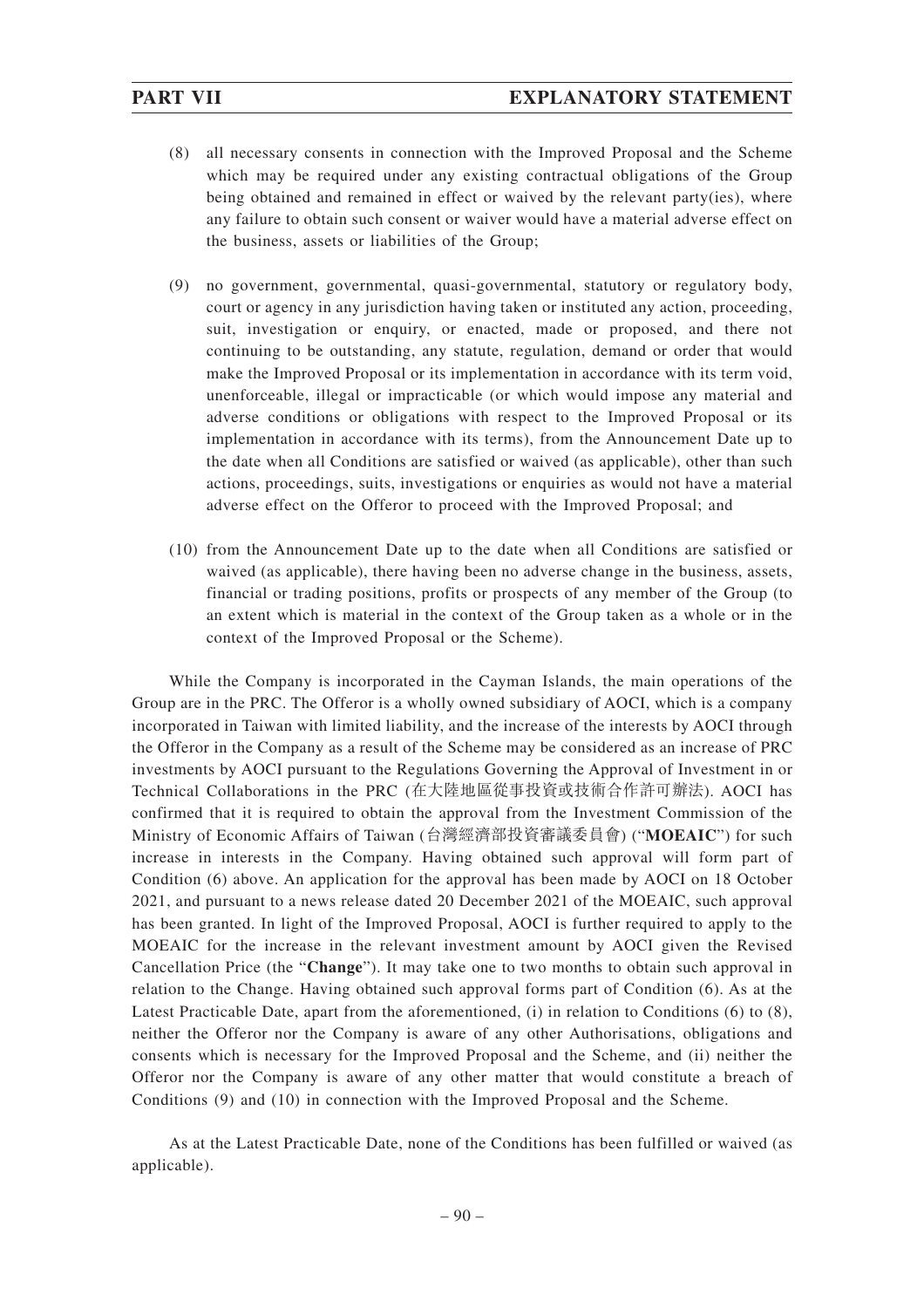The Offeror reserves the right to waive Conditions (7) to (10) either in whole or in part, either generally or in respect of any particular matter. Conditions (1) to (6) cannot be waived in any event. Pursuant to Note 2 to Rule 30.1 of the Takeovers Code, the Offeror may only invoke any or all of the Conditions as a basis for not proceeding with the Scheme if the circumstances which give rise to a right to invoke any such Condition are of a material significance to the Offeror in the context of the Improved Proposal or the Scheme. The Company has no right to waive any of the Conditions. All of the Conditions will have to be fulfilled or waived (as applicable) on or before the Long Stop Date, failing which the Improved Proposal and the Scheme will lapse.

When all the Conditions are satisfied or waived (as applicable), the Scheme will become effective and binding on the Company and all Scheme Shareholders. Assuming that the Scheme Conditions are satisfied or validly waived (as applicable), it is expected that the Scheme will become effective on Tuesday, 15 March 2022 (Cayman Islands Time). A detailed timetable is set out in Part III of this Scheme Document.

### **WARNINGS**

**Shareholders and potential investors of the Company should be aware that the implementation of the Improved Proposal is subject to the Conditions being fulfilled or waived (as applicable) and thus the Improved Proposal may or may not be implemented and the Scheme may or may not become effective. Shareholders and potential investors of the Company should therefore exercise caution when dealing in the securities of the Company. Persons who are in doubt as to the action they should take should consult their stockbroker, bank manager, solicitor or other professional advisers.**

### **5. SHAREHOLDING STRUCTURE OF THE COMPANY**

As at the Latest Practicable Date, the authorised share capital of the Company is HK\$10,000,000.00 divided into 1,000,000,000 Shares, and the Company has 816,346,000 Shares in issue, including 80,000,000 Shares represented by the TDRs.

As at the Latest Practicable Date, the Offeror holds 186,833,000 Shares, representing approximately 22.89% of the issued share capital of the Company. Save for the 186,833,000 Shares held by the Offeror, as at the Latest Practicable Date, the Offeror Concert Parties are interested in an aggregate of 152,990,000 Shares, representing an aggregate of approximately 18.74% of the issued share capital of the Company, of which (i) 40,000,000 Shares held by RIG (representing approximately 4.90% of the issued share capital of the Company) will not form part of the Scheme Shares, and (ii) 112,990,000 Shares held by FLI (representing approximately 13.84% of the issued share capital of the Company) will form part of the Scheme Shares but FLI will abstain from voting at the Court Meeting. The Offeror and the Offeror Concert Parties are interested in an aggregate of 339,823,000 Shares, representing an aggregate of approximately 41.63% of the issued share capital of the Company.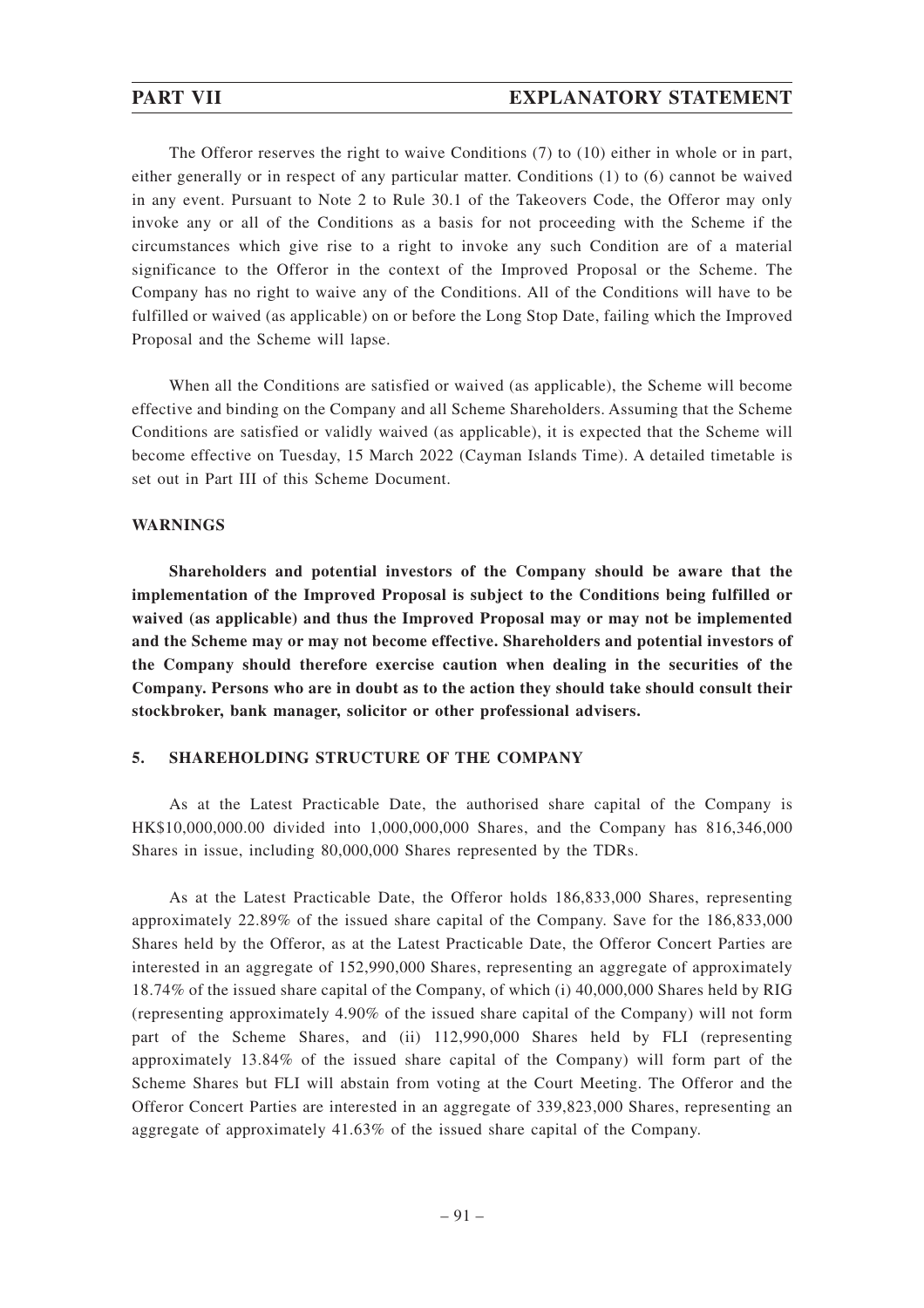## **PART VII EXPLANATORY STATEMENT**

On the assumption that there is no other change in shareholding of the Company from the Latest Practicable Date to immediately upon completion of the Improved Proposal, the table below sets out the shareholding structure of the Company (i) as at the Latest Practicable Date; and (ii) on the basis of the Scheme becomes effective, immediately upon completion of the Improved Proposal:

|                                    |                                |              | Immediately           |              |
|------------------------------------|--------------------------------|--------------|-----------------------|--------------|
|                                    | As at the                      |              | upon completion of    |              |
| <b>Shareholders</b>                | <b>Latest Practicable Date</b> |              | the Improved Proposal |              |
|                                    | Number of Shares               | Approximate% | Number of Shares      | Approximate% |
| The Offeror (Note 1)               | 186,833,000                    | 22.89        | 776,346,000 (Note 7)  | 95.10        |
| <b>The Offeror Concert Parties</b> |                                |              |                       |              |
| RIG (Note 2)                       | 40,000,000                     | 4.90         | 40,000,000            | 4.90         |
| FLI (Note 3)                       | 112,990,000                    | 13.84        |                       |              |
| Sub-total:                         | 152,990,000                    | 18.74        | 40,000,000            | 4.90         |
| Aggregate number of Shares held    |                                |              |                       |              |
| by the Offeror and the Offeror     |                                |              |                       |              |
| <b>Concert Parties</b>             | 339,823,000                    | 41.63        | 816,346,000           | 100.00       |
| The Undertaking Shareholder        |                                |              |                       |              |
| Ability Enterprise (BVI) Co., Ltd. |                                |              |                       |              |
| (Note 4)                           | 143,817,000                    | 17.62        |                       |              |
| The Additional Undertaking         |                                |              |                       |              |
| Shareholders (Note 5)              | 48,540,000                     | 5.95         |                       |              |
| Independent Shareholders other     |                                |              |                       |              |
| than the Undertaking Shareholder   |                                |              |                       |              |
| and the Additional Undertaking     |                                |              |                       |              |
| Shareholders                       | 284,166,000                    | 34.81        |                       |              |
| Aggregate number of Shares held    |                                |              |                       |              |
| by the Independent                 |                                |              |                       |              |
| Shareholders (including the        |                                |              |                       |              |
| <b>Undertaking Shareholder and</b> |                                |              |                       |              |
| the Additional Undertaking         |                                |              |                       |              |
| Shareholders)                      | 476,523,000 (Note 6)           | 58.37        |                       |              |
| <b>Total number of Shares</b>      | 816,346,000                    | 100.00       | 816,346,000           | 100.00       |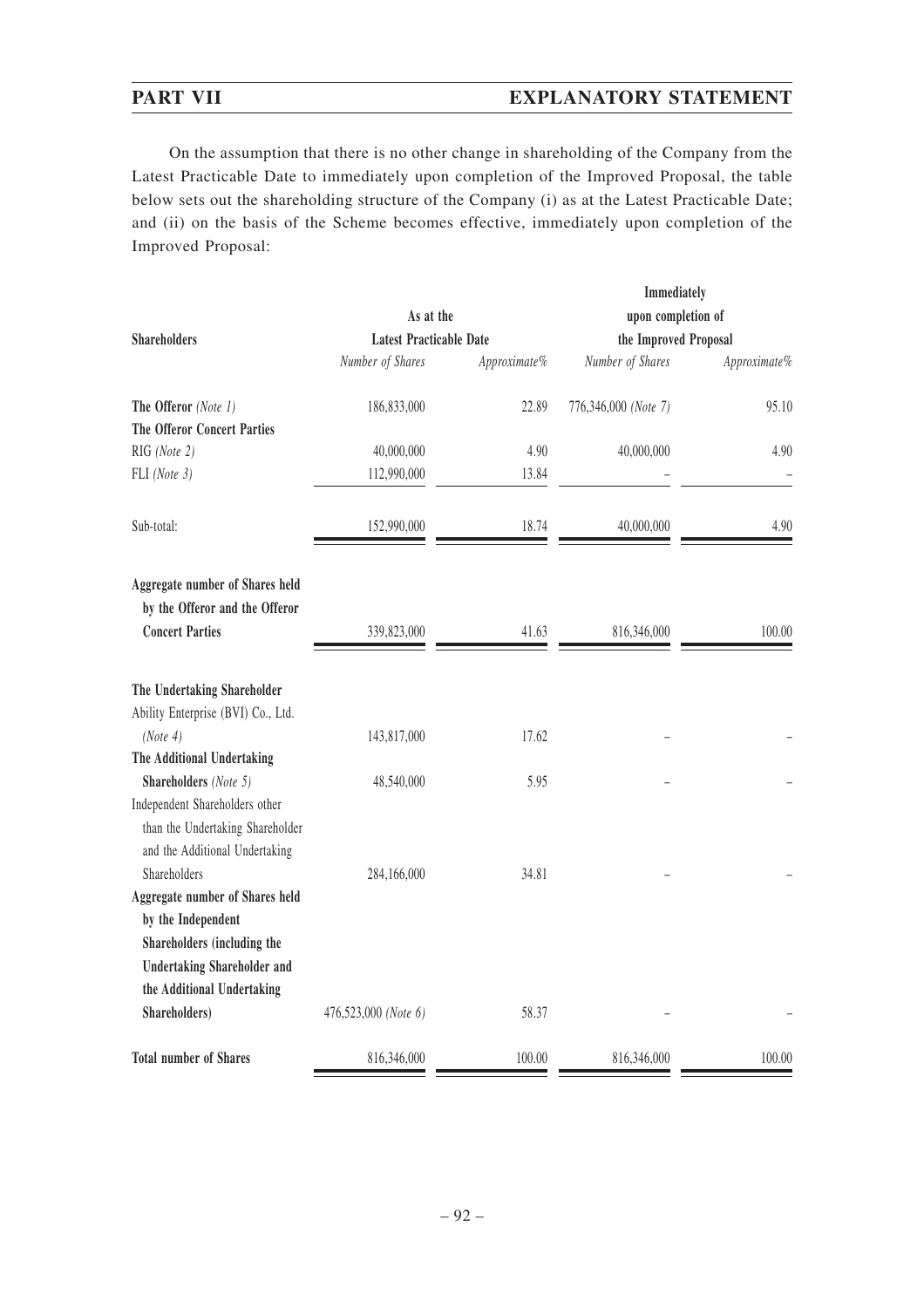*Notes:*

- 1. The 186,833,000 Shares held by the Offeror as at the Latest Practicable Date will not form part of the Scheme Shares and will not be cancelled and extinguished upon completion of the Improved Proposal.
- 2. The 40,000,000 Shares held by RIG as at the Latest Practicable Date will not form part of the Scheme Shares and will not be cancelled and extinguished upon completion of the Improved Proposal.
- 3. The 112,990,000 Shares held by FLI as at the Latest Practicable Date will form part of the Scheme Shares, but FLI will abstain from voting at the Court Meeting and FLI will not be regarded as an Independent Shareholder.
- 4. Ability Enterprise (BVI) Co., Ltd. is not a party acting in concert with the Offeror and its concert parties. Save for their common shareholdings in the Company, there are no relationship (business, financial or otherwise) between Ability Enterprise (BVI) Co., Ltd. and parties acting in concert with it on the one hand and the Offeror and parties acting in concert with it on the other hand. None of the presumptions of acting in concert under the definition of the Takeovers Code apply to Ability Enterprise (BVI) Co., Ltd. and parties acting in concert with it on the one hand and the Offeror and parties acting in concert with it on the other hand.
- 5. The Additional Undertaking Shareholders are not parties acting in concert with the Offeror and its concert parties. Save for their common shareholdings in the Company, there are no relationship (business, financial or otherwise) between each of the Additional Undertaking Shareholders and parties acting in concert with them on the one hand and the Offeror and parties acting in concert with it on the other hand. None of the presumptions of acting in concert under the definition of the Takeovers Code apply to each of the Additional Undertaking Shareholders and parties acting in concert with them on the one hand and the Offeror and parties acting in concert with it on the other hand.
- 6. The 476,523,000 Shares held by the Independent Shareholders include the 80,000,000 Shares represented by the TDRs. Each TDR represents one Share in issue. TDR Holders may exercise their conversion right to convert their TDRs into Shares through the Depository Agent in accordance with the timetable to be included in the Scheme Document. None of the Offeror and the Offeror Concert Parties holds any TDRs as at the Latest Practicable Date.
- 7. Under the Scheme, the issued share capital of the Company will, on the Effective Date, be reduced by cancelling and extinguishing the Scheme Shares. On the assumption that there is no other change in shareholding of the Company from the Latest Practicable Date to immediately before completion of the Improved Proposal, forthwith upon such reduction, the issued share capital of the Company will be increased to the amount prior to the cancellation and extinguishment of the Scheme Shares by the allotment and issue at par to the Offeror of such number of new Shares, credited as fully paid, as is equal to the number of Scheme Shares cancelled and extinguished. The reserve created in the Company's books of account as a result of the capital reduction will be applied in paying up in full at par the new Shares so allotted and issued to the Offeror.
- 8. None of the Directors hold any Shares or TDRs as at the Latest Practicable Date.

As at the Latest Practicable Date, there are no options, warrants or convertible securities in respect of the Shares held, controlled or directed by the Offeror and the Offeror Concert Parties, or outstanding derivatives in respect of the Shares entered into by the Offeror and the Offeror Concert Parties. Save for the 80,000,000 Shares represented by the TDRs, the Company does not have in issue any warrants, options, derivatives, convertible securities or other securities convertible into Shares as at the Latest Practicable Date.

## **6. IRREVOCABLE UNDERTAKING AND ADDITIONAL IRREVOCABLE UNDERTAKING**

As at the Latest Practicable Date, the Offeror has received the Irrevocable Undertaking from the Undertaking Shareholder and the Additional Irrevocable Undertaking from the Additional Undertaking Shareholders, respectively. Pursuant to the Irrevocable Undertaking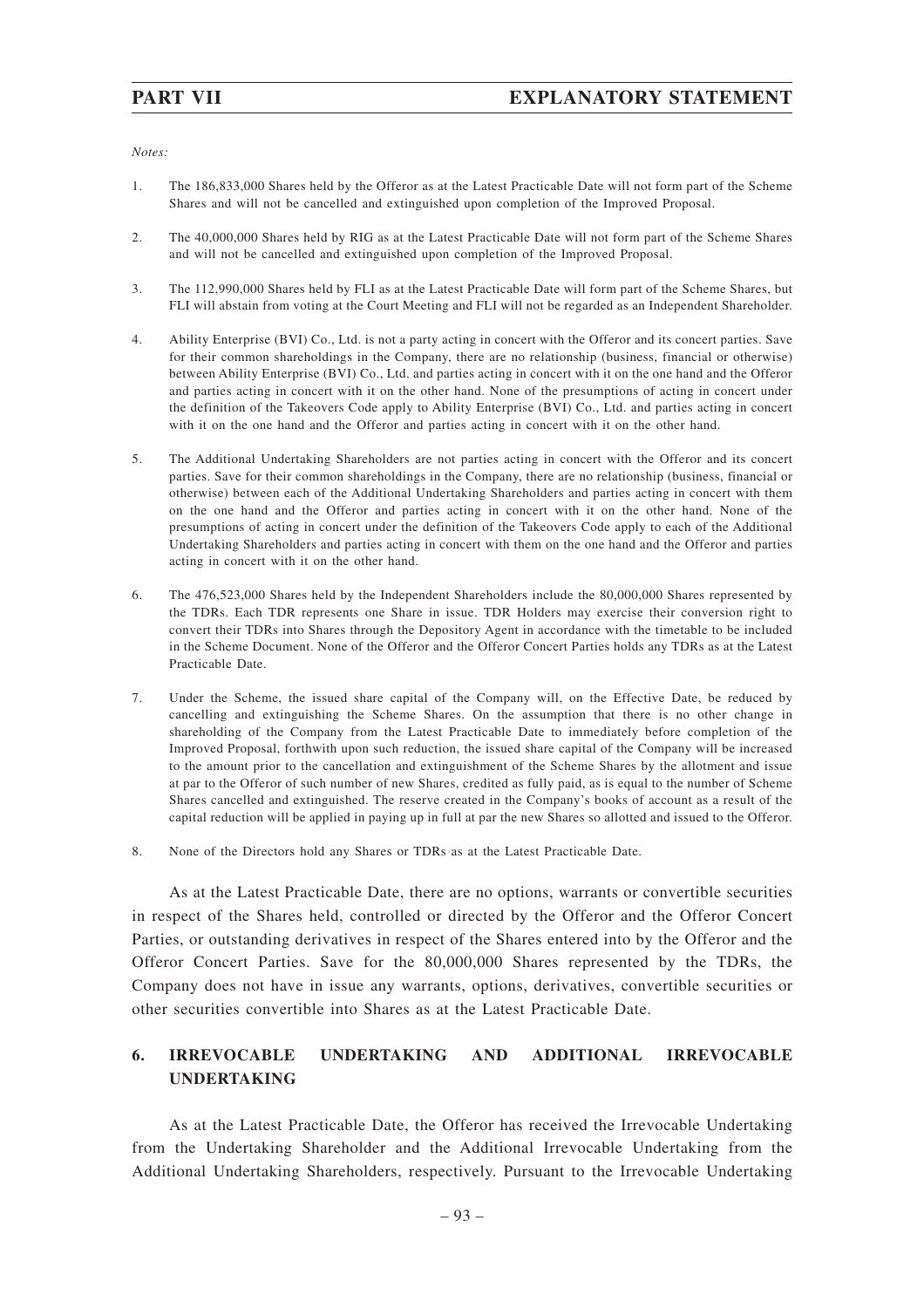and the Additional Irrevocable Undertaking, the Undertaking Shareholder has unconditionally and irrevocably undertaken to, and the Additional Undertaking Shareholders have irrevocably undertaken to, among other things, exercise, or procure the exercise, of the voting rights attached to the Undertaking Scheme Shares owned by the Undertaking Shareholder (in the case of the Irrevocable Undertaking) and the Additional Undertaking Scheme Shares held by the Additional Undertaking Shareholders (in the case of the Additional Irrevocable Undertaking) to vote in favour of any resolution to approve and give effect to the Scheme and any resolution that may impact on the fulfilment of any condition of the Scheme at the Court Meeting and the EGM. As at the Latest Practicable Date, (i) the Undertaking Shareholder holds 143,817,000 Undertaking Scheme Shares (representing approximately 17.62% of the issued share capital of the Company and approximately 24.40% of the Scheme Shares, respectively, as at the Latest Practicable Date), and (ii) the Additional Undertaking Shareholders hold 48,540,000 Additional Undertaking Scheme Shares in aggregate (representing approximately 5.95% of the issued share capital of the Company and approximately 8.23% of the Scheme Shares, respectively, as at the Latest Practicable Date).

Further, the Undertaking Shareholder has undertaken, including without limitation, not to (i) sell, transfer or otherwise dispose of the Undertaking Scheme Shares; and (ii) enter into any arrangement which would or might impede giving effect to the Improved Proposal or the undertaking given by it under the Irrevocable Undertaking. The Additional Undertaking Shareholders have also undertaken, including without limitation, not to sell, transfer or otherwise dispose of the Additional Undertaking Scheme Shares other than by means of on-market disposals on the Stock Exchange, provided that the Additional Undertaking Shareholders shall in aggregate hold not less than 47,652,300 Shares following such on-market disposals.

The Additional Irrevocable Undertaking is conditional upon (i) the Cancellation Price being revised to not less than HK\$0.999 per Share; (ii) the Improved Proposal being announced not later than 12 January 2022; and (iii) the Scheme Document being despatched not later than 8 February 2022 or such other date as may be agreed by the Additional Undertaking Shareholders and approved by the SFC. The conditions (i) and (ii) have been fulfilled upon publication of the Improved Proposal Announcement and condition (iii) has been fulfilled upon despatch of this Scheme Document.

The Irrevocable Undertaking and the Additional Irrevocable Undertaking will be terminated if the Improved Proposal lapses.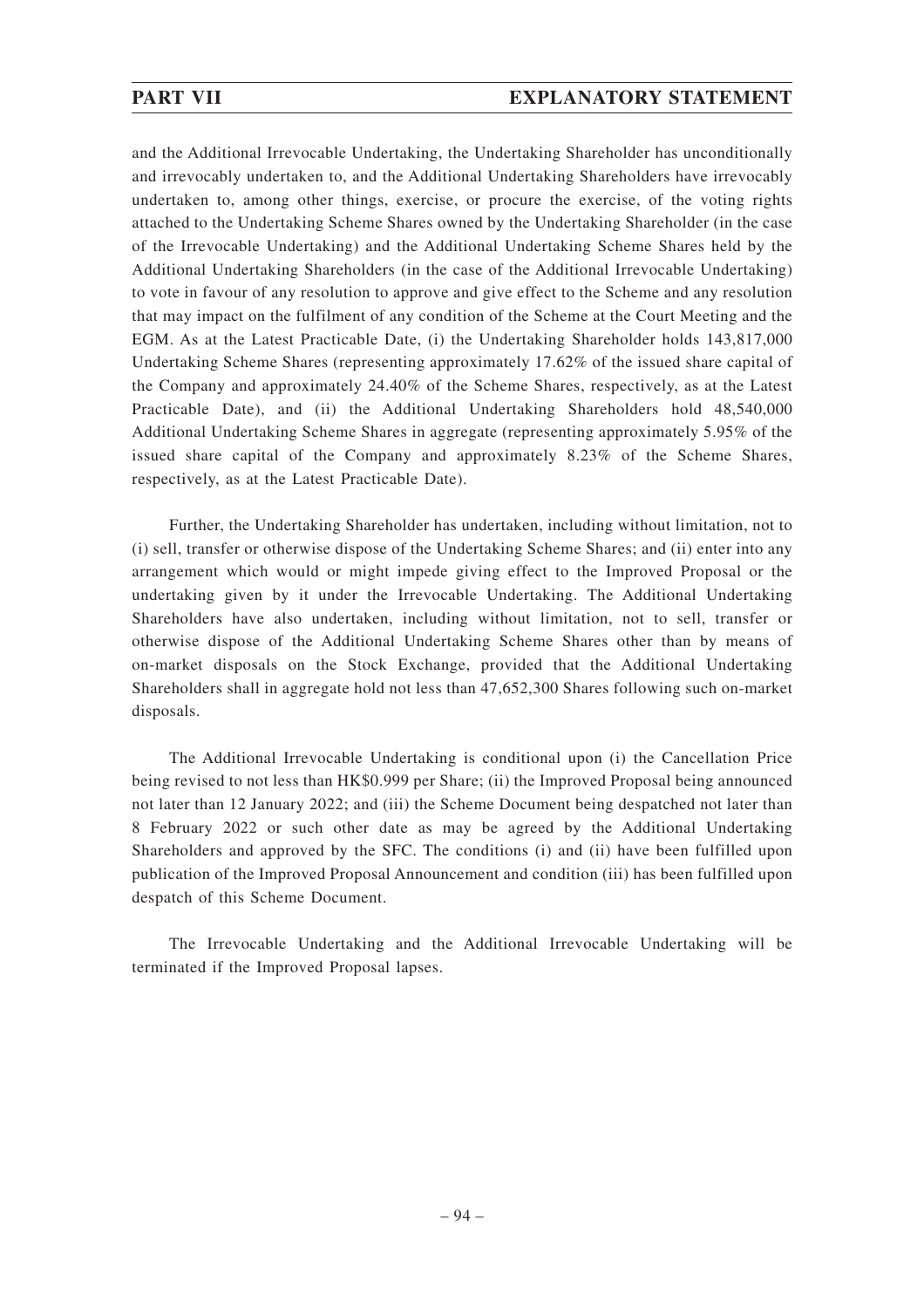### **7. REASONS FOR, AND BENEFITS OF, THE IMPROVED PROPOSAL**

## **(i) A good opportunity for the Scheme Shareholders to realise their investment at a premium**

The Offeror considers that the Improved Proposal will provide the Scheme Shareholders with a good opportunity to realise their investment in return for cash at a premium to the recent trading price levels, and redeploy into other investment opportunities that they may consider more attractive.

During the six-month period ended on and including the Last Trading Day, the lowest and highest closing prices per Share on the Stock Exchange were HK\$0.47 and HK\$0.57, respectively. The Revised Cancellation Price of HK\$0.999 per Share represents a premium of approximately 87.2% to the lowest closing price and a premium of approximately 54.4% to the highest closing price in this period.

The Revised Cancellation Price represents a premium of approximately (i) 75.3% over the closing price of the Shares on the Last Trading Day; (ii) 101.0% over the average closing price of the Shares for the 10 trading days up to and including the Last Trading Day; (iii) 102.6% over the average closing price of the Shares for the 30 trading days up to and including the Last Trading Day; (iv) 101.0% over the average closing price of the Shares for the 60 trading days up to and including the Last Trading Day; (v) 101.0% over the average closing price of the Shares for the 90 trading days up to and including the Last Trading Day; (vi) 20.7% over the NAV per Share as at 31 December 2020; (vii) 24.3% over the unaudited NAV per Share as at 30 June 2021 (based on the unaudited NAV of the Group as at 30 June 2021, adjusted by the amount of cash utilised in the repurchase of 1,554,000 Shares from 11 August 2021 to 24 August 2021 and 816,346,000 Shares in issue as at the Announcement Date); and (viii) 6.3% over the Unaudited Reassessed NAV per Share.

### **(ii) Low trading liquidity of the Shares**

The trading liquidity of the Shares has been at a relatively low level over a prolonged period in recent years. The average daily trading volume of the Shares for the 12 months up to and including the Last Trading Day was approximately 298,425 Shares, representing less than approximately 0.04% of the total issued Shares as at the Last Trading Day. The average daily turnover for the same period was approximately HK\$157,605. The low trading liquidity of the Shares has rendered it difficult for Shareholders to execute substantial on-market disposals timely without adversely affecting the price of the Shares. Additionally, the low trading liquidity of Shares hinders the Company's ability to raise further funds through equity financing for the Group's business developments.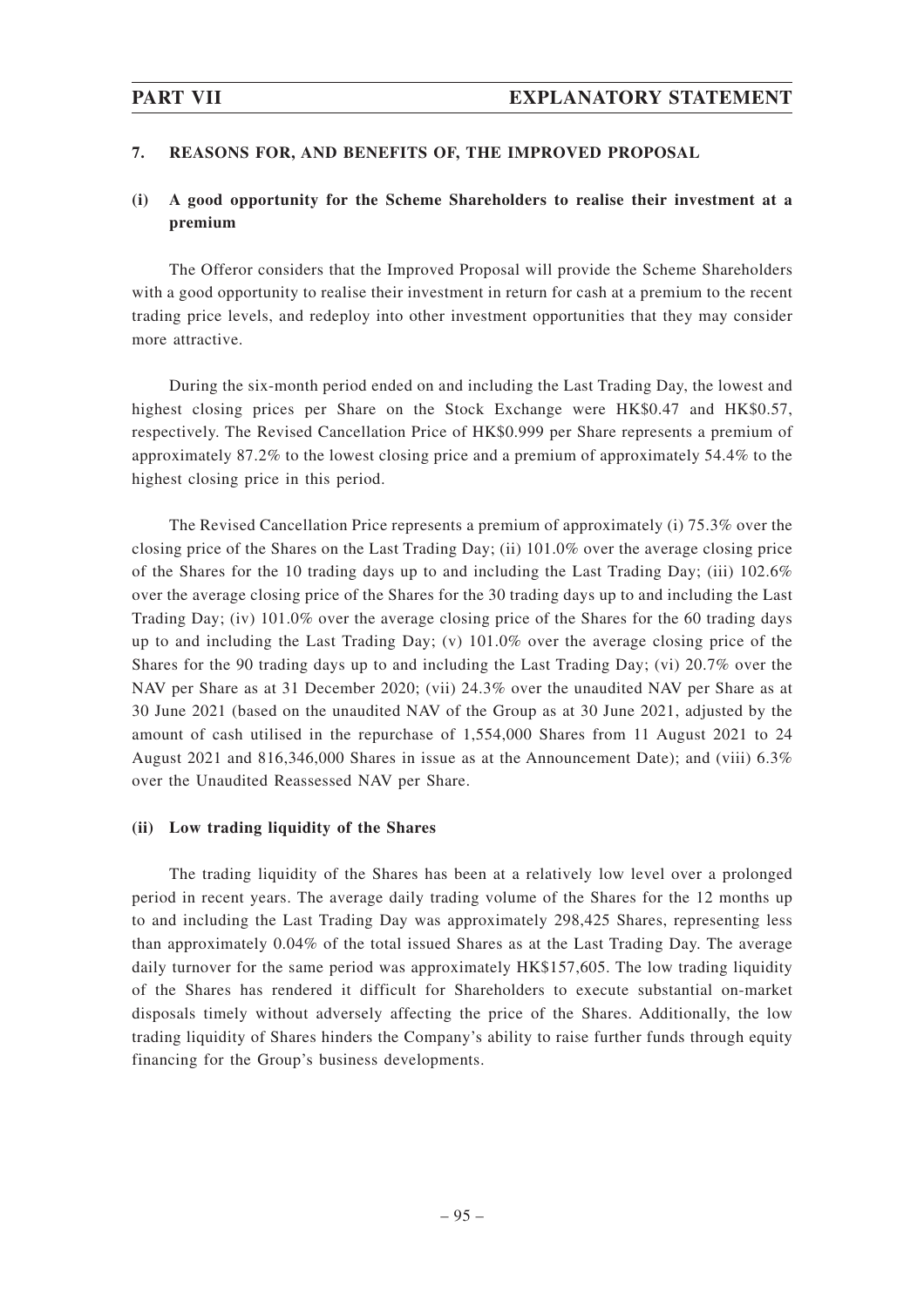## **(iii) The cost and expenses outweighing the benefit from maintaining the listing status of the Company**

The Company has not been successful in utilising its listing status in Hong Kong for any material external equity fund raising activities in recent years. The listing status is not expected to provide any benefit to the Company in the near term. The Offeror is of the view that the maintenance of the listing status, however, would involve administrative, compliance and other listing-related costs and expenses, which could no longer be justified.

Following the implementation of the Improved Proposal, the Company is expected to substantially reduce the administrative costs and management resources to be committed in maintaining its listing status in Hong Kong and Taiwan, respectively, and compliance with regulatory requirements.

### **8. INTENTION OF THE OFFEROR WITH REGARD TO THE GROUP**

Following the implementation of the Improved Proposal, the Offeror intends that the Group will continue to carry on its current business. The Offeror has no intention to make any major changes to the business of the Group, including any major redeployment of fixed assets or making any material change to the continued employment of employees of the Group, other than those in the ordinary course of business of the Group. The Offeror will continue to monitor the Group's performance and implement appropriate strategies for the Group and its business.

The Board welcomes the intentions of the Offeror in respect of the Company and its employees and will cooperate with and provide full support to the Offeror to facilitate the continued smooth business operations and management of the Group.

### **9. INFORMATION ON THE GROUP**

The Company is a company incorporated in the Cayman Islands with limited liability, the Shares of which are listed on the Main Board of the Stock Exchange with the stock code 2788. The Group is principally engaged in the manufacturing and sales of plastic and metallic parts and components of optical and opto-electronic products and manufacturing and sales of molds and cases, including plastic and metallic parts and components of digital still cameras, action cameras, copier-based multifunction peripherals, surveillance cameras, and projectors, etc.

### **10. INFORMATION ON THE OFFEROR AND THE OFFEROR CONCERT PARTIES**

### **The Offeror**

The Offeror is a company incorporated in the British Virgin Islands with limited liability and its principal activity is (i) investment holding; and (ii) the import, export and trading of optical and optoelectronic products. As at the Latest Practicable Date, the Offeror is wholly owned by AOCI, a company incorporated in Taiwan with limited liability and whose shares are listed on the Taiwan Stock Exchange with the stock code 3019. AOCI, together with its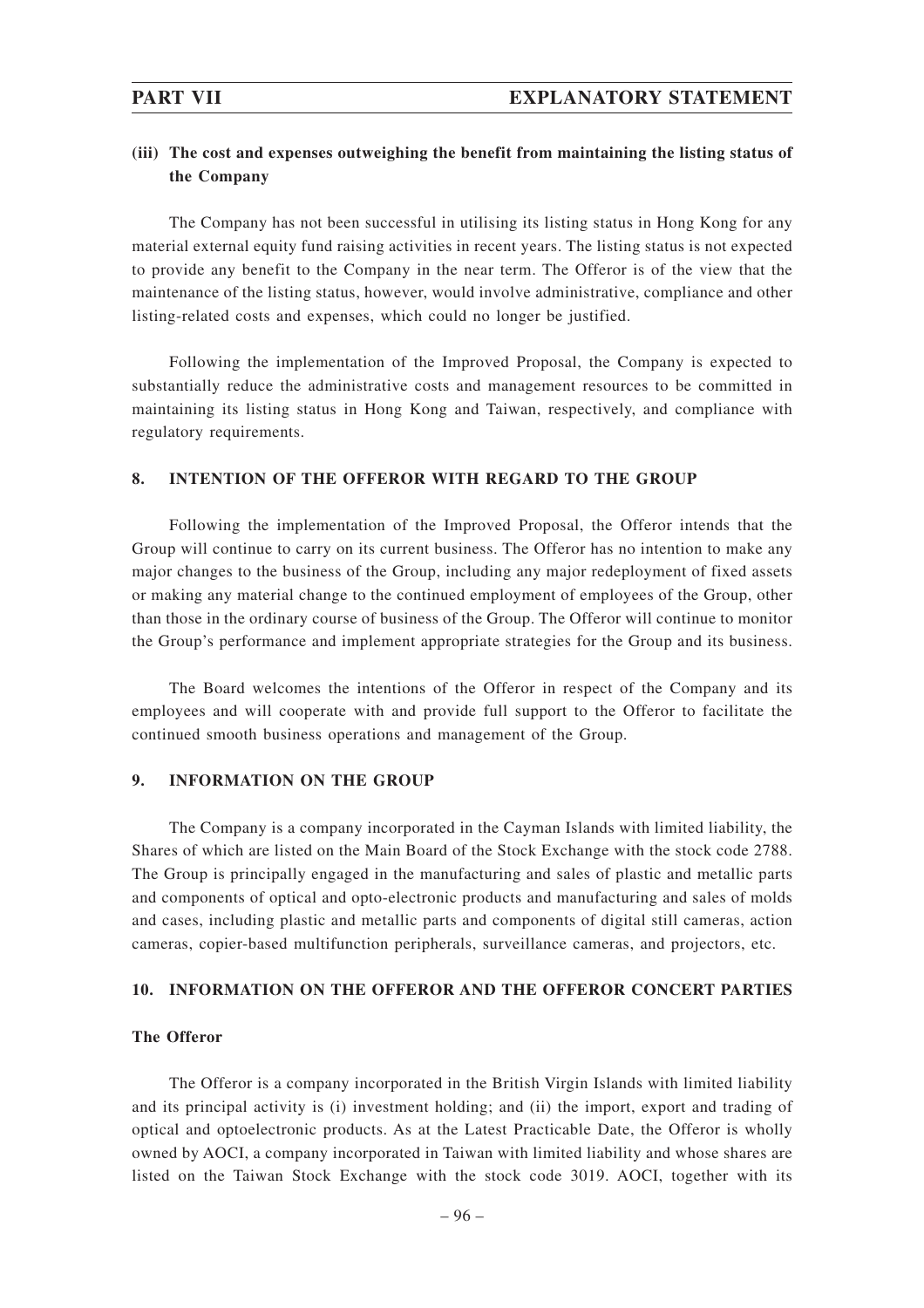subsidiaries, is principally engaged in the manufacturing, design and sales of (i) optical components, (ii) contact image sensor modules, (iii) optronics products, and (iv) optronics components. As at the Latest Practicable Date, there is no controlling shareholder of AOCI. As at the Latest Practicable Date, Mr. Lai I-Jen, being the executive Director of the Company, and Ms. Wu Shu-Ping, being the non-executive Director of the Company, are interested in approximately 12.07% and 0.13% of the issued share capital of AOCI, respectively.

As at the Latest Practicable Date, the directors of the Offeror are Mr. Lai I-Jen, the executive Director of the Company, and Mr. Asano Yuzo, and they are presumed to be acting in concert with the Offeror under class (2) of the definition of "acting in concert" under the Takeovers Code.

### **The Offeror Concert Parties**

RIG is a company incorporated under the laws of the British Virgin Islands with limited liability. Each of the Offeror and RIG is a direct wholly-owned subsidiary of AOCI. Thus, each of AOCI and RIG is presumed as a party acting in concert with the Offeror under class (1) of the definition of "acting in concert" under the Takeovers Code.

FLI, a company incorporated under the laws of the British Virgin Islands with limited liability, is the founder of The Yorkey Employees' Trust and is the registered owner of 112,990,000 Shares which it held as trustee of The Yorkey Employees' Trust. FLI is wholly owned by Mr. CHAN Sun-Ko, an employee of the Group.

### **11. INDEPENDENT BOARD COMMITTEE**

An Independent Board Committee, which comprises the independent non-executive Directors, namely Mr. Lin Meng-Tsung, Mr. Lin Yi-Min, Mr. Liu Wei-Li and Mr. Li Ho Man, has been established by the Board to make a recommendation to the Independent Shareholders as to whether the terms of the Improved Proposal and the Scheme are, or are not, fair and reasonable and as to voting at the Court Meeting and the EGM.

Pursuant to Rule 2.8 of the Takeovers Code, the Independent Board Committee comprises all non-executive Directors who have no direct or indirect interest in the Improved Proposal. The non-executive Director of the Company, namely Ms. Wu Shu-Ping, is a director of AOCI, of which the Offeror is a wholly-owned subsidiary, and therefore is not a member of the Independent Board Committee.

Mr. Lai I-Jen and Mr. Kurihara Toshihiko, being the executive Directors of the Company, and Ms. Wu Shu-Ping, being the non-executive Director of the Company, are regarded as acting in concert with the Offeror. Each of Mr. Lai I-Jen, Mr. Kurihara Toshihiko and Ms. Wu Shu-Ping has abstained and will continue to abstain from voting at meetings of the Board in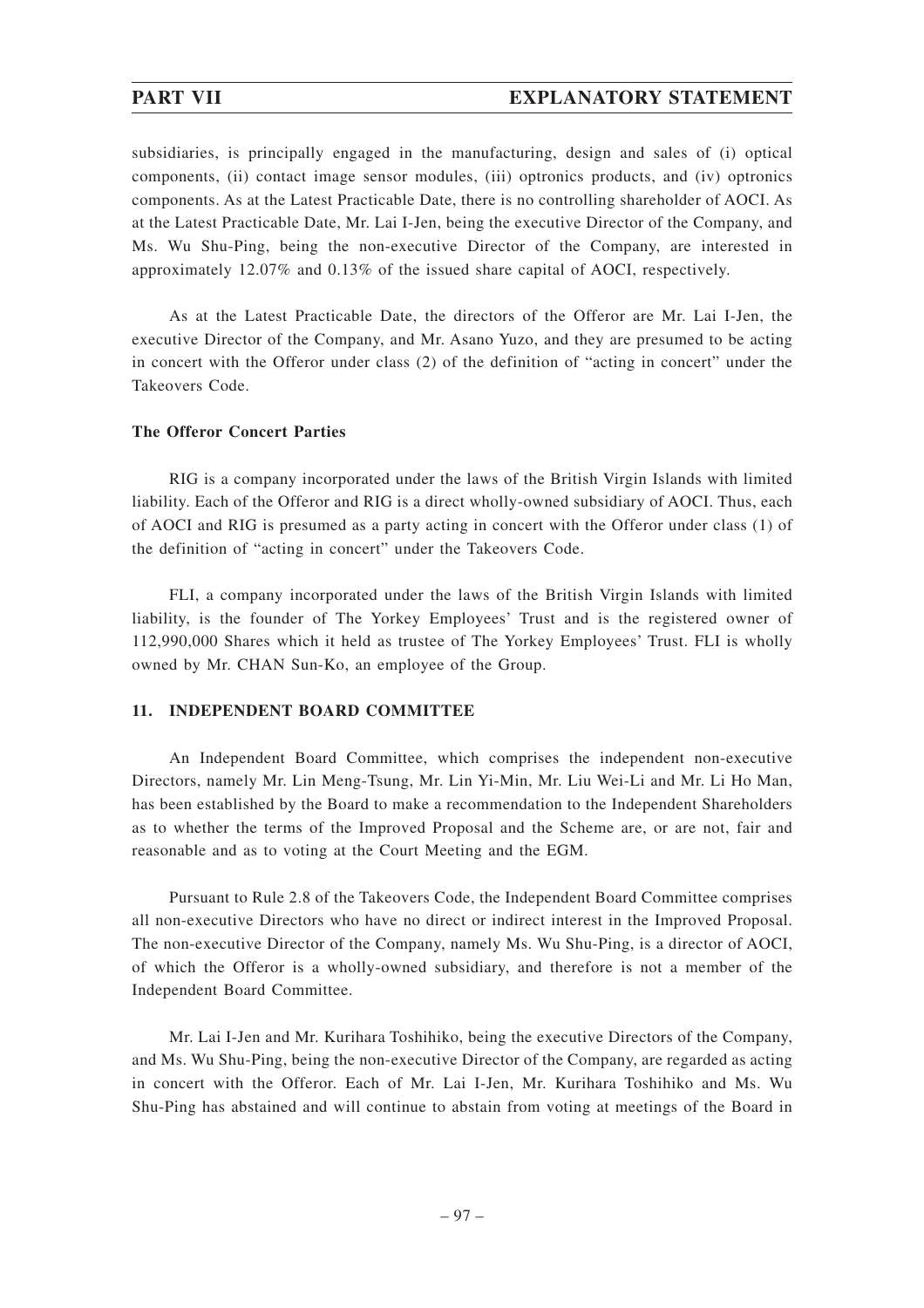relation to the Improved Proposal and the Scheme given his/her material interest in the Improved Proposal. The Independent Board Committee has given its recommendation as set out in Part V of this Scheme Document after taking into account the advice of the Independent Financial Adviser.

The Independent Shareholders are reminded to carefully read this Scheme Document, including the letter of advice from the Independent Financial Adviser to the Independent Board Committee set out in Part VI of this Scheme Document before making a decision.

### **12. JOINT FINANCIAL ADVISERS TO THE OFFEROR**

The Offeror has appointed DL Securities and VBG Capital as its joint financial advisers in connection with the Improved Proposal.

## **13. INDEPENDENT FINANCIAL ADVISER TO THE INDEPENDENT BOARD COMMITTEE**

Halcyon Capital has been appointed as the Independent Financial Adviser to advise the Independent Board Committee in connection with the terms of the Improved Proposal and the Scheme. The appointment of Halcyon Capital has been approved by the Independent Board Committee.

The full text of the letter from the Independent Financial Adviser is set out in Part VI of this Scheme Document.

### **14. WITHDRAWAL OF LISTING OF SHARES AND DELISTING OF TDRS**

Upon the Scheme becoming effective, all Scheme Shares will be cancelled and extinguished and the share certificates in respect of the Scheme Shares will thereafter cease to have effect as document or evidence of title. The Company will apply to the Stock Exchange for the withdrawal of the listing of the Shares on the Stock Exchange in accordance with Rule 6.15(2) of the Listing Rules immediately following the Scheme becoming effective. The TDRs will also be delisted from the Taiwan Stock Exchange upon or after the delisting of all the Shares from the Stock Exchange.

The Scheme Shareholders and TDR Holders will be notified by way of an announcement of the exact dates of the last day for dealing in the Shares on the Stock Exchange and the TDRs on the Taiwan Stock Exchange, respectively, and the day on which the Scheme, the withdrawal of the listing of the Shares on the Stock Exchange and the delisting of the TDRs on the Taiwan Stock Exchange will become effective. A detailed timetable of the Scheme is set out in Part III of this Scheme Document.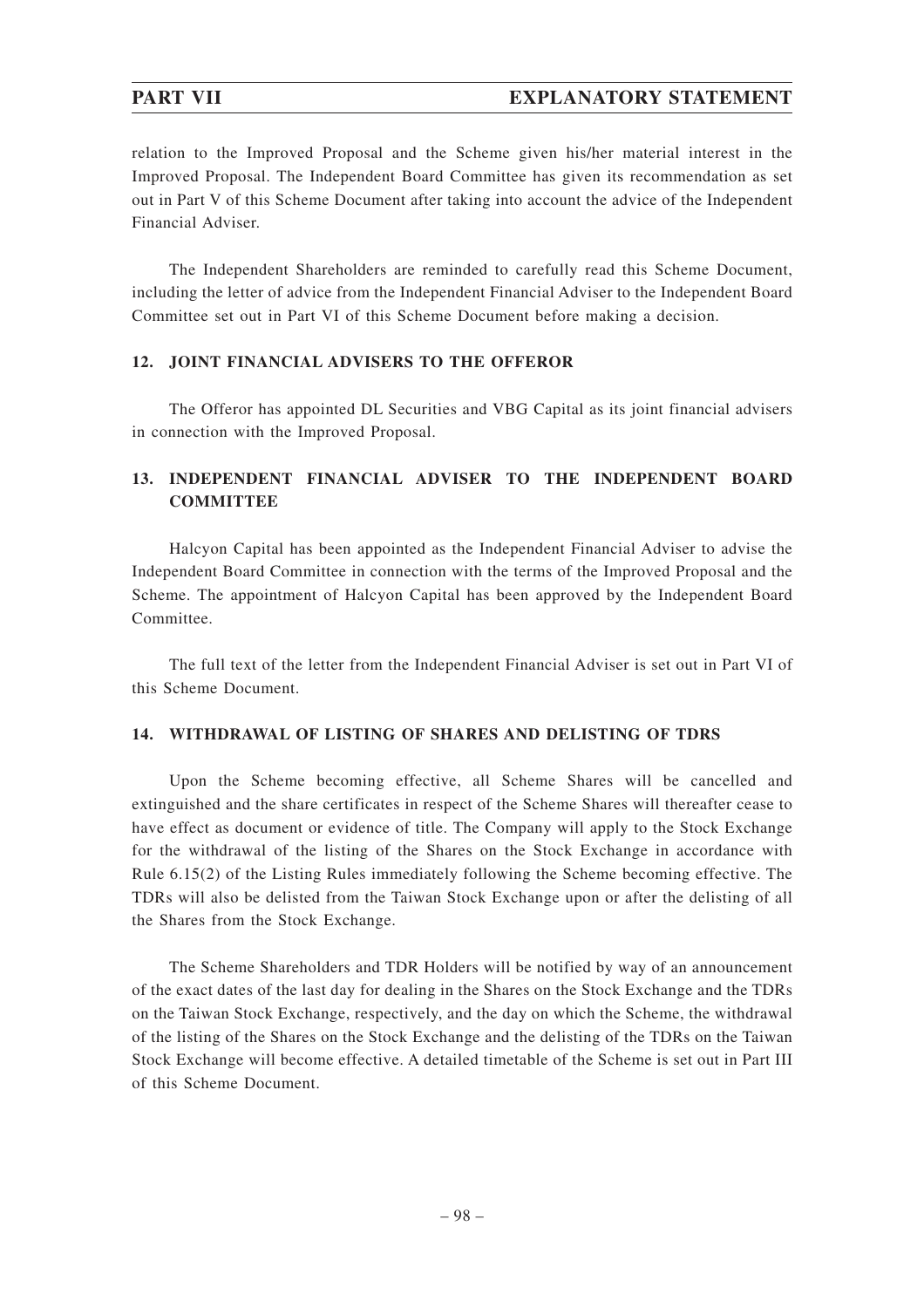### **15. IF THE SCHEME IS NOT APPROVED OR OTHERWISE LAPSES**

Subject to the requirements of the Takeovers Code, the Scheme will lapse if any of the Conditions has not been fulfilled or waived (as applicable) on or before the Long Stop Date. The listing of the Shares on the Stock Exchange will not be withdrawn and the TDRs will not be delisted from the Taiwan Stock Exchange if the Scheme does not become effective or otherwise lapses.

If the Scheme is not approved or otherwise lapses, there are restrictions under Rule 31.1 of the Takeovers Code on making subsequent offers, to the effect that neither the Offeror nor any person who acted in concert with the Offeror in the course of the Improved Proposal (nor any person who is subsequently acting in concert with any of them) may within 12 months from the date on which the Scheme is not approved or otherwise lapses announce an offer or possible offer for the Company, except with the consent of the Executive.

**Shareholders and potential investors of the Company should therefore exercise caution when dealing in the securities of the Company. Persons who are in doubt as to the action they should take should consult their stockbroker, bank manager, solicitor or other professional advisers.**

### **16. COSTS OF THE SCHEME**

In light of the recommendation of the Independent Board Committee as set out in Part V of this Scheme Document and the recommendation of the Independent Financial Adviser as set out in Part VI of this Scheme Document, Rule 2.3 of the Takeovers Code is not applicable. The Offeror and the Company have agreed that all costs, charges and expenses of the advisers and counsel appointed by the Company, including the Independent Financial Adviser, will be borne by the Company, while all costs, charges and expenses of the advisers and counsel appointed by Offeror will be borne by the Offeror, and other costs, charges and expenses of the Improved Proposal incurred by each of the Offeror and the Company will be borne by them respectively.

### **17. OVERSEAS SCHEME SHAREHOLDERS**

### **Overseas Scheme Shareholders**

The making and implementation of the Improved Proposal to the Scheme Shareholders who are not resident in Hong Kong may be subject to the laws of the relevant jurisdictions in which such Scheme Shareholders are located. Such overseas Scheme Shareholders should inform themselves about and observe any applicable legal, tax or regulatory requirements. It is the responsibility of any overseas Scheme Shareholders wishing to take any action in relation to the Improved Proposal to satisfy themselves as to the full observance of the laws of the relevant jurisdiction in connection therewith, including the obtaining of any governmental, exchange control or other consents which may be required, or the compliance with any other necessary formalities and the payment of any issue, transfer or other taxes in such jurisdiction.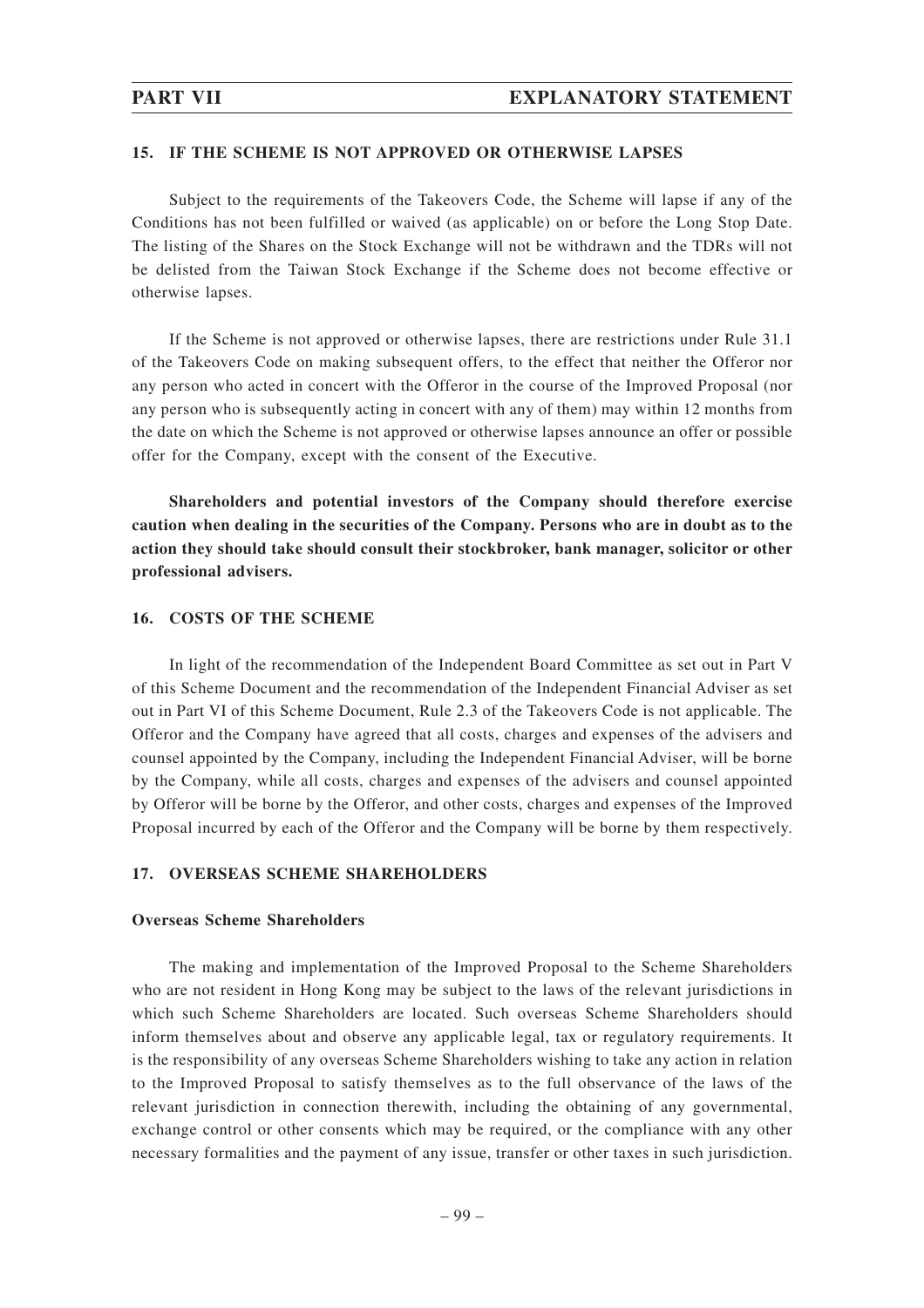### **PART VII EXPLANATORY STATEMENT**

Any acceptance by overseas Scheme Shareholders will be deemed to constitute a representation and warranty from such persons to the Company, the Offeror and their respective advisers, that those laws and regulatory requirements have been complied with. If any overseas Scheme Shareholders are in doubt as to their position, they should consult their professional advisers.

As at the Latest Practicable Date, there was one overseas Scheme Shareholder whose address as shown in the register of members of the Company was outside Hong Kong and who held 2,000 Shares (representing approximately 0.0002\% of the total issued Shares). The one overseas Scheme Shareholder's registered address was in the PRC. The Company has been advised by the local counsel in the PRC that there is no restriction under the respective laws or regulations of the PRC against extending the Scheme automatically or despatching this Scheme Document to such overseas Scheme Shareholder. The Scheme will be extended and this Scheme Document will be despatched to the overseas Scheme Shareholder.

### **TDR Holders**

One unit of TDR represents one Share but the TDR Holders, who are not acting in concert with, and are independent of, the Offeror or the Offeror Concert Parties, are not registered holders of the Shares as the underlying Shares of the TDRs are deposited with CCASS and are registered under the name of HKSCC Nominees unless the TDR Holders exercise the right to convert the TDRs into Shares represented by the TDRs and register the Shares in their own names. If a TDR Holder wishes to attend and vote at the Court Meeting and/or the EGM (whether in person or by proxy), the TDR Holder must elect to submit an application to convert the TDRs into Shares represented by the TDRs not later than 3:00 p.m. on Friday, 21 January 2022 and remain as a Shareholder on the Meeting Record Date.

The TDRs are deposited in TDCC. When a TDR Holder intends to convert the TDRs into Shares represented by the TDRs, the broker of the TDR Holder will instruct TDCC for the relevant conversion instruction. The conversion will be concluded when the Shares have been transferred to the account of the relevant TDR Holder's broker. The conversion from the TDRs into Shares represented by the TDRs will be completed and settled within 10 Business Days of the conversion application. After the transfer of the Shares to the account of the relevant TDR Holder's broker, the TDR Holder who has converted the relevant TDRs into Shares represented by the TDRs may then withdraw the Shares from CCASS and register the Shares in its/his/her own name.

Based on the information available on the Market Observation Post System of the Taiwan Stock Exchange on the Latest Practicable Date, the Company has issued 80,000,000 units of TDR representing 80,000,000 Shares, which amounts to approximately 13.57% of the Scheme Shares and approximately 9.80% of the issued share capital of the Company. The underlying Shares of the TDRs have the same rights (including voting right) as those of other Shares and thus the TDR Holders may through giving written instructions to the Depository Agent cause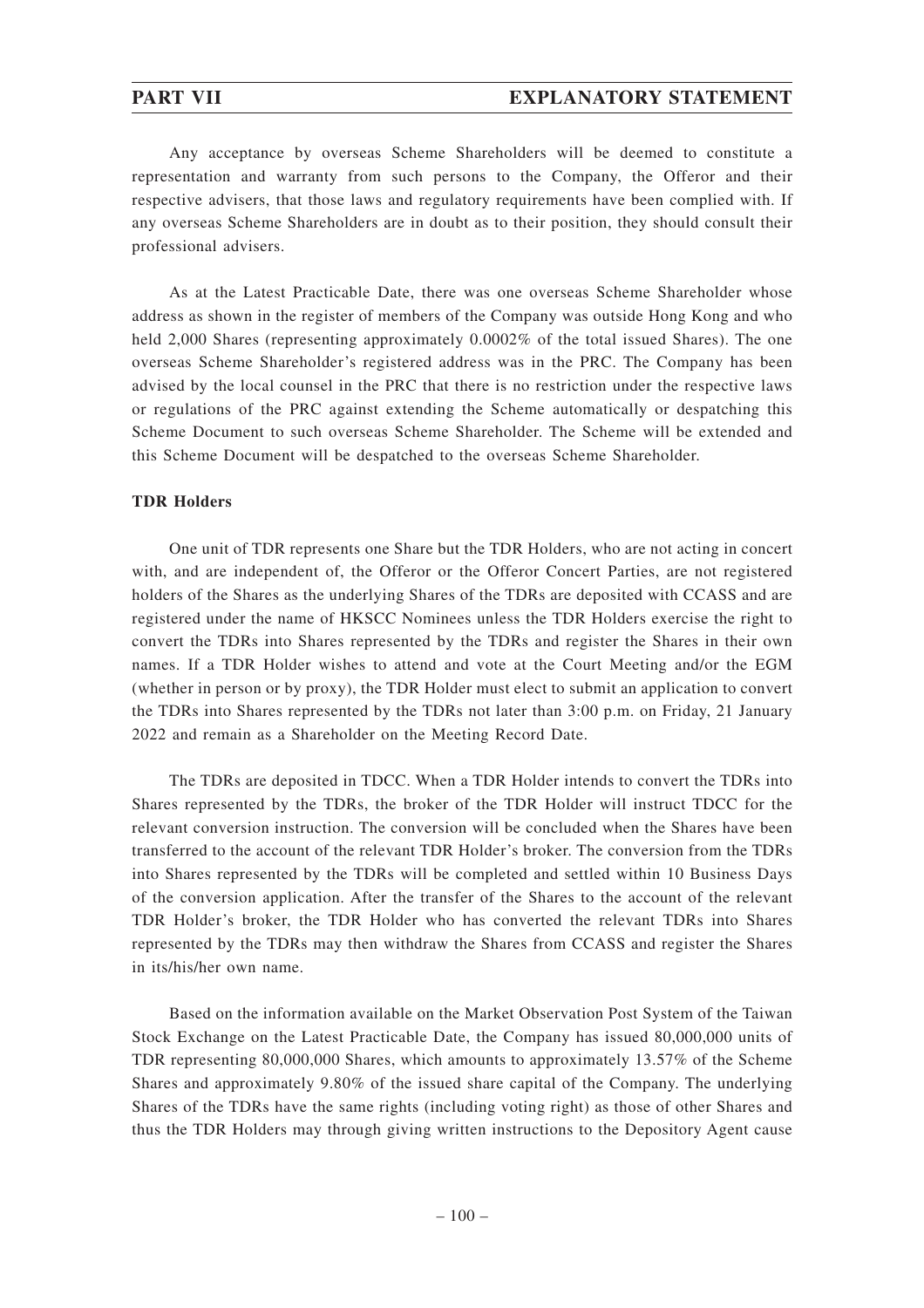the underlying Shares represented by the TDRs to be voted if their TDRs are not converted into Shares represented by their TDRs. The voting mechanism at the EGM and the Court Meeting for TDR Holders is explained below.

For the TDR Holders, this Scheme Document will be despatched to the Depository Agent for the Depository Agent to take necessary actions on behalf of the TDR Holders, including despatch of this Scheme Document to the TDR Holders and collection of voting instructions from the TDR Holders. The Depository Agent will then collate such voting instructions and notify the Custodian Bank to pass on such voting instructions to HKSCC Nominees accordingly as the underlying Shares represented by the TDRs are deposited with CCASS.

In respect of the voting mechanism for the TDR Holders at the EGM, pursuant to the Depository Agreement, if the Depository Agent receives the same instructions from the TDR Holders holding in aggregate of more than 50% of the TDRs issued to vote on a particular resolution at the EGM, then the Depository Agent shall, or shall authorize the Custodian Bank to, attend the EGM and cast vote according to all the instructions they received, which includes casting the votes for and casting the votes against particular resolutions at the EGM. The Depository Agent or the Custodian Bank shall not vote on behalf of any TDR Holders that have not given any instructions.

According to the Depository Agreement, if the Depository Agent does not receive the same instruction from the TDR Holders holding in aggregate of more than 50% of the TDRs issued, then the Depository Agent or the Custodian Bank shall issue a proxy to the chairman of the Board (or his/her designate) (the "**Designated Person**") to cast vote, at his/her sole discretion, in respect of all underlying Shares represented by the TDRs, and for this purpose, the Company undertakes that the Designated Person who will cast vote in respect of all underlying Shares represented by the TDRs shall not be the Offeror or any Offeror Concert Party and shall be a professional party who is independent of any of them. Further, the Company will then require the Chairman of the Board (or the Designated Person, depending on the circumstances) to sign an irrevocable undertaking, under which the Chairman of the Board (or the Designated Person) shall (i) undertake to cast the votes at the EGM in accordance to actual voting instructions given by the TDR Holders, which includes casting the votes for and against the relevant resolutions at the EGM, and (ii) undertake not to cast any vote of any underlying Shares represented by the TDRs of the TDR Holders who did not provide any instruction to the Depository Agent or the Custodian Bank.

In respect of the voting mechanism for the TDR Holders at the Court Meeting, the Depository Agent will give instructions to the Custodian Bank based on the responses from the TDR Holders. If the only response from the TDR Holders is "yes", then the Depository Agent will instruct the Custodian Bank to give instruction to HKSCC Nominees to vote for "yes". If the only response from the TDR Holders is "no", then the Depository Agent will instruct the Custodian Bank to give instruction to HKSCC Nominees to vote for "no". If the response from some of the TDR Holders is "yes" and that from other TDR Holders is "no", then the Depository Agent will instruct the Custodian Bank to give instruction to HKSCC Nominees to vote for both "yes" and "no" which is permissible for HKSCC Nominees. One unit of TDR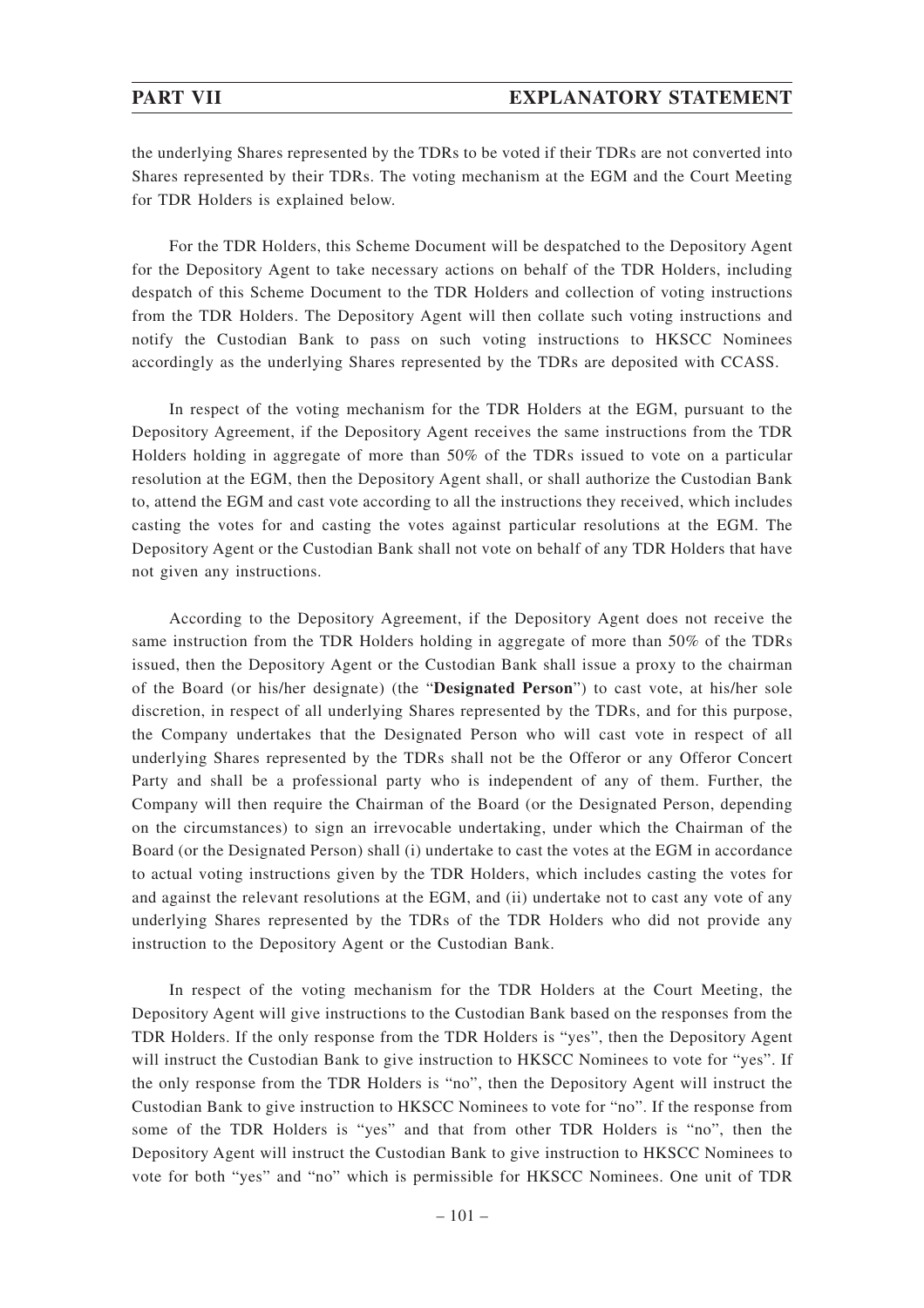## **PART VII EXPLANATORY STATEMENT**

represents one Share. For the purpose of votes counting, it will depend on the number of relevant underlying Shares represented by the TDRs that voted for and against the relevant resolution respectively. If there is no response from the TDR Holders, then the Depository Agent will relay the message to the Custodian Bank and the Custodian Bank will not give any instruction to HKSCC Nominees.

The voting procedure of HKSCC Nominees will then be the same as for other Shares registered under its name. For the purpose of the headcount test, if HKSCC Nominees receives an instruction to vote both for and against the Scheme, it will be counted as one Shareholder voting "for" and as one Shareholder voting "against". Once the Depository Agent directs the Custodian Bank to give instructions to HKSCC Nominees according to the response from TDR Holders, the voting procedure of HKSCC Nominees regarding the TDR Holders will be the same as for other Shareholders for the purpose of the headcount test at the Court Meeting. For the purposes of ascertaining whether or not the requirement that a majority in number of the Scheme Shareholders approve the Scheme under the Companies Act has been satisfied, HKSCC Nominees will vote in accordance with the Court's direction.

On the basis that the Scheme becomes effective on Tuesday, 15 March 2022 (Cayman Islands time), a cheque for the cash entitlements to the Scheme Shareholders will be despatched to the recipients to their registered addresses shown in the register of members of the Company at the Scheme Record Time on the Scheme Record Date on or before Thursday, 24 March 2022 and the Custodian Bank will accordingly make the payment to the Depository Agent. TDR Holders are expected to receive the Revised Cancellation Price through the Depository Agent on or about Tuesday, 12 April 2022.

In view of the Revised Cancellation Price to be paid to the TDR Holders in respect of the underlying Shares represented by the TDRs, the Company has sought advice from its Taiwan legal adviser, Tsar & Tsai Law Firm. Based on such legal advice, the Company has no obligation to repurchase the cancelled and extinguished TDRs, after the underlying Shares of such TDRs are cancelled and extinguished in exchange for the Revised Cancellation Price, on the following basis:

### *(a) The minimum cancellation price for TDRs*

The prospectus of the TDR issuance, the TDR issuance terms and conditions, the Depository Agreement do not regulate the minimum consideration payable to the TDR Holders in the event that the underlying Shares of the TDRs are cancelled and extinguished pursuant to applicable foreign laws.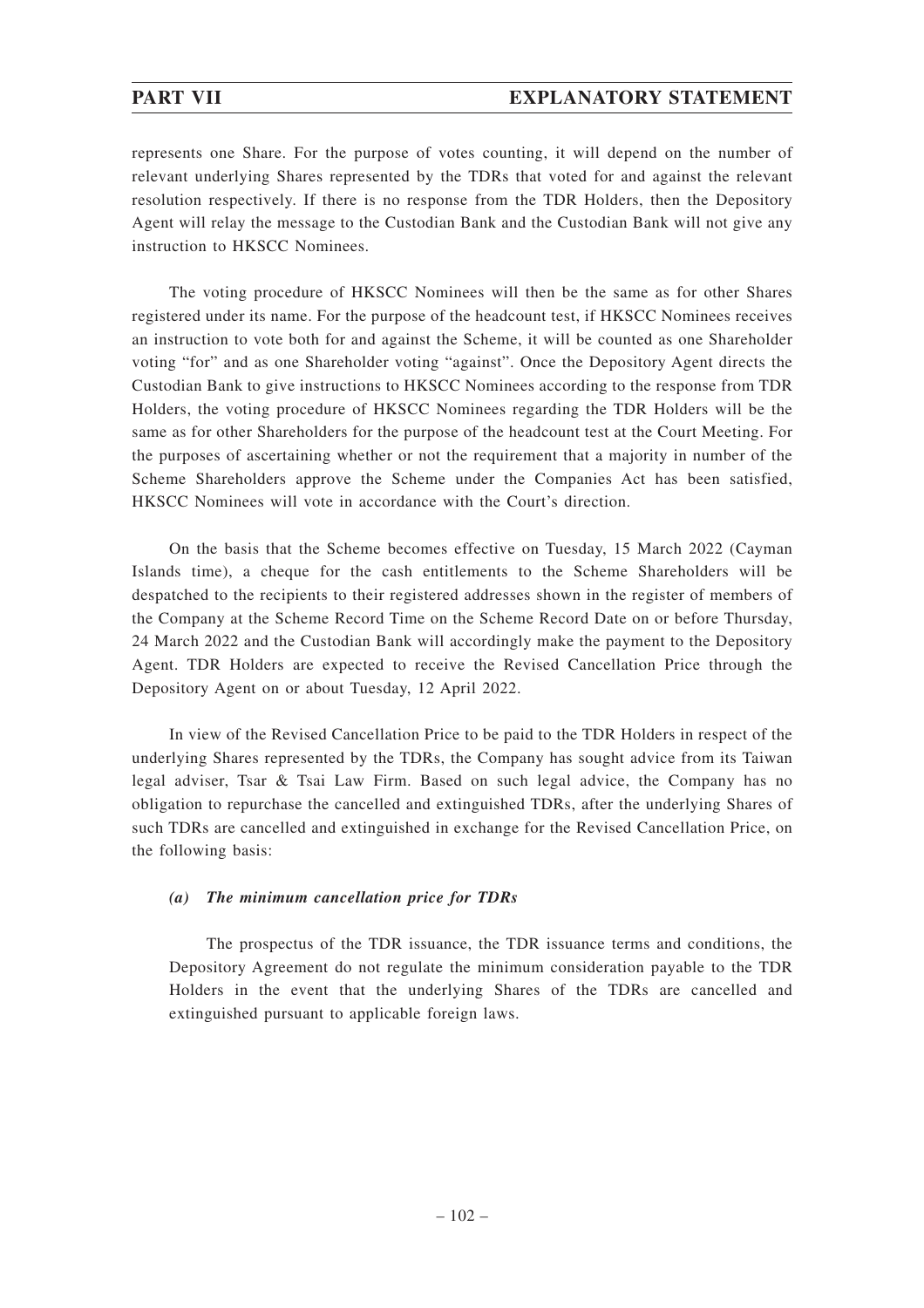### *(b) The repurchase of TDRs by the Company*

When the underlying Scheme Shares represented by the TDRs are cancelled and extinguished in exchange for the Revised Cancellation Price under the Scheme, the TDRs should also be deemed cancelled and extinguished given they are attached to the underlying Scheme Shares. The TDRs will be delisted from the Taiwan Stock Exchange after the listing of all Shares is withdrawn from the Stock Exchange.

Under Taiwan laws, there are no appraisal rights for the TDR Holders to petition to the Taiwan courts for the Company to buy back the cancelled and extinguished TDRs, after the underlying Shares of such TDRs are cancelled and extinguished in exchange for the Revised Cancellation Price.

### *(c) Possible dissenting TDR Holders*

There are no laws in Taiwan enabling the TDR Holders to require the Company to purchase, cancel and extinguish the underlying Shares of the TDRs at a price different from the Revised Cancellation Price for each Scheme Share.

As advised by Tsar & Tsai Law Firm, the rules of the Taiwan Stock Exchange do not require a separate Shareholders' resolution for approving the delisting of TDRs on the Taiwan Stock Exchange after the underlying Shares are delisted. If the TDR Holders disagree with the Scheme, they can, through giving written instructions to the Depository Agent, cause the underlying Shares represented by their TDRs to be voted against the Scheme, or to sell the TDRs or the converted Shares.

### **18. TAX AND INDEPENDENT ADVICE**

Your attention is drawn to the paragraph headed "26. Taxation" as set out in Part VII of this Scheme Document.

Independent Shareholders and Independent TDR Holders are recommended to consult their own professional advisers if they are in any doubt as to the taxation implications of accepting the Improved Proposal. It is emphasized that none of the Offeror, the Offeror Concert Parties and the Company or any of their respective directors, officers or associates or any other person involved in the Improved Proposal accepts responsibility for any taxation effects on, or liabilities of, any persons as a result of their acceptance or rejection of the Improved Proposal.

### **19. SCHEME SHARES, COURT MEETING AND EGM**

As at the Latest Practicable Date, the Scheme Shares, being the Shares held by FLI and the Independent Shareholders (including the 80,000,000 Shares represented by TDRs), comprise 589,513,000 Shares (representing approximately 72.21% of the issued share capital of the Company) in issue.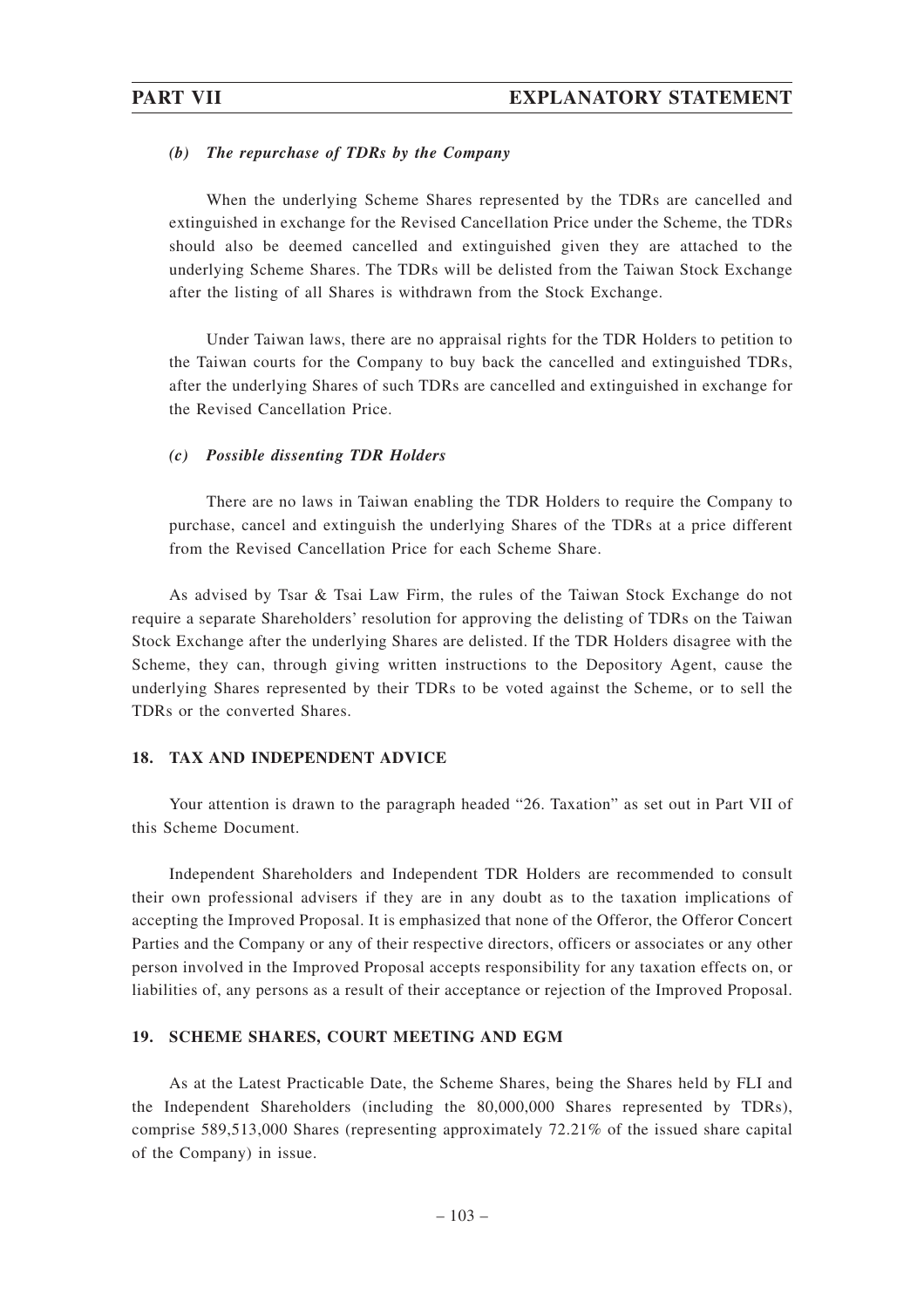## **PART VII EXPLANATORY STATEMENT**

All Scheme Shareholders will be entitled to attend and vote on the Scheme at the Court Meeting either in person or by proxy with any Scheme Shareholder being parties acting in concert with the Offeror (including FLI) abstained from voting at the Court Meeting. None of the Offeror and the Offeror Concert Parties who hold Shares will vote on the resolutions described in paragraphs (1) to (2) under the section headed "4. Conditions of the Improved Proposal and the Scheme" in this Part VII of this Scheme Document.

All Shareholders will be entitled to attend the EGM and vote on, among other things, (i) the special resolution to approve and give effect to the reduction of the number of issued Shares in the share capital of the Company by cancelling and extinguishing the Scheme Shares; and (ii) the ordinary resolution to simultaneously upon the reduction of issued share capital increase the issued Shares in the share capital of the Company to the amount prior to the cancellation and extinguishment of the Scheme Shares by the allotment and issuance at par to the Offeror of the aggregate number of new Shares, credited as fully paid, as is equal to the number of Scheme Shares cancelled and extinguished and to apply the reserve created in the Company's books of account as a result of the capital reduction to pay up in full at par such number of new Shares so allotted and issued to the Offeror.

The Offeror and the Offeror Concert Parties will undertake to the Grand Court that they will be bound by the Scheme, so as to ensure that they will be subject to the terms and conditions of the Scheme and that they will execute and do, and procure to be executed and done, all such documents, acts and things as may be necessary or desirable for the purpose of giving effect to the Scheme.

### **20. GENERAL**

As at the Latest Practicable Date:

- (a) save as disclosed in the section headed "5. Shareholding Structure of the Company" in this Part VII of this Scheme Document, none of the Offeror and the Offeror Concert Parties owned, controlled or had direction over any voting rights and rights over Shares in the Company;
- (b) save for the Irrevocable Undertaking and the Additional Irrevocable Undertaking, none of the Offeror and the Offeror Concert Parties had received an irrevocable commitment to vote for or against the Scheme;
- (c) save as disclosed in the section headed "5. Shareholding Structure of the Company" in this Part VII of this Scheme Document, none of the Offeror and the Offeror Concert Parties held any convertible securities, warrants or options in respect of voting rights and rights over Shares in the Company;
- (d) none of the Offeror and the Offeror Concert Parties had entered into any outstanding derivative in respect of securities in the Company;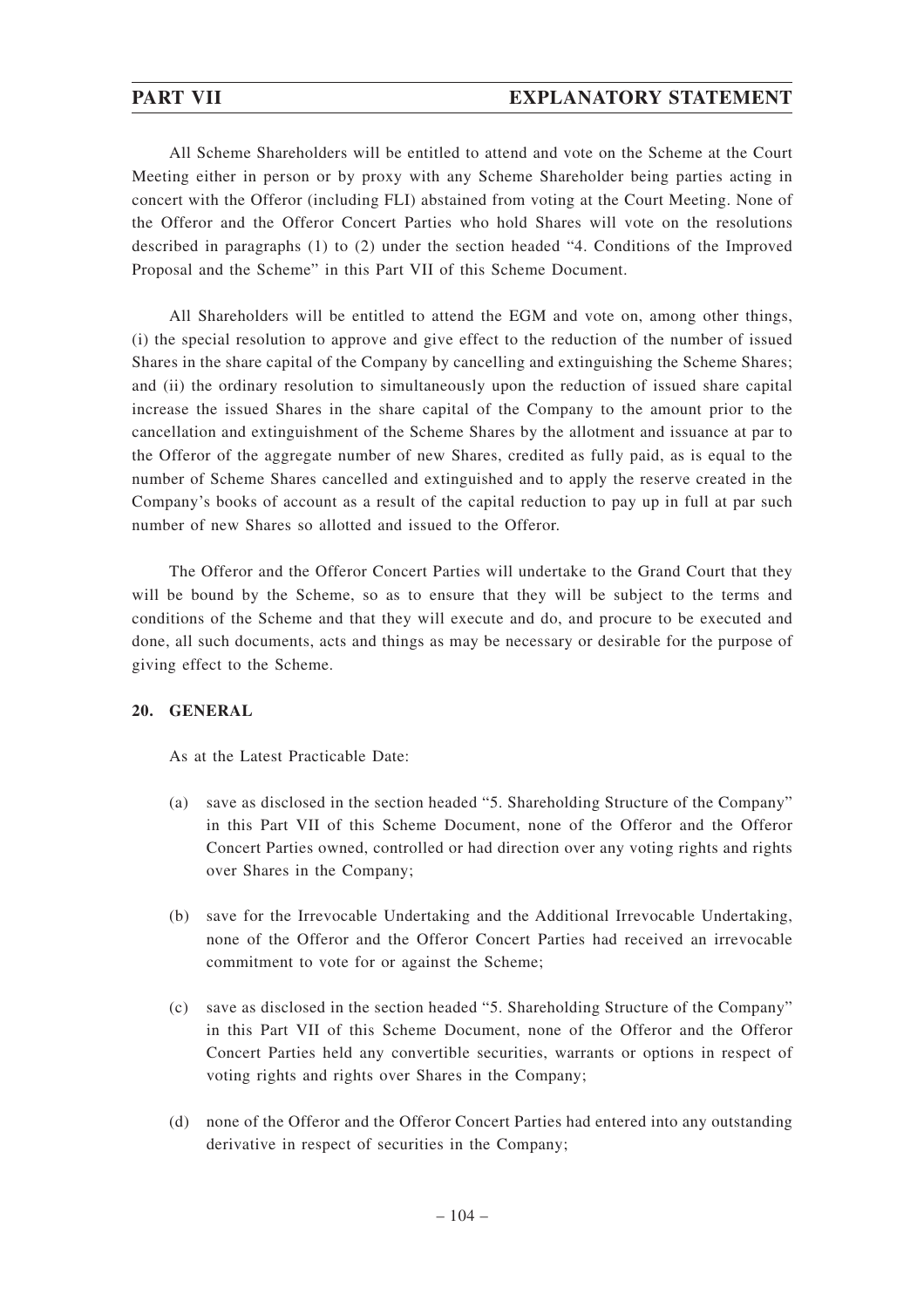- (e) save for the Irrevocable Undertaking and the Additional Irrevocable Undertaking, there are no arrangements (whether by way of option, indemnity or otherwise) in relation to the Shares or the shares of the Offeror between the Offeror or any of the Offeror Concert Parties and any other person which might be material to the Improved Proposal and/or the Scheme;
- (f) there was no agreement or arrangement to which the Offeror is a party which relates to the circumstances in which it may or may not invoke or seek to invoke a pre-condition or a condition to the Improved Proposal and/or the Scheme;
- (g) none of the Offeror and the Offeror Concert Parties had borrowed or lent any Shares or any relevant securities (as defined in Note 4 to Rule 22 of the Takeovers Code) in the Company;
- (h) save for the Revised Cancellation Price payable under the Scheme, there is no other consideration, compensation or benefit in whatever form paid or to be paid by the Offeror and the Offeror Concert Parties to the Scheme Shareholders or persons acting in concert with them in relation to the Scheme Shares; and
- (i) save for the Irrevocable Undertaking and the Additional Irrevocable Undertaking, there is no agreement, arrangement, understanding or special deal (as defined under Rule 25 of the Takeover Code) between (i) any Shareholder; and (ii) (a) the Offeror and any of the Offeror Concert Parties or (b) the Company, its subsidiaries or associated companies.

### **21. COURT MEETING AND EGM**

In accordance with the direction of the Grand Court, the Court Meeting will be held for the purpose of considering and, if thought fit, passing the resolution to approve the Scheme (with or without modification(s)). All Scheme Shareholders whose names appear on the Register as at the Scheme Court Meeting Record Date will be entitled to attend and vote on the Scheme at the Court Meeting either in person or by proxy with any Scheme Shareholder being parties acting in concert with the Offeror (including FLI) abstained from voting. The Offeror and the Offeror Concert Parties will not vote on the Scheme at the Court Meeting.

In accordance with the direction from the Grand Court, for the purpose of calculating the "majority in number", HKSCC Nominees shall be permitted to vote once "for" and once "against" the Scheme in accordance with the instructions received by it from the Investor Participants and other CCASS Participants. Thus, (i) if HKSCC Nominees receives instructions to vote for the Scheme and instructions to vote against the Scheme, it shall vote once for and once against the Scheme in accordance with such instructions, and be counted as one Shareholder under the votes "for" the Scheme and as one Shareholder under the votes "against" the Scheme; (ii) if HKSCC Nominees only receives instructions to vote for the Scheme, it shall vote once for the Scheme in accordance with such instructions, and be counted as one Shareholder under the votes "for" the Scheme; and (iii) if HKSCC Nominees only receives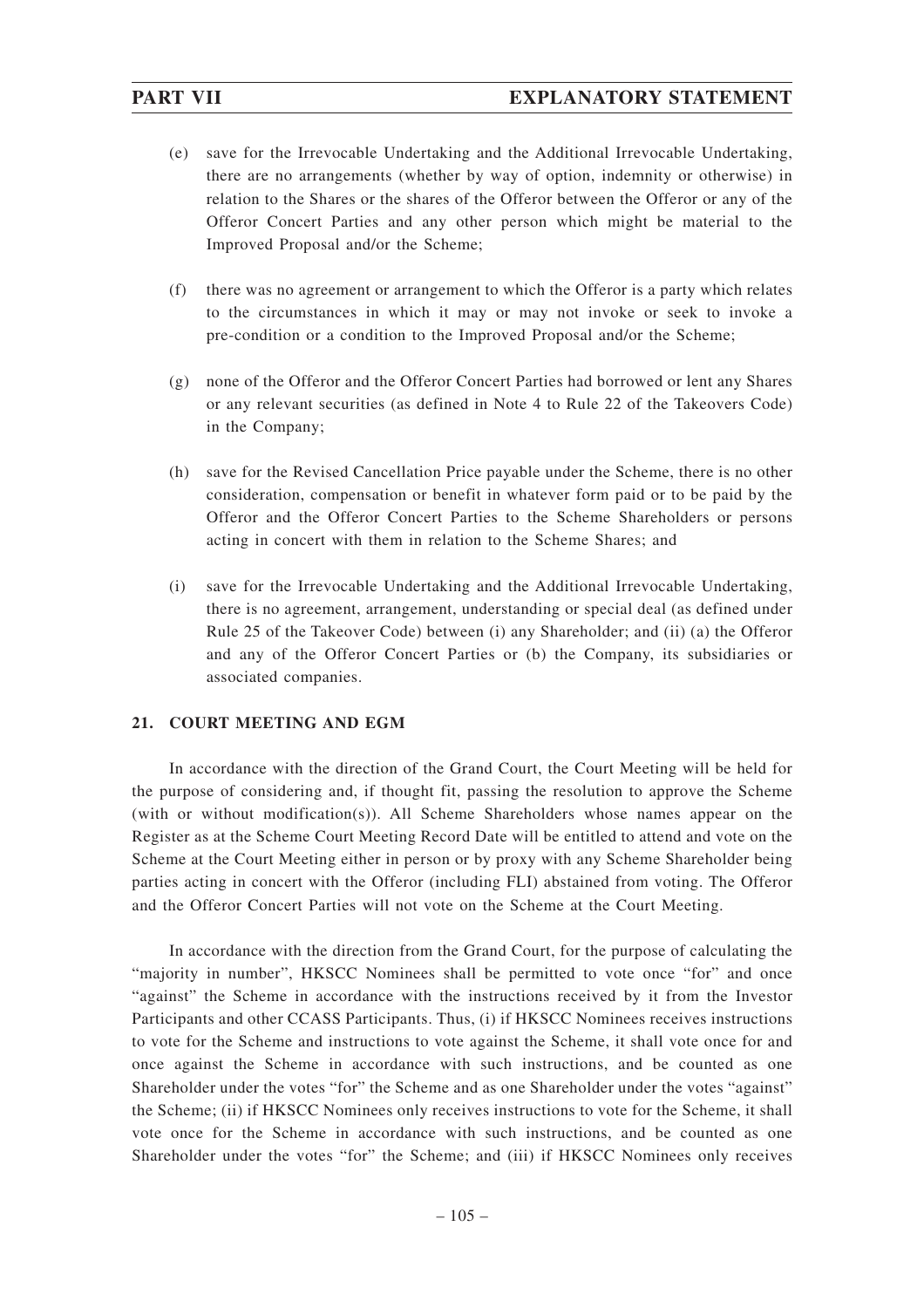instructions to vote against the Scheme, it shall vote against the Scheme in accordance with such instructions, and be counted as one Shareholder under the votes "against" the Scheme. The number of votes cast in favour of the Scheme and the number of CCASS Participants on whose instructions they are cast and the number of votes cast against the Scheme and the number of CCASS Participants on whose instructions they are cast will be disclosed to the Grand Court and may be taken into account in deciding whether or not the Grand Court should exercise its discretion to sanction the Scheme.

In accordance with the Companies Act, the "75% in value" requirement will be met if the total value of the Shares being voted in favour of the Scheme is at least 75% of the total value of the Shares voted at the Court Meeting. In accordance with the Companies Act, the "majority in number" requirement will be met if the number of the Scheme Shareholders voting in favour of the Scheme exceeds the number of the Scheme Shareholders voting against the Scheme. For the purpose of calculating the "majority in number" requirement, only Scheme Shareholders whose Shares are registered in their own names in the Register on the Scheme Court Meeting Record Date and who have attended and voted at the Court Meeting either in person or by proxy will be counted as members of the Company for the purpose of calculating whether or not a majority in number of Scheme Shareholders have approved the Scheme at the Court Meeting under Section 86 of the Companies Act.

The EGM will be held at 11:00 a.m. (or, if later, as soon as practicable after the conclusion or adjournment of the Court Meeting) on Tuesday, 22 February 2022 for the purpose of considering and, if thought fit, passing resolutions to approve, among other things, (i) the special resolution to approve and give effect to the reduction of the number of issued Shares in the share capital of the Company by cancelling and extinguishing the Scheme Shares; and (ii) the ordinary resolution to simultaneously upon the reduction of issued share capital increase the issued Shares in the share capital of the Company to the amount prior to the cancellation and extinguishment of the Scheme Shares by the allotment and issuance at par to the Offeror of the aggregate number of new Shares, credited as fully paid, as is equal to the number of Scheme Shares cancelled and extinguished and to apply the reserve created in the Company's books of account as a result of the capital reduction to pay up in full at par such number of new Shares so allotted and issued to the Offeror. All Shareholders will be entitled to attend and vote either in person or by proxy on such resolutions at the EGM.

At the EGM, a poll will be taken and each Shareholder present and vote, either in person or by proxy, will be entitled to vote all of his/her/its Shares in favour of (or against) the special resolution and/or the ordinary resolution. Alternatively, such Shareholder may vote some of their Shares in favour of the special resolution and/or the ordinary resolution and any or all of the balance of their Shares against the special resolution and/or the ordinary resolution (and vice versa). At the relevant EGM, the special and ordinary resolutions will be put to the vote by way of poll as required under Rule 13.39(4) of the Listing Rules.

Announcement(s) will be made by the Company and the Offeror in relation to the results of the Court Meeting and the EGM in accordance with Rule 19.1 of the Takeovers Code to the extent applicable. Information on the number of votes cast for and the number of votes cast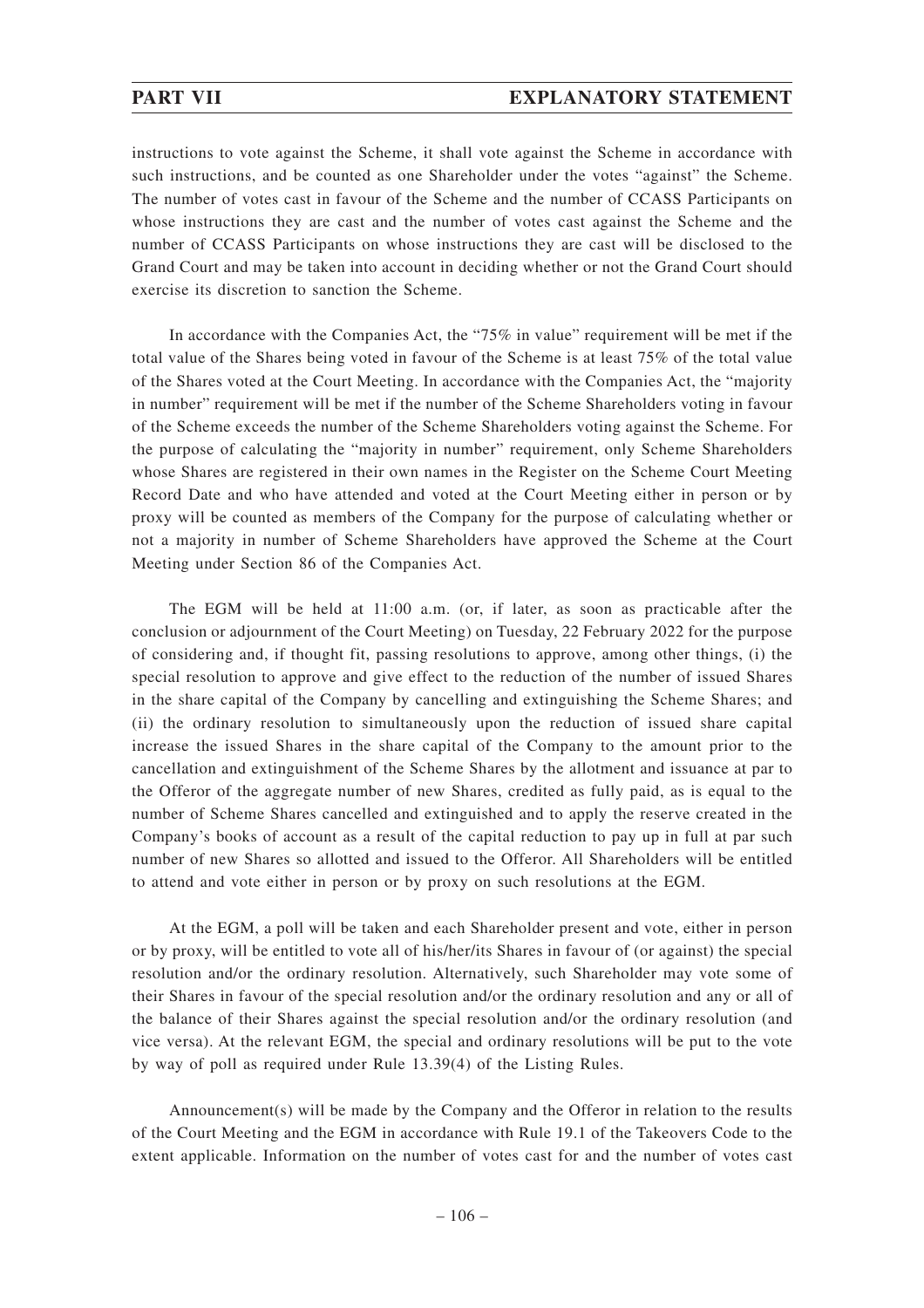# **PART VII EXPLANATORY STATEMENT**

against the Scheme, the units of TDR held by TDR Holders cast for and against the Scheme (including the number of underlying Shares of the units of TDR cast, by way of percentage to the total issued share capital of the Company and the total number of Scheme Shares) and the number of CCASS Participants on whose instructions they are cast will be included in such announcement(s).

Notices of the Court Meeting and the EGM are set out in Appendix VII and Appendix VIII of this Scheme Document.

### **22. PRECAUTIONARY MEASURES AT THE COURT MEETING AND THE EGM**

Shareholders or proxies who intend to attend the Court Meeting and/or the EGM are specifically reminded to take personal protective measures and comply with the novel coronavirus COVID-19 pandemic preventive and control requirements. In light of the current COVID-19 pandemic and requirements for its effective prevention and control and the consideration of protecting the life safety and health of the Shareholders, proxies and other participants, the Company will take a series of preventive and control measures at the venues, including but not limited to the followings:

- (a) all attendees must undergo mandatory temperature checking at the entrance of the Court Meeting and the EGM venue, and any person who has been recorded a body temperature of higher than 37.4 degrees Celsius may not be allowed to enter the venue;
- (b) all attendees are required to wear surgical face masks on their own upon their entrance of the Court Meeting and the EGM venue and throughout the meetings; and
- (c) no refreshment or drinks will be provided and no gift will be distributed to attendees.

Any person who does not comply with the precautionary measures may be denied entry into the Court Meeting and the EGM venue.

Furthermore, the Company wishes to remind the Shareholders that physical attendance in person at the Court Meeting and the EGM is not necessary for the purpose of exercising their voting rights. In order to facilitate the prevention and control of the coronavirus disease, and to safeguard the health and safety of the Shareholders, the Company strongly advises the Shareholders, particularly the Shareholders who are unwell and or subject to Hong Kong Government prescribed quarantine in relation to COVID-19, that they may appoint any person (including the chairman of the Court Meeting and/or the EGM) as a proxy to vote on the resolutions, as an alternative to attending the Court Meeting and the EGM in person.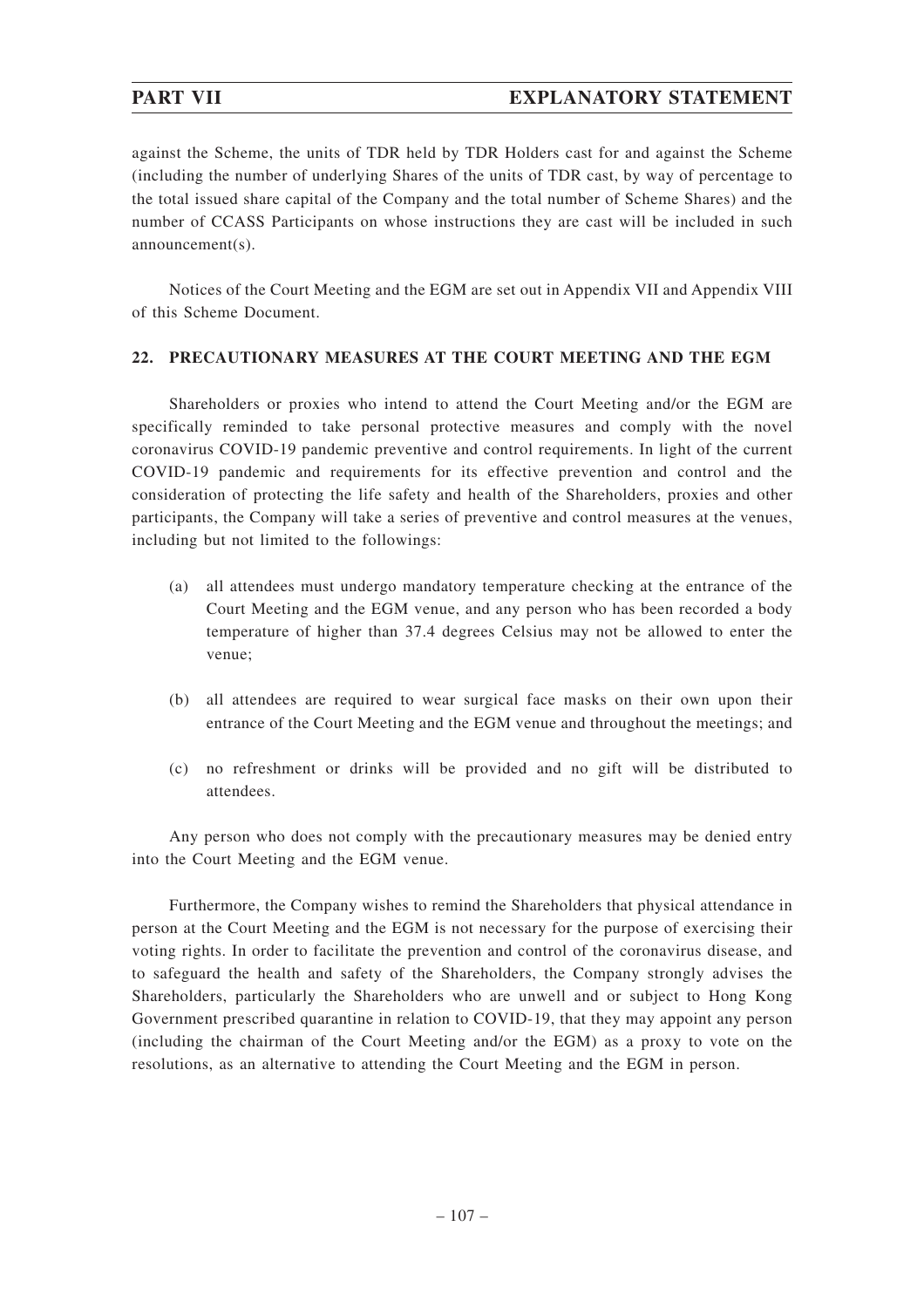The Company will comply with the relevant requirements under the Regulation as and when appropriate at the time of the Court Meeting and the EGM. The Company will keep the Shareholders informed by way of further announcement if there are any material updates on the Regulation which would affect the Court Meeting and EGM.

### **23. ACTIONS TO BE TAKEN BY THE SHAREHOLDERS**

Your attention is drawn to the section headed "Actions to be taken – Actions to be taken by the Shareholders" set out in Part II of this Scheme Document.

### **24. RECOMMENDATIONS**

Halcyon Capital has been appointed as the Independent Financial Adviser to advise the Independent Board Committee in connection with the Improved Proposal and the Scheme. The appointment of Halcyon Capital as the Independent Financial Adviser has been approved by the Independent Board Committee. The text of the letter of advice from the Independent Financial Adviser containing its recommendation and the principal factors and reasons that it has taken into consideration in arriving at its recommendation is set out in Part VI of this Scheme Document. We would advise you to read this letter and the letter of advice from the Independent Financial Adviser carefully before you take any action in respect of the Improved Proposal.

The Independent Board Committee has considered the terms of the Improved Proposal and the Scheme and taken into account the advice of the Independent Financial Adviser, in particular the factors, reasons and recommendation as set out in the letter from the Independent Financial Adviser in Part VI of this Scheme Document. The Independent Board Committee's recommendation is set out in Part V of this Scheme Document.

Mr. Lai I-Jen and Mr. Kurihara Toshihiko, being the executive Directors, and Ms. Wu Shu-Ping, being the non-executive Director, are regarded as acting in concert with the Offeror. Each of Mr. Lai I-Jen, Mr. Kurihara Toshihiko and Ms. Wu Shu-Ping has abstained and will continue to abstain from voting at meetings of the Board in relation to the Improved Proposal and the Scheme given his/her material interest in the Improved Proposal.

### **25. REGISTRATION AND PAYMENT**

#### **Closure of Register**

Assuming that the Scheme Record Date falls on Tuesday, 15 March 2022, the Register will be closed from Wednesday, 9 March 2022 (or such other date as the Shareholders may be notified by way of an announcement) onwards in order to determine entitlements to qualify under the Scheme. In order to qualify for entitlements under the Scheme, Scheme Shareholders should ensure that their Shares are registered or lodged with the Hong Kong branch share registrar and transfer office of the Company for registration in their names or in the names of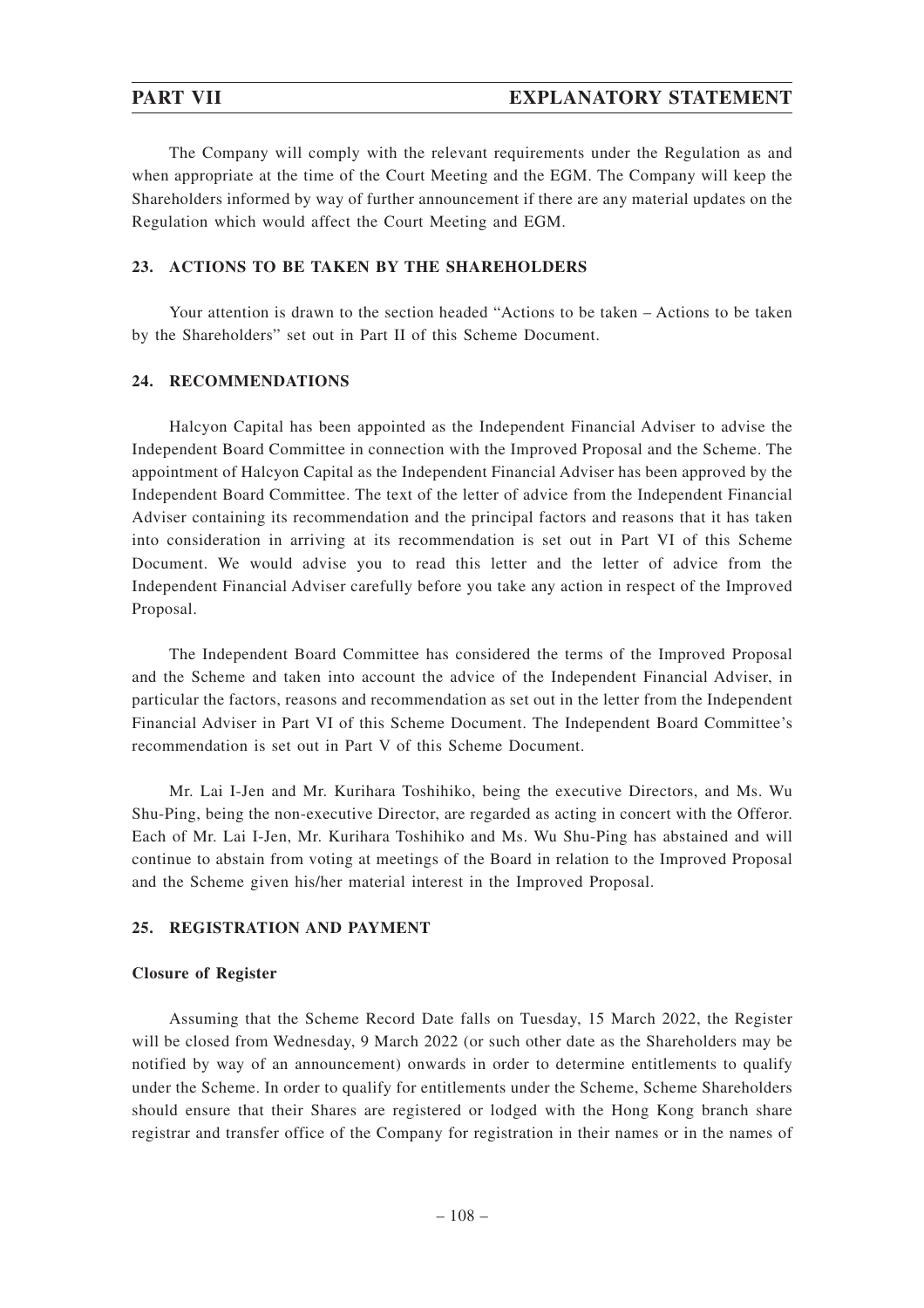their nominees before 4:30 p.m. on Tuesday, 8 March 2022. The Hong Kong branch share registrar and transfer office of the Company is Tricor Investor Services Limited at Level 54, Hopewell Centre, 183 Queen's Road East, Hong Kong.

### **Payment of the Revised Cancellation Price to Scheme Shareholders**

Upon the Scheme becoming effective, payment of the Revised Cancellation Price for the Scheme Shares will be made to the Scheme Shareholders whose names appear on the Register as at the Scheme Record Time on the Scheme Record Date as soon as possible, but in any event within 7 Business Days following the Effective Date. On the basis that the Scheme becomes effective on Tuesday, 15 March 2022 (Cayman Islands time), cheques for payment of the Revised Cancellation Price are expected to be despatched on or before Thursday, 24 March 2022.

Upon the Scheme becoming effective, the underlying Scheme Shares represented by the TDRs will be cancelled and extinguished together with all other Scheme Shares in consideration for the Revised Cancellation Price. TDR Holders are expected to receive the Revised Cancellation Price through the Depository Agent on or about Tuesday, 12 April 2022.

Cheques will be sent by ordinary post in postage pre-paid envelopes addressed to the persons entitled thereto at their respective registered addresses on the Register or, in the case of joint holders, to the registered address of that joint holder whose name stands first in the Register in respect of the joint holding of the Shares. All such cheques will be sent at the risk of the person(s) entitled thereto and none of the Offeror, the Company, the Joint Financial Advisers, the Hong Kong branch share registrar and transfer office of the Company, being Tricor Investor Services Limited, the Depository Agent, the Custodian Bank, any of their respective directors, officers, employees, agents, affiliates, or advisers or any other person involved in the Improved Proposal will be responsible for any loss or delay in despatch.

On or after the day being six calendar months after the posting of such cheques, the Offeror shall have the right to cause to cancel or countermand payment of any cheque which has not been cashed or has been returned uncashed and to place all monies represented by such cheque in a deposit or custodian account in the name of the Offeror with a licensed bank in Hong Kong selected by the Offeror.

Before the expiry of six years from the Effective Date, the Offeror shall make payments from the deposit or custodian account of the sums, without any accrued interest, to persons who satisfy the Offeror that they are respectively entitled thereto. On the expiry of six years from the Effective Date, the Offeror and the Company shall be released from any further obligation to make any payments under the Scheme and the Offeror shall be absolutely entitled to the balance (if any) of the sums then standing to the credit of the deposit or custodian account in its name, including accrued interest, subject to, if applicable, the deduction of any interest or withholding or other tax or any other deduction required by law and subject to the deduction of any expenses incurred.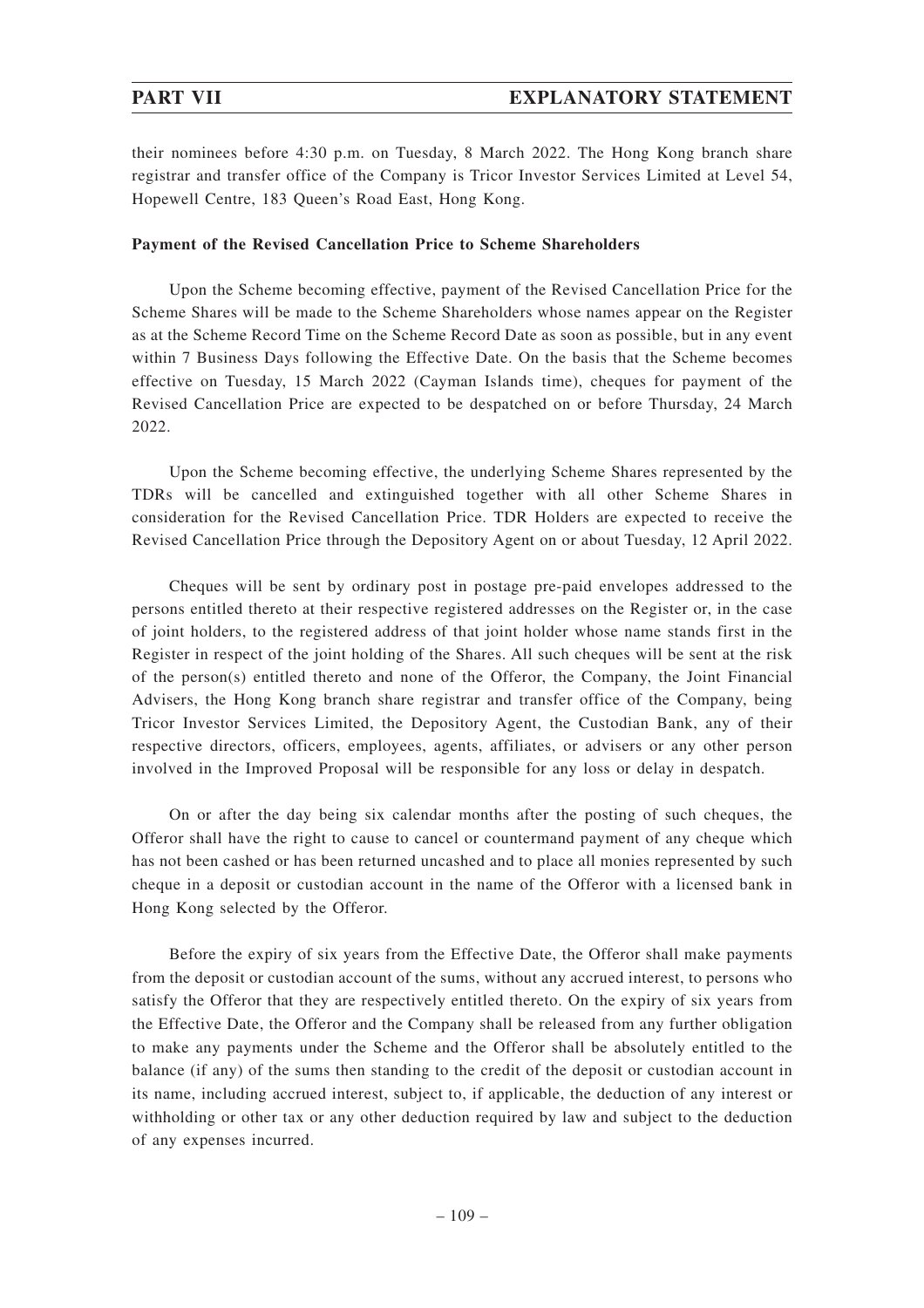Assuming that the Scheme becomes effective, all existing certificates representing the Scheme Shares will cease to have effect as document or evidence of title as from the Effective Date, which is expected to be on Tuesday, 15 March 2022 (Cayman Islands time).

Settlement of the Revised Cancellation Price to which the Scheme Shareholders are entitled under the Scheme will be implemented in full in accordance with the terms of the Scheme, without regard to any encumbrance, lien, right of set-off, counterclaim or other analogous right to which the Offeror may otherwise be, or claim to be, entitled against such Scheme Shareholder.

### **26. TAXATION**

As the Scheme does not involve the sale and purchase of Hong Kong stock, no stamp duty will be payable pursuant to the Stamp Duty Ordinance (Chapter 117 of the Laws of Hong Kong) on the cancellation and extinguishment of the Scheme Shares upon the Scheme becoming effective.

The Scheme Shareholders, whether in Hong Kong or in other jurisdictions, are recommended to consult their own professional advisers if they are in doubt as to the taxation implications of the Improved Proposal and the Scheme, and in particular, whether receipt of the Revised Cancellation Price would make such Scheme Shareholders liable to taxation in Hong Kong or in other jurisdictions.

None of the Offeror, the Company, parties acting in concert with them or presumed to be acting in concert with them, their respective advisers or any of their respective directors, officers or associates or any other person involved in the Improved Proposal accepts any responsibility whatsoever for any taxation effects on, or liabilities of, any persons as a result of their acceptance or rejection of the Improved Proposal or the Scheme.

#### **27. THE SCHEME AND THE COURT MEETING**

Pursuant to Section 86 of the Companies Act, where an arrangement is proposed between a company and its members or any class of them, the Grand Court may, on the application of the company or any member of the company, order a meeting of the members of the company or class of members, as the case may be, to be summoned in such manner as the Grand Court directs.

It is expressly provided in Section 86 of the Companies Act that if a majority in number representing 75% in value of the members or class of members, as the case may be, present and voting either in person or by proxy at the meeting held as directed by the Grand Court as aforesaid, agree to any arrangement, the arrangement shall, if sanctioned by the Grand Court, be binding on all members or class of members, as the case may be, and also on the Company.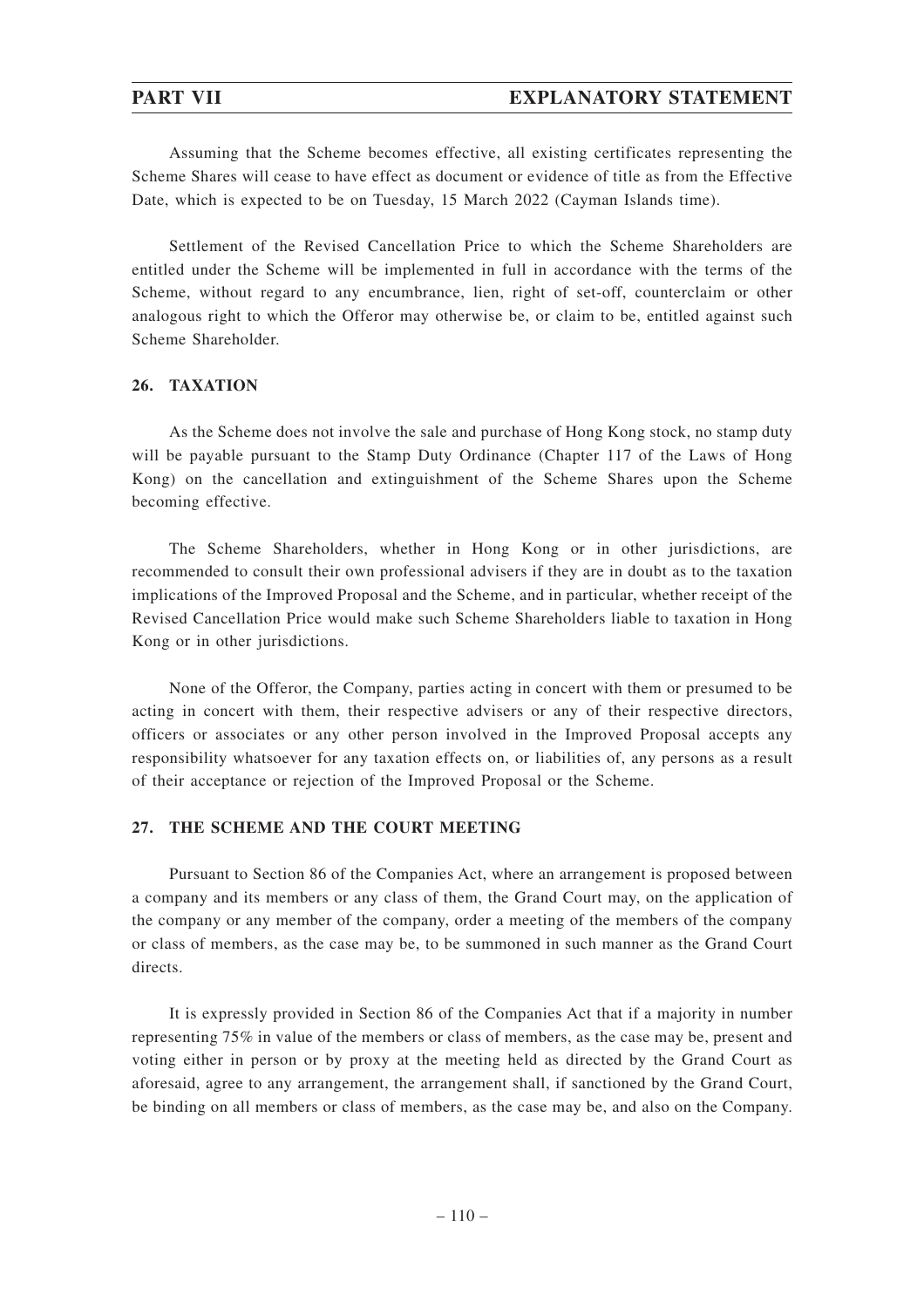# **28. ADDITIONAL REQUIREMENTS AS IMPOSED BY RULE 2.10 OF THE TAKEOVERS CODE**

Rule 2.10 of the Takeovers Code provides that in addition to satisfying any voting requirements imposed by law as summarized above, other than with the consent of the Executive, a scheme of arrangement used to privatise a company may only be implemented if:

- (a) the scheme is approved by at least 75% of the votes attaching to the disinterested shares (i.e. shares in the company other than those which are owned by the offeror or persons acting in concert with the offeror) that are cast either in person or by proxy at a duly convened meeting of the holders of the disinterested shares; and
- (b) the number of votes cast against the resolution to approve the scheme at such meeting is not more than 10% of the votes attaching to all the disinterested shares.

As at the Latest Practicable Date, the Independent Shareholders (including the Undertaking Shareholder and the Additional Undertaking Shareholders) held in aggregate 476,523,000 Shares and 10% of the votes attached to all Scheme Shares held by the Independent Shareholders (including the Undertaking Shareholder and the Additional Undertaking Shareholders) was approximately 47,652,300 Shares.

#### **29. BENEFICIAL OWNERS**

Beneficial Owners are urged to have their names entered in the Register as soon as possible for, among other things, the following reasons:

- (a) to enable the Beneficial Owners to become Shareholders so that they can attend the Court Meeting in the capacity as members of the Company or be represented by proxies to be appointed by them and to be included for the purpose of calculating the majority in number of Shareholders as required under Section 86 of the Companies Act in their capacity as members of the Company;
- (b) to enable the Company to properly classify members of the Company as Scheme Shareholders for the purposes of Section 86 of the Companies Act; and
- (c) to enable the Company and the Offeror to make arrangements to effect payments by way of the delivery of cheques to the most appropriate person when the Scheme becomes effective.

The Company will not recognise any person as holding any Shares through any trust. In the case of any Beneficial Owner whose Shares are held upon trust by, and registered in the name of, a Registered Owner (other than HKSCC Nominees), such Beneficial Owner should contact the Registered Owner and provide the Registered Owner with instructions in relation to the manner in which the Shares of the Beneficial Owner should be voted at the Court Meeting and/or the EGM. Such instructions should be given in advance of the aforementioned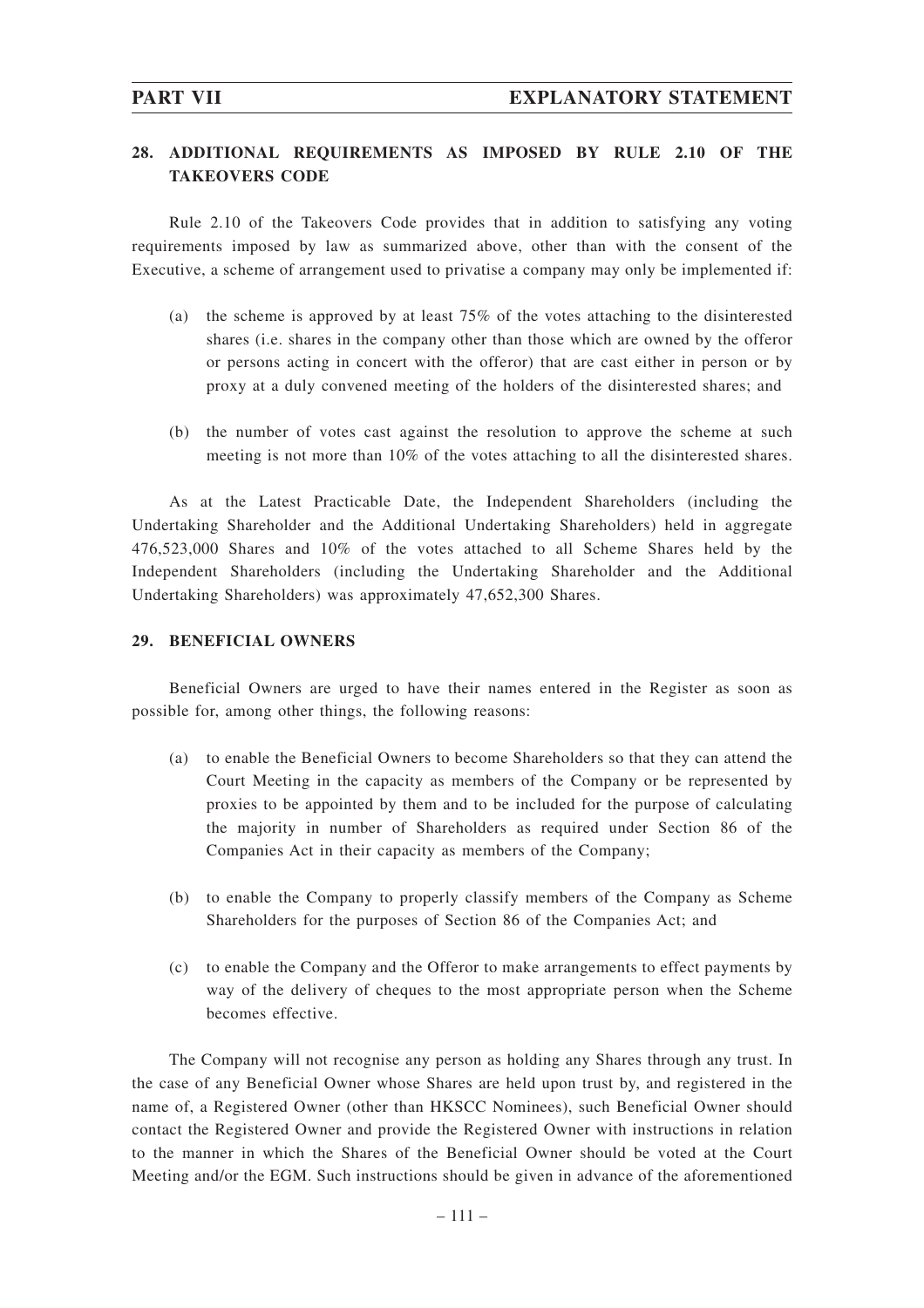latest time for the lodgement of forms of proxy in respect of the Court Meeting and the EGM in order to provide the Registered Owner with sufficient time to accurately complete and submit his, her or its proxy. To the extent that any Registered Owner requires instructions from any Beneficial Owner in advance of the aforementioned latest time for the lodgement of forms of proxy in respect of the Court Meeting and/or the EGM, any such Beneficial Owner should comply with the requirements of the Registered Owner.

Any Beneficial Owner whose Shares are deposited in CCASS and registered under the name of HKSCC Nominees must, unless such Beneficial Owner is an Investor Participant, contact their broker, custodian, nominee or other relevant person who is, or has, in turn, deposited such Shares with other CCASS Participant, regarding voting instructions to be given to such persons if they wish to vote at the Court Meeting and/or the EGM. Beneficial Owners should contact their broker, custodian, nominee or other relevant person in advance of the latest time for the lodgement of forms of proxy in respect of the Court Meeting and/or the EGM, in order to provide such person with sufficient time to provide HKSCC Nominees with instructions in relation to the manner in which the Shares of the Beneficial Owner should be voted at the Court Meeting and/or the EGM. The procedure for voting in respect of the Scheme by HKSCC Nominees with respect to the Shares registered under the name of HKSCC Nominees shall be in accordance with the "General Rules of CCASS" and the "CCASS Operational Procedures" in effect from time to time.

### **30. BINDING EFFECT OF THE SCHEME**

Upon the Scheme becoming effective, it will be binding on the Company and all Scheme Shareholders, regardless of how they voted (or whether they voted) at the Court Meeting and/or the EGM.

### **31. FURTHER INFORMATION**

Further information is set out in the Appendices to, and elsewhere in, this Scheme Document, all of which form part of this Explanatory Statement.

The Independent Shareholders and Shareholders should rely only on the information contained in this Scheme Document. None of the Offeror, the Company, parties acting in concert with them or presumed to be acting in concert with them and their respective advisers or any of their respective directors, officers or associates or any other person involved in the Improved Proposal has authorized anyone to provide you with information that is different from what is contained in this Scheme Document.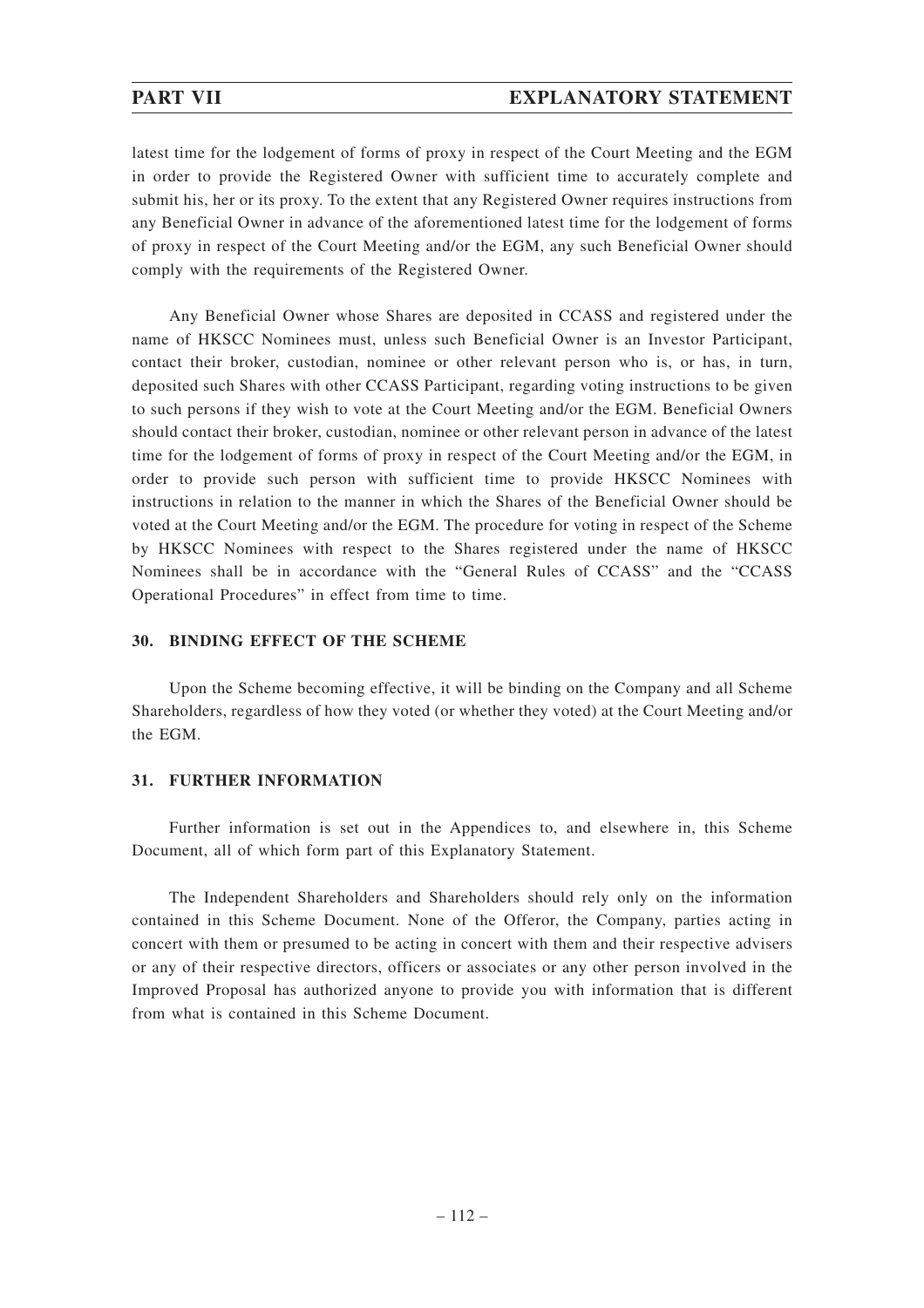### **1. SUMMARY FINANCIAL INFORMATION OF THE GROUP**

Set out below is a summary of the audited consolidated financial results of the Group for each of the years ended 31 December 2018, 31 December 2019 and 31 December 2020 and the unaudited consolidated financial results of the Group for each of the six months period ended 30 June 2020 and 30 June 2021. Their sources are the relevant published annual reports of the Company for the years ended 31 December 2018, 31 December 2019 and 31 December 2020 and the Company's interim report for the six months ended 30 June 2020 and 30 June 2021, respectively.

|                                                                                         | For the six months      |                 | For the year ended |             |           |  |
|-----------------------------------------------------------------------------------------|-------------------------|-----------------|--------------------|-------------|-----------|--|
|                                                                                         | ended 30 June           |                 |                    | 31 December |           |  |
|                                                                                         | 2021                    | 2020            | 2020               | 2019        | 2018      |  |
|                                                                                         | US\$'000                | <b>US\$'000</b> | US\$'000           | US\$'000    | US\$'000  |  |
|                                                                                         | (Unaudited) (Unaudited) |                 | (Audited)          | (Audited)   | (Audited) |  |
| Revenue                                                                                 | 31,076                  | 19,450          | 48,932             | 60,917      | 69,703    |  |
| Cost of goods sold                                                                      | (24, 233)               | (15,385)        | (38, 513)          | (46, 455)   | (51,760)  |  |
| Gross profit                                                                            | 6,843                   | 4,065           | 10,419             | 14,462      | 17,943    |  |
| Other income                                                                            | 494                     | 854             | 1,311              | 2,400       | 2,402     |  |
| Other gains and losses                                                                  | (531)                   | 643             | (2,734)            | 983         | 1,586     |  |
| (Impairment loss) reversal of<br>impairment loss on trade<br>receivables under expected |                         |                 |                    |             |           |  |
| credit loss model, net                                                                  | (33)                    |                 | (51)               | 1           | 39        |  |
| Distribution costs                                                                      | (613)                   | (520)           | (1,309)            | (1,591)     | (1,635)   |  |
| Administrative expenses                                                                 | (4,530)                 | (3,778)         | (7,950)            | (8, 874)    | (9, 590)  |  |
| Research and development                                                                |                         |                 |                    |             |           |  |
| expenses                                                                                | (767)                   | (658)           | (1, 427)           | (1, 555)    | (1, 532)  |  |
| Interest expenses on lease                                                              |                         |                 |                    |             |           |  |
| liabilities                                                                             | (22)                    | (45)            | (79)               | (131)       |           |  |
| Profit (loss) before taxation                                                           | 841                     | 561             | (1,820)            | 5,695       | 9,213     |  |
| Taxation                                                                                | (47)                    | (252)           | (15)               | (659)       | (1,505)   |  |
| Profit (loss) for the period/year                                                       | 794                     | 309             | (1, 835)           | 5,036       | 7,708     |  |

### **Summary of Consolidated Statement of Profit or Loss and Other Comprehensive Income**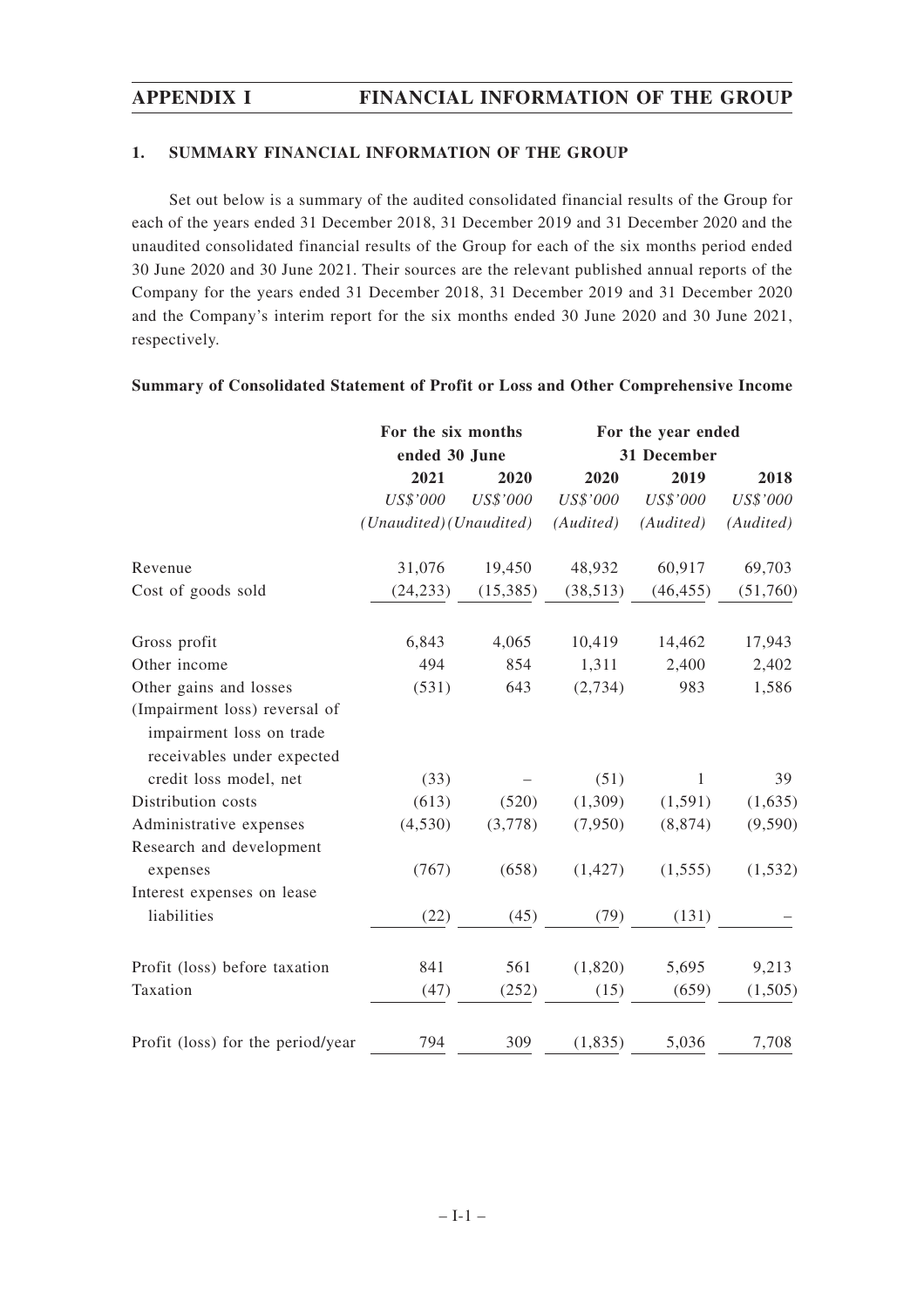|                               | For the six months      |                 | For the year ended |             |               |  |  |
|-------------------------------|-------------------------|-----------------|--------------------|-------------|---------------|--|--|
|                               | ended 30 June           |                 |                    | 31 December |               |  |  |
|                               | 2021                    | 2020            | 2020               | 2019        | 2018          |  |  |
|                               | US\$'000                | <b>US\$'000</b> | US\$'000           | US\$'000    | US\$'000      |  |  |
|                               | (Unaudited) (Unaudited) |                 | (Audited)          | (Audited)   | (Audited)     |  |  |
| Other comprehensive income    |                         |                 |                    |             |               |  |  |
| (expense) for the period/year |                         |                 |                    |             |               |  |  |
| Item that may be reclassified |                         |                 |                    |             |               |  |  |
| subsequently to profit or     |                         |                 |                    |             |               |  |  |
| loss:                         |                         |                 |                    |             |               |  |  |
| - exchange difference         |                         |                 |                    |             |               |  |  |
| arising from translation      |                         |                 |                    |             |               |  |  |
| of financial statements       |                         |                 |                    |             |               |  |  |
| of a foreign operation        | 442                     | (603)           | 2,954              | (734)       | (2,140)       |  |  |
| Total comprehensive income    |                         |                 |                    |             |               |  |  |
| (expense) for the period/year | 1,236                   | (294)           | 1,119              | 4,302       | 5,568         |  |  |
|                               |                         |                 |                    |             |               |  |  |
| Earnings (loss) per share     | US0.10                  | <b>US0.04</b>   | US(0.22)           | US0.61      | <b>US0.94</b> |  |  |
| - Basic                       | cent                    | cent            | cent               | cent        | cent          |  |  |
|                               |                         |                 |                    |             |               |  |  |
|                               |                         |                 |                    | 0.044       | 0.17          |  |  |
| Dividend per Share (HK\$)     |                         |                 | 0.035              | (Note 1)    | (Note 2)      |  |  |

*Notes:*

1. Including the interim dividend of HK\$0.019 per Share and the final dividend of HK\$0.025 per Share.

2. Including the interim dividend of HK\$0.035 per Share, the final dividend of HK\$0.035 per Share and the special dividend of HK\$0.1 per Share.

There was no modified opinion, emphasis of matter, or material uncertainty related to going concern contained in the auditors' report of the Group for each of the three years ended 31 December 2018, 2019 and 2020.

### **2. CONSOLIDATED FINANCIAL STATEMENTS OF THE GROUP**

The Company is required to set out or refer to in this Scheme Document the statement of financial position, statement of cash flows and any other primary statement as shown in the last published audited accounts and preliminary announcement made since the last published audited accounts, together with the notes to the relevant published accounts or preliminary announcement which are of major relevance to the appreciation of the above financial information.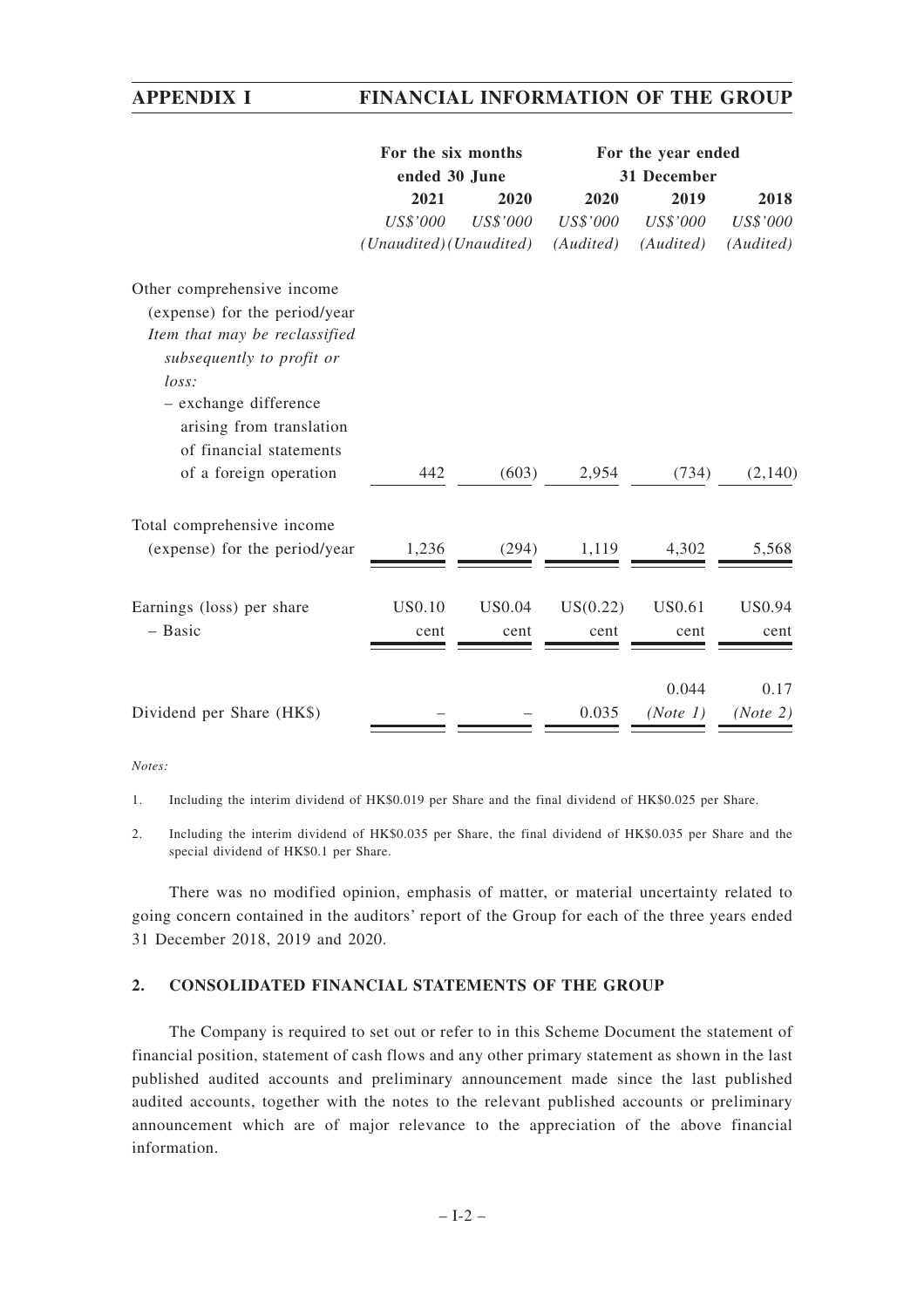The audited consolidated financial statements of the Company for the year ended 31 December 2020 (the "**2020 Financial Statement**") are set out on pages 94 to 155 of the annual report of the Company for the year ended 31 December 2020 (the "**2020 Annual Report**"), which was published on 29 April 2021. The 2020 Annual Report is posted on the website of the Stock Exchange and the Company, please also see below a direct link to the 2020 Annual Report:

https://www1.hkexnews.hk/listedco/listconews/sehk/2021/0429/2021042900805.pdf

The audited consolidated financial statements of the Company for the year ended 31 December 2019 (the "**2019 Financial Statement**") are set out on pages 84 to 141 of the annual report of the Company for the year ended 31 December 2019 (the "**2019 Annual Report**"), which was published on 23 April 2020. The 2019 Annual Report is posted on the website of the Stock Exchange and the Company, please also see below a direct link to the 2019 Annual Report:

https://www1.hkexnews.hk/listedco/listconews/sehk/2020/0423/2020042301017.pdf

The audited consolidated financial statements of the Company for the year ended 31 December 2018 (the "**2018 Financial Statement**") are set out on pages 79 to 135 of the annual report of the Company for the year ended 31 December 2018 (the "**2018 Annual Report**"), which was published on 23 April 2019. The 2018 Annual Report is posted on the website of the Stock Exchange and the Company, please also see below a direct link to the 2018 Annual Report:

https://www1.hkexnews.hk/listedco/listconews/sehk/2019/0423/ltn20190423548.pdf

The latest unaudited condensed interim financial information of the Company for the six months period ended 30 June 2021 (the "2021 **Interim Financial Information**") are set out on pages 5 to 20 of the interim report of the Company for the six months period ended 30 June 2021 (the "**2021 Interim Report**"), which was published on 27 August 2021. The 2021 Interim Report is posted on the website of the Stock Exchange and the Company, please also see below a direct link to the 2021 Interim Report:

https://www1.hkexnews.hk/listedco/listconews/sehk/2021/0827/2021082700511.pdf

The unaudited condensed interim financial information of the Company for the six months period ended 30 June 2020 (the "2020 Interim Financial Information") are set out on pages 5 to 22 of the interim report of the Company for the six months period ended 30 June 2020 (the "**2020 Interim Report**"), which was published on 28 August 2020. The 2020 Interim Report is posted on the website of the Stock Exchange and the Company, please also see below a direct link to the 2020 Interim Report:

https://www1.hkexnews.hk/listedco/listconews/sehk/2020/0828/2020082800595.pdf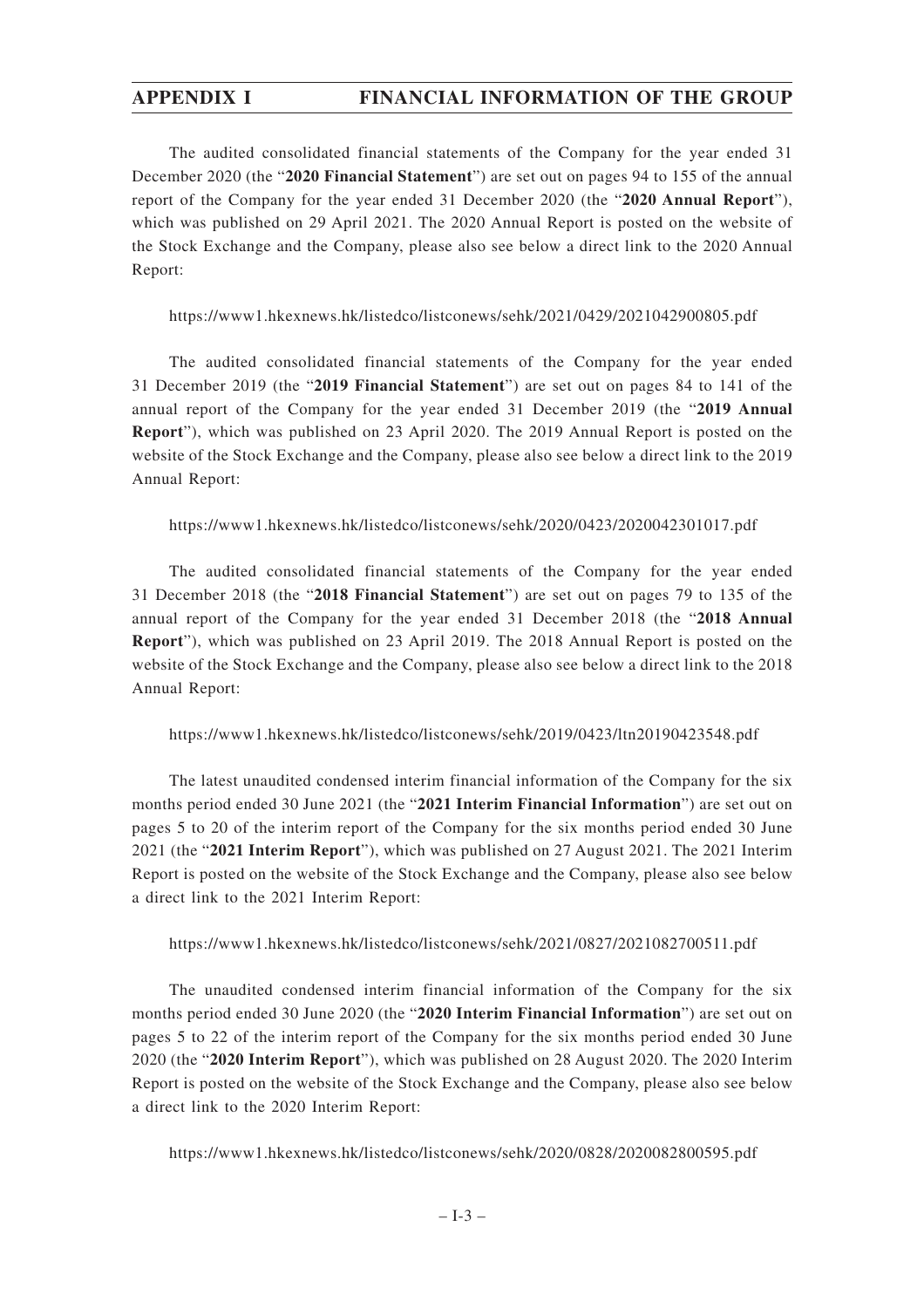The 2020 Financial Statement and 2021 Interim Financial Information (but not any other part of the 2020 Annual Report and 2021 Interim Report in which they appear) are incorporated by reference into this Scheme Document and form part of this Scheme Document.

### **3. INDEBTEDNESS STATEMENT**

At the close of business on 31 October 2021, being the latest practicable date for the purpose of this statement of indebtedness prior to the printing of this Scheme Document, the Group had the following indebtedness:

(a) lease liabilities amounting to approximately US\$3,525,000 which were unsecured and unguaranteed.

Save as aforesaid or as otherwise mentioned herein, and apart from intra-group liabilities, at the close of business on 31 October 2021, the Group did not have any loan capital issued and outstanding or agreed to be issued, bank overdrafts, loans or other similar indebtedness, liabilities under acceptances or acceptance credits, debentures, mortgages, charges, hire purchases commitments, guarantees or any material contingent liabilities.

The Directors are not aware of any material changes in the indebtedness and contingent liabilities of the Group since 31 October 2021 (being the date to which the indebtedness statement is made) and up to the Latest Practicable Date.

### **4. UNAUDITED REASSESSED NAV OF THE GROUP**

The Group's property interests comprise two properties situated in Hong Kong and one property situated in the PRC (the "**Property Interests**"). The valuation of the Property Interests as at 31 October 2021 was conducted by Jones Lang LaSalle, the independent property valuer appointed by the Company, and the Property Valuation Report is set out in Appendix II to this Scheme Document.

Having reviewed (i) the qualification and the experience of the responsible staff of Jones Lang LaSalle in relation to the preparation of the Property Valuation Report, (ii) the track records of Jones Lang LaSalle on other property valuations for other companies listed on the Stock Exchange, and (iii) the terms of Jones Lang LaSalle's engagement, in particular its scope of work in relation to the valuation of the Property Interests, and having enquired into (i) the bases, methodology and assumptions adopted by Jones Lang LaSalle for the Property Valuation Report and (ii) the absence of any past or current relationship between Jones Lang LaSalle and the Group, the Offeror, the Offeror Concert Parties or their respective directors, the Board is of the view that Jones Lang LaSalle is competent and independent in performing the property valuations and providing a reliable opinion in respect of the Property Interests.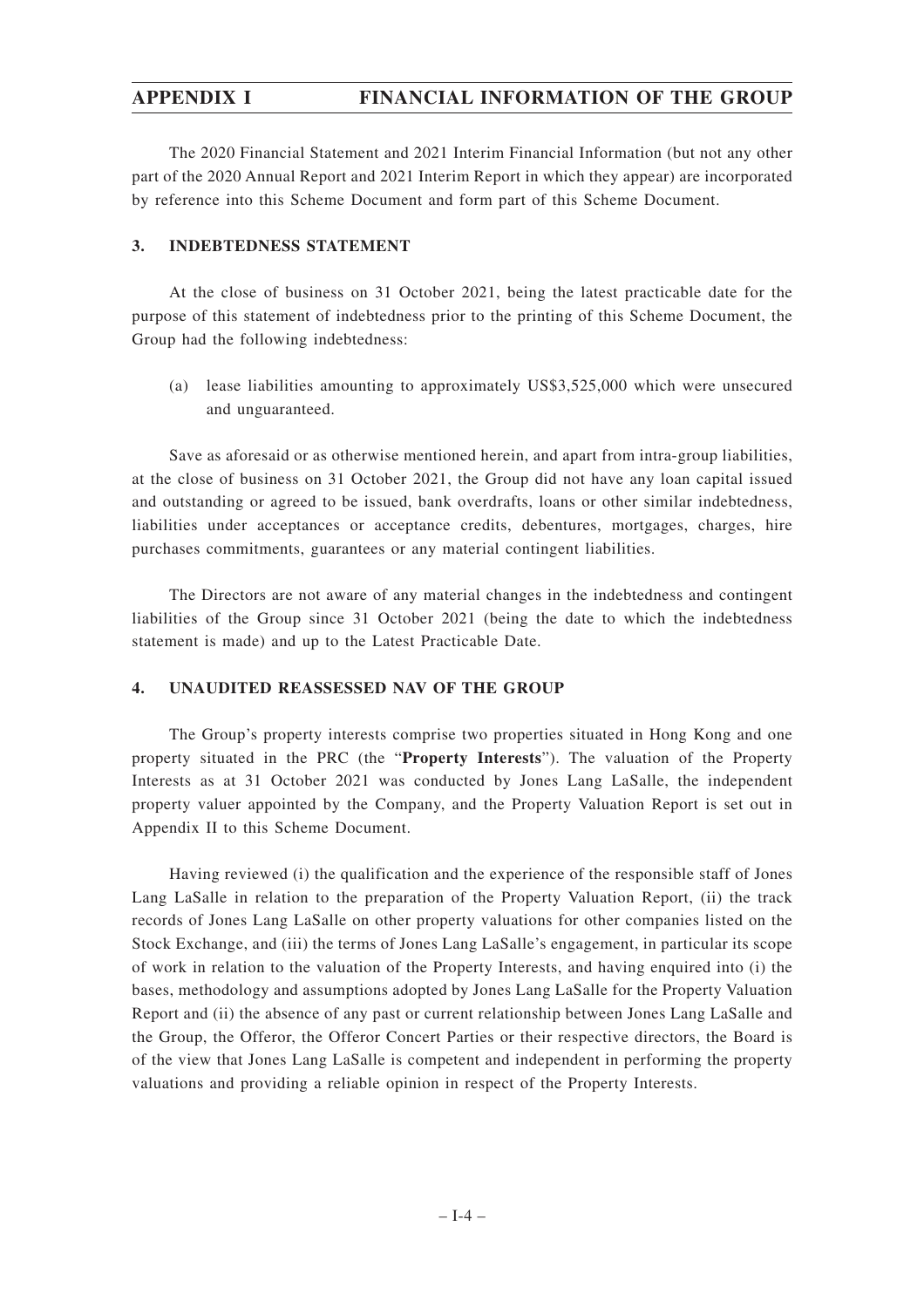The Unaudited Reassessed NAV of the Group per Share, calculated based on the unaudited NAV as at 30 June 2021 and reassessed with reference to, *inter alia,* the valuation of the Property Interests as at 31 October 2021 as set out in the Property Valuation Report (the "**Valuation**"), are set out in the table below:

| Unaudited NAV of the Group as at 30 June 2021 as set out in      |         |
|------------------------------------------------------------------|---------|
| the 2021 Interim Report                                          | 84,803  |
| Adjustments:                                                     |         |
| Revaluation surplus arising from the Valuation (Note 1)          | 17,724  |
| Deferred tax on attributable revaluation surplus of property     |         |
| interests attributable to the Group (Note 2)                     | (2,976) |
| Cash utilised in the repurchase of $1,554,000$ Shares from       |         |
| 11 August 2021 to 24 August 2021 ( <i>Note 3</i> )               | (101)   |
| Unaudited Reassessed NAV of the Group                            | 99,450  |
| Unaudited Reassessed NAV of the Group per Share (US\$) (Note 4)  | 0.1218  |
| Unaudited Reassessed NAV of the Group per Share (HK\$) (Note 4)  | 0.94    |
| Revised Cancellation Price per Scheme Share (HK\$)               | 0.999   |
| Premium represented by the Revised Cancellation Price per Scheme |         |
| Share over the Unaudited Reassessed NAV of the Group per Share   | $6.3\%$ |

*Notes:*

- 1. The revaluation surplus is calculated as the difference between the market valuation of the property interests attributable to the Group of US\$23,190,000 as at 31 October 2021 (which was based on the independent property valuation of the property interests attributable to the Group as at 31 October 2021 as set out in the Property Valuation Report) and unaudited book value of the property interests attributable to the Group of US\$5,466,000 as at 30 June 2021.
- 2. It represented the estimated deferred tax on the land appreciation tax with progressive applicable tax rates applied to the property interests attributable to the Group located in the PRC and the estimated deferred tax on the temporary differences between the market values of the property interests attributable to the Group located in the PRC and the corresponding tax base used in computation of taxable profit net of the land appreciation tax. No deferred tax is provided for in respect of the property interests attributable to the Group located in Hong Kong as no potential tax liability would arise on the direct disposal of these property interests located in Hong Kong.
- 3. Represents the amount of cash utilised in the repurchase of 1,554,000 Shares from 11 August 2021 to 24 August 2021 of US\$101,000.
- 4. Based on 816,346,000 Shares in issue as at the Latest Practicable Date and an exchange rate of US\$1.00  $= HK$ \$7.75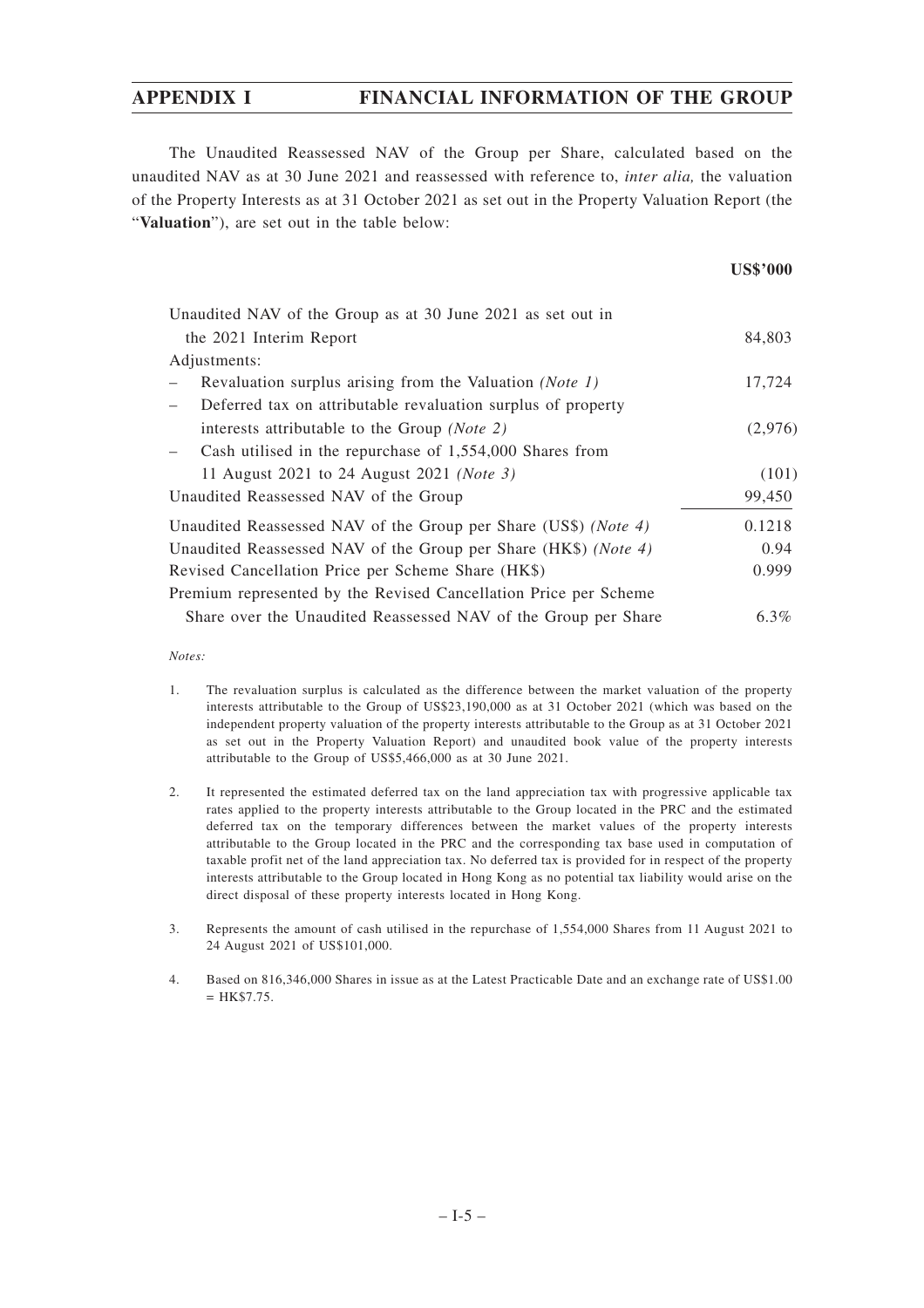### **5. MATERIAL CHANGE**

The Directors confirm that, save and except as disclosed below, there has been no material change in the financial or trading position or outlook of the Group since 31 December 2020 (being the date to which the latest published audited consolidated financial statements of the Group were made up) and up to the Latest Practicable Date:

- (a) as disclosed in the 2021 Interim Report, the Group recorded revenue of US\$31,076,000 during the six months ended 30 June 2021 ("**1H2021**"), representing an increase of approximately 59.8% as compared to the corresponding period in 2020, which was attributable to the progressive control of the illness caused by novel coronavirus (COVID-19) ("**COVID-19 pandemic**") and thus the gradual recovery of the supply chain across the industry. As disclosed in the 2021 Interim Report, according to statistics announced by Camera & Imaging Products Association, the shipment volume of digital still cameras ("**DSCs**") during 1H2021 increased by approximately 21.9% as compared with that in the corresponding period in 2020. However, the shipment volume of DSCs during 1H2021 still decreased by approximately 41.4% as compared with that for the six months ended 30 June 2019. Although there was an increase in the shipment volume of the DSCs industry during 1H2021 as compared with the corresponding period in 2020, the shipment volume of the DSCs industry has not yet returned to the level of the corresponding period in 2019;
- (b) as disclosed in the 2021 Interim Report, the Group's net profit during 1H2021 amounted to US\$794,000, representing an increase of approximately 157% as compared with that in the corresponding period in 2020. Such increase was mainly attributable to (i) the increase in revenue as abovementioned; (ii) the increase in gross profit margin due to the enhanced efficiency in economies of scale; and (iii) the decrease in income tax expenses, while part of which was offset by  $(x)$  the increase in operating expenses due to increase in the Group's revenue, increase in the number of Group's employees and the emolument of the employees; and (y) other losses as abovementioned;
- (c) as disclosed in the 2021 Interim Report and the announcement of the Company dated 9 June 2021, Dongguan Yorkey Optical Machinery Components Ltd.\* ("**Dongguan Yorkey**"), an indirect wholly-owned subsidiary of the Company, received a final administrative judgment dated 28 May 2021 issued by the Dongguan Intermediate People's Court\*, which was ruled in favour of Dongguan Yorkey. Subsequently, the fine of RMB3.19 million originally imposed on Dongguan Yorkey by the Dongguan Municipal Ecology and Environment Bureau\* was returned to Dongguan Yorkey in September 2021;

*<sup>\*</sup> For identification purposes only*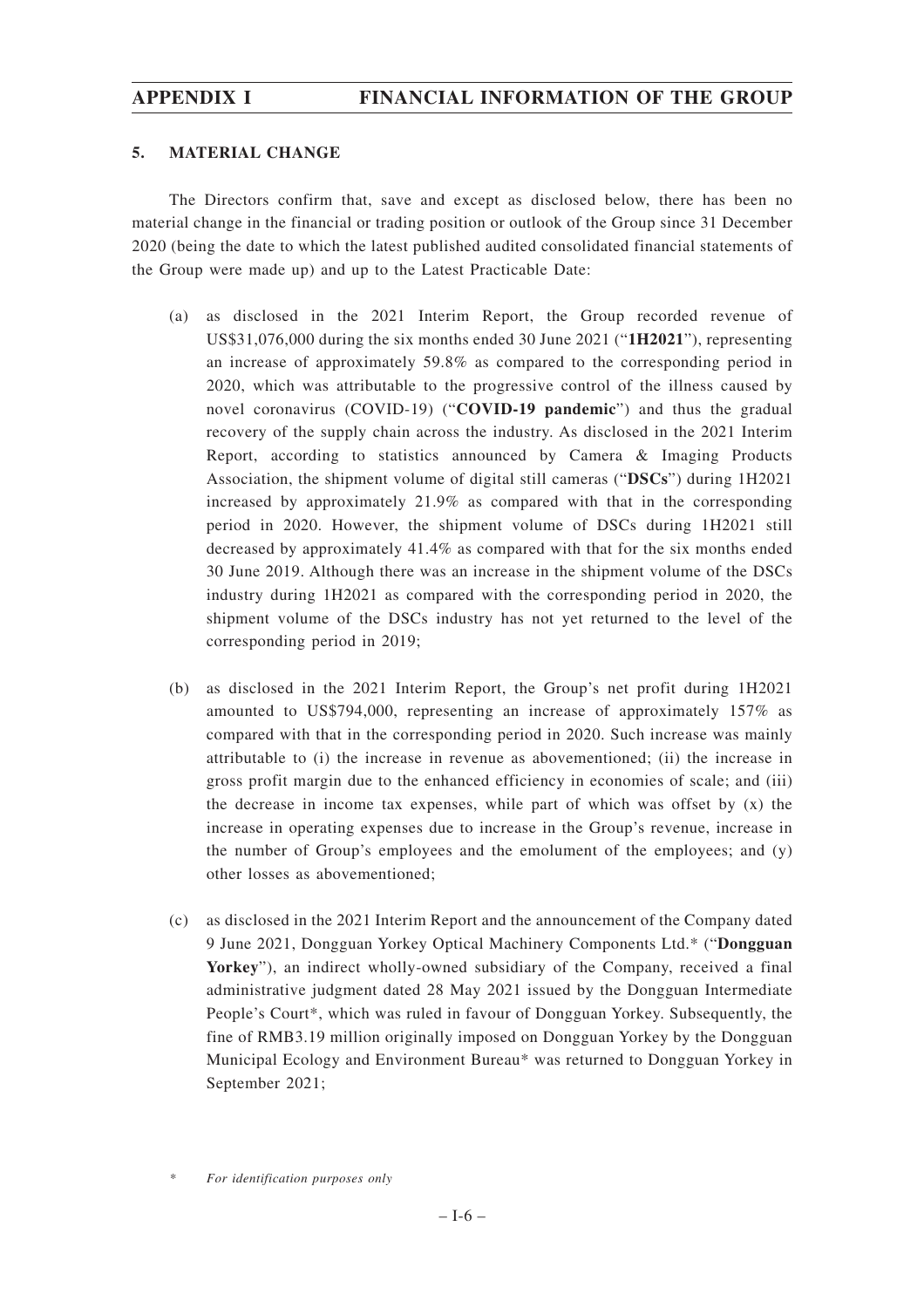(d) in relation to the unaudited financial information of the Company for the nine months ended 30 September 2021 ("**9M2021**") and the year ended 31 December 2021 ("**FY2021**"):

As disclosed in the announcement of the Company dated 1 November 2021 in respect of a positive profit alert, based on the preliminary review of the unaudited management accounts of the Group for 9M2021 and the information then currently available to the Group, the Group expected to record a consolidated profit of not more than US\$2,887,000 for 9M2021, compared with consolidated net loss in the corresponding period in 2020 (the "**9M2021 Profit Alert**"). Based on the information then currently available to the Group, the Board believed that the net profit of the Group for 9M2021 was attributable to various factors, including but not limited to the followings: (1) the progressive control of the respiratory illness caused by COVID-19 pandemic and thus the gradual recovery of the supply chain across the industry, and (2) the increase in revenue and the enhanced efficiency in economies of scale.

The Company further published an announcement on 12 November 2021 pursuant to Rule 13.09(1) of the Listing Rules and the Inside Information Provisions under Part XIVA of the SFO (the "**Inside Information Announcement**") and reproduced therein the unaudited profit of the Company, Yorkey Optical Technology Limited ("**Yorkey Optical Technology**"), a direct wholly-owned subsidiary of the Company, and Dongguan Yorkey for 9M2021 (the "**Unaudited Financial Information**"). AOCI, an indirect substantial shareholder of the Company, was required to release the Unaudited Financial Information to the Taiwan market pursuant to applicable laws and regulations of Taiwan (including those of the Taiwan Stock Exchange). Such information has been prepared in accordance with Taiwan accounting standards and may not represent the complete information regarding the profit or loss of the Company, Yorkey Optical Technology or Dongguan Yorkey in accordance with Hong Kong Financial Reporting Standards adopted by the Company, and has not been verified by the Company.

Subsequently, the Company published an announcement on 12 January 2022 in relation to a positive profit alert indicating that based on the preliminary review of the unaudited management accounts of the Group for FY2021 and the information then currently available to the Group, the Group expected to record a consolidated profit of not more than around US\$2,200,000 for FY2021, compared with consolidated net loss of US\$1,835,000 in the corresponding period in 2020 (the "**FY2021 Profit Alert**"). Based on the information then currently available to the Group, the Board believed that the net profit of the Group for FY2021 was attributable to various factors, including but not limited to the followings: (1) the progressive control of the respiratory illness caused by COVID-19 pandemic and thus the gradual recovery of the supply chain across the industry; (2) the increase in revenue and the enhanced efficiency in economies of scale; and (3) the decrease in foreign exchange loss for FY2021 as compared with the corresponding period of last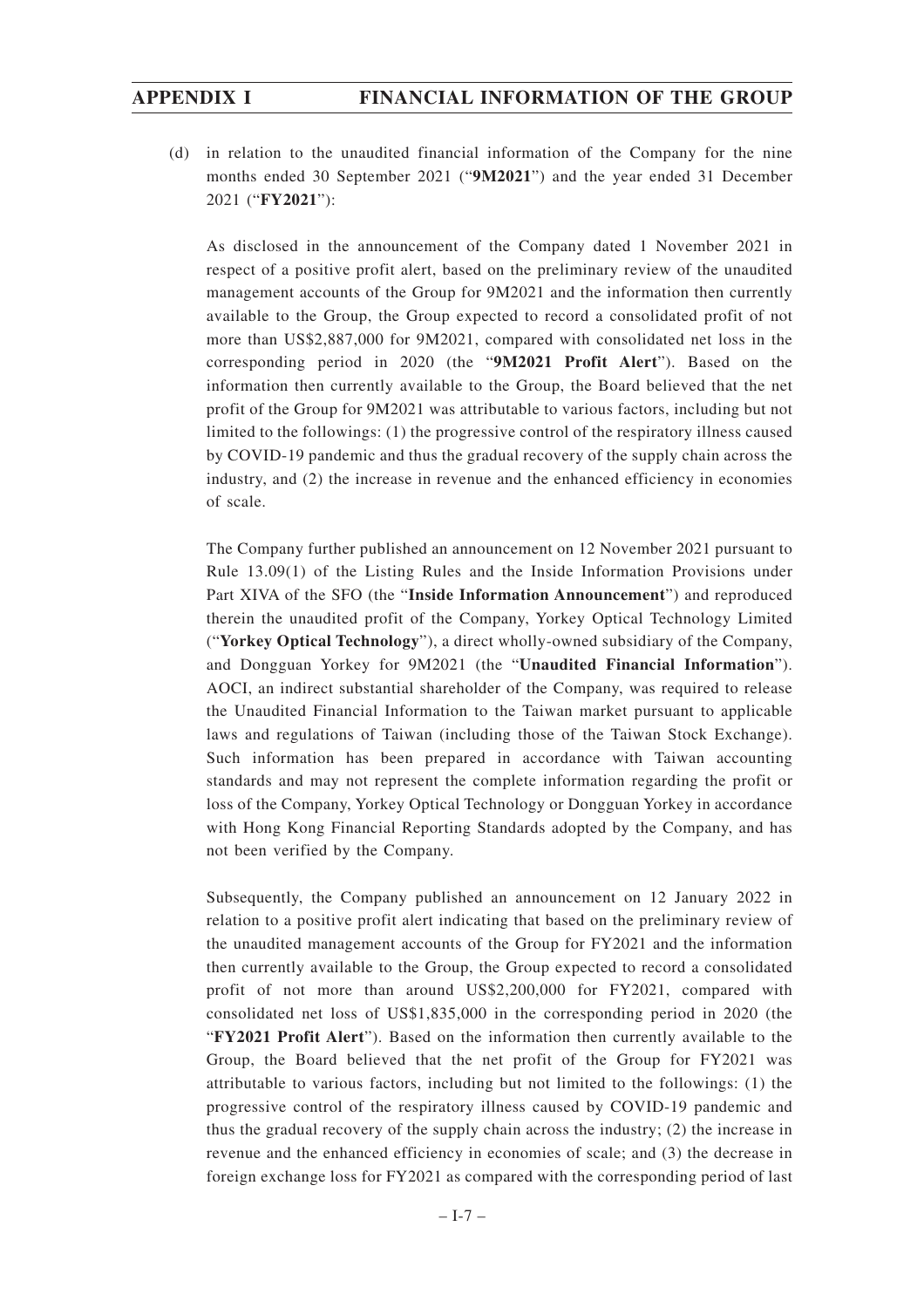year, which was mainly resulted from the lower depreciation of the exchange rate of US\$ against RMB in FY2021 as compared with the corresponding period of last year. But part of which was offset by the increase in operating expenses.

The 9M2021 Profit Alert and the FY2021 Profit Alert constitute profit forecast under Rule 10 of the Takeovers Code and are required to be reported on by the Company's financial advisers and its accountants or auditors in accordance with Rule 10.4 of the Takeovers Code. As the reports of the financial advisers and the accountants or auditors on the FY2021 Profit Alert (the "**FY2021 Profit Forecast Reports**") are included into this Scheme Document, the requirement under Rule 10.4 of the Takeovers Code to report on the 9M2021 Profit Alert is superseded by the inclusion of the FY2021 Profit Forecast Reports into this Scheme Document. Please refer to Appendix III headed "Report from Deloitte on the Profit Estimate", and Appendix IV headed "Report from the Independent Financial Adviser on the Profit Estimate" of this Scheme Document for the full text of the FY2021 Profit Forecast Reports.

The Unaudited Financial Information, insofar as it is related to the Company, Yorkey Optical Technology and Dongguan Yorkey, constitutes a profit estimate under Rule 10 of the Takeovers Code. Since (i) the Unaudited Financial Information is in relation to the profit or loss of each investee in accordance with the Taiwan accounting standards and not of the Group and (ii) the FY2021 Profit Alert, which is based on Hong Kong Financial Reporting Standards, covers the consolidated profit of the Group for FY2021 and has been reported on by Deloitte and the Independent Financial Adviser in Appendix III and Appendix IV to this Scheme Document, respectively, separate reports by the Company's financial adviser and its auditors or consultant accountants on the Unaudited Financial Information are not included in this Scheme Document; and

(e) as disclosed in the section headed "Unaudited Reassessed NAV of the Group" in this appendix, for illustration purpose only, there is a revaluation surplus arising based on the independent property valuation of the property interests attributable to the Group as at 31 October 2021 as set out in the Property Valuation Report in Appendix II of this Scheme Document and the unaudited book value of the property interests attributable to the Group as at 30 June 2021.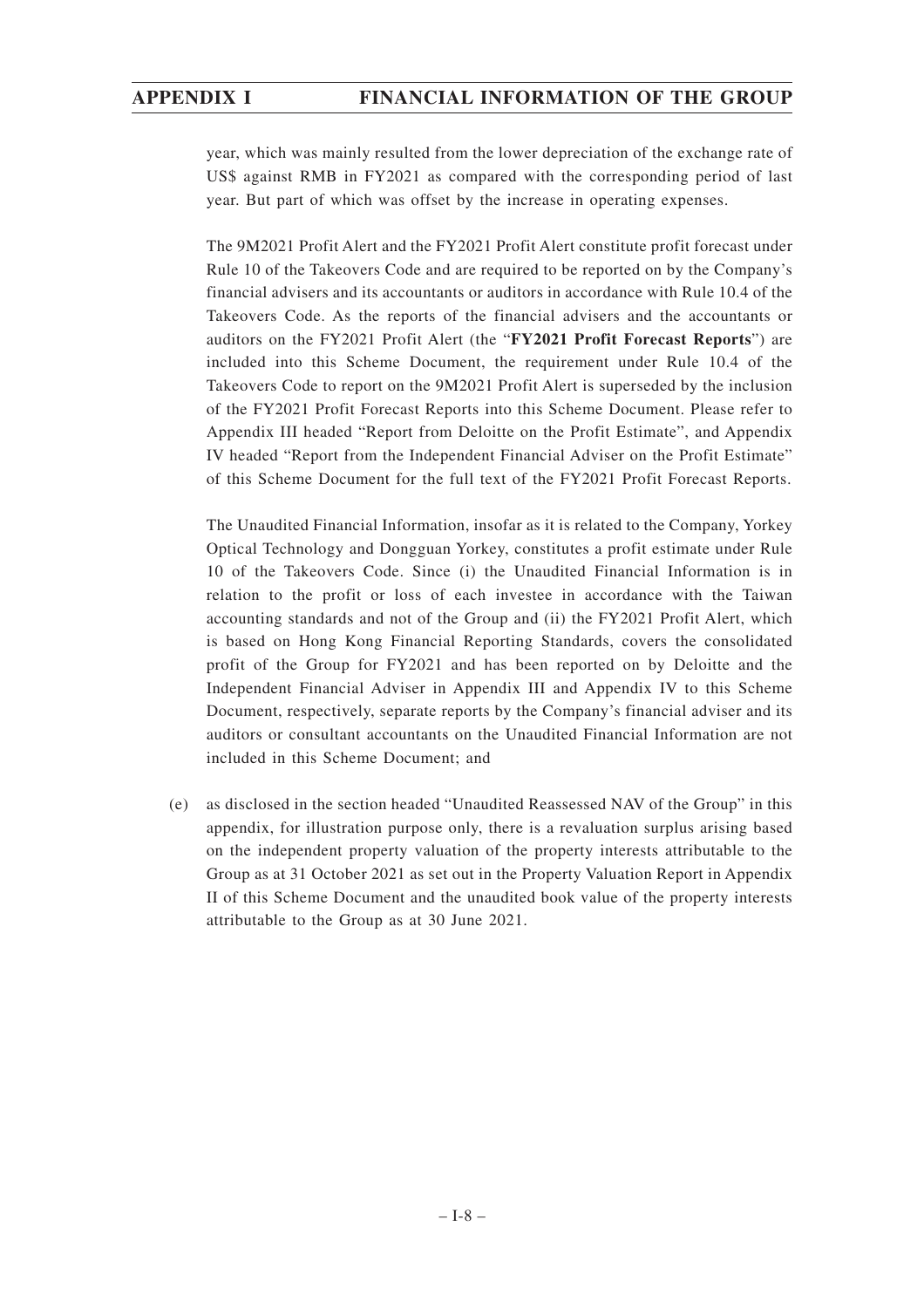*The following is the text of a letter, summary of values and valuation certificates, prepared for the purpose of incorporation in this Scheme Document received from Jones Lang LaSalle Corporate Appraisal and Advisory Limited, an independent valuer, in connection with its valuation as at 31 October 2021 of the property interests held by the Group.*



**Jones Lang LaSalle Corporate Appraisal and Advisory Limited** 7/F One Taikoo Place 979 King's Road Hong Kong tel +852 2846 5000 fax +852 2169 6001 Licence No: C-030171

18 January 2022

The Board of Directors **Yorkey Optical International (Cayman) Ltd.** Workshops 1-2, 6th Floor Block A, Goldfield Industrial Centre 1 Sui Wo Road Shatin New Territories Hong Kong

Dear Sirs,

In accordance with your instructions to value the property interests held by Yorkey Optical International (Cayman) Ltd. (the "**Company**") and its subsidiaries (hereinafter together referred to as the "**Group**") in Hong Kong and the People's Republic of China (the "**PRC**", excluding, for the purpose of this document only, Hong Kong, Macau and Taiwan), we confirm that we have carried out inspections, made relevant enquiries and searches and obtained such further information as we consider necessary for the purpose of providing you with our opinion of the market values of the property interests as at 31 October 2021 (the "**valuation date**") for disclosure purpose.

Our valuation is carried out on a market value basis. Market value is defined as "the estimated amount for which an asset or liability should exchange on the valuation date between a willing buyer and a willing seller in an arm's-length transaction, after proper marketing and where the parties had each acted knowledgeably, prudently and without compulsion".

Due to the nature of the completed buildings of property no. 1 in Part A in the PRC that are purpose-built for the specific production need of the Company, there are no relevant market sales comparables readily available, the property interest has been valued by the cost approach with reference to their depreciated replacement cost.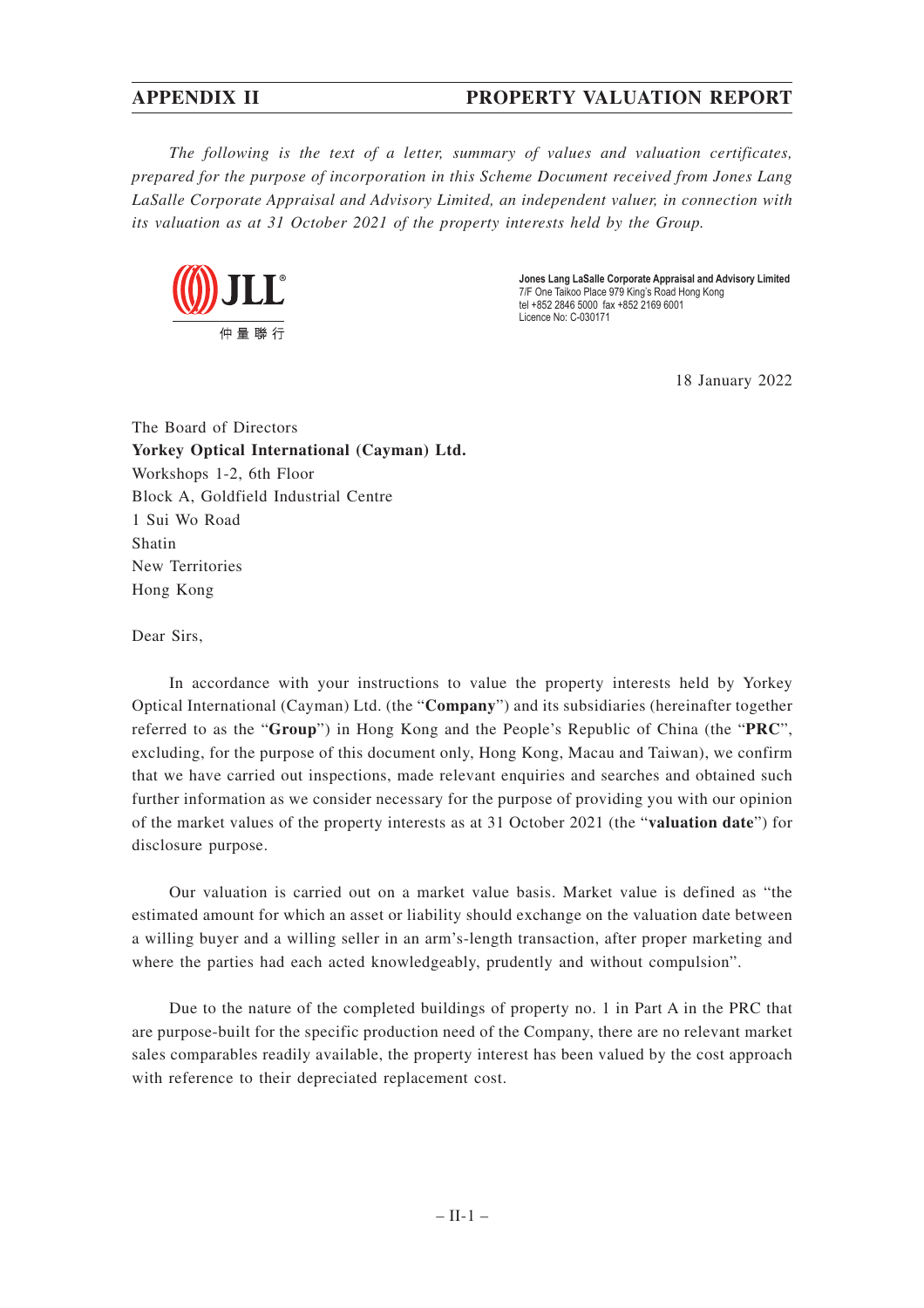Depreciated replacement cost is defined as "the current cost of replacing an asset with its modern equivalent asset less deductions for physical deterioration and all relevant forms of obsolescence and optimization." It is based on an estimate of the market value for the existing use of the land, plus the current cost of replacement (reproduction) of the improvements, less deductions for physical deterioration and all relevant forms of obsolescence and optimization. In arriving at the value of land portion, reference has been made to the sales evidence as available in the locality. The depreciated replacement cost of the property interest is subject to adequate potential profitability of the concerned business. In our valuation, it applies to the whole of the complex or development as a unique interest, and no piecemeal transaction of the complex or development is assumed.

We have valued the property interests of property nos. 2 and 3 in Part B in Hong Kong by the comparison approach assuming sale of the property interests in its existing state subject to tenancies and by making reference to comparable sales transactions as available in the relevant market.

Our valuation has been made on the assumption that the seller sells the property interests in the market without the benefit of a deferred term contract, leaseback, joint venture, management agreement or any similar arrangement, which could serve to affect the values of the property interests.

No allowance has been made in our report for any charge, mortgage or amount owing on any of the property interests valued nor for any expense or taxation which may be incurred in effecting a sale. Unless otherwise stated, it is assumed that the properties are free from encumbrances, restrictions and outgoings of an onerous nature, which could affect their values.

In valuing the property interests, we have complied with all requirements contained in Chapter 5 and Practice Note 12 of the Rules Governing the Listing of Securities issued by The Stock Exchange of Hong Kong Limited; Rule 11 of the Code on Takeovers and Mergers and Share Buy-Backs issued by Securities and Futures Commission; the RICS Valuation – Global Standards published by the Royal Institution of Chartered Surveyors; the HKIS Valuation Standards published by the Hong Kong Institute of Surveyors, and the International Valuation Standards published by the International Valuation Standards Council.

We have relied to a very considerable extent on the information given by the Group and have accepted advice given to us on such matters as tenure, planning approvals, statutory notices, easements, particulars of occupancy, lettings, and all other relevant matters.

We have been shown copies of title documents including State-owned Land Use Rights Certificate, Real Estate Title Certificates and other official plans relating to the property interest in the PRC and have made relevant enquiries. Where possible, we have examined the original documents to verify the existing title to the property in the PRC and any material encumbrance that might be attached to the property or any tenancy amendment. We have relied considerably on the advice given by the Group's PRC Legal Adviser – Jingtian & Gongcheng, concerning the validity of the property in the PRC.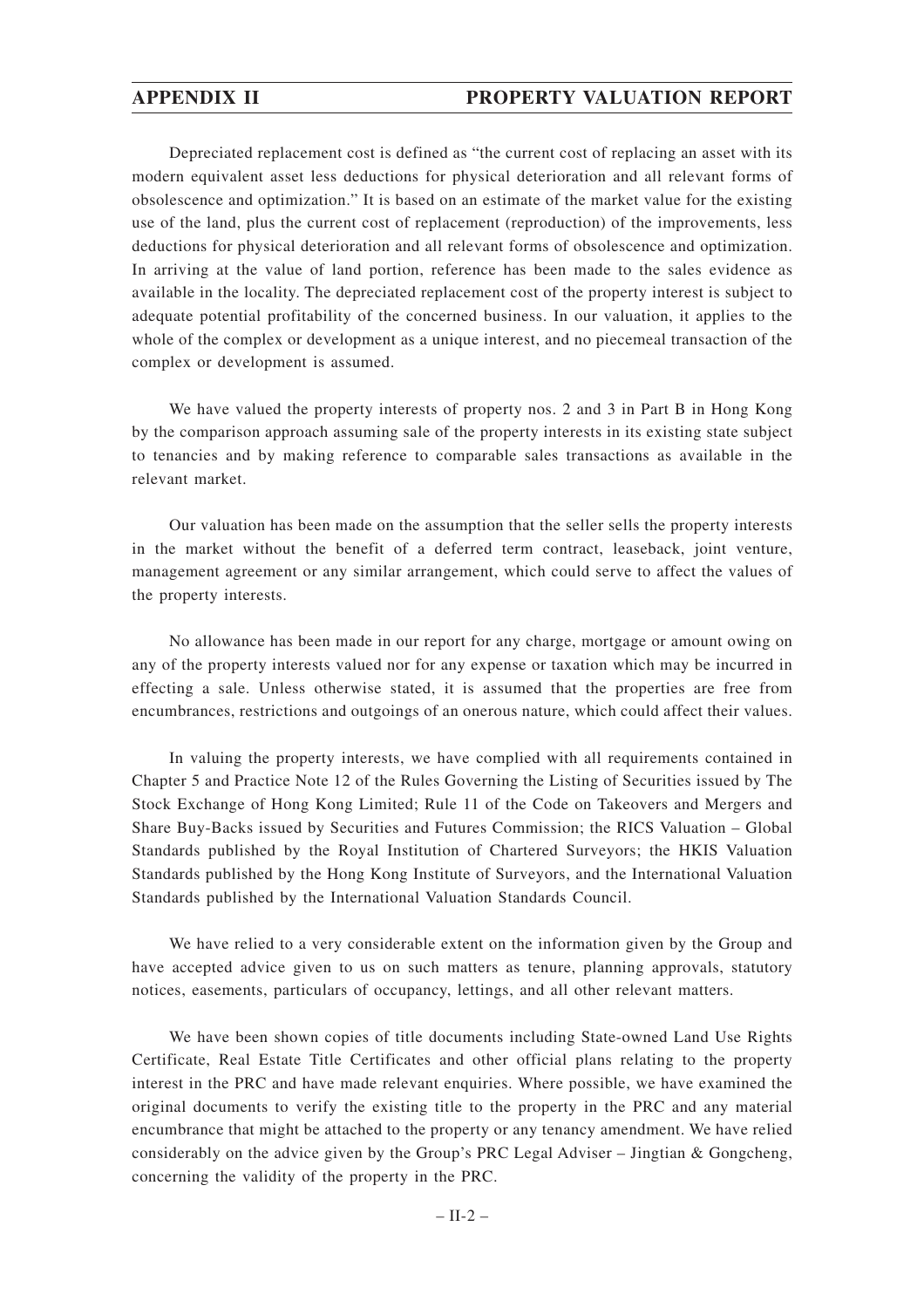For the properties in Hong Kong, we have been shown tenancy information of properties and we have obtained relevant information from the Land Registry, the Buildings Department, and relevant government departments and have made relevant enquiries.

We have not carried out detailed measurements to verify the correctness of the areas in respect of the properties but have assumed that the areas shown on the title documents and official site plans handed to us are correct. All documents and contracts have been used as reference only and all dimensions, measurements and areas are approximations. No on-site measurement has been taken.

We have inspected the exterior and, where possible, the interior of the properties. However, we have not carried out investigation to determine the suitability of the ground conditions and services for any development thereon. Our valuation has been prepared on the assumption that these aspects are satisfactory. Moreover, no structural survey has been made, but in the course of our inspection, we did not note any serious defect. We are not, however, able to report whether the properties are free of rot, infestation or any other structural defect. No tests were carried out on any of the services.

Inspection of the properties was carried out in October 2021 by Mr. Samuel Feng, Ms. Cheryl Mak and Mr. Albert Mak. Mr. Samuel Feng has more than three years' experience in the valuation of properties in the PRC and holds a master degree of Engineering Management from the University of Melbourne. Ms. Cheryl Mak is a probationer of the RICS and has more than one year's experience in the valuation of properties in Hong Kong and the PRC. Mr. Albert Mak has one year's experience in the valuation of properties in Hong Kong and the PRC and holds a master degree of Real Estate from the University of Reading.

We have had no reason to doubt the truth and accuracy of the information provided to us by the Group. We have also sought confirmation from the Group that no material factors have been omitted from the information supplied. We consider that we have been provided with sufficient information to arrive an informed view, and we have no reason to suspect that any material information has been withheld.

Unless otherwise stated, all monetary figures stated in this report are in United States Dollar (USD) in respect of all the properties.

We are instructed to provide our opinion of values as per the valuation date only. It is based on economic, market and other conditions as they exist on, and information made available to us as of, the valuation date. In particular, the outbreak of the Novel Coronavirus (COVID-19) since declared Global Pandemic on 11 March 2020 has caused much disruption to economic activities around the world. As of the report date, China's economy has recovered and most business activities have been back to normal. We also note that market activity and market sentiment in these particular market sectors remain stable. However, we remain cautious due to uncertainty for the pace of global economic recovery in the midst of the outbreak which may have future impact on the real estate market. Therefore, we recommend that you keep the valuation of these properties under frequent review.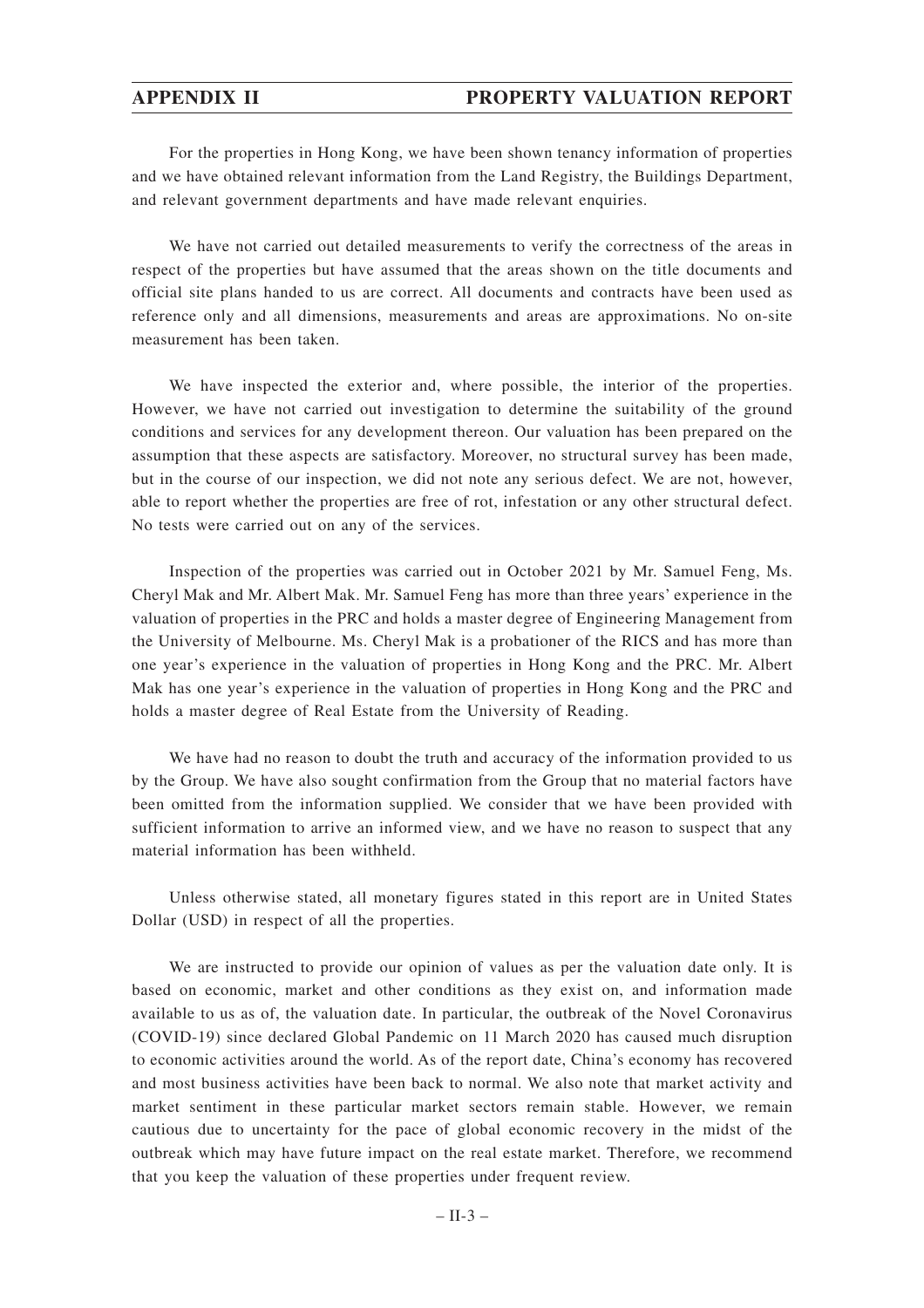The potential tax liabilities would arise if the properties specified in this report were to be sold. The tax liabilities mainly comprise the following:

*For the PRC property:* Value added tax (5% for properties acquired on or before 30 April 2016), land appreciation tax (30% to 60% of appreciated amount), income tax (25% of the capital gains after deducting the potential tax fee in effecting the sales), and stamp duty (0.05% of the consideration).

*For Hong Kong properties:* Profit tax at 16.5% on gain ( nil if the gain is capital in nature) and stamp duty at progressive rates up to 4.25% (rates at Scale 2) on the consideration (of which both the seller and the buyer are jointly and severally liable).

As advised by the Company, they have no intention to sell the properties as those properties are mainly occupied for production or leasing. Therefore, the possibility of incurrence of such tax liabilities is very remote.

Our summary of values and valuation certificates are attached below for your attention.

Yours faithfully, For and on behalf of **Jones Lang LaSalle Corporate Appraisal and Advisory Limited Eddie T. W. Yiu** *MRICS MHKIS RPS (GP)* Senior Director

*Notes: Eddie T. W. Yiu is a Chartered Surveyor who has 27 years' experience in the valuation of properties in Hong Kong and the PRC as well as relevant experience in the Asia-Pacific region.*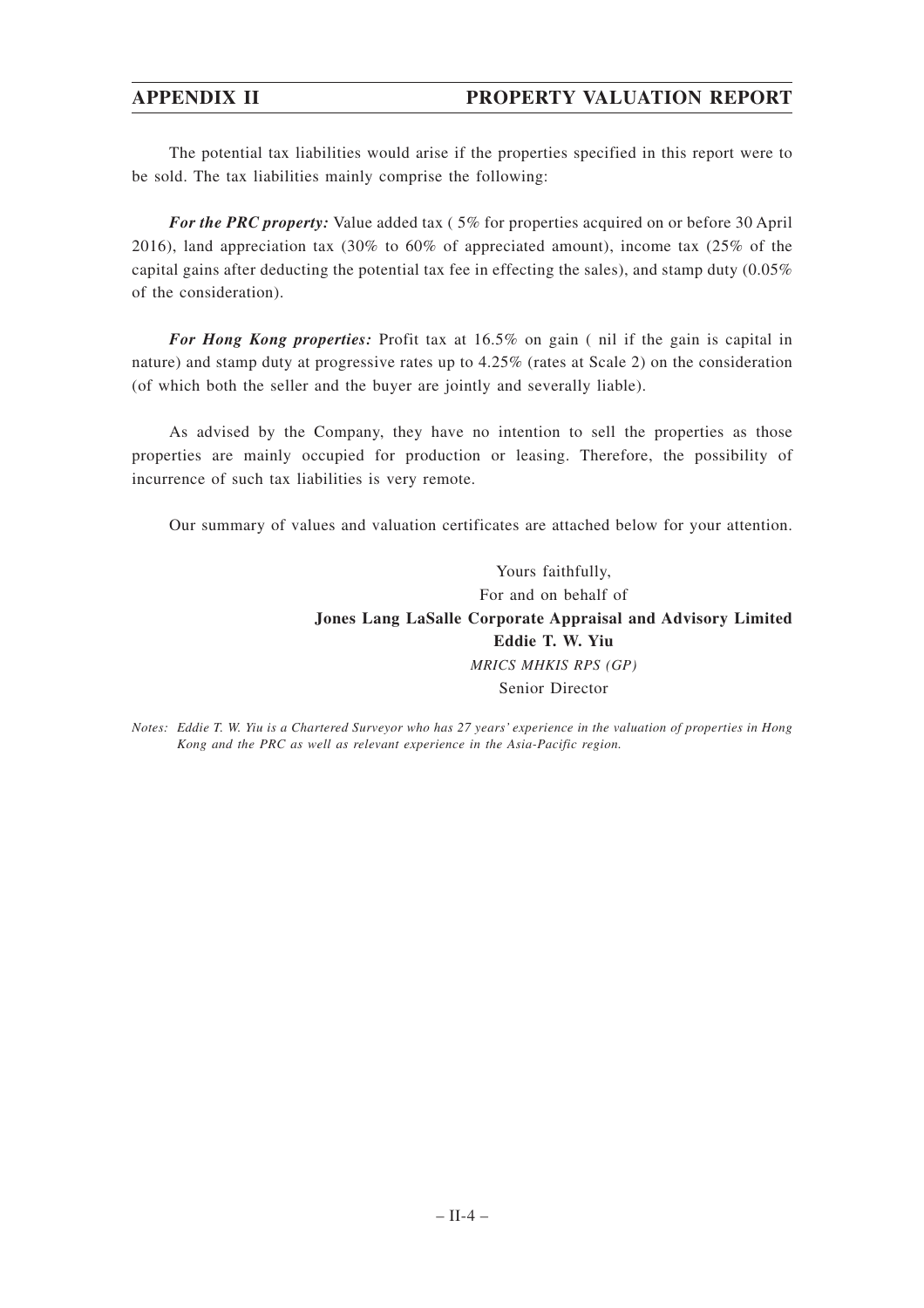### **SUMMARY OF VALUES**

**Part A: Property held by the Group in the PRC**

| No. | <b>Property</b>                                       | Market value in<br>existing state as at<br>the valuation date<br><i>USD</i> | <b>Interest</b><br>attributable<br>to the<br>Group | The market value<br>attributable to<br>the Group as at<br>the valuation date<br>USD |
|-----|-------------------------------------------------------|-----------------------------------------------------------------------------|----------------------------------------------------|-------------------------------------------------------------------------------------|
| 1.  | An industrial complex<br>located at the northern side | 12,600,000                                                                  | $100\%$                                            | 12,600,000                                                                          |
|     | of Dezheng Middle Road                                | (Equivalent to                                                              |                                                    | (Equivalent to                                                                      |
|     | Chang'an Town<br>Dongguan City                        | RMB80,500,000)                                                              |                                                    | RMB80,500,000)                                                                      |
|     | Guangdong Province                                    |                                                                             |                                                    |                                                                                     |
|     | The PRC                                               |                                                                             |                                                    |                                                                                     |
|     | Sub-total:                                            | 12,600,000                                                                  |                                                    | 12,600,000                                                                          |

*Note: The exchange rate adopted in our valuation is USD1 = RMB6.3907 and USD1 = HKD7.7784 which was the middle rate published by the Bank of China as at the valuation date.*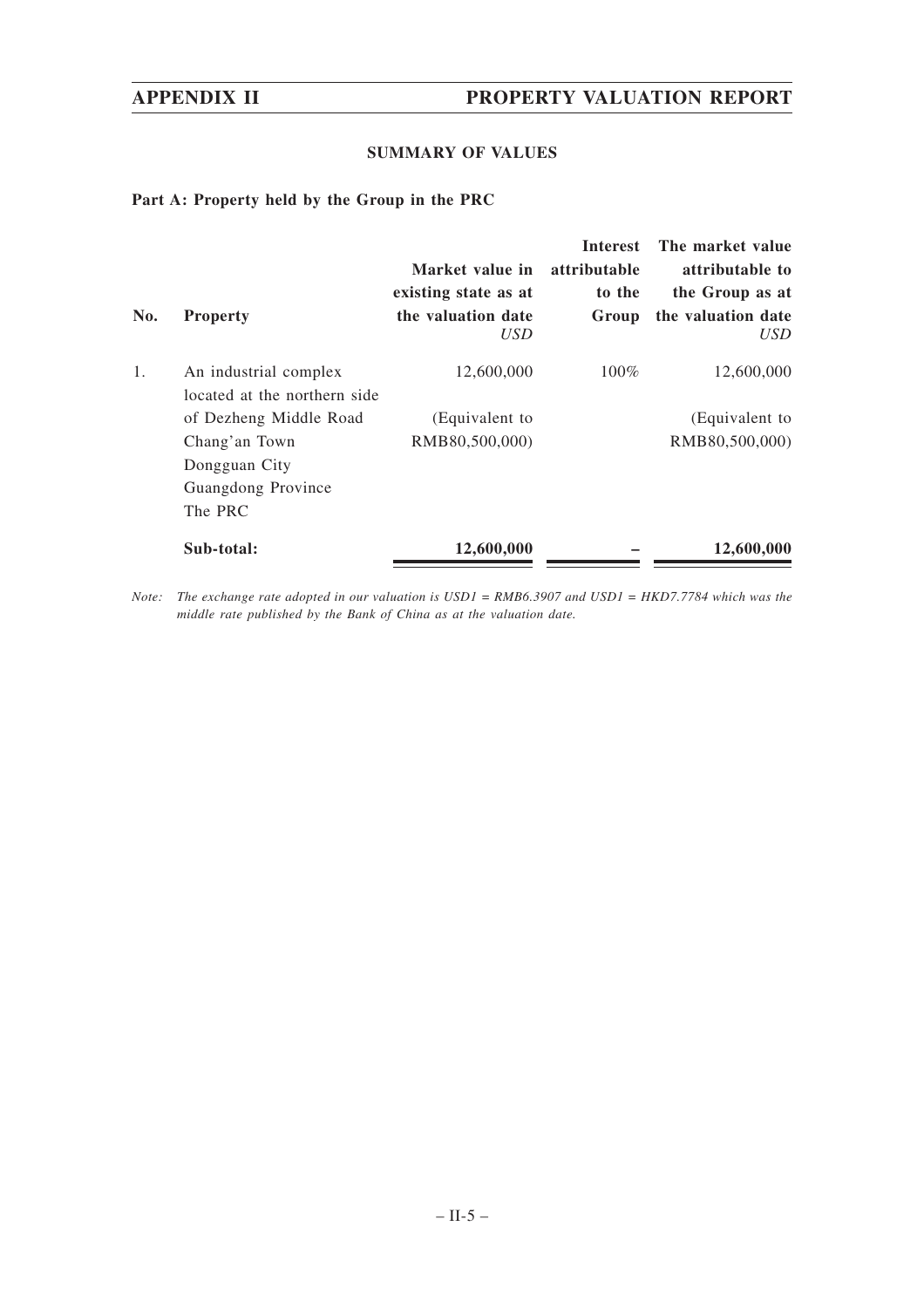### **Part B: Properties held by the Group in Hong Kong**

|     |                                 |                              |        | Interest The market value |
|-----|---------------------------------|------------------------------|--------|---------------------------|
|     |                                 | Market value in attributable |        | attributable to           |
|     |                                 | existing state as at         | to the | the Group as at           |
| No. | <b>Property</b>                 | the valuation date           |        | Group the valuation date  |
|     |                                 | <b>USD</b>                   |        | <b>USD</b>                |
| 2.  | Workshops $1,2,3$ and 4         | 3,480,000                    | 100%   | 3,480,000                 |
|     | with lavatories on              |                              |        |                           |
|     | 6/F of Block A and              | (Equivalent to               |        | (Equivalent to            |
|     | Car Park No. C17 and L2 on      | HKD27,100,000)               |        | HKD27,100,000)            |
|     | 2/F Goldfield Industrial Centre |                              |        |                           |
|     | No. 1 Sui Wo Road               |                              |        |                           |
|     | Sha Tin                         |                              |        |                           |
|     | New Territories                 |                              |        |                           |
|     | Hong Kong                       |                              |        |                           |
| 3.  | Unit $1-9$ on $26/F$ and        | 7,110,000                    | 100%   | 7,110,000                 |
|     | flat roof above 26/F            |                              |        |                           |
|     | <b>CRE</b> Centre               | (Equivalent to               |        | (Equivalent to            |
|     | 889 Cheung                      | HKD55,300,000)               |        | HKD55,300,000)            |
|     | Sha Wan Road                    |                              |        |                           |
|     | Kowloon                         |                              |        |                           |
|     | Hong Kong                       |                              |        |                           |
|     | Sub-total:                      | 10,590,000                   |        | 10,590,000                |
|     | Grand-total:                    | 23,190,000                   |        | 23,190,000                |

*Note: The exchange rate adopted in our valuation is USD1 = RMB6.3907 and USD1 = HKD7.7784 which was the middle rate published by the Bank of China as at the valuation date.*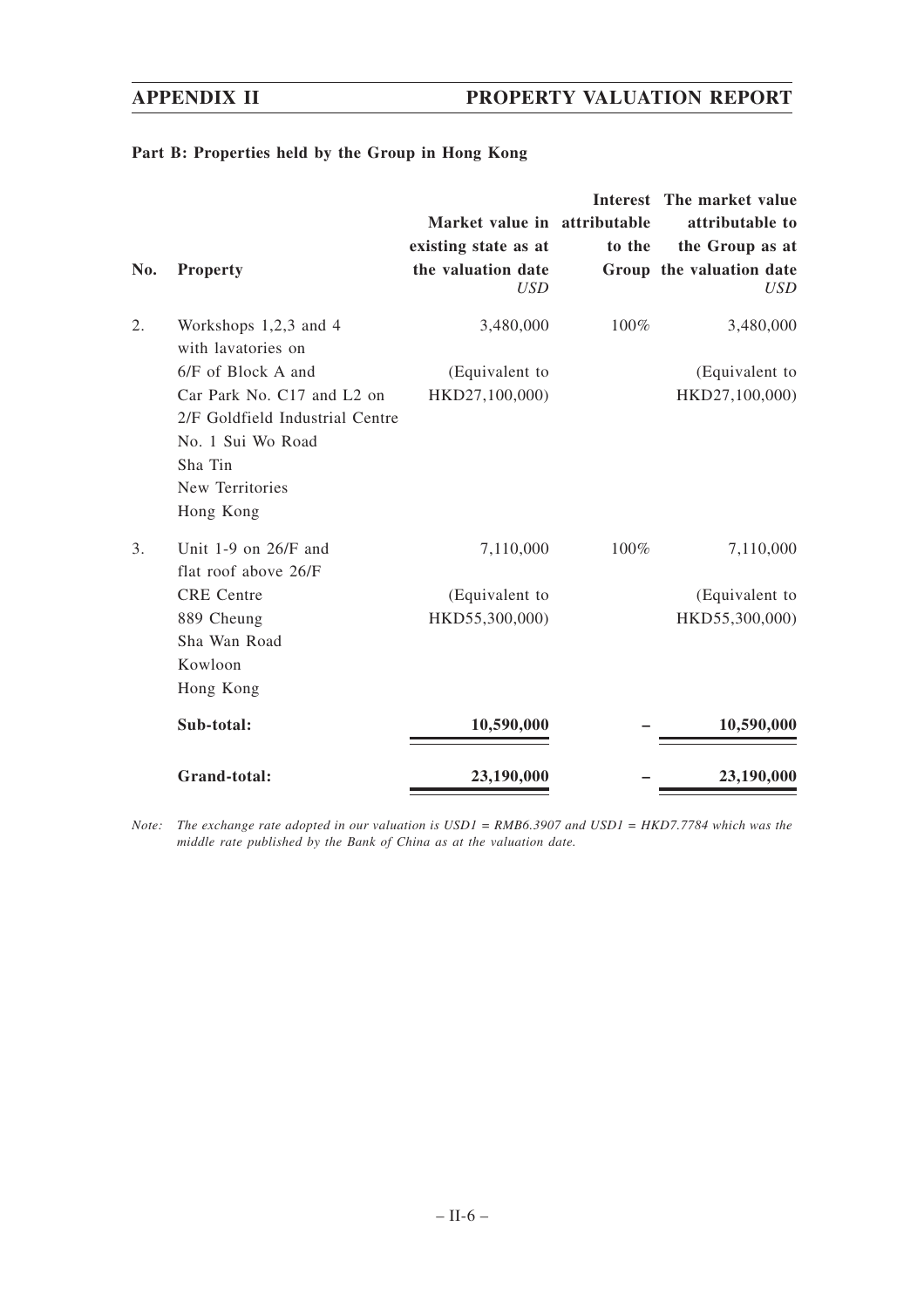**Market value in**

### **VALUATION CERTIFICATE**

### **Part A: Property held by the Group in the PRC**

| No. | <b>Property</b>                                                                                                                                       | <b>Description and tenure</b>                                                                                                                                                                                                                                                                                                                                             |                            | Particulars of<br>occupancy                                                                                                                                                                                                                                                            | existing state as at<br>31 October 2021<br>USD |
|-----|-------------------------------------------------------------------------------------------------------------------------------------------------------|---------------------------------------------------------------------------------------------------------------------------------------------------------------------------------------------------------------------------------------------------------------------------------------------------------------------------------------------------------------------------|----------------------------|----------------------------------------------------------------------------------------------------------------------------------------------------------------------------------------------------------------------------------------------------------------------------------------|------------------------------------------------|
| 1.  | An industrial complex<br>located at the northern<br>side of Dezheng<br>Middle Road<br>Chang'an Town<br>Dongguan City<br>Guangdong Province<br>The PRC | The property comprises<br>a parcel of land with a site<br>area of approximately<br>16,647.20 sq.m. and 2<br>factory buildings, a<br>dormitory building and a<br>canteen erected thereon<br>which were completed<br>between 1996 and 1998.<br>The buildings have a total<br>gross floor area of<br>approximately 40,138.29<br>sq.m. The details are set out<br>as follows: |                            | As at the valuation<br>date, portions of<br>the property were<br>rented to a<br>connected person<br>for operation<br>purpose, whilst the<br>remaining portion<br>of the property<br>was occupied and<br>used by the Group<br>for production and<br>dormitory and<br>ancillary purpose. | 12,600,000<br>(Equivalent to<br>RMB80,500,000) |
|     |                                                                                                                                                       |                                                                                                                                                                                                                                                                                                                                                                           | <b>Gross Floor</b>         |                                                                                                                                                                                                                                                                                        |                                                |
|     |                                                                                                                                                       | <b>Usage</b>                                                                                                                                                                                                                                                                                                                                                              | Area                       |                                                                                                                                                                                                                                                                                        |                                                |
|     |                                                                                                                                                       |                                                                                                                                                                                                                                                                                                                                                                           | (sq.m.)                    |                                                                                                                                                                                                                                                                                        |                                                |
|     |                                                                                                                                                       | Factory                                                                                                                                                                                                                                                                                                                                                                   | 28,350.77                  |                                                                                                                                                                                                                                                                                        |                                                |
|     |                                                                                                                                                       | Dormitory                                                                                                                                                                                                                                                                                                                                                                 | 9,591.42                   |                                                                                                                                                                                                                                                                                        |                                                |
|     |                                                                                                                                                       | Canteen                                                                                                                                                                                                                                                                                                                                                                   | 2,196.10                   |                                                                                                                                                                                                                                                                                        |                                                |
|     |                                                                                                                                                       | <b>Total:</b>                                                                                                                                                                                                                                                                                                                                                             | 40,138.29                  |                                                                                                                                                                                                                                                                                        |                                                |
|     |                                                                                                                                                       | The land use rights of the<br>for a term of 50 years<br>expiring on 31 December<br>2054 for industrial use.                                                                                                                                                                                                                                                               | property have been granted |                                                                                                                                                                                                                                                                                        |                                                |

#### *Notes:*

- 1. Pursuant to a State-owned Land Use Rights Certificate Dong Fu Guo Yong Di No. Te 165, the land use rights of a parcel of land with a site area of approximately 16,647.20 sq.m. have been granted to Dongguan Yorkey Optical Machinery Components Ltd. (東莞精熙光機有限公司, "Dongguan Yorkey", an indirect wholly-owned subsidiary of the Company) for a term of 50 years expiring on 31 December 2054 for industrial use.
- 2. Pursuant to 4 Real Estate Title Certificates Yue Fang Di Zheng Zi Di Nos. C1995871 to C1995873 and C3742886, 4 buildings of the property with a total gross floor area of approximately 40,138.29 sq.m. are owned by Dongguan Yorkey.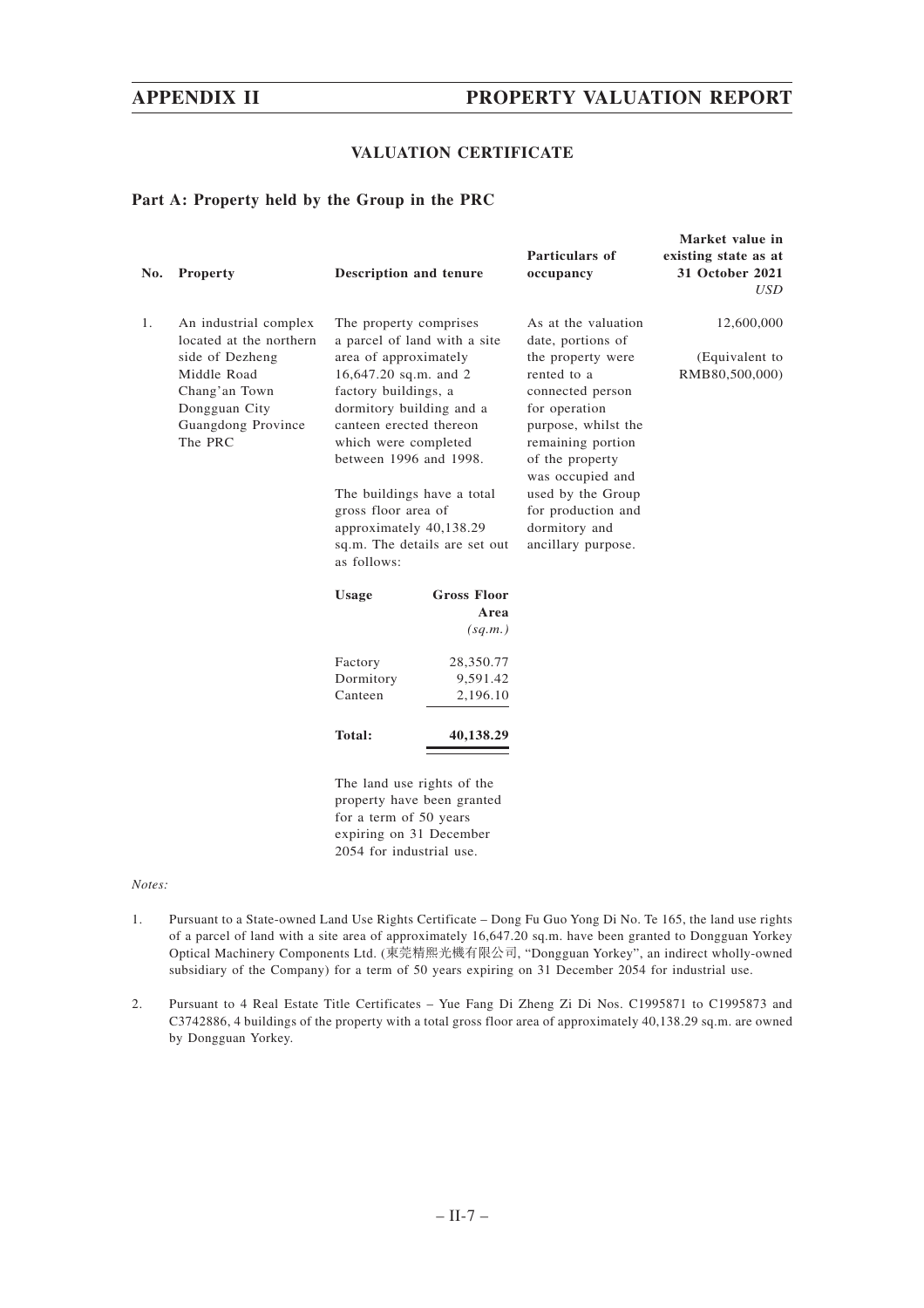- 3. As at the valuation date, according to a Tenancy Agreement, portions of the property with a lettable area of approximately 4,419 sq.m. were leased to Dongguan Guang Tong Business Machines Co., Ltd. (東莞廣通事 務機有限公司, an associate of a substantial shareholder of the Company, Ability Enterprise BVI, therefore a connected person of the Company for the purposes of the Listing Rules) for a term of 3 years commencing from 1 January 2019 and expiring on 31 December 2021. The annual rent as at the valuation date was RMB1,860,000, exclusive of management fees, water and electricity charges. According to another Tenancy Agreement, such portions of the property would be leased to Dongguan Guang Tong Business Machines Co., Ltd. for a further term of 3 years commencing from 1 January 2022 and expiring on 31 December 2024 with at annual rental of RMB1,860,000, exclusive of management fees, water and electricity charges.
- 4. We have been provided with a legal opinion regarding the property interest by the Group's PRC Legal Adviser, which contains, *inter alia*, the following:
	- a. Dongguan Yorkey has paid the land premium of the aforesaid land parcel and is the user of the subject land parcel of the property, which is confirmed and protected by PRC laws;
	- b. In compliance with the usage of the land parcel stipulated in the State-owned Land Use Rights Certificate and the land use rights terms, Dongguan Yorkey has the rights to occupy, use, lease, transfer, mortgage or otherwise legally dispose of the land use rights of the property in accordance with the PRC laws and regulations and relevant land use rights grant contract without any encumbrances;
	- c. In compliance with the planning usage stipulated in the Real Estate Title Certificates, Dongguan Yorkey has the rights to occupy, use, lease, transfer, mortgage or otherwise legally dispose of the building ownership rights of the property in accordance with the PRC laws and regulations and relevant land use rights grant contract;
	- d. The actual usage of buildings of the property is consistent with its stipulated planning usage; and
	- e. The land use rights and the building ownership rights of the property are not subject to any mortgage or other rights.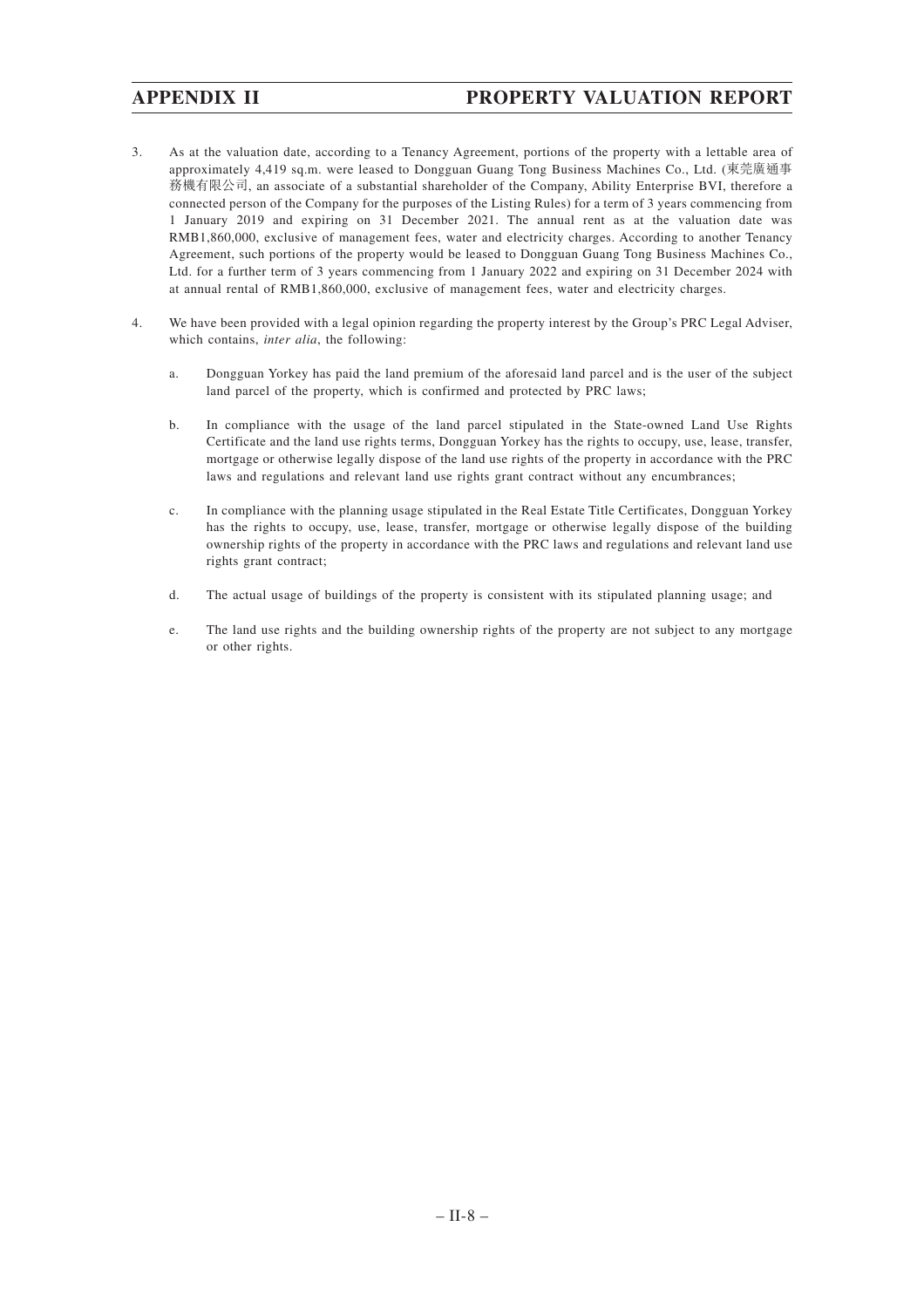### **VALUATION CERTIFICATE**

### **Part B: Properties held by the Group in Hong Kong**

| No. | <b>Property</b>                                                                                                                      | <b>Description and tenure</b>                                                                                                                                                                                                                                                                                         | Particulars of<br>occupancy                                                                                              | Market value in<br>existing state as at<br>31 October 2021<br>USD |
|-----|--------------------------------------------------------------------------------------------------------------------------------------|-----------------------------------------------------------------------------------------------------------------------------------------------------------------------------------------------------------------------------------------------------------------------------------------------------------------------|--------------------------------------------------------------------------------------------------------------------------|-------------------------------------------------------------------|
| 2.  | Workshops $1,2,3$ and<br>4 with lavatories on<br>6/F of Block A and<br>Car Park No. C17 and<br>$L2$ on $2/F$<br>Goldfield Industrial | The property comprises 4<br>industrial units on 6/F and<br>one car parking space and<br>one lorry parking space on<br>2/F of an industrial<br>building completed in                                                                                                                                                   | As at the valuation<br>date, portions of<br>the industrial units<br>of the property<br>were occupied by<br>the Group for | 3,480,000<br>(Equivalent to<br>HKD27,100,000)                     |
|     | Centre<br>No. 1 Sui Wo Road                                                                                                          | 1990.                                                                                                                                                                                                                                                                                                                 | industrial purpose,<br>whilst the                                                                                        |                                                                   |
|     | Sha Tin<br>New Territories<br>Hong Kong                                                                                              | The saleable area of the<br>industrial units is<br>approximately 5,334 sq.ft.                                                                                                                                                                                                                                         | remaining portion<br>of the industrial<br>units and the car<br>and lorry parking                                         |                                                                   |
|     | $60/5,050$ shares of<br>and in Sha Tin Town<br>Lot No. 112                                                                           | The property is held under<br>New Grant No. ST11435<br>all for a term of 99 years<br>commencing on 1 July<br>1898 and statutorily<br>renewed until 30 June<br>2047 at nil premium but<br>subject to payment of an<br>annual Government rent of<br>3\% of the rateable value<br>for the time being of the<br>property. | spaces of the<br>property were<br>vacant.                                                                                |                                                                   |

#### *Notes:*

- 1. As at the valuation date, according to Land Registry record, the registered owner of the property is Yorkey Optical Technology Limited (a wholly-owned subsidiary of the Company) vide Memorial No. 05083001950025 dated 31 July 2005.
- 2. Pursuant to our land search record, the property is subject to the following material encumbrances: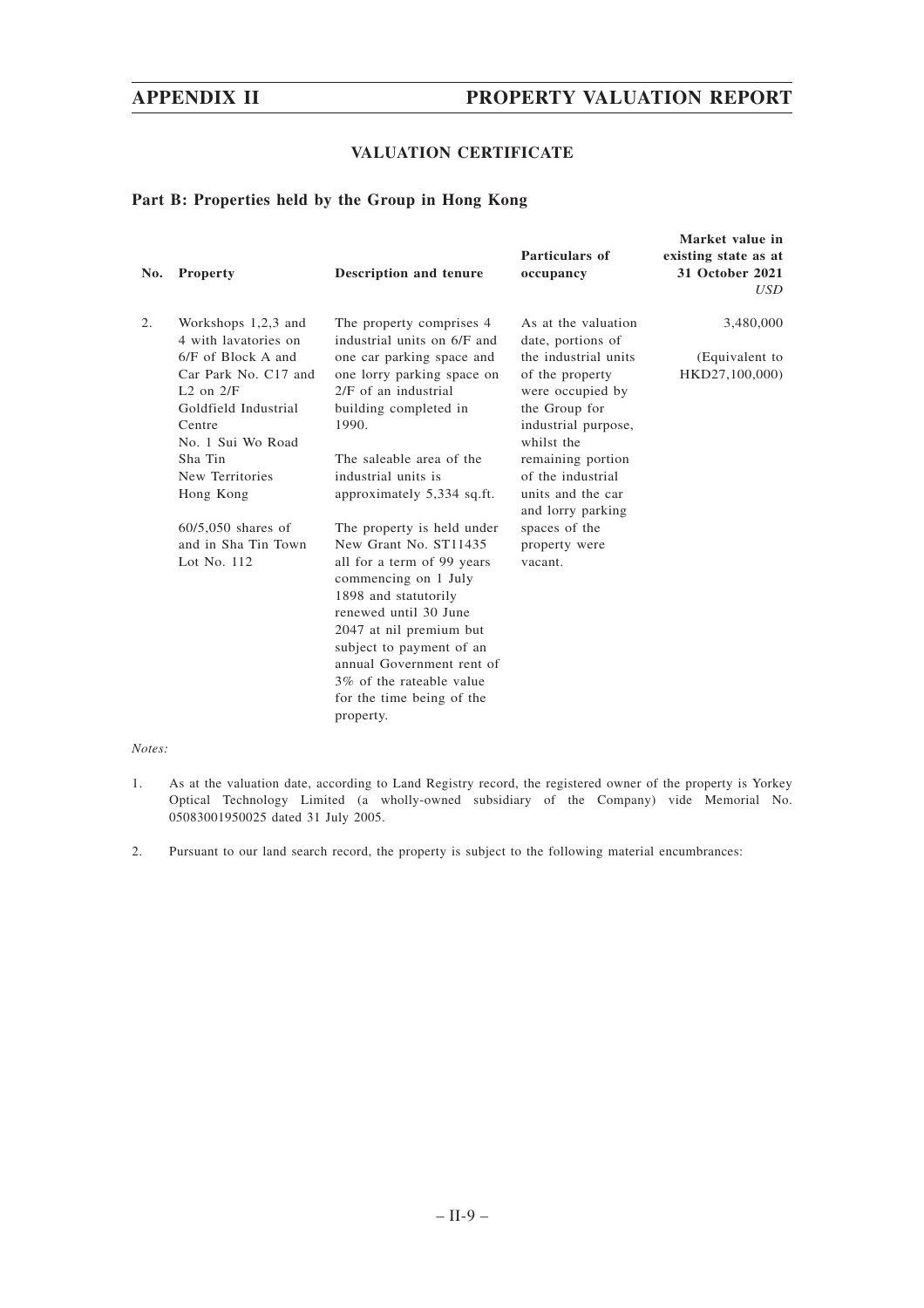Summary of encumbrances

| Date of<br>instrument | Memorial<br>No. | <b>Instrument</b>                                                                                                                                                                                                                                                                                            | Nature of encumbrances (key<br>restrictions of covenants, if<br>any)                                                                                                                                                                                                                                                            |
|-----------------------|-----------------|--------------------------------------------------------------------------------------------------------------------------------------------------------------------------------------------------------------------------------------------------------------------------------------------------------------|---------------------------------------------------------------------------------------------------------------------------------------------------------------------------------------------------------------------------------------------------------------------------------------------------------------------------------|
| 2 June 1990           | ST530219        | Certified Copy Amended Car<br>Park Layout Plan Re: Sha Tin<br>Town Lot No. 112                                                                                                                                                                                                                               | Car Park Layout Plan (showing<br>the layout and location of each<br>Car Parking Space for Sha Tin<br>Town Lot No. 112)                                                                                                                                                                                                          |
| 20 November 1984      | ST530220        | Occupation Permit No.<br>NT<br>161/84 Re: Sha Tin Town Lot No.<br>112                                                                                                                                                                                                                                        | Occupation Permit (to certify<br>the completion date of building<br>and the permitted use of each<br>floor of the building by the<br>Building Authority)                                                                                                                                                                        |
| 19 December 1984      | ST530221        | Certificate of Compliance Re:<br>Sha Tin Town Lot No. 112                                                                                                                                                                                                                                                    | Certificate of Compliance (to<br>certify the compliance on<br>conditions of New Grant No.<br>11435 by Lands Department)                                                                                                                                                                                                         |
| 30 July 1990          | ST538301        | Occupation Permit No.<br>NT<br>100/90 Re: Sha Tin Town Lot No.<br>112 (Goldfield Industrial Centre)                                                                                                                                                                                                          | Occupation Permit (to certify<br>the completion date of building<br>and the permitted use of each<br>floor of the building by the<br>Building Authority)                                                                                                                                                                        |
| 31 July 1990          | ST540233        | Deed of Mutual Covenant and<br>Management Agreement Re: Sha<br>Tin Town Lot No. 112 (Goldfield<br>Industrial Centre)                                                                                                                                                                                         | Deed of Mutual Covenant and<br>Management Agreement (Key<br>restrictions of covenants relate<br>to the setting out and regulating<br>the right and obligations (such<br>as use of the property and<br>identify common area, etc.)<br>between co-owners of the<br>building)                                                      |
| 13 December 1991      | ST628664        | Sub-Deed of Mutual Covenant<br>all<br>those $1,102$<br>equal<br>Re:<br>undivided 5,050th part or shares<br>of and in Sha Tin Town Lot No.<br>112 (Block A on the Fourth to<br>Twelfth Floors and Fifteenth and<br>Sixteenth Floors of Goldfield<br>Industrial Centre erected on Sha<br>Tin Town Lot No. 112) | Sub-Deed of Mutual Covenant<br>(Key restrictions of covenants<br>relates to the setting out and<br>regulating the right and<br>obligations (such as use of the<br>property and identify common<br>area, etc.) between co-owners<br>of certain units the of building<br>as specified in Sub-Deed of<br>Mutual Covenant document) |

3. The location of the property is zoned for "Industrial" use under Sha Tin Outline Zoning Plan (plan no. S/ST/34) dated 29 May 2018.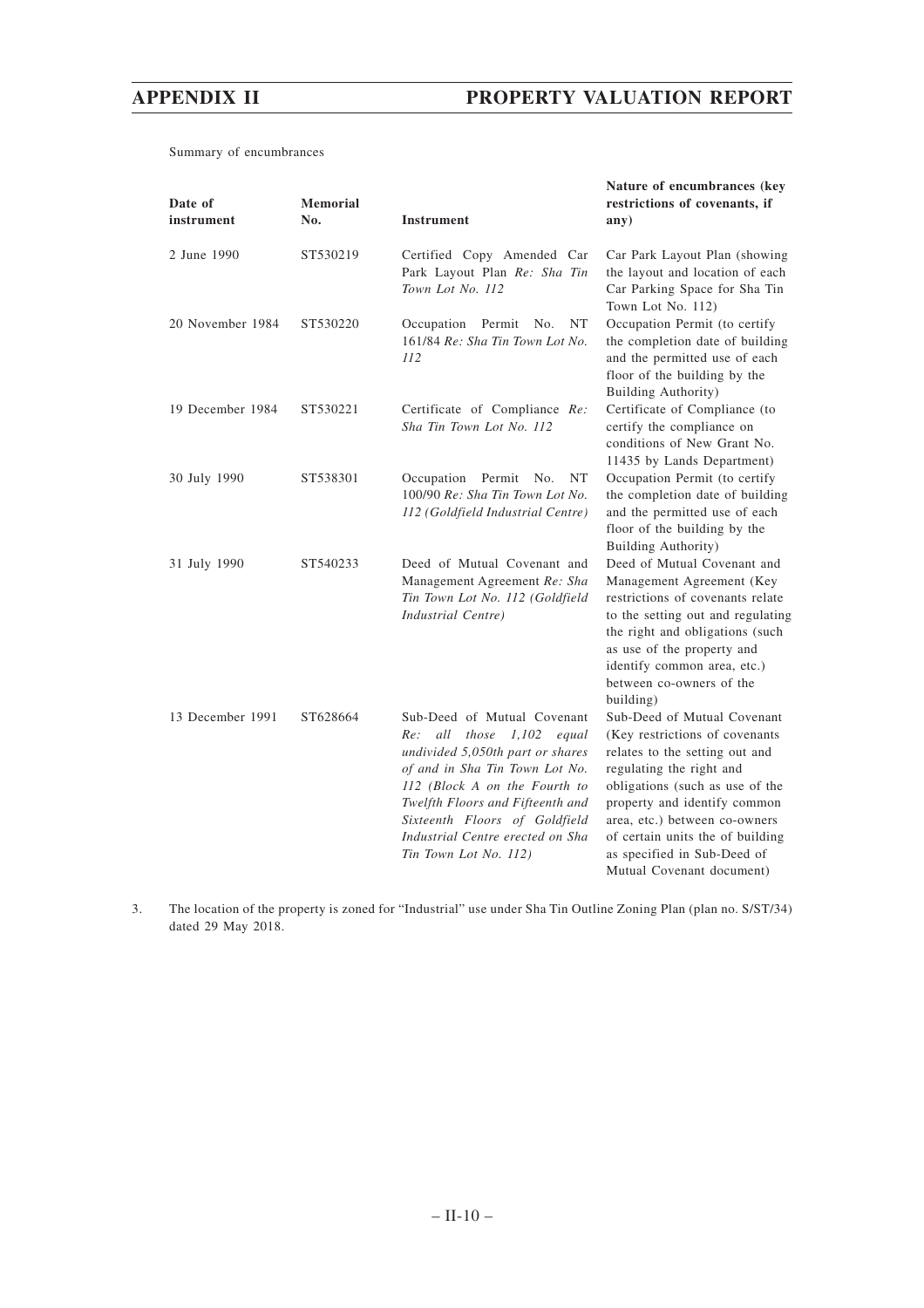4. Our valuation has been made on the following basis and analysis:

The property is located in an industrial area in Fo Tan district, developments in the locality are mainly industrial buildings and with some newly built residential developments. Fo Tan MTR station is located with about 10 minutes' walk from the property. In our valuation, we have identified and analyzed various relevant sales comparables.

The selection criteria for sales comparables of industrial units are those transactions within the year of 2021 for industrial use within the subject development, i.e. Goldfield Industrial Centre. Appropriate adjustments and analysis are considered to the differences in size (In general, industrial units which are smaller in size could achieve relatively higher prices on unit rate basis than industrial units which are relatively bigger in size. Therefore, comparables with smaller saleable area are considered "superior to the property" and vice versa.), time (refer to the change in the property price level between the transaction date of comparables and the valuation date), floor level and other characters between the comparable properties and the subject property. The general basis of adjustment is that if the comparable property is superior to the property, a downward adjustment is made. Alternatively, if the comparable property is inferior or less desirable than the property, an upward adjustment is made. Details of the comparable properties and adjustments are set out below and the list of the comparable properties is exhaustive based on the above selection criteria as at the time we performed.

|                                                        | Subject                                                                                          | Comp 1                                                               | Comp 2                                                               | Comp <sub>3</sub>                                                                 | Comp 4                                                                | Comp 5                                                                | Comp 6                                                               |
|--------------------------------------------------------|--------------------------------------------------------------------------------------------------|----------------------------------------------------------------------|----------------------------------------------------------------------|-----------------------------------------------------------------------------------|-----------------------------------------------------------------------|-----------------------------------------------------------------------|----------------------------------------------------------------------|
| Address                                                | Units 1, 2, 3<br>and 4, 6/F,<br>Block A,<br>Goldfield<br>Ind Ctr, 1<br>Sui Wo<br>Road,<br>Shatin | Unit 4A, 4F,<br>Goldfield<br>Ind Ctr, 1<br>Sui Wo<br>Road,<br>Shatin | Unit 9, 2/F,<br>Goldfield<br>Ind Ctr, 1<br>Sui Wo<br>Road,<br>Shatin | Unit 18, 4/F,<br>Block C.<br>Goldfield<br>Ind Ctr, 1<br>Sui Wo<br>Road,<br>Shatin | Unit 4, 15/F,<br>Goldfield<br>Ind Ctr, 1<br>Sui Wo<br>Road,<br>Shatin | Unit 10, 6/F,<br>Goldfield<br>Ind Ctr, 1<br>Sui Wo<br>Road,<br>Shatin | Unit 9, 6/F,<br>Goldfield<br>Ind Ctr, 1<br>Sui Wo<br>Road,<br>Shatin |
| Year of completion                                     | 1990                                                                                             | 1990                                                                 | 1990                                                                 | 1990                                                                              | 1990                                                                  | 1990                                                                  | 1990                                                                 |
| Use                                                    | Industrial                                                                                       | Industrial                                                           | Industrial                                                           | Industrial                                                                        | Industrial                                                            | Industrial                                                            | Industrial                                                           |
| Saleable area (sq.ft.)<br>(approx.)                    | 5,334                                                                                            | 1,040                                                                | 1,398                                                                | 2,726                                                                             | 1,392                                                                 | 1,840                                                                 | 1,498                                                                |
| Nature of Instrument                                   |                                                                                                  | Agreement for ASP<br>Sale and<br>Purchase<br>("ASP")                 |                                                                      | ASP                                                                               | ASP                                                                   | ASP                                                                   | ASP                                                                  |
| Date of Instrument                                     |                                                                                                  | 5 August<br>2021                                                     | 21 June 2021                                                         | 21 June 2021                                                                      | 18 March<br>2021                                                      | 8 March 2021                                                          | 29 January<br>2021                                                   |
| Consideration (HKD)                                    |                                                                                                  | 4,388,000                                                            | 7,200,000                                                            | 12,750,000                                                                        | 6,000,000                                                             | 8,230,000                                                             | 6,699,000                                                            |
| Unit Rate on Saleable<br>Area (HKD/sq.ft.)             |                                                                                                  | 4,219                                                                | 5,150                                                                | 4,677                                                                             | 4,310                                                                 | 4,473                                                                 | 4,472                                                                |
| Size                                                   |                                                                                                  | Superior to<br>the property                                          | Superior to<br>the property                                          | Superior to<br>the property                                                       | Superior to<br>the property                                           | Superior to<br>the property                                           | Superior to<br>the property                                          |
| Floor Level                                            |                                                                                                  | Superior to<br>the property                                          | Superior to<br>the property                                          | Superior to<br>the property                                                       | Inferior to the<br>property                                           | Similar with<br>the property                                          | Similar with<br>the property                                         |
| Time                                                   |                                                                                                  | Similar with<br>the property                                         | Inferior to the<br>property                                          | Inferior to the<br>property                                                       | Inferior to the<br>property                                           | Inferior to the<br>property                                           | Inferior to the<br>property                                          |
| Total adjustment                                       |                                                                                                  | $-6.7%$                                                              | $-6.6%$                                                              | $-3.9%$                                                                           | 2.3%                                                                  | $-1.6%$                                                               | 3%                                                                   |
| Adjusted Unit rate on<br>saleable area<br>(HKD/sq.fr.) |                                                                                                  | 3,936                                                                | 4,810                                                                | 4.495                                                                             | 4,409                                                                 | 4,401                                                                 | 4,606                                                                |

The unit rates of these comparables after adjustments range from approximately HKD3,936 to HKD4,810 per sq.ft. on saleable area basis. In our valuation, we have adopted average unit rate of HKD4,443 per sq.ft. on saleable area basis to derive market value of HKD23,700,000 (rounding to hundred thousand) for industrial unit.

The selection criteria for sales comparables of private car parking space are those transactions within the year of 2021 for private car parking use in industrial building with similar locality as the subject property within Fo Tan district. Appropriate adjustments and analysis are considered to the differences in age (if a comparable is of the same year of completion as the subject property, it is classified as "similar with the property", and if the building age of a comparable is older than the subject property, it is classified as "inferior to the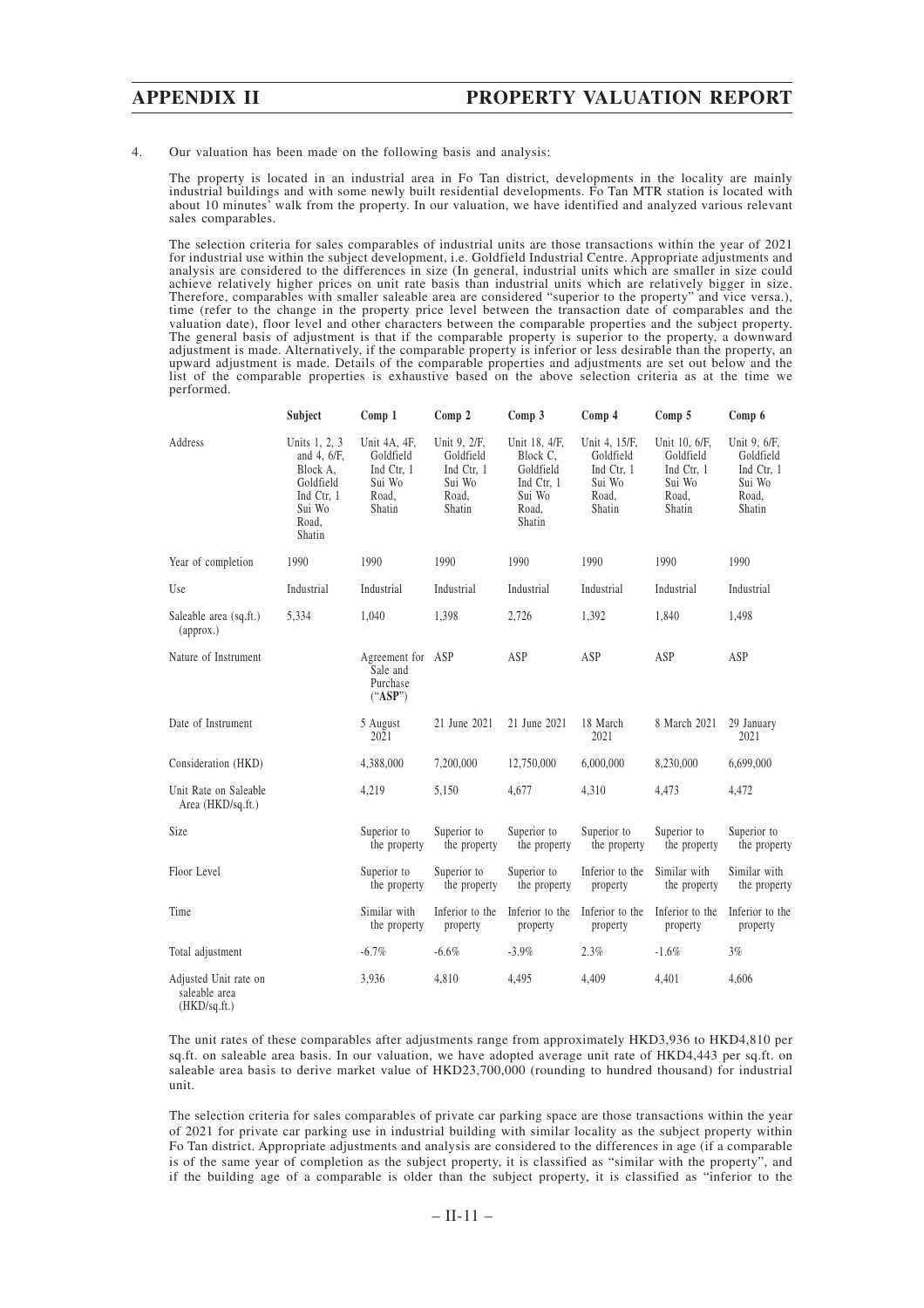property" and vice versa.), location, time (refer to the change in the property price level between the transaction date of comparables and the valuation date), floor level and other characters between the comparable properties and the subject property. The general basis of adjustment is that if the comparable property is superior to the property, a downward adjustment is made. Alternatively, if the comparable property is inferior or less desirable than the property, an upward adjustment is made. Details of the comparable properties and adjustments are set out below. The list of the comparable properties is exhaustive based on the above selection criteria as at the time we performed.

|                             | Subject                                                                    | Comp 1                                                                                | Comp 2                                                                                        | Comp 3                                                                               | Comp 4                                                                             | Comp 5                                                                           |
|-----------------------------|----------------------------------------------------------------------------|---------------------------------------------------------------------------------------|-----------------------------------------------------------------------------------------------|--------------------------------------------------------------------------------------|------------------------------------------------------------------------------------|----------------------------------------------------------------------------------|
| Address                     | CPS Unit C17.<br>2/F.<br>Goldfield<br>Ind Ctr, 1<br>Sui Wo<br>Road, Shatin | Unit C14, 1/F,<br><b>UNIVERSAL</b><br>IND CTR.<br>19-25 Shan<br>Mei Street,<br>Shatin | Unit 40, 1/F,<br><b>WAH LUEN</b><br>IND CTR.<br>15-21 Wong<br>Chuk Yeung<br>Street,<br>Shatin | Unit 43, 3/F,<br><b>WAH YIU</b><br>IND CTR,<br>30-32 Au Pui<br>Wan Street,<br>Shatin | Unit C9, 1/F,<br>WORLD-<br>WIDE IND<br>CTR, 43-47<br>Shan Mei<br>Street,<br>Shatin | Unit P7, 1/F,<br><b>HARRY IND</b><br>BLDG, 49<br>Au Pui Wan<br>Street,<br>Shatin |
| Year of completion          | 1990                                                                       | 1981                                                                                  | 1983                                                                                          | 1988                                                                                 | 1988                                                                               | 1986                                                                             |
| Use                         | Car parking<br>space                                                       | Car parking<br>space                                                                  | Car parking<br>space                                                                          | Car parking<br>space                                                                 | Car parking<br>space                                                               | Car parking<br>space                                                             |
| Nature of Instrument        |                                                                            | Provisional<br>ASP                                                                    | ASP                                                                                           | ASP                                                                                  | ASP                                                                                | ASP                                                                              |
| Date of Instrument          |                                                                            | 31 May 2021                                                                           | 5 February<br>2021                                                                            | 18 May 2021                                                                          | 8 July 2021                                                                        | 5 May 2021                                                                       |
| Consideration (HKD)         |                                                                            | 1,620,000                                                                             | 1,380,000                                                                                     | 1,400,000                                                                            | 1,500,000                                                                          | 1,600,000                                                                        |
| Age                         |                                                                            | Inferior to the<br>property                                                           | Inferior to the<br>property                                                                   | Inferior to the<br>property                                                          | Inferior to the<br>property                                                        | Inferior to the<br>property                                                      |
| Floor                       |                                                                            | Superior to the<br>property                                                           | Superior to the<br>property                                                                   | Inferior to the<br>property                                                          | Superior to the<br>property                                                        | Superior to the<br>property                                                      |
| Time                        |                                                                            | Inferior to the<br>property                                                           | Inferior to the<br>property                                                                   | Inferior to the<br>property                                                          | Inferior to the<br>property                                                        | Inferior to the<br>property                                                      |
| Location                    |                                                                            | Similar with<br>the property                                                          | Similar with<br>the property                                                                  | Similar with<br>the property                                                         | Similar with<br>the property                                                       | Similar with<br>the property                                                     |
| Total adjustment            |                                                                            | 3.3%                                                                                  | 5.5%                                                                                          | 2.5%                                                                                 | 0.5%                                                                               | 2%                                                                               |
| Adjusted Unit rate<br>(HKD) |                                                                            | 1,673,460                                                                             | 1,455,900                                                                                     | 1,435,000                                                                            | 1,507,500                                                                          | 1,632,000                                                                        |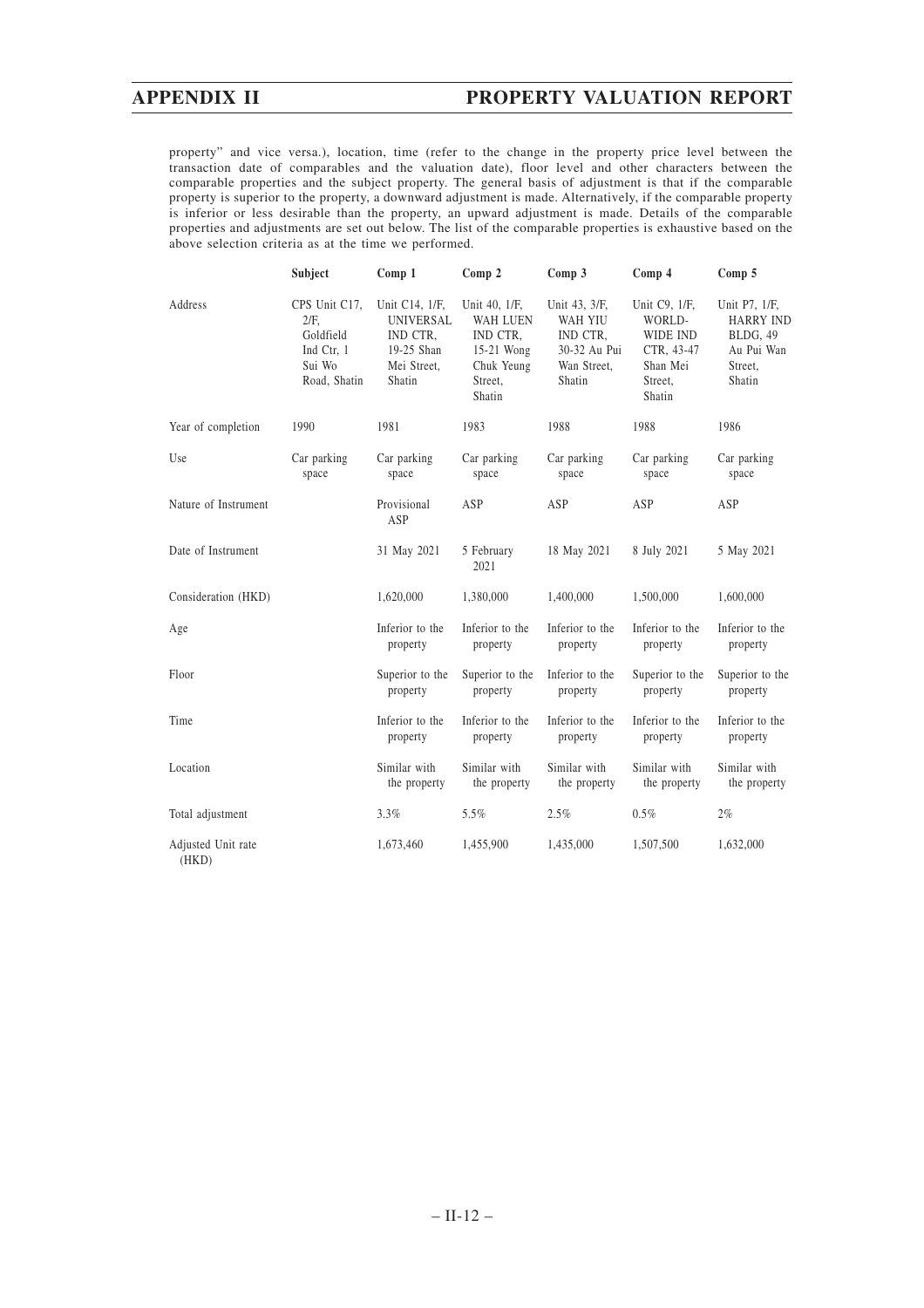The transacted prices of these comparables after adjustments range from approximately HKD1,435,000 to HKD1,673,460 per car parking space. In our valuation, we have adopted average rate of HKD1,500,000 (rounding to hundred thousand) for Car Park No.C17.

The selection criteria for sales comparables of lorry parking space are those transactions within the year of 2021 for lorry parking use in industrial building with similar locality as the subject property within Fo Tan district. Appropriate adjustments and analysis are considered to the differences in age (if a comparable is of the same year of completion as the subject property, it is classified as "similar with the property", and if the building age of a comparable is older than the subject property, it is classified as "inferior to the property" and vice versa.), location, time (refer to the change in the property price level between the transaction date of comparables and the valuation date), floor level and other characters between the comparable properties and the subject property. The general basis of adjustment is that if the comparable property is superior to the property, a downward adjustment is made. Alternatively, if the comparable property is inferior or less desirable than the property, an upward adjustment is made. Details of the comparable properties and adjustments are set out below. The list of the comparable properties is exhaustive based on the above selection criteria as at the time we performed.

|                             | Subject                                                          | Comp <sub>1</sub>                                                        | Comp <sub>2</sub>                                                          | Comp <sub>3</sub>                                                         |
|-----------------------------|------------------------------------------------------------------|--------------------------------------------------------------------------|----------------------------------------------------------------------------|---------------------------------------------------------------------------|
| Address                     | CPS Unit L2, 2/F,<br>Goldfield Ind Ctr, 1<br>Sui Wo Road, Shatin | Unit L16, 1/F.<br>UNIVERSAL IND<br>CTR, 19-25 Shan<br>Mei Street, Shatin | Unit 25, 3/F, WAH<br>YIU IND CTR.<br>30-32 Au Pui Wan<br>Street, Shatin    | Unit L9, 1/F, WORLD-<br>WIDE IND CTR.<br>43-47 Shan Mei<br>Street, Shatin |
| Year of completion          | 1990                                                             | 1981                                                                     | 1988                                                                       | 1988                                                                      |
| Use                         | Lorry parking space                                              | Lorry parking space                                                      | Lorry parking space                                                        | Lorry parking space                                                       |
| Nature of Instrument        |                                                                  | Provisional ASP                                                          | ASP                                                                        | ASP                                                                       |
| Date of Instrument          |                                                                  | 31 May 2021                                                              | 10 February 2021                                                           | 8 July 2021                                                               |
| Consideration (HKD)         |                                                                  | 1,980,000                                                                | 1,800,000                                                                  | 1,800,000                                                                 |
| Age                         |                                                                  |                                                                          | Inferior to the property Inferior to the property Inferior to the property |                                                                           |
| Floor                       |                                                                  | Superior to the<br>property                                              | Inferior to the property                                                   | Superior to the<br>property                                               |
| Time                        |                                                                  |                                                                          | Inferior to the property Inferior to the property Inferior to the property |                                                                           |
| Location                    |                                                                  | Similar with the<br>property                                             | Similar with the<br>property                                               | Similar with the<br>property                                              |
| Total adjustment            |                                                                  | $3.3\%$                                                                  | 5.2%                                                                       | $0.5\%$                                                                   |
| Adjusted Unit rate<br>(HKD) |                                                                  | 2,045,340                                                                | 1,893,600                                                                  | 1,809,000                                                                 |

The transacted prices of these comparables after adjustments range approximately HKD1,809,000 to HKD2,045,340 per lorry parking space. In our valuation, we have adopted average rate of HKD1,900,000 (rounding to hundred thousand) for Car Park No.L2.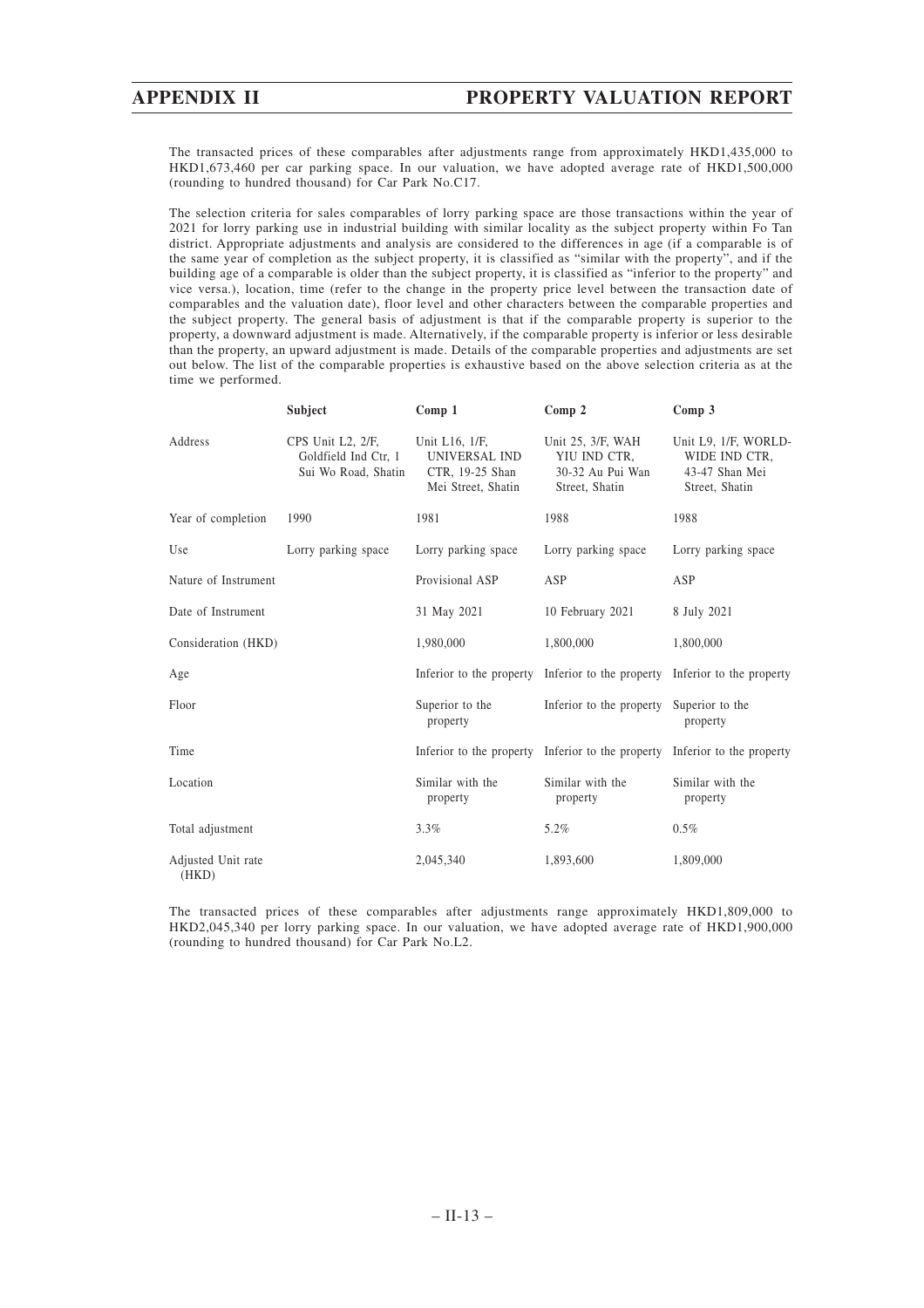### **VALUATION CERTIFICATE**

| No. | <b>Property</b>                                  | <b>Description and tenure</b>                        | Particulars of<br>occupancy               | Market value in<br>existing state as at<br>31 October 2021<br>USD |
|-----|--------------------------------------------------|------------------------------------------------------|-------------------------------------------|-------------------------------------------------------------------|
| 3.  | Unit $1-9$ on $26/F$ and<br>flat roof above 26/F | The property comprises 9<br>industrial units on 26/F | As at the valuation<br>date, the property | 7,110,000                                                         |
|     | <b>CRE</b> Centre                                | and a flat roof above 26/F                           | was leased to                             | (Equivalent to                                                    |
|     | 889 Cheung Sha                                   | of an industrial building                            | Billionsea                                | HKD55,300,000)                                                    |
|     | Wan Road                                         | completed in 1995.                                   | Investment Ltd.                           |                                                                   |
|     | Kowloon                                          |                                                      | The units on 26/F                         |                                                                   |
|     | Hong Kong                                        | The total saleable area of                           | of the property                           |                                                                   |
|     |                                                  | the industrial units is                              | were occupied for                         |                                                                   |
|     | 93/1758 shares of and                            | approximately 6,048 sq.ft                            | storage and office                        |                                                                   |
|     | in The New Kowloon                               | and the area of flat roof is                         | purposes, whilst the                      |                                                                   |
|     | Inland Lot. 5540                                 | approximately 5,837 sq.ft.                           | the flat roof of the<br>property was      |                                                                   |
|     |                                                  | The property is held under                           | occupied as an                            |                                                                   |
|     |                                                  | Conditions of Sale No.                               | open roof except                          |                                                                   |
|     |                                                  | $10547$ for a term of 99                             | with an aluminum                          |                                                                   |
|     |                                                  | years commencing on                                  | structure erected                         |                                                                   |
|     |                                                  | 1 July 1898 and statutorily                          | there above.                              |                                                                   |
|     |                                                  | renewed until 30 June                                |                                           |                                                                   |
|     |                                                  | 2047 at nil premium but                              |                                           |                                                                   |
|     |                                                  | subject to payment of an                             |                                           |                                                                   |
|     |                                                  | annual Government rent of                            |                                           |                                                                   |
|     |                                                  | HKD1,000 for the lot.                                |                                           |                                                                   |

*Notes:*

- 1. As at the valuation date, according to Land Registry record, the registered owner of the property is Yorkey Optical Technology Limited (a wholly-owned subsidiary of the Company) vide Memorial No. 16102801280023 dated 30 September 2016.
- 2. Pursuant to our land search record, the property is subject to the following material encumbrances:

Summary of encumbrances

| Date of instrument | Memorial No. | <b>Instrument</b>                                                                                  | Nature of<br>encumbrances<br>(key restrictions)<br>of covenants, if<br>any)                                                                                                                                                       |
|--------------------|--------------|----------------------------------------------------------------------------------------------------|-----------------------------------------------------------------------------------------------------------------------------------------------------------------------------------------------------------------------------------|
| 14 October 1994    | UB6133810    | Modification Letter Re: New Kowloon<br>Inland Lot No. 5540 (No. 16 Cheung<br>Shun Street, Kowloon) | Modification<br>Letter<br>(Modifications on<br>terms of<br>Conditions of Sale<br>No.10547 for Lot<br>No. $5540$ such as<br>minimum<br>requirements for<br>the provision of<br>car parking space<br>and maximum<br>limit of GFA of |

the Lot, etc.)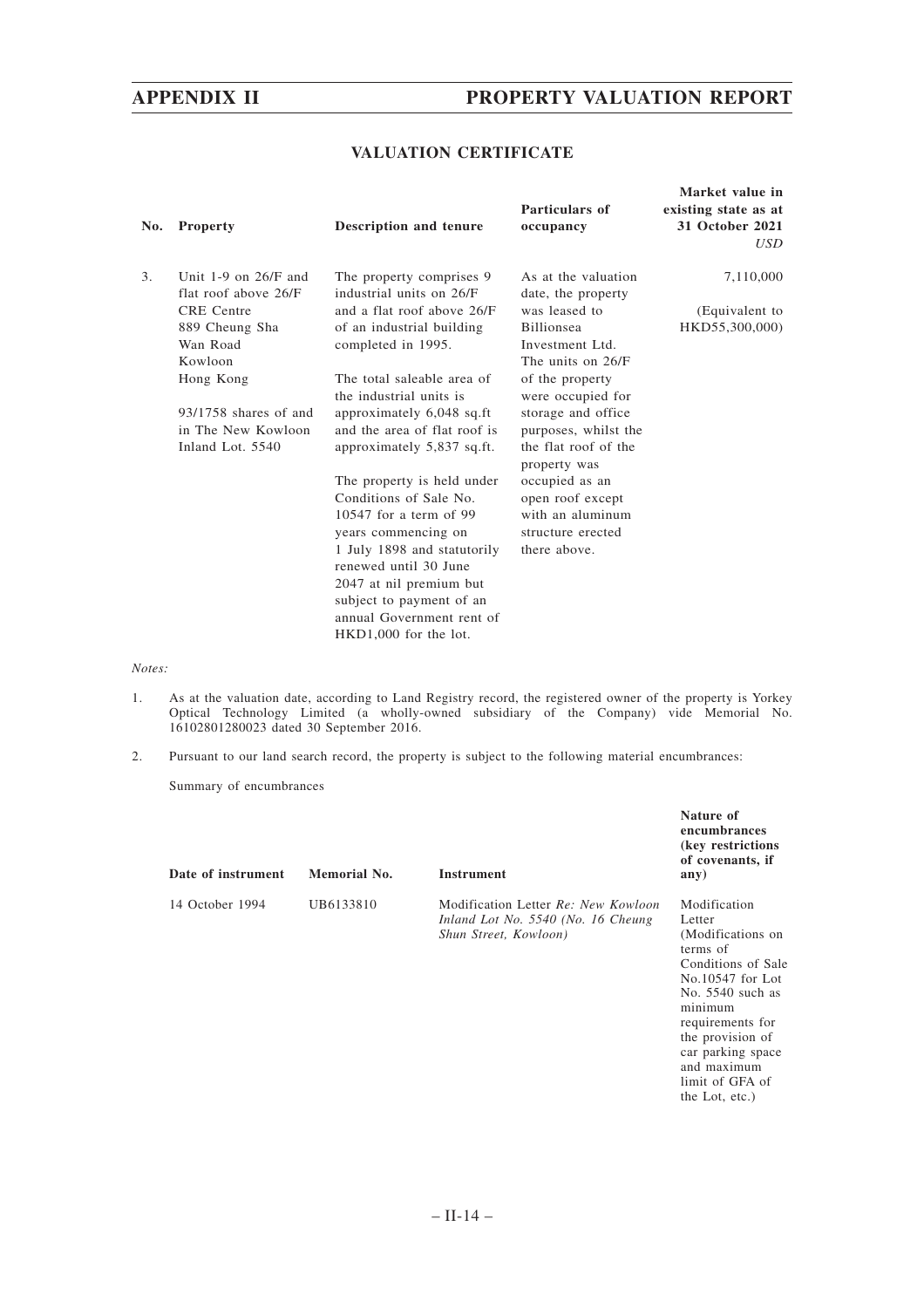**Nature of**

| Date of instrument | Memorial No. | <b>Instrument</b>                                                                                                                   | encumbrances<br>(key restrictions)<br>of covenants, if<br>any)                                                                                                                                                                                                                               |
|--------------------|--------------|-------------------------------------------------------------------------------------------------------------------------------------|----------------------------------------------------------------------------------------------------------------------------------------------------------------------------------------------------------------------------------------------------------------------------------------------|
| 6 December 1995    | UB6465735    | Occupation Permit No. NK45/95 Re:<br>New Kowloon Inland Lot No. 5540<br>(CRE Centre, 889 Cheung Sha Wan<br>Road)                    | Occupation Permit<br>(to certify the<br>completion date of<br>building and the<br>permitted use of<br>each floor of the<br>building by the<br>Building<br>Authority)                                                                                                                         |
| 16 December 1995   | UB6499279    | Deed of Mutual Covenant and<br>Management Agreement Re: New<br>Kowloon Inland Lot No. 5540 (CRE<br>Centre, 889 Cheung Sha Wan Road) | Deed of Mutual<br>Covenant and<br>Management<br>Agreement (Key<br>restrictions of<br>covenants relate to<br>the setting out and<br>regulating the right<br>and obligations<br>(such as use of the<br>property and<br>identify common<br>area, etc.) between<br>co-owners of the<br>building) |

- 3. The location of the property is zoned for "Other Specified" use under Cheung Sha Wan Outline Zoning Plan (plan no. S/K5/37) dated 16 December 2016.
- 4. As at the valuation date, according to the tenancy information as provided, the property was leased to Billionsea Investment Ltd. (an independent third party) for a term of 5 years commencing from 1 November 2016 and expiring on 31 October 2021 at monthly rent of HKD154,945. According to a Tenancy Agreement signed on 25 October 2021, the property would be leased to Billionsea Investment Ltd. for a further term of 5 years commencing from 1 November 2021 and expiring on 31 October 2026 for industrial purpose at monthly rental of HKD147,198 inclusive of management fee, rates and Government rent.
- 5. At the time of our inspection on 19 October 2021, an aluminum structure was erected on flat roof above 26/F of the property and portion of industrial units of the property was occupied for office use. In our valuation, we have valued the property in accordance with its original designated use and layout only and have not taken into account any reinstatement cost in converting the property into original designated use and layout.
- 6. Our valuation has been made on the following basis and analysis:

The property is located in an industrial area in Cheng Sha Wan district, developments in the locality are mainly industrial buildings and with some office developments. Lai Chi Kok MTR station is located with about 2 minutes' walk from the property. In our valuation, we have identified and analyzed various relevant sales comparables.

The selection criteria for sales comparables are those property transactions within the year of 2021 for industrial use with similar locality as the subject property in Cheung Shan Wan district. Appropriate adjustments and analysis are considered to the differences in age (if a comparable is of the same year of completion as the subject property, it is classified as "similar with the property", and if the building age of a comparable is older than the subject property, it is classified as "inferior to the property" and vice versa.), location, size (in general, industrial units which are smaller in size could achieve relatively higher prices on unit rate basis than industrial units which are relatively bigger in size. Therefore, comparables with smaller saleable area are considered "superior to the property" and vice versa.), time (refer to the change in the property price level between the transaction date of comparables and the valuation date), floor level and other characters between the comparable properties and the subject property. The general basis of adjustment is that if the comparable property is superior to the property, a downward adjustment is made. Alternatively, if the comparable property is inferior or less desirable than the property, an upward adjustment is made. Details of the comparable properties and adjustments are set out below and the list of the comparable properties is exhaustive based on the above selection criteria as at the time we performed.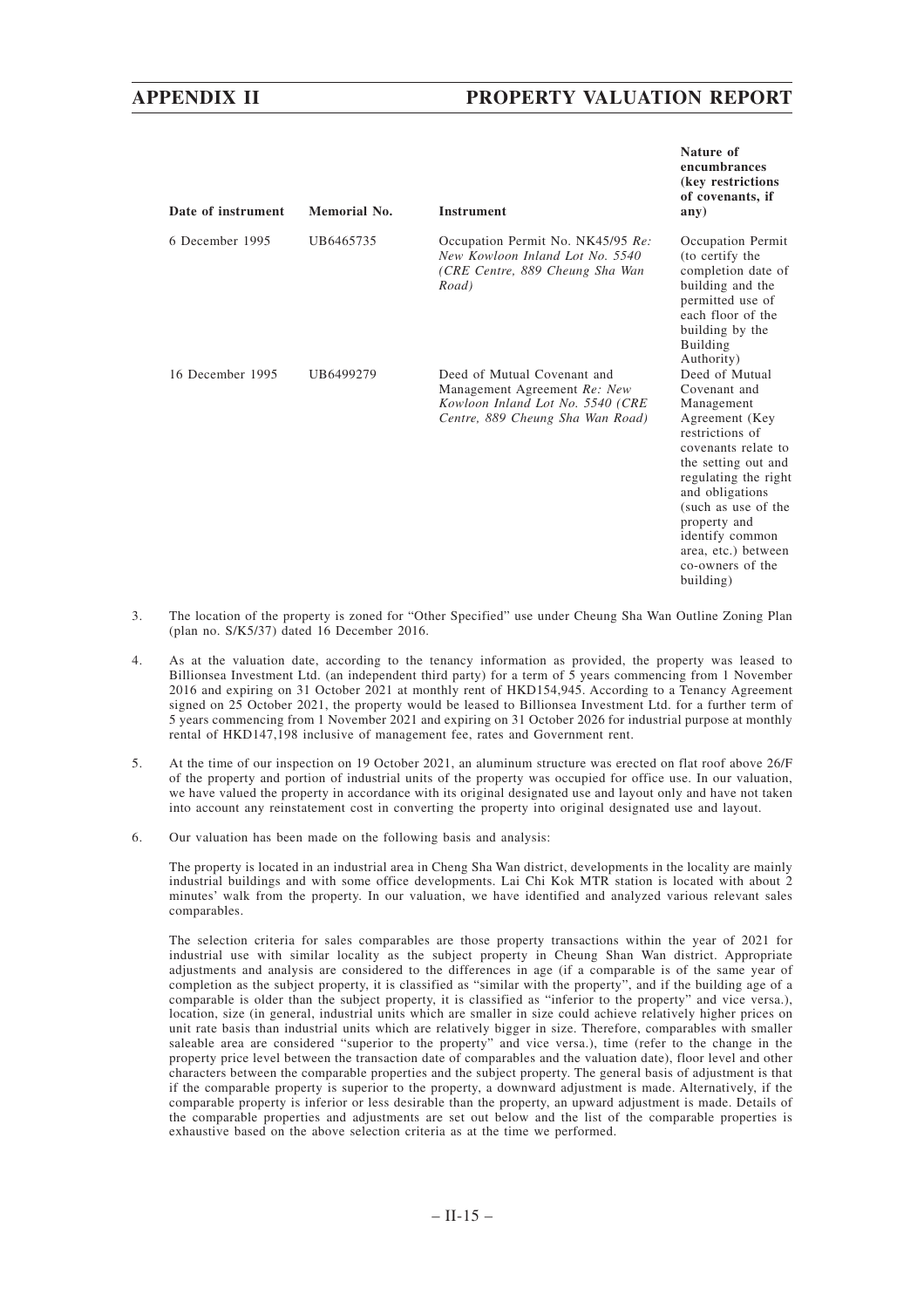|                                                                                                   | Subject                                             | Comp 1                                               | Comp 2                                                         | Comp 3                                       | Comp 4                                                        | Comp 5                                                | Comp 6                                                      | Comp 7                                               |
|---------------------------------------------------------------------------------------------------|-----------------------------------------------------|------------------------------------------------------|----------------------------------------------------------------|----------------------------------------------|---------------------------------------------------------------|-------------------------------------------------------|-------------------------------------------------------------|------------------------------------------------------|
| Address                                                                                           | Units $1 - 9$ on<br>26/F and<br>roof, CRE<br>Centre | Unit 6, 9/F,<br>Premier Ctr,<br>20 Cheung<br>Shun St | Unit 3 and 4,<br>22/F, CRE<br>Ctr, 889<br>Cheung Sha<br>Wan Rd | 8/F, CRE Ctr,<br>889 Cheung<br>Sha Wan Rd    | Unit 4, 2/F,<br>Trust Ctr.<br>912-914<br>Cheung Sha<br>Wan Rd | Unit 5, 13/F,<br>Premier Ctr,<br>20 Cheung<br>Shun St | Unit 9, 16/F,<br>Kowloon<br>Plaza, 485<br>Castle Peak<br>Rd | Unit 9, 6/F,<br>Premier Ctr,<br>20 Cheung<br>Shun St |
| Year of<br>completion                                                                             | 1995                                                | 1994                                                 | 1995                                                           | 1995                                         | 1994                                                          | 1994                                                  | 1991                                                        | 1994                                                 |
| Use                                                                                               | Industrial                                          | Industrial                                           | Industrial                                                     | Industrial                                   | Industrial                                                    | Industrial                                            | Industrial                                                  | Industrial                                           |
| Saleable area<br>(sq.fit.)<br>(approx.)                                                           | 6,048                                               | 974                                                  | 1,471                                                          | 6,021                                        | 825                                                           | 974                                                   | 708                                                         | 615                                                  |
| Roof area (sq.ft.)<br>(approx.)                                                                   | 5,837                                               |                                                      |                                                                |                                              |                                                               |                                                       |                                                             |                                                      |
| Effective<br>saleable area<br>(saleable area<br>+ assumed<br>10% of flat<br>roof area,<br>sq.ft.) | 6,632                                               | 974                                                  | 1,471                                                          | 6,021                                        | 825                                                           | 974                                                   | 708                                                         | 615                                                  |
| Nature of<br>Instrument                                                                           |                                                     | ASP                                                  | ASP                                                            | Preliminary<br>ASP                           | ASP                                                           | ASP                                                   | ASP                                                         | Provisional ASP                                      |
| Date of<br>Instrument                                                                             |                                                     | 29 April 2021                                        | 6 May 2021                                                     | 1 June 2021                                  | 10 May 2021                                                   | 13 May 2021                                           | 22 June 2021                                                | 30 June 2021                                         |
| Consideration<br>(HKD)                                                                            |                                                     | 8,440,000                                            | 13,800,000                                                     | 50,800,000                                   | 9,280,000                                                     | 8,051,200                                             | 6,980,000                                                   | 5,500,000                                            |
| Unit Rate on<br>effective<br>saleable area<br>(HKD/sq.fr.)                                        |                                                     | 8,665                                                | 9,381                                                          | 8,437                                        | 11,248                                                        | 8,266                                                 | 9,859                                                       | 8,943                                                |
| Age                                                                                               |                                                     | Inferior to the<br>property                          | Similar with the<br>property                                   | Similar with the Inferior to the<br>property | property                                                      | Inferior to the<br>property                           | Inferior to the<br>property                                 | Inferior to the<br>property                          |
| Size                                                                                              |                                                     | Superior to the<br>property                          | Superior to the<br>property                                    | Similar with the Superior to the<br>property | property                                                      | Superior to the<br>property                           | Superior to the<br>property                                 | Superior to the<br>property                          |
| Floor                                                                                             |                                                     | Superior to the<br>property                          | Superior to the<br>property                                    | Superior to the<br>property                  | Superior to the<br>property                                   | Superior to the<br>property                           | Superior to the<br>property                                 | Superior to the<br>property                          |
| Time                                                                                              |                                                     | Inferior to the<br>property                          | Inferior to the<br>property                                    | Inferior to the<br>property                  | Inferior to the<br>property                                   | Inferior to the<br>property                           | Inferior to the<br>property                                 | Inferior to the<br>property                          |
| Location                                                                                          |                                                     | Similar with the<br>property                         | Similar with the<br>property                                   | Similar with the<br>property                 | Similar with the<br>property                                  | Similar with the<br>property                          | Similar with the<br>property                                | Similar with the<br>property                         |
| Total adjustment                                                                                  |                                                     | $-9\%$                                               | $-6.8%$                                                        | $-6.3%$                                      | $-13.9%$                                                      | $-10.3%$                                              | $-8.7\%$                                                    | $-13.5%$                                             |
| Adjusted unit<br>rate on<br>effective<br>saleable area<br>(HKD/sq.fit.)                           |                                                     | 7,885                                                | 8,743                                                          | 7,905                                        | 9,685                                                         | 7,415                                                 | 9,001                                                       | 7,736                                                |

The unit rates of these comparables after adjustments range from approximately HKD7,415 to HKD9,685 per sq.ft. on effective saleable area basis. In our valuation, we have adopted average unit rate of HKD8,339 per sq.ft. on effective saleable area basis to derive market value of HKD55,300,000 (rounding to hundred thousand) for the subject property.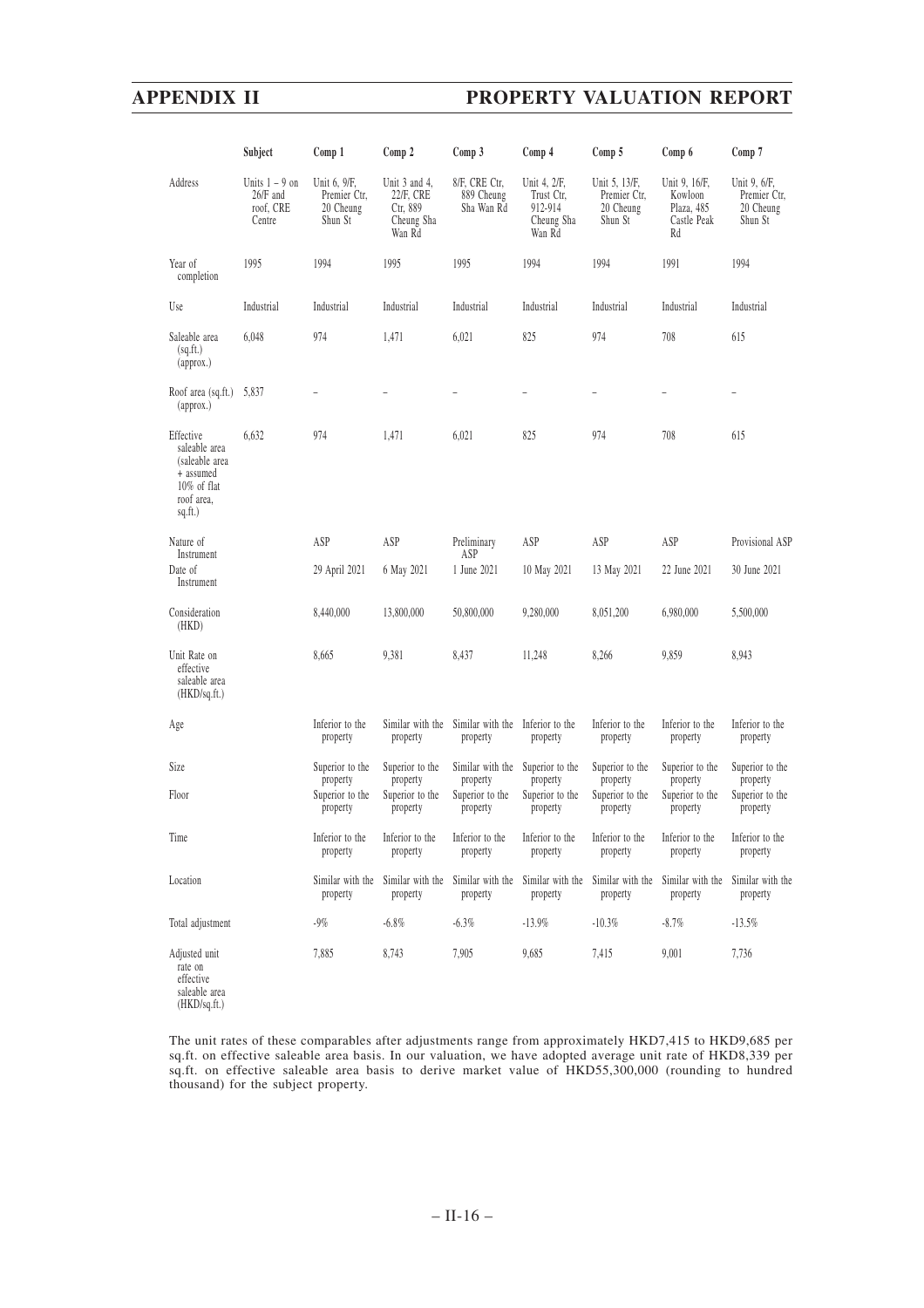# **APPENDIX III REPORT FROM DELOITTE ON THE PROFIT ESTIMATE**

*The following is the text of a report prepared for the purpose of inclusion in this Scheme Document received from Deloitte Touche Tohmatsu, being the auditor of the Company, in connection with its opinion on the Profit Estimate (as defined hereinafter).*

# **Deloitte.**



18 January 2022

The Board of Directors **Yorkey Optical International (Cayman) Ltd.** Workshops 1-2, 6th Floor Block A, Goldfield Industrial Centre 1 Sui Wo Road Shatin New Territories Hong Kong

Dear Sirs,

Yorkey Optical International (Cayman) Ltd. (the "**Company**") and its subsidiaries (collectively referred to as the "**Group**")

#### **Profit estimate for the year ended 31 December 2021**

We refer to the statement as set out in the announcement of the Company dated 12 January 2022 in relation to the positive profit alert of the Group, which contains an estimate of unaudited consolidated profit of the Group for the year ended 31 December 2021 (the "**Profit Estimate**") as extracted below:

"The board of directors of the Company wishes to inform the Shareholders and potential investors that, based on the preliminary review of the unaudited management accounts of the Group for FY2021 and the information currently available to the Group, the Group is expected to record a consolidated profit of not more than around US\$2,200,000 for FY2021, compared with consolidated net loss of US\$1,835,000 in the corresponding period in 2020"

The Profit Estimate has been prepared by the directors of the Company and constitutes a profit forecast under Rule 10 of the Code on Takeovers and Mergers issued by The Securities and Futures Commission.

#### **Directors' Responsibilities**

The Profit Estimate has been prepared by the directors of the Company based on the unaudited consolidated management accounts of the Group for the year ended 31 December 2021.

The Company's directors are solely responsible for the Profit Estimate.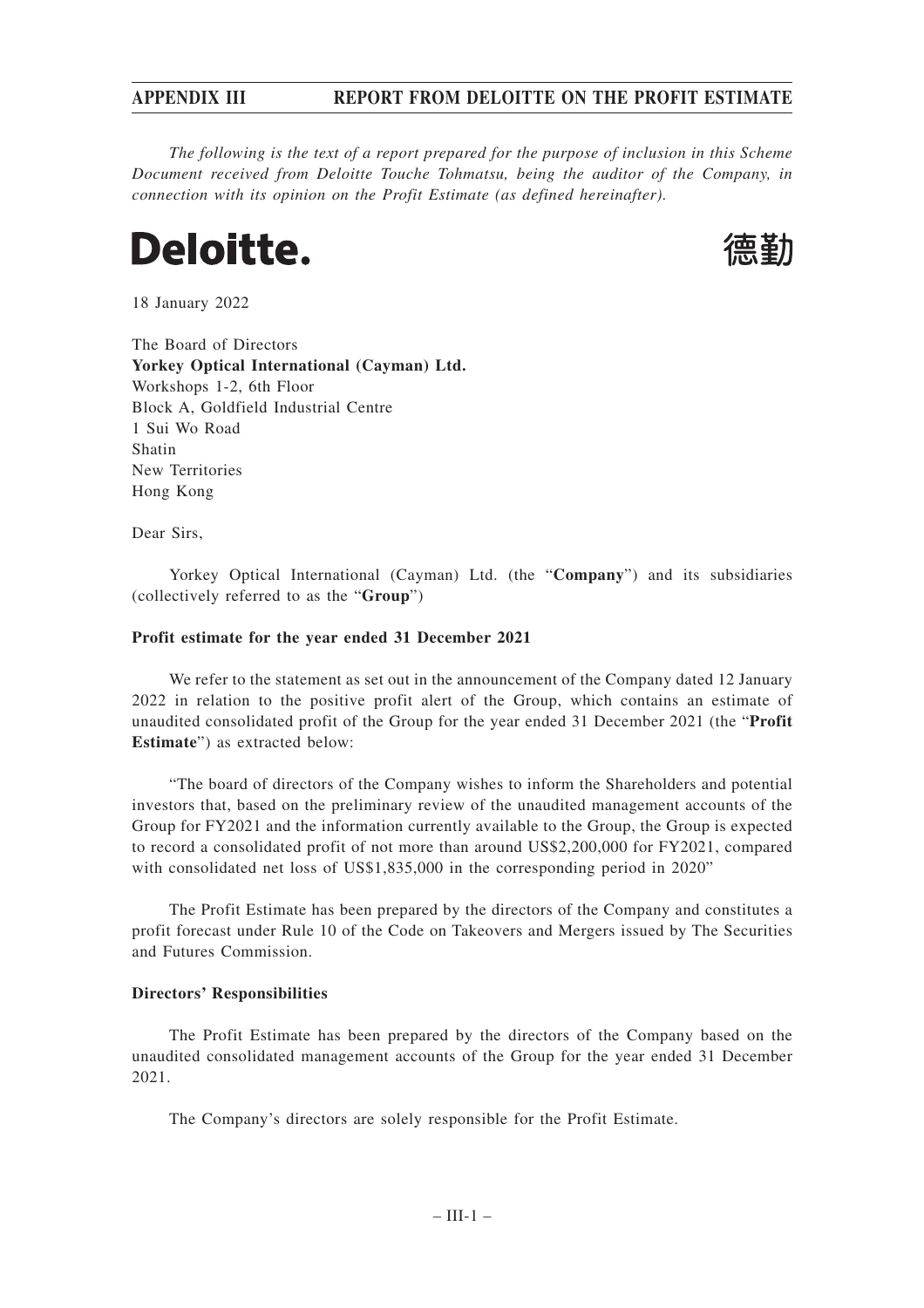# **APPENDIX III REPORT FROM DELOITTE ON THE PROFIT ESTIMATE**

#### **Our Independence and Quality Control**

We have complied with the independence and other ethical requirements of the "Code of Ethics for Professional Accountants" issued by the Hong Kong Institute of Certified Public Accountants (the "HKICPA"), which is founded on fundamental principles of integrity, objectivity, professional competence and due care, confidentiality and professional behavior.

Our firm applies Hong Kong Standard on Quality Control (HKSQC) 1 "Quality Control for Firms that Perform Audits and Reviews of Financial Statements, and Other Assurance and Related Services Engagements", and accordingly maintains a comprehensive system of quality control including documented policies and procedures regarding compliance with ethical requirements, professional standards and applicable legal and regulatory requirements.

#### **Reporting Accountants' Responsibilities**

Our responsibility is to express an opinion on the accounting policies and calculations of the Profit Estimate based on our procedures.

We conducted our engagement in accordance with Hong Kong Standard on Investment Circular Reporting Engagements 500 "Reporting on Profit Forecasts, Statements of Sufficiency of Working Capital and Statements of Indebtedness" and with reference to Hong Kong Standard on Assurance Engagements 3000 (Revised) "Assurance Engagements Other Than Audits or Reviews of Historical Financial Information" issued by the HKICPA. Those standards require that we plan and perform our work to obtain reasonable assurance as to whether, so far as the accounting policies and calculations are concerned, the Company's directors have properly compiled the Profit Estimate in accordance with the bases adopted by the directors and as to whether the Profit Estimate is presented on a basis consistent in all material respects with the accounting policies normally adopted by the Group. Our work is substantially less in scope than an audit conducted in accordance with Hong Kong Standards on Auditing issued by the HKICPA. Accordingly, we do not express an audit opinion.

#### **Opinion**

In our opinion, so far as the accounting policies and calculations are concerned, the Profit Estimate has been properly compiled and presented in accordance with a basis consistent in all material respects with the accounting policies normally adopted by the Group as set out in the audited consolidated financial statement of the Group for the year ended 31 December 2020 and the condensed consolidated financial statements of the Group for the six months ended 30 June 2021.

Yours faithfully,

**Deloitte Touche Tohmatsu** *Certified Public Accountants* Hong Kong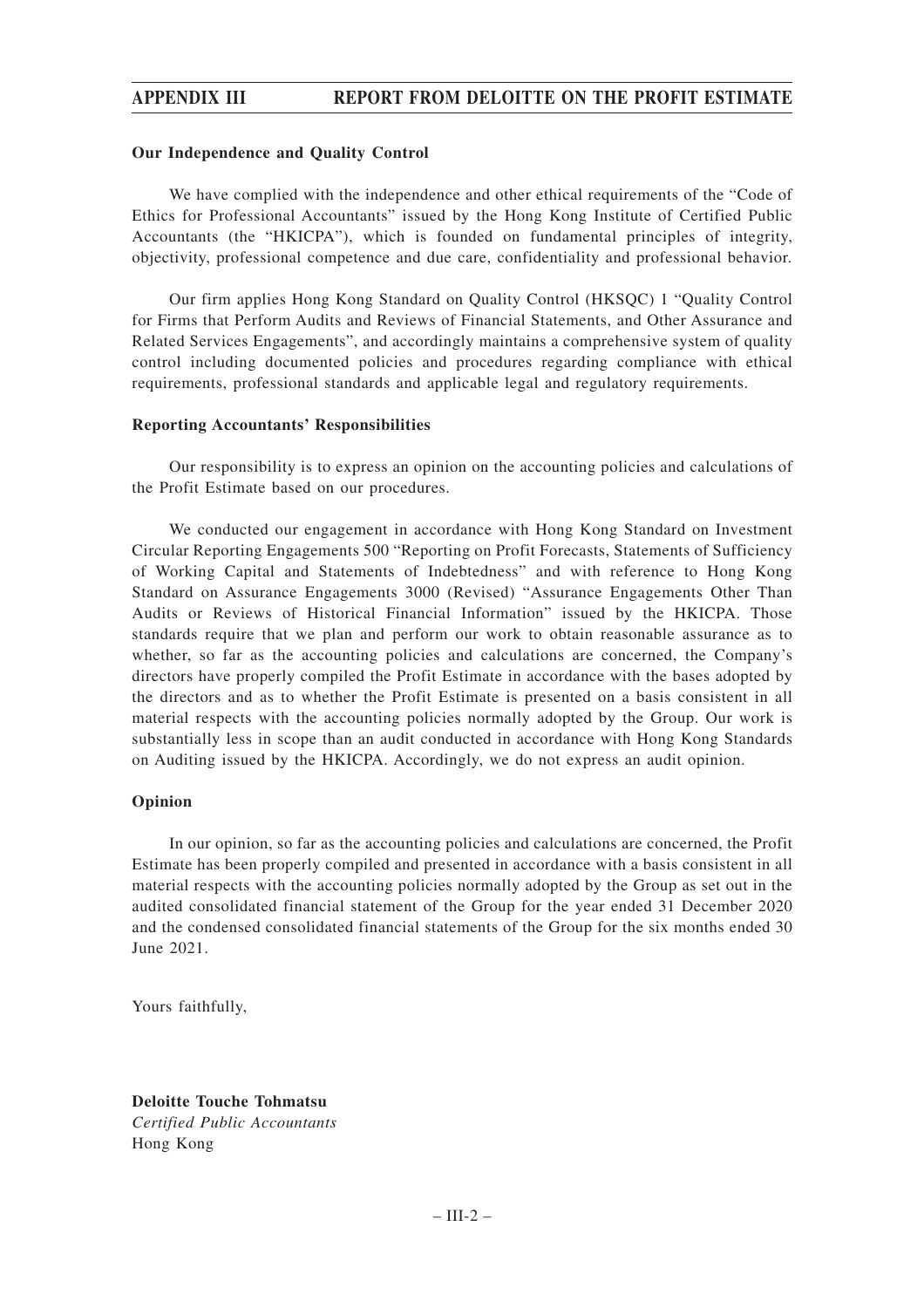# **APPENDIX IV REPORT FROM THE INDEPENDENT FINANCIAL ADVISER ON THE PROFIT ESTIMATE**

*The following is the text of a report prepared for the purpose of inclusion in this Scheme Document received from Halcyon Capital Limited, being the Independent Financial Adviser, in connection with its opinion on the Profit Estimate (as defined hereinafter).*



Halcyon Capital Limited 11th Floor 8 Wyndham Street Central Hong Kong

18 January 2022

The Board of Directors **Yorkey Optical International (Cayman) Ltd.** Workshops 1-2, 6th Floor, Block A, Goldfield Industrial Centre, 1 Sui Wo Road, Shatin, Hong Kong

Dear Sirs,

We refer to the positive profit alert announcement dated 12 January 2022 issued by Yorkey Optical International (Cayman) Ltd. (the "**Company**", together with its subsidiaries, the "**Group**") in respect of the unaudited consolidated profit of the Group for the year ended 31 December 2021 (the "**Profit Alert Announcement**"), and the scheme document of the Company dated 18 January 2022 (the "**Scheme Document**") in relation to the proposed privatisation of the Company by Asia Optical International Limited by way of a scheme of arrangement under section 86 of the Companies Act of the Cayman Islands. Capitalised terms used in this letter shall have the same meanings as defined in the Profit Alert Announcement and the Scheme Document unless otherwise stated.

With reference to the Profit Alert Announcement and the statement (d) under the section headed "5. MATERIAL CHANGE" in Appendix I to the Scheme Document (the "**Profit Estimate**"), it states that:

*"based on the preliminary review of the unaudited management accounts of the Group for FY2021 and the information currently available to the Group, the Group is expected to record a consolidated profit of not more than around US\$2,200,000 for FY2021, compared with consolidated net loss of US\$1,835,000 in the corresponding period in 2020"*

The Profit Estimate constitutes a profit forecast under Rule 10 of the Takeovers Code and is required to be reported on by the Company's financial adviser or independent financial adviser, and its auditors or consultant accountants.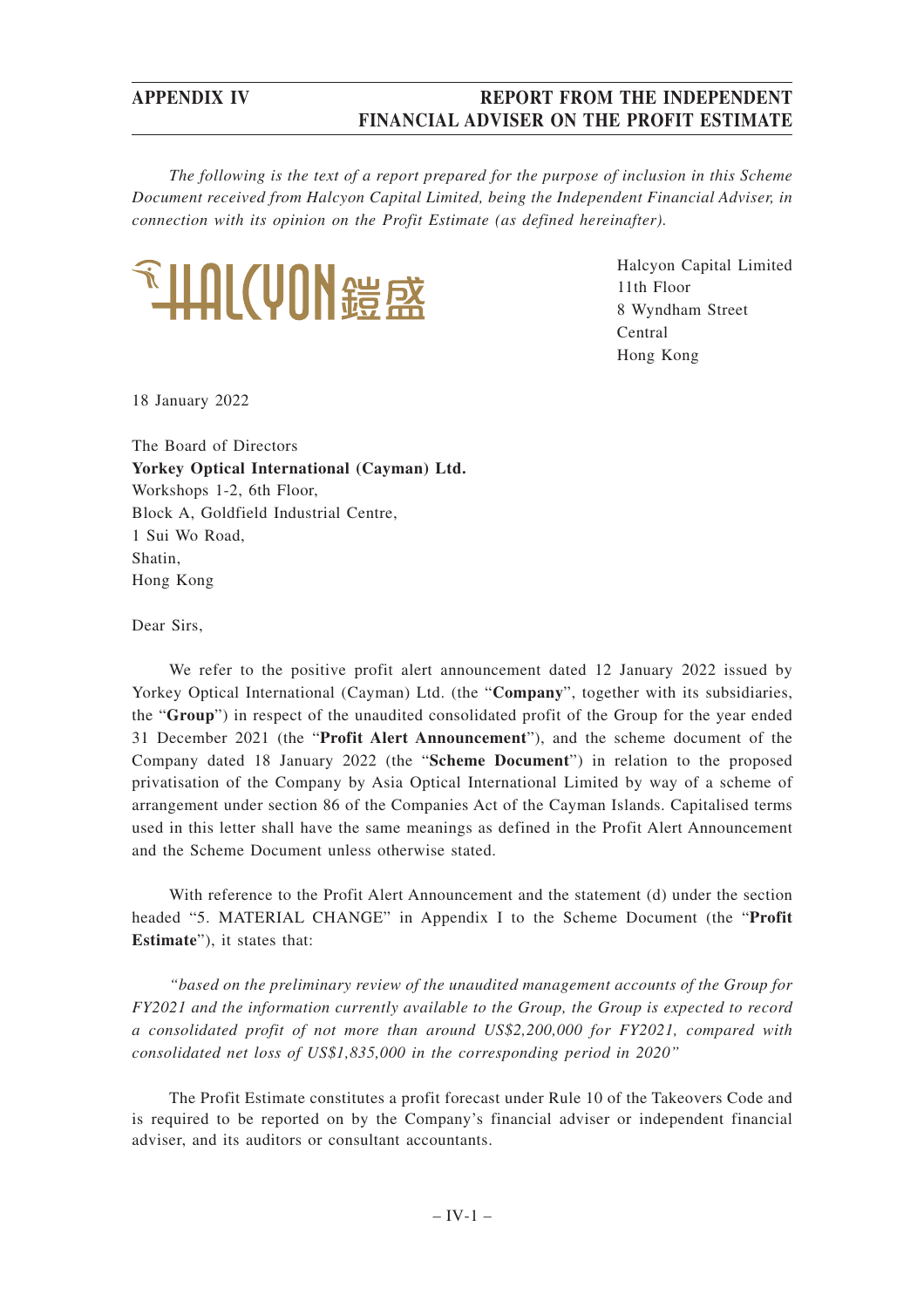# **APPENDIX IV REPORT FROM THE INDEPENDENT FINANCIAL ADVISER ON THE PROFIT ESTIMATE**

We have reviewed the Profit Estimate and other relevant information and documents (in particular, the unaudited consolidated management accounts of the Group for the year ended 31 December 2021 (the "**Unaudited Management Accounts**")) which you as the Directors are solely responsible for, and discussed with you and the senior management of Company the information and documents (in particular, the Unaudited Management Accounts) provided by the Company which formed the key bases upon which the Profit Estimate has been made.

In respect of the accounting policies and calculations concerned, upon which the Profit Estimate has been made, we have considered, and relied upon, the report as set out in the Appendix III to the Scheme Document addressed to the Board from Deloitte Touche Tohmatsu, being the auditors of the Company. Deloitte Touche Tohmatsu is of the opinion that so far as the accounting policies and calculations are concerned, the Profit Estimate has been properly compiled and presented in accordance with a basis consistent in all material respects with the accounting policies normally adopted by the Group as set out in the audited consolidated financial statements of the Group for the year ended 31 December 2020 and the condensed consolidated financial statements of the Group for the six months ended 30 June 2021.

Based on the above, we are of the opinion that the Profit Estimate, for which the Directors are solely responsible for, has been prepared with due care and consideration.

For the purpose of this letter, we have relied on and assumed the accuracy and completeness of all information provided to us and/or discussed with the Group. We have not assumed any responsibility for independently verifying the accuracy and completeness of such information or undertaken any independent evaluation or appraisal of any of the assets or liabilities of the Group. Save as provided in this letter, we do not express any other opinion or views on the Profit Estimate. The Directors remain solely responsible for the Profit Estimate.

Our opinion has been given for the sole purpose of compliance with Note  $1(c)$  to Rules 10.1 and 10.2 and Rule 10.4 of the Takeovers Code and for no other purpose. We do not accept any responsibility to any person(s), other than the Company, in respect of, arising out of, or in connection with this letter.

Yours faithfully, For and on behalf of **Halcyon Capital Limited**

**Derek Chan** *Chairman*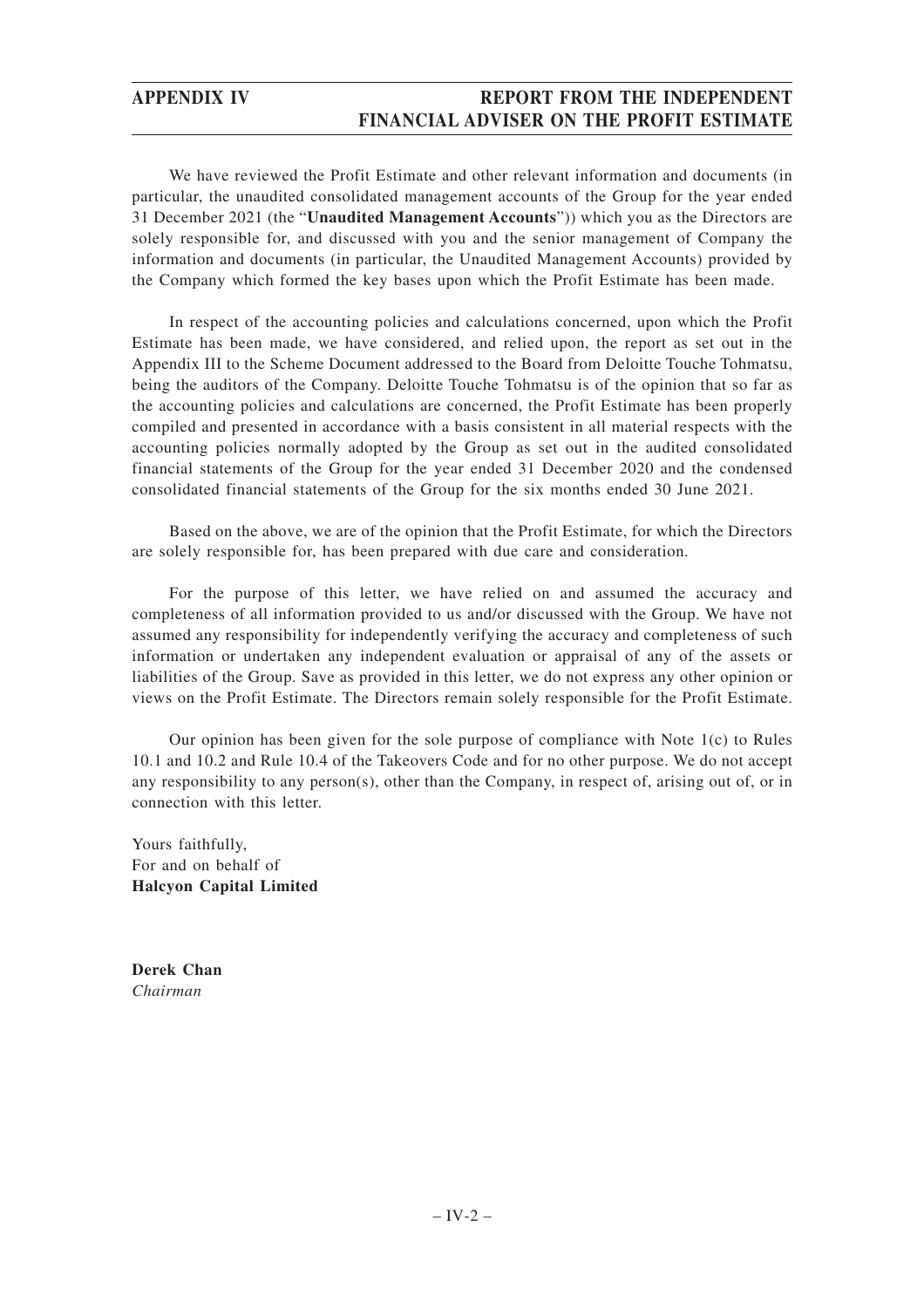## **1. RESPONSIBILITY STATEMENTS**

This Scheme Document includes particulars given in compliance with the Takeovers Code for the purpose of giving information with regard to the Improved Proposal, the Offeror and the Group.

The directors of the Offeror and the directors of AOCI jointly and severally accept full responsibility for the accuracy of the information contained in this Scheme Document (other than information relating to the Group) and confirm, having made all reasonable enquiries, that to the best of their knowledge, opinions expressed in this Scheme Document (other than those expressed by the Directors in their capacity as Directors) have been arrived at after due and careful consideration and there are no other facts not contained in this Scheme Document, the omission of which would make any statement contained in this Scheme Document misleading.

The Directors jointly and severally accept full responsibility for the accuracy of the information contained in this Scheme Document (other than information relating to the Offeror and the Offeror Concert Parties) and confirm, having made all reasonable enquiries, that to the best of their knowledge, opinions expressed in this Scheme Document (other than those expressed by the directors of the Offeror in their capacity as directors of the Offeror) have been arrived at after due and careful consideration and there are no other facts not contained in this Scheme Document, the omission of which would make any statement contained in this Scheme Document misleading.

## **2. SHARE CAPITAL**

As at the Latest Practicable Date:

- (a) the authorised share capital of the Company was HK\$10,000,000.00 divided into 1,000,000,000 Shares at a par value of HK\$0.01 each;
- (b) the issued share capital of the Company was HK\$8,163,460.00 divided into 816,346,000 Shares (including the 80,000,000 Shares represented by the TDRs) at a par value of HK\$0.01 each;
- (c) the Company has not issued any preference shares;
- (d) all of the issued Shares ranked pari passu in all respects with each other, including all rights as to dividends, voting and capital;
- (e) no new Shares had been issued since 31 December 2021, being the end of the last financial year of the Company up to and including the Latest Practicable Date; and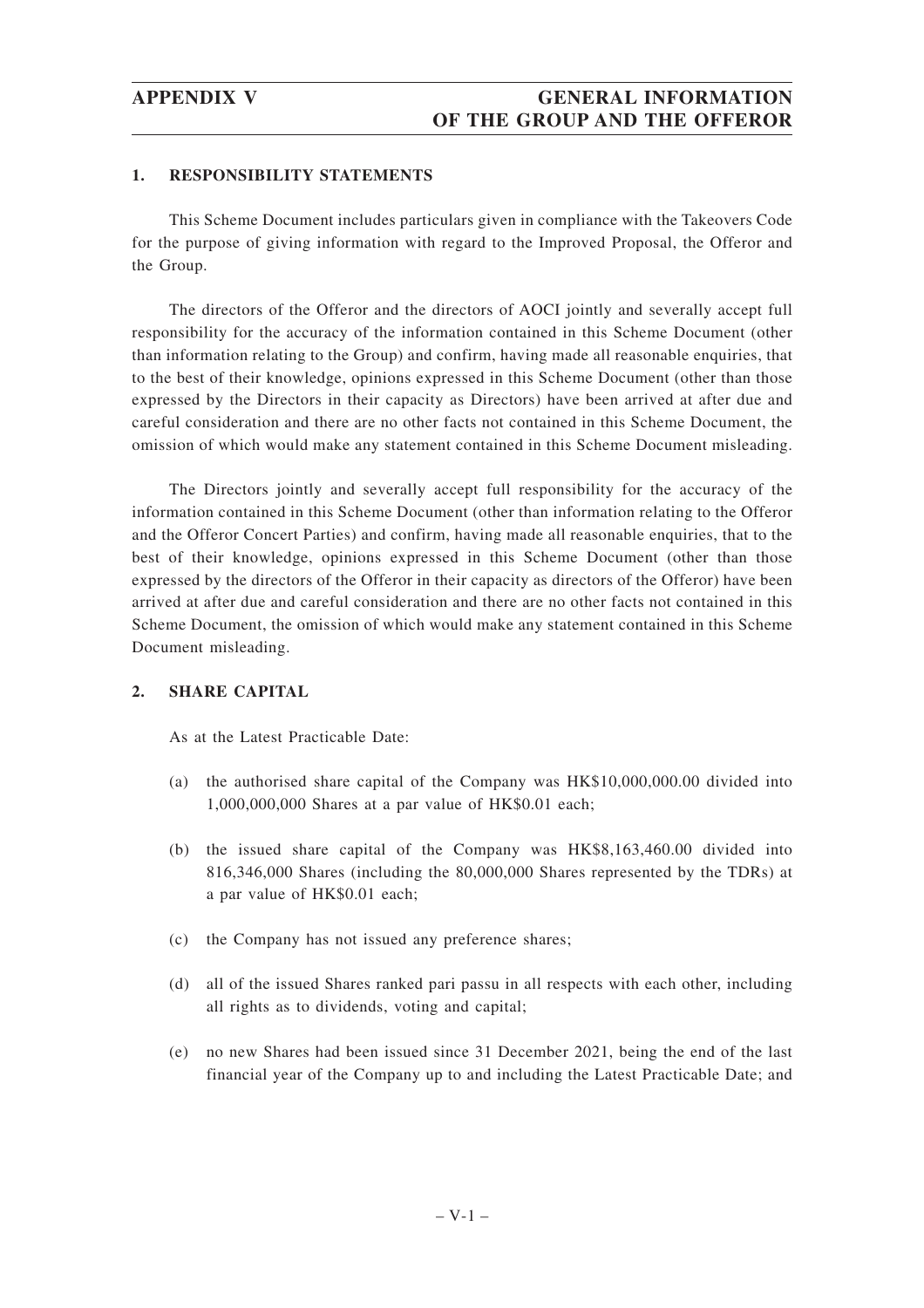(f) save for the 80,000,000 Shares represented by the TDRs as disclosed above, there were no other outstanding options, warrants, derivatives or other convertible securities which may confer any rights to the holder(s) thereof to subscribe for, convert or exchange into Shares.

## **3. DISCLOSURE OF INTERESTS**

# **(a) Directors' interests and short positions in the Shares, underlying Shares and debentures of the Company or any associated corporations of the Company**

As at the Latest Practicable Date, the interests and short positions of the Directors and chief executive of the Company in the Shares and underlying Shares of the Company or its associated corporations (within the meaning of Part XV of the SFO), which were required to be notified to the Company and the Stock Exchange pursuant to Divisions 7 and 8 of Part XV of the SFO (including interests and short positions in which the Directors and chief executive of the Company were deemed or taken to have under such provisions of the SFO), or as recorded in the register required to be kept by the Company pursuant to Section 352 of the SFO, or as otherwise notified to the Company and the Stock Exchange pursuant to the Model Code for Securities Transactions by Directors of Listed Issuers under the Listing Rules (the "**Model Code**") were as follows:

### *1. Long positions in the Shares, underlying Shares and debentures of the Company*

As at the Latest Practicable Date, none of the Directors or chief executives of the Company had any long position in the Shares, underlying Shares or debentures of the Company as recorded in the register required to be kept pursuant to section 352 of the SFO or as otherwise notified to the Company pursuant to the Model Code.

# *2. Short positions in the Shares, underlying Shares and debentures of the Company and interests and short positions in the shares, underlying shares and debentures of the Company's associated corporation*

As at the Latest Practicable Date, none of the Directors or chief executives of the Company, had any interest or short position in the shares, underlying shares or debentures of the Company or any interest or short position in the Shares, underlying Shares or debentures of the Company's associated corporation (within the meaning of Part XV of the SFO) as recorded in the register required to be kept pursuant to section 352 of the SFO or as otherwise notified to the Stock Exchange and the Company pursuant to the Model Code.

As at the Latest Practicable Date, none of the Company, its subsidiaries or its associated companies was a party to any arrangement to enable the Directors (including their spouse and children under 18 years of age) to acquire benefits by an acquisition of shares or underlying shares, or debentures of, the Company or its associated corporation.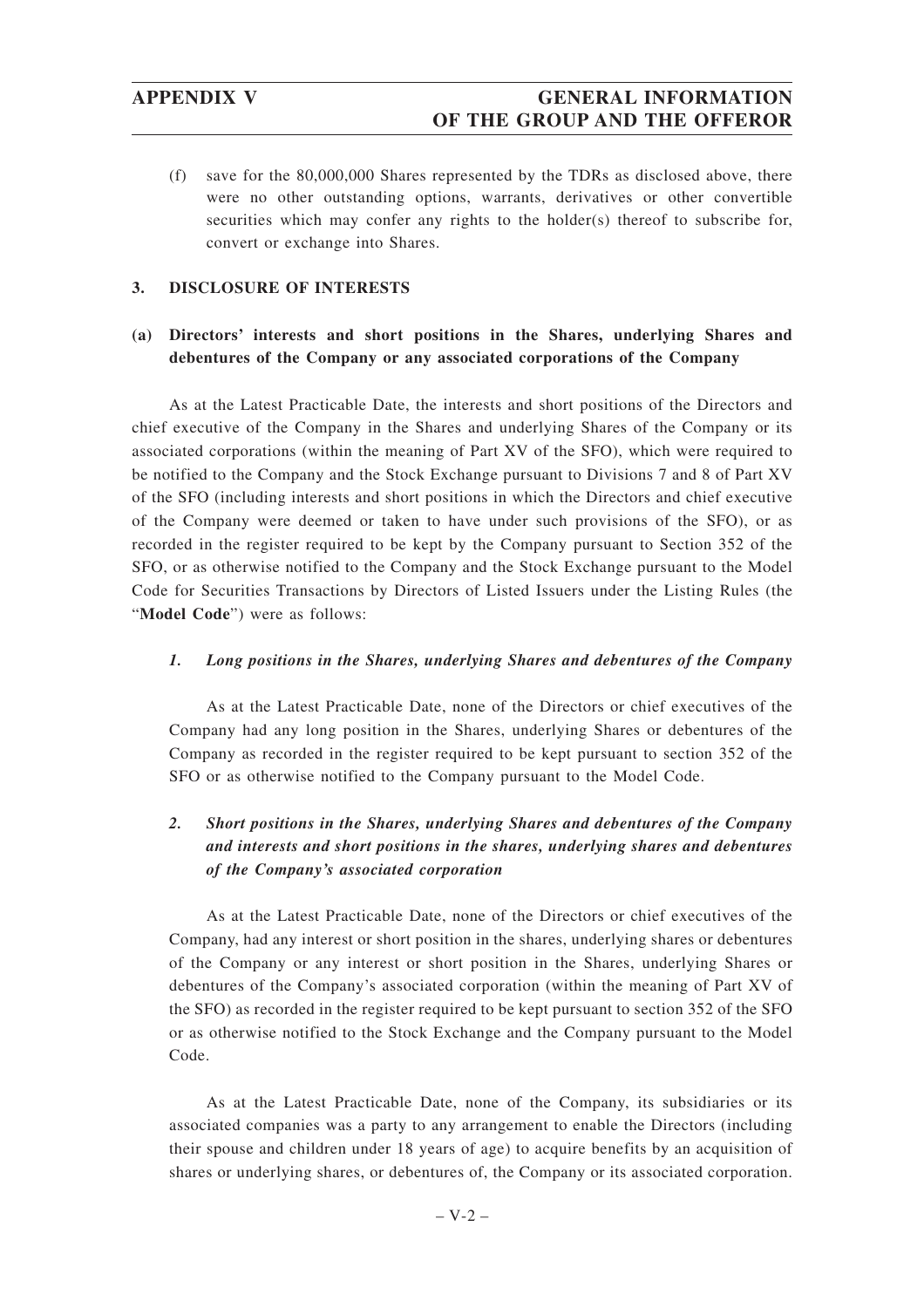# **APPENDIX V GENERAL INFORMATION OF THE GROUP AND THE OFFEROR**

# **(b) Interests and short positions of other substantial Shareholders in Shares and underlying Shares**

As at the Latest Practicable Date, Shareholders (other than the Directors or the chief executives of the Company) who had interests and short positions in the Shares and underlying Shares of the Company which would fall to be disclosed to the Company and the Stock Exchange pursuant to the provisions of Divisions 2 and 3 of Part XV of the SFO, or which were recorded in the register required to be kept by the Company pursuant to Section 336 of the SFO were as follows:

| <b>Name of Shareholders</b>    | <b>Type of Interest</b>                             | Number of<br><b>Shares/underling</b><br>Shares of the<br>Company held | Approximate<br>percentage of<br>total issued<br>share capital in<br>the Company |
|--------------------------------|-----------------------------------------------------|-----------------------------------------------------------------------|---------------------------------------------------------------------------------|
| Offeror                        | Beneficial owner                                    | 186,833,000                                                           | 22.89%                                                                          |
| <b>AOCI</b>                    | Interest in a controlled<br>corporation             | 226,833,000<br>(Note 1)                                               | 27.79%                                                                          |
| The Undertaking<br>Shareholder | Beneficial owner                                    | 143,817,000                                                           | 17.62%                                                                          |
| Ability Enterprise Co., Ltd.   | Interest in a controlled<br>corporation             | 143,817,000<br>(Note 2)                                               | 17.62%                                                                          |
| FLI                            | Founder of discretionary<br>trust                   | 112,990,000<br>(Note 3)                                               | 13.84%                                                                          |
| Mr. Chan Sun-Ko                | Interest in a controlled<br>corporation             | 112,990,000<br>(Note 4)                                               | 13.84%                                                                          |
| Ms. Wu Bo-Yan                  | Interest of a spouse                                | 112,990,000<br>(Note 5)                                               | 13.84%                                                                          |
| Mr. David Michael Webb         | Interest in a controlled<br>corporation; beneficial | 48,540,000<br>(Note 6)                                                | 5.95%                                                                           |
|                                | owner                                               |                                                                       |                                                                                 |

# *1. Long positions in the Shares and underlying Shares of the Company*

### *Notes:*

- 1. AOCI holds 100% direct interest in the issued share capital of the Offeror and RIG, which holds 186,833,000 Shares and 40,000,000 Shares in the Company respectively, and therefore is taken to be interested in an aggregate of 226,833,000 Shares in the Company held by the Offeror and RIG.
- 2. Ability Enterprise Co., Ltd. holds 100% direct interest in the issued capital of the Undertaking Shareholder and therefore is taken to be interested in an aggregate of 143,817,000 Shares in the Company held by the Undertaking Shareholder.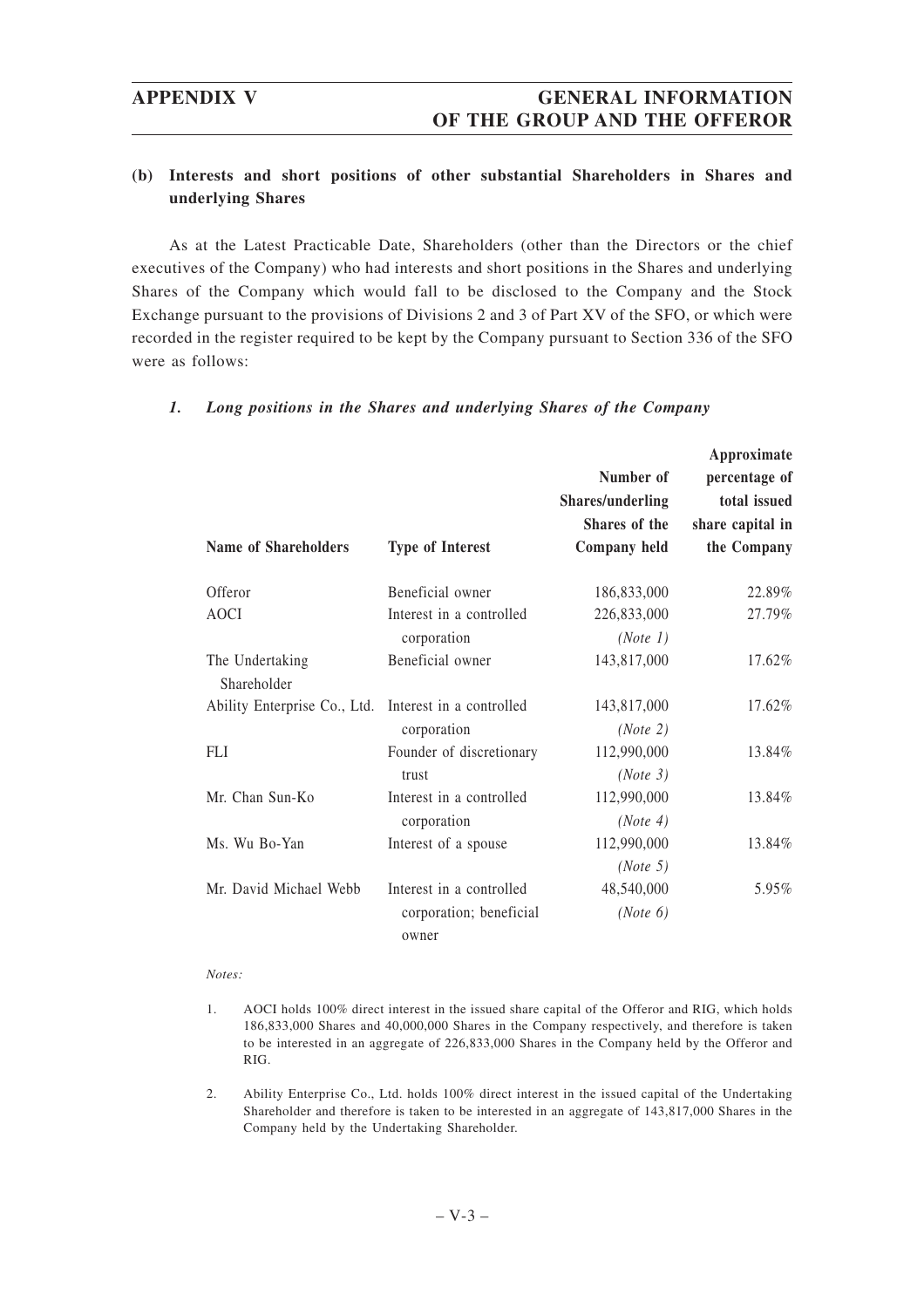- 3. FLI is the founder of The Yorkey Employee's Trust and is the registered owner of 112,990,000 Shares in the Company which it held as trustee of The Yorkey Employees' Trust.
- 4. Mr. Chan Sun-Ko ("Mr. Chan"), being the sole shareholder of FLI, is taken to be interested in an aggregate of 112,990,000 Shares in the Company held by FLI.
- 5. Ms. Wu Bo-Yan, the spouse of Mr. Chan is taken to be interested in an aggregate of 112,990,000 Shares in the Company in which Mr. Chan is interested.
- 6. Mr. David Michael Webb ("Mr. Webb") holds 100% direct interest in the issued share capital of Preferable Situation Assets Limited ("Preferable Situation") and therefore is taken to be interested in the Shares in the Company held by Preferable Situation. Mr. Webb and Preferable Situation hold in aggregate 48,540,000 Shares in the Company as beneficial owner.

Save as disclosed above, as at the Latest Practicable Date, there was no person (other than the interest disclosed above in respect of the Director or the chief executive of the Company) who (i) had an interest or short position in the Shares and underlying Shares of the Company which (a) would fall to be disclosed to the Company and the Stock Exchange pursuant to Divisions 2 and 3 of Part XV of the SFO; or (b) were required, pursuant to Section 336 of the SFO, to be entered in the register referred therein; or (ii) were, directly or indirectly, interested in 5% or more of the nominal value of any class of share capital carrying the right to vote in all circumstances at general meetings of the Company or any options in respect of such capital.

Save as disclosed above, as at the Latest Practicable Date, none of the Offeror, its directors and the Offeror Concert Parties, owned or controlled any Shares or any options, warrants, derivatives or securities convertible into Shares.

As at the Latest Practicable Date and during the Relevant Period, no person had any arrangement of the kind referred to in Note 8 to Rule 22 of the Takeovers Code with the Offeror or with any Offeror Concert Party or with any other associate of the Offeror.

As at the Latest Practicable Date, no person had any arrangement of the kind referred to in Note 8 to Rule 22 of the Takeovers Code with the Company or with any person who is an associate of the Company by virtue of classes (1), (2), (3) and (4) of the definition of "associate" under the Takeovers Code.

As at the Latest Practicable Date, there was no agreement, arrangement or understanding between the Offeror and any other person in relation to the transfer, charge or pledge of the Shares to be acquired pursuant to the Scheme and the Offeror had no intention to transfer, charge or pledge any Shares acquired pursuant to the Scheme to any other person.

As at the Latest Practicable Date and during the Relevant Period, the Offeror and any Offeror Concert Party had not borrowed or lent any relevant securities (as defined in Note 4 to Rule 22 of the Takeovers Code) of the Company.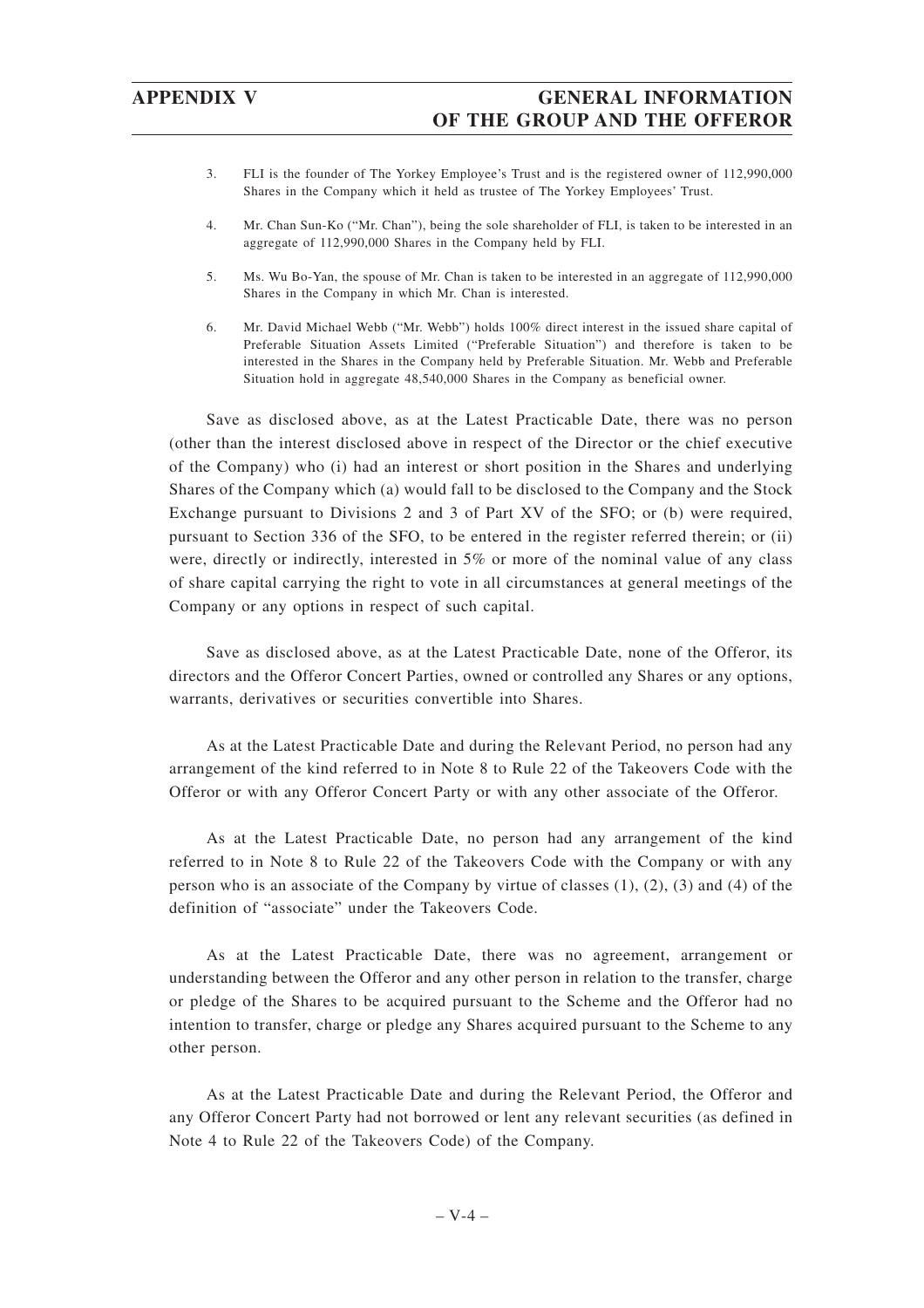# **(c) Dealings in the relevant securities of the Company**

- (1) During the Relevant Period, none of the Offeror, its directors or the Offeror Concert Parties had dealt for value in any Shares, convertible securities, warrants, options and derivatives in respect of the Shares.
- (2) Save as the respective interests of Mr. Lai I-Jen, being the executive Director of the Company, and Ms. Wu Shu-Ping, being the non-executive Director of the Company, in approximately 12.07% and 0.13% of the issued share capital of AOCI, respectively, during the Relevant Period, none of the Directors was interested in any Shares or any convertible securities, warrants, options or derivatives in respect of any Shares, or had dealt for value in any Shares or any convertible securities, warrants, options or derivatives in respect of any Shares.
- (3) During the Offer Period and up to the Latest Practicable Date:
	- (i) no subsidiaries of the Company, pension funds of the Company or of any member of the Group, any person who is presumed to be acting in concert with the Company by virtue of class (5) of the definition of acting in concert or any associate of the Company by virtue of class (2) of the definition of "associate" under the Takeovers Code (but excluding any exempt principal traders and exempt fund managers) owned or controlled any Shares or any convertible securities, warrants, options or derivatives in respect of any Shares, and no such person had dealt for value in any Shares or any convertible securities, warrants, options or derivatives in respect of any Shares;
	- (ii) no person who had an arrangement of the kind referred to in Note 8 to Rule 22 of the Takeovers Code with the Company or with any person who is presumed to be acting in concert with the Company by virtue of classes  $(1)$ ,  $(2)$ ,  $(3)$  and (5) of the definition of acting in concert or with any person who is an associate of the Company by virtue of classes  $(2)$ ,  $(3)$  and  $(4)$  of the definition of "associate" under the Takeovers Code owned or controlled any Shares or convertible securities, warrants, options or derivatives in respect of any Shares, and no such person had dealt for value in the Shares or convertible securities, warrants, options or derivatives in respect of any Shares; and
	- (iii) no fund managers connected with the Company (other than exempt fund managers) owned or controlled any Shares or convertible securities, warrants, options or derivatives in respect of any Shares, in each case which are managed on a discretionary basis, and no such person had dealt for value in the Shares or convertible securities, warrants, options or derivatives in respect of any Shares.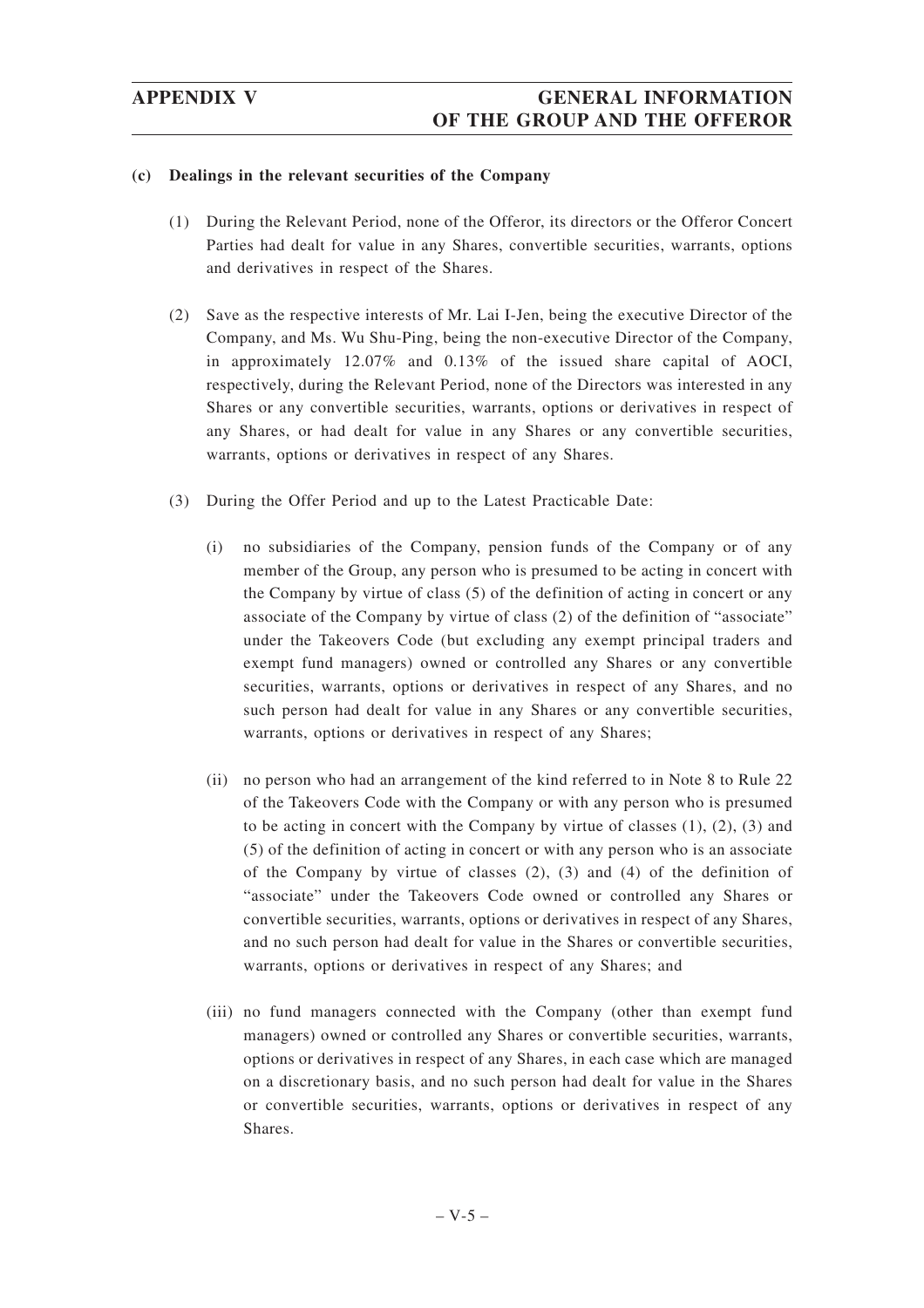### **(d) Interest in the securities of the Offeror**

As at the Latest Practicable Date, save for Mr. Lai I-Jen, being the executive Director of the Company, and Ms. Wu Shu-Ping, being the non-executive Director of the Company, who are interested in approximately 12.07% and 0.13% of the issued share capital of AOCI, respectively, none of the Company or any of the Directors had any interest in the shares, warrants, options, derivatives and securities carrying conversion or subscription rights into shares of the Offeror.

# **(e) Dealings in the securities of the Offeror**

During the Relevant Period, none of the Company nor the Directors had any dealings in the shares, warrants, options, derivatives and securities carrying conversion or subscription rights into shares of the Offeror.

# **(f) Other arrangements in relation to the Improved Proposal**

As at the Latest Practicable Date:

- (i) no benefit was or would be given to any Director as compensation for his loss of office or otherwise in connection with the Improved Proposal;
- (ii) save for the Irrevocable Undertaking and the Additional Irrevocable Undertaking, there was no agreement, arrangement or understanding (including any compensation arrangement) between the Offeror or the Offeror Concert Parties on one hand and any Directors, recent Directors, Shareholders or recent Shareholders on the other hand, having any connection with or was dependent upon the Improved Proposal;
- (iii) there was no agreement or arrangement to which the Offeror is a party which relate to circumstances in which it may or may not invoke or seek to invoke a Condition; and
- (iv) save for the Irrevocable Undertaking and the Additional Irrevocable Undertaking, there was no arrangement (whether by way of option, indemnity or otherwise) in relation to shares of the Offeror and any of the Offeror Concert Parties or the Shares which might be material to the Improved Proposal.

### **(g) Other interests**

As at the Latest Practicable Date:

(i) no Shares or any convertible securities, warrants, options or derivatives issued by the Company was owned or controlled by a subsidiary of the Company or by a pension fund (if any) of any member of the Group or by a person who is presumed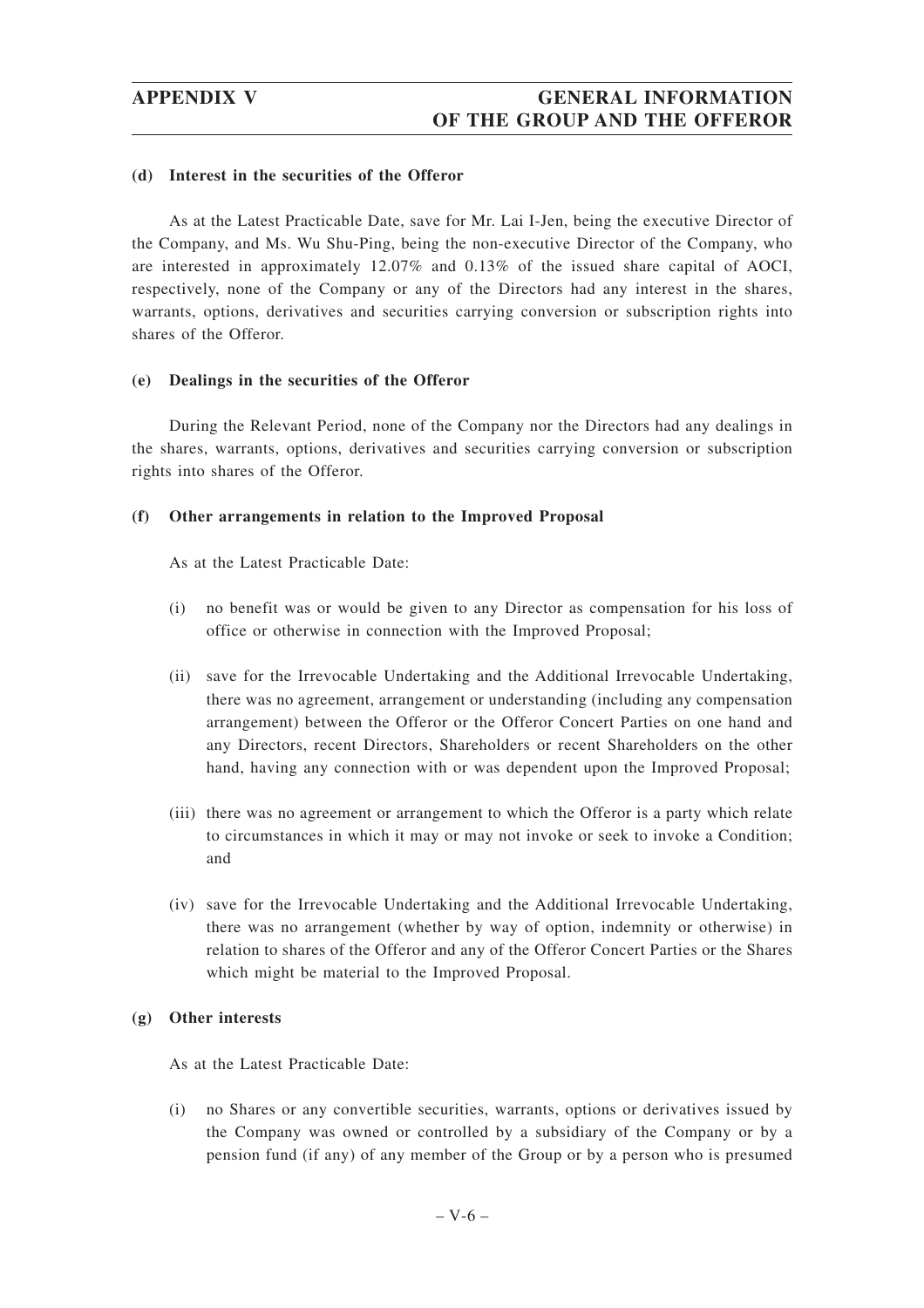# **APPENDIX V GENERAL INFORMATION OF THE GROUP AND THE OFFEROR**

to be acting in concert with the Company by virtue of class (5) of the definition of acting in concert or by an associate of the Company by virtue of class (2) of the definition of "associate" under the Takeovers Code;

- (ii) there was no arrangement of the kind referred to in Note 8 to Rule 22 of the Takeovers Code with the Company or with any person who is presumed to be acting in concert with the Company by virtue of classes  $(1)$ ,  $(2)$ ,  $(3)$  and  $(5)$  of the definition of acting in concert or with any person who is an associate of the Company by virtue of classes  $(2)$ ,  $(3)$  and  $(4)$  of the definition of "associate" under the Takeovers Code;
- (iii) no Shares, convertible securities, warrants, options or derivatives of the Company was managed on a discretionary basis by any fund managers connected with the Company;
- (iv) no agreement, arrangement or understanding (including any compensation arrangement) exists between any of the Directors and any other person which is conditional on or dependent upon the outcome of the Improved Proposal or otherwise connected with the Improved Proposal;
- (v) no material contracts have been entered into by the Offeror in which any Director has a material personal interest; and
- (vi) none of the Company and the Directors had borrowed or lent any relevant securities (as defined under Note 4 to Rule 22 of the Takeovers Code) of the Company.

# **4. MATERIAL LITIGATION**

Save as disclosed below, as at the Latest Practicable Date, neither the Company nor any of its subsidiaries was engaged in any litigation or arbitration of material importance and no litigation or claim of material importance was pending or threatened by or against the Company or any of its subsidiaries.

As disclosed in page 10 of the 2020 Annual Report, page 28 of the 2021 Interim Report and the announcement of the Company dated 19 April 2021, EnviroFriends Institute of Environmental Science and Technology\* (北京市朝陽區環友科學技術研究中心) filed a claim against Dongguan Yorkey in respect of the discharge of pollutants by Dongguan Yorkey. As at the Latest Practicable Date, such claim has been accepted by the Guangdong Province Shenzhen Intermediate People's Court but has not yet been heard, and Dongguan Yorkey is seeking legal advice on the matter.

*<sup>\*</sup> For identification purposes only*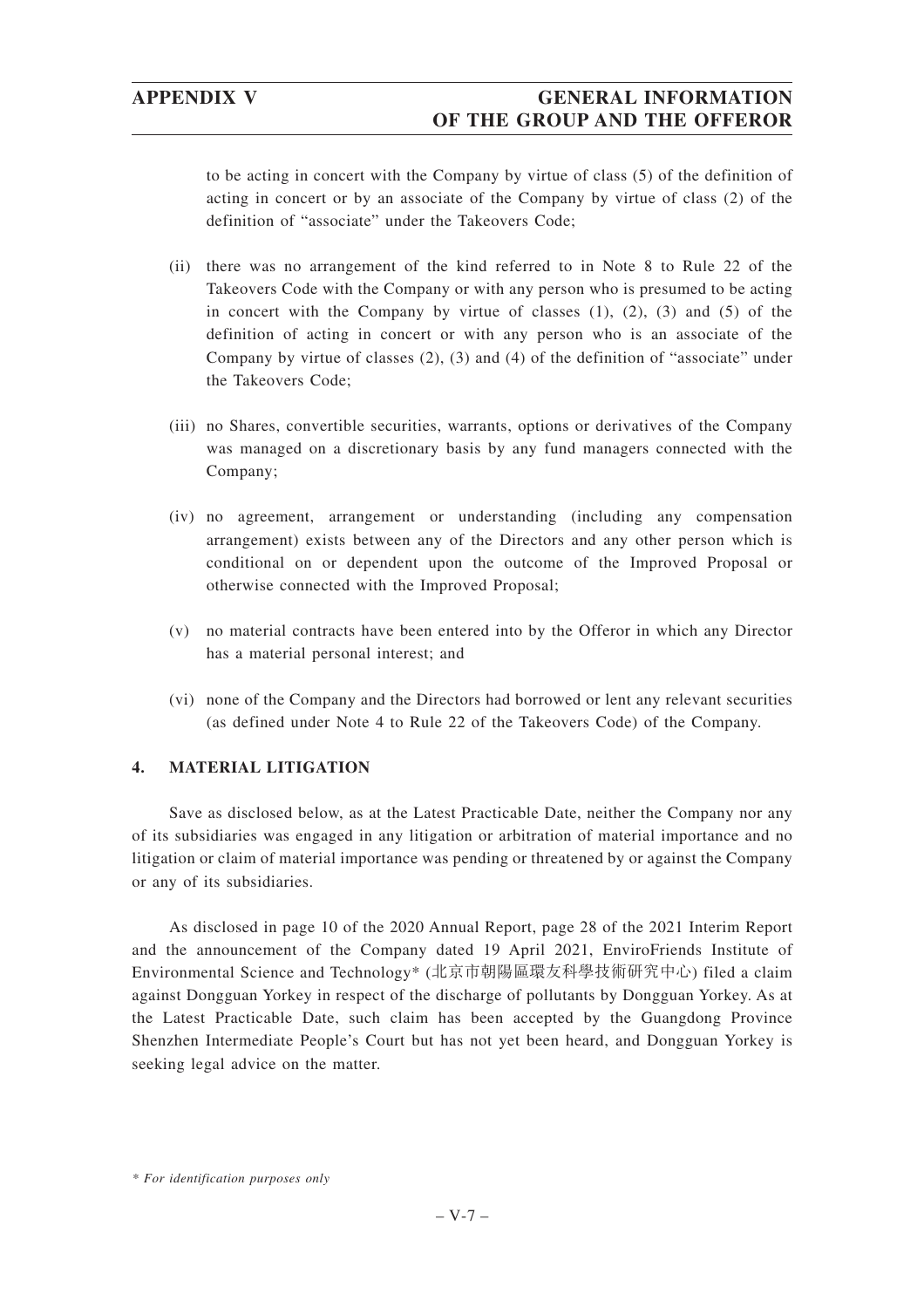### **5. MATERIAL CONTRACTS**

There have been no material contracts (not being contracts entered into in the ordinary course of business carried on or intended to be carried on by the Company or any of its subsidiaries) entered into by the Company or any of its subsidiaries within the two years before the commencement of the Offer Period, up to and including the Latest Practicable Date.

### **6. SERVICE CONTRACTS**

As at the Latest Practicable Date, save as disclosed below, none of the Directors had any service contract with the Company or any of its subsidiaries or associated companies in force which (a) (including both continuous and fixed term contracts) had been entered into or amended within six (6) months preceding the commencement of the Offer Period; or (b) is a continuous contract with a notice period of 12 months or more; or (c) is a fixed term contract that has more than 12 months to run irrespective of the notice period.

Mr. Lin Yi-Min, an independent non-executive Director, entered into a letter of appointment with the Company on 23 June 2021 for a term of one year commencing from 23 June 2021, provided that at any time during the term, either party may terminate the appointment by giving at least three months' notice on the other party. Pursuant to the letter of appointment, Mr. Lin is entitled to a director's fee of HK\$120,000 per annum, subject to review by the remuneration committee of the Board after each year of service. No variable remuneration is payable to Mr. Lin Yi-Min under his service contract.

# **7. MARKET PRICES**

The table below shows the closing prices per Share on the Stock Exchange on (i) the Latest Practicable Date; (ii) the Last Trading Day; and (iii) the last Business Day of each of the calendar months during the Relevant Period.

| Date                                      | <b>Closing Price</b> |  |  |
|-------------------------------------------|----------------------|--|--|
|                                           | $(HK\$               |  |  |
|                                           |                      |  |  |
| 30 April 2021                             | 0.496                |  |  |
| 31 May 2021                               | 0.496                |  |  |
| 30 June 2021                              | 0.496                |  |  |
| 30 July 2021                              | 0.495                |  |  |
| 31 August 2021                            | 0.49                 |  |  |
| 30 September 2021                         | 0.49                 |  |  |
| 6 October 2021 (Last Trading Day)         | 0.57                 |  |  |
| 29 October 2021                           | 0.86                 |  |  |
| 30 November 2021                          | 0.83                 |  |  |
| 31 December 2021                          | 0.81                 |  |  |
| 14 January 2022 (Latest Practicable Date) | 0.97                 |  |  |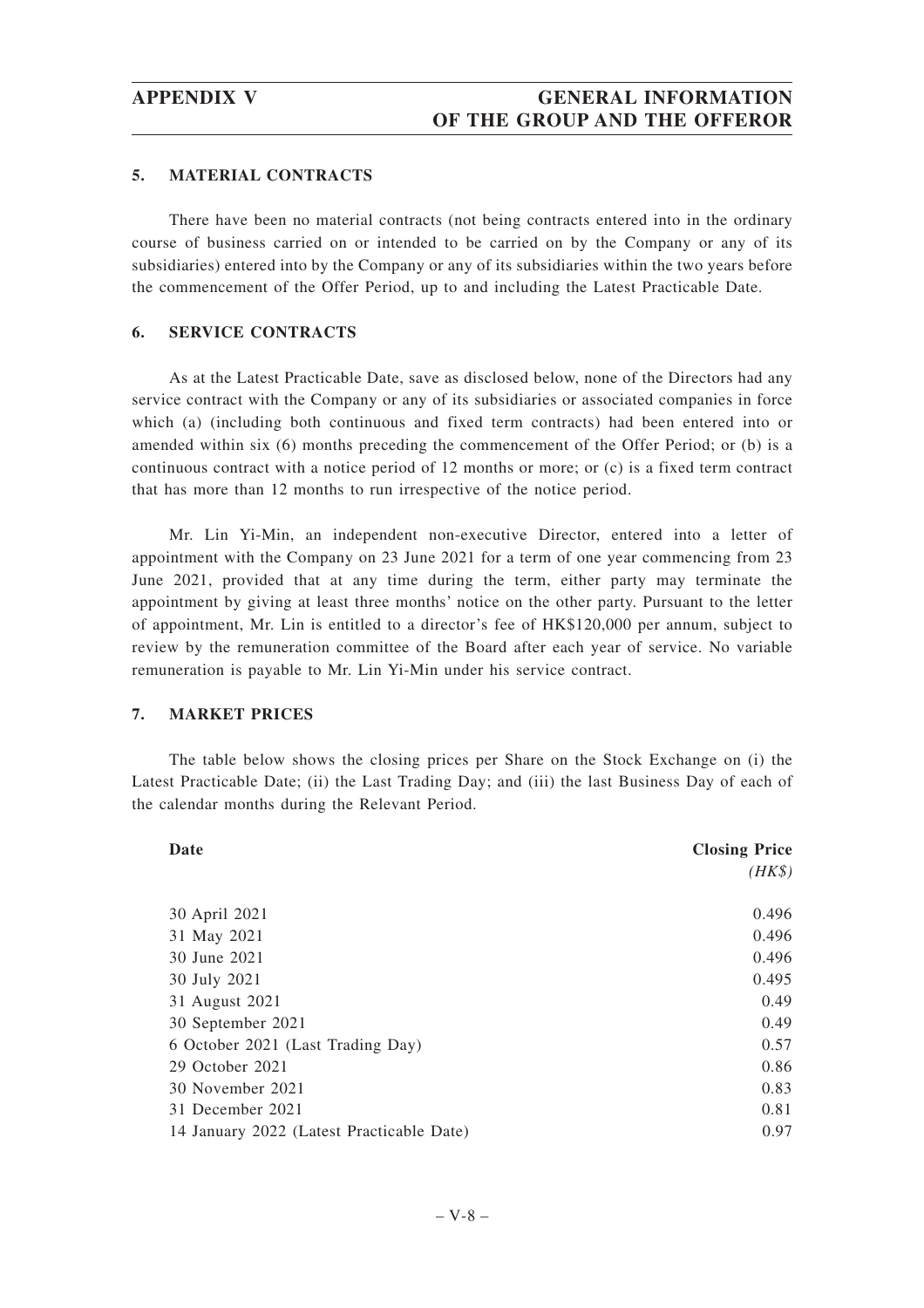# **APPENDIX V GENERAL INFORMATION OF THE GROUP AND THE OFFEROR**

During the Relevant Period, the highest closing price of the Shares as quoted on the Stock Exchange was HK\$0.97 per Share on 6, 7, 10, 11, 12, 13 and 14 January 2022 and the lowest closing price of the Shares as quoted on the Stock Exchange was HK\$0.47 per Share on 27 September 2021.

# **8. CONSENTS AND QUALIFICATIONS OF EXPERTS**

The following are the qualifications of the experts (the "**Experts**") who have been named in this Scheme Document or have given opinion or advice which are contained in this Scheme Document:

| <b>Name</b>          | Qualification                                                                                                                                                                                      |
|----------------------|----------------------------------------------------------------------------------------------------------------------------------------------------------------------------------------------------|
| <b>DL</b> Securities | a licensed corporation under the SFO, licensed to conduct<br>Type 1 (dealing in securities), Type 4 (advising on securities)<br>and Type 6 (advising on corporate finance) regulated<br>activities |
| VBG Capital          | a licensed corporation under the SFO, licensed to carry out<br>Type 1 (dealing in securities) and Type 6 (advising on<br><i>corporate finance</i> ) regulated activities                           |
| Halcyon Capital      | a licensed corporation under the SFO, licensed to carry out<br>Type 6 <i>(advising on corporate finance)</i> regulated activity                                                                    |
| Jones Lang LaSalle   | independent property valuer                                                                                                                                                                        |
| Deloitte             | Certified Public Accountant                                                                                                                                                                        |
| Tsar & Tsai Law Firm | legal adviser to the Company as to Taiwan laws                                                                                                                                                     |
| Jingtian & Gongcheng | legal adviser to the Company as to PRC laws                                                                                                                                                        |

Each of the Experts has given and has not withdrawn its written consent to the issue of this Scheme Document with the inclusion of its letter and advice (as the case may be) and the references to its name in the form and context in which they are included.

As at the Latest Practicable Date, none of the Experts has any shareholdings in the Company.

# **9. MISCELLANEOUS**

(i) The directors of the Offeror are Mr. Lai I-Jen and Mr. Asano Yuzo.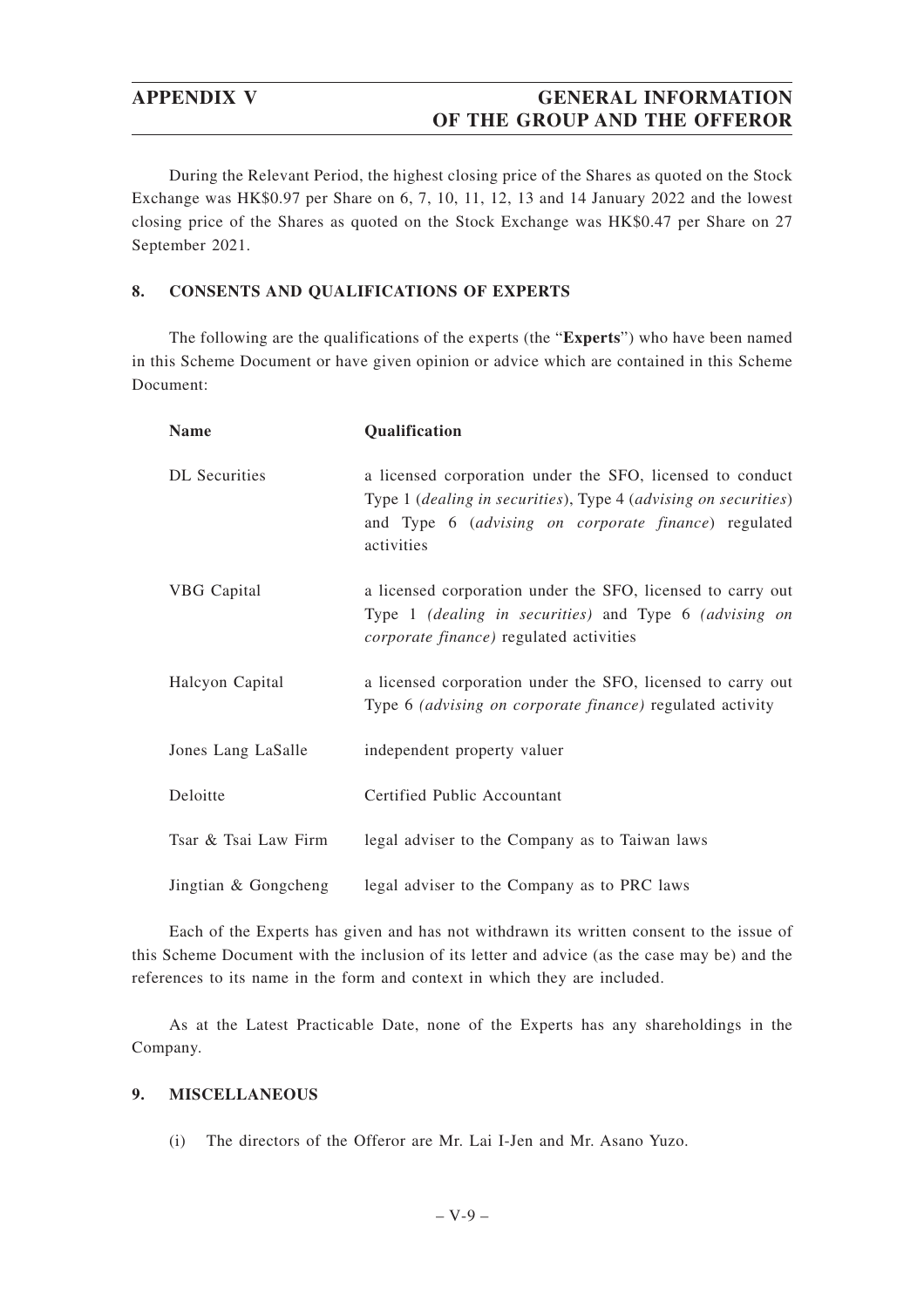- (ii) The registered office of the Offeror is situated at Palm Grove House, P.O. Box 438, Road Town, Tortola, British Virgin Islands. The correspondence address of the Offeror is at 8/F., Gold & Silver Commercial Building, 12-18 Mercer Street, Central, Hong Kong.
- (iii) The Offeror is a company incorporated in the British Virgin Islands which is directly wholly-owned by AOCI, a company incorporated in Taiwan with limited liability and whose shares are listed on the Taiwan Stock Exchange.
- (iv) The registered office and correspondence address of AOCI is at No. 22-3 South Second Road, Taichung Export Processing Zone, Taichung City 427058 Taiwan, ROC. The directors of AOCI are Mr. Lai I-Jen, Ms. Wu Shu-Ping, Mr. Lin Tai-Lan, Mr. Lin Yu Liang, Mr. Lu Hui-Ming, Mr. Chung Teng-Ko, and Mr. Jan Chyan-Long.
- (v) As at the Latest Practicable Date, (i) there is no controlling shareholder of AOCI; and (ii) Mr. Lai I-Jen, being the executive Director of the Company, and Ms. Wu Shu-Ping, being the non-executive Director of the Company, are interested in approximately 12.07% and 0.13% of the issued share capital of AOCI, respectively.
- (vi) The correspondence address of RIG, being an Offeror Concert Party and a direct wholly-owned subsidiary of AOCI, is at 8/F., Gold & Silver Commercial Building, 12-18 Mercer Street, Central, Hong Kong.
- (vii) The correspondence address of FLI, being an Offeror Concert Party and a company wholly-owned by Mr. Chan Sun-Ko, is at Unit 1101, 11/F., King Centre, 23-29 Dundas Street, Mongkok, Kowloon, Hong Kong. The correspondence address of Mr. Chan Sun-Ko is at No. 2 Xiaobian Industrial District, Changan Town, Dongguan City, Guangdong Province, People's Republic of China.
- (viii) Mr. Lai I-Jen, Mr. Kurihara Toshihiko and Ms. Wu Shu-Ping are the Directors and Offeror Concert Parties. The correspondence address of Mr. Lai I-Jen is at 8/F., No. 898, Jianxing Road, North District, Taichung City, Taiwan (R.O.C.). The correspondence address of Mr. Kurihara Toshihiko is at No. 2 Xiaobian Industrial District, Changan Town, Dongguan City, Guangdong Province, People's Republic of China. The correspondence address of Ms. Wu Shu-Ping is at No. 10, Lane 118, Shepi Road, Fengyuan District, Taichung City, Taiwan (R.O.C.).
- (ix) The principal place of business of DL Securities is at Unit 2801, 28/F, Vertical Square, 28 Heung Yip Road, Wong Chuk Hang, Hong Kong.
- (x) The principal place of business of VBG Capital is at 18/F Prosperity Tower, 39 Queen's Road Central, Central, Hong Kong.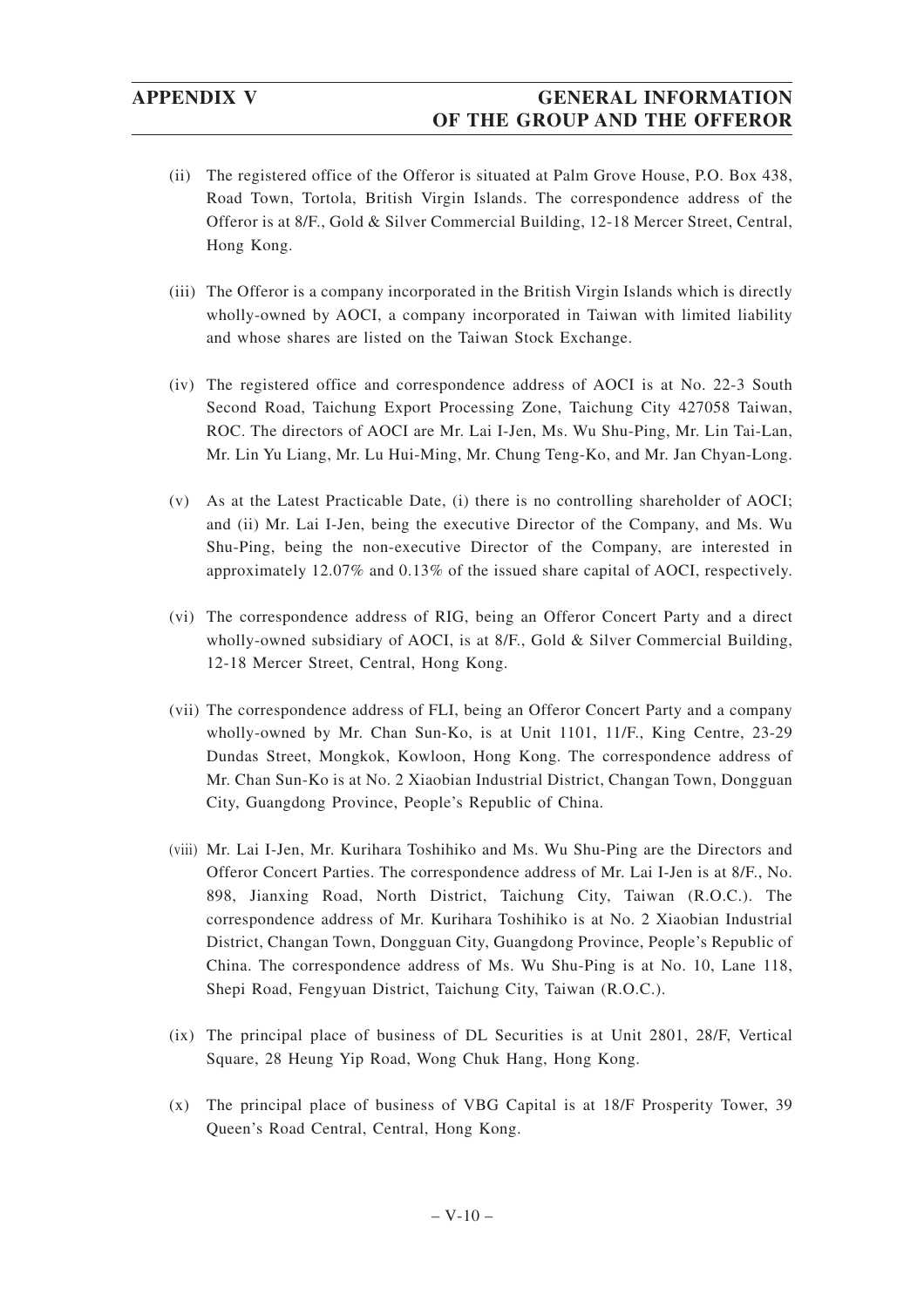- (xi) The registered office of the Company is situated at Cricket Square, Hutchins Drive, P.O. Box 2681, Grand Cayman KY1-1111, Cayman Islands.
- (xii) The principal office of the Company in Hong Kong is situated at Workshops 1-2, 6th Floor, Block A Goldfield Industrial Centre, 1 Sui Wo Road, Shatin, New Territories, Hong Kong.
- (xiii) The principal place of business of the Company in the PRC is situated at No. 2 Xiaobian Industrial District, Changan Town, Dongguan City, Guangdong Province, the PRC.
- (xiv) The company secretary of the Company is Ms. Cheng Choi Ha ("**Ms. Cheng**"). Ms. Cheng is a manager of the Corporate Services Division of Tricor Services Limited, and a Chartered Secretary, a chartered governance professional and an Associate of both The Hong Kong Institute of Chartered Secretaries and The Chartered Governance Institute (formerly known as The Institute of Chartered Secretaries and Administrators) in the United Kingdom. She has complied with all the required qualifications, experience and training requirements of the Listing Rules.
- (xv) The branch share registrar and transfer office of the Company in Hong Kong is Tricor Investor Services Limited, situated at Level 54, Hopewell Centre, 183 Queen's Road East, Hong Kong.
- (xvi) This Scheme Document is prepared in both English and Chinese. In the event of inconsistency, the English text shall prevail.

## **10. DOCUMENTS ON DISPLAY**

Copies of the following documents will be published on the respective websites of the SFC (www.sfc.hk), the Stock Exchange (www.hkexnews.hk) and the Company (www.yorkey-optical.com) during the period from the date of this Scheme Document until (a) the Effective Date; and (b) the date on which the Scheme lapses or is withdrawn, whichever is earlier:

- (i) the memorandum and articles of association of the Offeror;
- (ii) the amended and restated articles of association of the Company;
- (iii) the 2020 Annual Report, 2019 Annual Report and 2018 Annual Report;
- (iv) the 2021 Interim Report and 2020 Interim Report;
- (v) the letter from the Board, the text of which is set out in Part IV of this Scheme Document;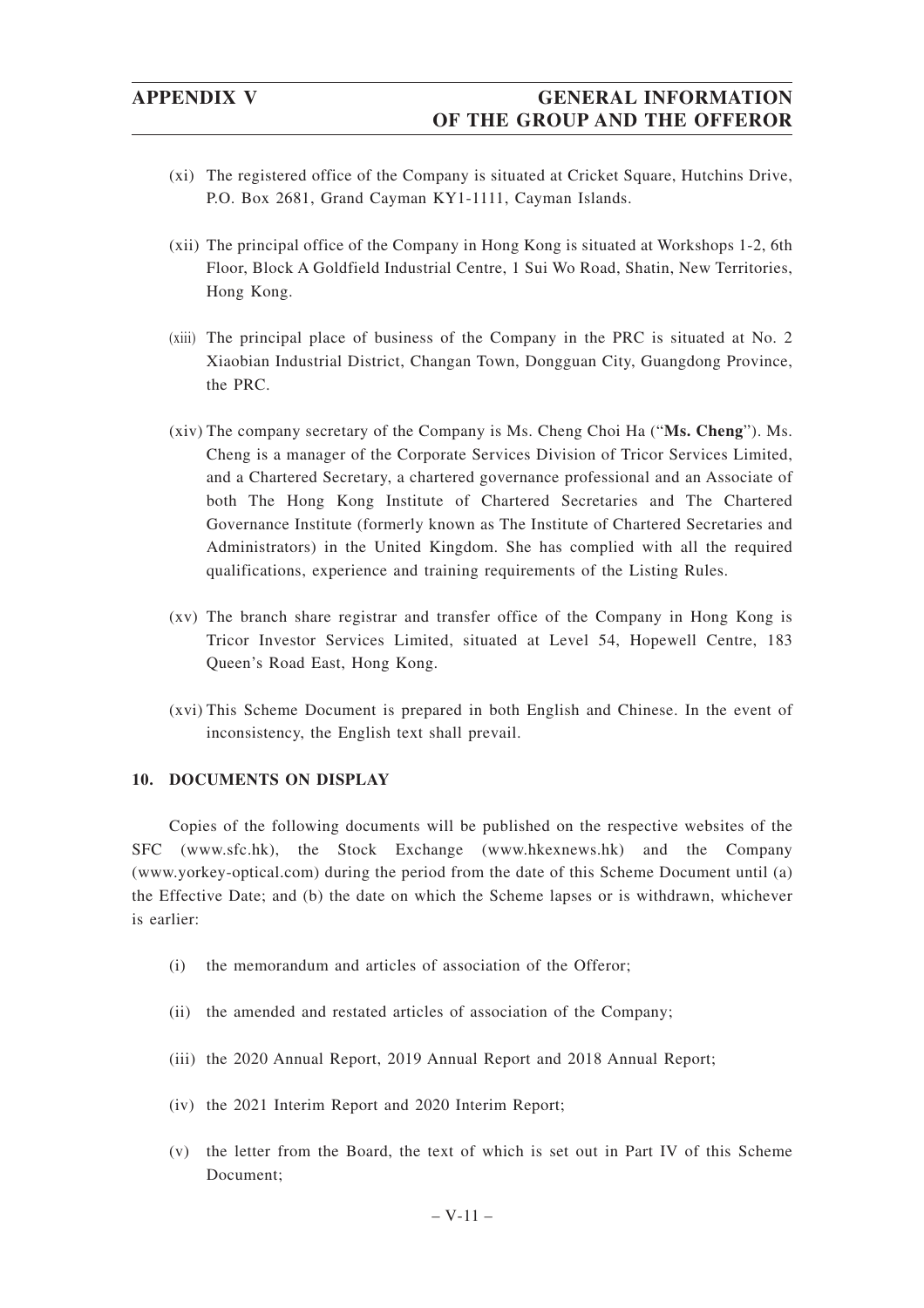- (vi) the letter from the Independent Board Committee, the text of which is set out in Part V of this Scheme Document;
- (vii) the letter from the Independent Financial Adviser, the text of which is set out in Part VI of this Scheme Document;
- (viii) the service contract referred to in the paragraph headed "6. Service Contracts" in this Appendix;
- (ix) the written consents issued by the Experts referred to in the section headed "8. Consents and qualifications of experts" in this Appendix;
- (x) the Irrevocable Undertaking and the Additional Irrevocable Undertaking;
- (xi) the Property Valuation Report, the text of which is set out in Appendix II to this Scheme Document;
- (xii) the legal opinion as issued by Jingtian & Gongcheng and referred to in the Property Valuation Report;
- (xiii)the report from Deloitte on the profit estimate of the Company as set out in Appendix III to this Scheme Document;
- (xiv) the report from the Independent Financial Adviser on the profit estimate of the Company as set out in Appendix IV to this Scheme Document; and
- (xv) this Scheme Document.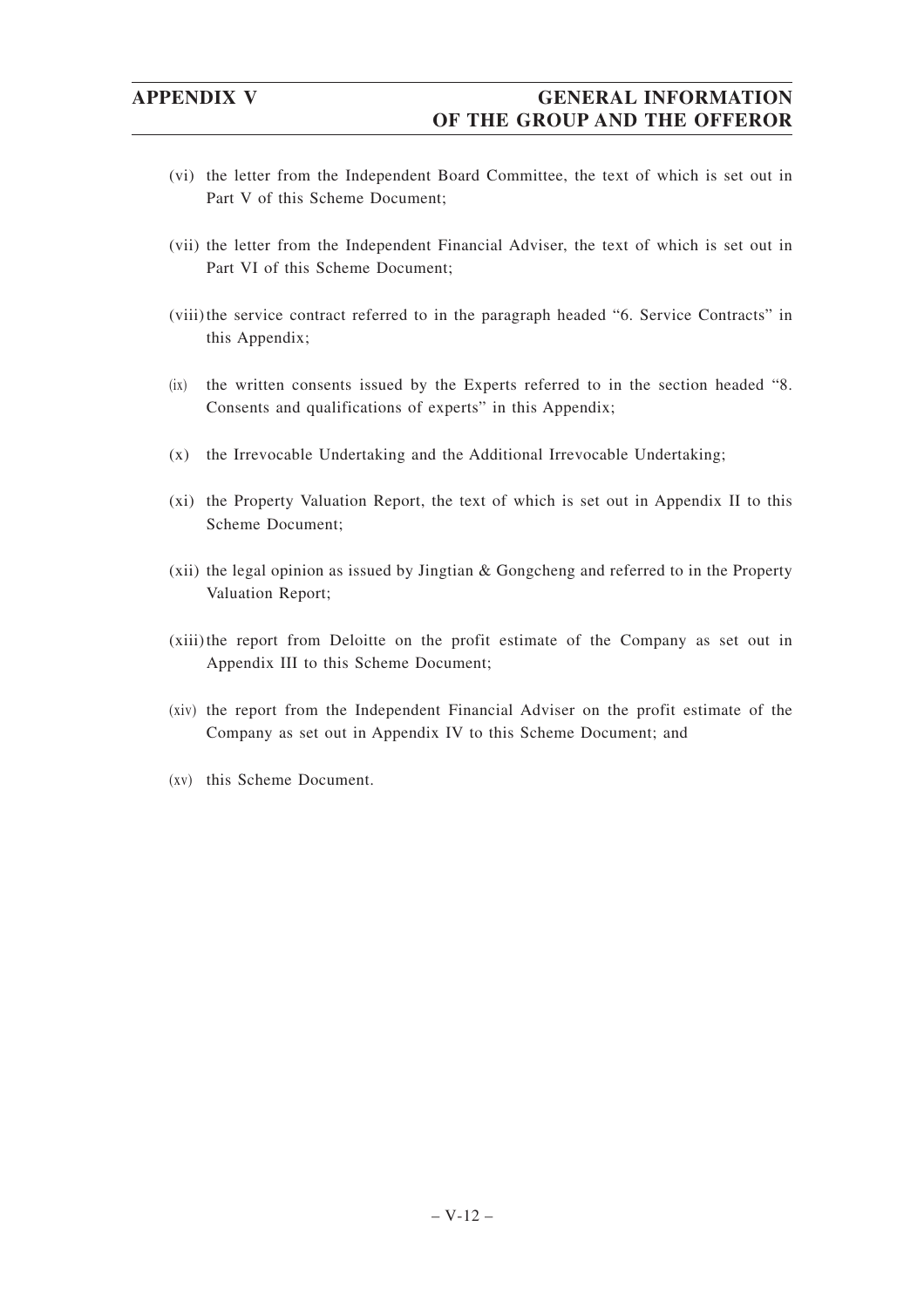IN THE GRAND COURT OF THE CAYMAN ISLANDS FINANCIAL SERVICES DIVISION

Cause No. FSD 364 of 2021 (CRJ)

IN THE MATTER OF SECTIONS 15 AND 86 OF THE COMPANIES ACT (2021 REVISION) (AS AMENDED)

AND IN THE MATTER OF THE GRAND COURT RULES 1995 ORDER 102

AND IN THE MATTER OF YORKEY OPTICAL INTERNATIONAL (CAYMAN) LTD.

# **SCHEME OF ARRANGEMENT**

# **Between**

# **YORKEY OPTICAL INTERNATIONAL (CAYMAN) LTD.**

**and**

## **THE SCHEME SHAREHOLDERS (as hereinafter defined)**

(A) In this Scheme of Arrangement, unless inconsistent with the subject or context, the following expressions shall have the meanings respectively set opposite them:

| "acting in concert" | has the meaning ascribed to it in the Takeovers Code |
|---------------------|------------------------------------------------------|
|                     | and "concert party" shall be construed accordingly   |
| "AOCI"              | Asia Optical Co., Inc., a company incorporated in    |
|                     | Taiwan with limited liability and whose shares are   |
|                     | listed on the Taiwan Stock Exchange Corporation,     |
|                     | and wholly owns the Offeror and RIG                  |
| "Board"             | the board of Directors                               |
| "Business Day"      | a day other than a Saturday, Sunday or a public      |
|                     | holiday in Hong Kong or the Cayman Islands           |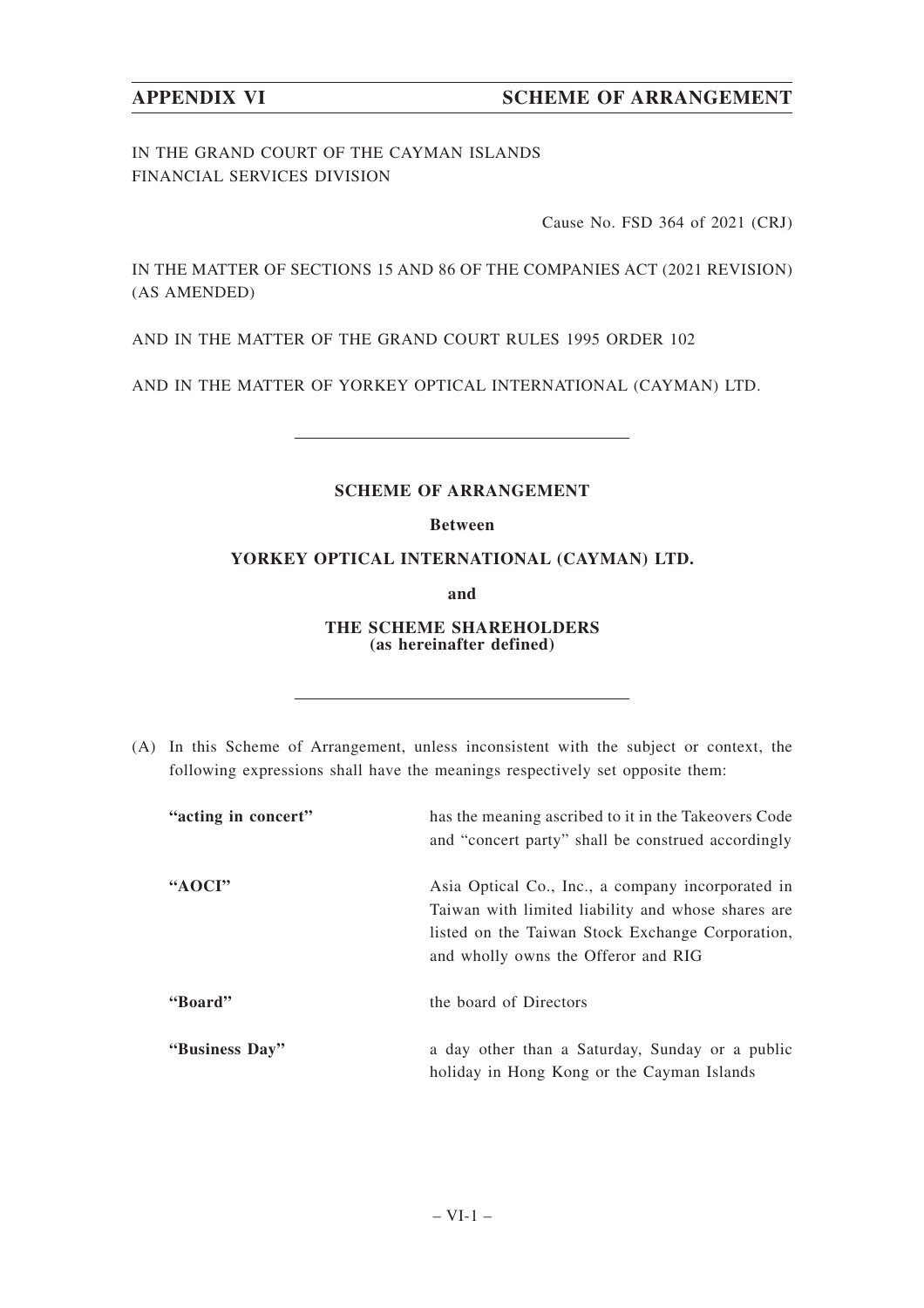| "Cancellation Price" | the original cancellation price of HK\$0.88 for every<br>Scheme Share cancelled and extinguished payable<br>in cash to the Scheme Shareholders pursuant to the<br>Proposal                                                                                                                                                                                                                                                                                                                                                |
|----------------------|---------------------------------------------------------------------------------------------------------------------------------------------------------------------------------------------------------------------------------------------------------------------------------------------------------------------------------------------------------------------------------------------------------------------------------------------------------------------------------------------------------------------------|
| "Conditions"         | the conditions to the implementation of the<br>Improved Proposal and the Scheme of Arrangement<br>as described in the section headed "4. Conditions of<br>the Improved Proposal and the Scheme" in the letter<br>from the Board and the explanatory statement of the<br><b>Scheme Document</b>                                                                                                                                                                                                                            |
| "Companies Act"      | the Companies Act (2021 Revision) (as amended) of<br>the Cayman Islands                                                                                                                                                                                                                                                                                                                                                                                                                                                   |
| "Company"            | Yorkey Optical International (Cayman) Ltd., an<br>exempted company incorporated in the Cayman<br>Islands on 13 October 2004, the Shares are currently<br>listed on the Main Board of the Stock Exchange<br>(stock code: 2788)                                                                                                                                                                                                                                                                                             |
| "Court Meeting"      | a meeting of the Scheme Shareholders convened at<br>the direction of the Grand Court at which the<br>Scheme of Arrangement will be voted upon                                                                                                                                                                                                                                                                                                                                                                             |
| "Director"           | a director of the Company                                                                                                                                                                                                                                                                                                                                                                                                                                                                                                 |
| "Effective Date"     | the date on which the Scheme of Arrangement, if<br>approved and sanctioned by the Grand Court,<br>becomes effective in accordance with its terms and<br>the Companies Act, being the date on which a copy<br>of the order of the Grand Court sanctioning, among<br>others, the Scheme of Arrangement is delivered to<br>the Registrar of Companies in the Cayman Islands<br>for registration pursuant to section $86(3)$ of the<br>Companies Act, which is expected to be Tuesday, 15<br>March 2022 (Cayman Islands time) |
| "Executive"          | the Executive Director of the Corporate Finance<br>Division of the SFC or any delegate thereof                                                                                                                                                                                                                                                                                                                                                                                                                            |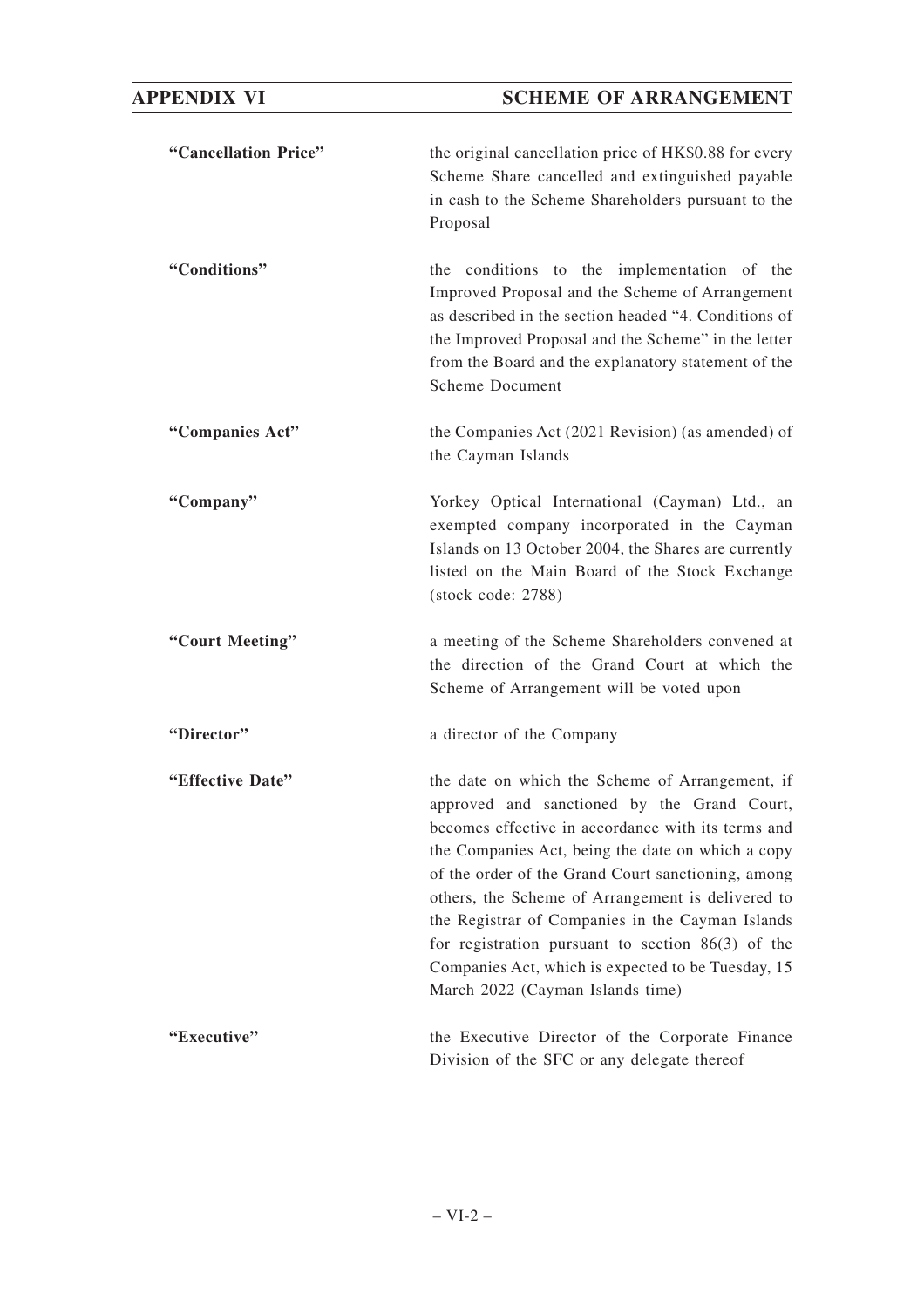# **APPENDIX VI SCHEME OF ARRANGEMENT**

| "FLI"                              | Fortune Lands International Ltd., a company<br>incorporated under the laws of the British Virgin<br>Islands with limited liability and wholly-owned by<br>Chan Sun-Ko, an employee of the Company. FLI is<br>the founder and the trustee of The Yorkey<br>Employees' Trust                                                                                     |  |
|------------------------------------|----------------------------------------------------------------------------------------------------------------------------------------------------------------------------------------------------------------------------------------------------------------------------------------------------------------------------------------------------------------|--|
| "Grand Court"                      | the Grand Court of the Cayman Islands                                                                                                                                                                                                                                                                                                                          |  |
| "HK\$"                             | Hong Kong dollar(s), the lawful currency of Hong<br>Kong                                                                                                                                                                                                                                                                                                       |  |
| "Hong Kong"                        | the Hong Kong Special Administrative Region of<br>the People's Republic of China                                                                                                                                                                                                                                                                               |  |
| "Improved Proposal"                | the proposal for the privatisation of the Company by<br>the Offeror by way of the Scheme of Arrangement<br>with increase in the Cancellation Price                                                                                                                                                                                                             |  |
| "Independent Board<br>Committee"   | the independent board committee of the Company<br>established by the Board to make a recommendation<br>to the Independent Shareholders in respect of,<br>among others, the Improved Proposal and the<br>Scheme of Arrangement, comprising Lin Meng-<br>Tsung, Liu Wei-Li, Lin Yi-Min and Li Ho Man,<br>being all of the independent non-executive<br>Directors |  |
| "Independent Financial<br>Adviser" | Halcyon Capital Limited, a licensed corporation to<br>carry out Type 6 (Advising on Corporate Finance)<br>regulated activities under the SFO<br>and the<br>independent financial adviser to the Independent<br>Board Committee in relation to the Improved<br>Proposal and the Scheme of Arrangement                                                           |  |
| "Independent Shareholders"         | Shareholders other than the Offeror and the Offeror<br><b>Concert Parties</b>                                                                                                                                                                                                                                                                                  |  |
| "Latest Practicable Date"          | 14 January 2022, being the latest practicable date<br>prior to the printing of the Scheme Document for<br>ascertaining certain information contained herein                                                                                                                                                                                                    |  |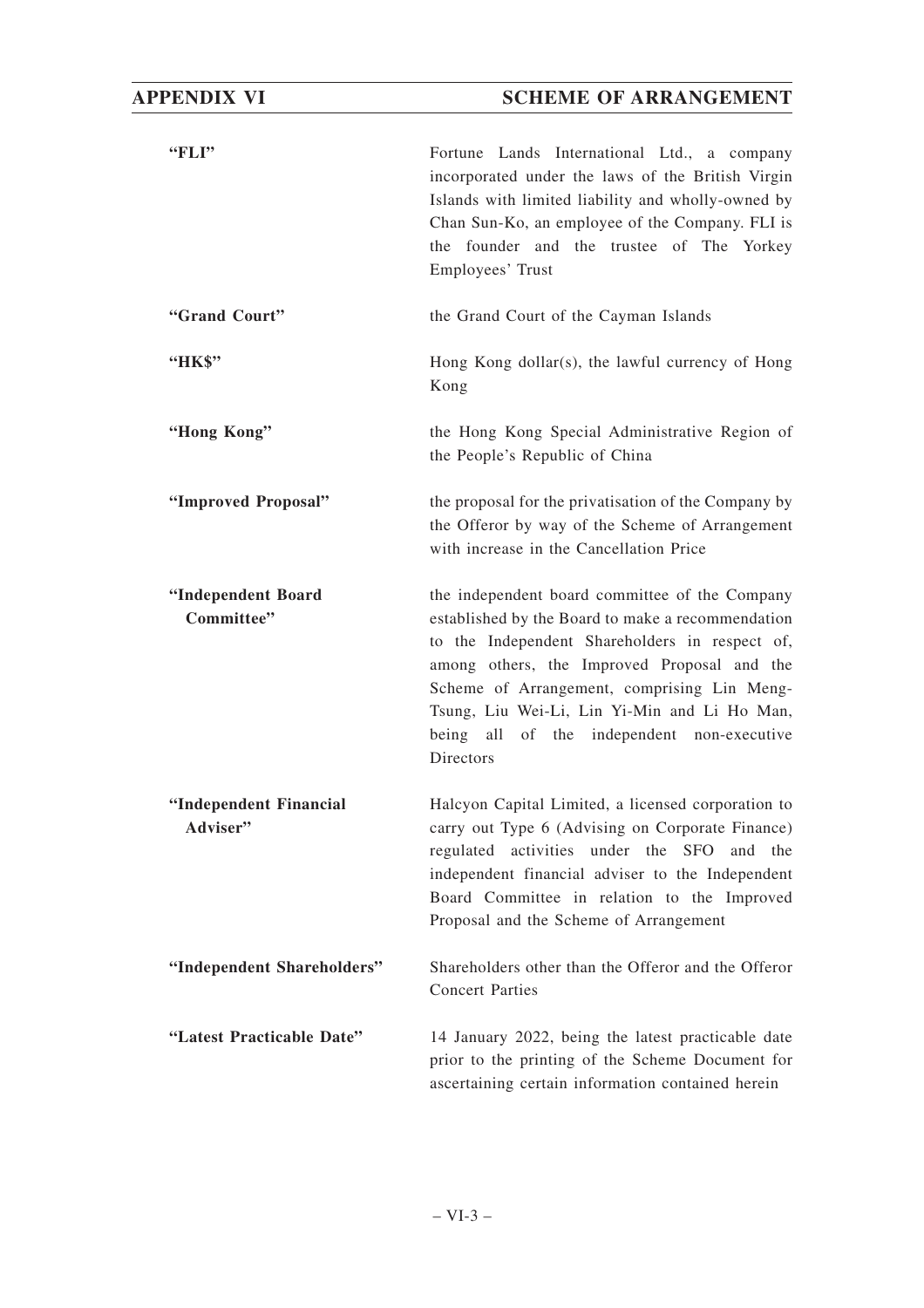| "Offeror"                                    | Asia Optical International Ltd., a company<br>incorporated under the laws of the British Virgin<br>Islands with limited liability and a wholly-owned<br>subsidiary of AOCI                                                                                                                                                                                                                       |
|----------------------------------------------|--------------------------------------------------------------------------------------------------------------------------------------------------------------------------------------------------------------------------------------------------------------------------------------------------------------------------------------------------------------------------------------------------|
| "Offeror Concert Parties"                    | parties acting in concert or presumed to be acting in<br>concert with the Offeror under the definition of<br>"acting in concert" under the Takeovers Code,<br>including AOCI, FLI, RIG, Chan Sun-Ko (the<br>owner of FLI), Lai I-Jen (an executive Director),<br>Kurihara Toshihiko (an executive Director) and Wu<br>Shu-Ping (the non-executive Director) as at the<br>Latest Practicable Date |
| "Proposal"                                   | the proposal for the privatisation of the Company by<br>the Offeror which was amended by the Offeror with<br>the Improved Proposal on 4 January 2022                                                                                                                                                                                                                                             |
| "Register"                                   | the principal or branch register of members of the<br>Company (as the case may be) in respect of the<br><b>Shares</b>                                                                                                                                                                                                                                                                            |
| "Revised Cancellation Price"                 | the revised cancellation price of HK\$0.999 for<br>every Scheme Share cancelled and extinguished<br>payable in cash to the Scheme Shareholders<br>pursuant to the Improved Proposal                                                                                                                                                                                                              |
| "RIG"                                        | Richman International Group Co., Ltd., a company<br>incorporated under the laws of the British Virgin<br>Islands with limited liability and a wholly-owned<br>subsidiary of AOCI                                                                                                                                                                                                                 |
| "Scheme Court Meeting<br><b>Record Date"</b> | Tuesday, 22 February 2022, or such other date as<br>may be announced to, among others, the Scheme<br>Shareholders, being the record date for the purpose<br>of determining the entitlement of the Scheme<br>Shareholders to attend and vote at the Court<br>Meeting                                                                                                                              |
| "Scheme Document"                            | the composite scheme document of the Company<br>and the Offeror issued to, among others, the Scheme<br>Shareholders containing, inter alia, further details of<br>the Improved Proposal                                                                                                                                                                                                          |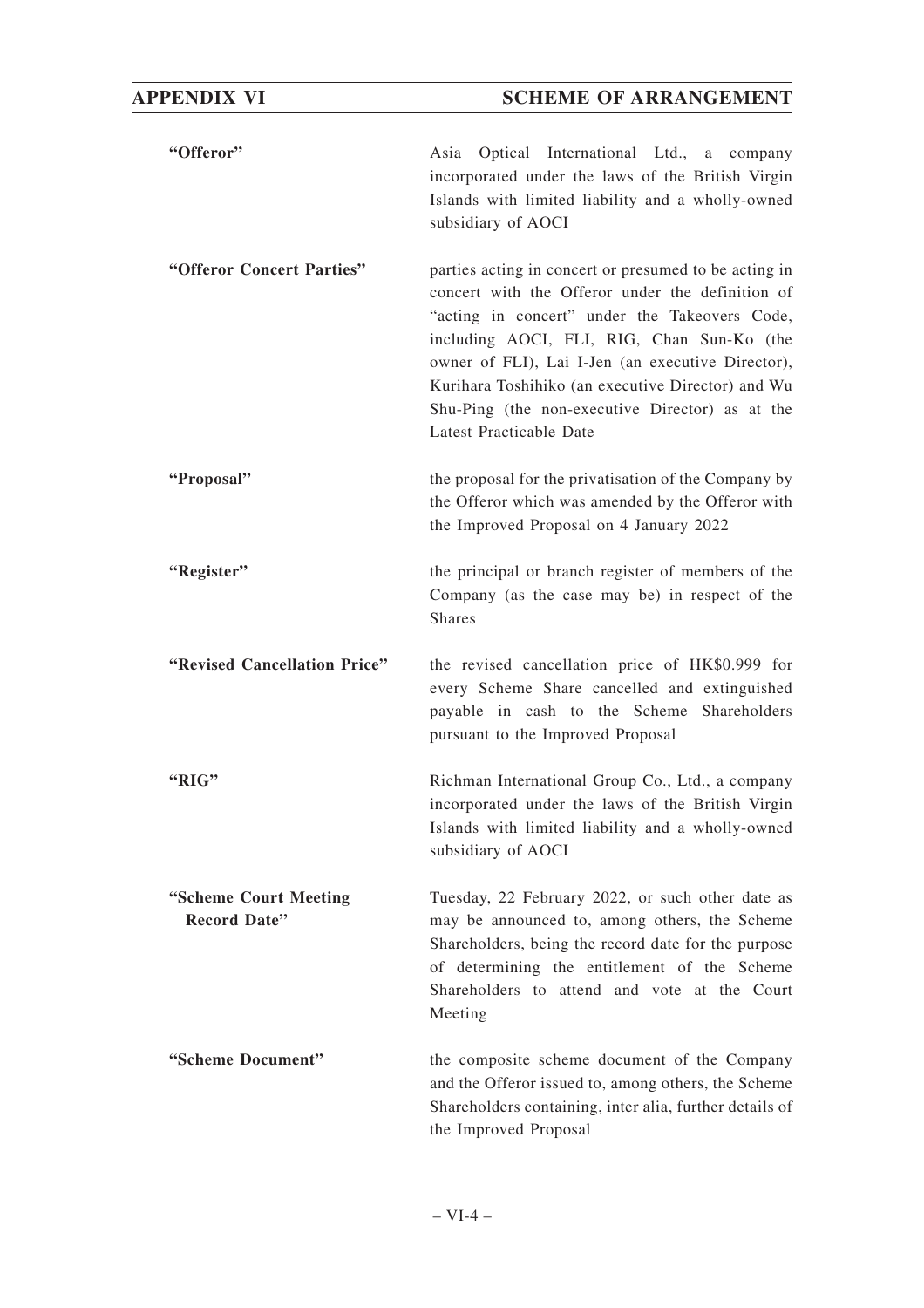| "Scheme of Arrangement" | a scheme of arrangement between the Company and<br>the Scheme Shareholders under Section 86 of the<br>Companies Act (subject to satisfaction (or waiver as<br>applicable) of the Conditions) involving the<br>cancellation and extinguishment of the Scheme<br>Shares in exchange for the Revised Cancellation<br>Price and the simultaneous restoration of the<br>number of issued Shares in the share capital of the<br>Company to the number prior to the cancellation<br>and extinguishment of the Scheme Shares |
|-------------------------|----------------------------------------------------------------------------------------------------------------------------------------------------------------------------------------------------------------------------------------------------------------------------------------------------------------------------------------------------------------------------------------------------------------------------------------------------------------------------------------------------------------------|
| "Scheme Record Date"    | Tuesday, 15 March 2022 or such other date as shall<br>have been announced to, among others, the Scheme<br>Shareholders, being the record date for the purpose<br>of determining the entitlement of the Scheme<br>Shareholders to the Revised Cancellation Price<br>upon the Scheme of Arrangement becoming<br>effective                                                                                                                                                                                              |
| "Scheme Share(s)"       | Share(s) in issue other than those directly or<br>indirectly held by the Offeror and RIG                                                                                                                                                                                                                                                                                                                                                                                                                             |
| "Scheme Shareholders"   | holders of Scheme Shares                                                                                                                                                                                                                                                                                                                                                                                                                                                                                             |
| "SFC"                   | Securities and Futures Commission of Hong Kong                                                                                                                                                                                                                                                                                                                                                                                                                                                                       |
| "SFO"                   | the Securities and Futures Ordinance (Chapter 571)<br>of the laws of Hong Kong)                                                                                                                                                                                                                                                                                                                                                                                                                                      |
| "Shareholder(s)"        | registered holder(s) of the Share(s)                                                                                                                                                                                                                                                                                                                                                                                                                                                                                 |
| "Share $(s)$ "          | ordinary share(s) of HK\$0.01 par value each in the<br>share capital of the Company                                                                                                                                                                                                                                                                                                                                                                                                                                  |
|                         |                                                                                                                                                                                                                                                                                                                                                                                                                                                                                                                      |
| "Stock Exchange"        | The Stock Exchange of Hong Kong Limited                                                                                                                                                                                                                                                                                                                                                                                                                                                                              |

- (B) The Company was incorporated as an exempted company on 13 October 2004 with limited liability in the Cayman Islands under the Companies Act.
- (C) The Company has an authorised share capital of HK\$10,000,000 divided into 1,000,000,000 Shares of par value of HK\$0.01 each.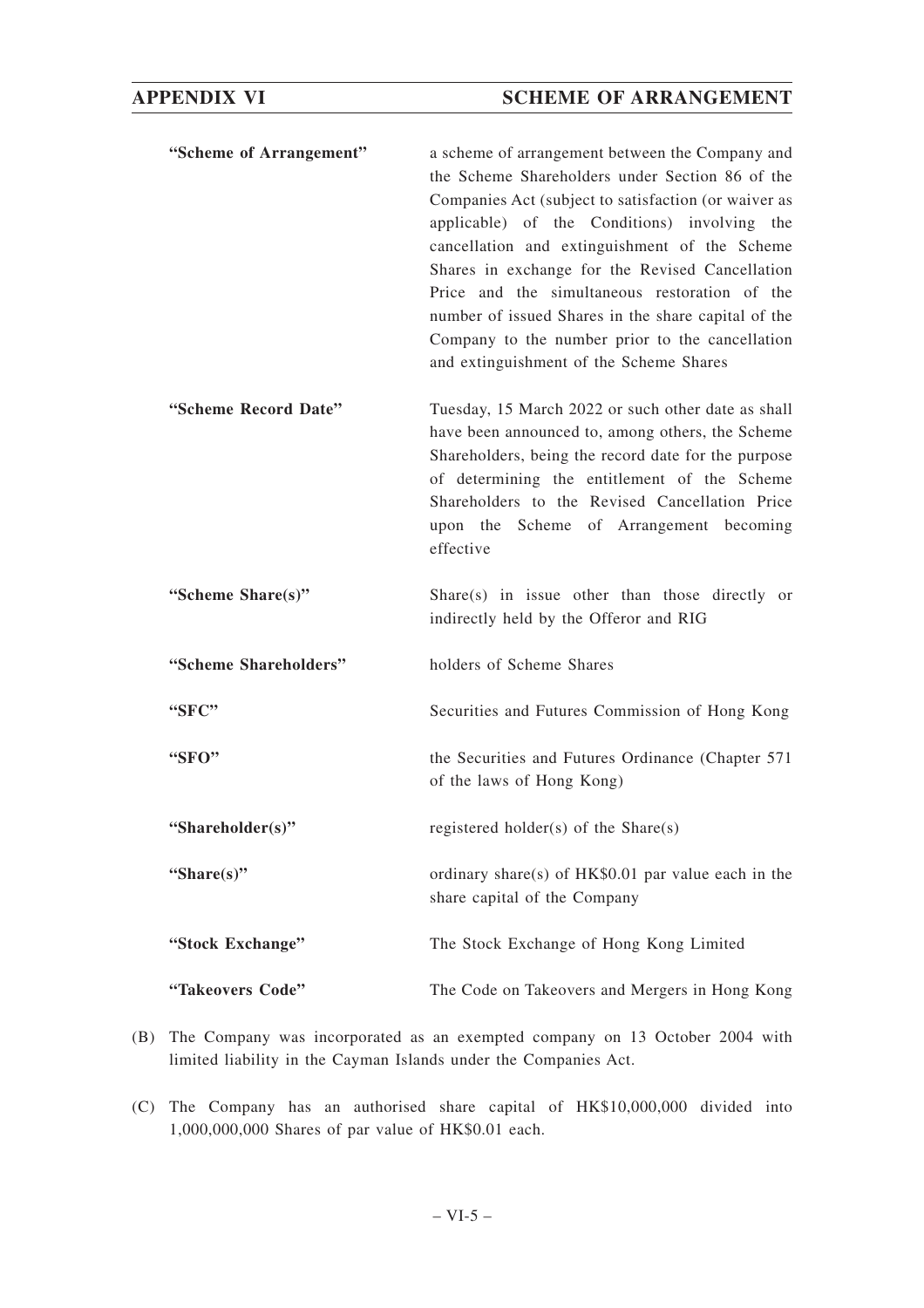- (D) The Offeror, which is wholly owned by AOCI, has proposed the privatisation of the Company by way of the Scheme of Arrangement.
- (E) The primary purpose of the Scheme of Arrangement is to privatise the Company by cancelling and extinguishing all of the Scheme Shares in consideration for the Revised Cancellation Price so that after the completion of the Scheme of Arrangement, the Offeror and RIG will own the entire issued share capital of the Company. Simultaneously with the cancellation and extinguishment of the Scheme Shares, the issued share capital of the Company will be restored to its former amount by the issue to the Offeror credited as fully paid at par such number of new Shares as is equal to the number of Scheme Shares cancelled and extinguished.
- (F) As at the Latest Practicable Date, 339,823,000 Shares were legally and/or beneficially owned by the Offeror, RIG and FLI and registered as follows:

|                                             | As at the Latest        |                 | As at the Effective |                             |
|---------------------------------------------|-------------------------|-----------------|---------------------|-----------------------------|
|                                             | <b>Practicable Date</b> |                 | Date                |                             |
|                                             | Number of               |                 | Number of           |                             |
| <b>Shareholders</b>                         | <b>Shares</b>           | $\mathcal{O}_0$ | <b>Shares</b>       | $\mathcal{O}_{\mathcal{O}}$ |
| <b>Offeror</b>                              | 186,833,000             |                 | 22.89 776,346,000   | 95.10                       |
| Offeror Concert Party not subject to the    |                         |                 |                     |                             |
| <b>Scheme of Arrangement</b>                |                         |                 |                     |                             |
| RIG                                         | 40,000,000              | 4.90            | 40,000,000          | 4.90                        |
| Offeror Concert Party subject to the        |                         |                 |                     |                             |
| Scheme of Arrangement and will              |                         |                 |                     |                             |
| abstain from voting at the Court            |                         |                 |                     |                             |
| <b>Meeting</b>                              |                         |                 |                     |                             |
| <b>FLI</b>                                  | 112,990,000             | 13.84           |                     |                             |
| Subtotal (aggregate number of Shares not    |                         |                 |                     |                             |
| voting or will abstain from voting on the   |                         |                 |                     |                             |
| Scheme of Arrangement)                      | 339,823,000             |                 | 41.63 816,346,000   | 100                         |
| Scheme Shareholders who are Independent     |                         |                 |                     |                             |
| Shareholders                                | 476,523,000             | 58.37           |                     |                             |
| <b>Total Shares in issue</b>                | 816,346,000             |                 | 100 816,346,000     | 100                         |
| <b>Total number of Scheme Shares (which</b> |                         |                 |                     |                             |
| represent all issued Shares except for      |                         |                 |                     |                             |
| those directly or indirectly held by the    |                         |                 |                     |                             |
| Offeror and RIG)                            | 589,513,000             | 72.21           |                     |                             |
|                                             |                         |                 |                     |                             |

All percentages in the above table are approximations.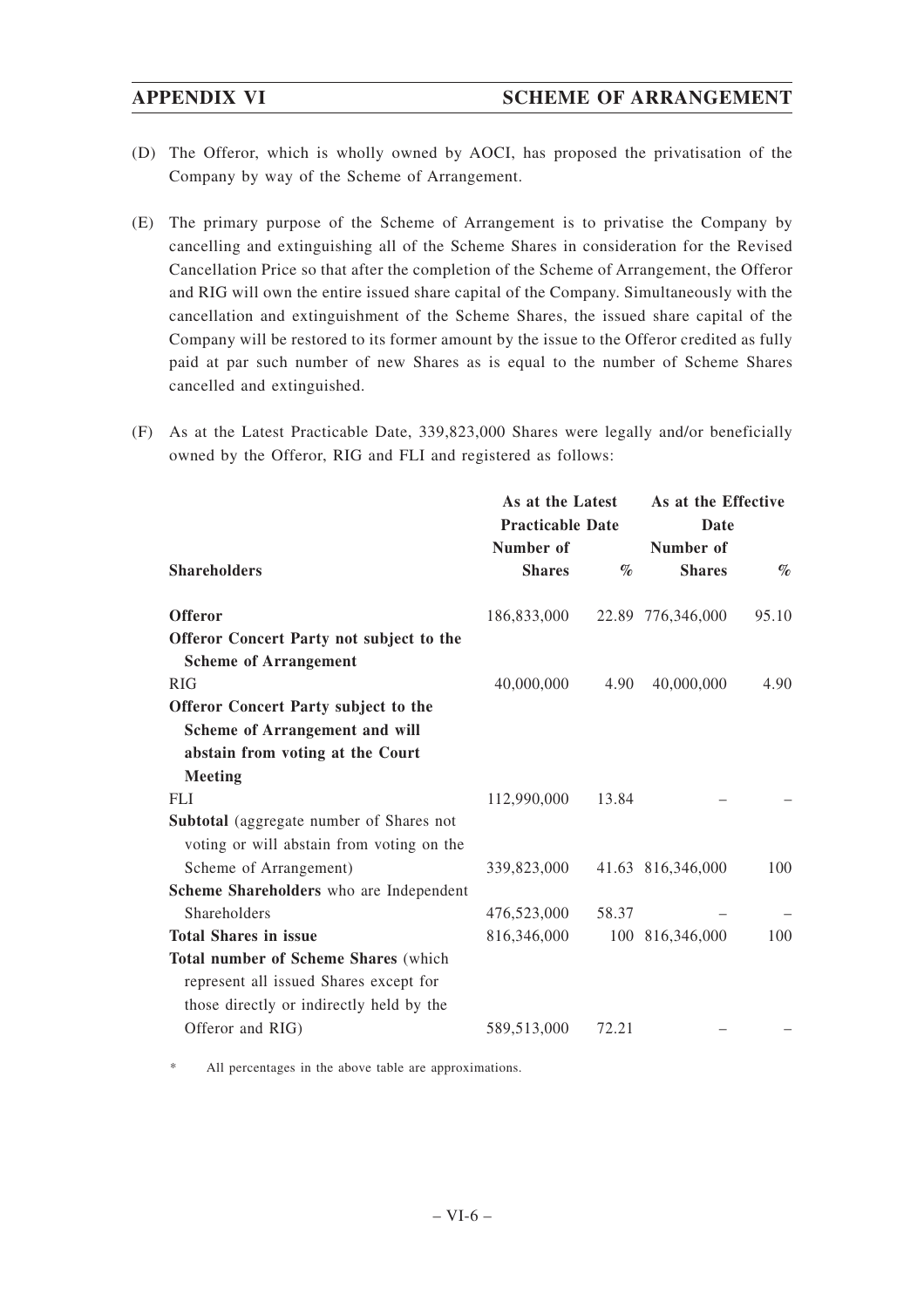- (G) Scheme Shareholders who are parties acting in concert with the Offeror (including FLI) will abstain from voting at the Court Meeting. The Offeror and RIG will procure that any Shares in respect of which they are legally or beneficially interested will not be represented or voted at the Court Meeting convened at the direction of the Grand Court for the purpose of considering and, if thought fit, approving the Scheme of Arrangement. Only Scheme Shareholders (who are also Independent Shareholders) will attend and vote at the Court Meeting.
- (H) Each of the Offeror, FLI and RIG (who was Shareholder as at the Latest Practicable Date) has undertaken to the Grand Court to be bound by the terms of the Scheme of Arrangement and to execute and do and procure to be executed and done all such documents, acts and things as may be necessary or desirable for the purpose of giving effect to and satisfying its obligations under the Scheme of Arrangement.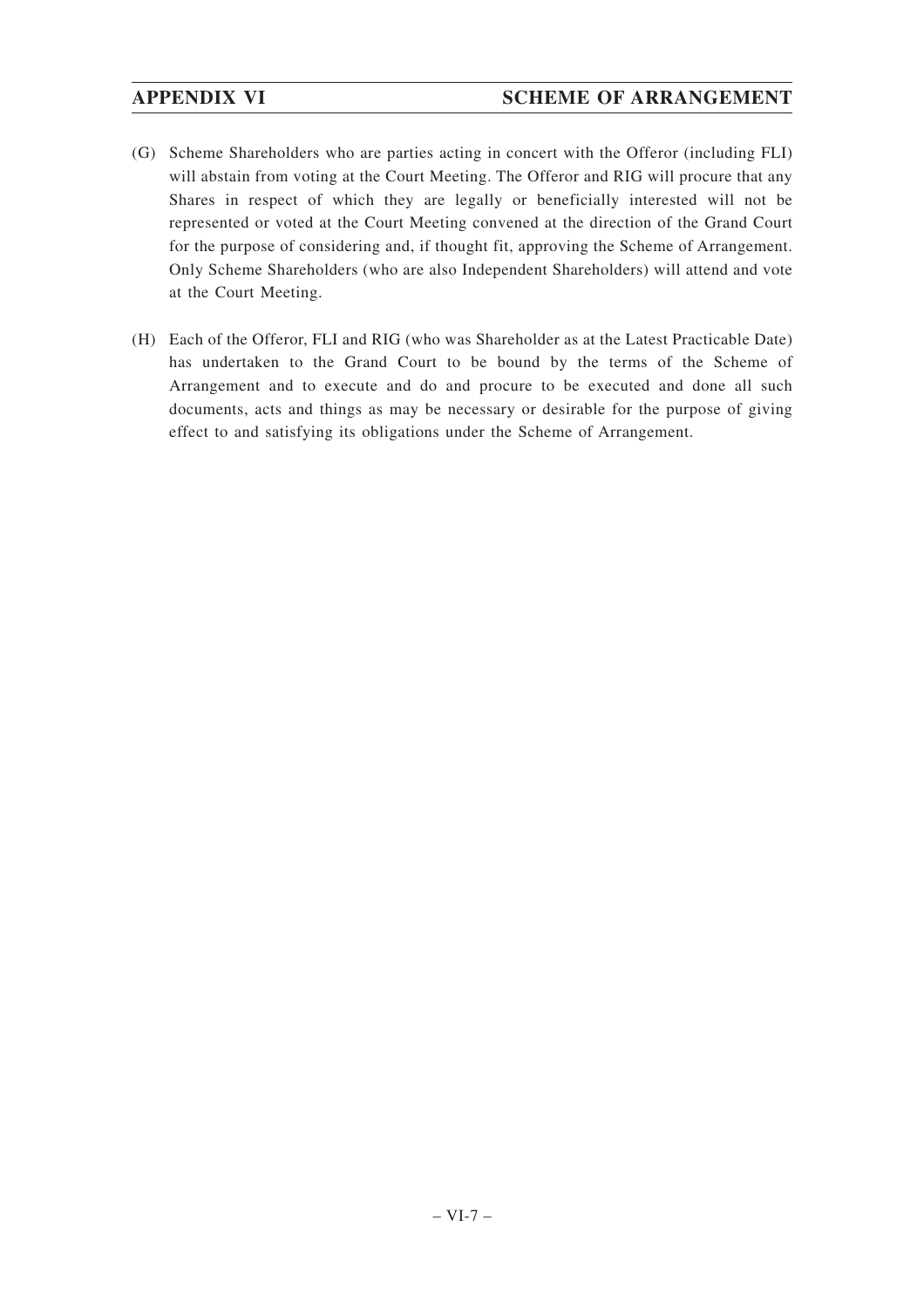# **SCHEME OF ARRANGEMENT**

# **PART I**

# **Cancellation and extinguishment of the Scheme Shares and issue of new Shares credited as fully paid at par to the Offeror**

- 1. On the Effective Date:
	- (a) the issued share capital of the Company shall be reduced by cancelling and extinguishing the Scheme Shares and the Scheme Shareholders (as appears in the Register on the Scheme Record Date) shall cease to have any right with respect to the Scheme Shares except the right to receive the Revised Cancellation Price;
	- (b) subject to and simultaneously with such reduction of issued share capital taking effect, the issued share capital of the Company will be restored to its former amount by issuing to the Offeror the same number of new Shares as is equal to the number of Scheme Shares cancelled and extinguished; and
	- (c) the Company shall apply the credit arising in its books of account as a result of the cancellation and extinguishment of the Scheme Shares by paying up in full at par such number of new Shares as is equal to the number of Scheme Shares cancelled and extinguished, which shall be allotted and issued and credited as fully paid at par to the Offeror as mentioned in paragraph (b) above.

# **PART II**

### **Consideration for the cancellation and extinguishment of the Scheme Shares**

2. In consideration of the cancellation and extinguishment of the Scheme Shares, the Offeror shall pay (or procure that there shall be paid) to each Scheme Shareholder (as appears in the Register on the Scheme Record Date);

### **for each Scheme Share cancelled and extinguished** ...............**HK\$0.999 in cash**

# **PART III**

### **General**

3. (a) As soon as possible and in any event not later than five (5) Business Days after the Effective Date, on request, the Company shall issue share certificate(s) to the Offeror.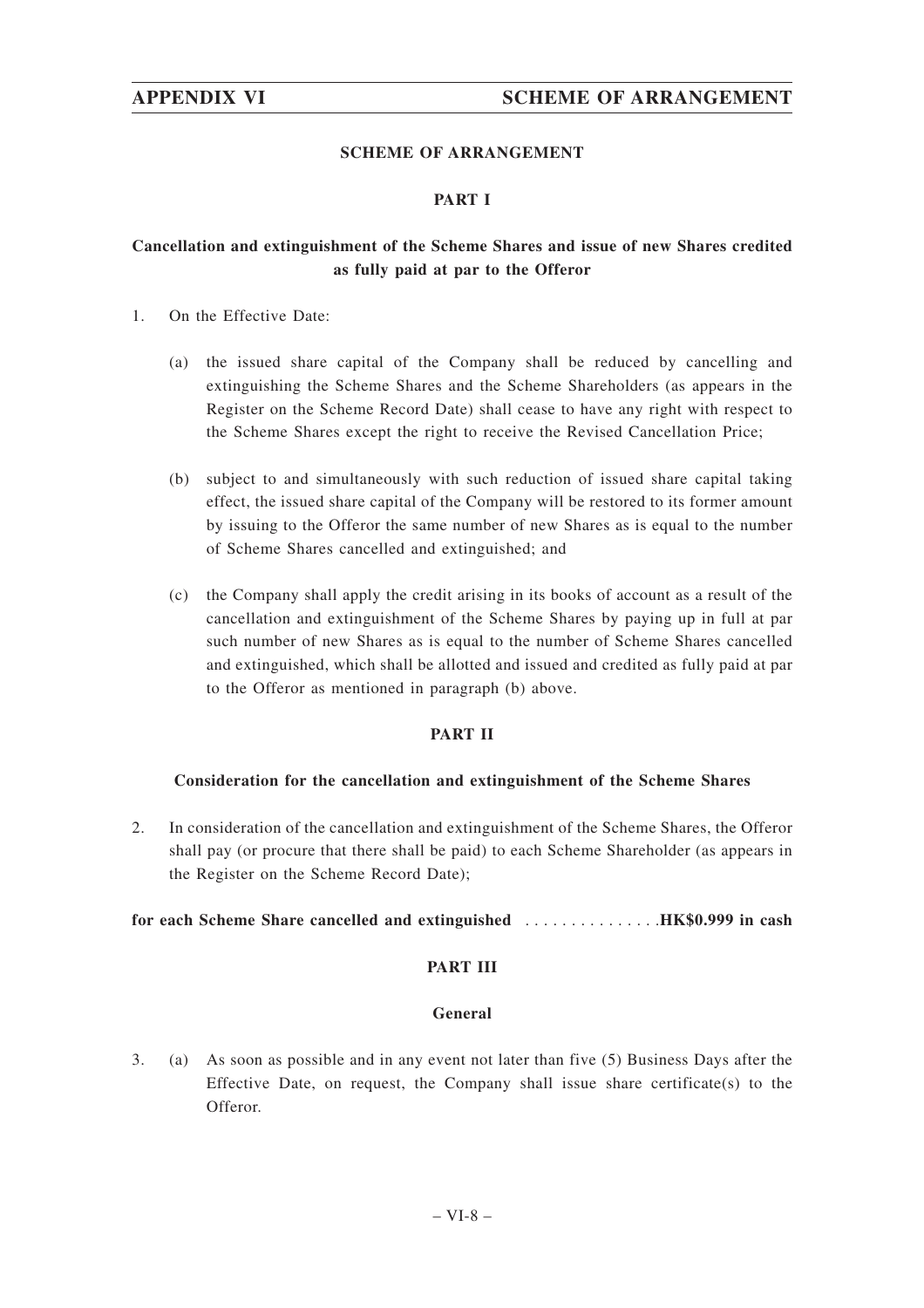- (b) As soon as possible and in any event not later than seven (7) Business Days (as defined under the Takeovers Code) after the Effective Date, the Offeror shall send or cause to be sent to the Scheme Shareholders cheques representing the Revised Cancellation Price.
- (c) Unless otherwise indicated in writing to the Hong Kong branch share registrar and transfer office of the Company, being Tricor Investor Services Limited, all cheques to be despatched to the Scheme Shareholders shall be sent by ordinary post to the Scheme Shareholders at their respective addresses as appearing in the Register on the Scheme Record Date.
- (d) Cheques shall be posted at the risk of the addressees and neither the Offeror nor the Company shall be responsible for any loss or delay in receipt.
- (e) Cheques shall be in favour of the person to whom, in accordance with the provisions of paragraph (b) of this Clause 3, the envelope containing the same is addressed and the encashment of any such cheques shall be a good discharge to the Offeror for the monies represented thereby.
- (f) On or after the day being six calendar months after the posting of the cheques pursuant to paragraph (b) of this Clause 3, the Offeror shall have the right to cause to cancel or countermand payment of any such cheque which has not been cashed or has been returned uncashed and shall place all monies represented thereby in a deposit or custodian account in the Offeror's name with a licensed bank in Hong Kong selected by the Offeror. The Offeror shall hold such monies on trust for those entitled under the terms of the Scheme of Arrangement until the expiration of six years from the Effective Date and shall prior to such date pay out of such monies the sums payable pursuant to the Scheme of Arrangement to persons who satisfy the Offeror that they are entitled thereto and the cheques referred to in paragraph (b) of this Clause 3 of which they are payees have not been cashed. Any payments made by the Offeror shall not include any interest accrued on the sums to which the respective persons are entitled pursuant to the Scheme of Arrangement. The Offeror shall exercise its absolute discretion in determining whether or not it is satisfied that any person is so entitled and a certificate of the Offeror to the effect that any particular person is so entitled or not so entitled, as the case may be, shall be conclusive and binding upon all persons claiming an interest in the relevant monies.
- (g) On the expiration of six years from the Effective Date, the Offeror and the Company shall be released from any further obligation to make any payments under the Scheme of Arrangement and the Offeror shall be absolutely entitled to the balance (if any) of the sums then standing to the credit of the deposit or custodian account in its name, including accrued interest, subject to, if applicable, the deduction of any interest or withholding or other tax or any other deduction required by law and subject to the deduction of any expenses incurred.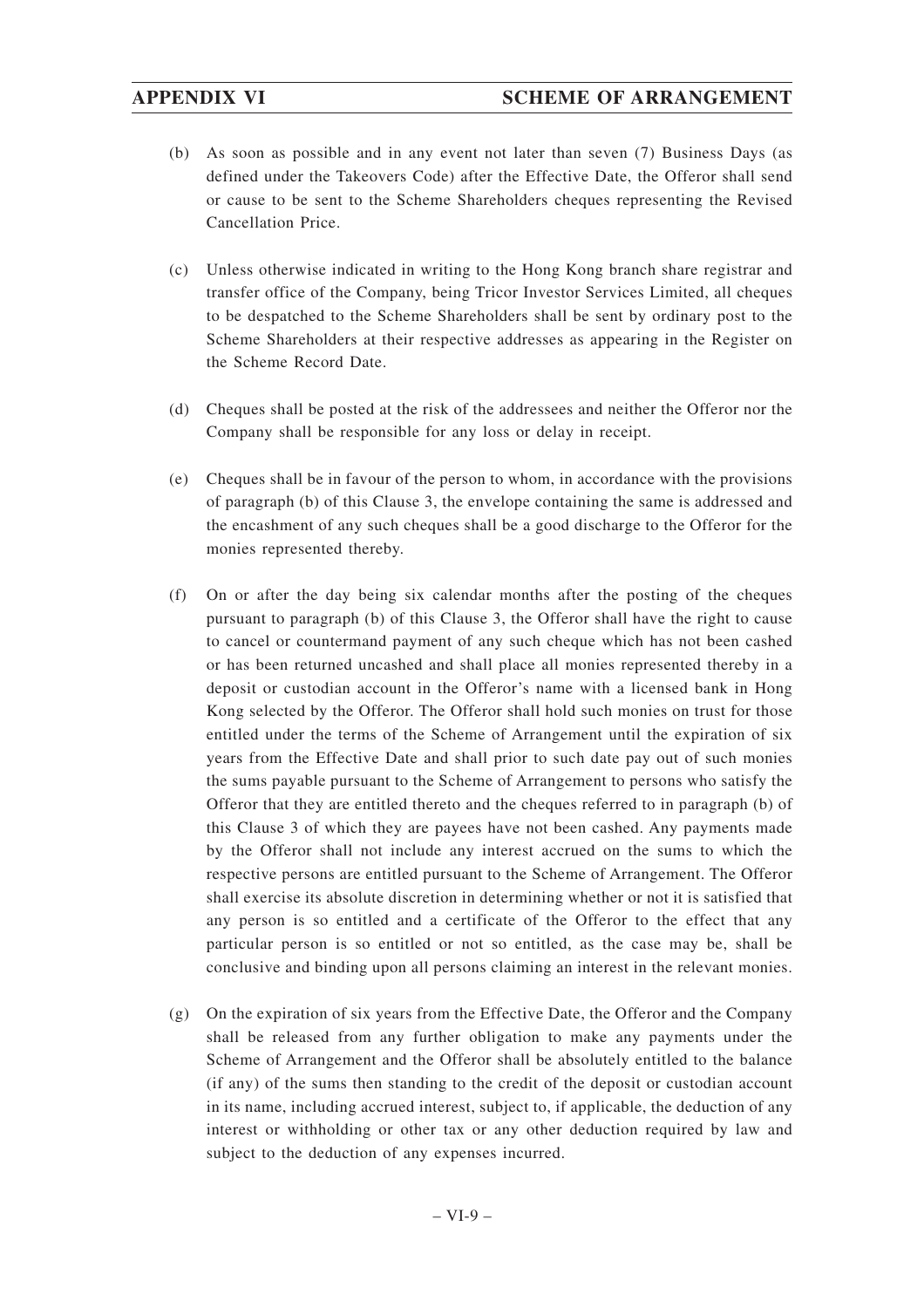- (h) Paragraph (g) of this Clause 3 shall take effect subject to any prohibition or condition imposed by law.
- (i) Upon cancellation and extinguishment of the Scheme Shares, the Register shall be updated to reflect such cancellation and extinguishment.
- 4. As from the Effective Date, any instruments of transfer relating to and all certificates representing, the Scheme Shares shall cease to have effect as document or evidence of title (and/or for any purpose as an instrument of transfer) and every Scheme Shareholder and every holder of such certificate shall be bound on the request of the Offeror to deliver up the same to the Offeror for cancellation thereof.
- 5. All mandates, representations, warranties, undertakings or relevant instructions to or by the Company in force on the Scheme Record Date relating to any of the Scheme Shares shall cease to be valid as effective mandates, representations, warranties, undertakings or instructions on the Effective Date.
- 6. The Scheme of Arrangement shall become effective as soon as a copy of the order of the Grand Court sanctioning the Scheme of Arrangement has been delivered to the Registrar of Companies in the Cayman Islands for registration pursuant to section 86(3) of the Companies Act.
- 7. Unless the Scheme of Arrangement shall have become effective on or before 13 April 2022 or such later date as the Offeror and the Company may agree in writing or, to the extent applicable, as the Grand Court on application of the Offeror or the Company may direct and in all cases, as permitted by the Executive, the Scheme of Arrangement shall lapse and be of no effect.
- 8. The Company and the Offeror may, subject to the approval of the Grand Court and as the Executive may consent, jointly consent to any modification of or addition to the Scheme of Arrangement or to any condition contained therein.
- 9. The Offeror and the Company have agreed that all costs, charges and expenses of the advisers and counsels appointed by the Company, including the Independent Financial Adviser, will be borne by the Company whereas all costs, charges and expenses of the advisers and counsels appointed by Offeror will be borne by the Offeror, and other costs, charges and expenses of the Scheme of Arrangement will be borne by the Offeror and the Company respectively.

Date 18 January 2022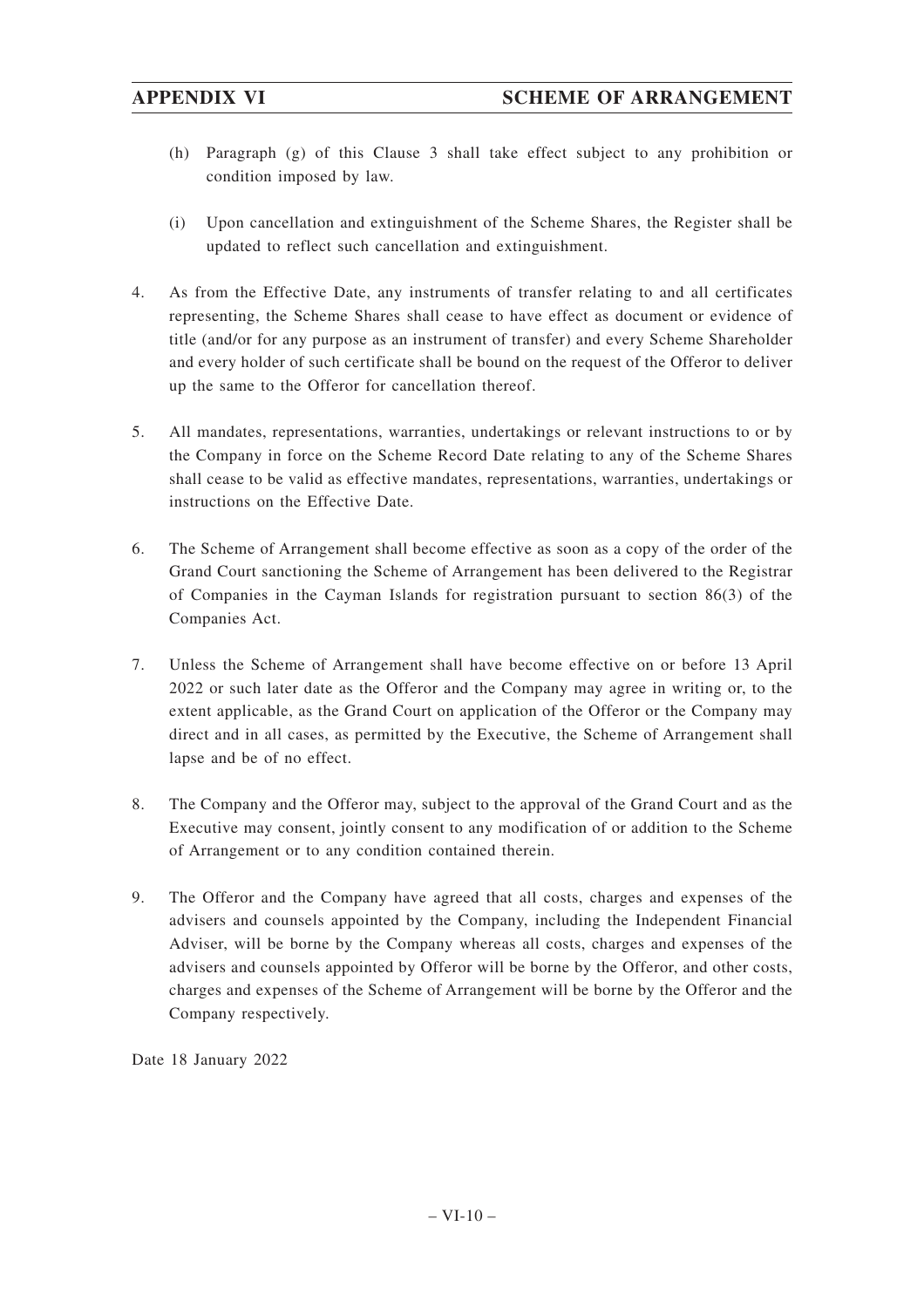IN THE GRAND COURT OF THE CAYMAN ISLANDS FINANCIAL SERVICES DIVISION

Cause No. FSD 364 of 2021 (CRJ)

IN THE MATTER OF SECTIONS 15 AND 86 OF THE COMPANIES ACT (2021 REVISION) (AS AMENDED)

AND IN THE MATTER OF THE GRAND COURT RULES 1995 ORDER 102

AND IN THE MATTER OF YORKEY OPTICAL INTERNATIONAL (CAYMAN) LTD.

# **NOTICE OF COURT MEETING**

**NOTICE IS HEREBY GIVEN** that, by an order dated 10 January 2022 (the "**Order**") made in the above matter, the Grand Court of the Cayman Islands (the "**Court**") has directed a meeting (the "**Court Meeting**") to be convened of the Scheme Shareholders (as defined in the Scheme of Arrangement hereinafter mentioned) for the purpose of considering and, if thought fit, approving a scheme of arrangement (the "**Scheme of Arrangement**") proposed to be made between Yorkey Optical International (Cayman) Ltd. (the "**Company**") and the Scheme Shareholders (as defined in the Scheme of Arrangement) and that the Court Meeting will be held at Function Rooms,  $3/F$  South Tower, The Salisbury – YMCA, 41 Salisbury Road, Tsim Sha Tsui, Kowloon, Hong Kong on Tuesday, 22 February 2022 at 10:00 a.m. (Hong Kong time) at which place and time all Scheme Shareholders are invited to attend. Scheme Shareholders who are parties acting in concert with Asia Optical International Ltd. shall abstain from voting at the Court Meeting.

A copy of the Scheme of Arrangement and a copy of an explanatory statement explaining the effect of the Scheme of Arrangement are incorporated in the composite scheme document of which this Notice forms part. A copy of the composite scheme document can also be obtained by the Scheme Shareholders from the Hong Kong branch share registrar and transfer office of the Company, Tricor Investor Services Limited, Level 54, Hopewell Centre, 183 Queen's Road East, Hong Kong.

Scheme Shareholders may vote in person at the Court Meeting or they may appoint another person (who must be an individual), whether a member of the Company or not, to attend, speak and vote in their stead. A **pink** form of proxy for use at the Court Meeting (or any adjournment thereof) is enclosed with the composite scheme document dated 18 January 2022 despatched to, among others, the Scheme Shareholders on 18 January 2022. Completion and return of the **pink** form of proxy will not prevent a Scheme Shareholder from attending and voting at the Court Meeting, or any adjournment thereof, in person if he/she wishes to do so and in such event, the **pink** form of proxy previously submitted shall be deemed to have been revoked by operation of law.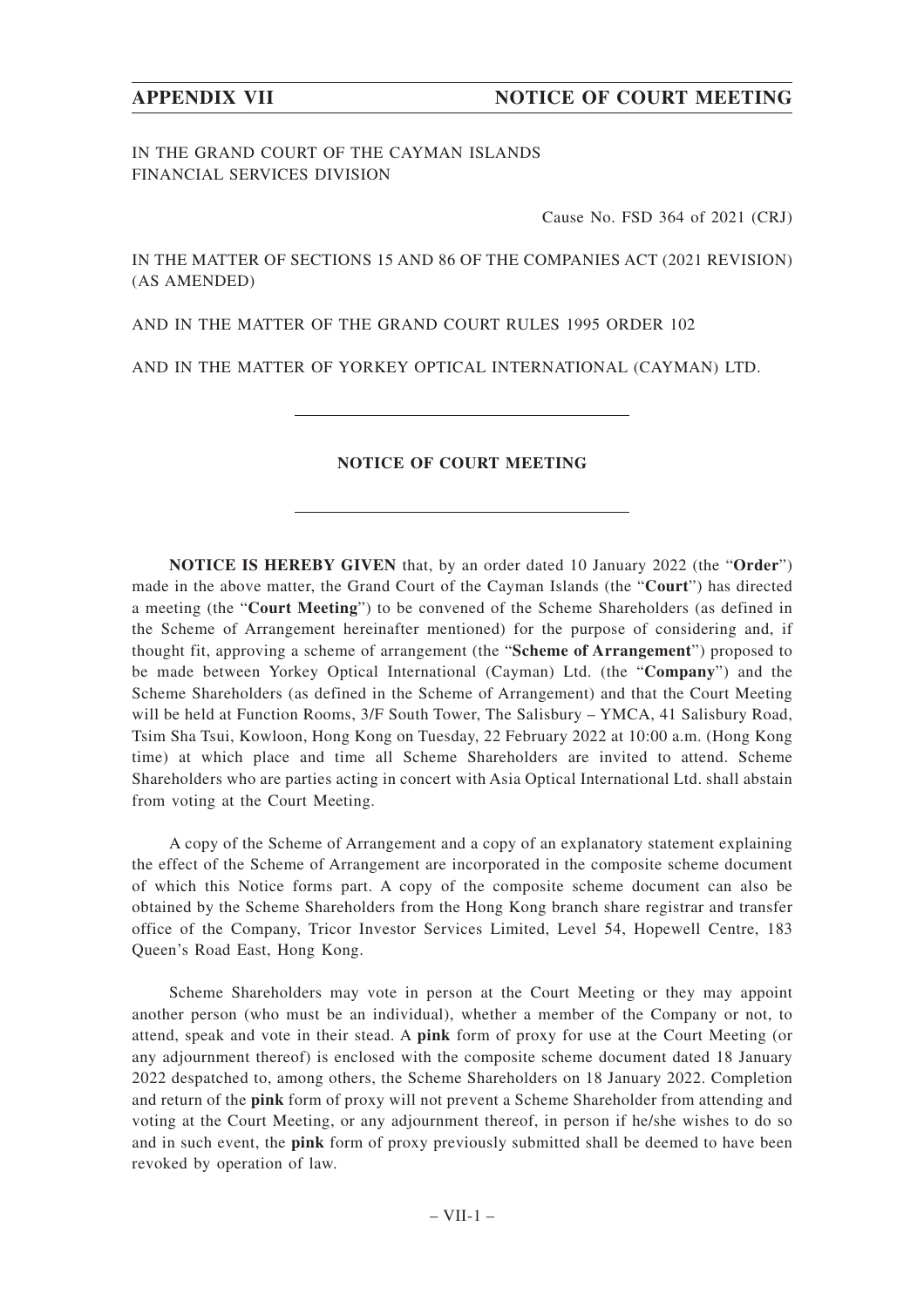# **APPENDIX VII NOTICE OF COURT MEETING**

In the case of Scheme Shareholders jointly holding ordinary shares of HK\$0.01 par value each in the share capital of the Company (the "**Shares**"), any one of such persons may vote at the Court Meeting, either personally or by proxy, in respect of such Share as if he/she was solely entitled thereto. However, if more than one of such joint holders be present at the Court Meeting personally or by proxy, that one of the said persons so present (whether in person or by proxy) whose name stands first on the Register of Members of the Company shall alone be entitled to vote in respect of such joint holding of Shares at the Court Meeting.

It is requested that **pink** forms appointing proxies be deposited at the Hong Kong branch share registrar and transfer office of the Company in Hong Kong, Tricor Investor Services Limited, Level 54, Hopewell Centre, 183 Queen's Road East, Hong Kong not later than 10:00 a.m. on Sunday, 20 February 2022, but if forms are not so lodged they may be handed to the chairman of the Court Meeting at the Court Meeting before the taking of the poll and the chairman of the Court Meeting should have absolute discretion whether or not to accept them.

By the Order, the Court has appointed Li Ho Man, a director of the Company, or failing whom, Lin Meng-Tsung, also a director of the Company, or failing whom, any other person who is a director of the Company as at the date of the Court Meeting, to act as the chairman of the Court Meeting and has directed the chairman of the Court Meeting to report the results of the Court Meeting to the Court.

The Scheme of Arrangement will be subject to a subsequent application seeking the sanction of the Court.

> On behalf of the Court **Yorkey Optical International (Cayman) Ltd. Kurihara Toshihiko** *Executive Director and Chief Executive Officer*

Hong Kong, 18 January 2022

*Registered Office* Cricket Square Hutchins Drive P.O. Box 2681 Grand Cayman KY1-1111 Cayman Islands

*Principal Place of Business in Hong Kong* Workshops 1-2, 6th Floor, Block A Goldfield Industrial Centre 1 Sui Wo Road Shatin New Territories Hong Kong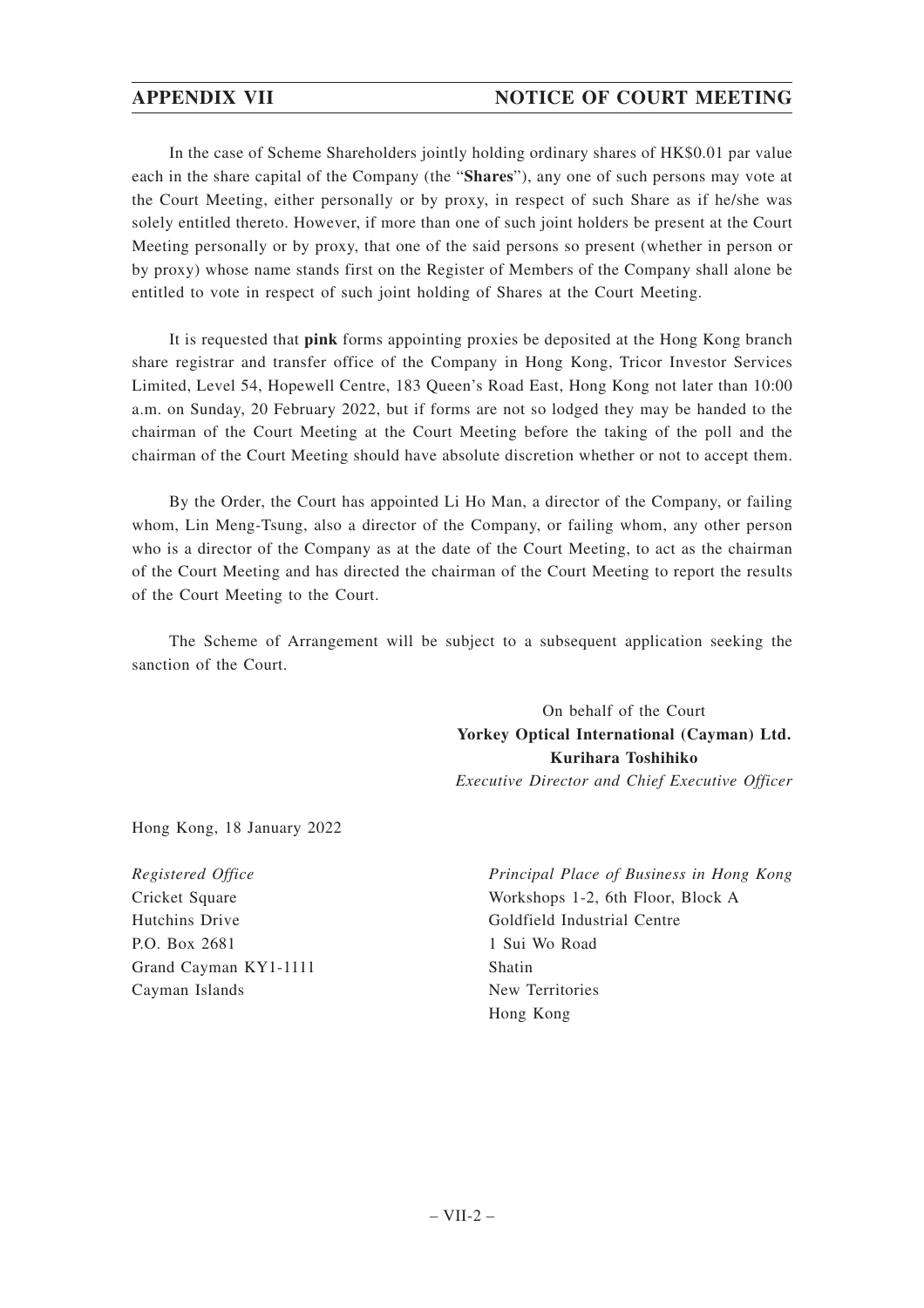# **APPENDIX VII NOTICE OF COURT MEETING**

*Notes:*

- (1) A Scheme Shareholder entitled to attend and vote at the Court Meeting is entitled to appoint one, and if such Scheme Shareholder is the holder of two or more Shares, more than one proxy (who must be an individual) to attend and vote instead of him. A proxy need not be a member of the Company, but must attend the Court Meeting in person to represent him.
- (2) A **pink** form of proxy for use at the Court Meeting (or any adjournment thereof) is enclosed with the composite scheme document containing the Scheme of Arrangement dated 18 January 2022 despatched to, among others, the Scheme Shareholders.
- (3) In order to be valid, the **pink** form of proxy, together with the power of attorney or other authority (if any) under which it is signed or a certified copy thereof, must be lodged with Tricor Investor Services Limited, Level 54, Hopewell Centre, 183 Queen's Road East, Hong Kong, not less than 48 hours before the time for holding the Court Meeting (i.e. Sunday, 20 February 2022 at 10:00 a.m.) or any adjournment thereof but if forms are not so lodged they may be handed to the chairman of the Court Meeting at the Court Meeting before the taking of the poll and the chairman of the Court Meeting should have absolute discretion whether or not to accept them. Completion and return of the **pink** form of proxy will not preclude a Scheme Shareholder from attending the Court Meeting and voting in person if he so wishes. In the event that a Scheme Shareholder attends and votes at the Court Meeting after having lodged his **pink** form of proxy, his **pink** form of proxy shall be deemed to have been revoked by operation of law.
- (4) In the case of joint Scheme Shareholders, the vote of the senior who tenders a vote, whether in person or by proxy, will be accepted to the exclusion of the vote(s) of the other joint holder(s) and, for this purpose, seniority will be determined by the order in which the names stand in the Register of Members of the Company in respect of the relevant joint holding of the Shares with the one of the said persons so present (whether in person or by proxy) whose name stands first on the Register of Members of the Company shall alone be entitled to vote in respect of such joint holding of Shares at the Court Meeting.
- (5) Voting at the Court Meeting will be taken by poll as required under the Rules Governing the Listing of Securities on The Stock Exchange of Hong Kong Limited and The Hong Kong Code on Takeovers and Mergers.
- (6) The Register of Members of the Company in respect of the Shares will be closed from Thursday, 17 February 2022 to Tuesday, 22 February 2022 (both days inclusive) and during such period no transfer of Shares will be registered. In order to be entitled to attend and vote at the Court Meeting, all transfers accompanied by the relevant share certificates must be lodged with the Hong Kong branch share registrar and transfer office of the Company, Tricor Investor Services Limited, Level 54, Hopewell Centre, 183 Queen's Road East, Hong Kong not later than 4:30 p.m. on Wednesday, 16 February 2022.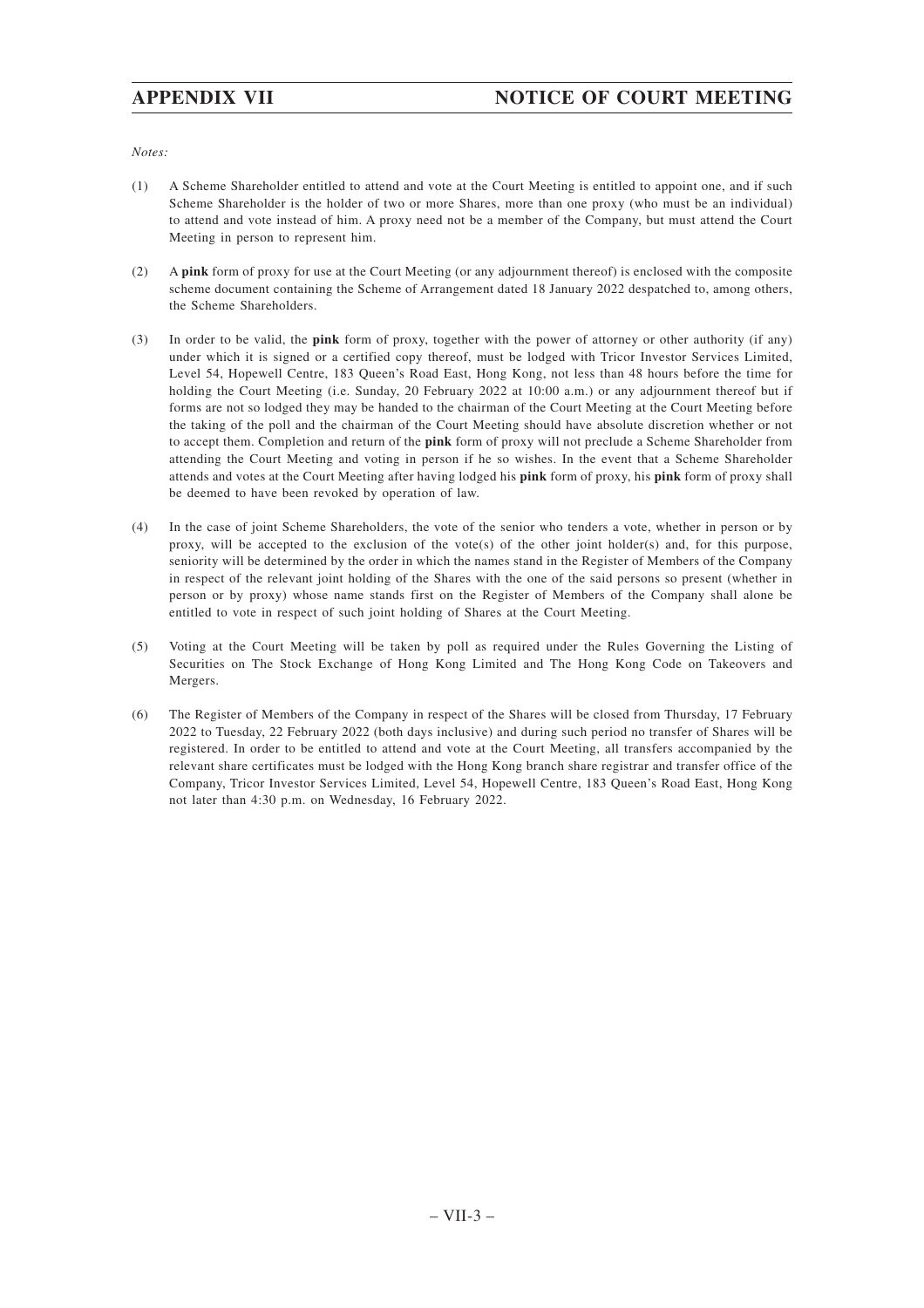# **NOTICE OF EXTRAORDINARY GENERAL MEETING**

**NOTICE IS HEREBY GIVEN** that an extraordinary general meeting (the "**EGM**") of holders of ordinary shares of HK\$0.01 par value each (the "**Shares**") in the share capital of Yorkey Optical International (Cayman) Ltd. (the "**Company**") will be held at Function Rooms, 3/F South Tower, The Salisbury – YMCA, 41 Salisbury Road, Tsim Sha Tsui, Kowloon, Hong Kong on Tuesday, 22 February 2022, at 11:00 a.m. (Hong Kong time) (or, if later, as soon as practicable after the conclusion or the adjournment of the meeting of the Scheme Shareholders (as defined in the Scheme of Arrangement hereinafter mentioned) convened at the direction of the Grand Court of the Cayman Islands for the same day and place), for the purpose of considering and, if thought fit, passing the following resolutions:

### **SPECIAL RESOLUTION**

### 1. "**THAT**:

- (a) pursuant to a scheme of arrangement dated 18 January 2022 (the "**Scheme of Arrangement**") between the Company and the Scheme Shareholders (as defined in the Scheme of Arrangement) in the form of the print thereof, which has been produced to this meeting and for the purposes of identification signed by the chairman of this meeting, or in such other form and on such terms and conditions as may be approved or imposed by the Grand Court of the Cayman Islands, on the Effective Date (as defined in the Scheme of Arrangement), the issued shares in the share capital of the Company shall be reduced by the cancellation and extinguishment of the Scheme Shares (as defined in the Scheme of Arrangement); and
- (b) any one of the directors of the Company be and is hereby authorised to do all acts and things considered by him to be necessary or desirable in connection with the implementation of the Scheme of Arrangement and the reduction of the number of issued shares in the share capital of the Company pursuant to the Scheme of Arrangement, including (without limitation) giving consent to any modification of, or addition to, the Scheme of Arrangement or the reduction of the number of issued shares in the share capital of the Company which the Grand Court of the Cayman Islands may see fit to impose."

### **ORDINARY RESOLUTION**

# 2. "**THAT**:

(a) subject to and simultaneously with the cancellation and extinguishment of the Scheme Shares referred to in resolution 1(a) taking effect, the number of issued shares in the share capital of the Company be restored to its former amount by allotting and issuing to the Offeror (as defined in the Scheme of Arrangement), credited as fully paid at par, the same number of new ordinary shares of HK\$0.01 each in the share capital of the Company as is equal to the number of Scheme Shares cancelled and extinguished;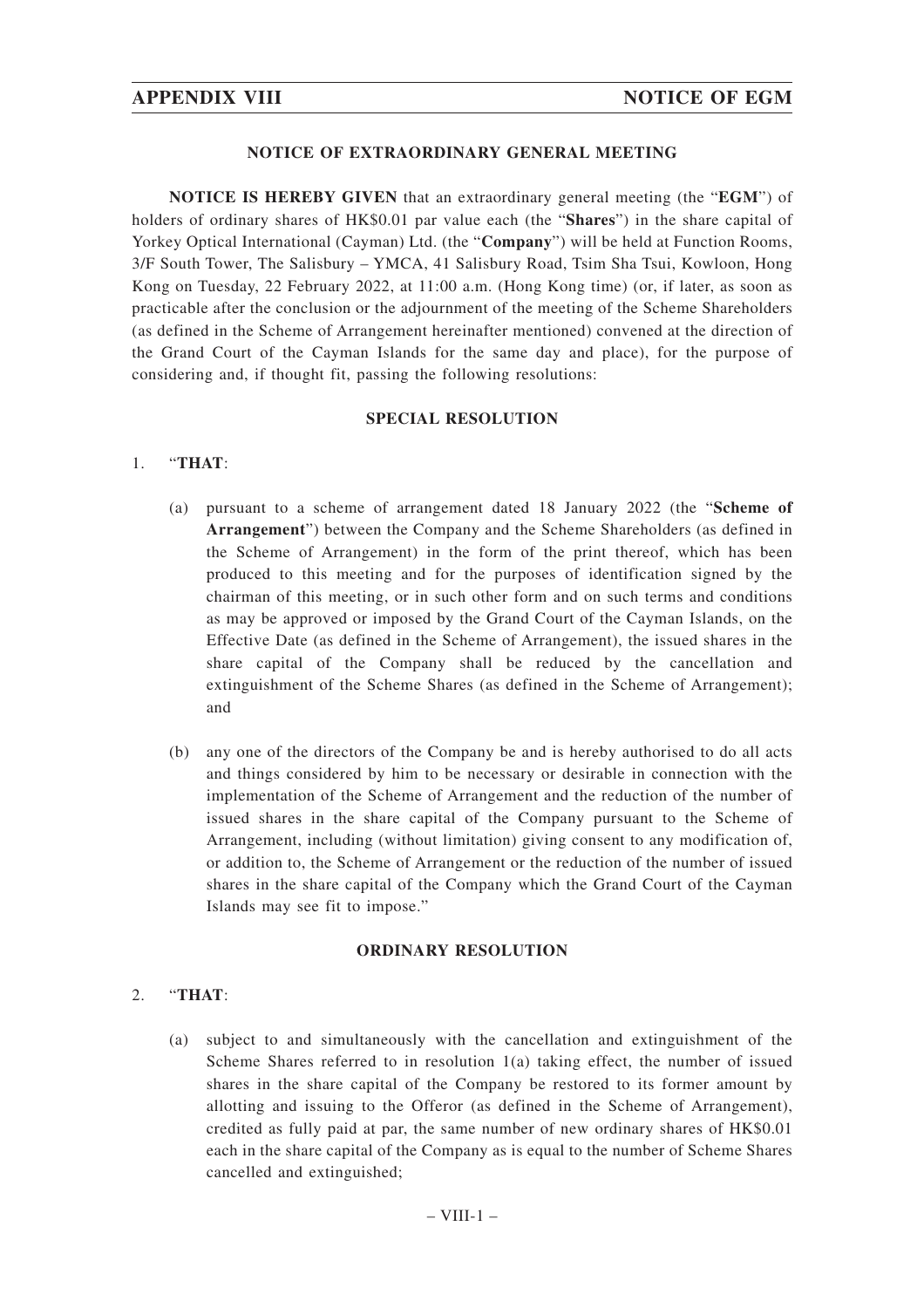- (b) the credit arising in the books of account of the Company consequent upon the reduction of its issued share capital resulting from the cancellation and extinguishment of the Scheme Shares referred to in resolution 1(a) shall be applied by the Company in paying up in full at par the new ordinary shares allotted and issued to the Offeror pursuant to resolution 2(a) above, and any one of the directors of the Company be and is hereby authorised to allot and issue the same accordingly; and
- (c) any one of the directors of the Company be and is hereby authorised to do all acts and things considered by him to be necessary or desirable in connection with the implementation of the Scheme of Arrangement and the restoration of capital pursuant to the Scheme of Arrangement, including (without limitation) the giving of consent to any modification of, or addition to, the Scheme of Arrangement or the restoration of capital, which the Grand Court of the Cayman Islands may see fit to impose."

On behalf of the board of directors of **Yorkey Optical International (Cayman) Ltd. Kurihara Toshihiko** *Executive Director and Chief Executive Officer*

Hong Kong, 18 January 2022

*Registered office:* Cricket Square, Hutchins Drive P.O. Box 2681 Grand Cayman KY1-1111 Cayman Islands

*Principal Place of Business in Hong Kong:* Workshops 1-2, 6th Floor, Block A Goldfield Industrial Centre 1 Sui Wo Road Shatin New Territories Hong Kong